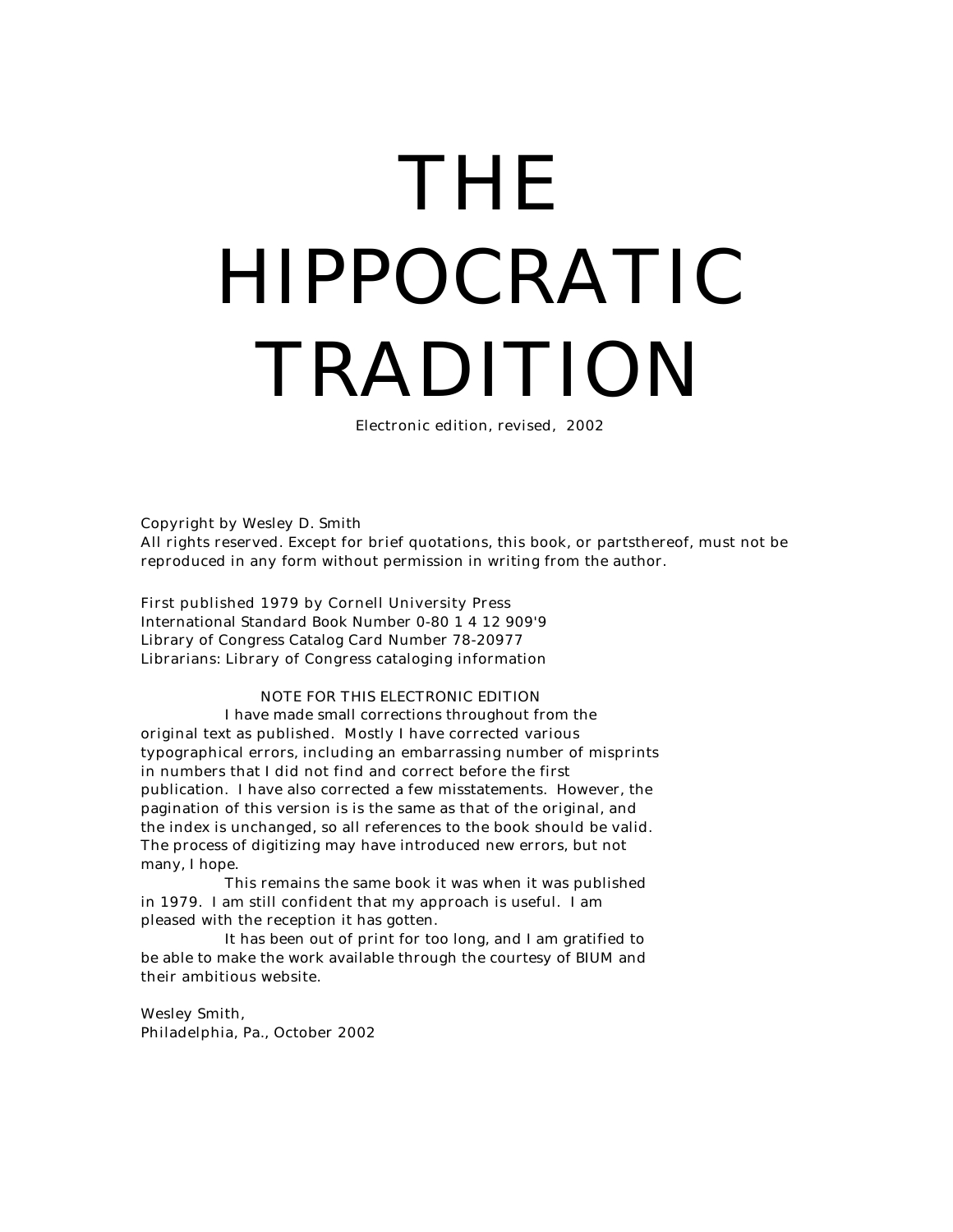### **CONTENTS**

### PREFACE

### THE MODERN HIPPOCRATIC TRADITION

From the Medical Men to the Historians 14 Littré and the Modern Hippocratic Question 31 Hippocrates, Author of *Regimen* 44

GALEN'S HIPPOCRATISM

Early Medical Training 62 Galen's First Residence in Rome 77 Galen's Second Residence in Rome 97 Galen's Hippocratic Scholarship 123

FROM HIPPOCRATES TO GALEN

From Hippocrates to Alexandria 179 The Collection of the Corpus and Early Work on It 199 The Empirics and Hippocratic "Doctrine" 204 The Myth 215 Greek Medicine in Rome 222

BIBLIOGRAPHY 247 INDEX 257

5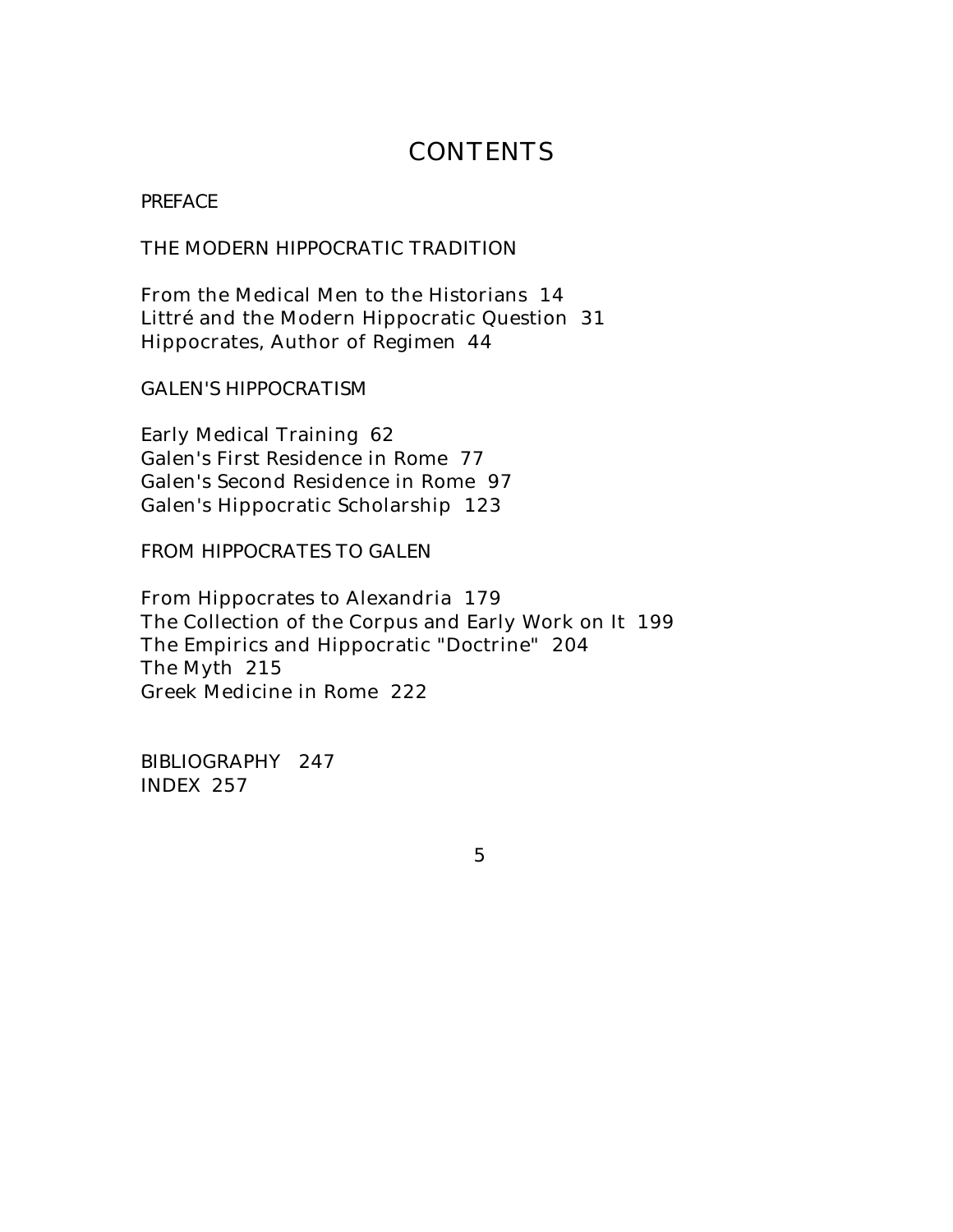### PREFACE

 This book is concerned with thought about medicine, not with medical practice, and I have not addressed the subject of medical ethics as related to Hippocrates and the Oath. Particularly, I am interested in the creation of ways of thinking and talking about history, in modern and in ancient times. Traditions of interpretation are often most clearly recognizable for what they are when they are demonstrably wrong. Hence, there is considerable emphasis on aberrations that the Hippocratic tradition has produced. When the shape and substance of the tradition become clear, one can then accept what in it is worth accepting and learn much from the errors one is trying to overcome. I intend this book to serve as a prolegomenon to a new reading of the Hippocratic collection.

 Hippocrates has been a hero to the people of several cultures. Consequently, his interpreters and admirers have emulated, or in some cases one is tempted to say imagined, in him qualities that reflected their own ideals. This present book comes out of my own need to make sense of the cacophony in the subject and to determine why Asclepiades, Rufus, Galen, Boerhaave, and Sprengel responded to him as they did, and whence came their passions on the subject. In the process I have tried to seek out and assess all relevant evidence relating to interpretations of Hippocrates. The several new theses I advance will, I hope, seem compelling in the perspective of the whole tradition.

 I have chosen to begin with modern views of the Hippocratic tradition (1500 to the present ), to deal with their bases in Galen's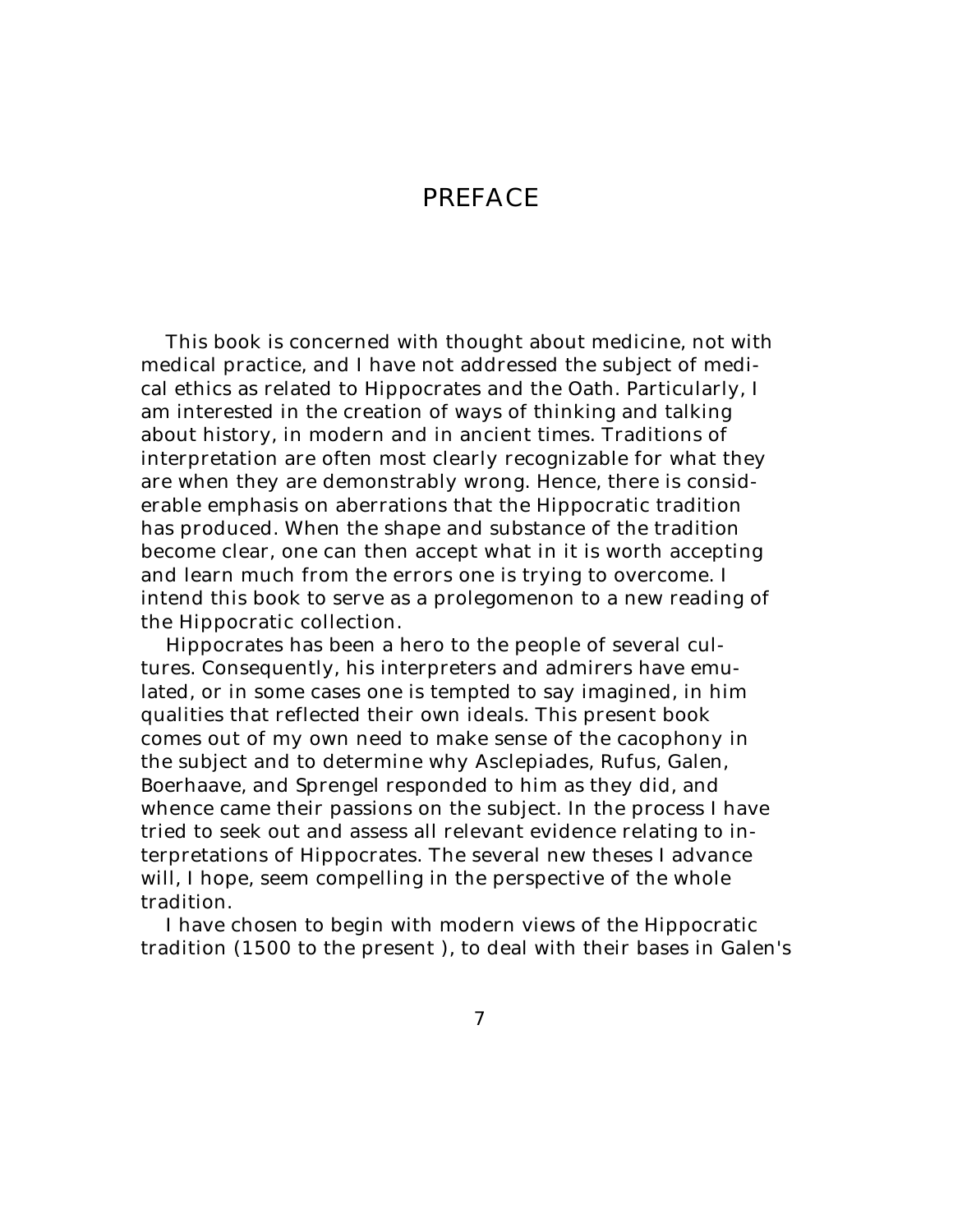interpretation of the ancient tradition (material written ca. 150 to 200 A.D.), and then to reconsider that ancient tradition (ca. 400 B.C. to 200 A.D.). My discussion of modern views assumes that the reader has some preliminary understanding of the material I will deal with, explain, and even refute in my subsequent chapters. Reversing the order would not have solved the problems. I have had to rely on the reader to pursue what needs clarification, either in this book through the use of the index or elsewhere in the works suggested in the bibliography. I have hoped that the audience would be a broad one, and hence have not discussed technical material that was not immediately relevant.

 My argument is cumulative. The treatment of post-Renaissance attitudes, in the first chapter, is 'intended to show how constrictive intellectually this tradition has been and how readily scholarship can become the factory of evidence for the current faddish view.

 The second chapter, on Galen's Hippocratism, examines similar phenomena at an earlier stage in the tradition and develops the information necessary for rewriting the earlier history of medical thought in its relation to the Hippocratic Corpus. In order to pursue Galen's notions of the history of medicine through his numerous and complex writings I have ventured an intellectual biography of him focused on his relation to Hippocrates. Information he offers about his life and about the composition of his works can shed much light on his presentation of matters of historical fact and can resolve many of his notorious contradictions. Furthermore, precise and thorough assemblage of Galen's historical statements provides the basis for a number of novelties in the reconstruction of the early history, of medical thought.

 In the third chapter, I have attempted a continuous synthetic account of thought about the history of medicine and about the Hippocratic Corpus in the pre-Galenic period. My corrections of traditional versions of that history, follow from the revelations in the first two chapters.

 It will be apparent how indebted I am to the people with whom I disagree: Deichgräber, Diller, Bardong, Ilberg,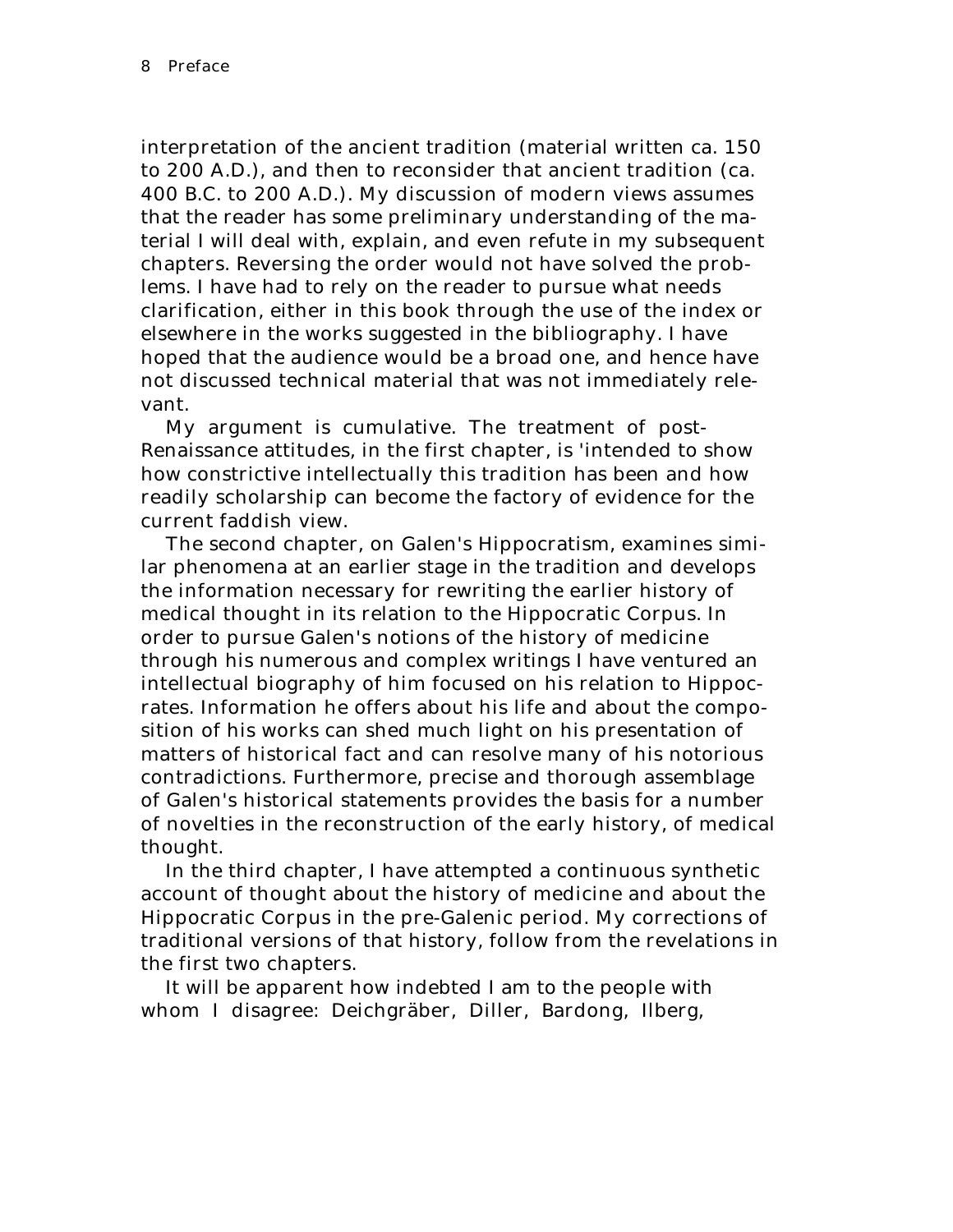Wellmann, Jaeger, Edelstein, Lonie, and many others, including, of course, Galen, the fount of false as well as true medical history. I wish to acknowledge here also debts to people with whom I have not ventured to disagree: Volker Langholf for many corrections of the manuscript; Owsei Temkin for his benign encouragement; Lloyd Stevenson, Janet Koudelka, and others at the Institute of the History of Medicine in Baltimore; Phillip DeLacy, colleague, friend, and exemplar; and Bernard Knox and the Institute for Hellenic Studies, where I conceived this book after I had set out to write another one. I also thank the John Simon Guggenheim Foundation for support of my leisure for writing, and my wife, Karen, for help such as only she could give.

Wesley D. Smith

*Philadelphia, Pennsylvania*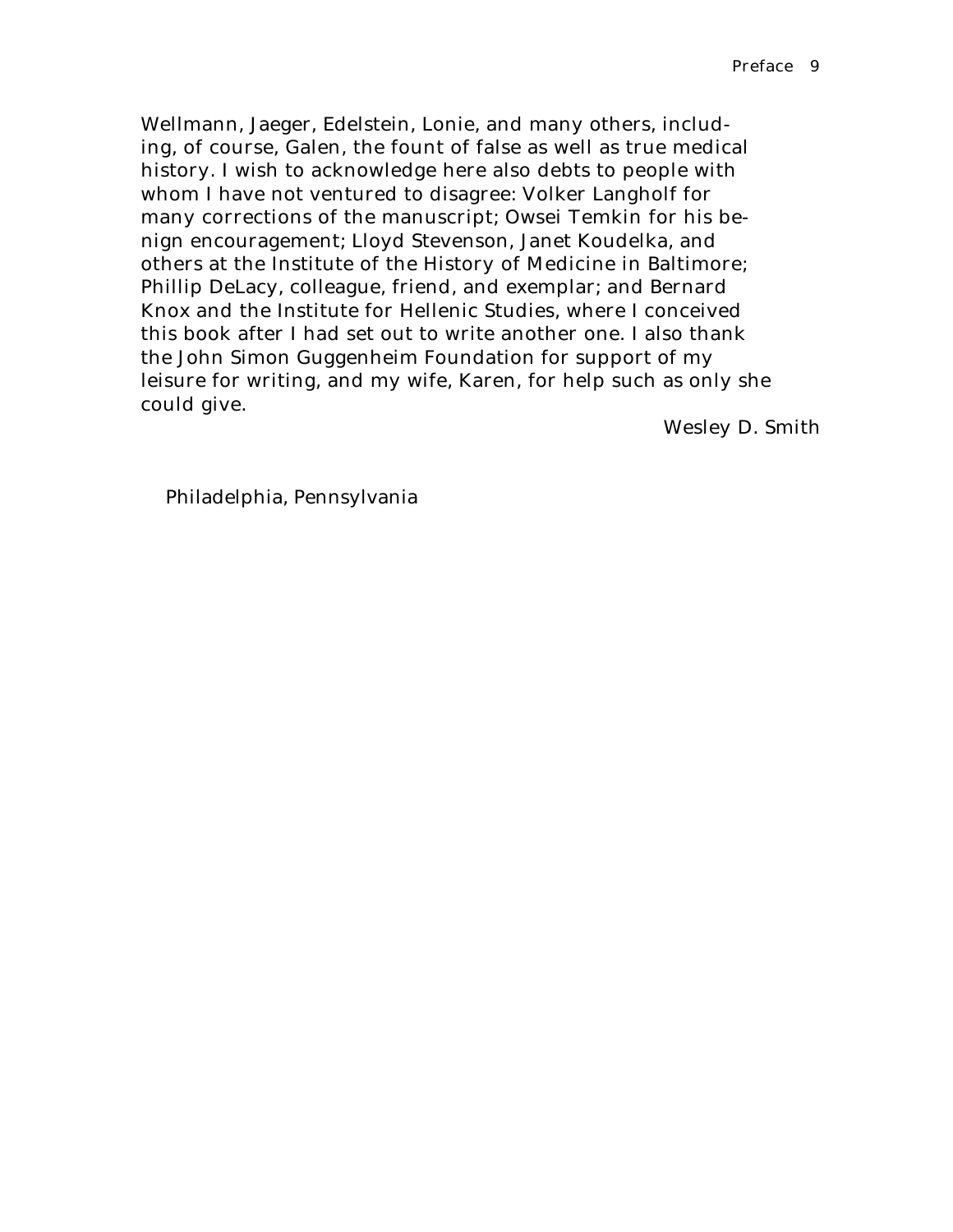## THE

## HIPPOCRATIC

TRADITION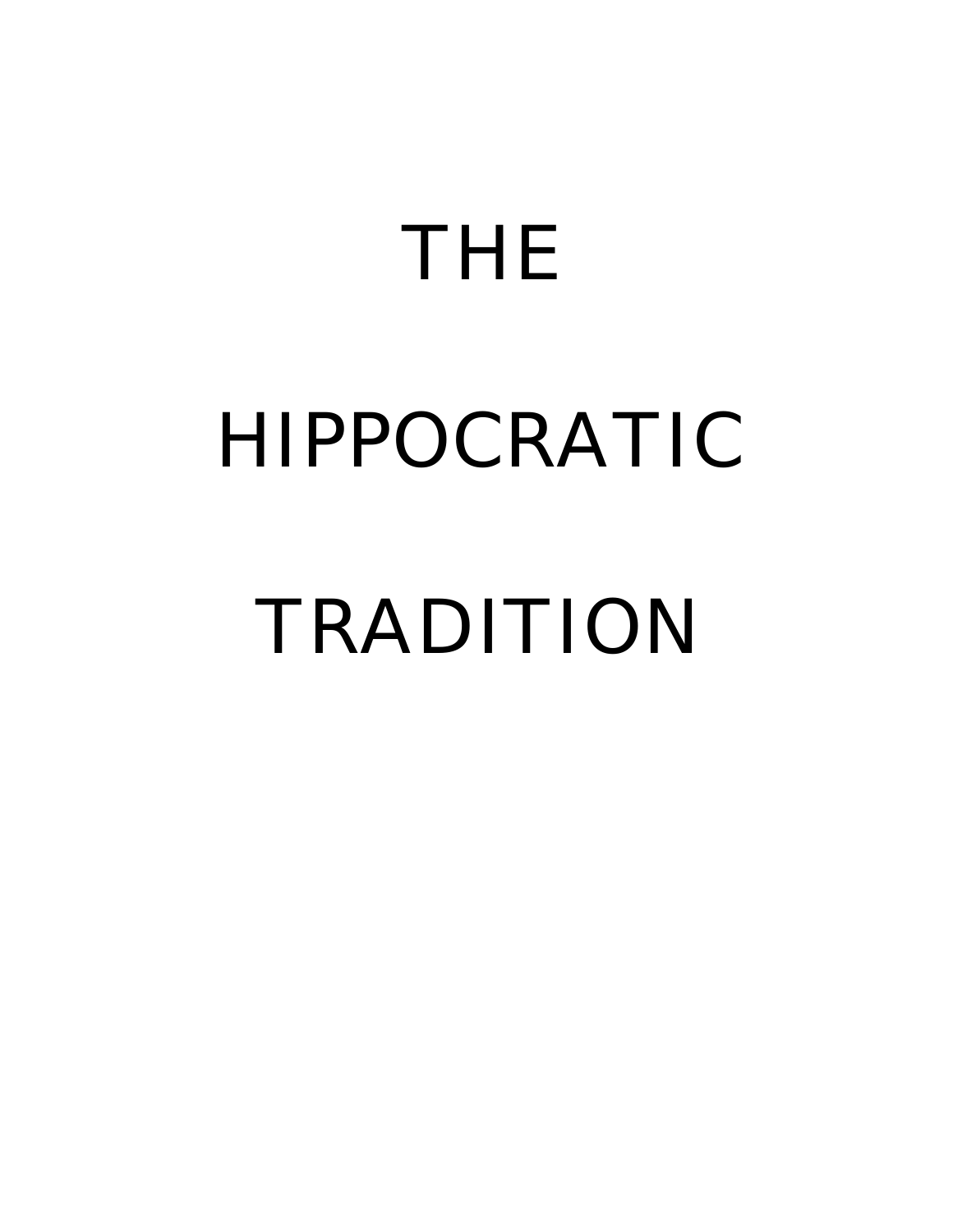### THE MODERN

## HIPPOCRATIC TRADITION

 When the Renaissance brought renewal of direct knowledge of the ancient Greek medical texts, Hippocrates became known both through the writings of the Hippocratic Corpus and through the works of Galen. There were no obvious reasons to disbelieve Galen's claims that he followed the teachings of Hippocrates accurately and that he understood the works of the Corpus and knew which were "most genuine" and which were spurious and unlike the outlook of Hippocrates. Renaissance scholarly work took Galen's views of Hippocrates and Hippocratic medicine as its guide, and took for its object the better understanding and emulation of the Divine Galen as well as the Divine Hippocrates. Since the early Renaissance had seen a considerable improvement in scientific medicine as a result of the importation of Greek learning as translated and refracted through Arabic sources, one of the concerns of Galenists and Hippocratists in the later Renaissance was to use the original Greek sources to correct and purify Greek medicine in its Arabian dress.

 However when, little more than two centuries afterward, Emile Littré produced his fine edition and translation of the Hippocratic Corpus which has been the basis for virtually all modern work, entirely different assumptions are obvious. Galen's reputation as scientific medical man had sunk drastically and with it Galen's credibility as interpreter and guide to scholars in Hippocratic studies. Littré considered the spirit of Hippocrates quite antithetical to that of Galen, and the works on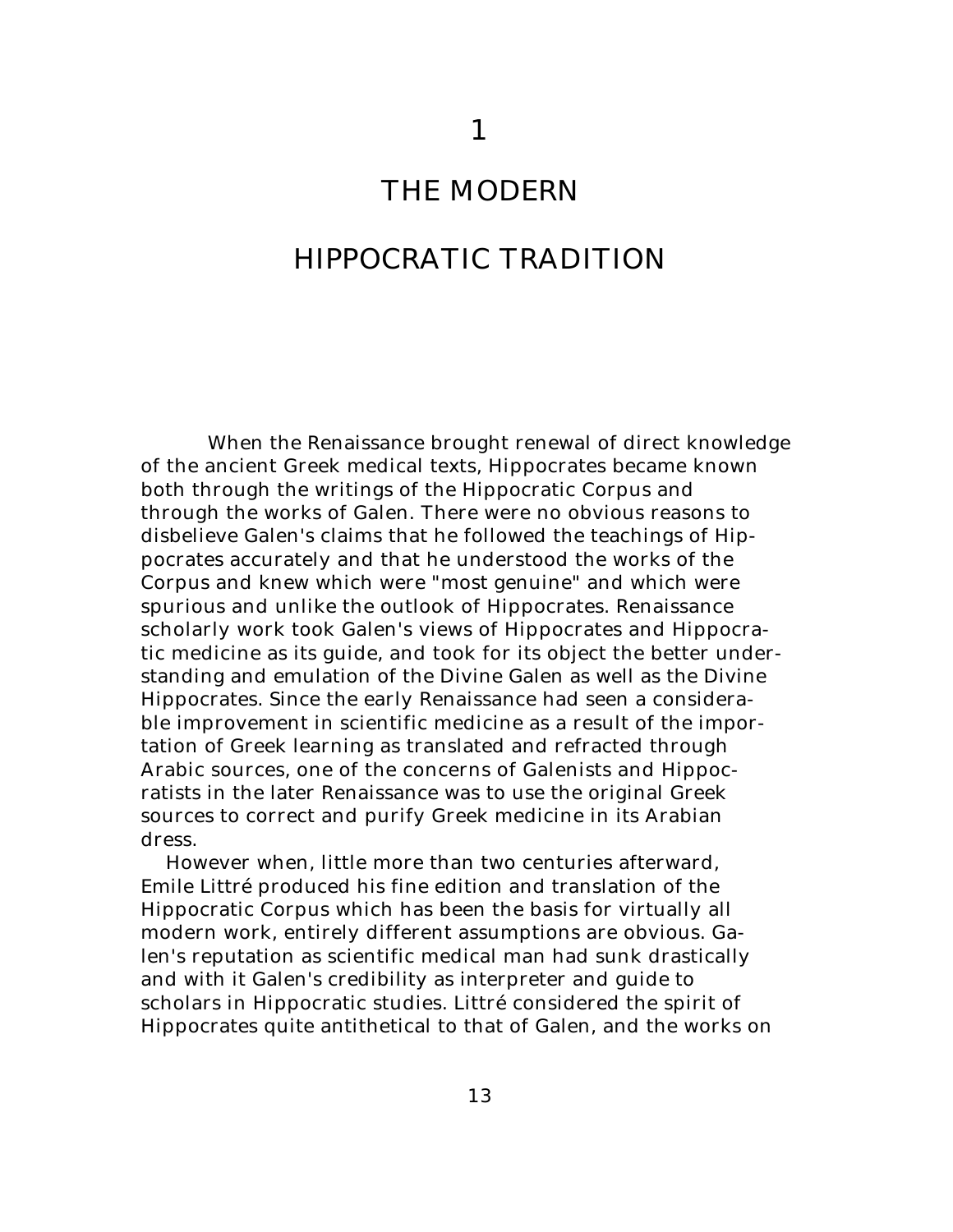which his interpretation of Hippocrates rests are different from those on which Galen's opinions were based.

 The change in opinion about Hippocrates and the Hippocratic writings did not occur as the result of new information, nor is it clear that people were aware, or are now aware, how extensive it had been. The reversal in point of view is almost completely obscured in Littré's discussion of the preceding scholarly tradition, where he assumes that the point of view he brings to criticizing his predecessors is the natural one. Indeed, it was natural in Littré's time and still is insofar as we are the intellectual children of the Enlightenment. I shall try to determine by what process the change of view occurred and to estimate its significance for our understanding of the ancient texts and ancient medical tradition. I will conclude that the medical men led the way, generating medical "history" out of their own current scientific interests instead of out of historical study and that subsequently philologists and historians, infected by the progressive attitude and euphoria of the scientists, set out to find the evidence with which to sustain the medical men's views.

## FROM THE MEDICAL MEN TO THE HISTORIANS

 The crucial first step in the process was dissociation of Hippocrates from Galen in "spirit" and doctrine. In that, it appears, the alchemist and mystic Paracelsus (1493-1541) led the way when he claimed that Hippocrates had had the true medical spirit but that Galen and other sophists had perverted his views. Paracelsus' specific positive views were not long influential, but his attack on old authority and structures of thought stimulated others.<sup>1</sup>

Paracelsus, as Walter Pagel put it, "broke away from the ordi-

<sup>&</sup>lt;sup>1</sup> Owsei Temkin, Galenism Ithaca. N.Y., 1973), pp. 129-130, writes, "Though it would be wrong to say that the separation of Hippocrates from Galen was the achievement of Paracelsus, he certainly contributed to it, and thus the main responsibility for traditional medical science was assigned to Galen."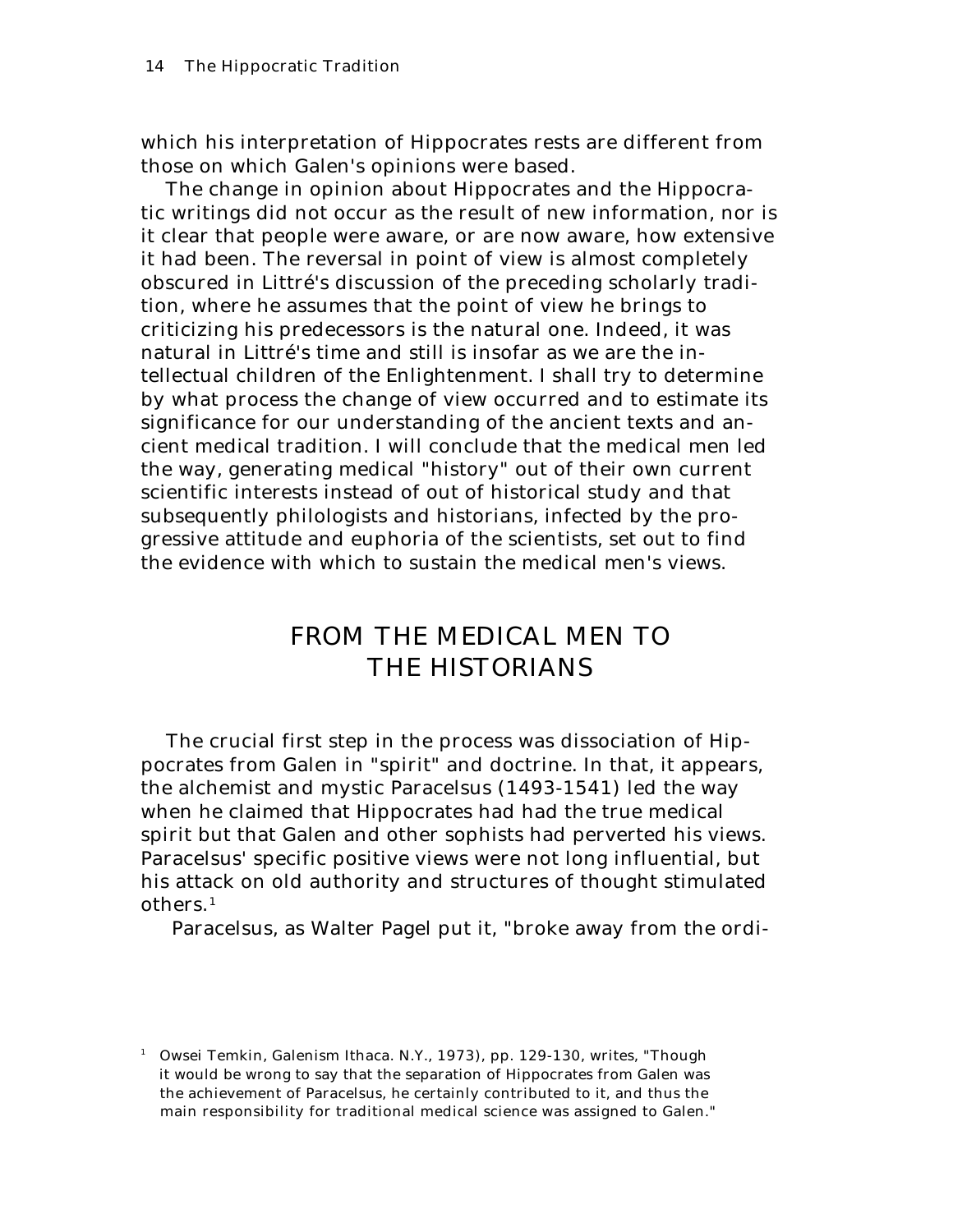nary logical and scientific ratiocination, ancient and medieval and modern, $^2$  to pursue a direct understanding of the nature of things: believing that man the microcosm can, through his correspondences with the macrocosm, know the truth. Whether or not he burned Galen and Avicenna publicly to initiate the course of medicine he taught at Basel, Paracelsus continuously attacked the deadening influence of authority. His predecessors, the humanists who had revived ancient learning, had come to scorn the scholastic mind as slave to the authority of books, never looking at life. But the humanists had gone directly to the fountain to drink, by making the original Greek writings available and by imitating their spirit. Paracelsus carried that process one step farther: for him all ancient authorities, especially Aristotle and Galen, were as guilty as the medieval scholastics, guilty of turning their backs on nature and in the process losing all effectiveness.

 But Hippocrates fared much better: he was the last true physician before Paracelsus himself. As Paracelsus saw the matter, God had allowed medicine to become known through Apollo, Machaon, Podalirius, and Hippocrates; in them the light of Nature shone forth. But the Evil One interfered and caused medicine to fall into the hands of the antiphysicians so that it became entangled with persons and sophistries.<sup>3</sup> Paracelsus argues that Hippocrates (and his mythical predecessors) proved himself through his works. Although Paracelsus is never more specific, he seems to refer to the curing of plagues and healing of kings at will, that is to say the mythology contained in the Letters, Speech from the Altar, and other pseudepigrapha. The original purity of Hippocrates' outlook was overwhelmed and obscured by the legion of chattering sophists who followed. Paracelsus will not permit himself to let the fact that the sophists

<sup>2</sup> Walter Pagel, *Paracelsus* (Boston and New York, 1958), p. 50.

 $3$  Seven Defensiones, Preface, in Four Treatises of Theophrastus von Hohenheim, Called Paracelsus, p. 10, in Theophrastus Paracelsus Werke, ed. Will E. Peuckert (Basel, 1965-1968), II 497. Machaon and Podalirius are the mythical sons of Asclepius, the original Asclepiads who, according to the *Iliad*, accompanied the Greek army to Troy.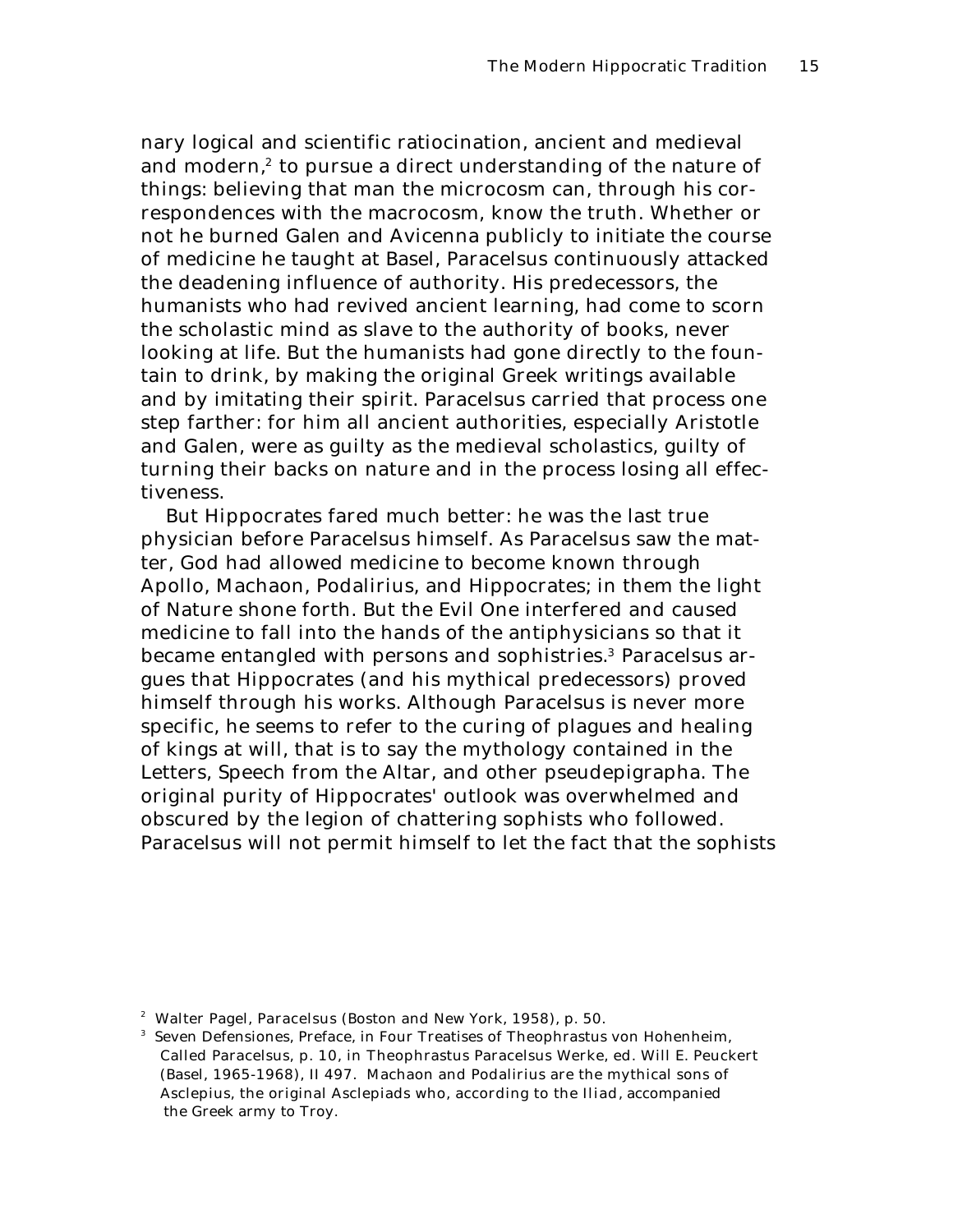are so numerous deter him! "From it' arises the error that Hippocrates must be a gossip and the spirit of medicine must become a sophistic chatterer."

 By rejecting all interpretations by the followers of Hippocrates, Paracelsus appears to be promising new insights into the Hippocratic writings. But in accord with his attack on authoritative books and scholasticism, Paracelsus did not engage in bookish dispute with the previous interpreters, nor, as far as I can determine, did he study the Hippocratic text to offer his own interpretations in support of his assertion that Hippocrates healed "with the true spirit of medicine.''<sup>4</sup> He depended on "what everyone knows," I suspect. Nevertheless, perhaps as a relic of his brief tenure as a teacher at Basel, he left the beginnings of a commentary on the *Aphorisms*, in which he finds reflections of his own views in Hippocrates' simple observations and advice.<sup>5</sup> Commenting on the first phrases of the first aphorism, "Life is short, the art long," he speaks at length of the knowledge of all nature and the cosmos which the true physician must have, as Hippocrates knew. The following phrase in the Latin on which he comments is *tempus acutum*. Paracelsus takes it to mean "weather is dangerous." He comments, "Wherefore the physician must be an accomplished astronomer" (*darumb sol der arzt ein erfarner astronomus sein*). The actual meaning of the Greek, *kairos oxys*, is "the chance is on the razor's edge," or "opportunity is fleeting," or the like. In the text Paracelsus is interpreting, *tempus* was used to translate *kairos* as well as to translate hôrên in *Aphorisms* 1.2, a word that does mean "season" or

4 *Seven Defensiones*, Conclusion, in *Four Treatises,* p. 41. The accomplishments of Apollo, Machaon, and Podalirius are healing with the true spirit of medicine, performing *Prodigia, Signa*, and *Opera*.

5 The commentary is in German, in *Sämtliche Werke*, ed. Karl Sudhoff (Berlin, 1931), 1 Abteilung, 4 Band, pp. 493-546. Paracelsus comments on *Aph*. 1.1- 25, and 2.1-6.1 have found only two discussions of this commentary: Walter Brunn, "Beträchtungen über Hohenheims Kommentare zu den Aphorismen des Hippokrates," *Nova Acta Parcelsica* 3 (1946), 24-42; and L. Braun, "Paracelse, Commentateur des Aphorismes d'Hippocrate," in La collection hippocratique et son rôle dans l'histoire de la mêdecine (Leiden, 1975), pp. 335- 346. Both point to profound differences in point of view between commenta tor and text under consideration.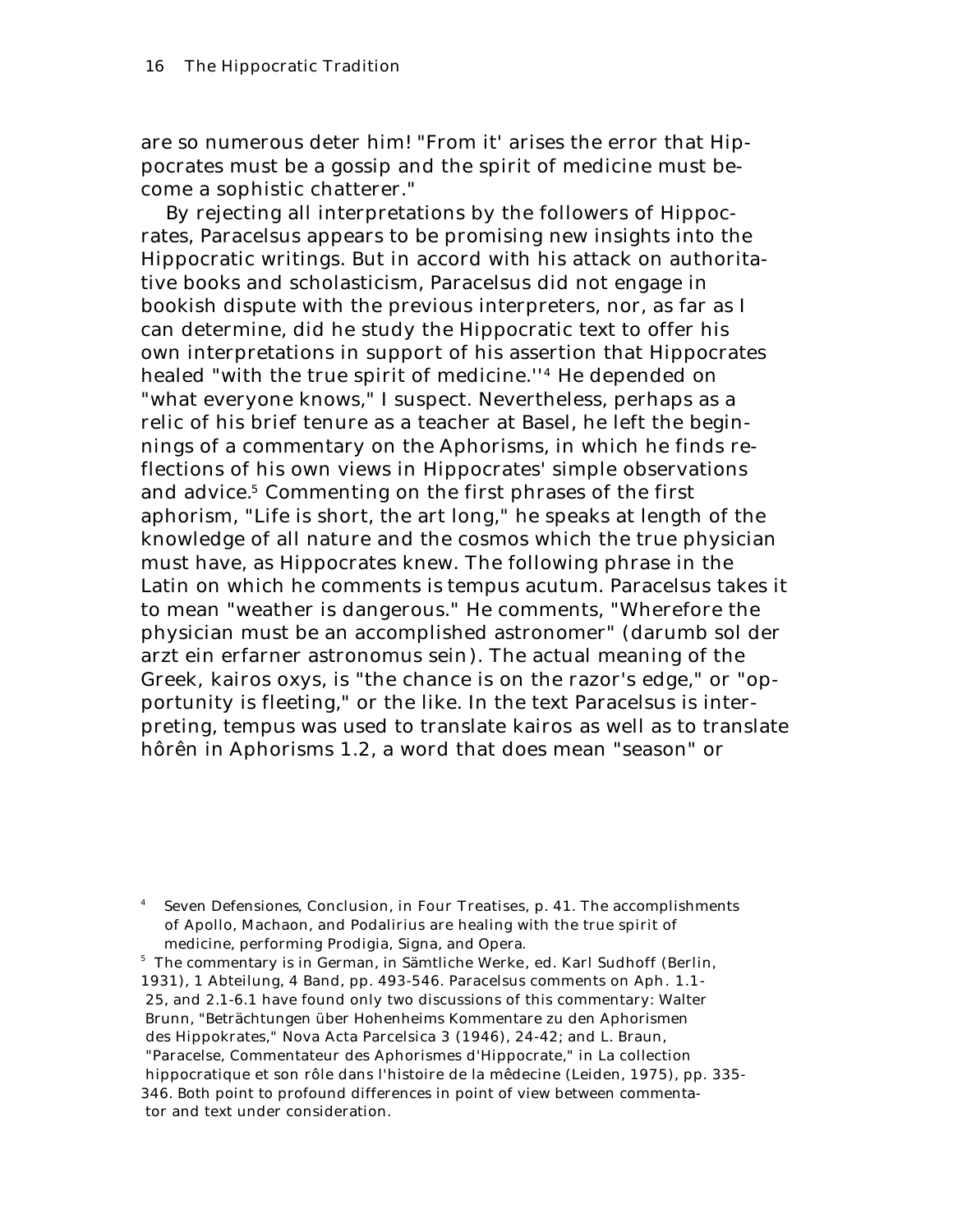"weather." As a rendering of the Latin, without reference to the Greek original or to commentaries, Paracelsus' interpretation does make sense, though it is wrong because it lacks contact with the original text and its concepts.

 For the most part, Paracelsus' comments are paraphrases and expansions in his own terms of what *Aphorisms* says about good and bad symptoms, the necessity for fitting treatment to circumstances, and the like. He does not attempt to draw Hippocrates' "philosophy" out of the *Aphorisms*, nor does he refer to other works of the Corpus or to other interpreters. In some few places the terms in which he interprets Hippocrates recall his earlier generalizations about the light of Nature that shines through him. For example, on *Aphorisms* 1.11, where the text, as translated by W.H.S. Jones, says, "lower diet during exacerbations, for to give food is harmful," Paracelsus comments that the meaning of the aphorism is that if Nature is unwilling to take food, food should not be given.

 As modern reinterpretation and revaluation of Hippocrates, these are very small beginnings, but Paracelsus' generalizations about Hippocrates' spirit stimulated others, whose reinterpretations became more specific. J.B. van Helmont, (1577-1644), who developed Paracelsus' iatrochemical notions and systematically attacked Galen's humoralism, repeated Paracelsus' praise of Hippocrates and found specific support for it in Ancient Medicine: that work, more correctly than Galen, had said that "diseases are not hot or cold, but something acid, sharp, bitter and biting.''<sup>6</sup> Hippocrates was not to have much of a career as an iatrochemist, but the treatise *Ancient Medicine*, for its methodological discussion, was to have a large place in later reinterpretations of Hippocrates. Van HeImont read the Hippocratic letters which describe the successful cure of a plague, and he remarked that, despite their increasing sophistication, Galen and all later physicians had lost that early insight. "Hippocrates had less garrulity but more candor, science, and heavenly light" (*Hippocrates*

6 *Blas Humanum* 52, Johannes Baptistus van Helmont, *Ortus Medicinae* (Amsterdam, 1648), pp. 190-191.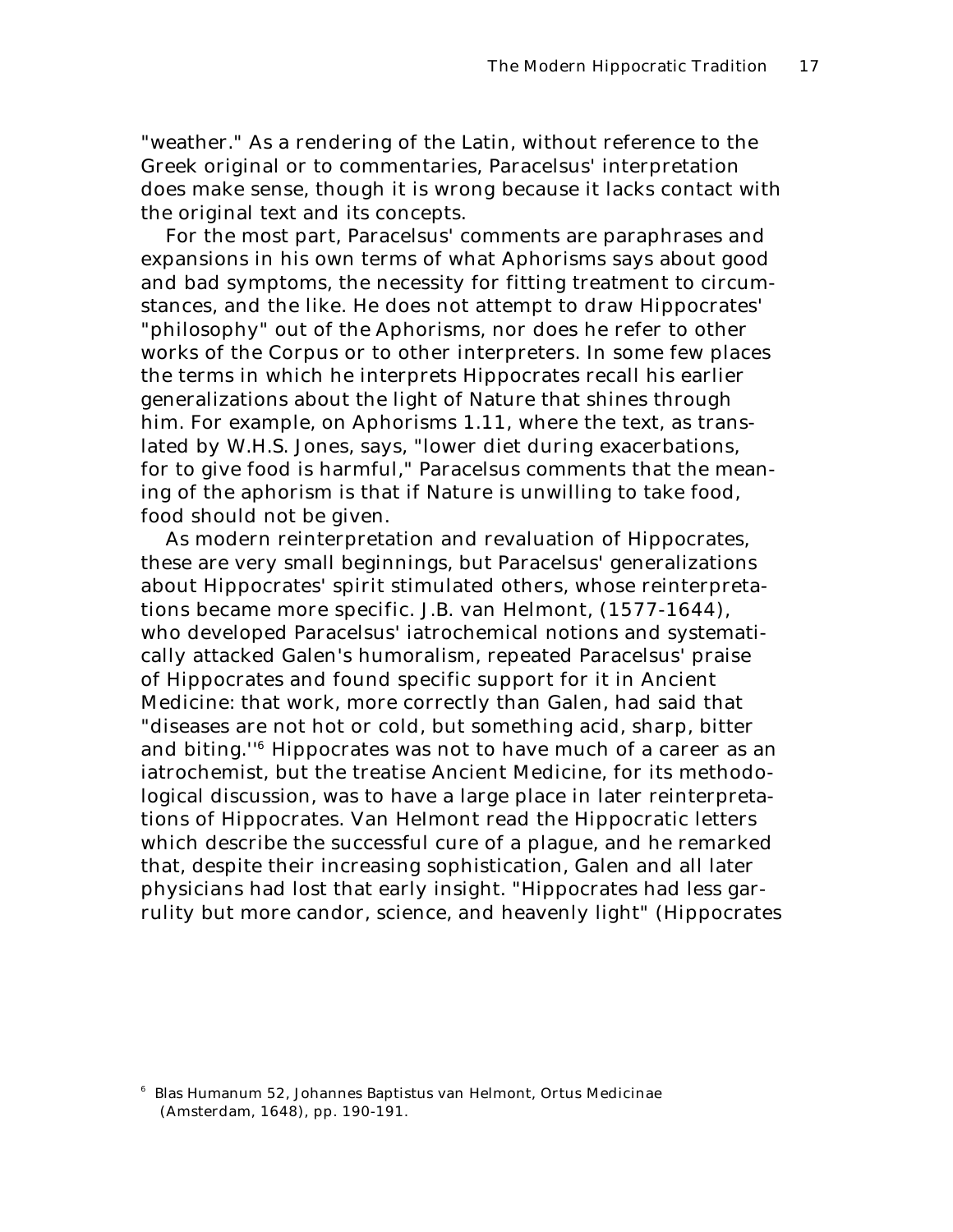### *minus garrulitatis, plus candoris autem, scientiae caelestis luminis habebat*).<sup>7</sup>

 From about the time of Paracelsus the authority of what had been the Hippocratic-Galenic system of medicine dwindled rapidly. Between Andreas Vesalius' *Fabrica* (1543), which showed that Galen was not final in his anatomical method and observations, and William Harvey's work on the circulation of the blood in 1628, which showed Galen's physiology to be wrong, attacks ranged from criticism of the comprehensiveness and consistency of the ancient system, as by Jean Argentier (1513-1572), to the general condemnation by Francis Bacon (1561-1626), who was prepared to do away with ancient systems because they were "fruitful of controversies but barren of works."<sup>8</sup>

 Bacon distinguished Hippocrates from all others in his survey of the condition of medical science and lamented "the discontinuance of the ancient and serious diligence of Hippocrates, which used to set down a narrative of the special cases of his patients and how they proceeded, and how they were judged by recovery or death."<sup>9</sup> Bacon praised Hippocrates' methodology as appropriate to the new science he envisioned and thus foreshadowed the direction the new Hippocratism was to take. Bacon may have been influenced by the work of Guillaume de Baillou (1538-1616), a professor in Paris, who had done research of the kind that Bacon thought desirable. Not a critic of the Galenic system, Baillou was one of the "conciliators," who explained away apparent contradictions within the Galenic system and between Galen and Hippocrates. In his gynecology and his *opuscula medica* he draws widely from the Hippocratic Corpus

<sup>7</sup> *Tumulus Pestis* ch. 2, *Ortus Medicina*, p. 14. In ch. 18 of the same work he implies that Hippocrates' remedy was a compound of sulphur, a method he hoped to rediscover (*Ortus Medicinae* p. 67).

<sup>8</sup> For Argentier's criticism of Galen, which was independent of that of Paracel sus, see Pagel, *Paracelsus*, pp. 301-304, with references, and Temkin, *Galenism*, pp. 141-142. Francis Bacon, *Great Instauration*, Proemium, in the *Works of Francis Bacon*, a new edition with a Life of the Author by Basil Montagu (Philadelphia, 1843), III, 334.

<sup>9</sup> "Of the Advancement of Learning,"2.10.4, in *The Advancement of Learning and New Atlantis*, ed. Arthur Johnston (Oxford, 1974), p. 108.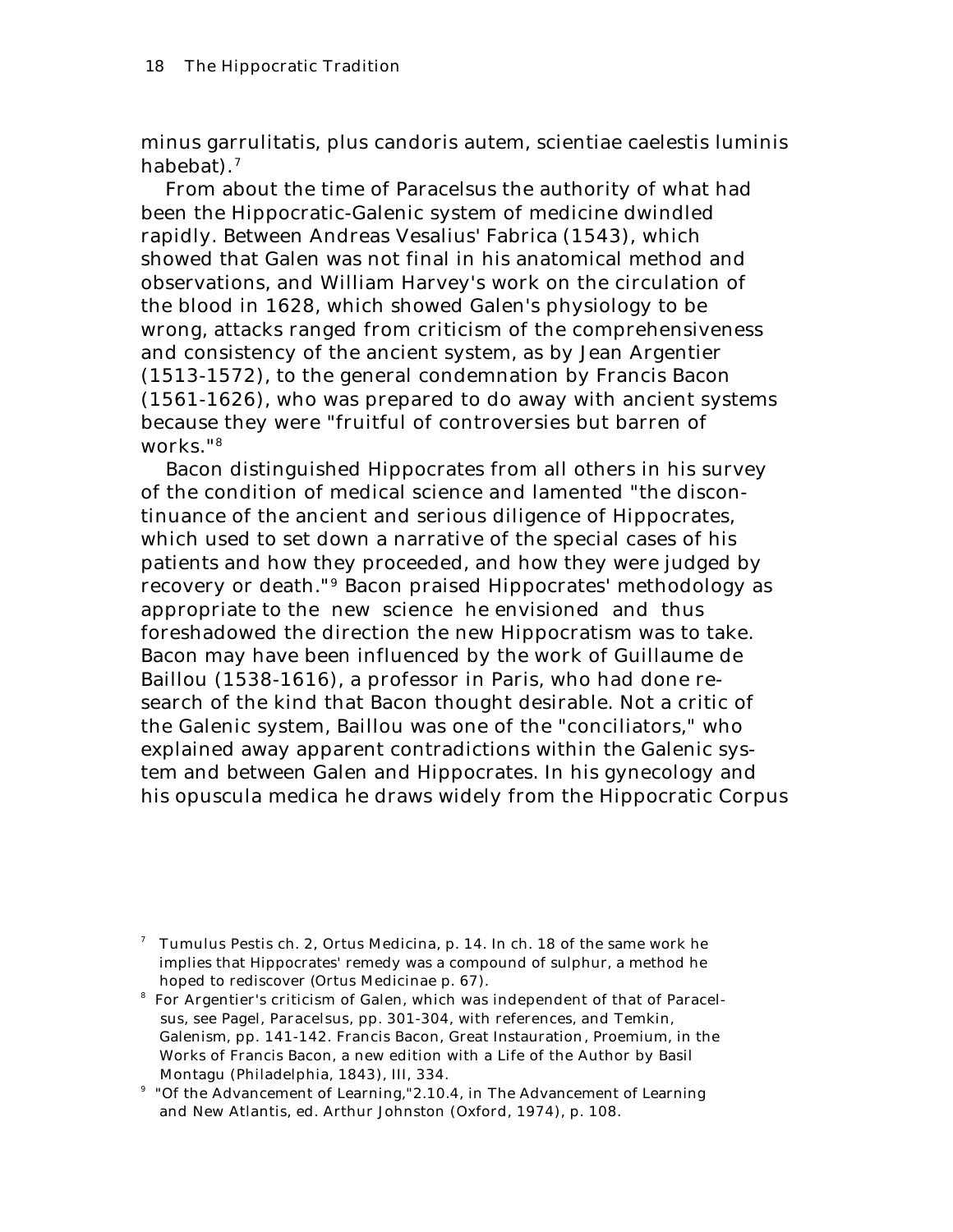and from Galen's works, which he finds lucid and correct, and he defends their doctrine against criticisms by his predecessor Jean Fernel.<sup>10</sup> Baillou was influential, however, because of his original research in the manner of Hippocrates' Epidemics, which he published in *Epidemiarum et Ephemeridum libri duo*. <sup>11</sup> These were "constitutions" in the Hippocratic manner--reports of the year's weather with accounts of the diseases that were typical, along with comparison with the observations of Hippocrates himself. Paracelsus had argued that diseases were related to place and time and that a German could not depend on observations and inferences made in the Mediterranean long before. BaiIlou was offering an example of new research in nosography, which could be the basis of a new or reformed empirically based science.

 Bacon's ideas of scientific methodology influenced Thomas Sydenham (1624-1689), the "English Hippocrates," who was associated with John Locke and with Robert Boyle and other rounding members of the Royal Society.12 Sydenham pursued the notion of a "natural history of disease" to be arrived at by meticulous recording of observations. He considered that his function as physician was to cure, not to develop theories or to find causes, and in treatment he was expectative rather than active. He was opposed to the traditional course of medicine which Oxford had offered him. Circumstances of the Oxford he attended, in the wake of the first civil war, in which he had served in the Parliamentary cavalry,, were favorable to his outlook: puritan, antischolastic, antiroyalist. He became a bachelor of medidne without having to pursue the lectures on Galen, the public dissections, or the formal disputations. Kenneth Dew-

<sup>10</sup> *De virginum et mulierum morbis liber, in quo multa ad mentem Hippocratis explican tur quae et ad cognoscendum et ad medendum pertinebunt*, and *Opuscula Medica...in quibus omnibus Galeni et veterum authoritas contra J. Fernelium defenditur*. I have seen these works only in the Paris edition of 1643, edited by M. Jacobus Thevart.

 $11$  I have seen this work only in the Paris edition of 1640, edited by M. Jacobus Thevart.

<sup>12</sup> Kenneth Dewhurst, *Dr. Thomas Sydenham, His Life and Original Writings* (Berke ley, 1966), pp. 62-63. I am indebted to Dewhurst's book for my initial acquaintance with much of my information about Sydenham.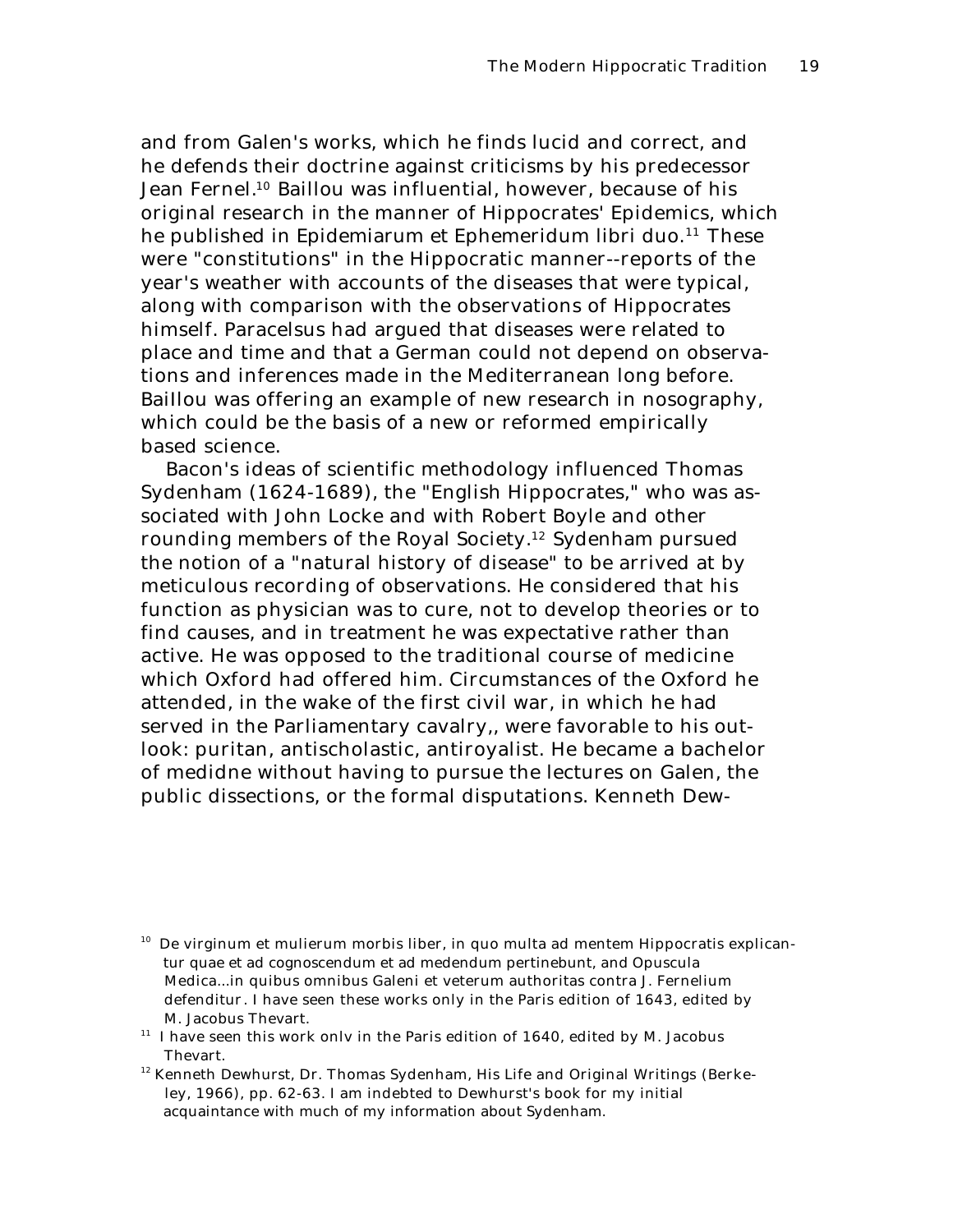hurst quotes from the diary of a contemporary student a description of Sydenham's practical attitude: "Physick says Sydenham, is not to bee learned by going to Universities, but hee is for taking apprentices; and says one had as good send a man to Oxford to learn shoemaking as practising physick.13 Yet Sydenham admired and emulated Hippocrates—essentially Bacon's Hippocrates, the careful observer—and by his own success contributed to an emerging Hippocratism opposed to the traditional Galenism. For the new Hippocratism at its origins, then, "Hippocrates" was a spirit and a method rather than a body of doctrine. Scholarship on the Corpus and rewriting the history of early medicine to justify such use of Hippocrates were yet to come.

 Medical history was in its infancy. The *Histoire de la médecine* of Daniel Le Clerc, written just before 1700, is particularly interesting for its definition of medical history and also for its reflection of old and new attitudes about early medicine in this transitional period.14 Le Clerc is sensitive to new ideas in medicine, concerned for the honor and dignity of the profession as well as for its progress, and hopeful that the best aspects of the ancients not be lost in the pursuit of novelty, but also that the ancients not be treated as "oracles" and that medical science be based on the proper combination of observation and reasoning. He says that his purpose as historian is to enter sympathetically into each period and to report objectively, not simply to serve his own taste (Preface). With the assistance of previous scholarship, whose prejudices he approaches in a critical spirit, he claims to write the first comprehensive history of medicine, as opposed to a series of biographies of physicians. He intends a sequential narrative of the development of the science, emphasizing "les principaux *raisonnements*, et les *experiences* les plus considerables" (the most important theories and observations). He is especially con-

<sup>13</sup> Ibid, p. 17.

 $14$  Le Clerc's first edition, published in Geneva in 1696, carried the history of medicine through the time of Galen. My page references in the text are to the expanded edition (The Hague, 1729), which adds a sketch for conunua tion from Galen to the mid-sixteenth century, pp. 765-820. The pages of the Preface, in which he describes his approach, are unnumbered.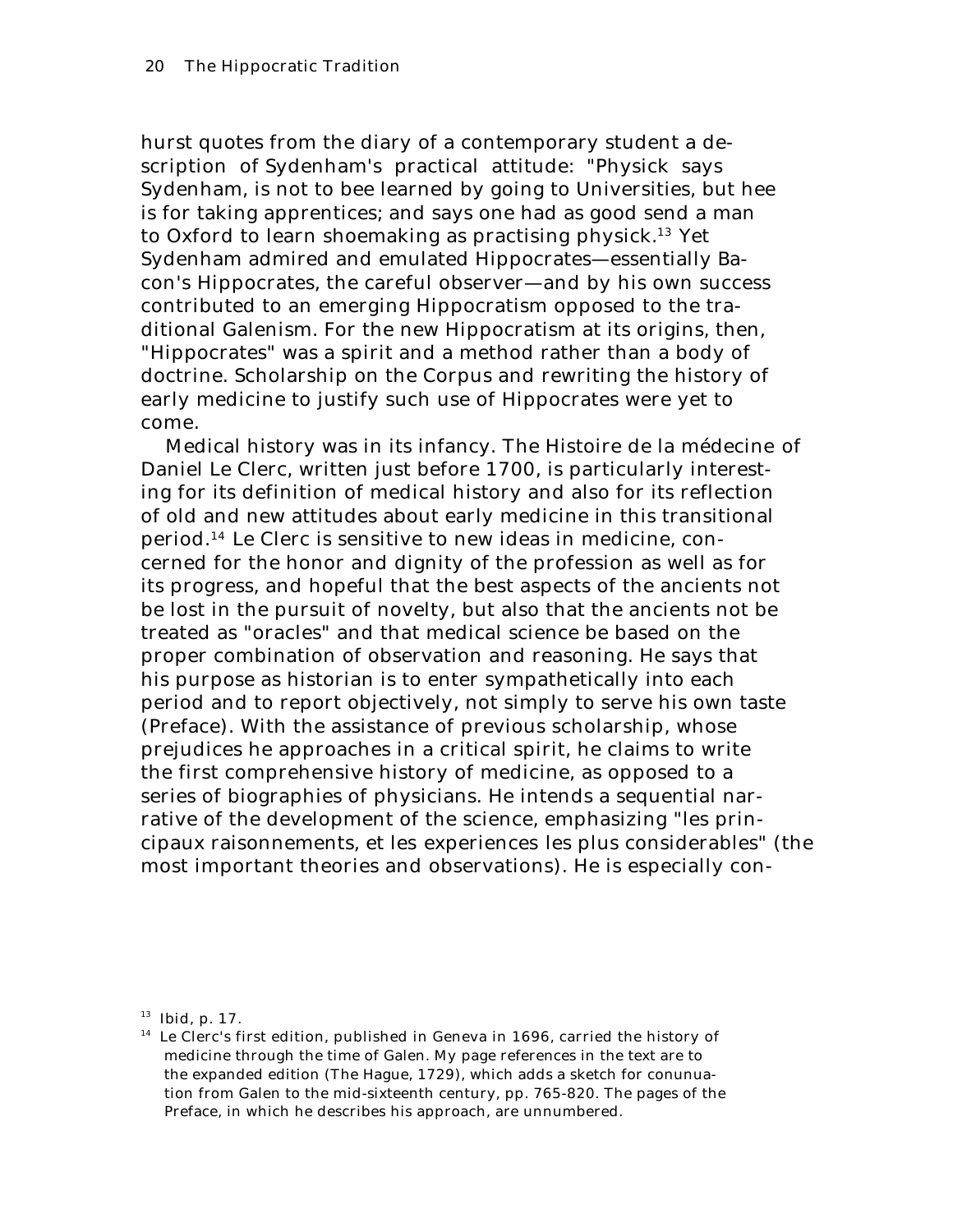cerned to interpret Hippocrates from his own writings, not from what others, in their enthusiasm, have attributed to him (Preface). His considerable ambition, high ideals, and great labor did not prevent him from reproducing the commonplaces and contradictions characteristic of his period.

 His summary statement about Hippocrates is that "la Médecine d'Hippocrate roule toute sur l'Observation. Ce Chef des Médecins s'est plus attaché a faire des expériences, qu'a pousser fort loin son raisonnement, quoi qu'il soit l'un des premiers qui ont rendu la médecine raisonnée" (Hippocratic medicine entirely revolves around observation. The best of physicians is more devoted to doing experiments than to extending his theory, though he is among the first to have made medicine rational. Preface, see also p. 705). Le Clerc thus offers the evaluative generalization which was to determine the course of Hippocratic scholarship. But his evaluations are superficial. The Hippocrates he finds in reading the Corpus is still very much the Hippocrates of Galen. Hippocrates' philosophy, as interpreted by Le CIerc, is based on the notion of just Nature (which virtually equals heat), which governs the organism as it governs the macrocosm and uses the natural faculties of attraction, retention, preparation, and expulsion to administer the body's economy (pp. 115-117). He outlines Hippocrates' view of the sources of health and disease according to the four-humor, four-quality theory of the *Nature of Man*, but he adds that Ancient Medicine seems to talk of an infinity of humors (pp. 144- 145, quoting the passage from chapter 15 which van Helmont had used). Hippocratic therapy, based on allopathy, comes out of Hippocrates' view of Nature: one might think from the *Epidemics* that Hippocrates was a spectator of Nature's efforts, without much interference; in fact, he engaged in active therapy, but still to a lesser extent than physicians in subsequent ages did, says Le Clerc, and he proceeds to draw from the therapeutic works of the Corpus indications for use of diet, purging, bleeding, and drugs to alter the body's constitution (pp. 191-232). As to bleeding, Le Clerc argues at length that Galen is wrong about Hippocrates' habitual and extensive use of bleeding in fevers and that Johannes Riolanus, the famous Galenist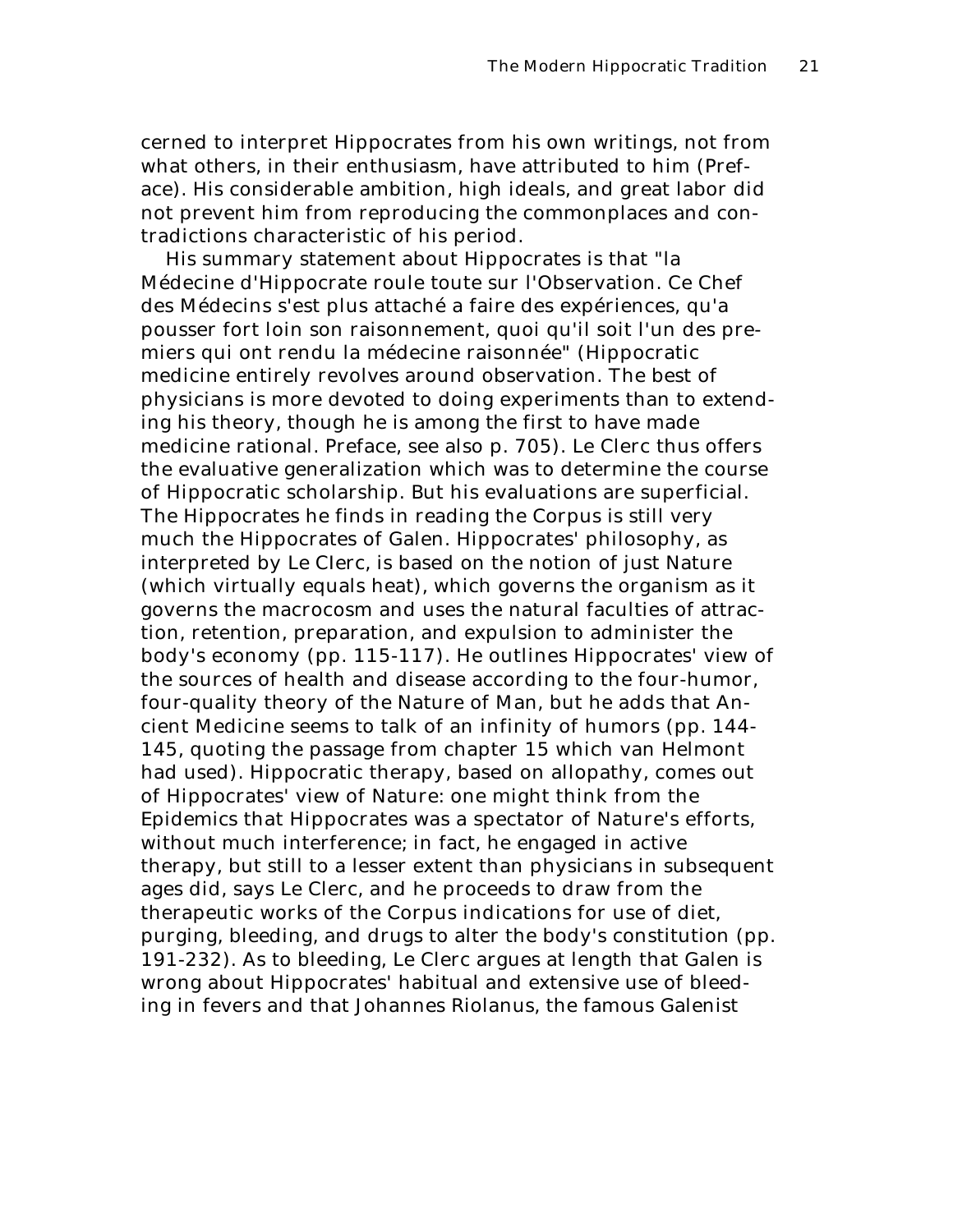(1580-1647), erred in his interpretation of Hippocrates' venesection as well as in his argument that there is indication of knowledge of the circulation of the blood in Hippocrates (pp. 202-208, 128 with note 6).

 For details of the "Hippocratic Question," Le Clerc refers his reader to Hieronymus Mercurialis, Anutius Foës, and others who had dealt with it.<sup>15</sup> But he considers it an established fact that the contradictions within the Corpus are accounted for by multiple authorship and that the most theoretical of the treatises are the most suspect (p. 240). In his comparison of Galen's medicine with that of Hippocrates, he agrees with Galen's claims to have followed Hippocrates' principles in virtually all respects, but he argues that the different emphases, Hippocrates' on *expérience*, Galen's on *raisonnement*, are of crucial importance. Further, he adduces the treatise *Ancient Medicine* as evidence that the rigidity of the four-humor system as Galen uses it is not characteristic of Hippocrates (p. 15). Le Clerc sees no reason to suspect the genuineness of *Ancient Medicine*, regardless of Galen's views on it. Great as he was, Galen demonstrably read into Hippocrates some things that were not there.<sup>16</sup>

 Le Clerc's interpretations show a large degree of inconsistency, especially from the retrospect of later discussions. They might be considered as simply a bad compromise forced on him by the contradictions among his authorities. At a later time it would be obvious to anyone that *Nature of Man* and *Ancient Medicine* cannot be reconciled (even by assuming a flexibility of view in *Nature of Man*), and that the Natural Faculties, if they are inferred from *Nutriment*, cannot be found in the other works. so

<sup>15</sup> Hieronymus Mercurialis, *Censura operum Hippocratis* (Venice, 1585). This edition differs somewhat from the 1588 edition as reported by Littré. Mer curialis attempts to make consistent judgments on genuineness of the Cor pus following Galen's leads. Foës, in his edition of 1595, rejected as spurious the letters and other nonmedical addenda to the Corpus, but was generalIy restrained in offering judgments about the genuineness of the medical works. He was, however, suspicious that there were Cnidian works in the Corpus. On this see Iain M. Lonie, "Cos versus Cnidus and the Historians, Part l," *History of Science* 16 (1978), 48-50.

<sup>&</sup>lt;sup>16</sup> Mercurialis put *Ancient Medicine* in his fourth class, works that are alien to Hippocrates and his school.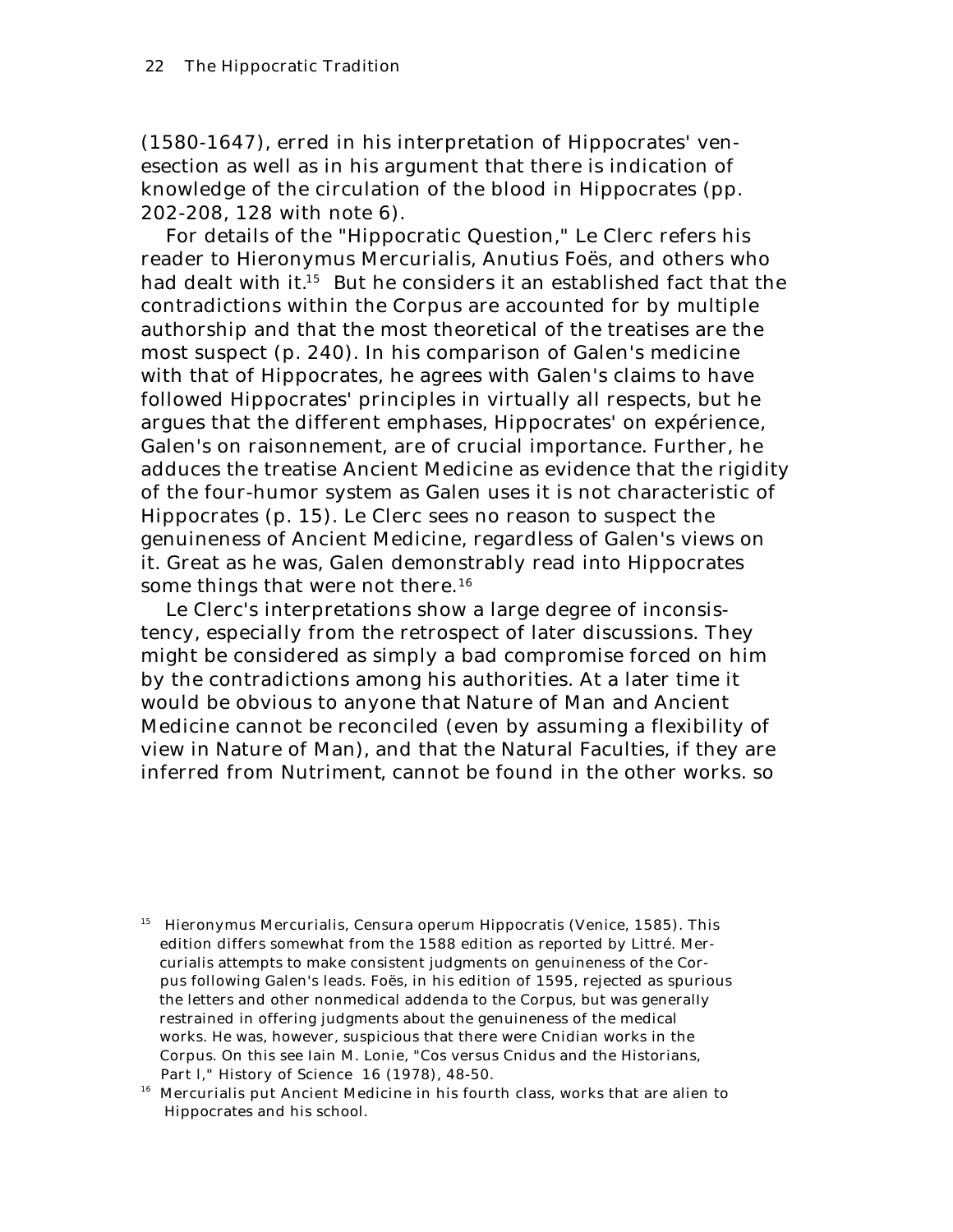*we* might reason. But when I was considering Le Clerc's views, and wondering how much inconsistency might be tolerable, I was reassured by thoughts of Sydenham. He claimed to work without any theory at all and found it sufficient in his exposition of his new, cooling regimen for smallpox to say that it did cure, while the old theoretically based treatment did not; yet when writing of gout he dealt with it in terms of the four constitutions, and he adopted a corpuscular theory of epidemics.<sup>17</sup> In the period of Le Clerc and Sydenham, when the notions of new empirical scientific method were just being explored and made consistent, a man like Le Clerc could be guided in his vision of what Hippocrates may have believed only by his own sensibilities; he would therefore produce what earlier or later would look like a muddle. In subsequent discussions of Hippocratic medicine, we can observe the sorting and resorting of the elements in Le Clerc's discussion until consistency is achieved. Each one who takes up the subject seems to have an empathy for Hippocrates which is turned into a sense of insight into his medicine.

 Hermann Boerhaave (1668-1738), who made such great contributions to modern medicine and medical education, appears to me to have made a decisive contribution also to views of medical history and to Hippocrates' place in it. He was an eloquent preacher of Hippocratism and modernism. His books and students were influential all over Europe. His own temperament shines through his historical constructions. In his education Boerhaave had pointed himself in two directions, toward medicine and toward ministry in the Dutch Reformed church. According to his sketch for his biography (in which he speaks of himself in the third person), he first read the Bible for himself and then read chronologically through the fathers of the church. He found the simple and pure doctrine of the early fathers admirable, but he

<sup>17</sup> See especially Dewhurst, *Sydenham*, pp. 66-67, 140-144, for Sydenham's various inconsistencies. For his practical defense of his cooling regimen and his criticism of the old theory, see "Smallpox, 1669," pp. 101 ff., especially 104-106.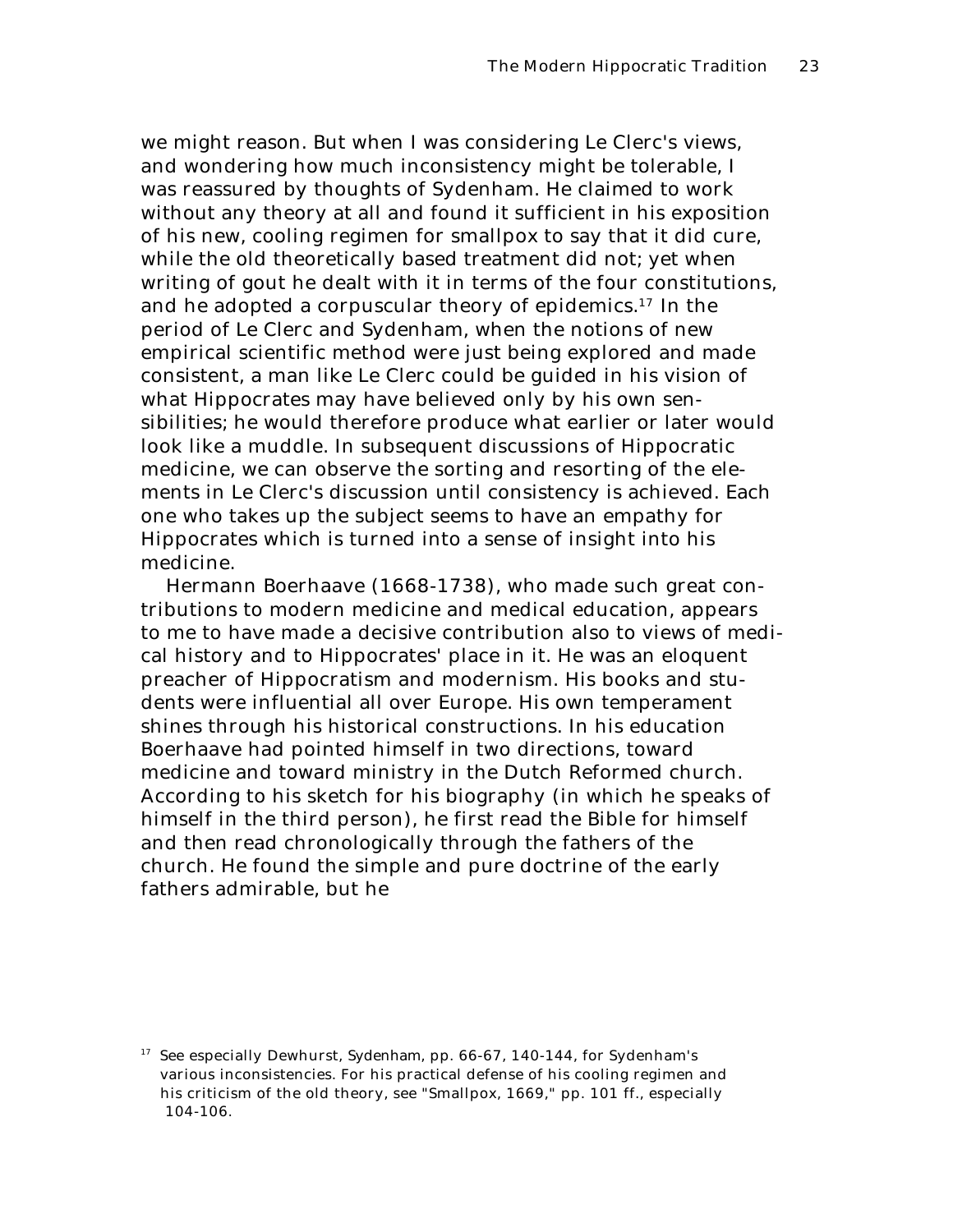regretted that the subtleties of the Schools had later corrupted theology. He greatly regretted that the interpretation of the Holy Scripture was sought for among the sects of the Sophists; and that the metaphysical reflections of Plato, of Aristotle, of Thomas Aquinas, of Scotus, and—in his own time—of Descartes, were considered as laws according to which the views of God expressed in the holy scriptures should be amended.<sup>18</sup>

#### Similarly, he describes his education in medicine:

It is perhaps incredible that he did not attend lectures by any professor in medicine, except for a few by the celebrated Drélincourt shortly before his death... He began his reading of the ancient medical writers in chronological order, starting with Hippocrates; soon he understood that the later authors owed to Hippocrates everything that was good in their work; therefore to him alone he devoted a long time, reading him, summarizing and analyzing him. Running through the more recent writers, he halted at Sydenham. whom he worked through several times, each more eagerly.<sup>19</sup>

 The style of medical education which Boerhaave fostered at Leiden, which he hoped would continue after his death, he called a Hippocratic School.<sup>20</sup> His inaugural lecture in 1701 was entitled *de commendando studio hippocratico*. While he called himself a Hippocratic, Boerhaave was up to date in virtually everything. He pressed for a unified medical science empirically and experimentally based. His own reform of medical education away from study of authors toward study of fields, chemistry, botany, etc., was a move toward unified science.<sup>21</sup> For models he commended Vesalius, Fallopius, Harvey, Bacon, Newton, Boyle, and in their company Hippocrates and the Hippocratic clinician Sydenham. At the opening of his *Institutiones Medicinae*, he gave

<sup>18</sup> From his autobiographical notes, translated in G. A. Lindeboom, *Herman Boerhaave*, *The Man and His Work* (London, 1968), p. 380.

<sup>19</sup> Ibid., p. 381.

<sup>20</sup> Ibid., p. 386.

<sup>21</sup> On this reform, see Temkin, *Galenism*, pp. 173-174; and Lindeboom, *Herman Boerhaave*, pp. 361-374.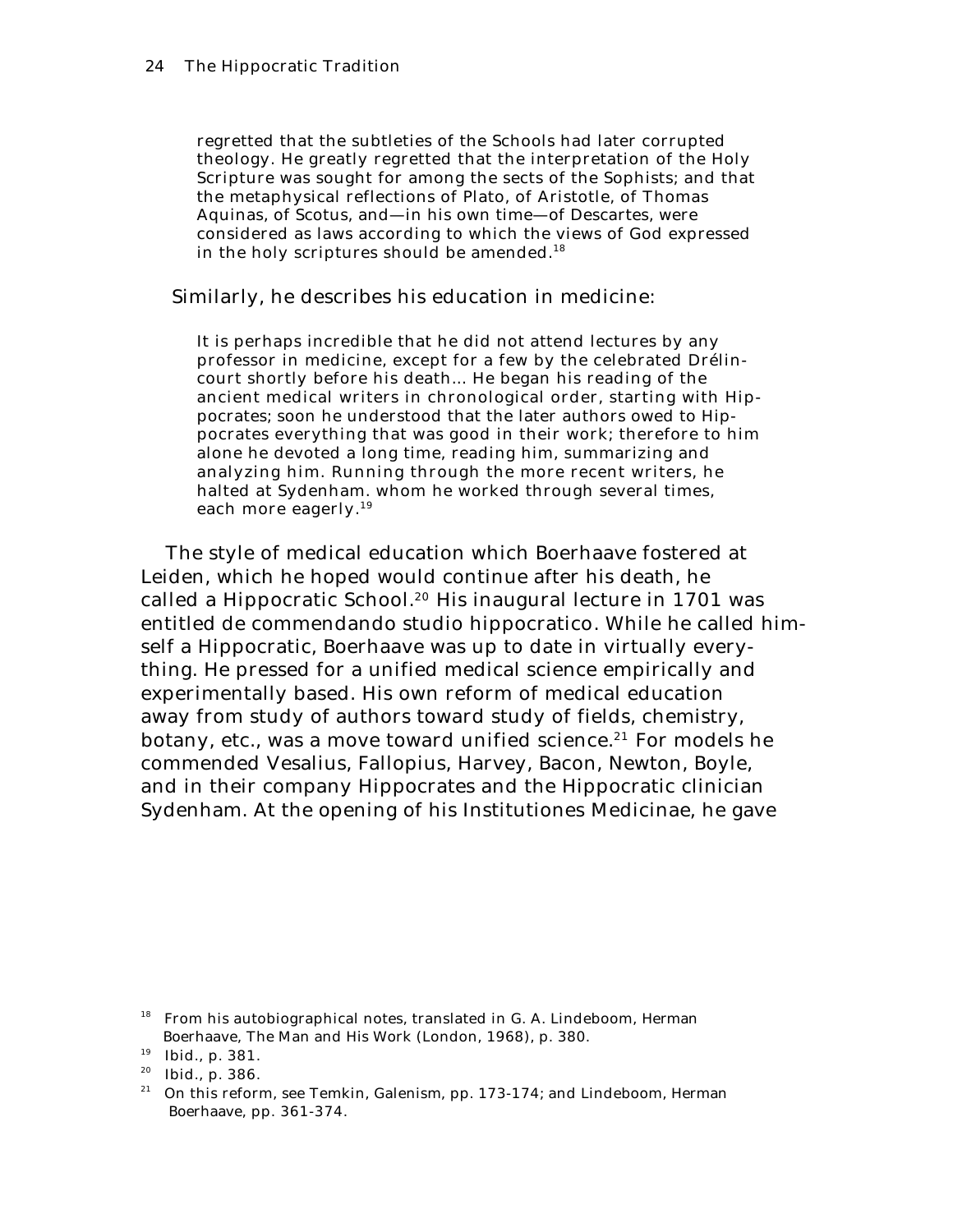a sketch of the history of medicine. The *Institutiones* was a brief outline of his medical lectures intended for purchase by the students. First in pirated, then in authorized editions, it was widely sold and used as a textbook in Europe and in the New World in the eighteenth century.<sup>22</sup>

 He begins his history of medicine with the body's natural tendency to heal itself and the mind's natural pursuit for remedies against disease and discomfort (sections  $1-5$ ).<sup>23</sup> In time, he says, the piling up of experience was followed by increasing precision in recording that experience: descriptions of diseases and of materia medica and their effects (secs. 6-9). At the same time, knowledge of the body increased from the inspection of entrails, mummification, treatment of wounds, and the like (sec. 11). The only hindrance to the natural progress of medicine that Boerhaave envisions in the early stages is the restriction of medical practice to particular families and to priests (10). Finally, says Boerhaave, Hippocrates unified all aspects of the Art, created a unified corpus of Greek medicine, and first earned the name of genuine physician. Combining experience (*empeiria*), reasoning from experience (*analogia*), and chaste wisdom (*casta sophia*) he rounded dogmatic medicine for all the ages (13). The medicine rounded by Hippocrates was cultivated by the Asclepiads, was made orderly by Aretaeus of Cappadocia, and was made more precise by various physicians, especially those of Alexandria, until it came to Galen (14). Galen collected all the scattered material and ordered it, explaining it according to peripatetic doctrines. By his efforts he did much good for medicine, but he did at least as much harm because he was the source from which everything in medicine was explained by elements, by the qualities commonly called cardinal, by their gradations, and by the four humors-all this with much more subtlety than truth (15).

From this estimate of Galen, Boerhaave passes to the extinc-

<sup>22</sup> See G.A. Lindeboom, *Bibliographia Boerhaaviana* (Leiden, 1959), pp. 27-40. For the *Institutiones Medicinae* I have used especially the 1713 authorized Leiden edition. There are few and insignificant changes of the prolegomena in the other editions that I have inspected.

<sup>23</sup> References are to the sections of the prolegomena of the *Institutiones* as numbered by Booerhaave.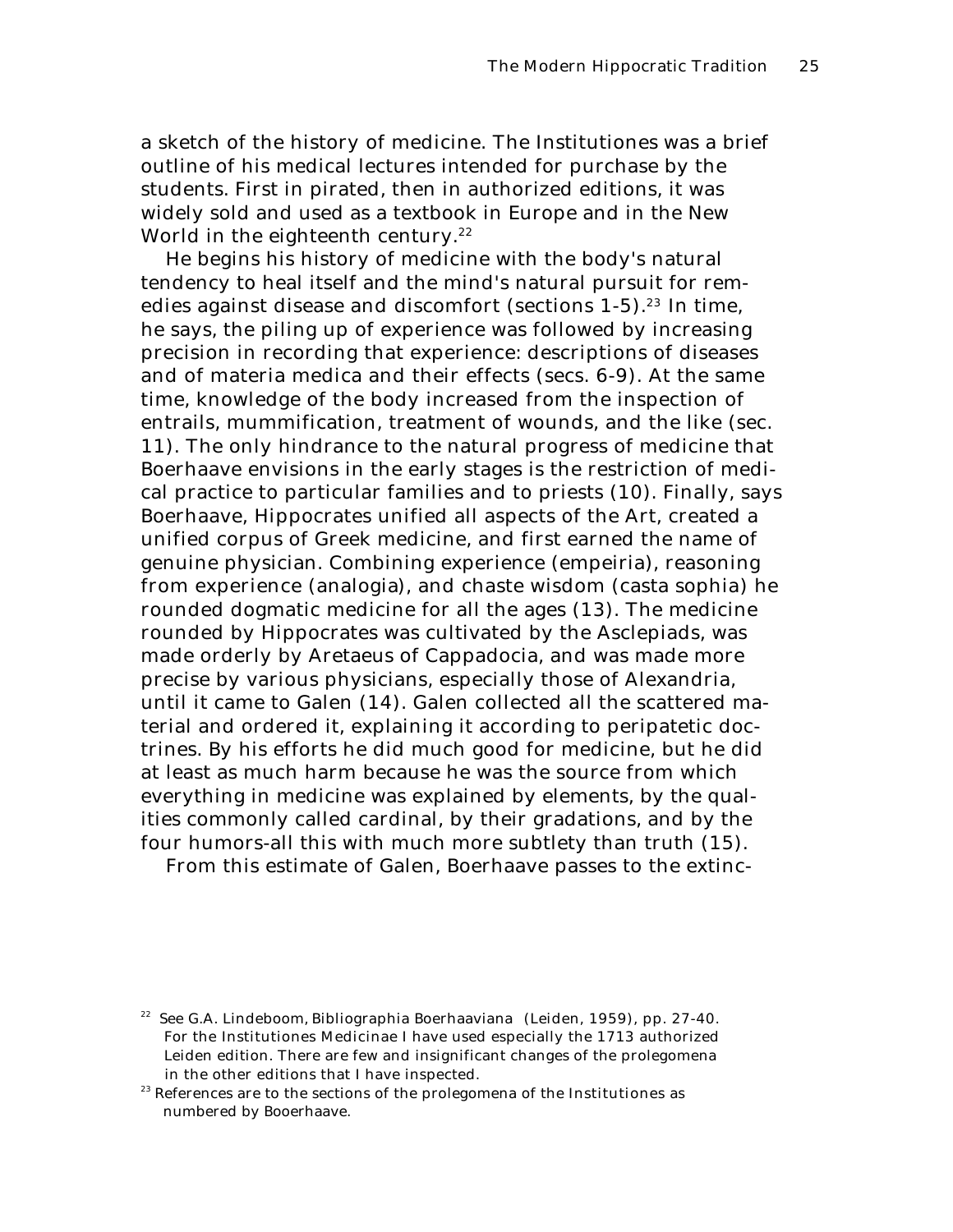tion of learning after the sixth century. To the Arabs between the ninth and thirteenth centuries he attributes contributions to surgery and materia medica, but says that they infected the art even more than before with the faults of Galen (16). At length two means of reform and correction appeared: the revival of Greek and Greek medical writings, which resulted in the reestablishment of Hippocratic teaching in France, and the beginnings of chemical and anatomical experiments  $(17).<sup>24</sup>$  Finally, the immortal Harvey overturned all the theory of his predecessors by his demonstrations and laid down a new and more certain basis for medicine (18). Boerhaave summarizes: the most ancient art consists of collection of accurate observation. Subsequently, there was reasoning about the causes behind experience through rational disputation. The first is stable and dependable, the second changing and doubtful, dependent on one's sect. Proper procedure can create what is needed: a science which is rational as well as empirical (19).

 Boerhaave does not have new theories about the Hippocratic Corpus and its preservation. Indeed, it is difficult to distinguish his opinions about it from Le Clerc's. Unlike Le Clerc, however, he offers an incisive valuation which is at once practical and idealistic, not a gesture of fairness toward all views, but a ruthless assertion of where the true method lies, and who are the antiprogressives (more subtle than Paracelsus' devil-inspired antiphysicians, though similarly manichean in tendency). Boerhaave's essential history of medical science sounds modern: that is because he offered the themes that medical historians would develop. As Charles Lichtenthaeler has observed, the historians of medicine came to imitate the scientists in their notion of true method, their optimism, and their emphasis on the basic importance of the things that have survived or been influential.<sup>25</sup> It is not surprising that Boerhaave, who had such an effect on ideas about medicine, should have affected medical history.

 $24$  Boerhaave does not specify to whom in France he refers, whether Guillaume de Baillou or others.

<sup>&</sup>lt;sup>25</sup> Charles Lichtenthaeler, "De quelques changements dans notre conception de l'histoire de la médecine," in *Deux Conferences* (Geneva, 1959), see espe cially pp. 38-45.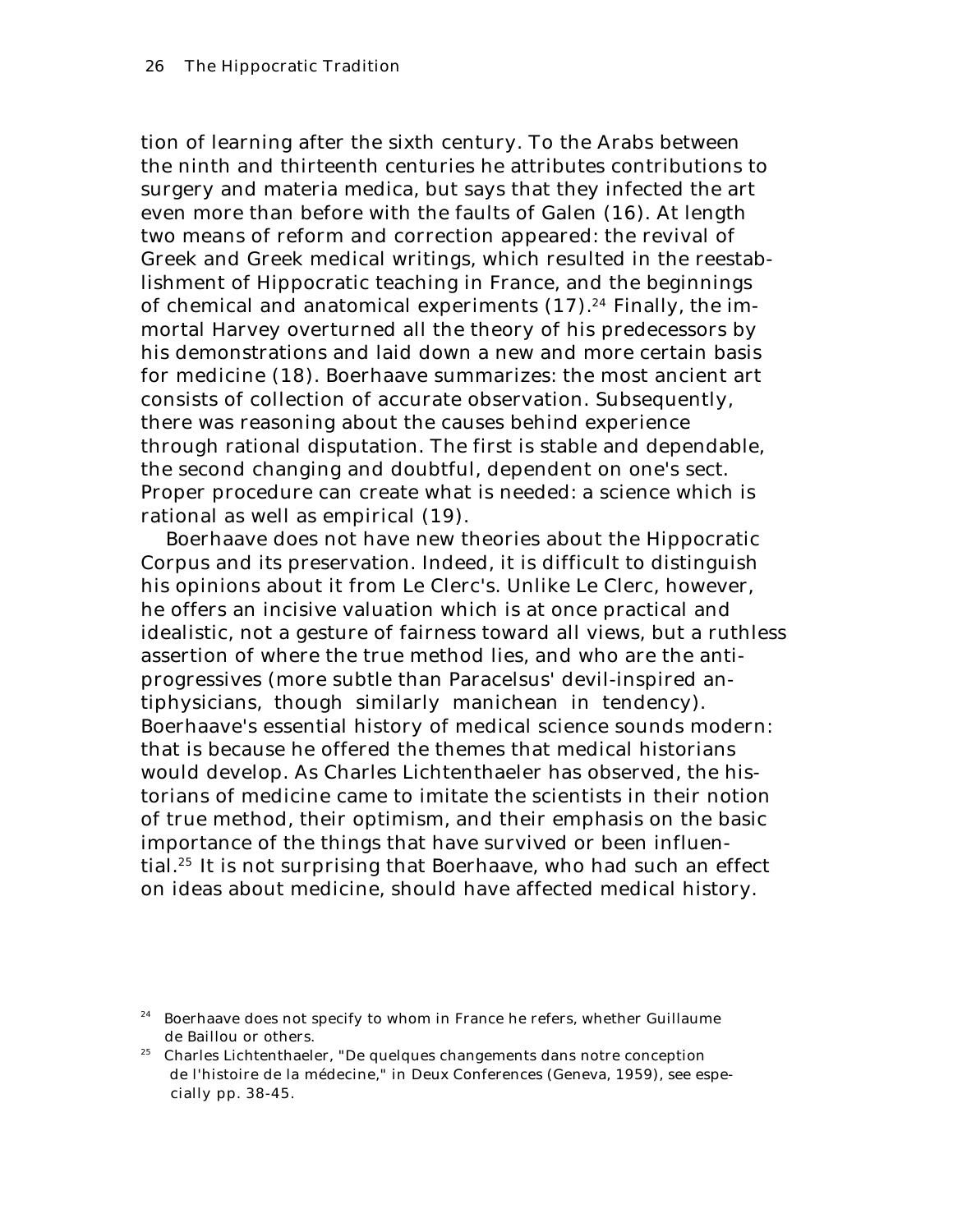What is remarkable is the ease with which his outlook became *the* view, as though there was no other way in which the past could be conceived.

 The view of early medical history around 1800 is well exemplified by the *Versuch einer pragmatischen Geschichte der Arzneikunde* in five volumes by the learned Kurt Sprengel, who, early in his career, wrote an introduction to Hippocrates and the Hippocratic Question.<sup>26</sup> For Sprengel, the methodological and technical revolution effected by Hippocrates is much clearer, but Hippocrates' relation to the Hippocratic Corpus is much vaguer than it was for Boerhaave. It is a sign of the time when he wrote that Sprengel compares the problem of the Hippocratic writings to that of the Homeric poems (I, 376): F.A. Wolf's *Prolegomena ad Homerum* was published in 1796. The fundamental contribution of the historical Hippocrates, as Sprengel reconstructs him, was to show that the methodology followed by the Asclepiads and philosophers before his time was incapable of perfecting the science. "He showed physicians that their first duty was to observe carefully the progress of nature. He showed the uselessness of theories and proved that observation alone is the basis of medicine" (I, 427). If men had followed the route Hippocrates laid out, "Greek medicine would have attained in a brief time a degree of perfection which we can hardly imagine, since anatomy, which was not slow to develop, would have shed more vivid light on it. But the bright hopes were not realized. Simple observation was repugnant to the dominant spirit of the century, and anatomy served only to confirm the speculations and theories of the dogmatic physicians" (I, 349). Sprengel clearly believes that these dogmatic physicians included Hippocrates' own sons and son-in-law, who falsified and interpolated his work so that we can hardly discover what is his. Hippocrates' doctrine can only be recovered by subtracting from the Corpus all

<sup>26</sup> Sprengel's earIv work on Hippocrates is called *Apologie des Hippokrates und seiner Gründsätze* (Leipzig, 1789), a translation and discussion of several works. For his *Versuch einer pragmatischen Geschichte der Arzneikunde* (Halle, 1792-1799), page references in the text are to the more readily available second edition, five volumes (Halle, 1800). I have not seen the 1792-1799 edition.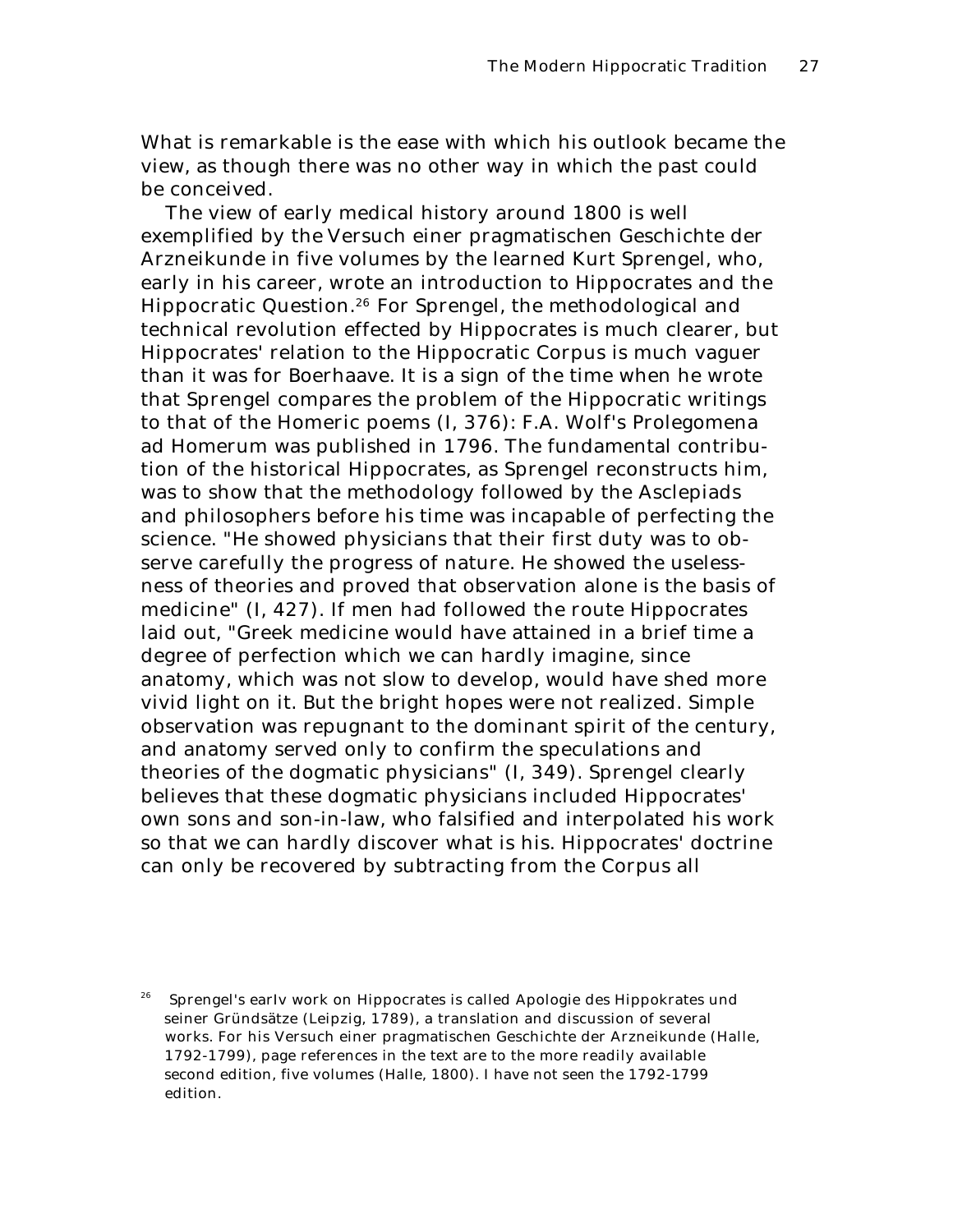Platonism, Aristotelianism, and other subtle philosophizing (I, 382-384). Finally, Sprengel thinks that the humoral and elemental theory of the first part of *Nature of Man* must express Hippocratic views. Indeed, Hippocrates did not write it. Galen is wrong to say that Plato cites that Work; in fact, the work which Plato cites must be lost, but the philosophy of microcosmmacrocosm to which Plato refers must be similar to that expressed in *Nature of Man* (How often similar reconstructions were to be offered as original ones in the following two centuries!). Hippocrates' original contribution was in semeiotics, dietetics, and, a factor which Stoll and Lepecq, among others, appreciated, in charting the courses of diseases through their critical days (I, 384-390).

 Before considering various specific nineteenth-century developments in Hippocratic scholarship and medical history, let us skip forward to the highly respected medical history, by Max Neuburger, which was written about a century, after that of Sprengel, $27$  to observe the further evolution of the history of medicine we are tracing. By 1906, Hippocrates' unique scientific insight is very clear, but his works have disappeared entirely. Neuburger's construction starts from the Greek debt to older cultures. From Egypt and Mesopotamia the Greeks inherited a knowledge of drugs together with many fundamental ideas of wide theoretical significance. Because of keen competition between different cultural centers the Greeks managed to develop their heritage. They were free from priestly domination. Hence everywhere in Greece medicine developed beyond formal dogma and mere empiricism (p. 88). The different schools took their own paths: the Cnidians worked on the descriptions of the numerous types of disease; the Coans sought to unite all disease into a conceptual unity subject to prognosis; the Sicilians attempted to arrive at first principles by way of natural philosophy, whence they could deduce the theory, of disease and the basis of medical treatment (pp. 113-120). In the time of Hippoc-

<sup>27</sup> Max Neuburger, *Geschichte der Medizin* (Stuttgart, 1906). The first German edition stops with the time of Galen. Page references in the text are to the English translation by Earnest Playfair, *History of Medicine* (London, 1910).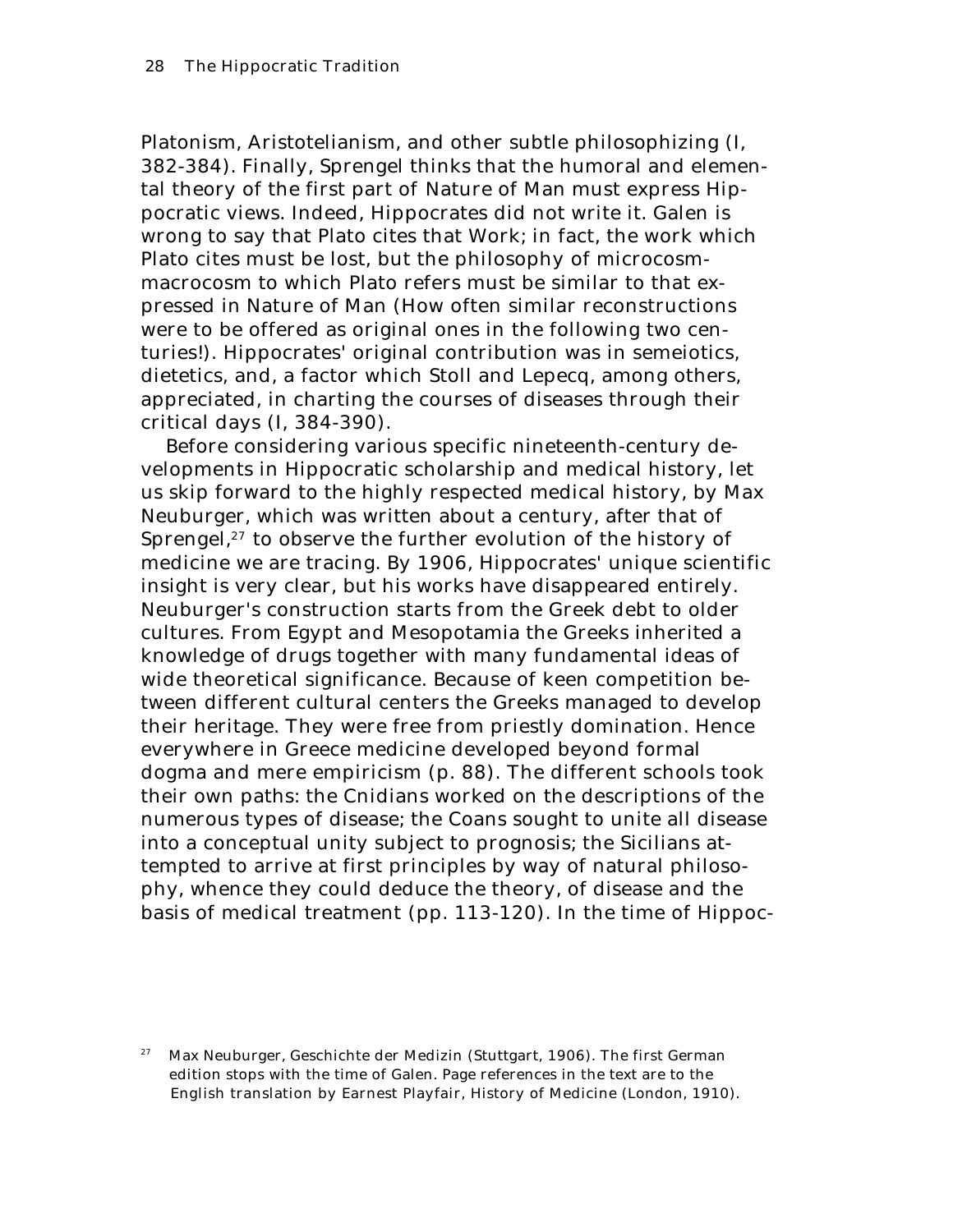rates, Greek medicine arrived at a critical period which called for a leading spirit: fanatical empirics on the one side and subjective iatrosophists spinning hypotheses on the other made it seem inevitable that medicine should lose itself in a sea of speculation or be overwhelmed in a waste of barren formalism (p. 128). But Hippocrates appeared. Unique and heroic, he freed himself from oriental dogmatism and from priestly caste and "was capable of climbing alone the steps of rational science and moral dignity" (p. 129). "To Hippocrates, and to him alone, was it given to use freedom with discretion: to recognize and with wise restraint make no attempts to overstep the limits of human knowledge; to eliminate alike the dogma of caste and the element of uncontrolled speculation" (p. 188). As Neuburger views the matter, we cannot know "to which pathological system Hippocrates inclined, nor is it of the slightest importance since his medical activity was only to the slightest extent influenced thereby" (p. 139).It is the "conception of medical vocation and the method of medical thought and action, true now as then," which raises Hippocrates' creed to "the highest pinnacle of Greek medicine and even makes it the well-spring of medical science for all time" (p. 124).

 But Hippocrates' uniqueness was unfortunate: no one, not even his sons and students, understood him, as we can see from the Corpus itself.

 Unfaithful to the dispassionate, purely clinical intellectual method of the great Coan, a considerable portion of the Hippocratic collection is pervaded by the speculative spirit, proof that his disciples and their pupils aimed either at bringing the practical principles of Hippocratism into harmony with *a priori* ideas derived from natural philosophy or at reinforcing Coan fundamentals with the physiological and pathological theorems of other schools. Striving to outdo the master, to dress his empirical dicta in a garb of pseudo-science, the tendency grew to consider as vital what to him was unessential and accessory, and thereby only too frequently to lose sight of the gist of his teaching." [p. 160]

 The work *Nature of Man*, which was written by his son-in-law, shows how soon the betrayal occurred.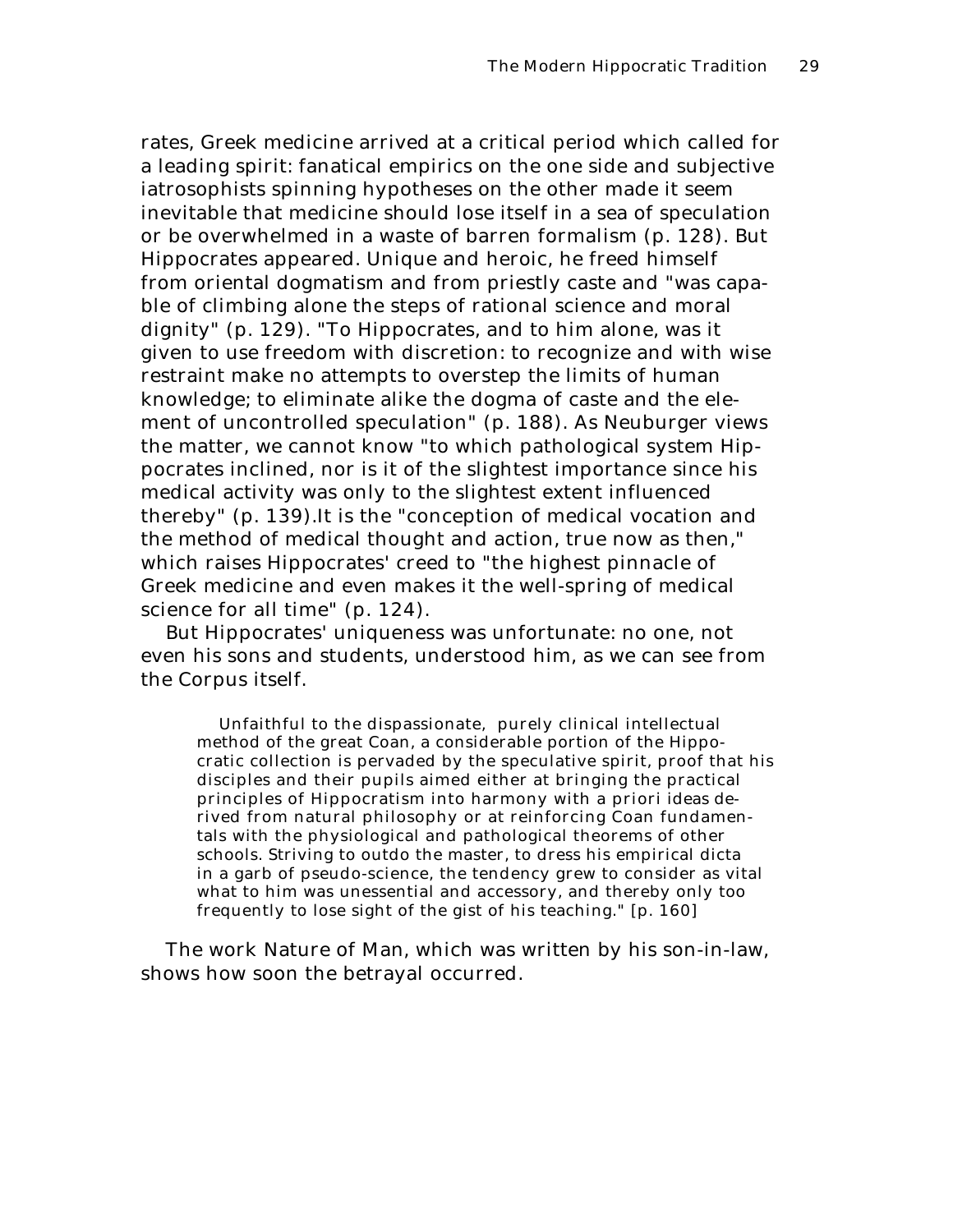Once Neuburger has established his principles in this way, he has turned the Corpus into a Smorgasbord from which he can select the elements which appeal to him in each treatise without concern for the structure of the whole: virtually no work of the Corpus is wholly uninfluenced by Hippocrates, but all or virtually all is corrupted by his successors (p. 123). Hence Neuburger picks out the Hippocratic sentiments in *Aphorisms*, *Ancient Medicine*, *Prognostic*, and also in what he considers the later, more corrupted works: all have bits appropriate to the "echt nuchterne Sinn ihres intellectuellen Urhebers" (the genuinely straightforward view of their intellectual source), and all have examples of rashness, failure of observation, and speculative quality. "The Hippocratic ideal, however seldom realized, yet lives, unfettered by doctrines, throughout all time" (p. 160).

 Some of the heightened drama in the story Neuburger tells appears to be his own addition; in the main, however, his version of what is Hippocratic and how to find it differs little from other standard medical histories: those by Arturo Castiglioni, Max Wellmann, Charles Singer, and others. What I wish to point out here is that this story about medicine in the time of Hippocrates is in fact an etiological myth, an analytical scheme dressed up as a narrative of events. The analytical scheme is intended to explain the inspirational value of the Hippocratic writings, along with the inconsistency and inarticulateness of their "scientific spirit." The form of the myth comes out of the Enlightenment, for which the enemies of progress were clearly identifiable as priests, tyrants, and philosophical speculation, whereas progress comes from the unique genius, who puts his mind to Nature as it is commonly observed by all.<sup>28</sup> Despite much sophisticated elaboration, Neuburger offers the essential myth as his description of Hippocrates. What Galen and the Renaissance writers believed were facts about Hippocrates' deeds and writings have

 $28$  Sir T. Clifford Allbutt, in his Greek Medicine in Rome (London, 1921; repr. New York. 1970), offers a most thoroughgoing, and therefore unconvinc ing, elaboration of ancient medical history' as a series of brilliant scientific beginnings by geniuses who were misunderstood by their followers.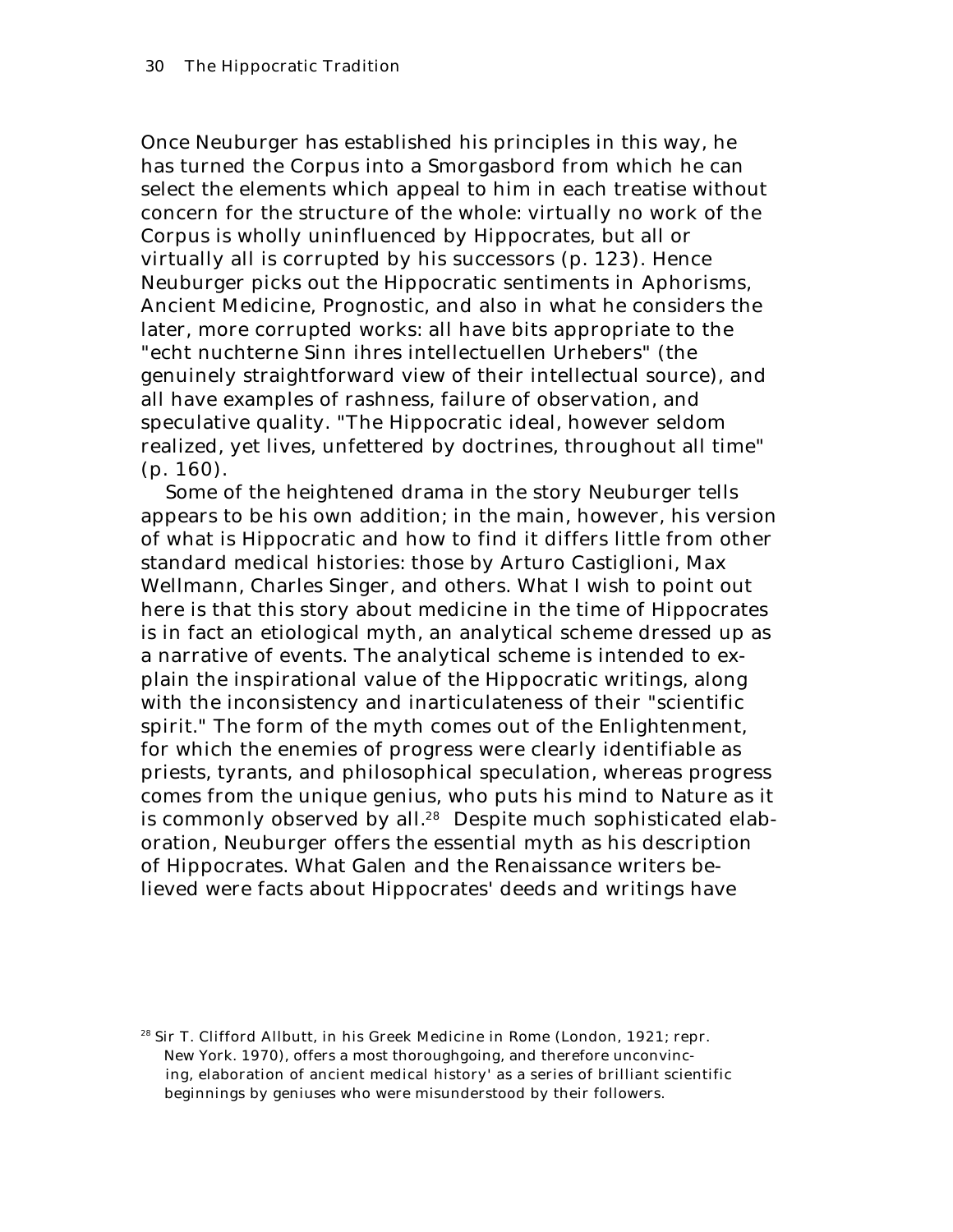now been removed as unverifiable. Only the spiritual essence remains.

## LITTRÉ AND THE MODERN HIPPOCRATIC QUESTION

 One might reasonably ask why historians who admired the outlook of science were not more skeptical about basic assumptions and more curious about the provenance of the questions they were asking about the Corpus Hippocraticum. I cannot answer that question adequately, but rather will take Emile Littré, the great editor and interpreter of Hippocrates, as both example and cause: he read Hippocrates in his own image and in the image of the medicine of his time, and, as the last complete interpreter for whom Hippocratism was alive and meaningful in day-to-day medical practice, he has largely determined the range and the course of subsequent discussion of the Hippocratic question.

 Maximilien Paul Emile Littré (1801-1881), the physician philologist, did his monumental translation and interpretation of Hippocrates between 1839 and 1861. His stated purpose was to improve medical practice by making Hippocrates' works available to his fellow medical men in their own language.<sup>29</sup> At that time, medicine was about to undergo radical changes. Louis Pasteur published his Mémoire sur les corpuscules organisés qui existent dans l'atmosphère in 1861. Joseph Lister published his first important paper on antiseptic surgery in 1867. Throughout the first half of the nineteenth century, progress was made in mi-

 $29$  Littré trained as a physician but did not practice. Besides the entrees in various biographical dictionaries, one can read his autobiographical sketch at the beginning of his collection of papers on medical subjects, *Médecine et* médecins (Paris, 1872 ), pp. i-viii. Indicative of Littré's timeliness is what René Laennec, famous for his development of the stethoscope, wrote in 1804 in his *Propositions sur la doctrine d'Hippocrate relativement à la médecine praticque*. He hoped that a physician-philologist would come forward to reveal the sys tematic principles that guided Hippocrates. He himself offered some modest attempts in that direction. See M. Martiny's summary in *La collection hippocratique*, pp. 97-105.)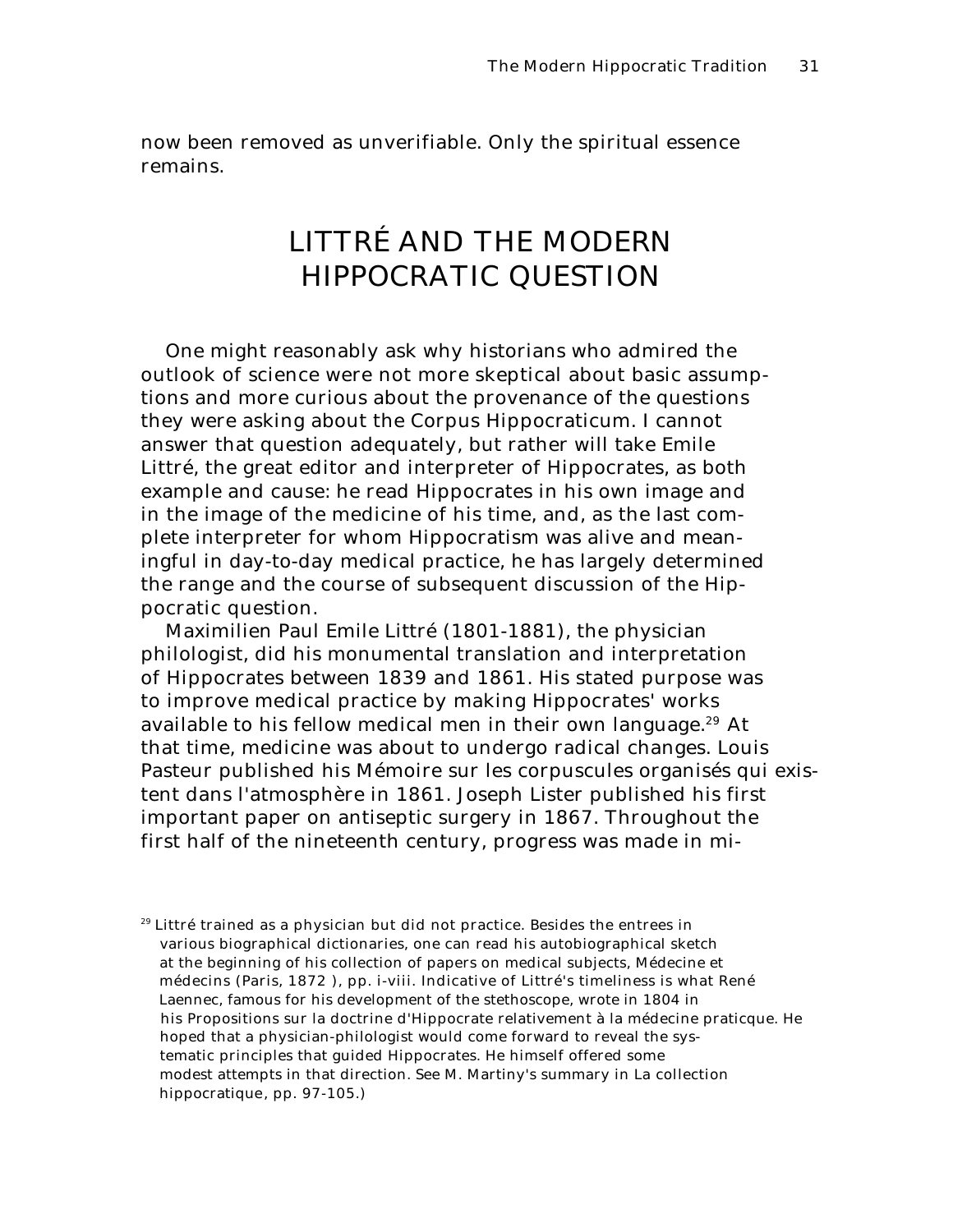croscopy and histology. Rudolf Virchow's book *Cellularpathologie* was published in 1858. In the latter part of the nineteenth century, Germany began to outdistance France in medical research and teaching. From 1815 to 1840, France, and particularly Paris, was the center of creative activity in medicine; and Hippocrates was a symbol of much of the creativity. One creative activity was expectative therapy, as opposed to active intervention. Between 1789 and 1844 the death rate at the hospital Hôtel Dieu was halved because of neglect of therapeutics,<sup>30</sup> largely by hygienic measures such as giving every patient his own bed and by avoiding excessive drugging and "vampirism" (venesection). Hippocratism was also associated with treating the patient, not the disease. Among physicians, according to Erwin Ackerknecht, "The notion of specific disease experienced an all-time low between 1820 and 1880.<sup>31</sup>

 Littré studied Hippocrates, then, at the last time when Hippocrates was very relevant to current medicine. Littré's work, in that sense, will never be superseded or replaced, although his text and his historical facts have been improved. No current scholar believes Littré's outline of ancient Hippocratism in its entirety. But a comparison of W.H.S. Jones's Loeb Classical Library translation or of Hans Diller's German translation with that of Littré shows that Littré's work is still indispensable. Francis Adams, the physician counterpart of Littré in England. was commissioned by the Sydenham Society to translate "the genuine works of Hippocrates" while Littré's work was in progress.32 He was heavily indebted to Littré and reinforced his influence in England and America. Comparison of modern books on Hippocrates (for example, William Arthur Heidel's

- <sup>31</sup>Erwin H. Ackerknecht, "Aspects of the History of Therapeutics," *Bulletin of the History of Medicine* 36 (1962), 408.
- <sup>32</sup> See Francis Adams, *The Genuine Works of Hippocrates* (London, 1849), Trans lator's Preface. His is the last translation in English that I know by an author who considers Hippocrates useful in day-to-day practice.

<sup>30</sup> On the Paris hospital reforms, see Erwin H. Ackerknecht, *Medicine at the Paris Hospital*, 1794-1848 (Baltimore, 1961), death rate tables, p. 17. I am much indebted to Ackerknecht's book for information about medicine and medical thought in France at the time Littré and Charles Daremberg were doing their work.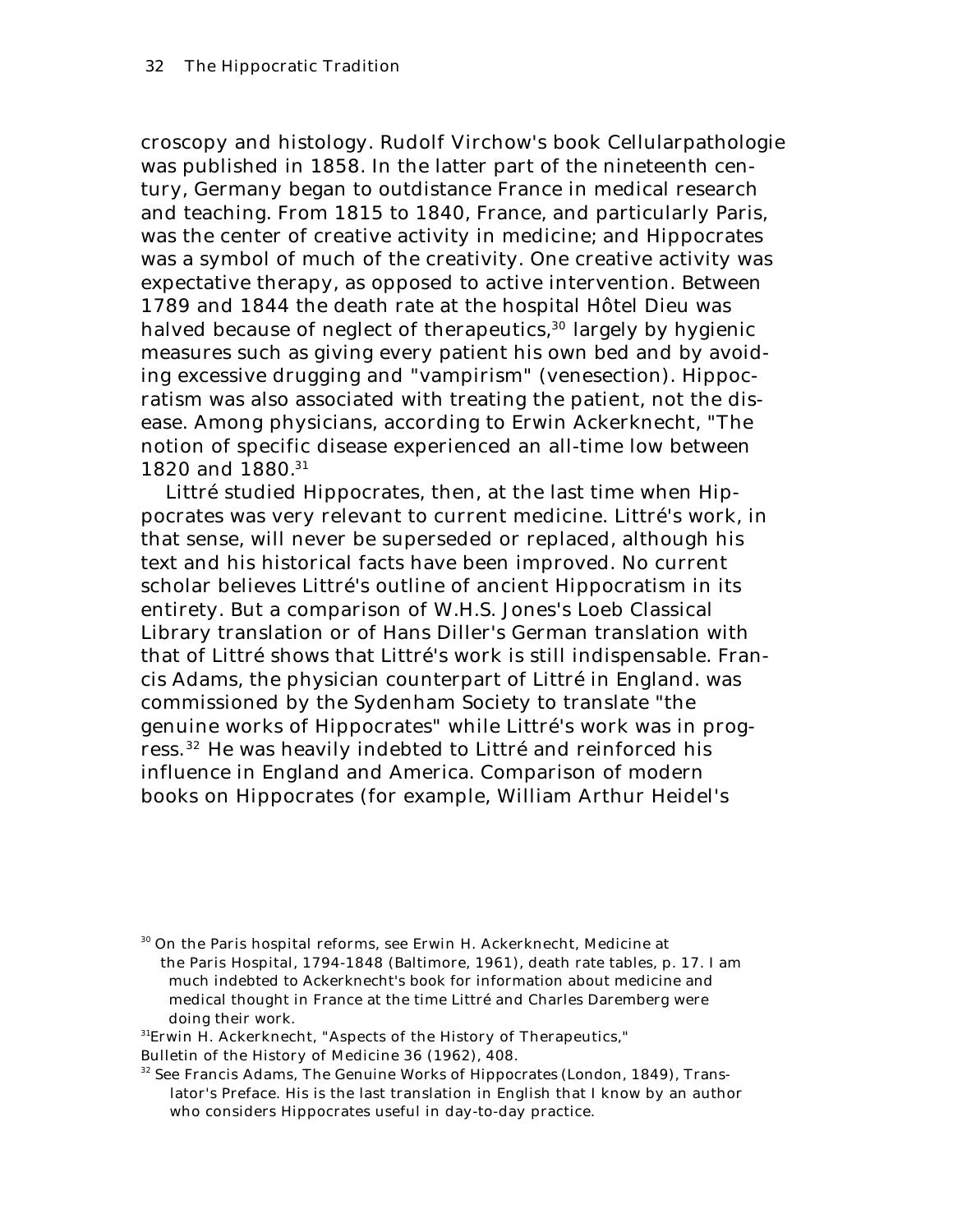*Hippocratic Medicine*) with Littré will inevitably show that disagreements are few and shallow: the notion of "Hippocratic spirit" has remained as Littré left it.

 His work is influential because it is the last of its kind as well as eloquent and complete. I wish to draw attention to the fact that its Hippocratism is to a great extent that of the Paris school. The notions still called up by "Hippocratism"—such as emphasis upon the patient, not the disease, and emphasis upon observation to the exclusion of theory—are notions promoted by Littré and his contemporaries, René Laennec, Antoine Laurent Bayle, and others, as the keys to medical progress.<sup>33</sup> Littré promoted Auguste Comte's positivism (he was a founder of the Revue Positive in 1855). His notion, therefore, of what medicine needed and what Hippocrates could offer was up to date.

 Hippocrates, Littré said, used essentially the experimental method of modern science, differing from it primarily in that he had a smaller number of facts at his disposal  $(1.463).<sup>34</sup>$  Hippocrates' profound contribution was that he saw a disease as a single entity which develops through related stages. Lacking detailed knowledge of the seats of disease and of anatomical facts, Hippocrates turned his research to the common elements of diseases observable through external symptoms and concentrated on prognosis: prognosis distinguishes the science from empiricism and blind practical treatment (1.454). But Hippocrates' science is based on reality, in contrast to the philosophical medical systems of his time and to the medical systems that tried to replace his (1.462-463). These are the main points Littré makes eloquently and at length to illustrate the "rapprochement que l'esprit fait entre la science moderne et la science antique," the comparison the mind makes between modern and ancient science (1.xiv).

 $33$  P. J. G. Cabanis spoke of Hippocrates as his own predecessor, the first sensualisl: see Ackerknecht, *Medicine at the Paris Hospital*, p. 4.

<sup>34</sup> Emile Littré, ed., *Oeuvres complètes d'Hippocrate*, 10 vols. (Paris, 1839-1881). The first volume contains the introductory essays explaining his principles and the text and translation of *Ancient Medicine*. Essays of varying lengths introduce the individual works in subsequent volumes. I shall refer to Littré's edition in the normal manner by volume and page numbers, for example, L 6.476: Littré's edition vol. 6, p. 476.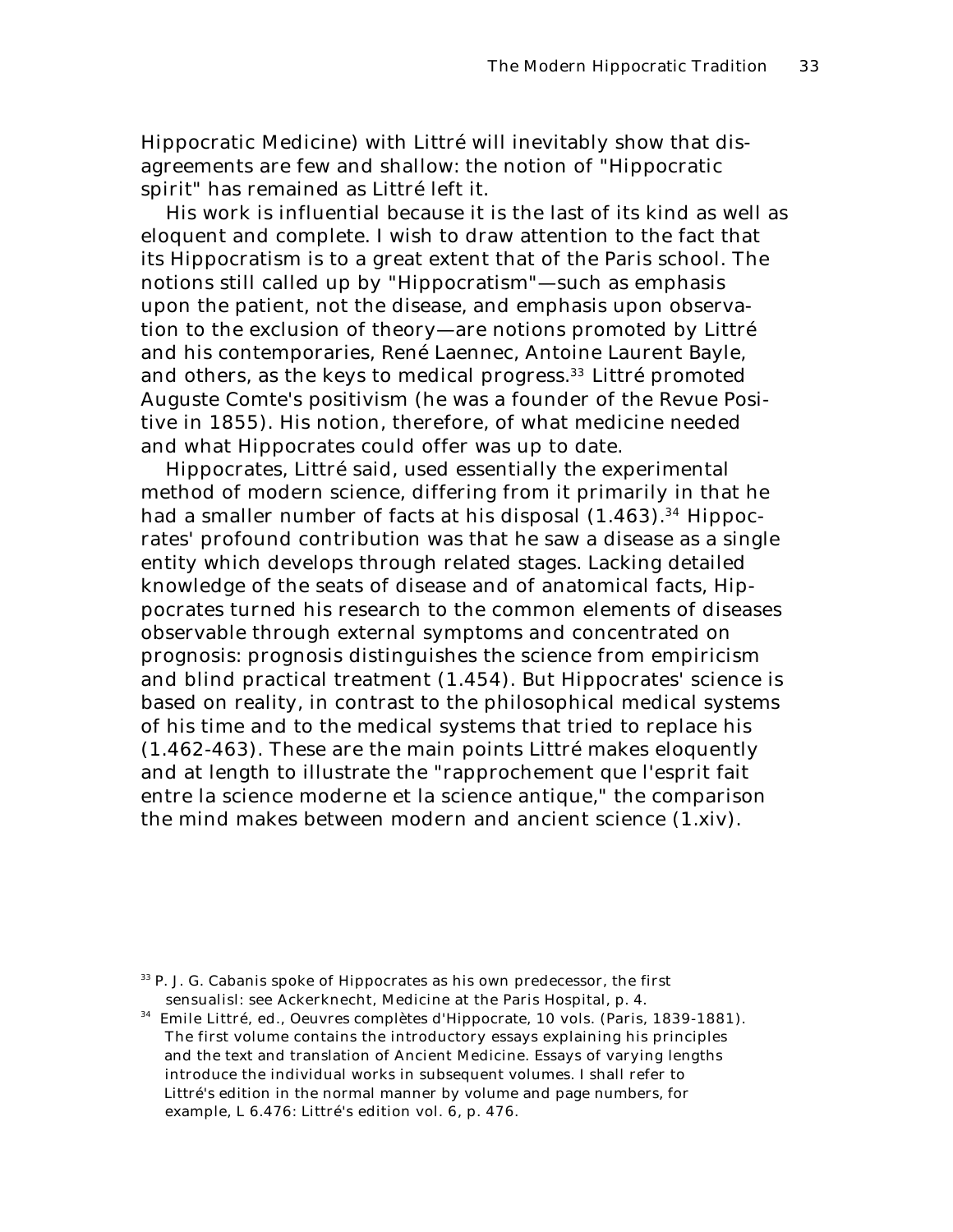Littré contrasts the scientific outlook of Hippocrates with that of the Cnidians on the one side, who failed to construct any science but dealt with diseases individually, and on the other side with the philosophical systems that did not relate their speculations to reality (1.472 -473).

 Littré gives historical reality to the Hippocrates he imagines in an excursus that takes up more than 550 pages of his first volume. He seems to mention all suggestions by anyone in antiquity about Hippocrates' reality and importance, with little emphasis on the contradictions in ancient tradition and little emphatic skepticism about the quality of the evidence. In his beautifully arranged presentation, the tradition, properly read, all points in one direction. Most impressive is his account of each of the works of the Corpus in which he assesses the work's nearness to Hippocrates' style and points of view.

 He took what he described as "the unanimous testimony of antiquity" in favor of some of the works as decisive for their Hippocratic authorship; hence he judged *Epidemics* 1 and 3, *Prognostic*, *Airs Waters Places*, *Regimen in Acute Diseases*, and some others as genuine. He found Hippocrates' theoretical pronouncements in the treatise *Ancient Medicine*, a judgment for which he could hardly claim antiquity's unanimous testimony, but modern Hippocratism had prepared the way for that decision. Littré simply turned Galen's arguments for *Nature of Man* around and stated that *Ancient Medicine*'s inductive method is what Plato describes as Hippocrates' method. To make historical sense of the condition of the works, Littré inferred that the Corpus as a whole was first assembled and published in Alexandria in the third century B.C. From the varied condition of the works, which range from garbled compendia and private notes to finished literary productions, he inferred that some had been previously published and circulated, but that most came to Alexandria from a family library, whence their publication in Alexandria fixed their texts for the future. The earliest commentators were confused about the authorship of many of the works, and that confusion persisted. But about some works there was no doubt: hence the "unanimous testimony" for them, which he found verified by his own judgment about their doc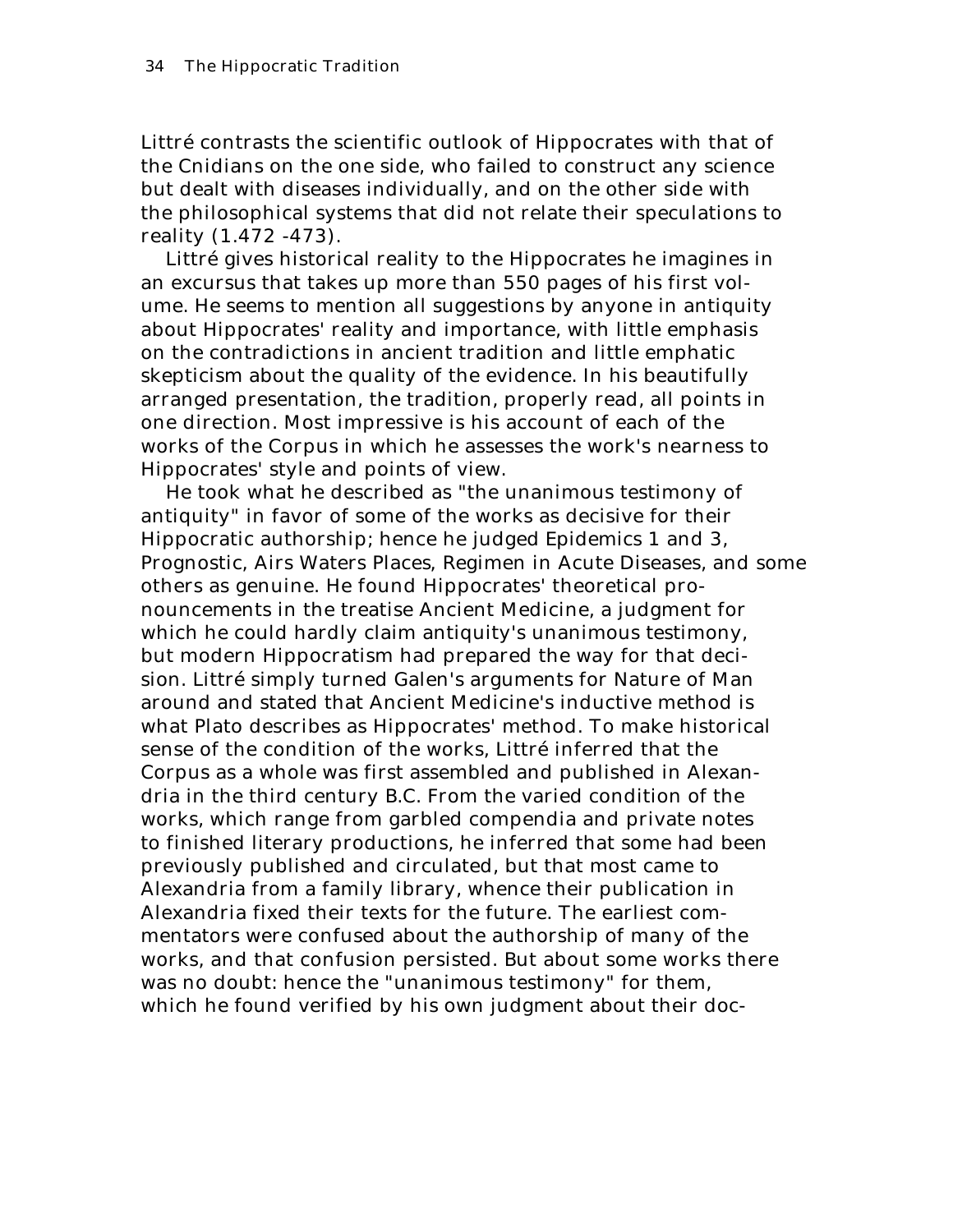trine. Although he had to sift ancient testimony to arrive at his conclusions, Littré assumed that the information he sought had been stated clearly in books by Erotian and Galen on the genuine and false works of Hippocrates, but that these books accidentally and regrettably had been lost. He lamented their loss and also of the history of medicine produced in the fourth century B.C. by Aristotle's pupil, Menon. But, Littré reasoned, since Menon's authoritative history was available from the fourth century on, nobody could have made any very extreme statements about Hippocrates' doctrines in contradiction to Menon. His lament for the loss of Menon's work is especially interesting because of the later shock to the scholarly world when excerpts from Menon's work were discovered. Littré writes

 If the work had survived, or if Galen had discussed it in establishing the doctrines that are characteristic of Hippocrates, we would certainly have precise evidence about ancient medicine in general and Hippocrates in particular. A work as ancient as Menon's, Aristotle's pupil, would settle many questions about the date of this or that discovery, or this or that theory, would eliminate at once what is posterior to that philosopher, and would give us precise notions about the period between Hippocrates and the peripatetic school. The very topic of Menon's book would go directly to our purpose and furnish us with most precious material 1or a history of medicine before Aristotle, one of the periods when documents are most rare and uncertain. [1.167]

 Littré's use of Galen is inconsistent, however: he infers that Galen knew the truth and therefore loss of some of Galen's writings deprives us of the truth. Yet he dismisses Galen's testimony about Hippocrates' scientific outlook, the authenticity of *Nature of Man* as compared with *Ancient Medicine*, and so on. Littré never clears up these and similar inconsistencies by discussing how Galen's evidence is to be used. No one has systematically done so since. Hence the subject matter of my Chapter 2.

 Littré's picture of Hippocrates proved very congenial to students of ancient medicine and stimulated much further research. But his historical construct did not hold up. Attempts to achieve more precise descriptions of the history of the Hippo-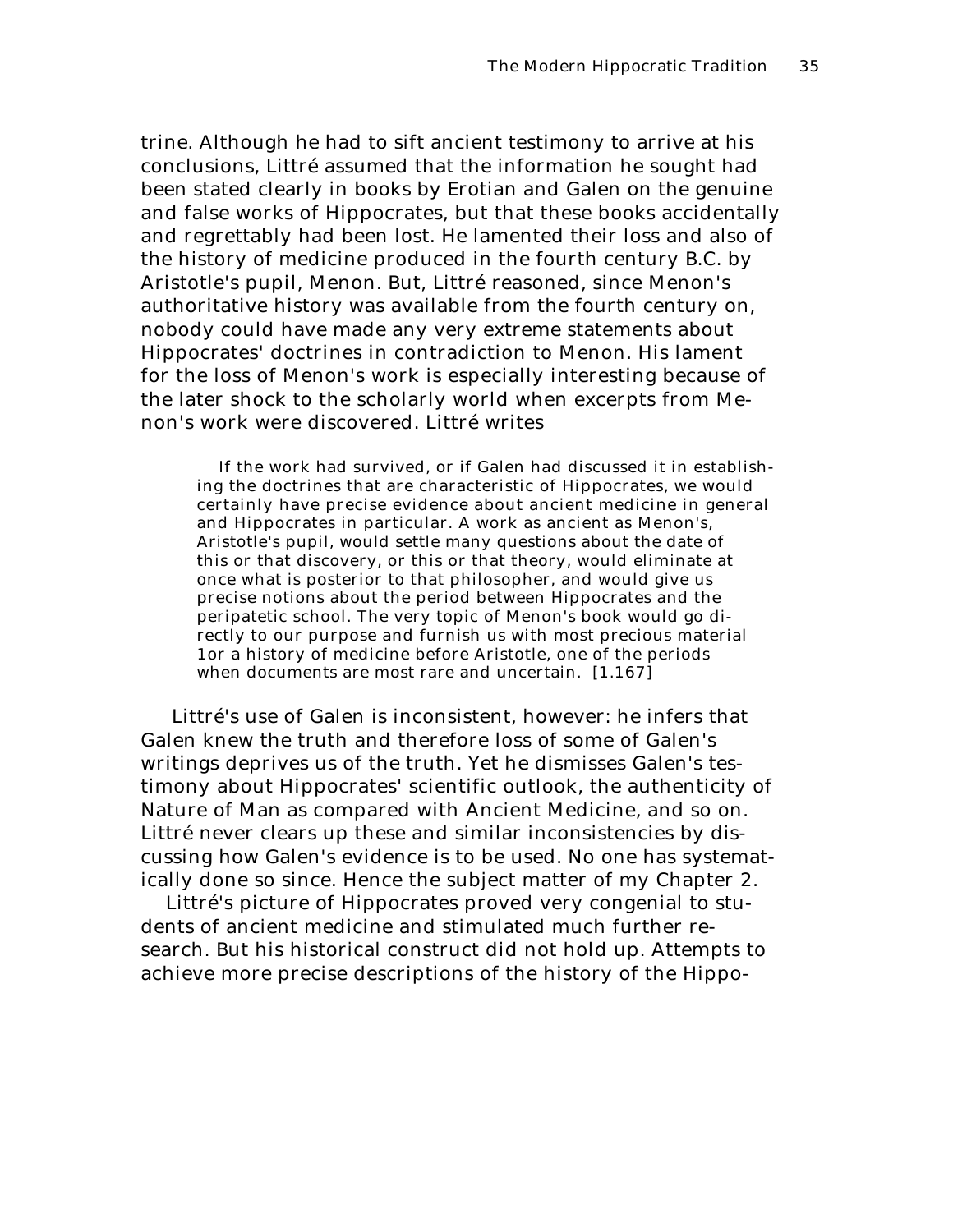cratic texts produced blanks or baseless elaborations of Littré's fantasies: questions about what Corpus Hippocraticum Diocles had or what sorts of commentaries on Hippocratic works Herophilus wrote produced such unsatisfactory answers that eventually scholars had to infer that they were asking the wrong questions. Between 1891 and 1930, new information, along with more thorough investigation of material Littré had used, required scholars who knew more and more to admit to greater and greater areas of ignorance. Their reluctance to go backward is evident in their writings. Far from being burning skeptics, the scholars who developed the Hippocratic Question show a will to believe and a reluctant retreat in the face of the facts. One looks in vain for a radical critique of the subject. Some influential articles will serve for illustration.

 In 1891, the prolific medical historian Max Wellmann wrote confidently in Littré's manner about Alexandrian critical research into the authorship of works in the Corpus.<sup>35</sup> Shortly afterward, to everyone's surprise and shock, fragments of Menon's lost history of medicine came to light in a papyrus roll from Egypt. The papyrus was edited by Hermann Diels, historian of ancient philosophy and science and tireless organizer of scholarly projects, including the Corpus Medicorum Graecorum (CMG). The papyrus, which is called Anonymus Londinensis because it is stored in the British Museum, was written in the second century A. D., but contains excerpts from Menon's reports of physicians' views about the causes of disease. Menon's report of Hippocrates' doctrines was readily recognized by Diels to be a digest of the doctrines of one of the works of the Corpus Hippocraticum, *Breaths* (*peri physôn*). But Diels was perplexed because no knowledgeable student of the subject would take *Breaths* to be work of Hippocrates. In agreement with Littré and the rest of the scholarly world, Diels considered *Breaths* to be a wretched, sophistical, pseudophilosophical exercise that was unrelated to the school of Cos, let alone to the spirit of Hippocrates, author of *Airs Waters Places* and careful observer of facts. I quote Diels's

<sup>35</sup> Franz Susemihl, *Geschichte der griechischen Literatur in der Alexandrinerzeit* I (Leipzig, 1891, 778-779.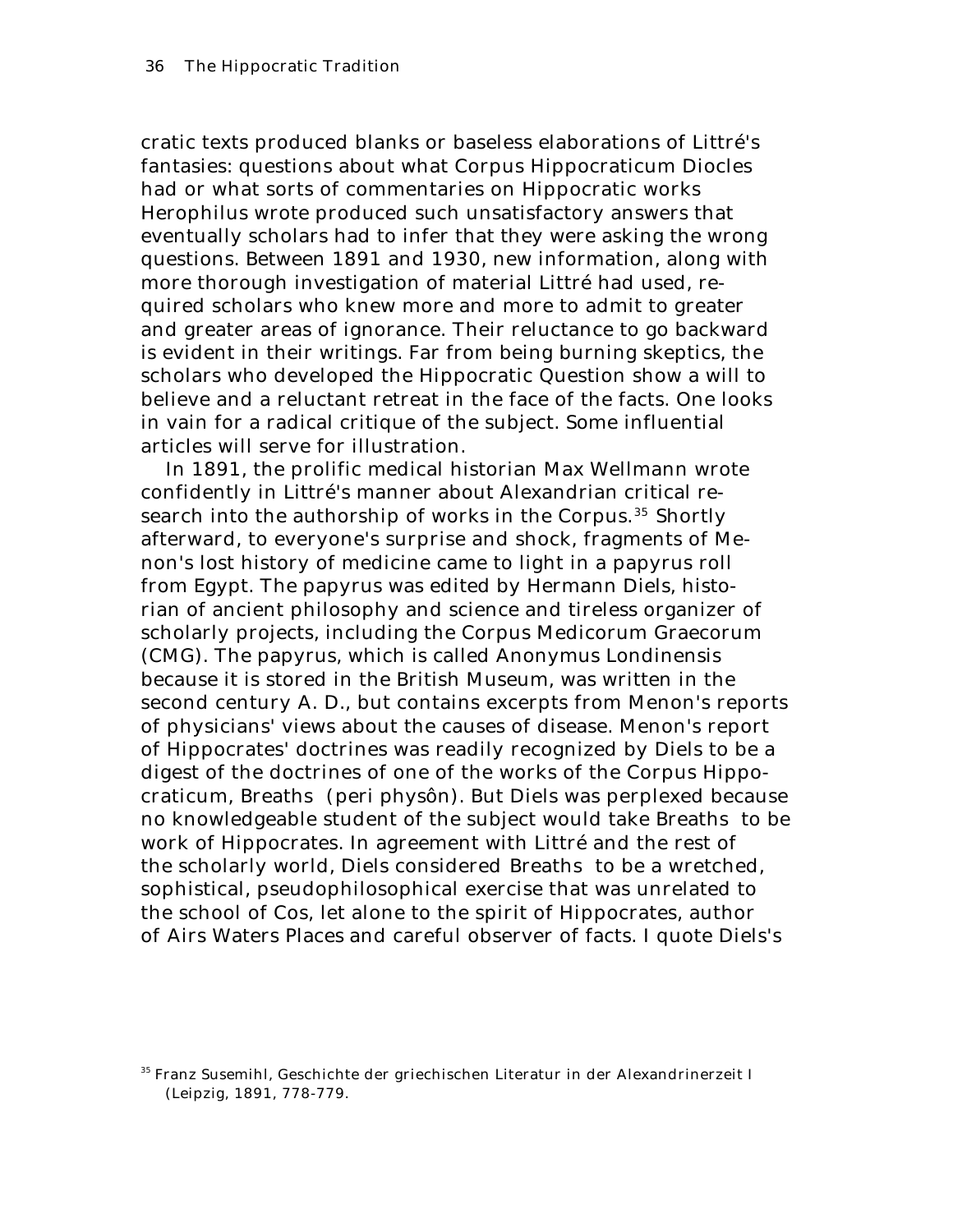comparison: "Denn hier spricht ein zugleich geistvoller und nuchterner Arzt, ein philosophisch durchgebildeter, aber nicht mit dem Scheine philosophischer Bildung prunkender Forscher, ein geschmackvoller Stilist, aber kein poetisirender, archaisirender, antithisendrechselnder Sophist. Menon hat sich also in der Person des Hippokrates grundlich versehen.<sup>36</sup> (Here in the Hippocratic works speaks a physician who is both inspired and sober, one who was educated in philosophy, not one who offers specious research with a pretense of philosophical education; a tasteful stylist, not a poetizing archaizing antithesisturning Sophist. Menon was basically mistaken about the identity of Hippocrates.) To explain the occurrence, Diels made up a story: once upon a time Aristotle put one of his pupils, Menon, to the task of composing a doxography of medical thought. When Menon looked for the work of Hippocrates to excerpt, he went to the Lyceum library and there passed over the genuine Hippocratic works that lay at hand, such as *Epidemics*, *Airs Waters Places*, and *Prognostic*, but he picked up the wretched work *Breaths* , which was stored with them. Menon was attracted to *Breaths* because he leaned to pneumatism, and *Breaths* seemed to support his views; therefore he created the report of Hippocrates given in the papyrus.

 In the aftermath of the discovery of the Anonymus Londinensis papyrus, scholars found it easier to give up the possibility of attributing specific extant works to Hippocrates than to give up Littré's notion of Hippocrates the founder of scientific medicine. Friedrich Blass led the way in 1901, arguing that Menon's report of Hippocrates' doctrines was not really an accurate excerpt from *Breaths* . Probably, he conjectured, Hippocrates wrote a much better, more intellectually respectable work, which the author of *Breaths* knew and reflected in part. But Hippocrates' work, which Menon read, must have been lost subsequently.<sup>37</sup> In 1910, seventeen years after his article on the

<sup>36</sup> Hermann Diels, "Ueber die Excerpte von Menons Iatrika," *Hermes* 28 (1893), 429; whole article, pp. 407-434. Diels asserts that it would be aesthe tic sin and substantive error to accept *Breaths* as Hippocratic.

<sup>37</sup> Friedrich Blass, "Die pseudhippokratische Schrift *Peri Physon* und der Anonymus Londinensis," *Hermes* 36 (1901), 405-410.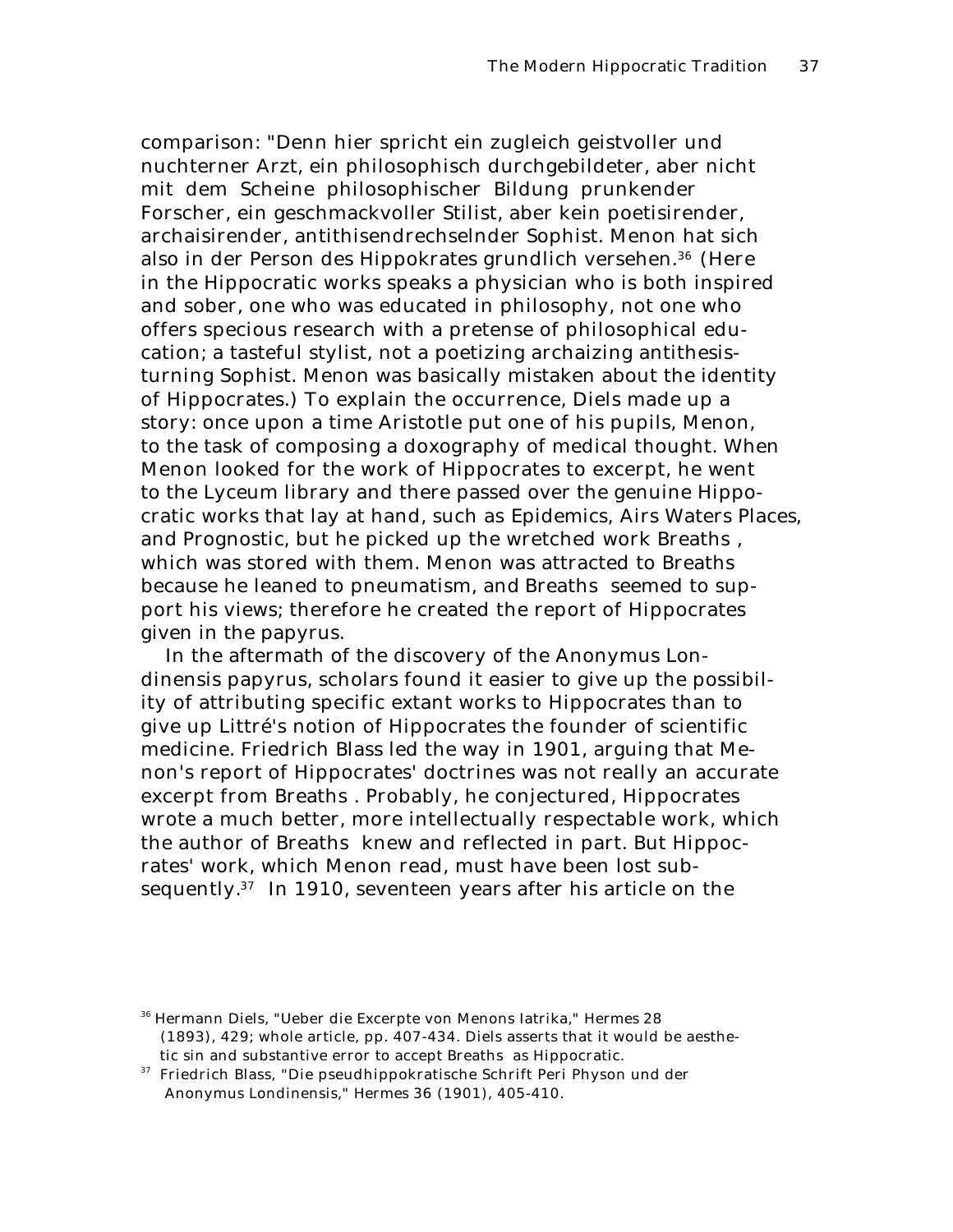contents of the papyrus, Diels wrote of the skepticism that by then reigned among researchers on the subject and cited a suggestion by Wellmann that Hippocrates, like Socrates, had written nothing, despite his great influence<sup>38</sup> Wellmann reviewed the problem again in 1926: he conjectured that Menon had made no error (he was, after all, trained in medicine and knew his texts); rather, Menon must have attributed the doctrine of *Breaths* to some other Hippocrates, perhaps Hippocrates' grandson, the son of Thessalus, but that later excerpters of his doxography dropped the patronymic, "son of Thessalus.''<sup>39</sup> Again in 1929, Wellmann summed up the grounds of skepticism on the subject and proposed another unconvincing solution.<sup>40</sup> The Corpus, he said, must have been catalogued by a careless librarian at the Alexandrian Library, who indiscriminately lumped the most discrepant works together under Hippocrates' name and in the process effectively effaced any evidence for attributing them correctly. There is no evidence that Alexandrian or post-Alexandrian critics had earlier commentaries or sound testimony to rely on, and therefore their testimony about authorship of works is worthless, whether or not it is unanimous, because all their judgments are simply inferences from the Corpus itself. But Wellmann saw the glimmer of a possibility.

- <sup>38</sup> "Ueber einer neuer Versuch, die Echtheit einiger hippokratischen Schriften nachzuweisen," *Sitzungsbeichte der preussischen Akademie der Wissenschaften*, philosophisch-historische Klasse (1910), pp. 1140-1155. In this article, Diels contributes to the skepticism by arguing that fifth- and fourth-century au thors did not cite and criticize specific passages in one another's works and that, therefore, we cannot infer (as later antiquity did) that a fifth- or fourth-century criticism of a medical procedure represented criticism of a passage in a Hippocratic work. His argument is addressed to an attempt by Hermann Schöne to prove *Joints* and *Fractures* genuine on grounds of such criticisms of medical procedures.
- <sup>39</sup> Max Wellmann, "Hippokrates des Thessalos Sohn," *Hermes* 61 (1926), 329-334, Wellmann does not say what happened to Menon's report of Hip pocrates himself. He was apparently still proceeding on the theory that Hippocrates wrote nothing.
- <sup>40</sup> Max Wellmann, "Hippokrates des Herakleides Sohn," *Hermes* 64(1929), 16-21. Wellmann concludes his article with an interpretation of Plato's de scription of Hippocrates' method in the Phaedrus: perhaps by "knowledge of the whole" Plato meant knowledge of all external factors that influence health, which are certainly considered in *Prognostic* and *Epidemics* 1and 3. Karl Deichgräber and Max Pohlenz were later to take up the suggestion.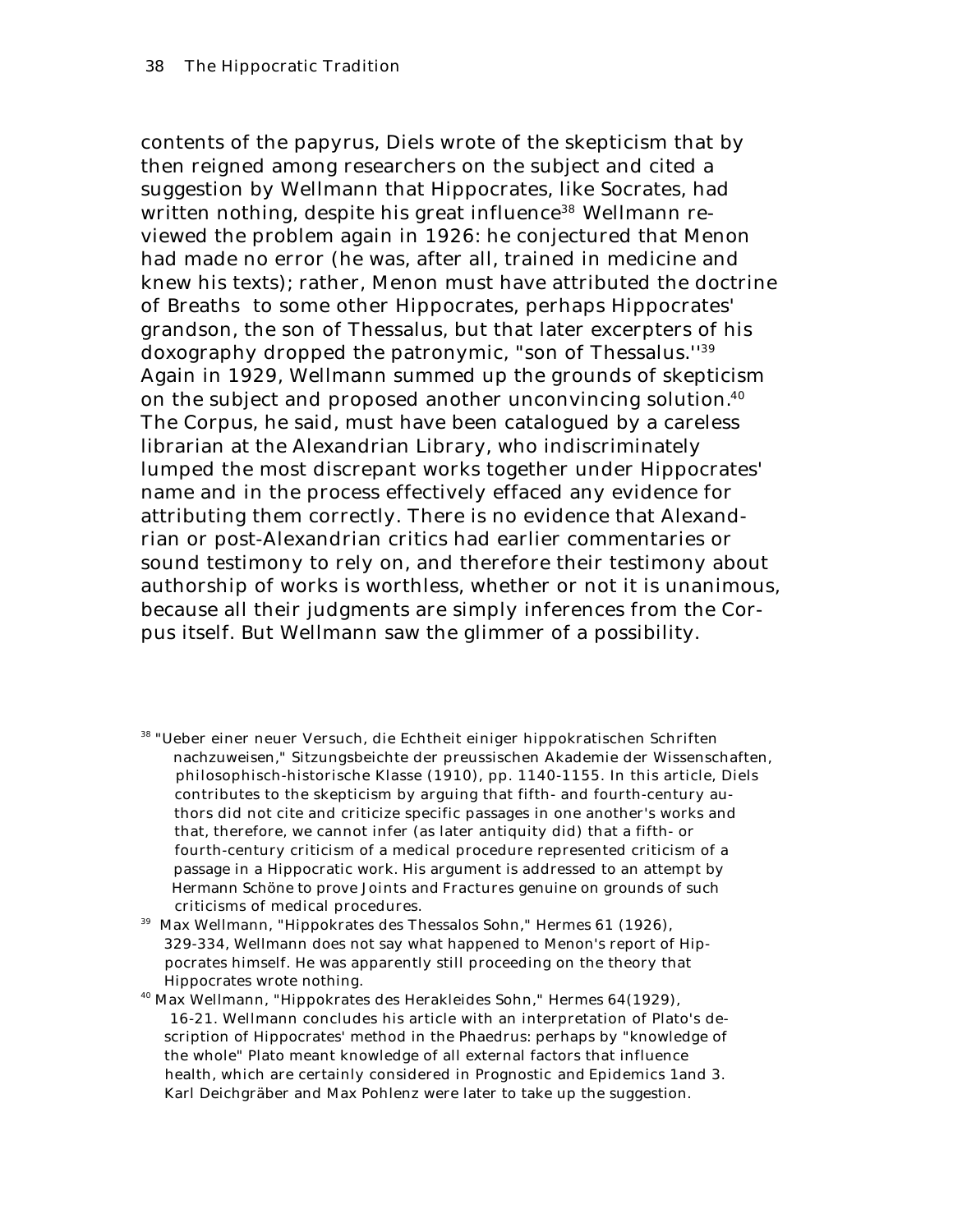Herophilus, who preceded the careless cataloguing, was said to have' criticized Hippocrates' *Prognostic*, a fact that would be witness of *Prognostic*'s genuineness. If *Prognostic* is genuine, so are *Epidemics* 1 and 3, whose material is apparently related to *Prognostic*.

 Willy nilly, scholarship progressed by attenuation of confidence in the historical structure Littré had erected to support his view of Hippocratic science and what Hippocrates wrote, despite scholars' apparent lack of desire to attack Littré's opinions. Meanwhile, people set out to elaborate aspects of Littré's views, most notably his conception of the Cnidian school. Johannes Ilberg, in 1925, developed the idea of a coherent Cnidian school, parallel to and even influencing Hippocrates' Coan school. He looked for common authorship and similar mentality in various of the treatises Littré had judged Cnidian and developed the idea of a Cnidian school which had a library and an archive and whose works somehow got mingled with the Coan works (perhaps in a Coan library) and then transported to Alexandria, where they were all attributed to Hippocrates.<sup>41</sup> Ilberg's development of Littré's thesis certainly did not weaken it.

 Ludwig Edelstein in the early 1930s came closest to a radical critique of Littré's views<sup>42</sup> Edelstein considered the prominence of prognosis in works of the Corpus to be not incipient science, but response to social needs: the physician had to establish and protect his reputation in day-to-day dealings with patients and their families. In the absence of licensing or other credentials, the itinerant physician developed prognosis to a great degree for self-protection and display. Science, in a modern sense, it was not. Edelstein's principal text is *Airs Waters Places*, which de-

<sup>41</sup> Johannes 11berg, "Die Aerzteschule von Knidos,"*Berichte über die Ver handlungen der sächsischen Akademie der Wissenschaften zu Leipzig,* Philologisch-historische Klasse, vol. 76 pt. 3 (1924}.

<sup>42</sup> Edelstein's views were first presented in *Peri Aeron und die Sammlung der hippokratischen Schriften* (Berlin, 1931), and developed in an article ("Nachträge") in Pauly-Wissowa-Kroll-Mittellhaus-Zeigler, *Realencyclopädie des klssischen Altertums* (Stuttgart, 1894-), Suppl. 6, cols. 1290-1345; herafter cited as *RE*. Parts of his book have been published in English translation in Ludwig Edelstein, *Ancient Medicine: Selected Papers,* ed. Owsei Temkin and C. Lilian Temkin (Baltimore, 1967).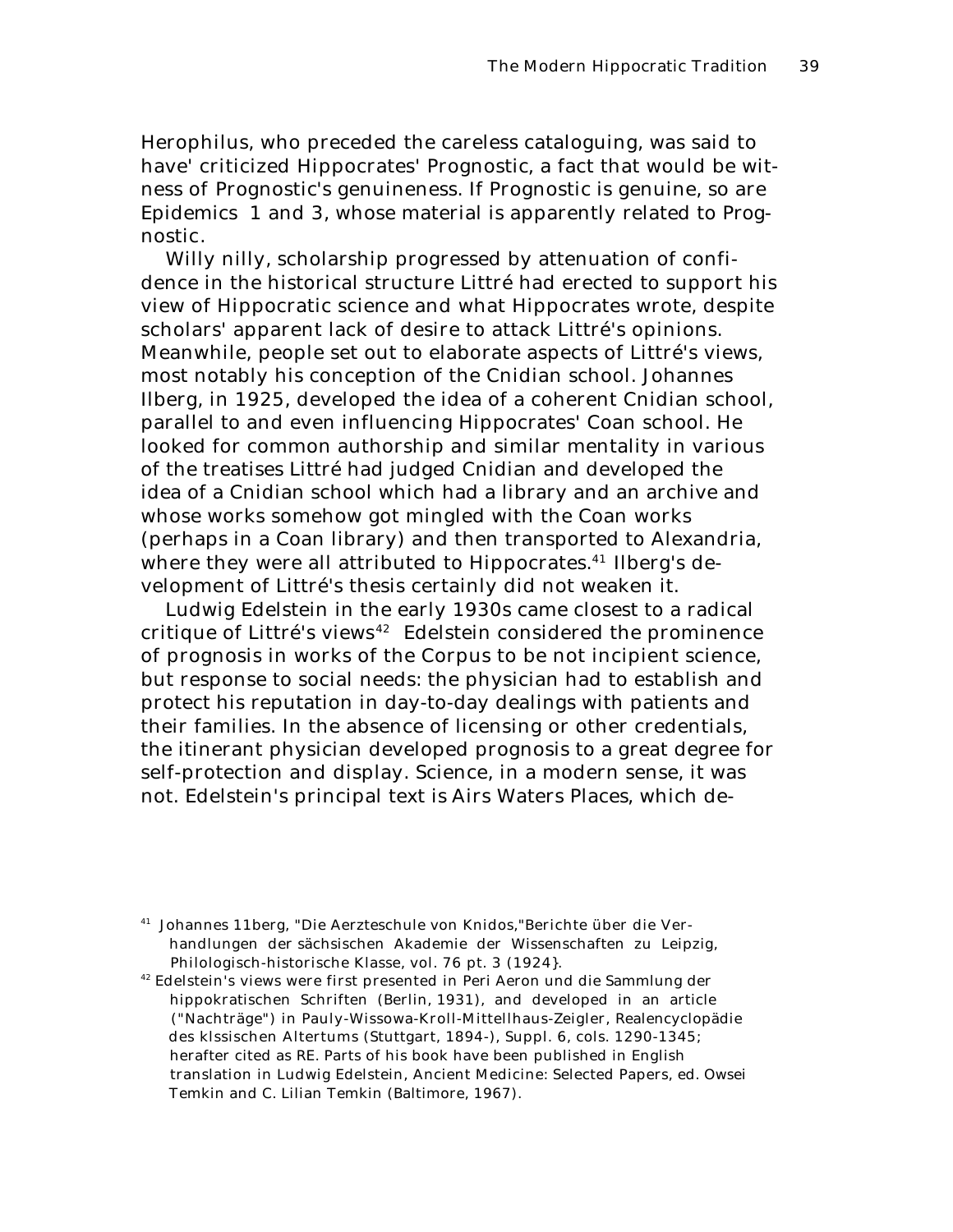scribes how a physician can anticipate the diseases of a population from their climate, soil, and :water supply. Moving on to other prognostic works of the Corpus, he found that the implicit theories were inconsistent with *Airs Waters Places* and with each other, that there was no unified theory or approach that can be identified with a scientific movement which Hippocrates led. Though Edelstein did not so describe his approach, it seems that he offered a *reductio ad absurdum* of assumptions about "science" that had been read into the Hippocratic Corpus. He then did the same with the other arguments for Hippocratic authorship. He surveyed the ancient testimony about the works and, turning Littré's procedure upside down, found no work whose authenticity had *not* been questioned. He also accepted Blass's arguments that *Breaths* could not have been the source of Menon's report of Hippocrates' doctrine. Yet he argued that, because Alexandrian and post-Alexandrian testimony about Hippocrates was worthless because accurate information about Hippocrates did not reach Alexandria, we must take Plato's and Menon's reports about Hippocrates as definitive for our picture of Hippocrates: since these reports describe no extant work, the writing of Hippocrates must be presumed to be lost. It is clear, Edelstein argued, that a myth about Hippocrates, father of medicine, developed after the Alexandrian period, and that it is based on the Corpus Hippocraticum, which cannot be considered the work of Hippocrates. All of the elements of Edelstein's critique had been anticipated in previous scholarship, but his determined arguments for a discontinuity between the early and late conceptions of Hippocrates and for the futility of traditional approaches appear to have been indigestible to most other scholars in the field because they were depressing. Edelstein observed, in an interesting aside, that *Regimen in Acute Diseases* had excellent credentials as a Cnidian work because it criticized and improved on an earlier Cnidian work, the *Cnidian Opinions*, but answers to his suggestion only reasserted its similarity to works thought to be Coan.<sup>43</sup> Edelstein nailed his thesis on' the

<sup>43</sup> For Edelstein's suggestion see *Peri Aeron*, p. 154 For the replies, see Iain M. Lonie, "The Hippocratic Treatise *peri diaites oxeon*," *Sudhoffs Archiv* 49 (1965), 50-79.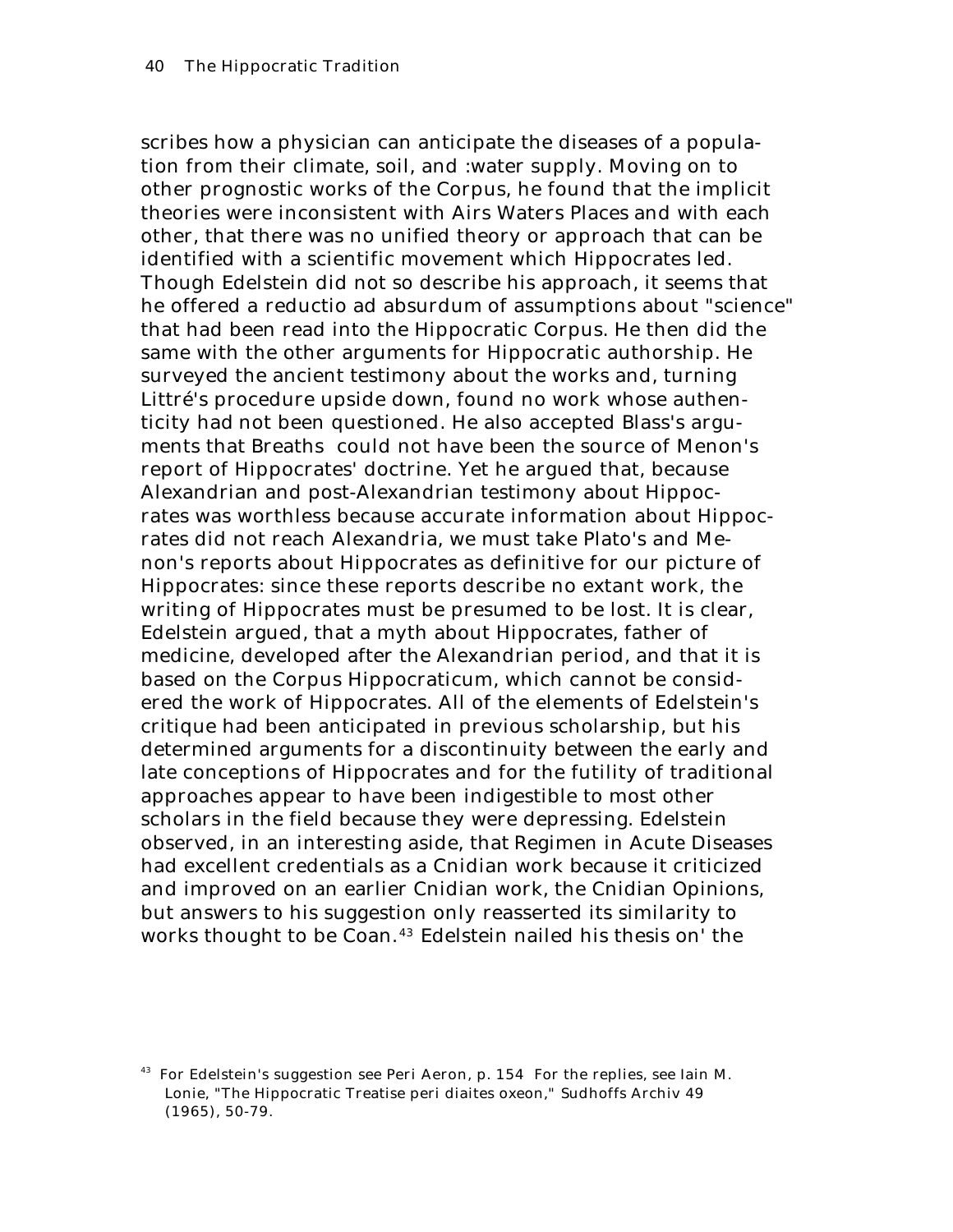door of German scholarship in an unsettled time and later defended it from the United States. To charges that his skepticism was robbing us of our Hippocratic heritage, he responded that the truth was worthwhile and that several other great men's works were also lost.<sup>44</sup>

 The more traditional position was reasserted by Karl Deichgräber in an influential book published in 1933, *Die Epidemien und das Corpus Hippocraticum,* another outline of the history of the Coan school of medicine along the lines that Littré had laid out, with corrections to allow for intervening scholarship.45 Deichgräber renounced skepticism about Hippocrates' relation to the Corpus Hippocraticum and tried to make a plausible case for the old view: some of the works could be by Hippocrates and/or his students because they are apparently related to one another in their doctrine and could very well have been written in the right period. Accepting that assumption, he argued that three generations of the Coan school were represented in the three groups of books in the *Epidemics*:: 1 and 3 from the time of Hippocrates, ca. 410 B.C., are characterized by humoral pathology and attention to prognosis, and they share the numerical system of *Prognostic*, hence they must be by the same author. *Sacred Disease* and *Airs Waters Places* are probably from a different author, though from the same period. *Epidemics* 2, 4, and 6 can be dated to ca. 395 B.C., and they show influence both of philosophical notions and sophistical rhetoric and of Herodicus of Selymbria, who had specific ideas about regimen and who is mentioned unfavorably in *Epidemics* 6. These works can also be related to the surgical works of the Corpus and to *Humors* and *Nature of Man*. The third group,

<sup>44</sup> Ludwig Edelstein, "The Genuine Works of Hippocrates," *Bulletin of the History of Medicine* 7 (1939), 247-248. This is the conclusion of an article survey ing recent work in the subject.

<sup>45</sup> *Abhandlungen der preussischen Akademie der Wissenschaften*, philosophisch historische Klasse (1933), no. 3. My page numbers in the text refer to this work. Cf. Edelstein's response to this work (note 44), and that of Henry Sigerist, "On Hippocrates," *Bulletin of the History of Medicine* 2 (1934), 209. For a recent assertion of the validity and usefulness of Deichgräber's work see Hans Diller, Stand und Aufgaben der Hippokratesforschung," *Jahrbuch der Akademie der Wissenschaften und Literatur* (Mainz, 1959), 271-287, esp. 278-281.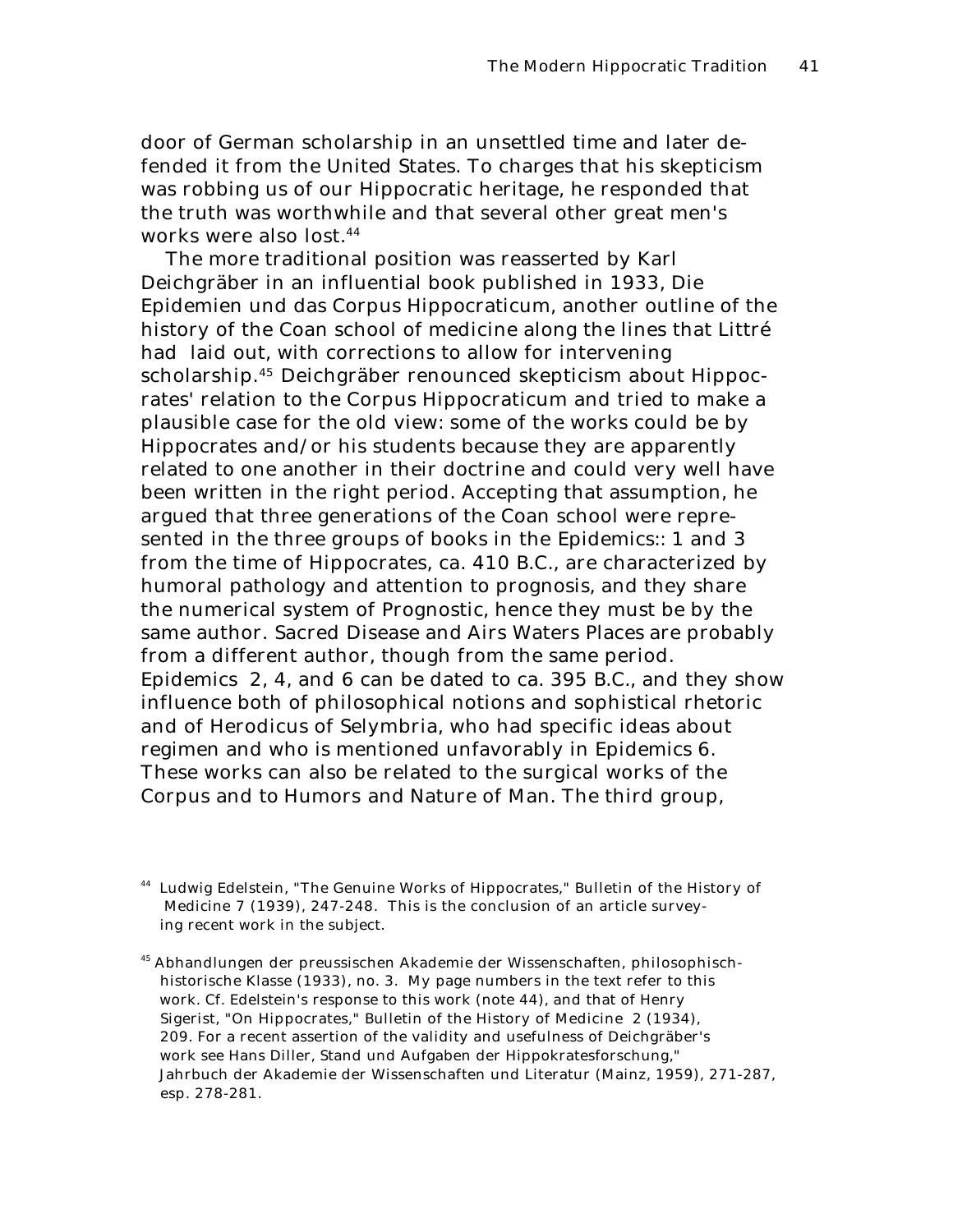*Epidemics* 5 and 7, Deichgräber dated to ca. 360. In surveying the ancient testimonies about Hippocrates and his students and family, Deichgräber found some that he could trust despite the rampant skepticism: he was impressed by a late genealogy that traced Hippocrates' family back to Ascelpius and by lists of Hippocrates' students, some of which could have been valid (*Epidemien*, pp. 147-149). He saw no reason to mistrust a statement in the Suda (a lexicon of the tenth century A.D.) that a student of Hippocrates, Dexippus, ended a war against Cos by healing the sons of the Carian king Hecatomnus because there is no counterevidence (pp. 166-167). In renouncing skepticism, Deichgräber effectively eschewed the consideration of alternatives. "Und doch ist diese Skepsis, so behaupte ich, im Grunde nicht berechtigt. Wenn die Philologie den Masstab anlegt, nach dem sich ihr Urteil zu richten hat, dann muss sie zugeben dass ihre Skepsis unberechtigt oder voreilig ist" (p. 7). In effect, the position of Littré must be maintained as long as there is the slightest possibility of supporting it. Deichgräber seems to have been right in sensing that the nineteenth-century confidence that scholarship would advance step by step to truth had been exhausted.

 Max Pohlenz, in his book on Hippocrates, rejoiced that one was free again to believe and to talk about the personality of Hippocrates, founder of scientific medicine.<sup>46</sup> W.H.S. Jones, who worked on the relationship between philosophy and medicine, said. "The question of authorship is not likely ever to be settled. On the other hand, we do possess the *Corpus*, of which several books are in the true sense great achievements, with consistent doctrines inspired by all that is best in the scientific spirit. The Hippocratic problem, like the Homeric problem, cannot take from us our heritage."<sup>47</sup>

 Interest and activity in the subject declined somewhat after the mid-1930s, but there has been a striking revival since the

<sup>46</sup> Max Pohlenz, *Hippokrates und die Begrünung der wissenschaftlichen Medizin* (Berlin, 1938), pp. 1-2.

<sup>47</sup> *The Medical Writings of Anonymus Londinensis*, trans. William H.S. Jones (Cambridge, 1947), p. 20. Cf. his article, "Hippocrates and the Corpus Hip pocraticum," *Proceedings of the British Academy* 31 (1948), 1-23.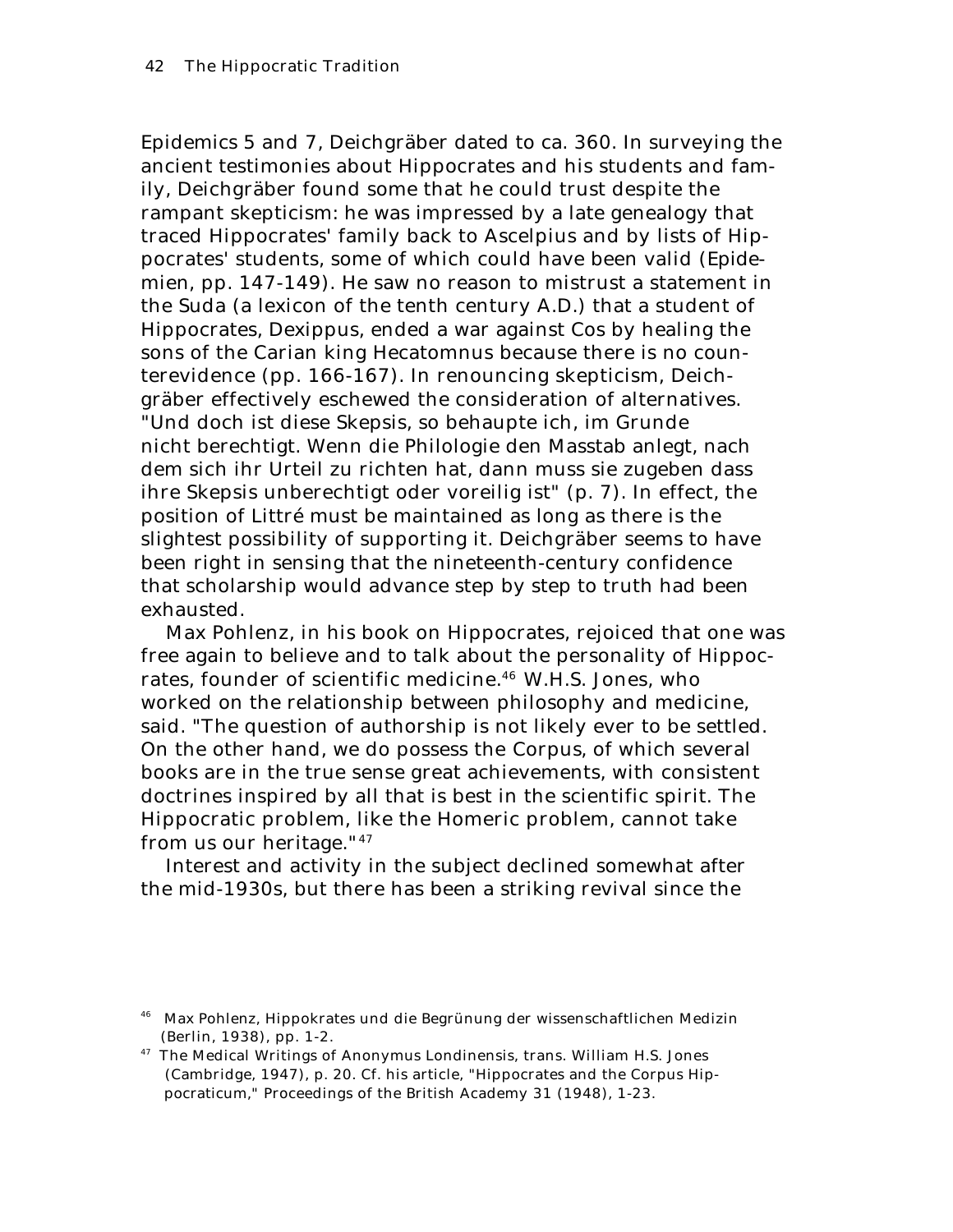1950s. Renewed progress in the Corpus Medicorum Graecorum and in other series of better texts and translations has been accompanied by a rise in the number of interpretive studies.<sup>48</sup> Examples are colloquia held at Strasbourg in 1972 and Mons in 1975 to bring together scholars from many countries who are working on aspects of the Hippocratic Corpus and its role in the history of medicine.<sup>49</sup> Besides demonstrating the liveliness of current activity, the papers presented at the conferences seem to indicate a modern consensus as to what the interesting problems are and how they are to be solved. Recurrent themes for discussion show that the conceptual basis for current work on Hippocratica is that of Littré as it was refined in the late nineteenth and early twentieth centuries: for example, the sorts of scientific and technical thought that characterized the schools of Cos and Cnidos; the chronologies of the "schools"; the primitive elements that remain in the works. Hippocrates, his personality, and his scientific ideology are missing from current discussion: he is now an unknown quantity in his school.

 The history so far covered in this chapter suggests compellingly that thought about Hippocrates and the Corpus had followed to the end the channel created for it by the Enlightenment rediscoverers of Hippocrates, who embraced him as the inspirational ancient counterpart of the new science. Readers of the Hippocratic works have been betrayed by their very enthusiasm for some texts of the Corpus into staying within that channel and accepting the premises of Le Clerc or Sprengel. Evidence and interpretive possibilities have been ignored or only partially used because of the way in which the subject has been conceived. There is good reason to reexamine the whole of the evidence systematically and critically. One must ask anew of the Corpus in antiquity where it came from and how, what works people read,

<sup>48</sup> See Diller's account of recent work, note 45 above. The interpretations of JacquesJouanna, Iain Lonie, Fridolf Kudlien, RobertJoly, Charles Lichten thaeler, Hermann Grensemann, and Louis Bourgey listed in the bibliog raphy offer a good sample of current work.

<sup>49</sup> *La collection hippocratique*; see note 5 above. *Corpus Hippocraticum; Actes du colloque hippocratique de Mons* 22-26 septembre 1975, ed. Robert Joly, Edi tions Universitaire de Mons, série sciences humaines IV (Mons, 1977).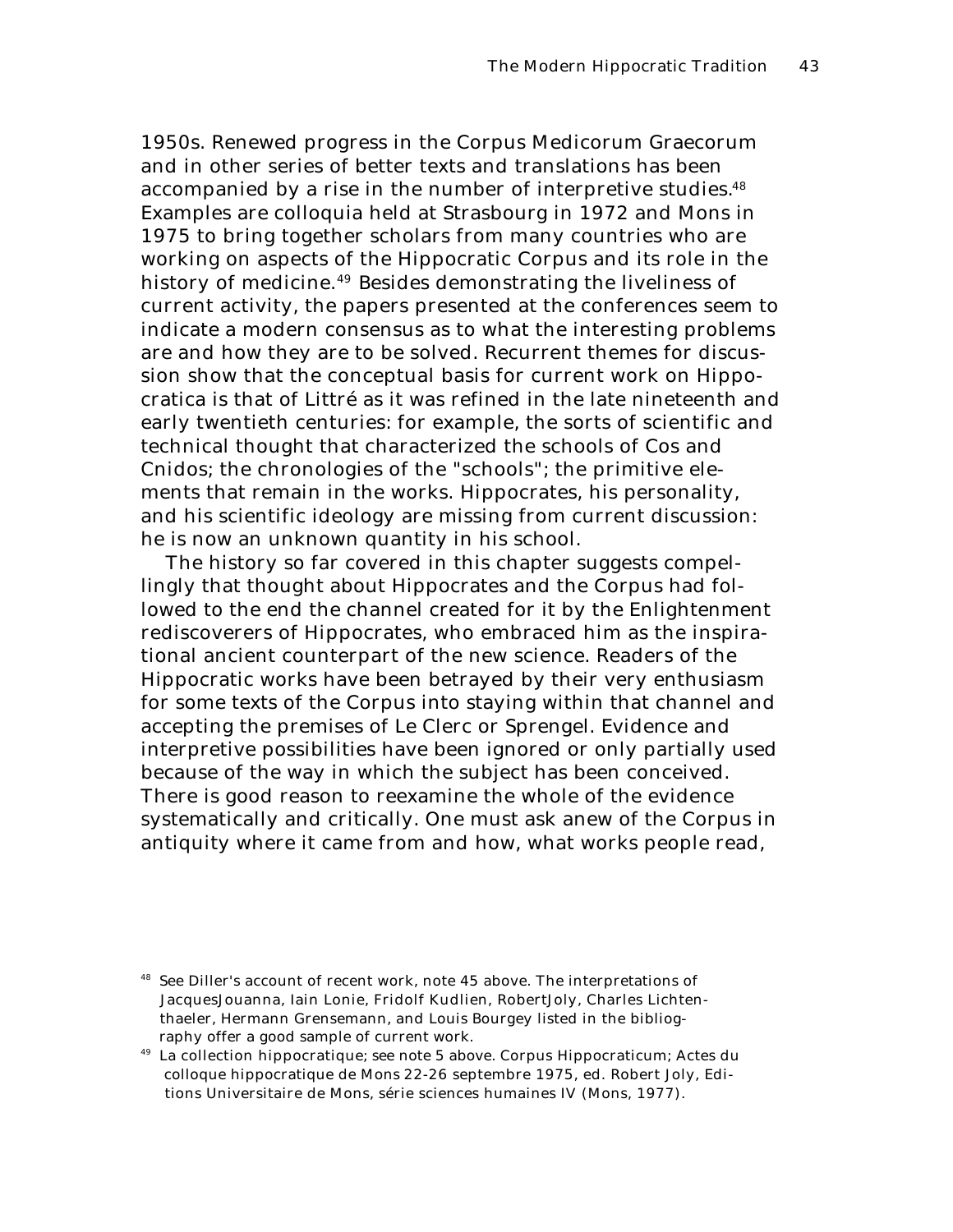and how they conceived them at each stage, what sort of Hippocrates they imagined from their reading, and how that imagined Hippocrates influenced the medicine that was practiced, and vice versa, what sorts of anachronistic readings of ideas into Hippocrates are related to the medical practices of each period. For the study of those questions in antiquity Galen's evidence is crucial, since it has survived in such quantity and spread its influence over subsequent ages.

 One preliminary question can be approached, however, while virtually ignoring Galen's evidence: the question whether Hippocrates wrote anything, and if so, what. It has been successfully demonstrated by scholars in the nineteenth and early twentieth centuries and conclusively argued by Edelstein that the tradition divides into two, and that the question what Hippocrates wrote must be argued on the basis of the pre-Alexandrian evidence of Plato and Menon.

 Freed from many traditional questions about the Corpus, I find that the pre-Alexandrian evidence about Hippocrates along with later vague traditions that he invented or perfected regimen lead rather convincingly to a conclusion about his writing which is hitherto unheard-of.

# HIPPOCRATES, AUTHOR OF REGIMEN

Plato's allusive discussion of Hippocrates' doctrine and method in the *Phaedrus* is agreed to be the earliest testimony, although it is simply a by-blow in the discussion of oratory, which is the subject of the *Phaedrus* . To the question what makes a great orator, Plato's answer is, of course, philosophy, the only true science, which teaches one what he must know to pursue the other sciences or crafts (*technai*). Socrates wittily proves that point to the young Phaedrus by example, by argument, and by analogies. Medicine is a *techne* like oratory, which can be practiced well or badly depending on whether or not one practices it philosophically. Plato's purpose in using Hippocrates as the example of the philosophical physician has been variously inter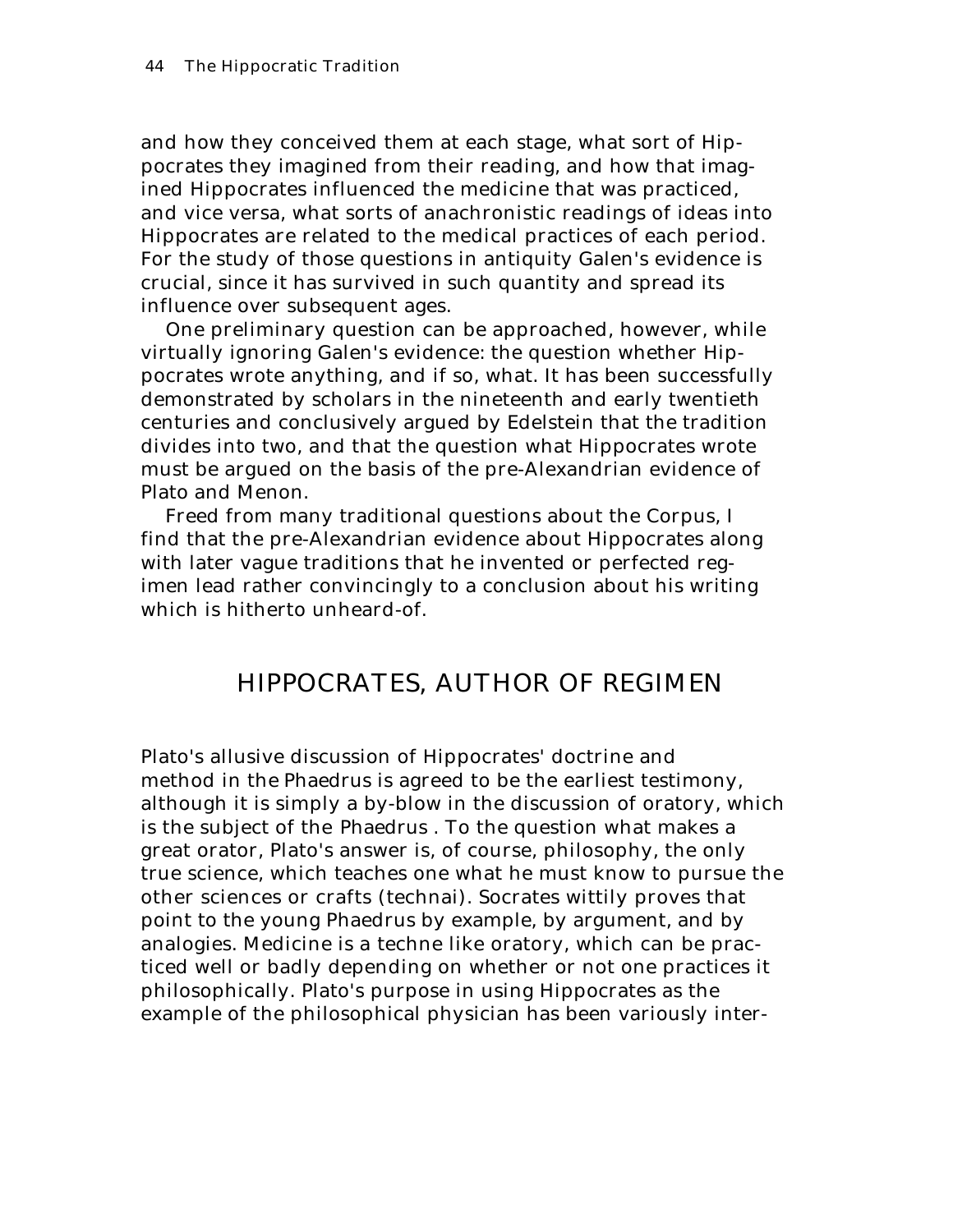preted and with varying degrees of literalness in the reading of Plato's words.<sup>50</sup>

 Socrates' argument, in the relevant part of the *Phaedrus*, is that to be a great orator one must not follow the path (*methodos*) of Lysias and Thrasymachus, but that of Pericles  $(269d)$ ,<sup>51</sup> that is, the path Pericles followed when he associated himself with Anaxagoras, who filled him with *meteorologia* (i.e., lofty thoughts) and drew his attention to the nature of mind and mindlessness, a subject on which Pericles spoke a great deal (270a). At this point, Socrates brings up medicine: "The case with the craft of medicine is perhaps the same as that of oratory." "How do you mean?" says Phaedrus. "In both," says Socrates, "you must analyze a nature: of the body in one and the soul in the other. If. that is. you are going to use not only practice and experience, but *techne*. In the one you communicate health and strength to the body by means of drugs and nourishment; in the other you communicate to the soul excellence and persuasiveness by administering the customary discourses." Phaedrus responds, "That is probably true." "Well, then," Socrates replies, "do you think that you can learn anything worthwhile about the nature of the soul without learning the nature of the whole?" Phaedrus answers "If one believes Hippocrates the Asclepiad, not even of the body without that method." This is Plato's first indirect description of Hippocrates' doctrine.

 Phaedrus' elliptical answer to Socrates' question seems to be an acknowledgment of Socrates' allusion to a sentiment expressed by Hippocrates, such as "One cannot learn about the nature of the body without learning the nature of the whole." All interpreters agree on this point. But the sentiment itself has caused

 $50$  The scholarly literature on the subject is immense, and I will not try to cite it in detail. No one has suggested what I am suggesting. In "La question hippocratique et le temoignage de Phedre," R*evue des Etudes Grecques* 74 (1961), 69-92, Robert Joly gives a lively review of literature and opinions on the subject. He divides scholars into those who think Plato could have been speaking of extant antiphilosophical Coan works and those who do not.

<sup>51</sup> Plato, *Phaedrus* , ed. John Burnett, Oxford Classical Texts 1Oxford, 1901.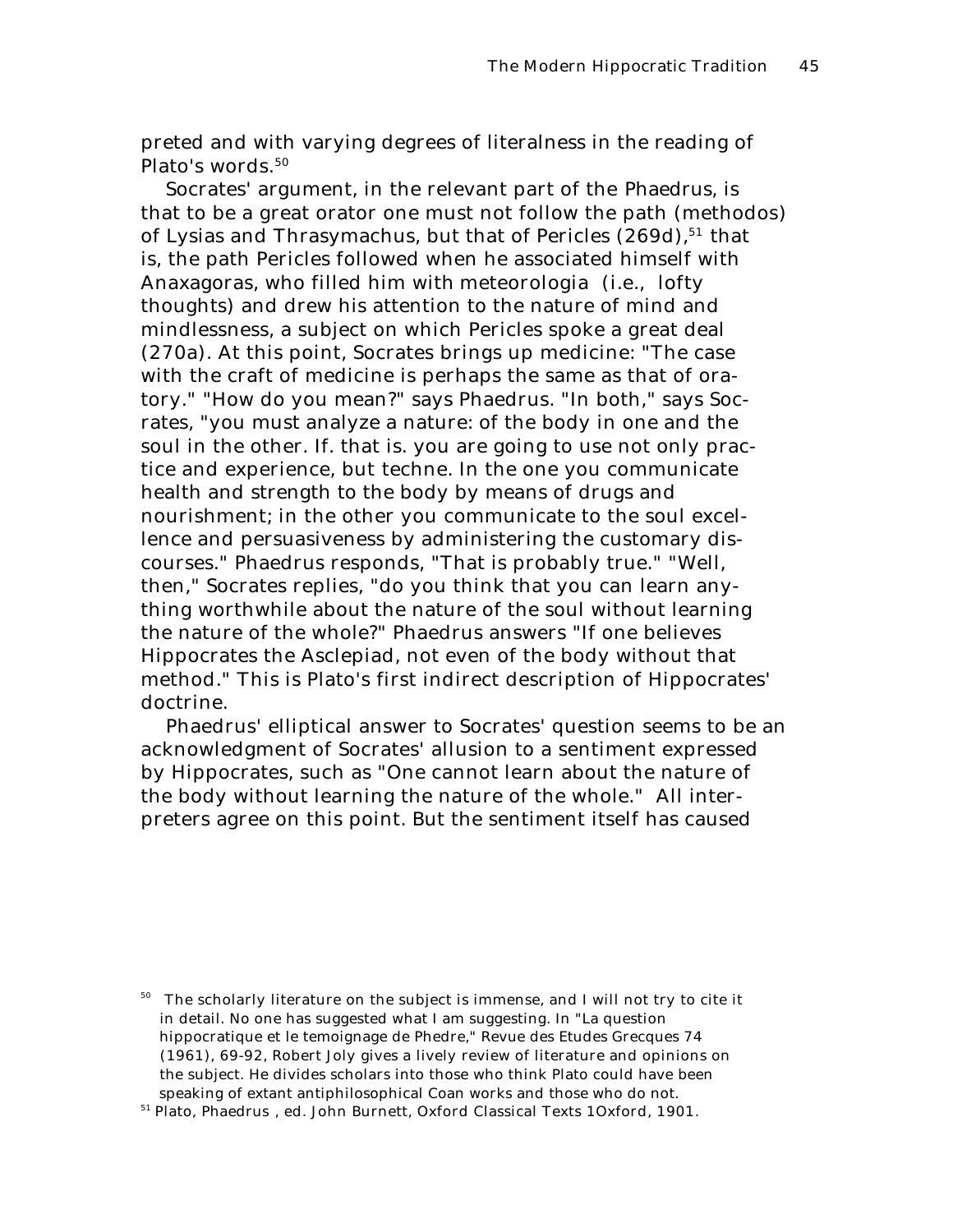much discussion because of its built-in ambiguity: does "nature of the whole" mean "nature of the whole man" or "nature of the whole cosmos"?52 I see no reason to think that Plato does not intentionally suggest both, and perhaps a third meaning as well,- "the nature of all body." As always, Plato uses his language precisely and self-consciously, and if he is purposely ambiguous he will take account of all the meanings he has suggested.

 After the first sentiment about method is attributed to Hippocrates, the dialogue continues to elaborate it. Socrates answers, "Yes, an admirable statement. Still, we must scrutinize the *logos* alongside Hippocrates and see whether it agrees." "Yes," says Phaedrus. "See, then," says Socrates, "what Hippocrates and the true *logos* say on the subject of nature. Must we not think about a thing's nature thus: first, is the thing in which we want to be craftsmen (*technitai*) and capable of making others craftsmen simple or multiform? And second, if it is simple, we must consider its power (*dynamis*): what power has it by nature for being acted on by what? If it is multiform, we enumerate the forms and observe of each form what we observe of the one: by what it naturally does what, or by what it is naturally acted on and how." Phaedrus answers, "I suspect that you are right, Socrates." At this point in the dialogue, Socrates drops the analogy with medicine and discusses how oratory will use the method of Hippocrates that has been outlined. But what is that method?

 The passage quoted above contains several allusions back to the earlier part of the *Phaedrus* that are relevant to its interpretation. "True *logos*" alludes to Socrates' "true" speech earlier in the dialogue, which he offered in contrast to a pair of false speeches. The true *logos* (*logos* meaning both "speech" and "line of reasoning") proceeds by definitions and distinctions which Socrates described as follows: the speaker of the true *logos* surveys and brings together into one *idea* (form or concept) the things he wants to teach, so that he can give a single definition (265d), and

 $52$  A review of recent scholarly work on the subject was given by Harold Cher niss, "Plato, 1950-1957,'' *Lustrum* 4 (1959), 139-141. Cherniss inclines to the view that the "whole" cannot mean the universe.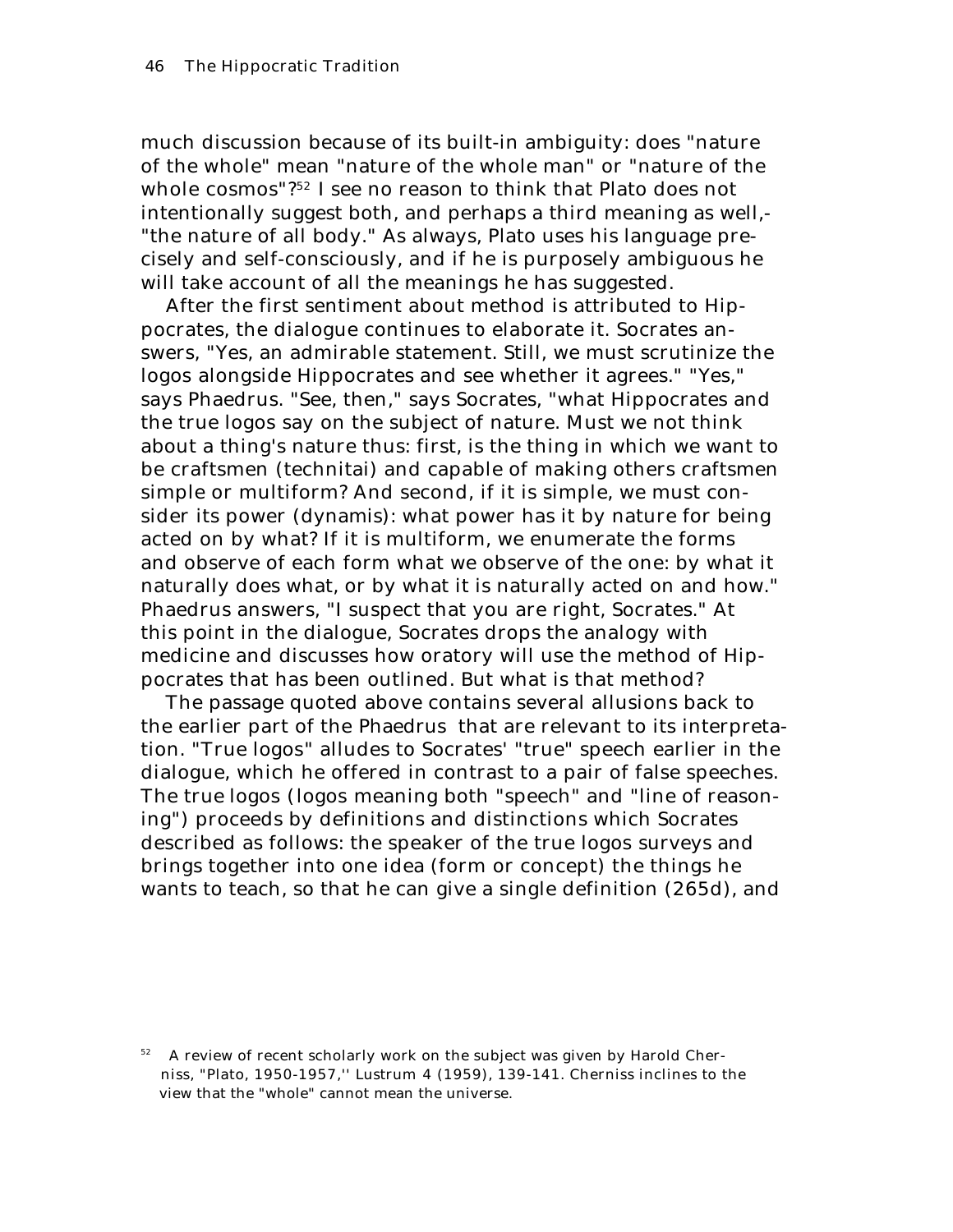then he again separates them by *eidê* (types, forms), dividing them by their natural joints and not breaking any *meros* (part) like a bad butcher (265e). Socrates calls these techniques *synagogê* and *diairesis* (collection and division) (266b). Lysias and Thrasymachus (examples of people who claim to be *technitai* in oratory) know nothing of these techniques (266c). When, in the passage discussed above, Socrates alludes to the true *logos*, he suggests that Hippocrates uses collection and division in his *methodos*. With his use of the word *technitai*, Socrates alludes to his previous discussion of the term in which he uses physicians as examples of those who either are or are not *technitai*: if a man went to the physician Eryximachus, or his father Akoumenos, and said that he could apply drugs to make people warm or cold and to make them move their bowels or vomit and that therefore he was a physician and could make other people physicians, they would think him insane. The man lacks *technê*: he has experience, but he does not know whom to treat, when, and with what quantity (268a-c).

 Here is the description of method in *Regimen* which I believe Plato uses in the *Phaedrus* :

 I contend that whoever is going to write properly about regimen for men must first know and distinguish the nature of man as a whole. He must know (*gnônai*) from what things man is composed from the beginning, and must distinguish (diagnônai) the parts {*merê*} by which he is controlled. For if one does not know the original composition he cannot know what results from those things. And if he does not know what is to control the body, he cannot know how to administer what will benefit a man. These things the writer on regimen must know, and next what power (*dynamis*) each food and drink in our regimen has by nature or by human constraint and *technê*. [Bk. I. ch. 2, L 6.468]

#### One must know exercises and

how to proportion exercise to the bulk of the food, to the nature of the man, to the ages of the bodies, to the seasons of the year, to the changes of the winds, to the situations of the regions in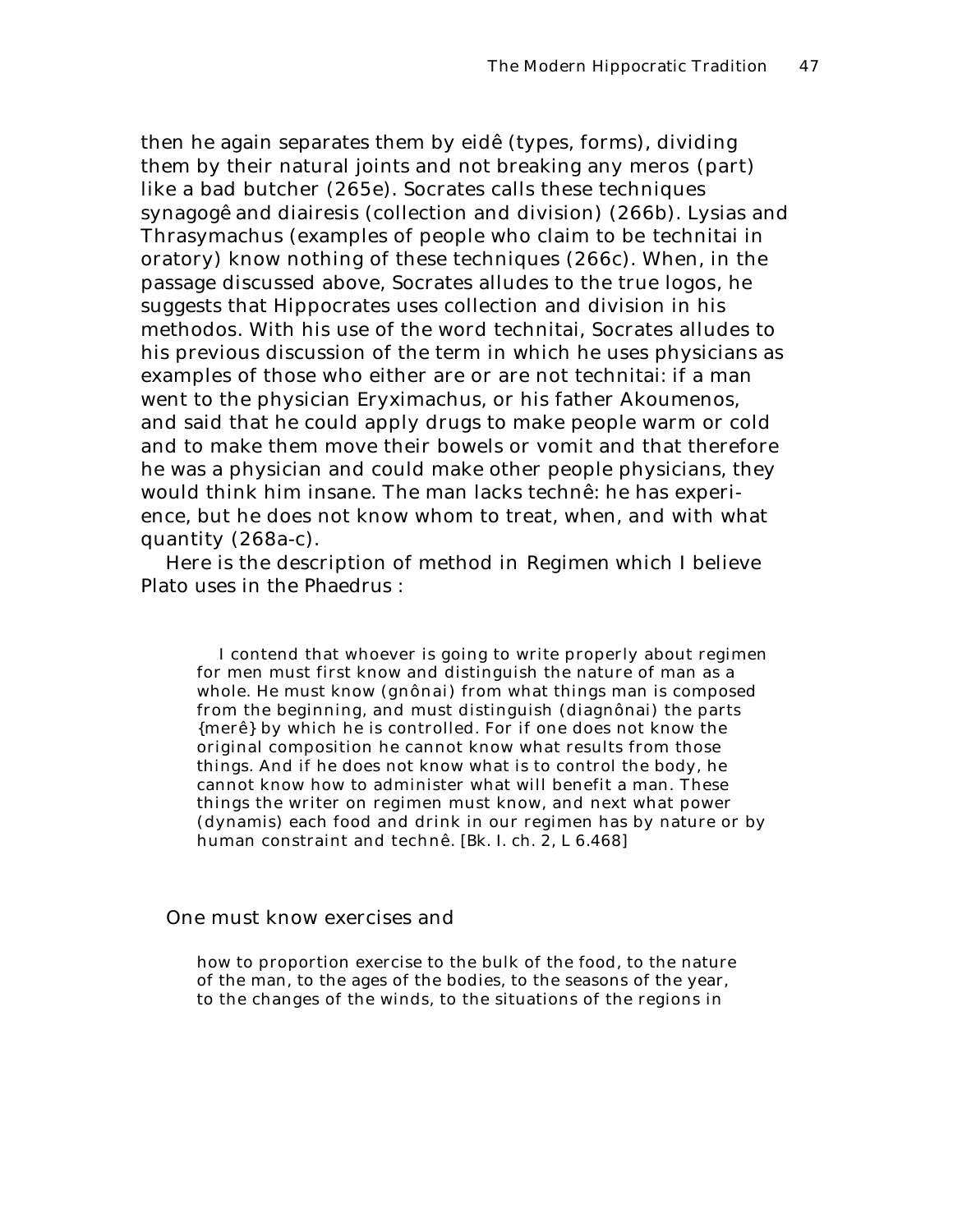which the patients reside, and to the constitution of the year. A man must observe the risings and the settings of the stars so that he can guard against changes and excesses of food, drink, and winds, and of the whole cosmos, from which things diseases come for man.

 Not even that is enough, continues Hippocrates; he himself has discovered, in addition to all of the foregoing factors, *prodiagnosis*: the technique of finding out by symptoms what kind of excess exists that will likely produce disease, so that the disease can be prevented.

 This impressive outline of a science of medicine is, I contend, what Plato refers to in the *Phaedrus* . A closer comparison of what Plato says with what Hippocrates says clarifies Plato's reasons for using Hippocrates' work as he does in the context he does. Plato sees a parallel between Hippocrates' *gnosis* and *diagnosis* (which mean "know together" and "know separately"; I translated "know and distinguish") and his own collection and division. Hippocrates says that one must know the nature of man as a whole and must know the parts that control him and the *dynamis* of all aspects of the environment that affect man. Plato 'found this a useful parallel to his thoughts about scientific oratory: distinguish kinds of souls and how each acts or is acted on and classify speeches according to their *dynameis* in relation to particular souls (*Phaedrus* 271a-b). Plato left "the whole" ambiguous because both "man as a whole" and "cosmos" are comprehended in the Hippocratic science. I suspect also that Plato made a pleasant pun with "true *logos*," referring by it not only to his own earlier speech, but to Heraclitus as the inspiration for the philosophical Hippocrates (as Anaxagoras was for Pericles). The *logos* of Hippocrates is a description of all things in flux, all part of a process. In chapter 4 of book 1 of *Regimen* (L 6.476), he says, "Whenever I speak of becoming or perishing I am merely using popular expressions. I really mean mingling and separating. The truth is, becoming and perishing are the same thing, mixture and separation are the same thing .... Yet nothing of all things is the same." Reminiscence of Heraclitus is unmistakable.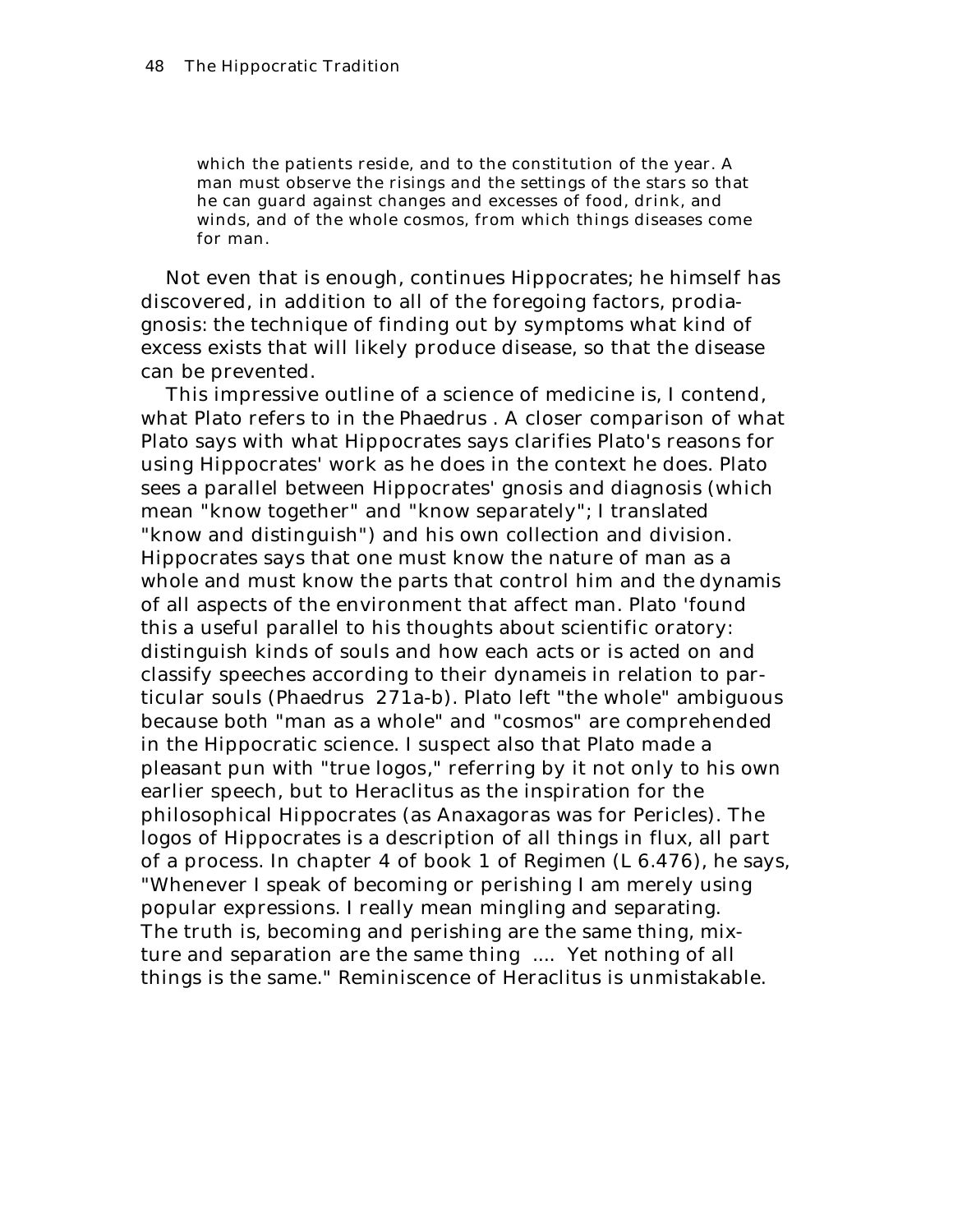Heraclitus also said that while the *logos* is common, people do not comprehend it, but act as though they are deaf.<sup>53</sup> After outlining Hippocrates' method in the *Phaedrus*, Plato says that people who don't comprehend it are like blind and deaf men (*Phaedrus* 270e). One would infer that Plato saw the connection between Hippocrates and Heraclitus.

 Plato's procedure in the *Phaedrus* can be better understood by comparing what he says with the work he refers to, a confirmation of the identification. We can go further, perhaps. Plato's example of the operations a man would learn before (falsely) claiming to be a physician were to make people warm or cold and to make them vomit or move the bowels. Why these examples? *Regimen* addresses itself to heat and cold as operative principles in diet, drugs, and environment. All must be balanced. If evidence of imbalance is seen and the physician suspects *plesmone* (too-muchness), he flushes out the patient, fore and aft, with emetics and cathartics (which should not overheat), reduces the diet, and prescribes the right exercises and foods for warming and cooling until he gradually brings the patient back to the right condition. Simple remedies, as Plato says, but the secret is to know when, to whom, why, and in what amounts. Plato reflects not only the philosophical theories of *Regimen*, but its medical substance as well.

 We cannot tell what Plato really thought of Hippocrates. Plato says that Hippocrates is to medicine as Pericles is to oratory, but elsewhere Plato offers serious strictures about Pericles' effect on the souls of Athenians. In the *Phaedrus*, his reference to Pericles' talk of "mind and mindlessness" is an ironic allusion to Pericles' dependence on Anaxagoras' philosophy of mind (*nous*), about which Plato is elsewhere less than complimentary. The same irony may be present in his treatment of Hippocrates' philosophic medicine and his true *logos*. Plato uses Hippocrates for his urbane purposes to say that if method is needed for dealing with bodies, it is much more needed for dealing with

<sup>53</sup> Heraclitus, fragment B 34, in Hermann Dieis, *Die Fragmente der Vorsokratiker*, l0th ed. by Walter Kranz (Berlin, 1952), I, 159.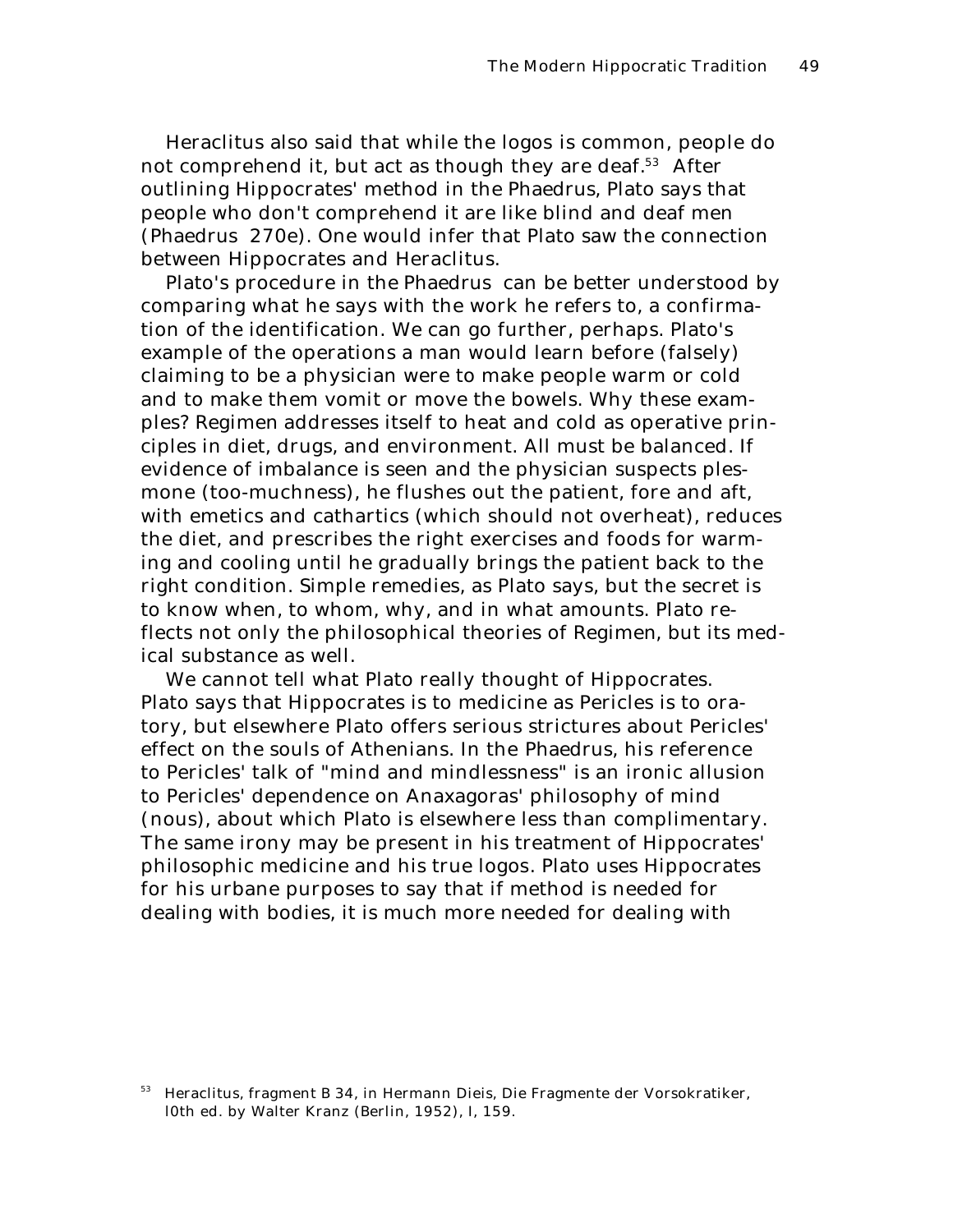souls. Galen's enthusiasms were required, as we shall see in Chapter 2, to turn Plato's urbanity into a confession that he derived his method and his major doctrines from Hippocrates.

 We have, then, discovered Hippocrates' work which Plato' cites, and we can see why Plato uses it as he does. As Plato might say, the answer has been there all along. Why have scholars not tumbled to it? As I suggested above, students of the subject have failed to look at what was there because they had set for themselves the impossible task of finding "science" like Galen's, or like Bacon's. Many years ago I noticed the startling similarity between the method asserted in *Regimen* and Plato's report of Hippocrates, as well as the relation between Menon's report of Hippocrates and *Regimen*. I made a note of it and forgot it. It could only become significant in the light of a survey of the Hippocratic tradition. I propose it here somewhat as Hippocrates proposed *prodiagnosis* to the medical profession: it puts the subject on a new basis.

 *Regimen* is an attractive, individualistic, and literate work, written in the mature tradition of classical dietetic medicine (it acknowledges its predecessors in that field and says that it will add to them), which tries to give a comprehensive view of man's relation to his environment in health and disease. But it is based on the sort of wrongheaded hypotheses that have offended people who held an ideal of inductive science. Its explicit theories also offended Galen, who held to a four-humor theory and looked for a Hippocrates in his own image. I will suggest that Menon, the first known historian of medicine, read the work and based his report of Hippocrates' doctrine on it and, in the process, shaded his report of Hippocrates' theories to match his own, whether he idealized Hippocrates because Plato had spoken of him as he did or because the reputation of Hippocrates was already considerable in the fourth century. Menon's use of *Regimen* is not as obvious as Plato's, but in the end I find it equally convincing.

 The extant fragments of Menon's history of medicine, although unlike the lost work Littré imagined and uncongenial to Diels, do tell us what ideas Menon had of the development of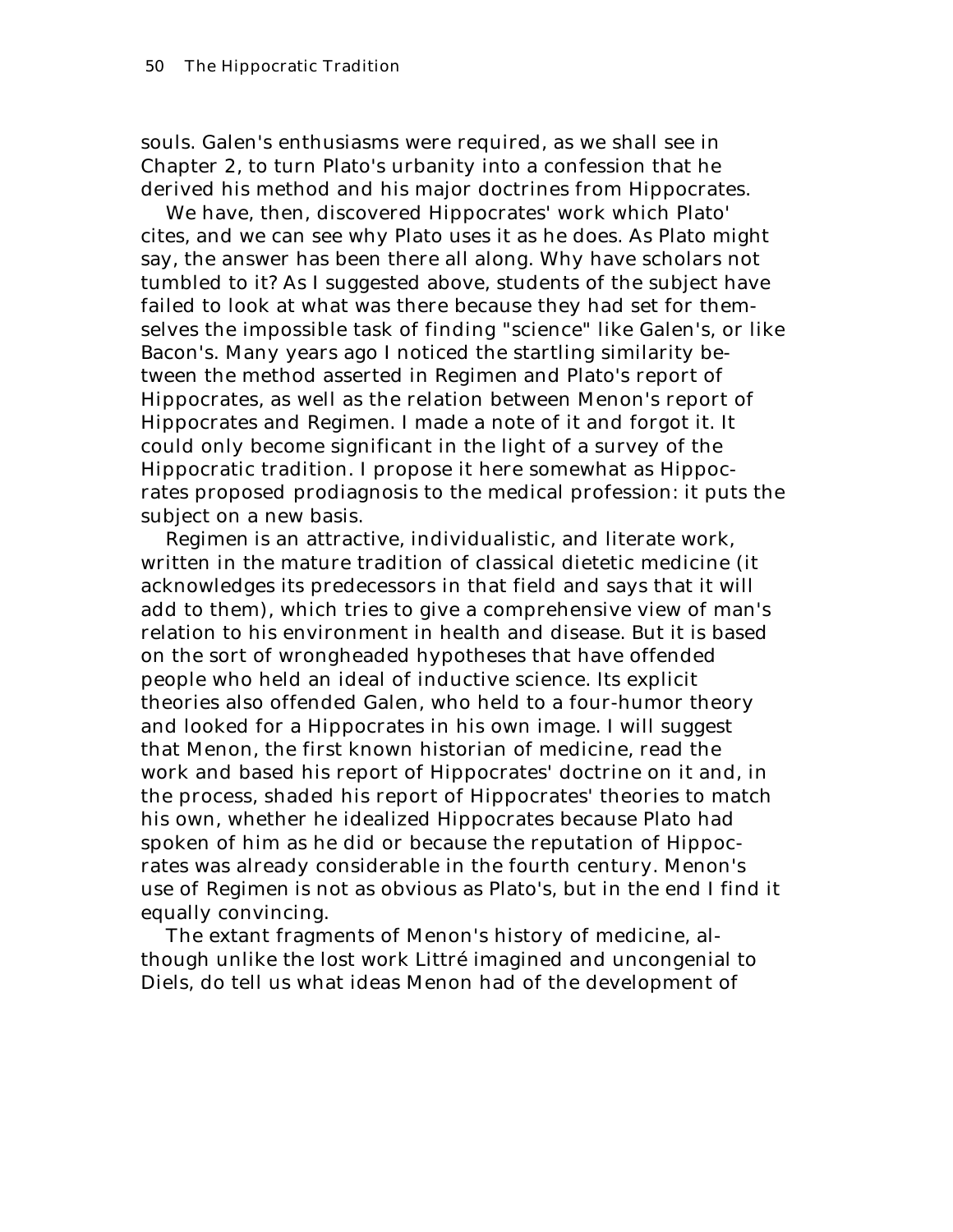medical theory and what he made of Hippocrates.<sup>54</sup> The surviving excerpts are organized according to causes of diseases that Menon's predecessors had recognized, reduced to the two essential ones: *perissomata* (excrement, primarily what is left over from processes of digestion) or *stoicheia* (the elemental components of the body). Within each category Menon put each physician or philosopher whose views he reported into a sequence in which each disagrees in some particular with those who precede, so that the doxography is presented as a dramatic progression, an intellectual dialogue reminiscent of Aristotle's discussions in his philosophical works of his predecessors' views. Hippocrates is third among those who thought that diseases come from *perissomata*. Here is the sequence.

 Euryphon said that "when the belly (*koilia*) does not discharge the nutriment that has been taken, *perissomata* are produced, which rise to the regions about the head and cause diseases. When, however, the belly is empty and clean (*lepte kai kathara*) digestion takes place as it should. Otherwise, what I have already said occurs" (4.31-40). Herodicus, whom Menon next reports, partly agreed and partly disagreed, according to Menon's account. He agreed that *perissomata* cause disease, but disagreed that it is due to the condition of the *koilia*, whether it is *kathara* and *lepte*. Herodicus, says Menon, explains: "If one takes food without exercising, it is not absorbed, but lies in the belly plain and unaltered and is dissolved into *perissomata*. From the *perissomata* come two liquids, one acid and one bitter, and the affections differ according to the dominance of one or the other. And he says that according to the strength or weakness of these, the affections resulting are different: what I mean is, if the acid is rather weak and not unmixed, and analogously if the bitter be not too bitter, but somewhat less, or if they are strong, the affec-

<sup>54</sup> Diels's edition of Anonymus Londinensis was published in *Supplementum Aristotelicum*, 3, pt. 1 (Berlin, 1893). W. H.S.Jones published the text with an English translation and essays in 1947 (see note 47 above). Jones, however, does not indicate how much of the text that he prints is conjectural restora tion. All interpretations must be checked against the excellent original pub lication of Diels.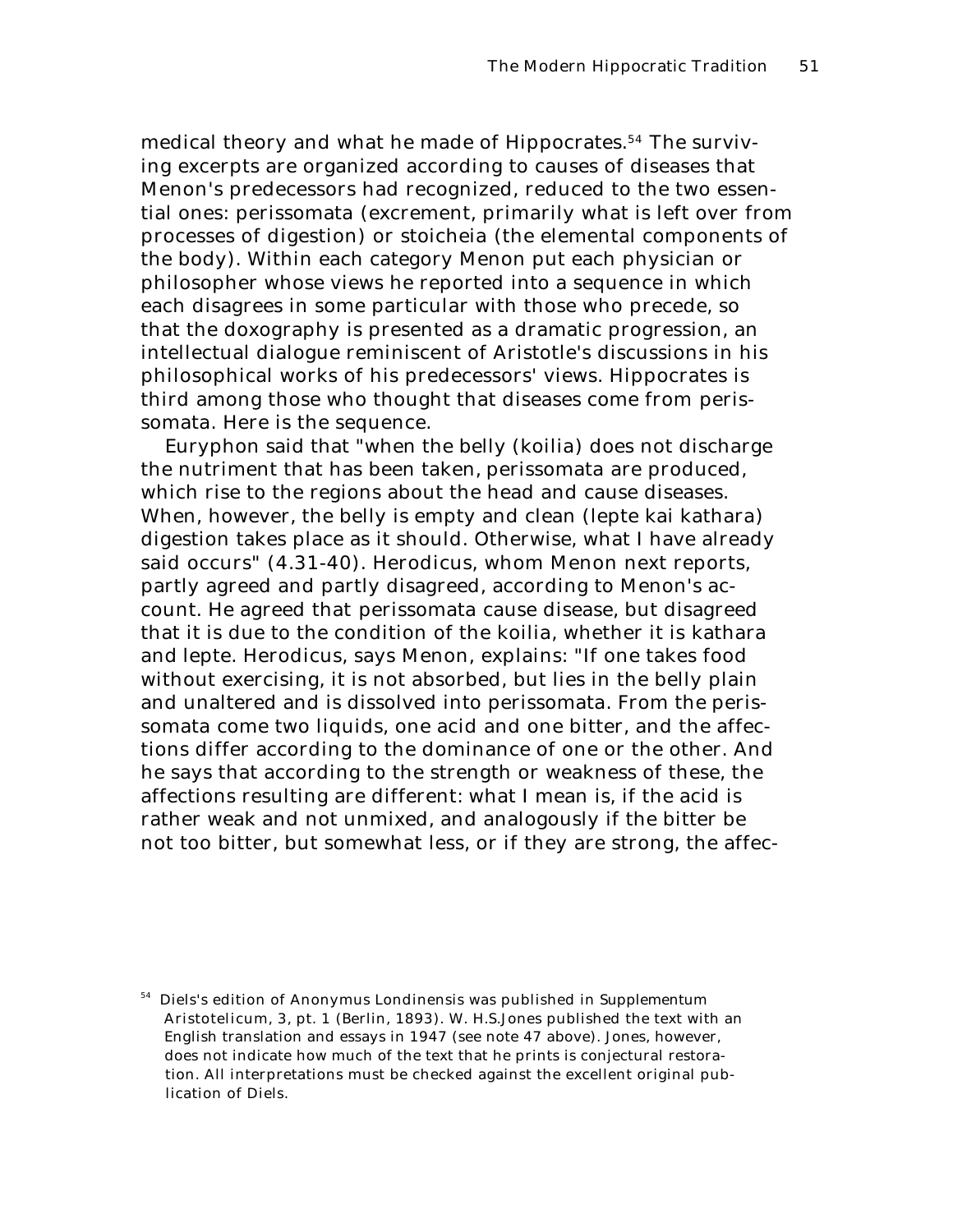tions will differ according to the degree of mixture of the liquids" (5.6-21). From there the report wanders on for twelve more lines to say that the affections differ also according to the loci of the liquids.

 These first two reports provide the context for the views of Hippocrates that follow. Menon does not quote the people whose doctrines he reports, but translates them into the language of his own categories. What specific words of Euryphon and Herodicus, if any, Menon is reporting with his own word *perissomata* is not clear. Menon's dramatic sequence, in which Herodicus "disagrees" with Euryphon, produces an absurdity, whereby Herodicus' view seems to be that it does not matter whether the *koilia* is *kathara* and *lepte*, but it does matter whether one exercises. The report of Menon (but here it could be the fault of the anonymous source who excerpted from him) shows a tendency to maundering repetitiveness on points that fit the dramatic sequence of cumulative doctrine, such as the strength of humors and their location, while otherwise the account seems brief and sketchy.

 Hippocrates' peculiarity, according to Menon, was to say that gas (*physai*) causes disease. I quote Menon's report, and also passages from *Regimen* and from *Breaths* (*peri physon*), for comparison. *Regimen* seems to be the source of Menon's report, although Diels and others have taken *Breaths* to be the source.

#### Anonymus Londinensis 5.35-6.13

(5.35) But Hippocrates says that the cause of disease is gas (*physai*), as Aristotle reports him. For Hippocrates says that diseases are brought about in the following fashion: either because of the quantity (*plethos*) of things taken, or the diversity (*poikilia*). or because they are strong and hard to digest, *perissomata* are produced.

 (5.44) And when the things taken are too many, the heat that effects digestion is overcome by so much food, and does not effect digestion. And because it is hindered, *perissomata* are produced.

 (6.4) And when the things taken are varied, they quarrel (*stasiazei*) among themselves in the belly, and from the quarrel comes change into *perissomata*.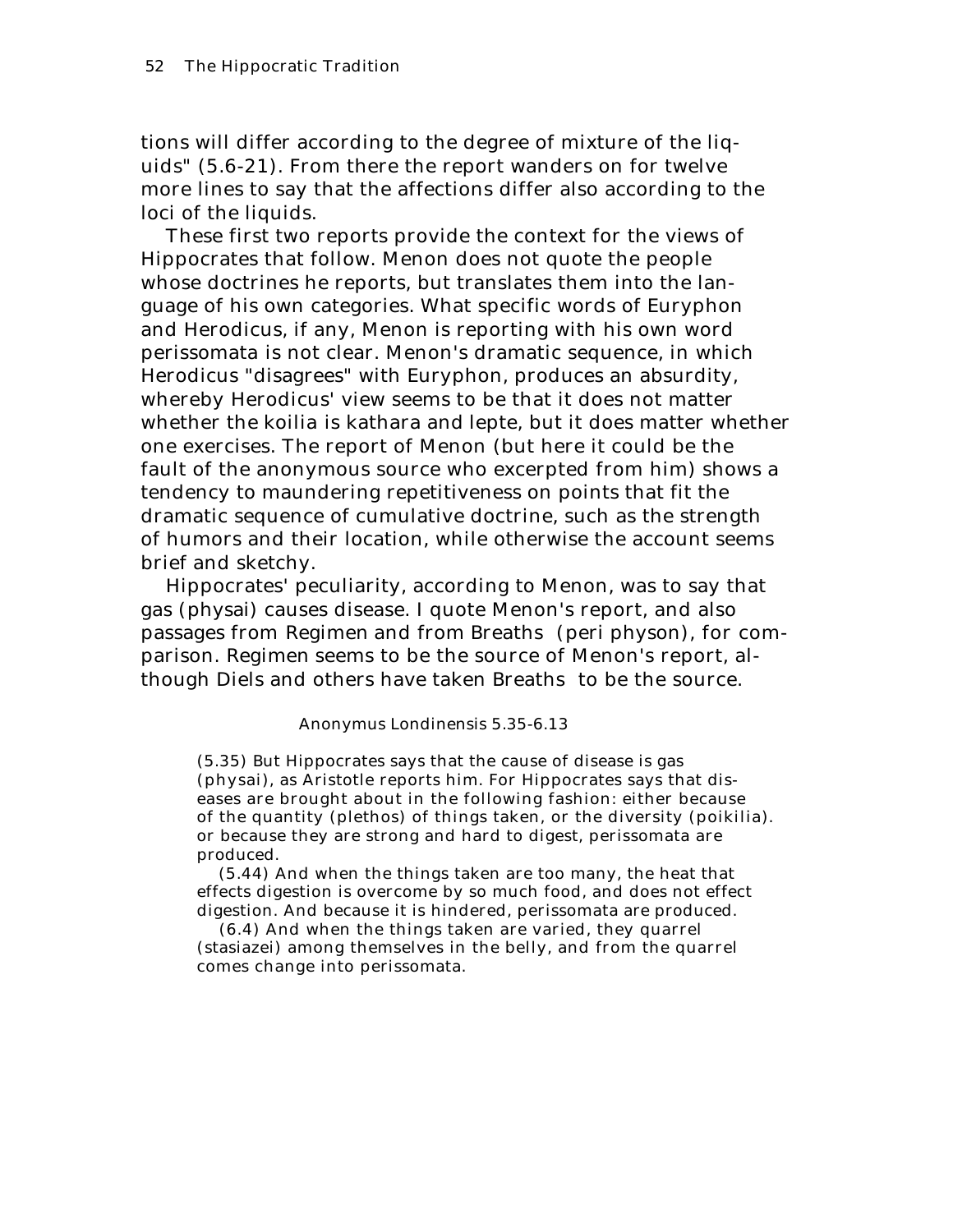(6.7) When foods taken are difficult to digest, there is hindrance of the digestion because of the difficulty of digestion, and thus a change into *perissomata*.

 (6.11) And from the *perissomata*, gas rises up, and the gas arising brings on diseases.

#### *Breaths*, Chapter 7 (L 6.98-100)

 This is bad regimen, when one gives more wet or dry, food to the body than it can bear, and opposes no labor to the quantity' of nourishment. Also when one ingests foods that are varied (*poikilas*) and dissimilar. Dissimilar things quarrel (*stasiazei*), and some are digested faster, some slower. Along with much food, much air (*pneuma*) must also enter, since along with everything that is eaten or drunk, more or less pneuma enters the body. That is proved by the following: people belch after much food and drink, since the air (*aêr*) rushes up when it breaks the bubbles that contain it. When the body is full of food it becomes full of *pneuma* when the foods remain long. The food remains because its quantity keeps it from passing through. When the lower intestine is blocked the gas (*physai*) rushes through the whole body and falls on the parts that are full of blood and chills them.

#### *Regimen*

 (75,L 6.616, cf. Anon 5.44) There also occurs the following kind of *plesmone*: the next day food is belched up raw but not acid .... In this case the belly is cold and cannot digest the food in the night.<sup>55</sup>

 (56,L 570, cf. Anon. 6.4) Meats in sauces cause burning and water, since fat, fiery and warm foods which have powers opposite to one another are residing together.

55 *Regimen in Health* (the last part of *Nature of Man*) offers a parallel to this description: "Those who vomit up their food on the next day, and whose hypochondria are swollen because of the undigested food, should sleep more and be subjected to fatigue, and should drink wine in greater quan tities with less water and at the same time eat less food. It is clear that their belly cannot digest the excess (*plethos*) of food because of weakness and coldness'' (L 6.84). This must have been standard etiological doctrine in dietetic works, emphasized by some more than by others.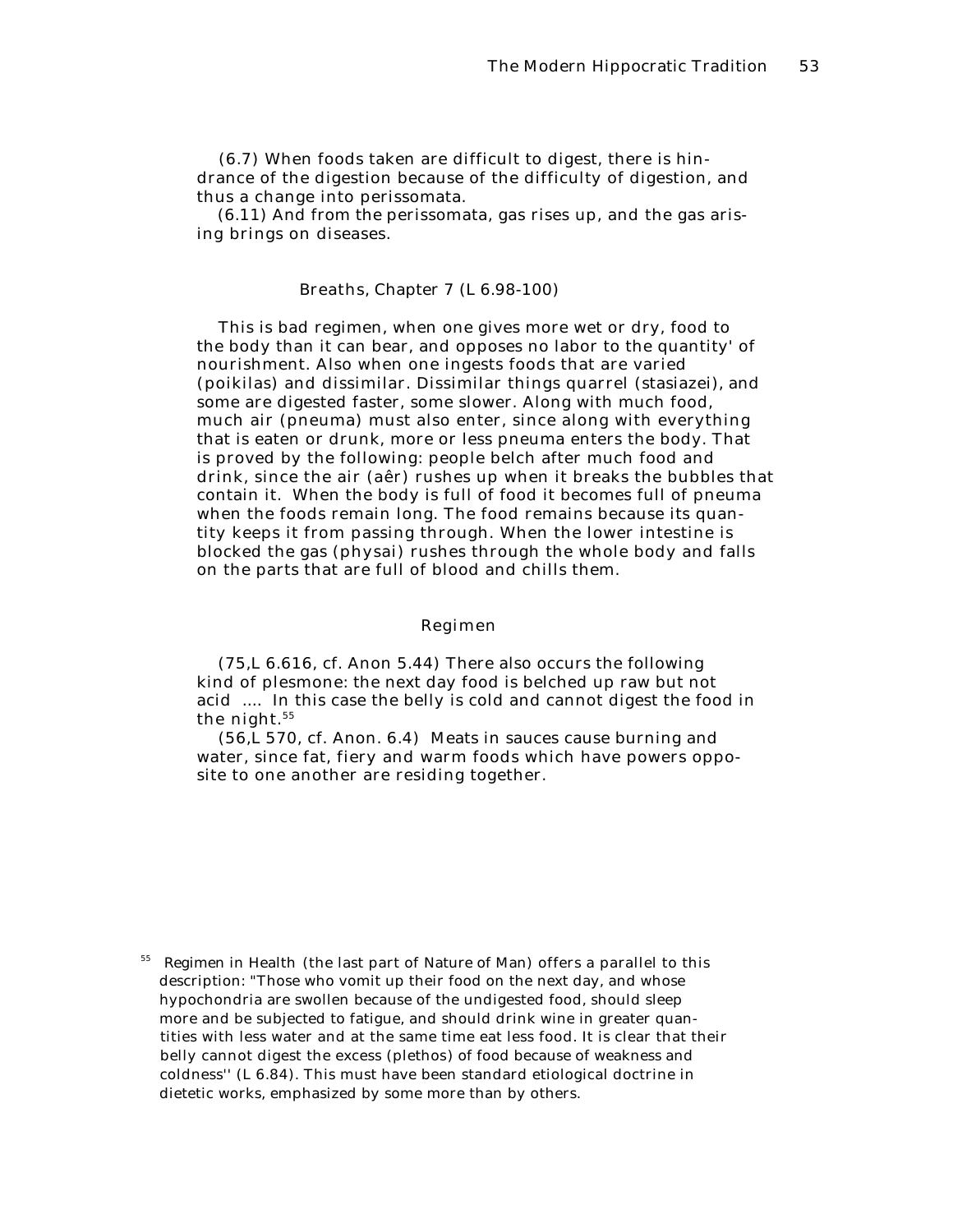(56,L 568-570, cf. Anon. 6.7) Raw foods will cause intestinal pain and belching, since what fire should do must be done by the belly, which is too weak for the ingested foods.

 (74,L 614-616, cf. Anon. 6.11) There also occurs this kind of *plesmone*: when the food digests in-the belly but the flesh does not receive it, the nourishment stays and makes gas (*physa*). [When this increases for some days] the remnant in the belly overpowers whatever is ingested, raises the temperature, disturbs the whole body, and produces diarrhea (followed by dysentery).

 Although *Breaths* does not have the etiological theory Menon attributes to Hippocrates—that diseases are caused by gas which is produced from perissomata from altered food—*Breaths* does have the not dissimilar notion that gas ingested with food is trapped by hindrance of digestion and that it causes disease by blowing through and chilling the body. *Regimen*, on the other hand, has precisely the theory Menon attributes to Hippocrates: altered food that stays in the intestines creates gas that causes disease. (*Regimen* is, to my knowledge, the only work in the Corpus Hippocraticum that actually expresses this theory.) *Regimen* also has all the elements of Menon's threefold scheme for the causes of the problems of digestion, whereas *Breaths* has only two. Exercise is important in both *Regimen* and *Breaths*, but not in Menon's report of Hippocrates, though Menon mentioned that factor earlier in his report of Herodicus and did not need to repeat it. Neither *Breaths* nor *Regimen* would have produced the report Menon gives if his method had been simply to excerpt directly. Either treatise could have produced his report if he was making his own scheme and sequence for his doxography so that it would lead from one writer on regimen to the next, with a climax at Hippocrates. *Regimen* seems to me to be the best candidate as Menon's source. And, I submit, with Plato's evidence, the chances seem excellent.

 After he reports Hippocrates' doctrine, Menon pauses to dramatize it and to ask whence Hippocrates could have got his view. His conjecture is somewhat absurd because it does not relate directly to the etiology of disease that he has attributed to Hippocrates: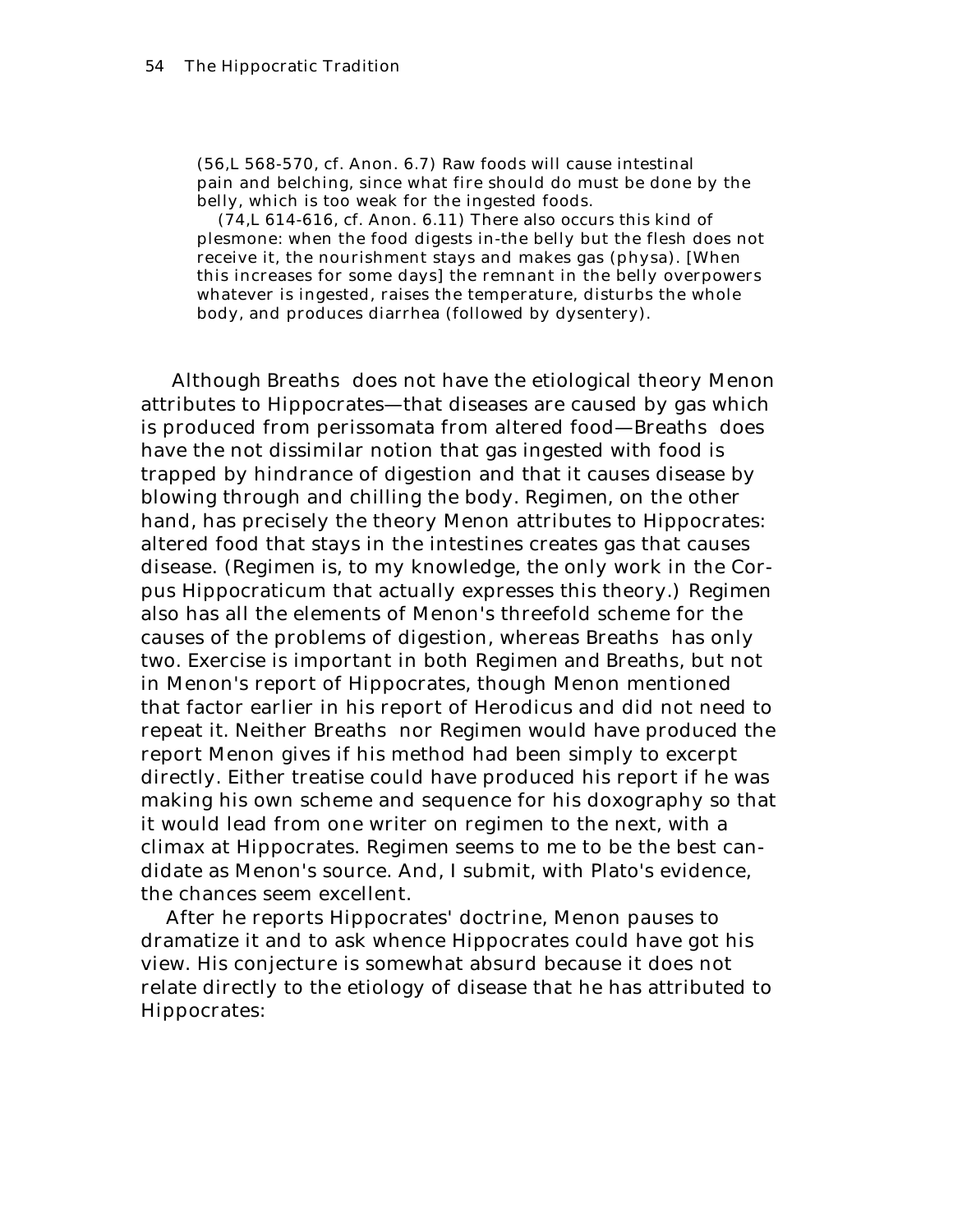Hippocrates said these things because he was moved by the following conviction: *pneuma* is the most necessary and most powerful component in us, since health comes from its free flow and disease from its impeded flow. We are like plants: as they are rooted in the earth, so we are rooted in the air by our nostrils and whole body. We are like those plants that are called soldiers; as they, rooted in water, are carried now here, now there, so we, like plants, are rooted in air, and go now to one place, now to another. Since that is so, when *perissomata* occur, *physai* arise from them, and rising up like mist (*anathymiatheisai*), cause disease. And from the difference of *physai* diseases are produced. If they are many they cause disease, and again if they are few, they cause disease. And from change of *physai* diseases come. They change in two ways, toward excessive heat and excessive cold. Whichever way the change comes, it produces disease. This is what Aristotle thinks about Hippocrates. [Anon. Lond. ch. 6]

 Menon's scheme and the conjectures he offers can be understood only by comparing what he says with some of Artistotle's statements about such matters. Not only does Menon seem to have imported the common Aristotelian word and concept *perissomata* into the text of the people he reports, but he seems to have read into Hippocrates' *physai* from unassimilated food the Aristotelian notion of anathymiaseis, fumes, which account for sleep and for diseases in Aristotle's scheme; and he seems to have tossed in the metaphor "rooted in air" as an elaboration of Aristotle's related notion that the head in animals corresponds to the root in plants (*On the Soul* 416a.2-5; *Parts of Animals* 686b.34-35; *Progression of Animals* 705a.26-b.8. Aristotle may have been inspired by Plato's conceit that man is a celestial plant, his head like a root attached to the heavens [*Timaeus* 90a]). Aristotle spoke frequently of the *anathymiaseis* from food. Most useful for comparison with Menon is his explanation in *Parts of Animals* (652b.33-653a.10) of fluxes: nourishment evaporates, and its fumes travel upward through the blood vessels; its *perissoma*, cooled by the coldness of the brain, condenses and causes flows of phlegm and serum, which cause inflammation and disease. Aristotle compares the process to rain showers and adds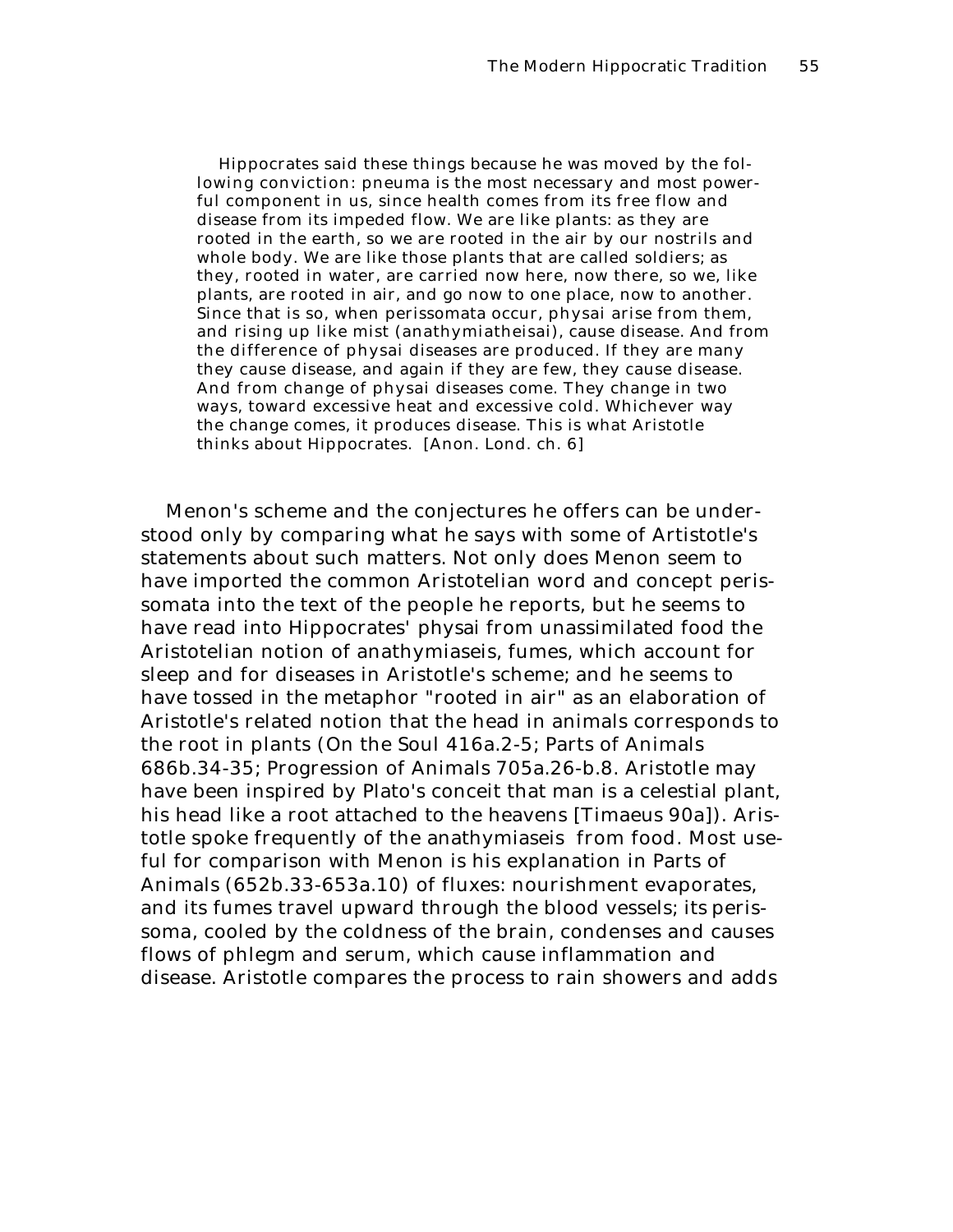that insofar as it relates to natural philosophy he will speak of it in the *Origin of Diseases*, a book that has not been preserved.

 I suggest that Menon made up a line of reasoning for Hippocrates in a manner similar to that of the master himself, Aristotle, who, for example, made up a Thales who thought in Aristotelian categories: Thales, according to Aristotle, said that the principle of all things is water, wherefore he showed that the earth is on water. "And he probably derived this supposition from seeing that nutriment is wet, and the heat itself comes from it and exists by it, since what things come from is the principle of all things" (*Metaphysics* 1.5, 983b-21-26). The author of the papyrus that contains the excerpts from Menon rejects Menon's account of Hippocrates, substitutes his own account of what Hippocrates said, and then criticizes what Hippocrates said as wrong. The first part of this author's report of Hippocrates' doctrine is badly mutilated in the papyrus; the second part, which he criticizes, is apparently from *Nature of Man*: epidemic diseases come from the atmosphere, whereas sporadic diseases are caused by individual regimen. The author does not give the origin of Menon's version, or even of his own. Menon appears to have used *Nature of Man* as the basis for his report of Polybus' medical views (in chapter 19 of Anon. Lond., which is fairly badly multilated).

 That Menon distorts the material he excerpts in the direction of his own ideas can be demonstrated from his report of Plato's theories of the causes of diseases, which is based on the *Timaeus*. Plato gets considerably more attention than anyone else in the excerpts from Menon that we have (170 lines, compared with 24 for Hippocrates). In them Plato's elemental theories are reported in Menon's own language and with considerable rearrangement, followed by his descriptions of three causes of diseases: the first from excess or displacement of elemental components, the second and third from dissolution of tissues<sup>56</sup> For the example of Menon's tendencies, I translate Menon's report

 $56$  Lists of passages in the Timaeus on which the author of the papyrus draws, with notes on his method of rearranging them and changing the language, are offered by Diels and Jones.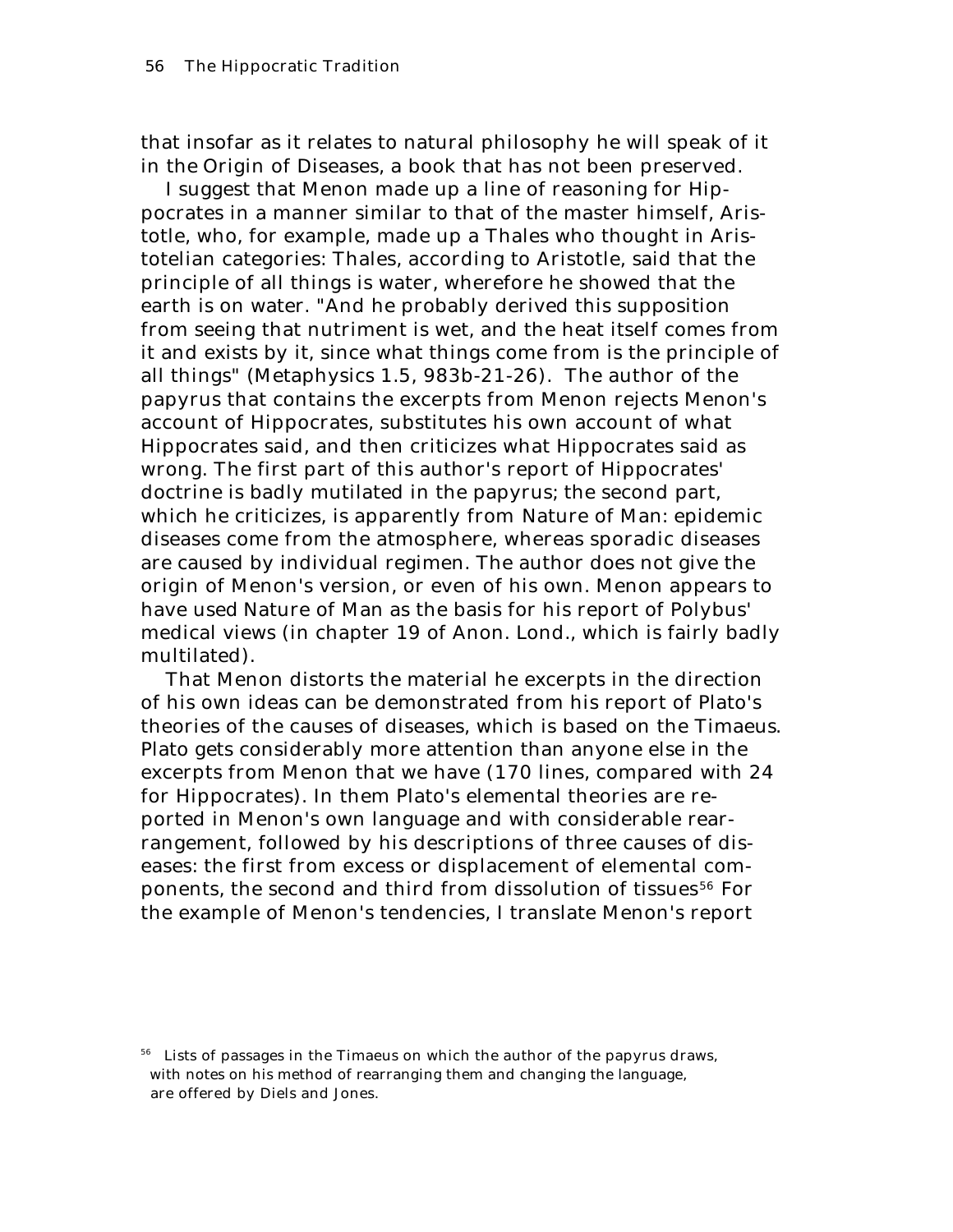of Plato's third Cause of disease beside my own paraphrase of the passage in the *Timaeus*.

*Timaeus* 84d-85c 17-18

 The third kind of disease one must conceive in Diseases come from *perissoma*three ways, as it comes from *pneuma*, from *ta* in three ways: either from phlegm, and from bile. gases (*physai*) from the *peris*-

 1. Pneuma: when the lungs are blocked by *somata* or from bile or from fluxes (*rheumata*), the air enters one part in ex- phlegm. On account of these cess, while unable to enter the blocked por- three, in common or sepations. The portions deprived of *pneuma* rot, the rately, diseases come. That is portions distended by it suffer pains and ill- to say, one of them brings disness. *Pneuma* which is produced by dissolved ease, and two occurring toflesh, and which cannot get out, causes the gether bring disease, and simisame pains (as the above), the worst of which larly diseases are brought involve the sinews and veins (the diseases about by the three of them tetanus and opisthotonus). when they are joined to-

2. White phlegm is dangerous when it is gether. trapped inside because of bubbles of wind in it. If it can get out it causes eruptions on the exterior of the body; if it mixes with black bile it attacks the sacred nature of the brain (epilepsy).

 3. From bile come all inflammations. When bile finds an outlet it causes eruptions. Trapped inside, it causes many kinds of burning diseases, the worst of which comes when bile overpowers the congealing properties of the blood.

Nobody could recover the inner logic of Plato's system by reading Menon's account. (The papyrus is in very, good condition here, so that the translation above can be accepted with confidence.) Menon has not only altered the vocabulary and emphases, he has assimilated Plato's scheme to his own scheme of *perissomata*. Yet the *Timaeus* unmistakably inspired Menon's report.

 While there is no straightforward solution to the problem of the origin of Menon's report of Hippocrates, one set of probabilities seems much more likely than another. We can assume

# *Anonymus Londinensis*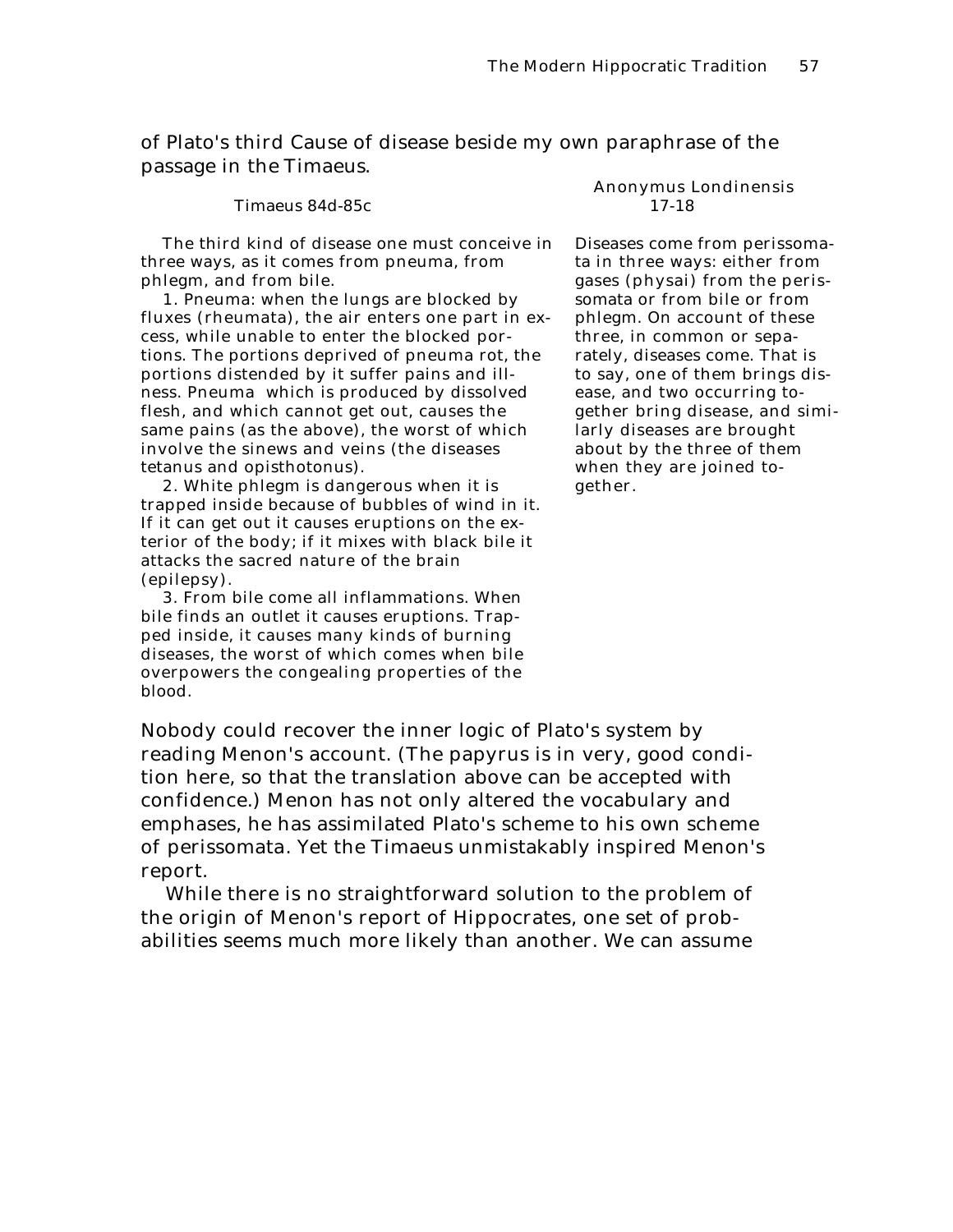that Menon accurately excerpted a 1ost work (we would be in the mixed company of Edelstein and Deichgräber, who drew different conclusions from that assumption), but we would have to acknowledge that no one in antiquity, no one before the twentieth century, had any inkling that Menon excerpted a work that was not afterward available to read. People who could read Menon entire did not notice that he excerpted a work they could not read, whereas Blass and all who followed him found it fairly obvious from the available excerpts. Modern scholars probably have misread Menon in assuming that he attempted to answer the questions being asked at the time his excerpts were discovered. Littré's earlier fantasy about what kind of medical history Menon would have written is not irrelevant. One can also fantasize about the purpose and method of a work, or fragments of a work, that is before one's eyes. We have good grounds for asserting, in opposition to scholars since Blass, that Menon probably did not excerpt a work now lost. Rather, he probably reported a work in the tradition of dietetic medical writings, he organized his report to dramatize a peculiarity in Hippocrates' work which he found congenial to his own concepts, and he produced his own conjecture about how Hippocrates could have arrived at it.

 This supposition accuses him of a kind of historical naivete not uncommon in his time and acknowledges that he did not approach the subject as the nineteenth century did. It is appropriate to point out that no one in antiquity adduced Menon as a witness for the authenticity or lack of it of any work in the Hippocratic Corpus, but that is how moderns have tried to use him. The anonymous source of the papyrus' reports of Menon simply states that Menon has missed the point and then tells what Hippocrates really says. He does not say that Menon mistook Hippocrates' genuine work, nor does he say something like "it is suspected that Hippocrates' genuine work is lost, since Menon's description does not correspond with any extant work." This, despite the existence of a Hippocratic Question in antiquity for some centuries before the papyrus was written. The anonymous writer apparently treated Menon as another reader of the Corpus Hippocraticum who did not get the point.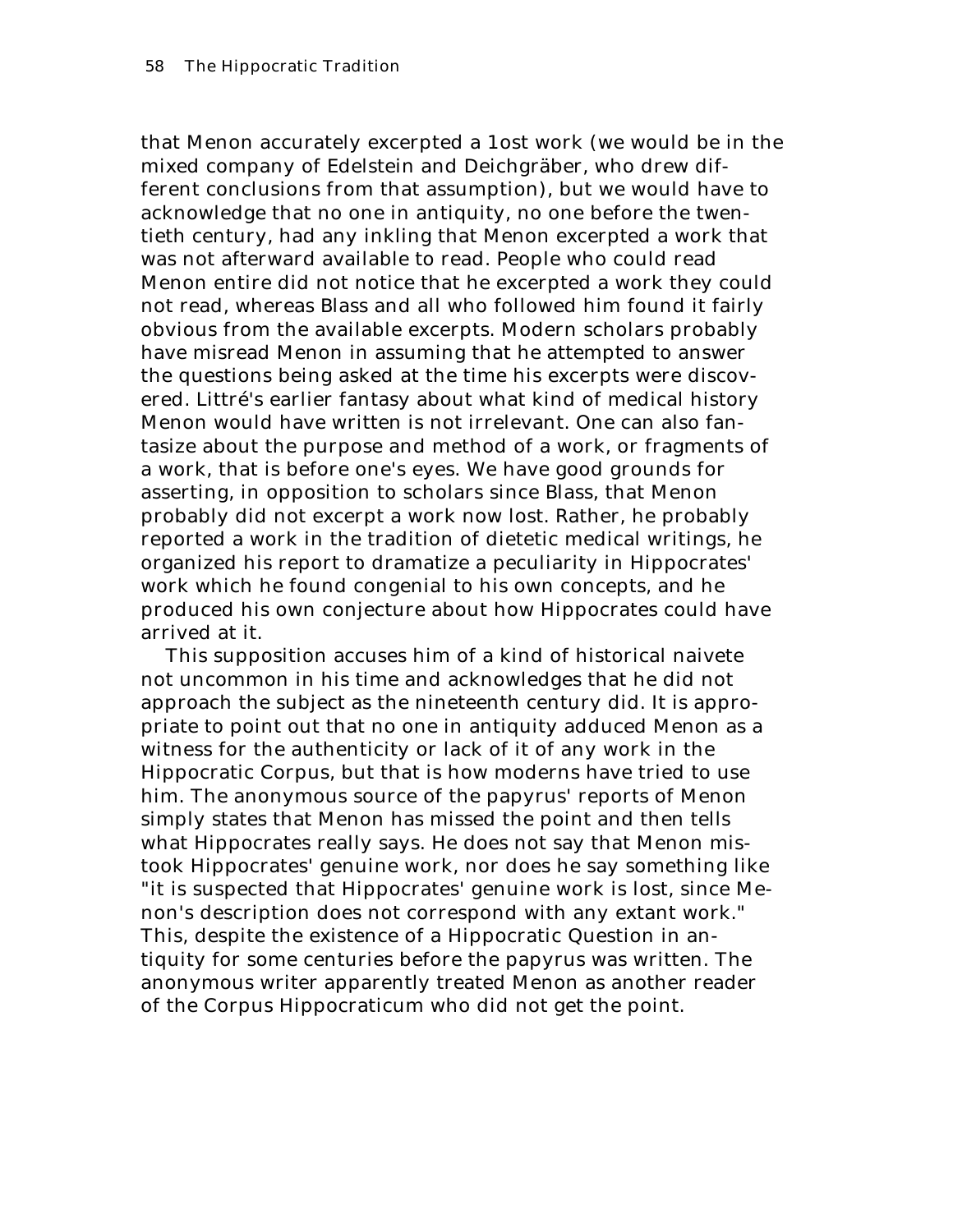I think it very likely, then, that Hippocrates wrote the work *Regimen* that has come down to us in the Hippocratic Corpus. How was the knowledge lost? Here are two descriptions of the work's pedigree from Galen:

 Those who think that spelt groats were not used in the time of Hippocrates are refuted by mentions of them in the ancient comic poets, and by Hippocrates himself in *Regimen in Health*. Even if that work is not by Hippocrates, but by Euryphon or Phaon or Philistion or Ariston, or some other ancient (they attribute it to many), still all those men are ancient, some older than Hippocrates and some his contemporaries. But I mean Hippocrates the son of Heraclides, whose book it actually is. His grandfather, Hippocrates the son of Gnosidicus, wrote nothing according to some people, and only the two books *Fractures* and *Joints* according to others. [CMG 5.9.1. p. 135]

 At this time it is time to speak of the *krasis* of foods, as it says in the book on *Regimen*, ascribed to Hippocrates by some, and also to Philistion, Ariston, Euryphon, and Philetus, all men of antiquity. It begins thus in some copies: "This is the way to distinguish the *dynamis* of each food and drink, both its natural one and that imparted by *techne*" [the beginning of our present chapter 39 in Book 2], but in others it begins thus: "The position of and nature of each place you should distinguish thus" [the opening of our present Book 2]. When this book is transmitted by itself it is called *Regimen*, being the second part of the who!e which is divided into three parts. But when the whole is found undivided, composed of three parts, it is entitled *On the Nature of Man and Regimen*. The second part, which talks about foods, one might properly think worthy of Hippocrates. The first part departs entirely from Hippocrates' view. But let this be said as an aside on the way. To whatever of the men named it belongs, it seems to refer regimen in food to a general method. [CMG 5.4.2, pp. 212-213]

 Many such asides by Galen give us our history of the Hippocratic Corpus, which I shall pursue below. These two give an inkling of the history of Hippocrates' work. From the time of the collection of ancient medical literature under Hippocrates' name in the Alexandrian Library, *Regimen* was only one of many works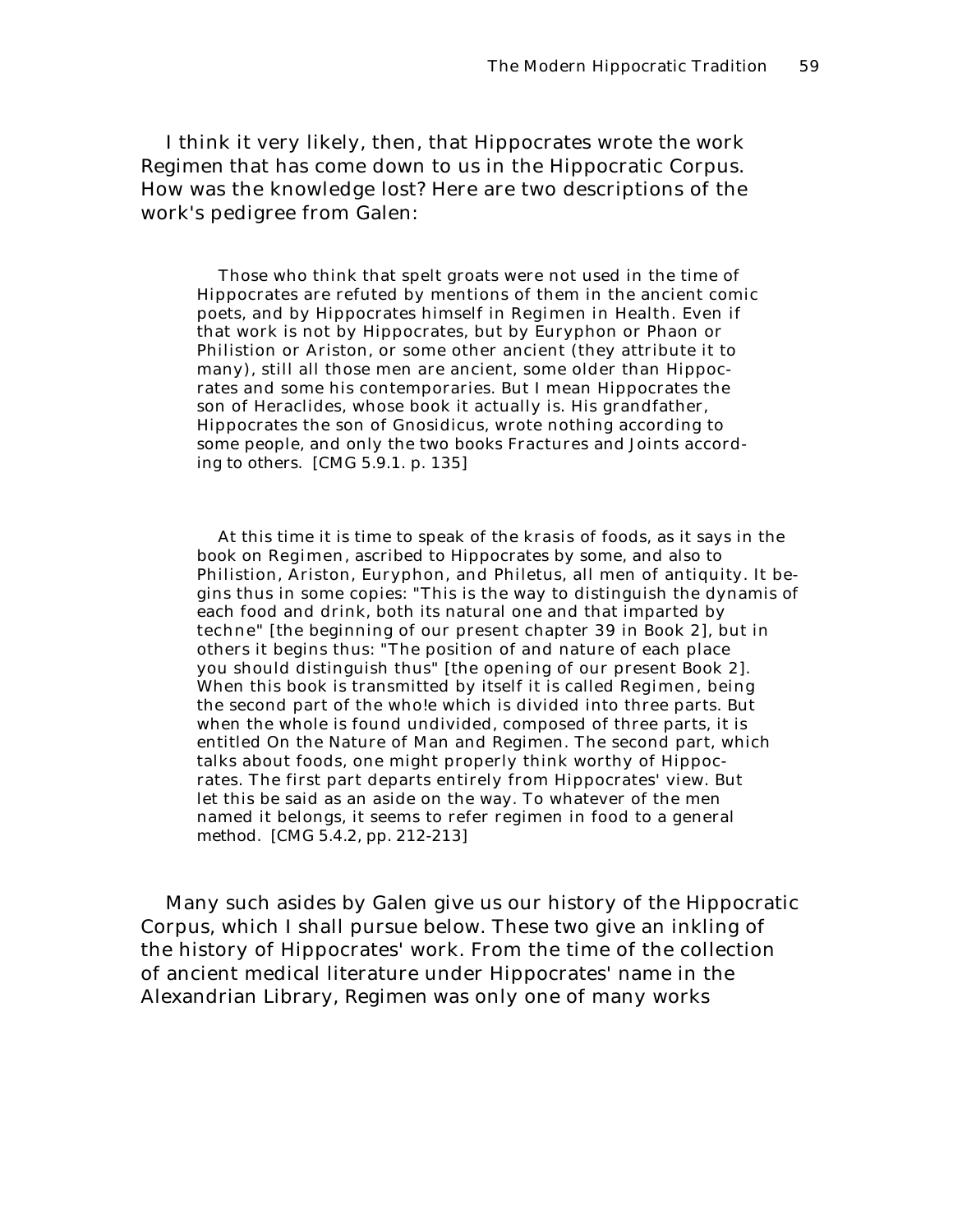transmitted under Hippocrates' name. Its useful section on properties of foods was sometimes-transmitted separately from the theoretical introduction and the *prodiagnosis*, and its titles varied. Hippocrates dated quickly, like other mortals, and some people preferred other works in the Corpus to his and even conjectured who else might have written it. Galen was inconsistent, depending on what he was attentive to at the moment. When he was attentive to the theoretical aspects of *Regimen*, Galen could not accept it because he read Hippocrates in his own image and found the four-humor theory of *Nature of Man* more congenial. Modern scholars have responded to *Regimen* with both praise and depreciation. It has recently been edited, correctly dated, in my view, and placed in the tradition of dietetic medicine by Robert Joly.<sup>57</sup>

 So much for a brief preliminary sketch of the history of what I think is Hippocrates' own work. The history of *Regimen* is only part of the history of the Corpus, of ideas about Hippocrates in antiquity, and of the ways medical men oriented themselves to Hippocrates. I shall begin the consideration of the larger story with Galen. His information is crucial, and one must search it out in the immense body of his works and then learn how to interpret it. For all his influence, Galen is not well known to us, particularly in works in English. We can usefully pursue Galen's intellectual biography in relation to his ideas about Hippocrates, while characterizing the information he offers in his writings about the Hippocratic tradition before his time.

<sup>57</sup> *Hippocrate, Du Régime*, ed. and trans. Robert Joly (Paris, 1967). An excellent article on the structure and import of the work by Hans Diller is "Der innere Zusammenhang der hipp. Schrift *de victu*," *Hermes* 87 (1959), 39-56. Also useful is Joly's *Recherches sur le traité pseudo-hippocratique du Régime* (Paris, 1960).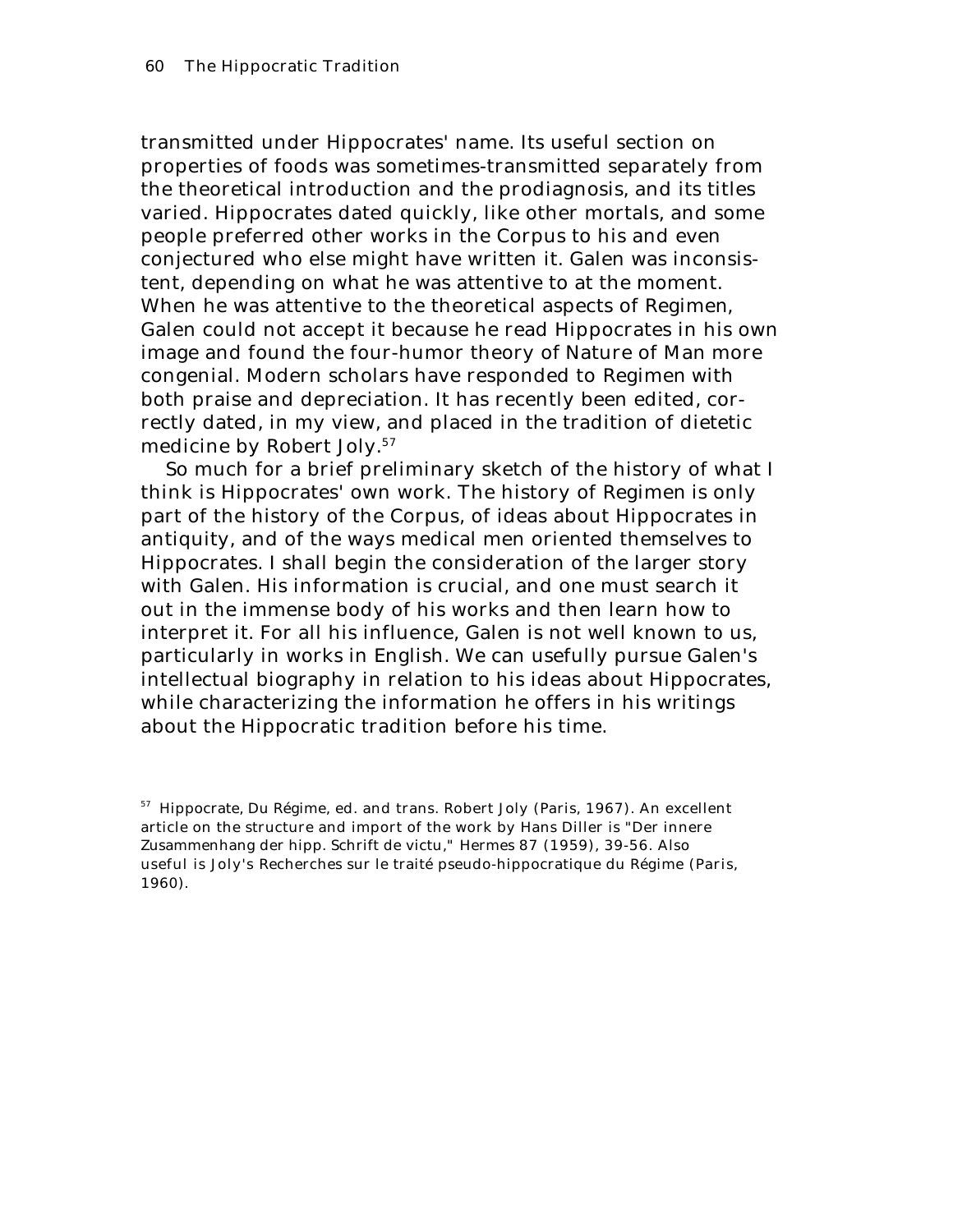2

# GALEN'S HIPPOCRATISM

 In examining Galen's Hippocratism and whatever is pertinent to it, I shall try to answer these questions: where is he original and what did he inherit; what effect on his medicine did his Hippocratism have; were his views consistent throughout, or did they change and develop; and most importantly, what is the quality of the evidence he offers for the reconstruction of the preceding tradition? I shall follow his career and writings chronologically, insofar as possible, in order to see what sort of intellectual biography of Galen's career in relation to his Hippocratism can be constructed.<sup>1</sup> I come to Galen as a classicist, not

 $1$  The basic, indispensable study of the chronology of Galen's life and works is the four articles by Johannes I1berg, which I cite as Ilberg 1, 2, etc.: "Ueber die Schriftstellerei des Klaudios Galenos," *Rheinisches Museum für Philologie*: (1) n.s., 44 (1889), 207-239, (2) 47 (1892), 489-514, (3) 51 (1896), 165-196, (4) 52 (1897), 591-623. They were supplemented and in part corrected by Kurt Bardong, "Beiträge zur Hippokrates-und Galenforschung," *Nachrichten von der Akademie der Wissenschaften in Göttingen*, phil. -hist. Klasse, Nr. 7 (1942 ). pp. 577-640 (cited as Bardong). I shall state my own few disagreements with or corrections of the conclusions of Ilberg and Bardong. Otherwise I shall not notice divergent views save where they seem important. Two recent noteworthy studies relate specifically to Galen's orientation toward Hippocrates: Georg Harig and Jutta Kollesch, "Galen und Hippokrates," in *La collection Hippocratique et son rôle dans l'histoire de la médecine* (Leiden, 1975) pp. 257-274; and Loris Premuda, "Il magistero d'Ippocrate nell' interpretazione critica e nel pensiero filosofico di Galeno," *Annali dell' Università di Ferrara*, n.s., sec. 1 (1954), 67-92. Both these articles attempt to evaluate Galen's claims to be Hippocrates' follower and interpreter. Neither follows chronologically the development of Galen's Hippocratism. References in the text to Galen's writings are to *Claudii Galeni Opera Omnia,*, ed. Carolus Gottlob Kühn, 20 vols. in 22 (Leipzig, 1821-1833) abbreviated K, or to volumes of the Corpus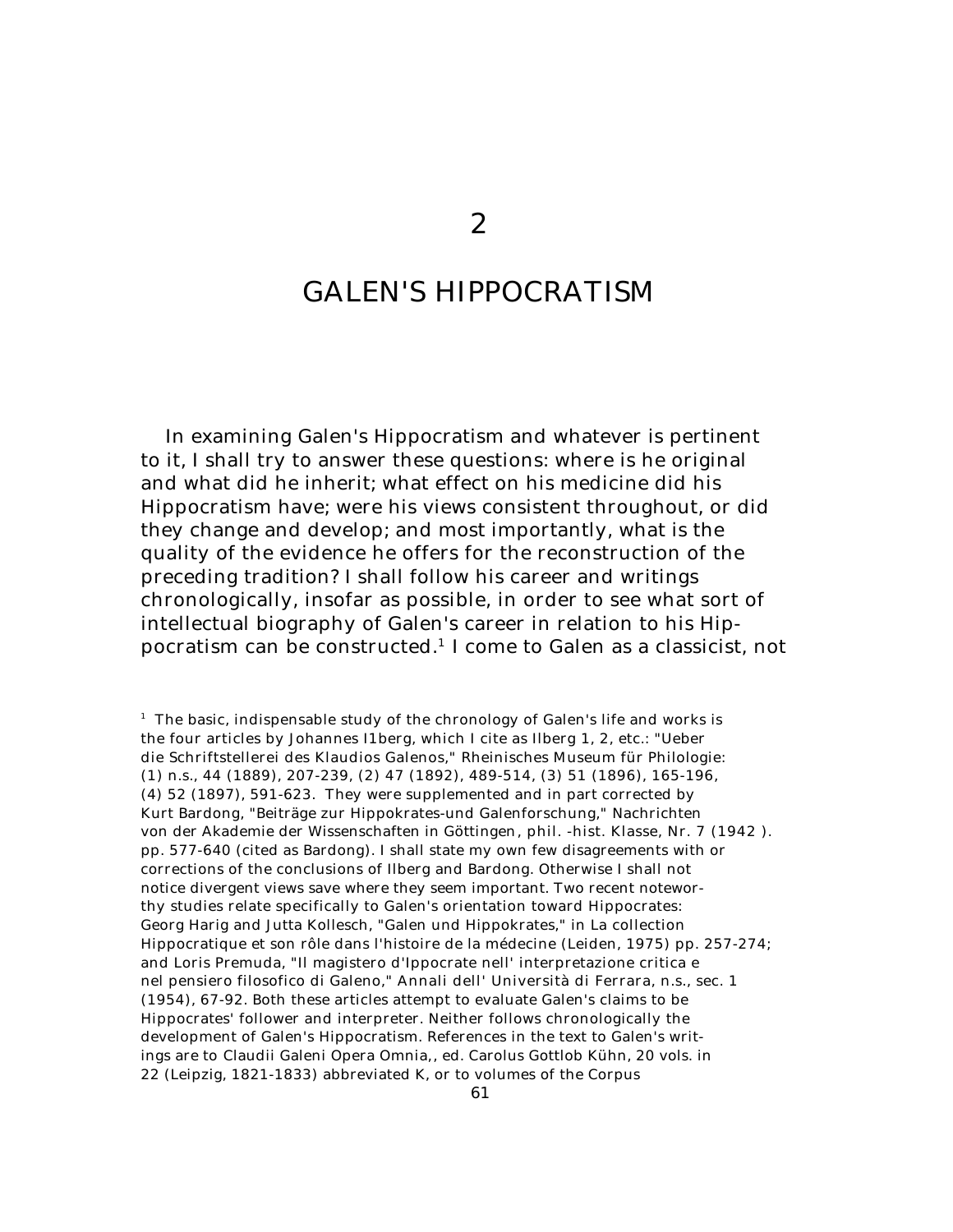as a medical man. At the best I hope to read him as a Greek or Roman would have read him in his own day, while adding historical perspective.

## EARLY MEDICAL TRAINING

 Galen always expressed adulation of and gratitude to his father. Nikon, as Galen recalls him, exhibited perfect selfcontrol, unfailing kindness, and incisive intellectuality. He was impatient with opinions that could not be substantiated, and he deprecated adherence to "movements" (that is, sects, *haireseis*). An architect, Nikon held mathematics as his model for thought, and he cautioned against emotional views that could not be submitted to demonstration with logical precision. Galen retained an image of his mother as a person governed by emotion, subject to irrational passion and extreme anger (CMG 5-4.1.1, 27-30).

 Living in Pergamum in Asia Minor, and perhaps more intensely Greek for that, Nikon saw that his son was educated in Greek language, the classical authors, and rhetoric and philosophy, especially dialectic. The training seems to have been directed toward making Galen a professional philosopher and teacher (a sophist), which was an educational ideal of the period. But the god Asclepius, whose great temple in Pergamum was then being constructed (perhaps with the assistance of Nikon himself), intervened and called Galen to his service by means of a dream sent to his father. At sixteen, therefore, Galen was apprenticed to a physician who was companion to Costunius Rufus, who was responsible for constructing Asclepius' temple (K 2.224-225). Galen had fifty more years of life in which to live up to his special call from Asclepius, and he did well.

 Nikon lived only about five years after Galen began his medical and philosophical studies in Pergamum, and on his death left

 $\overline{a}$ 

Medicorum Graecorum, various editors, published by the Academia Berolinensis Hauniensis Lipsiensis, 1907-present, abbreviated CMG, or to the three volumes of *Scripta minora*, ed. Ioannes Marquardt, Iwan Müller, and Georg Helmreich (Leipzig, 1884-1893), abbreviated *Scr*. *Min*. References to other texts are specified.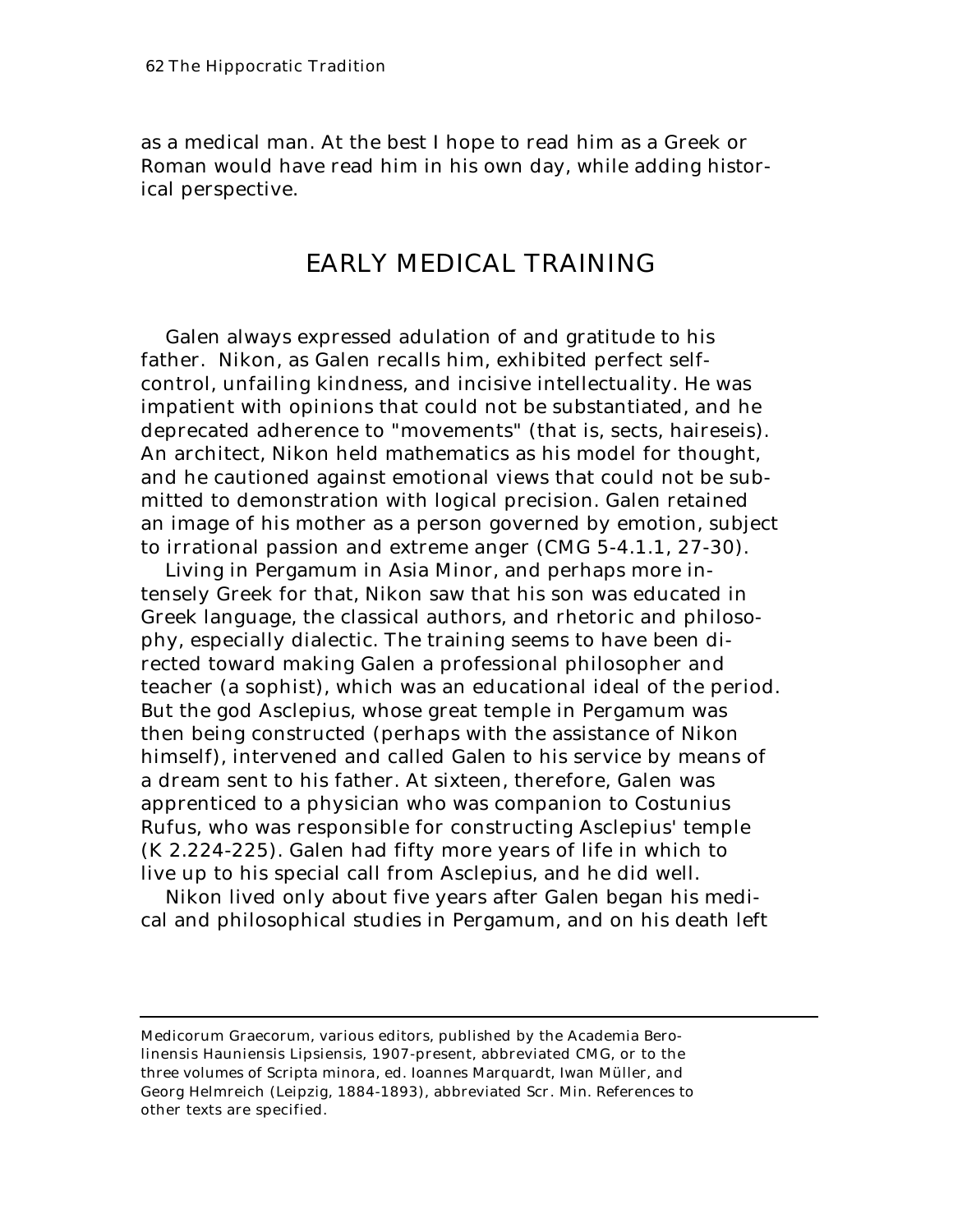Galen money enough to be comfortable through his life. After his father's death, Galen pursued his medical training in Smyrna, Corinth, and Alexandria before returning, at the age of thirty, to Pergamum to assume the apparently prestigious position of physician to the gladiators attached to the temple. Two years later, he moved to Rome, where within four years he achieved a considerable reputation for his healing and for his writing on medical and philosophical subjects. After a brief return to Pergamum, he went back to Rome in 169 A.D. at the age of forty and for the next quarter of a century, wrote prolifically on medical and philosophical subjects, while serving as physician to the imperial court.

 Although he pursued his medicine as a result of the call from Asclepius, Galen's training and practice were thoroughly secular. He did not, like some physicians, act as a servant to the god in carrying out the prescriptions patients received in dreams, nor did he discuss and evaluate temple medicine in his works. We do know of one relevant incident, through a description in the *Sacred Tales* of Aelius Aristides, in which the rational and irrational met: Satyrus, Galen's first teacher, visited the famous hypochondriac sophist Aristides and offered him an ointment for his serious skin condition and also advised him that he had lost too much blood from phlebotomy. Aristides, who had put himself in the god's care and was following the treatment the god prescribed in his dreams, accepted the ointment but did not use it immediately. The god had not recommended it. When he used it some time later, he believed that he was punished by catching consumption for doing so and ever after clove to the god's commands and to physicians who would carry them out. Aristides speaks of Satyrus as an eminent sophist.<sup>2</sup>

 With that "eminent sophist," Galen began his anatomical and medical studies in Pergamum, which he continued for approximately eleven years under teachers whom he sought out, meanwhile pursuing his philosophical studies. He became the most accomplished anatomist of his time, or probably of any time

<sup>2</sup> Aelius Aristides, *Sacred Tales* 3.8-9. Galen did himself have dreams about Asclepius and on the god's advice opened an artery in his hand, with salubri ous effect (K 11.314-315).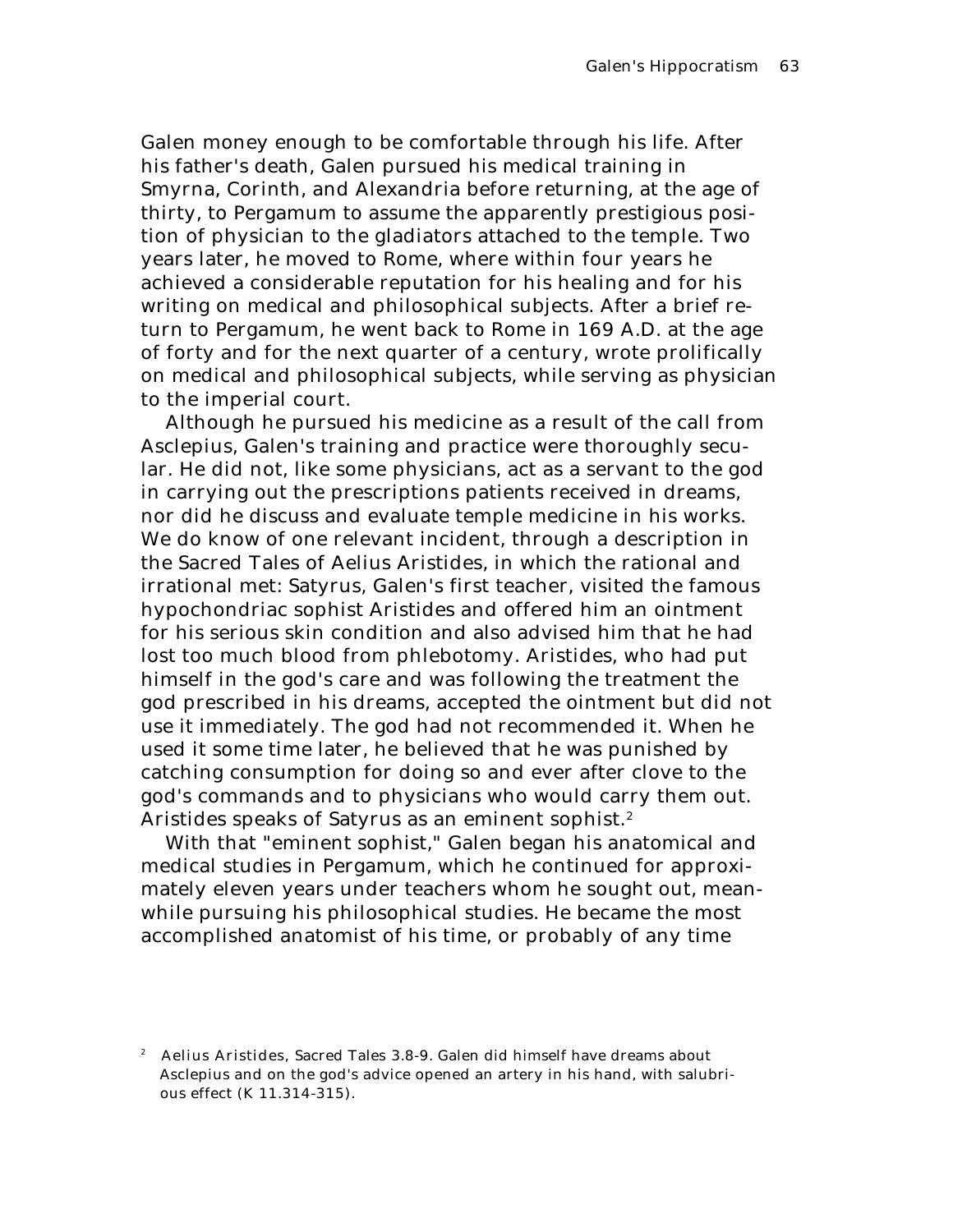before Vesalius, though he did not dissect humans. And he became an interpreter of the "ancient medicine," whose principles he claimed to have brought to perfection as none had before him. Unlike the modern medical student, Galen had to choose the philosophical basis of his science from diverse competing theories. He made and refined his choice gradually and not without influence from his teachers.

 At the risk of some repetition later, when we deal with sources of Galen's views as expressed in his writings, I think it will be useful to give here a brief account of Galen's teachers and their contributions to his education in Hippocratic science, to attempt, that is, to put together the hints in Galen's writings about the environment from which he came. The composite picture of his teachers' views must be constructed from his scattered references to them in one hundred or so treatises written over some fifty years, though the bulk of his explicit references to them comes from the last part of his career. The evidence he gives is consistent enough to permit confident inferences.

 Galen's final pronouncement on the "orthodoxy" of contemporary writings about Hippocrates is from his work on the *Categories of His Own Books*:

 If I die before I explain the most significant elements in Hippocrates' writing, those who want to know his view will have my treatises, as I have said. Together with the commentaries 1 have written they should read these other commentators: my teacher Pelops, and the books of Numesianus (few have been preserved), and also those of Sabinus and Rufus of Ephesus. Quintus and his students do not properly understand Hippocrates' view, and hence often go wrong in explanations. Lycus sometimes even criticizes him and says that he is mistaken, though Lycus does not know his dogmata. [Yet the books of Lycus have been praised.] $3$ But my teacher Satyrus (I studied with him before Pelops) did not give the same explanations as Lycus of the Hippocratic books. And Satyrus is agreed to preserve most accurately the views of Quintus without adding or taking away. Aephicianus leans toward Stoicism. But I, having heard Satyrus' explanations of Quin-

 $3$  The text is deficient in this sentence, but the bracketed sentiment is probably what it said.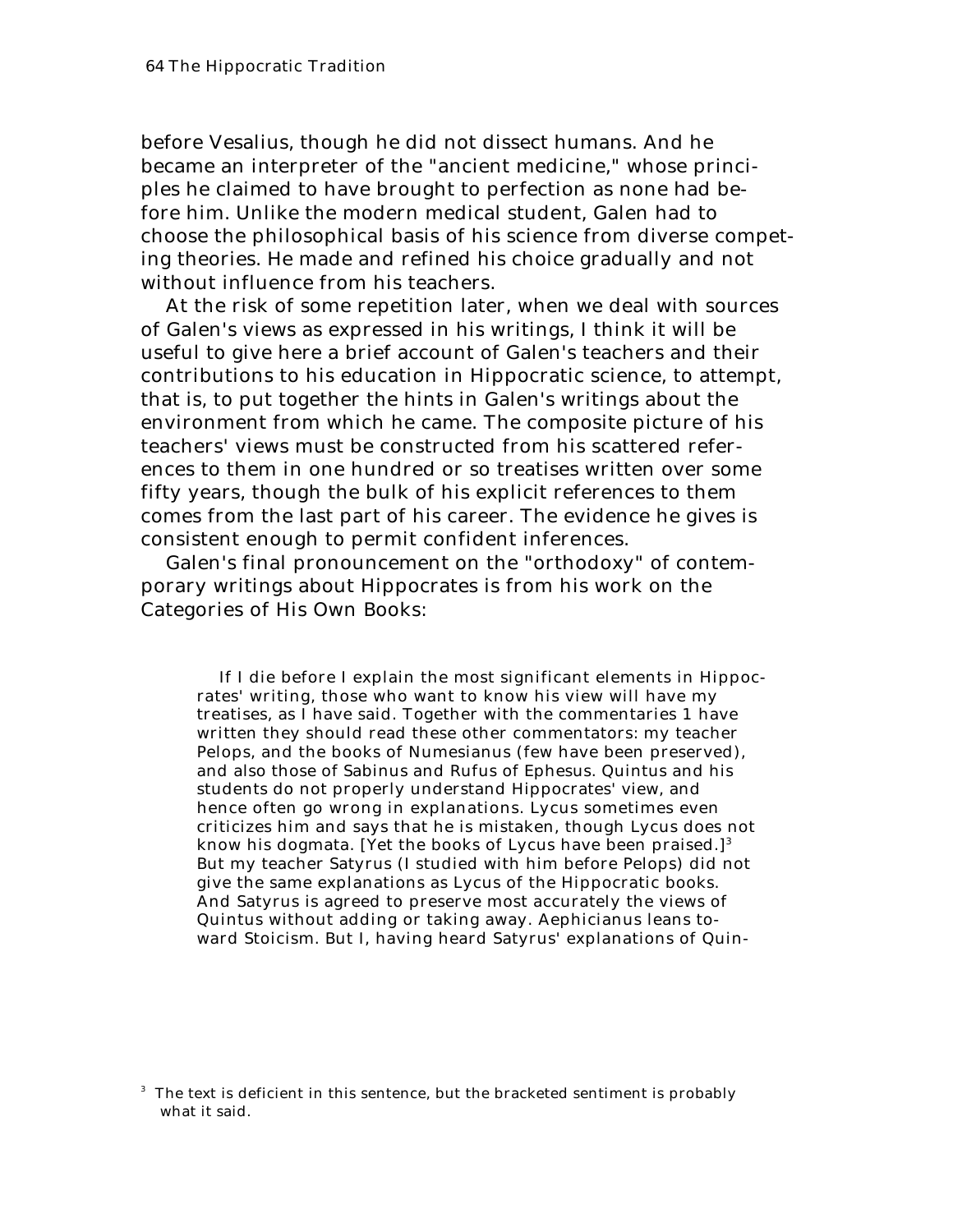tus, and later having read some of Lycus' works, condemned both as not knowing accurately Hippocrates' views. Those who followed Sabinus and Rufus knew better. He who is trained well in my efforts can judge and detect what they say well and whether they err. [*Scr. Min*. 3.86-87]

 Except for Rufus, all those mentioned are members of the medical community that produced Galen (see Figure 1). Lycus was not Galen's teacher, though he was one of Quintus' students. Distaste for Lycus precipitated, or crystallized, Galen's disaffection for Quintus as a master of Hippocratic interpretation. Lycus' sin was reading the *Epidemics* as though they were written by an Empiric; that is, reading the *Epidemics* as though the statements in them were derived from experience and observation, not from an implicit philosophical theory. Lycus used the *Coan Prenotions* and *Prorrhetic* as authoritative texts to explain the *Epidemics*. Quintus' sin may not have been so extreme, but he was not orthodox by Galen's final judgment. Galen's views changed and developed after his years as student, but they began as his own peculiar combination of the approaches to medicine and to Hippocrates that came from his teachers. In time, Galen's talent for verbal abuse was exercised against his teachers as well as against virtually everyone else, and single statements must be balanced against the whole picture. Here I shall attempt a synthetic sketch of Galen's immediate predecessors, beginning with Quintus' teacher, Marinus.

 Marinus was very much admired by Galen for his researches in anatomy, which revived and examined the work of Herophilus and Erasistratus four centuries earlier. Marinus was very significant to Galen's view of Hippocrates in one respect: he was the first to assert that a Hippocratic work (*Epidemics* 2) contained a correct anatomy of veins and nerves. $4$  The anatomy is extremely obscure, to be sure, and very brief, but it can be rec-

<sup>4</sup> Marinus' views about Hippocrates' anatomy of veins and nerves are spoken of in the commentary on *Epidemics* 2 (CMG 5.10.1, pp. 309-313, 330-331). When a student, Galen condensed Marinus' twenty anatomical books to four as an exercise: CMG 5.10.2.2, p. 377; *Scr. Min.* 2.104; *On Anatomical Proce dures*: *The Later Books*, trans. W.L.H. Duckworth (Cambridge, 1962), pp. 9-10.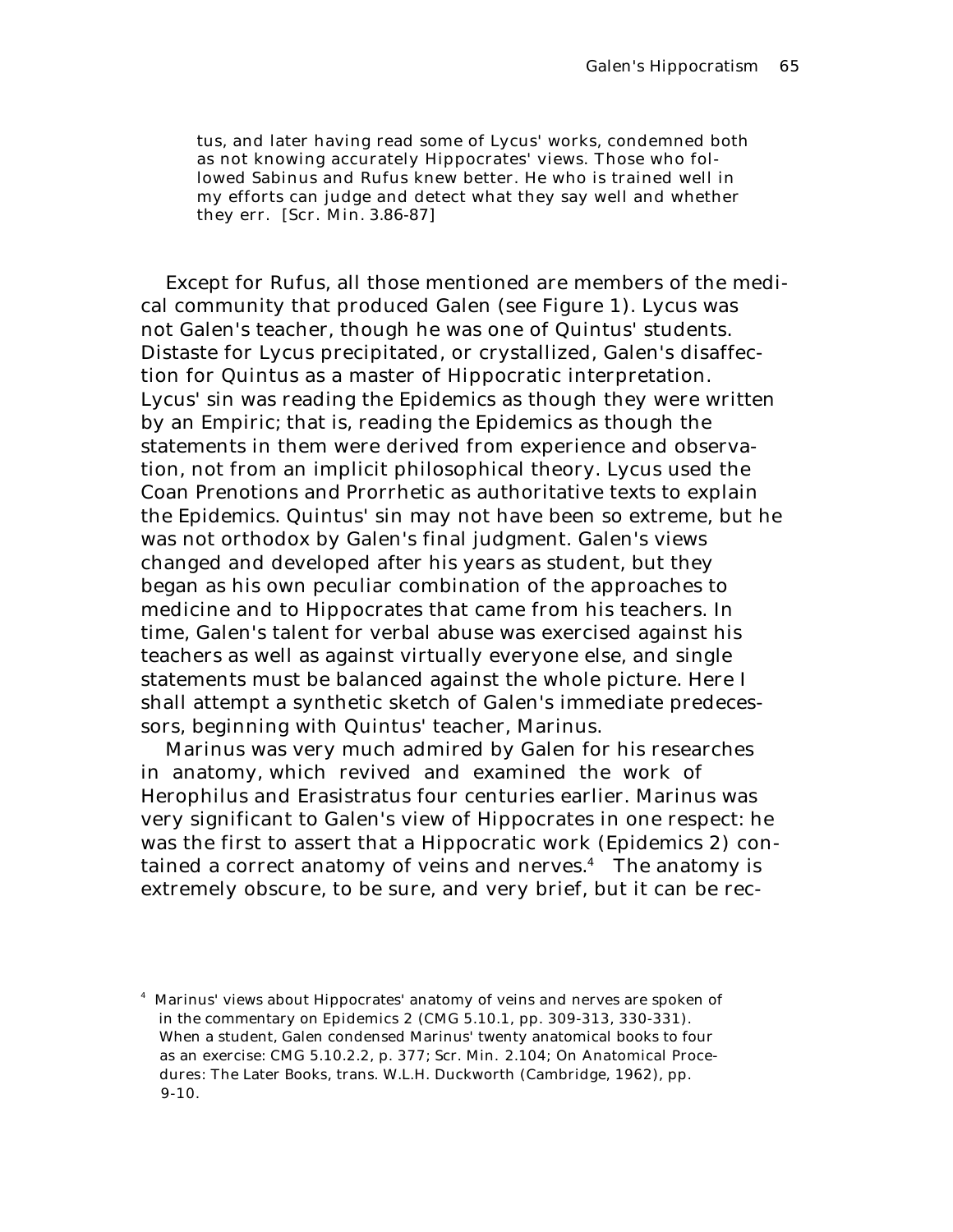

Figure 1. The people on this chart are those who figure most prominently in Galen's history of the Hippocratic tradition in Alexandria. People are placed on the time chart by rough floruits. Specific teacher-student relationships are indicated by arrows. Galen's teachers are italicized.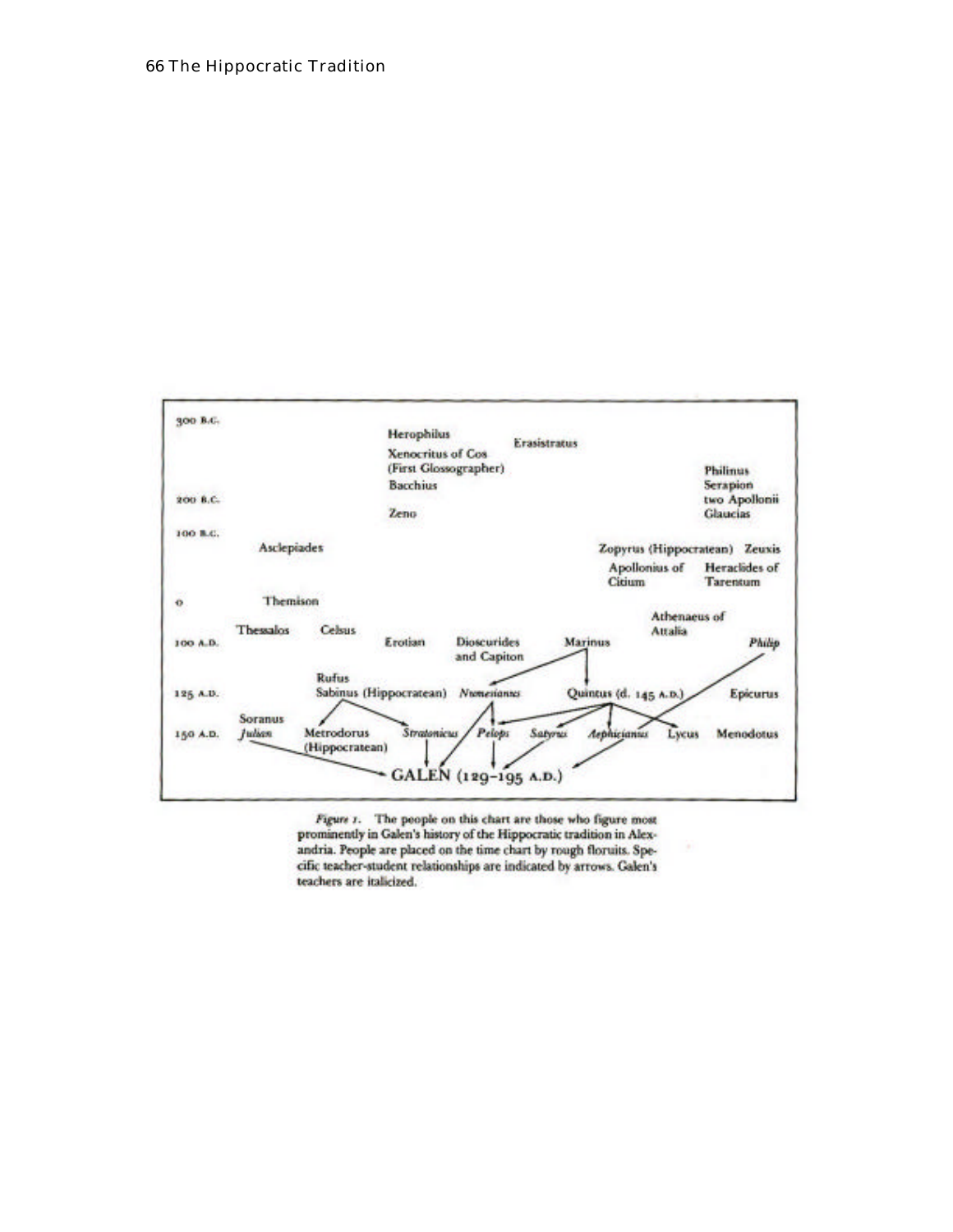onciled with the truth as Herophilus had described it in his anatomy. Marinus had confirmed its accuracy in his own dissections of apes. Other descriptions of blood vessels in works of the Hippocratic Corpus, says Galen, are all mistaken. Hence this one correct anatomy is very important to Galen's argument that Hippocrates knew everything and never erred. What else Marinus said about Hippocrates and in what works is not clear. At one time Galen implies that he wrote many commentaries on Hippocrates which were readily available, but wrong. The statement occurs in one of Galen's typically snide polemical asides, and, as often in such cases, it is difficult to judge whether Galen was simply' carried away by the desire to say something insulting. The statement occurs in the commentary on *Epidemics* 6 (CMG 5.10.2.2, pp. 286-288): Lycus commented on a reading of the text which no one else appears to know, and, after quoting Lycus' comment, Galen remarks that he did not meet Lycus, who had no great reputation during his own lifetime, though after his death people admired his books for their clear explanations. Galen read them, he says, and found that they followed Marinus in all respects, save that they were more long-winded. Therefore, says Galen, he searched the shops for Marinus' book to see how he had written the passage. But, says Galen, he could not find it, though there were many of Marinus' books in Rome. I am suspicious of this statement by Galen because he never mentions a Hippocratic commentary by Marinus otherwise—he cites him for no readings or explanations, nor does he mention him in the passage quoted above on Hippocratic authorities, nor in the list of commentators whose works he had read and made extracts from in his student days (CMG 5.10.2.2, pp. 412-413). Galen seems to have enjoyed putting Lycus down and deprecating his anatomical works, which were much admired in Rome, by saying that Lycus took everything from Marinus but, even so, failed to understand him properly (*Anatomical Procedures* bk. 14. ch. I, Duckworth, pp. 184-185; *Anatomy of Muscles* K 18B 926- 927). I suspect that, for polemical effect, he transferred this judgment to Lycus' Hippocratic commentaries. Hence, Marinus may or may not have written commentaries on Hippocratic works. Marinus' great importance for Galen remains the fact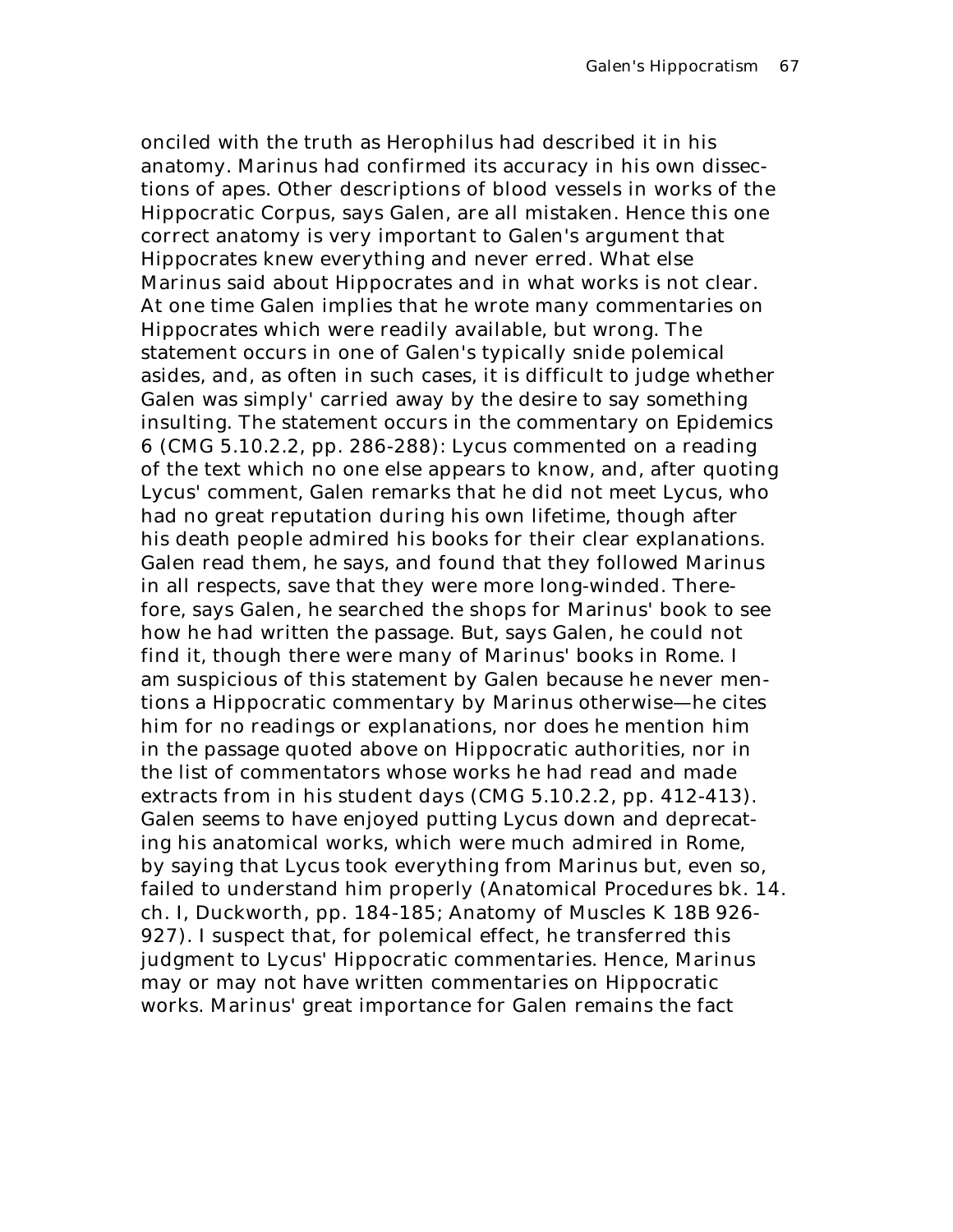that he revived the languishing tradition of Alexandrian anatomy by dissecting apes and other animals and passed his work on to Quintus (CMG 5.10.1, p.312).

 Galen repeatedly says that Quintus wrote nothing, yet Galen cites him for some few new readings and interpretations in the *Epidemics* (CMG 5.10.2.2, pp. 314, 500; CMG 5.10.1, p.522), material which probably was transmitted to Galen by Satyrus, who faithfully reported Quintus' sayings (CMG 5.10.2.2, p.412; K 14.69). Hence it appears that Quintus was an admired authority in Hippocratic interpretation as well as in anatomy in Galen's school years. Galen sought out Quintus' disciples to get as much of his teachings as he could at secondhand. Quintus was the Socrates of second-century medicine—an admired authority, whose disciples ultimately disagreed about the implications of his oral teaching. Undoubtedly, Quintus solemnized the wedding between the "ancient medicine" and anatomy and promoted study of anatomy through actual dissection, for which all his students were known. But his view of the "ancient medicine" was so eclectic that he produced among his students an Erasistratean, Martialius; a Stoic, Aephicianus; quasi-Empirics. Lycus and Satyrus; and, through Numesianus, Pelops, who perhaps can only be called Hippocratean. That they were all, except perhaps Martialius, "Hippocrateans" (that is, they were not avowedly Empirics. Herophileans, Methodists, Pneumatics, or of any other sect), seems clear from Galen's calling Lycus a "bastard of the Hippocratic sect" because he leaned to Empiricism in his interpretations of Hippocrates (CMG 5.10.2.1, p.17). Galen never would admit that Lycus was right about the thrust of Quintus' teachings, but he finally acknowledged, as in the passage quoted above, that Quintus' Hippocratism and his own were incompatible.<sup>5</sup> Galen inherited Quintus' insistence on pre-

<sup>5</sup> I stress the indefiniteness of Quintus' doctrine because Johannes Mewaldt, "Galenos über echte und unechte Hippokratika," *Hermes* 44 (1909), 111-134, in the only extensive discussion of the question to date, inferred, erroneously, I think, that Quintus inherited and passed on to Galen an Alexandrian tradi tion of Hippocratic exegesis. In fact, no such neat tradition seems to exist. Wellmann's alternative assertion that the whole tradition of Hippocratic exegesis came to Galen through Sabinus will be discussed below in connection with Galen's commentaries. Harig and Kollesch, "Galen und Hippokrates," pp. 72-73, appear to agree with Mewaldt.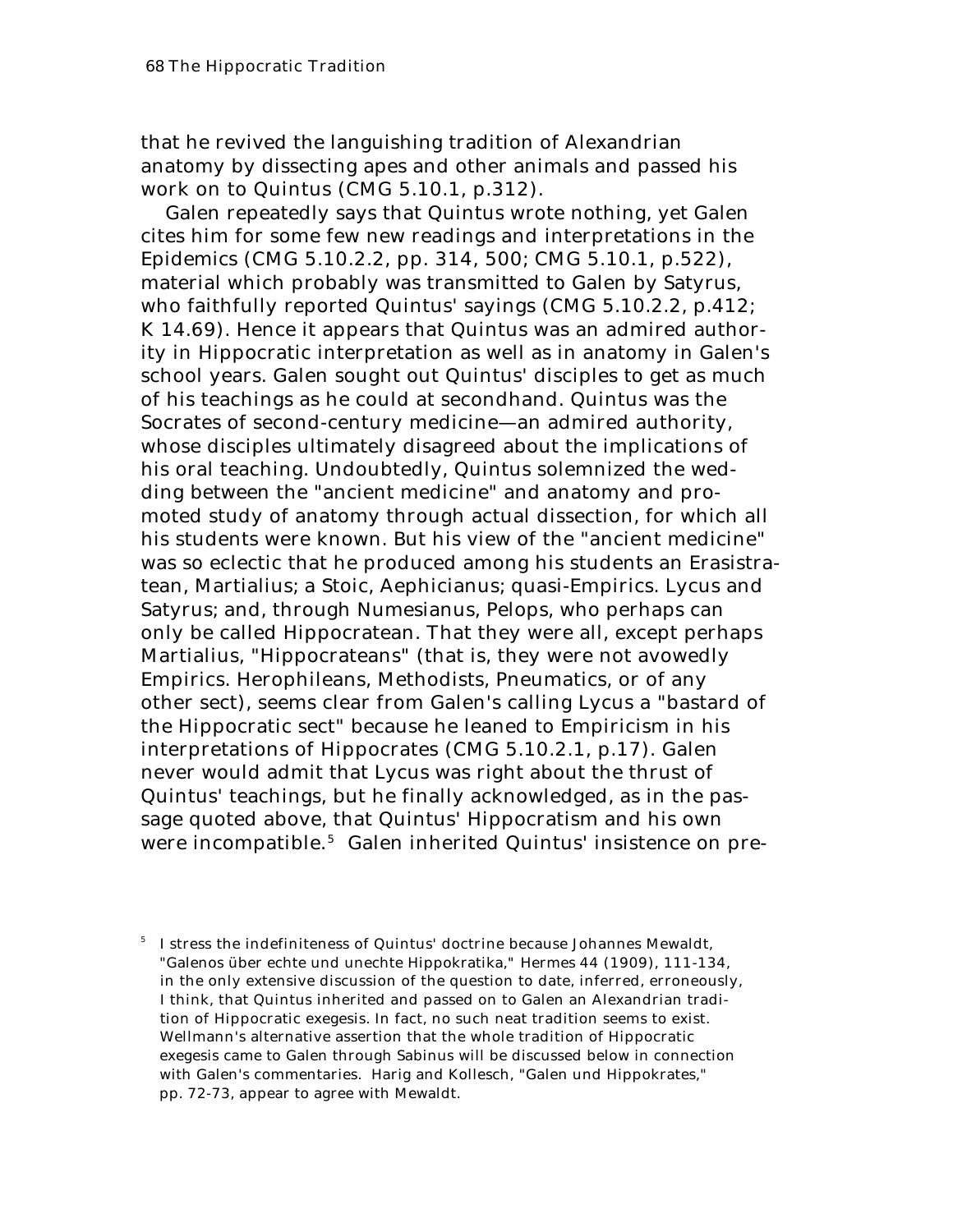cise anatomical investigation as the center of medicine, but his mature views about Hippocrates came from elsewhere.

 Numesianus was thought by Galen to be the best anatomist of his time. Galen followed him to Corinth and Alexandria to study with him (*Anat. Proc*. bk. 1 ch. 1, K 2.217-218). Unlike Quintus, Numesianus wrote about anatomy, but little of his work was published. He was secretive about some of his discoveries. After Numesianus' death in Alexandria, Galen cultivated his son so he could see Numesianus' books, but the son kept them to himself and was rumored to have burned them before his own death (*Anat. Proc*. 14.1). Galen says little about Numesianus' views about Hippocrates, citing him for the interpretation of only one passage, in *Epidemics* 2 (CMG 5.10.1, pp. 345-350). Numesianus' view is wrong, according to Galen, and Galen knew of the view not from the man's writings, but from Pelops' report of him. Galen considered that Pelops' view of the passage was also wrong, since he believed that one could infer a person's *crasis*, his temperament, from observation of his external features. Numesianus' views on the sources of blood vessels and nerves are not cited by Galen, but he probably thought he was wrong as were Pelops and everyone else. I infer that Galen recommends Numesianus' Hippocratism out of general piety for the man and because he brackets him with the Hippocratic Pelops, the best of Numesianus' students.

 Pelops, whom Galen seems always to treat with great affection and respect as "my teacher," must have influenced him considerably in his early career, though Galen in time "corrected" Pelops' views about humoral pathology (including physiognomy and temperaments) and about anatomy of muscles, blood vessels, and nerves. Pelops' introduction to medicine was called *Introduction to Hippocrates*. Its third book contained the anatomy Galen corrected and its second the erroneous description of the sources of nerves and blood vessels. What else it contained and how it equated Hippocrates with medicine is unclear. Pelops also wrote private commentaries on Hippocrates' works, some few of which were published after his death. Galen read them all and excerpted them in his student days and in his later life used his notes in compiling his own commentaries. He said, "My teacher Pelops took great pains to alter obscure expressions and to find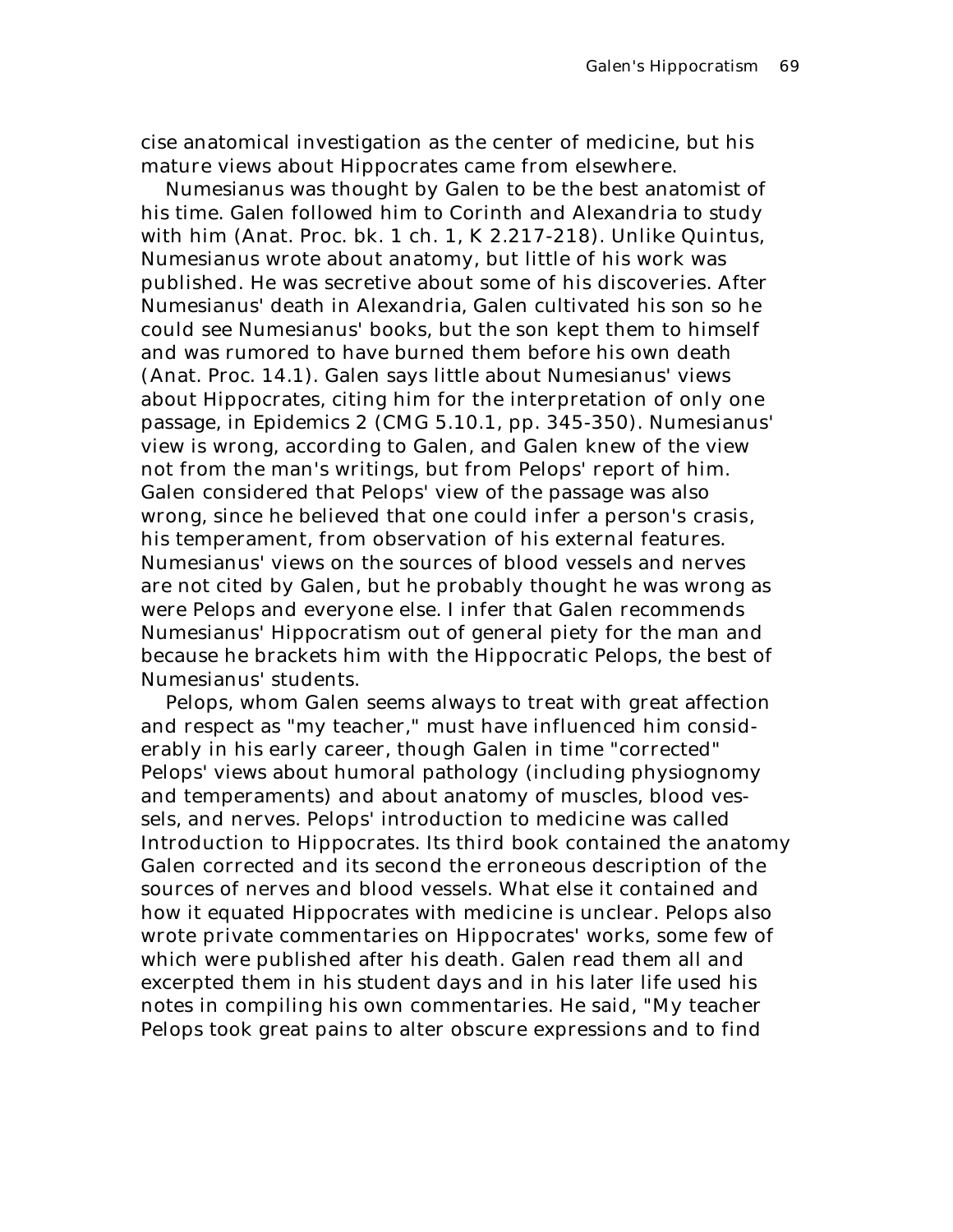explanations for them .... Since his,explanations are always as brief as possible, one cannot, as with others, point out his errors and show that he has nothing useful to say." This grudging compliment was written shortly before Galen recommended Pelops' orthodoxy.<sup>6</sup>

 Aephicianus and Satyrus, Quintus' other two students who were Galen's teachers, left less distinct impressions. Galen reminisces about Satyrus' instruction in anatomy (*Anat. Proc*. 1.14) and quotes his report of Quintus' witty sayings (K 14.69). Satyrus also wrote private commentaries on Hippocrates which Galen read and excerpted (CMG 5.10.2.2, p. 412); they probably were the source of Quintus' few views about passages in Hippocrates which Galen later cited. Galen cites Satyrus himself only for a view on a passage in *Prorrhetic*. Galen's purpose in that commentary was to debunk *Prorrhetic* and the tradition of Quintus that used it, and Galen's comment on Satyrus' view is that it is "neither demonstrable nor useful for prognosis" (CMG 5.9.2, p. 20). Aephicianus did not share Quintus' sin of Empiricism in Hippocratic interpretation, but "leaned to Stoicism." Galen describes his reading of the opening of the Hippocratic work *The Surgery*, which he interpreted as saying the same things as Simias the Stoic's epistemological theory (K 18 B.654). How elaborately Aephicianus worked out his Stoic interpretations of Hippocrates is difficult to tell. I suspect that Aephicianus is the teacher who introduced Galen to pneumatic elemental theory when Galen was nineteen, and whom Galen later refuted.

 Thus the medical tradition Galen inherited from Quintus was focused on precise anatomical study as the basis for physiology, and those who shared the tradition exhibited a wide range of Hippocratic interpretation. From Sabinus and his student Stratonicus Galen appears to have inherited a devotion to clinical medicine (bedside practice), and to Hippocrates as its source. Stratonicus was the best of Galen's teachers in practical medicine

 $6 \text{ CMG } 5.10.2.2, \text{ p. } 291, \text{ For Pelops' humoral pathology, CMG } 5.4.1.1, \text{ p. } 75,$  CMG 5.10.2.2, p. 500; physiognomy, CMG 5.10.1, pp. 345-350; the unpub lished commentaries, CMG 5.10.2.2, p. 412; his *Introduction to Hippocrates*, *Anat. of Muscles*, K 18B 927, Iwan von Müller, ed., *Opinions of Hippocrates and Plato* (Leipzig, 1874), 1.533-534.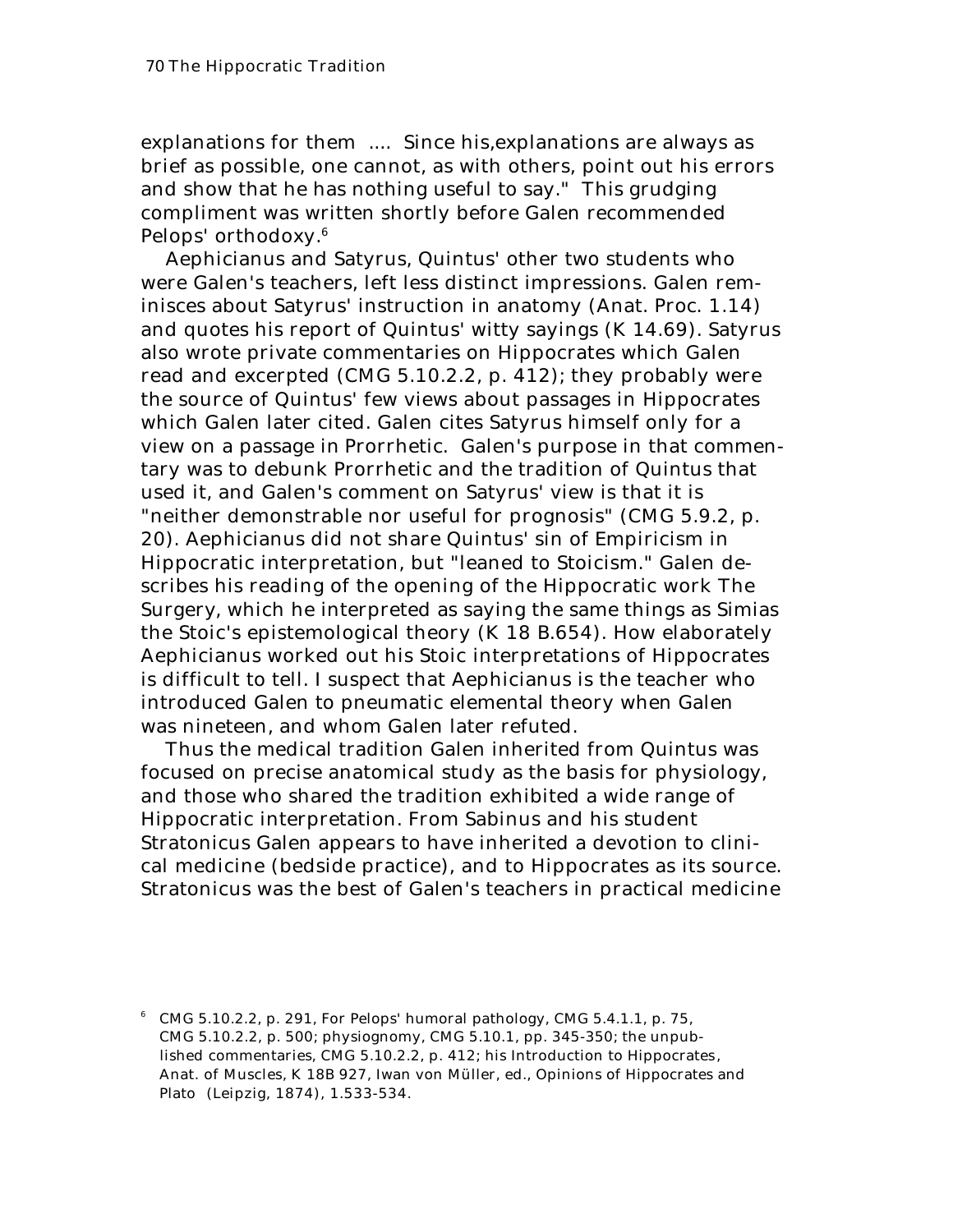(CMG 5.10.2.2, pp. 303, 412). Sabinus called himself a Hippocratean. He published his commentaries on Hippocrates and was "famous" in Galen's time for his Hippocratic interpretations (CMG 5.10.2.1, pp. 17-18). In accord with Galen's habit of citing people's opinions primarily to ridicule them or prove them wrong, he treats Sabinus severely in casual remarks about him, yet he approves of Sabinus' orthodoxy in his final assessment quoted above. Galen was clearly in competition with Sabinus' views during his own career, and in his works drew a picture of a more complete, respectable, and scientific Hippocrates than he had inherited from Sabinus.

 Galen says that Sabinus "rashly set out to interpret Hippocrates without a dream of anatomy" and without experience of dissection (CMG 5.9.1, p. 75; 5. 10.1, p. 329). But he did so in proper philosophical fashion: instead of considering the comparative accuracy of the different descriptions of blood vessels and nerves in Hippocratic texts, Sabinus praised everything and talked of the usefulness of vessels and nerves in the body. People said that Sabinus was more accurate than previous interpreters of Hippocrates and praised his explanations as "more clear than Aristotle," so Galen tells us (CMG 5.10.2.1, p. 17; 5.10.1, pp. 329-30), but Galen cites him tendentiously, for talking nonsense, describing things that do not exist, and praising things that are false. For his tendency, to find significance even in such details as the addresses of the patients in the *Epidemics*, Galen manages amused tolerance (cf. CMG 10.2.1, pp. 11, 17, 167). Sometimes Galen bursts forth with reasons why he could never, like Sabinus, call himself a Hippocratean. He relates the story of Philistion, a student of Metrodorus, who was Sabinus' student: Philistion followed literally a recipe in *Epidemics* 2 for the cure of barrenness. He served hot, half-roasted polyp (inkfish) to a lady of good family, after demanding an immense fee. The lady choked down two bites before becoming violently nauseated and fainting. Philistion lost his patient and his reputation (CMG 5.10.1, pp. 401-402). The Hippocrateans in Alexandria had a justification for the recipe: the polyp hangs on the rocks with its suction cups (cotyledons) as the womb hangs onto the fetus. The polyp is only slightly cooked so that its *pneuma* will retain its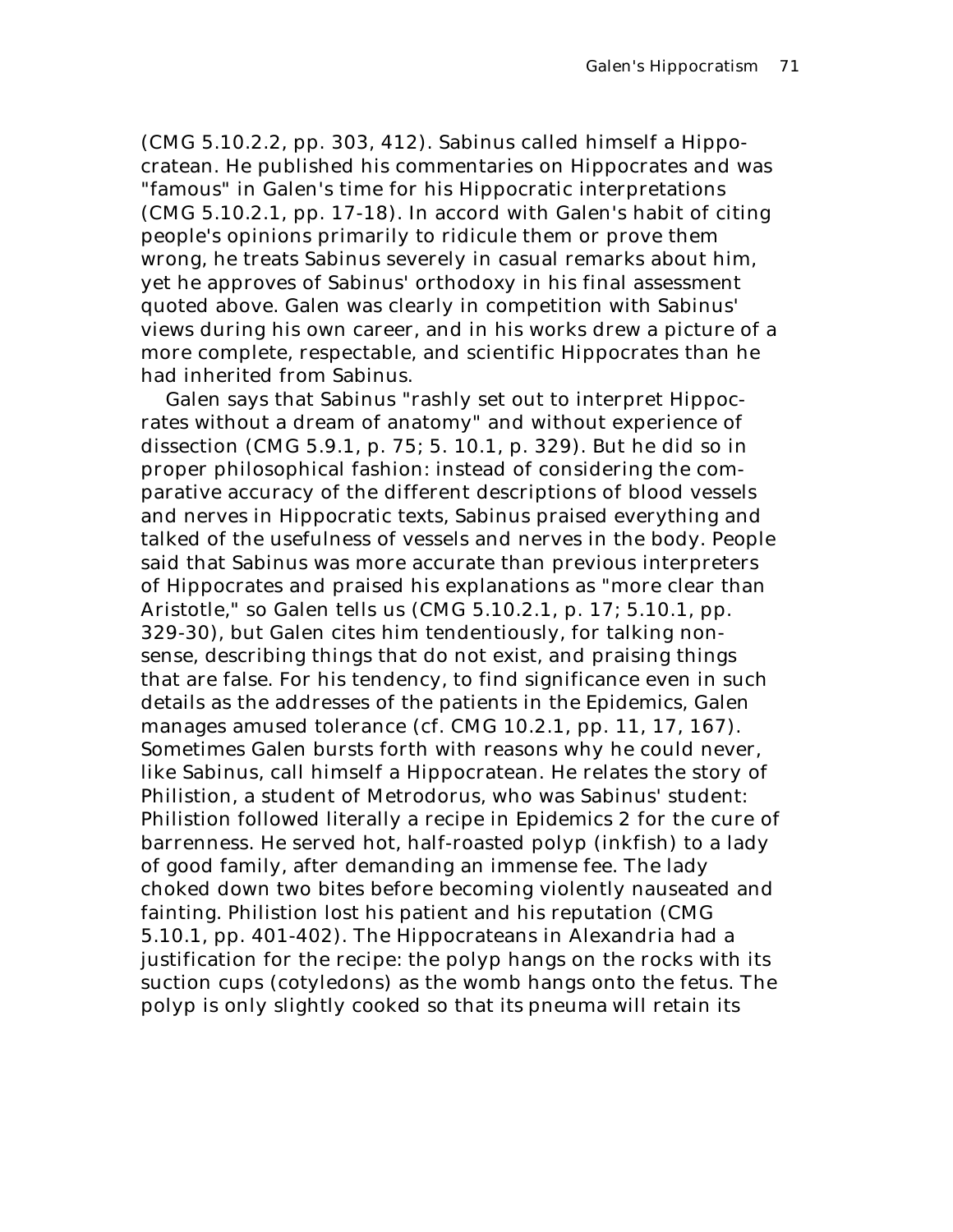quality and will influence the *pneuma* of the patient. But Galen says this is all nonsense. He expresses his disgust for people who call themselves followers of Hippocrates and who accept as true anything that goes under his name (CMG 5.10.1, p. 375). Teachers who pass such stuff off on students should be severely punished, he says.

 Thus, though he finally recommended Sabinus' works when he listed people besides himself who were worth reading, Galen had no desire to be called Sabinus' follower or to place himself among the Hippocrateans. In a book attacking another of his teachers, Julian the Methodist, under whom he sat briefly in Alexandria, however, Galen defended the concept of Hippocratic science expressed in Sabinus' commentary on the *Aphorisms*, which Julian had attacked. Galen's work, based on his reading of a small part of Julian's, which he "hears is in forty-eight books," is more abusive against Julian than informative about the contents of Sabinus' work or Julian's criticisms. But one infers at least that Sabinus talked about imitating Nature in treatment by purging the noxious humors, whose plethora is the coherent cause of disease (CMG 5.10.3, pp. 39, 47, 52-53, 58-59). Julian, like Methodists generally, denied such causes and apparently such piety about nature.

 Such is the picture Galen leaves of the instructors in medicine whom he acknowledged. Before proceeding to consider Galen's career and writings I shall offer some remarks about what studying Hippocrates under a teacher seems to have meant to Galen and how his own possessiveness on the subject of Hippocrates appears to me. Galen remarks that Julian and Thessalos (the founder of the Methodist school) could not have gone so wrong if they had read Hippocrates under a teacher (K 10.8; cf. CMG 5.10.3, p. 36). It was not enough to read Hippocratic works as medical textbooks. Hippocrates needed interpretation, like a proverb or a religious text, whereon, from a brief, pregnant statement, one can construct lengthy sermons and whole philosophies of life or of medicine. Students committed particularly pregnant statements to memory, such as "opposites cure opposites." Galen never could remember whence that statement came. He frequently attributed it to *Aphorisms*, though it comes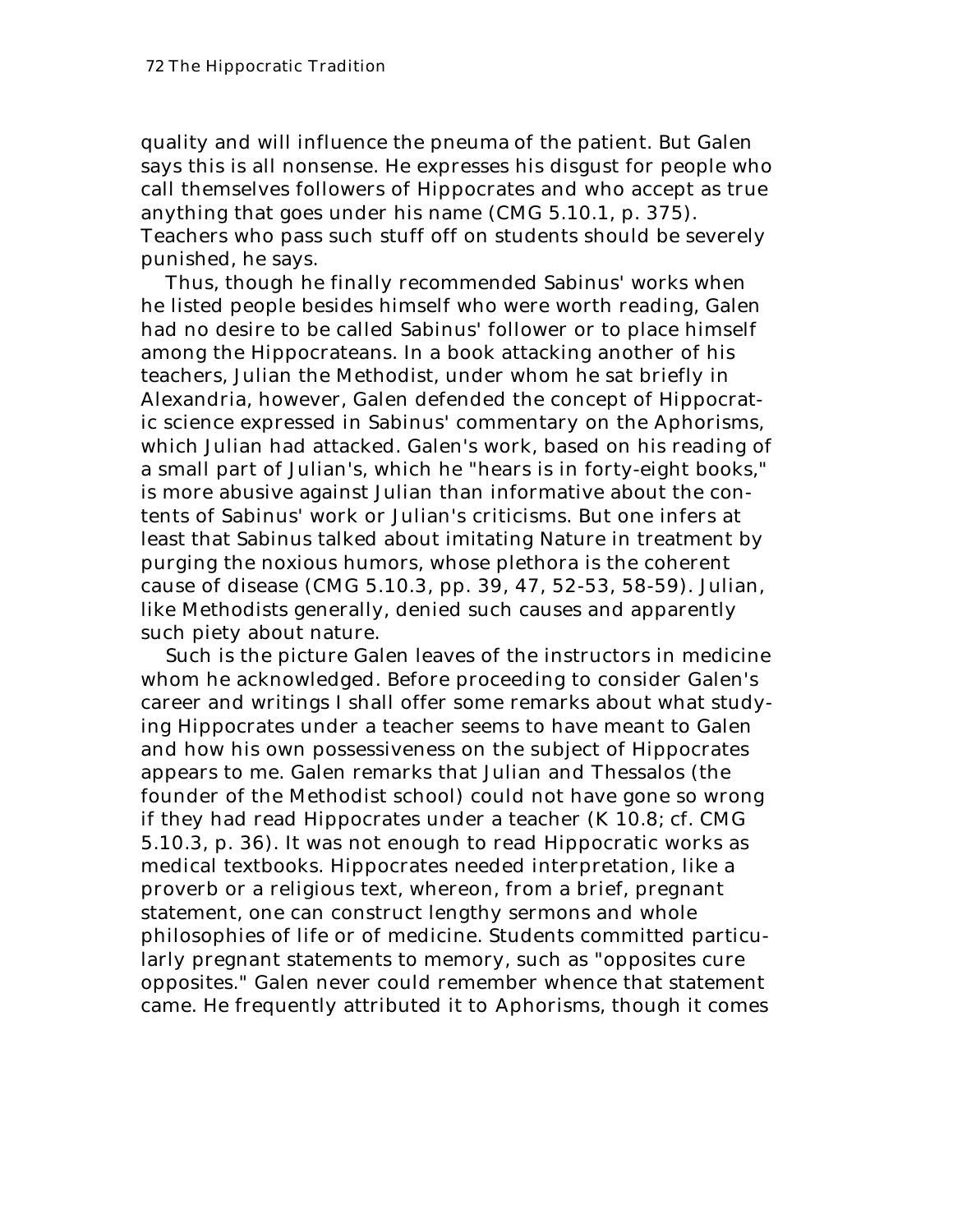from *Breaths*. From it the whole of medical theory can be inferred, especially if one remembers that hot is the opposite of cold, wet of dry. Like people who "know the Lord's will" in the most ambiguous situations, Galen knew to a certainty what Hippocrates would have thought about any subject, indeed did think, whether or not he had said so explicitly. Galen described his method in this way: "It is very characteristic of the method to be able to proceed from a brief elemental principle to the whole, part by part, and to judge anything that is erroneously said against a canon, so to speak, by comparing incorrect statements to scientific insights" (CMG 5.4.2. p. 53). He is not talking about logical testing of a hypothesis, but about interpreting Hippocrates, in this case a brief statement about massage. But for Galen logic, philosophy, and scientific method became one with Hippocrates and Hippocratic method. My comparison of his reading of Hippocrates with readings of religious parables is not casual. Galen had more fury for Lycus, the heretic, than for the infidels who had never been exposed to the sacred dogma.

 He who is trained in Hippocrates can apply an aphoristic principle from *Aphorisms*, *Prognostic*, or the like to explain the facts described in therapeutic works, especially in the *Epidemics*. "He died on the seventh day." Of course, because jaundice kills in seven days." "What would Hippocrates do in this case?" "Bloodletting, first day, of course, because 'therapeutic measures at the beginning .... '" This is typical of Galen's commentaries and his teacher's private commentaries and probably of many class sessions in Galen's training. The mystery game and scholarly wit were also included. The aphorism, "Growing things most heat," may seem to mean what it says, but it does not. If you feel babies and adults they are much the same temperature. But the secret is that the aphorism refers to heat which is and is not heat: the innate heat in the heart that makes us grow and function (on this subject Galen thought Lycus and others went dangerously astray).

 Studying Hippocrates under a teacher meant, in part. then, introduction to an esoteric method and a manner of exegesis whereby the brief, bare, and even cryptic Hippocratic works could be read to yield the substance of modern medicine. The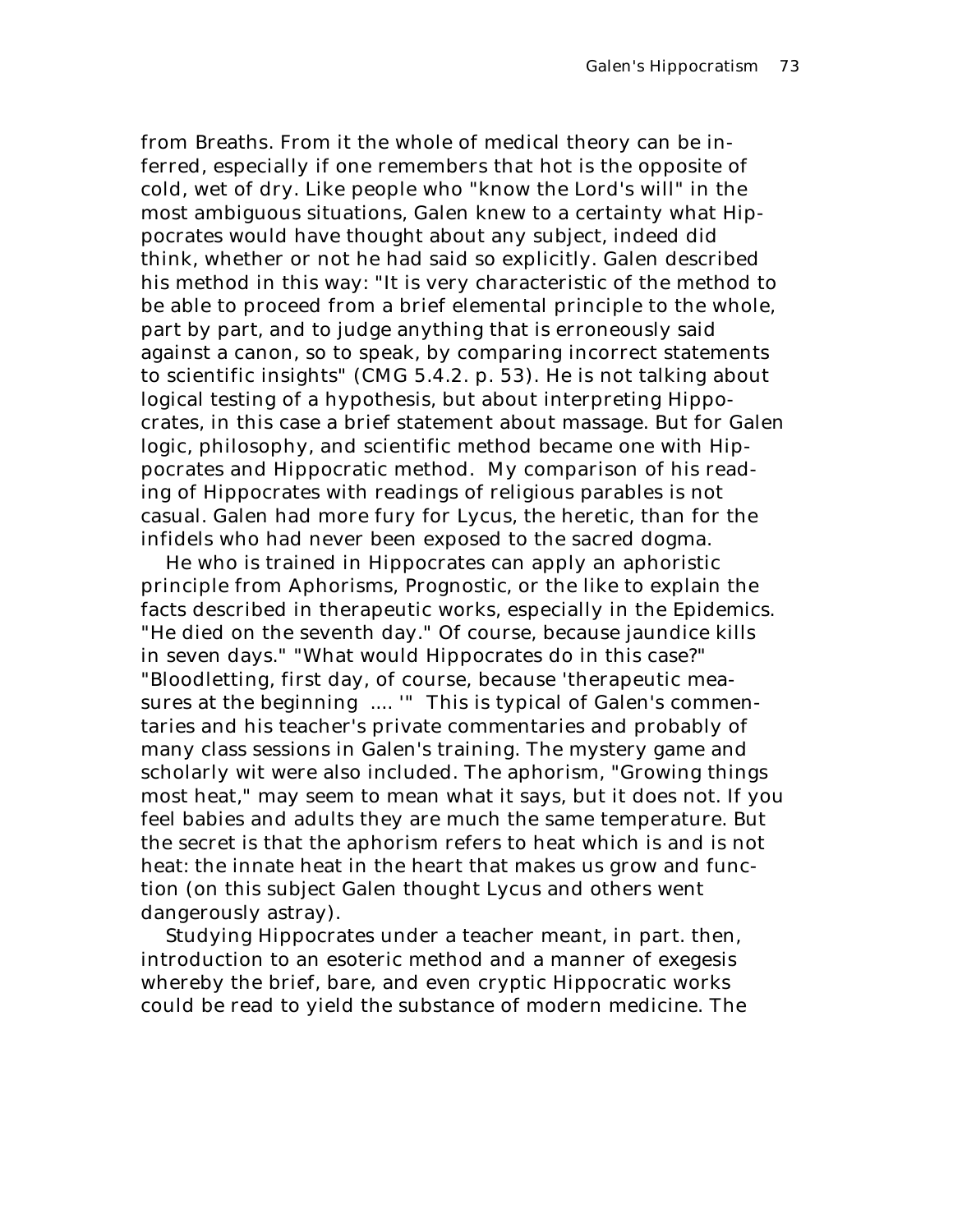approach is unhistorical and antihistorical, and not everyone in Galen's period shared it equally, but it accounts for Galen's possessiveness toward Hippocrates. How much of that attitude he got from his teachers of medicine, how much from his philosophical studies, and how much from his own nature or temperament (as he might say) is difficult to judge, but I suggest that from his favorite teachers Galen adopted the posture of one who "Hippocratizes" by adducing apt quotes and illustrations from the Hippocratic Corpus, and who, in effect, tests the correctness of his views by his ability to find them in Hippocrates. As Galen made his own amalgam and advanced beyond his teachers, however, his "Hippocrates" had to develop with him, to the point that he was defending some outlandish interpretations. His passion was fed by the presence of boors and clowns in the medical and teaching professions who offended his sensibilities. He recalls one teacher (unnamed) who interpreted the symptoms in the case of Silenus in *Epidemics* 1, saying, "Naturally he was restless, talked, and laughed. He was a Silenus." The other students laughed and applauded, but Galen was deeply angry (CMG 5.10.2.1, p. 12). He condemns Julian the Methodist as an unserious member of an unserious sect.

 I proceed to Galen's career and his writings. Two early treatises by Galen offer the basis for only modest inferences about his early Hippocratism. Galen began to be prolific early in his career, writing for friends. Of his earliest works his abstract of Marinus' *Anatomy* and his treatises on eye diseases and on thorax and lung movements are lost, but a brief treatise *On the* Anatomy of the Uterus, which he dedicated to a midwife,<sup>7</sup> remains, along with a treatise *On Medical Experience*, which addresses itself to the question whether Dogmatics, Empirics, or Methodists

 $^7$  I disagree with I1berg's view that the treatise is too advanced to be given to a midwife and therefore must be a later rewriting. That the dedicatee was the only one for whose eyes it was intended seems unlikely (cf. Ilberg 2, pp. 490-491). References to the work in the text are to Kühn 9.887-908. It is available in CMG 5.2.1, *Ueber die Anatomie der Gebärmütter*, ed. and trans. with notes by Diethard Nickel (Berlin, 1971). There is an English translation by Charles M. Goss in *Anatomical Record* 144 (1962), 77-84.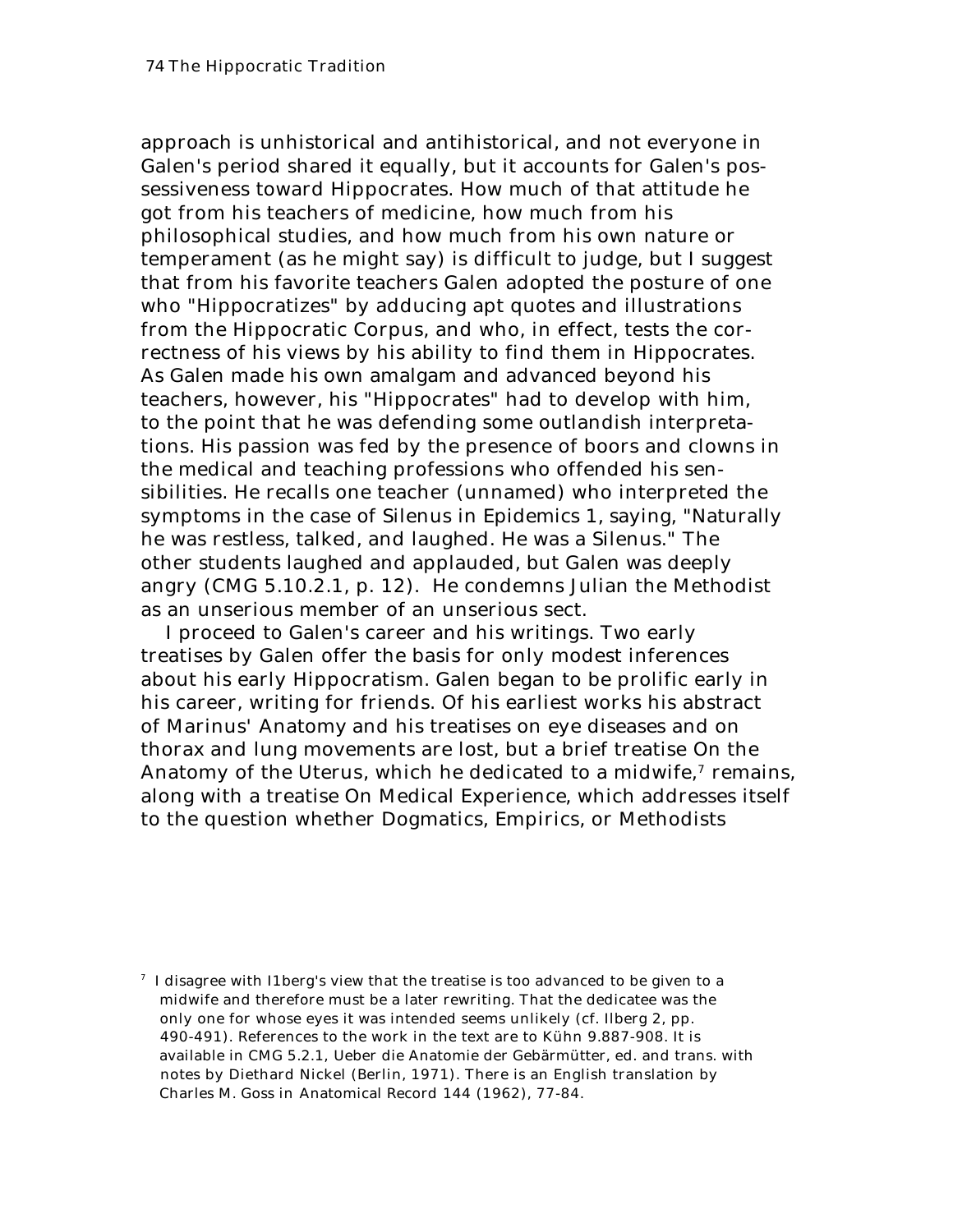have the best philosophy of medicine. *Anatomy of the Uterus* was written in his student days in Pergamum before he was twentyone (*Scr. Min*. 2.97). It is a very respectable work, based on his own investigation of apes and other animals (K 2.895). In it, his tone in approaching predecessors is somewhat more reverent than in *Anatomical Procedures*, which was written in his maturity. Yet already Galen challenges everyone except the divine Hippocrates, whom he praises, rather irrelevantly, for his description of the spine (p. 888), but whose ignorance he judiciously ignores in his discussion of fallopian tubes. Galen describes the fallopian tubes as seminal ducts and adds,

 Neither Aristotle, nor Herophilus, nor Euryphon knew these insertions. I mention these men not only because they were ignorant but because they are the best anatomists. It is not unexpected that Diocles, Praxagoras, Philistion, and practically all other ancients were ignorant of these as of many other parts of the body. They were general and not precise in anatomy, and I am not concerned with them. As for these others, I do not know what to say. I am not so bold as to condemn them, because of their accuracy in other matters, nor are these vessels so small that one would not notice them. [Pp. 900-901]

 Later in the treatise Galen writes, "They say that there are no cotyledons in the human womb. They say that they occur in cows, goats, deer, and other such animals: damp, mucous bodies like the plant cotyledon, whence their name." But, he continues, Hippocrates does mention them, and so do Diocles and Praxagoras. How could they be wrong? Galen concludes that they are not wrong, but that they refer to the mouths of blood vessels, as Praxagoras explicitly says (pp. 904-906).

 Thus, in Galen's earliest known work, his precociousness and his judicious and selective interpretation of Hippocrates are in evidence, already pointing toward his later claim that Hippocrates was preeminent and correct in anatomy as in everything else. His work *On Medical Experience*, written at about the same time, describes itself as a literary exercise in defense of experience in medicine against the attack of Asclepiades, the dogmatic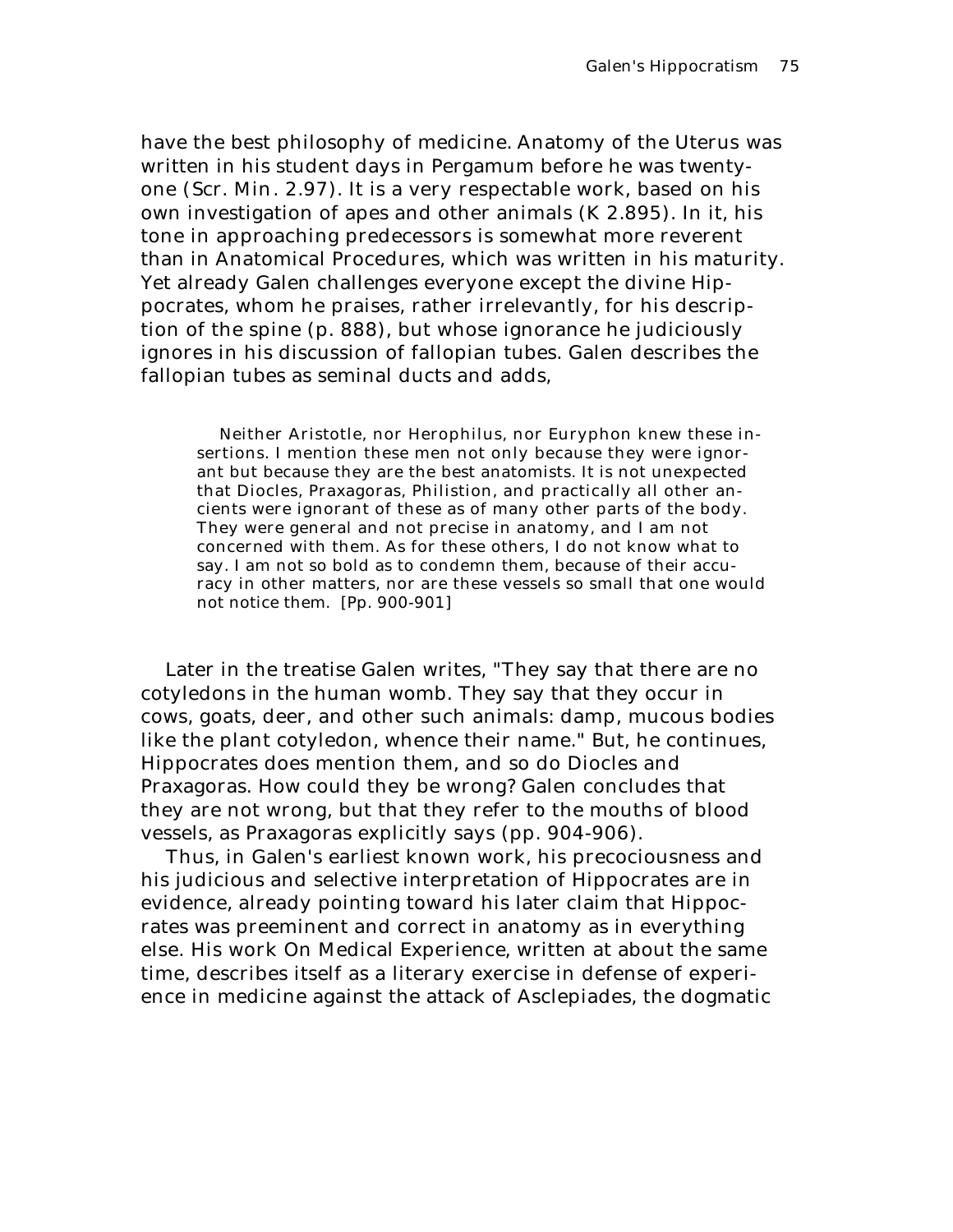theorist (ch. 1).<sup>8</sup> What he writes is not his own view, but those of Asclepiades and of the Empirics, who responded. He states elsewhere that the work was inspired by a debate between Pelops, not yet his teacher, and Philip, an Empiric (*Scr. Min.* 2.97). But the form of the work is not simply dramatic dialogue; Galen intrudes himself to evaluate the argument as it proceeds. After the Dogmatic speaker has argued the worthlessness of experience, because no two events are ever the same, Galen comments on the absurdity of the dogmatic position (ch. 8) before he gives the Empiric answer. The Empiric not only has the best of the argument, but, interestingly, he argues from Hippocrates and the Hippocratic Corpus. The *Epidemics*, repositories of experience that serve the memory, and subserve gradual development in medicine, are evidence that medicine is based on experience, not *logos* ("reasoning," ch. 10). Hippocrates is quoted as saying, "Experience is necessary in food and drink" (ch. 13). Further, the Hippocratic view of critical days in disease is presented as pure empiricism: such a scheme follows no mathematical pattern and must be derived from experience (ch. 21). Very much in Galen's later style, a list of great physicians is offered (by the Empiric): not only Hippocrates, but Diogenes, Diocles, Praxagoras, Philistion, and Erasistratus all knew that knowledge can come only from reasoning from experience (ch. 13). Part of the list is repeated (again by the Empiric) to express the Galenic sentiment: only weakness and failure of reasoning lead men to be sectarians and partisans of one man, whether Erasistratus, Praxagoras, Asclepiades, Herophilus, or Hippocrates (ch. 24).

 These expressions of Galen's own views and interests through the Empiric seem significant and seem to accord with the impressions he has left of tendencies in his early training under

8 *On Medical Expenence*, ed. and trans. Richard Walzer (Oxford, 1944). The original Greek version has been lost, but the complete work survived in Arabic translation. Chapter numbers from his edition are cited in the text. I take the empiric tendency of the work to be more indicative of Galen's out look than Walzer did in his introduction. Cf. Ludwig Edelstein's review of Walzer, *Philosophical Review* 56 (1947), 215-220, esp. 216. Edelstein would date the work late, but I do not agree with his reasons.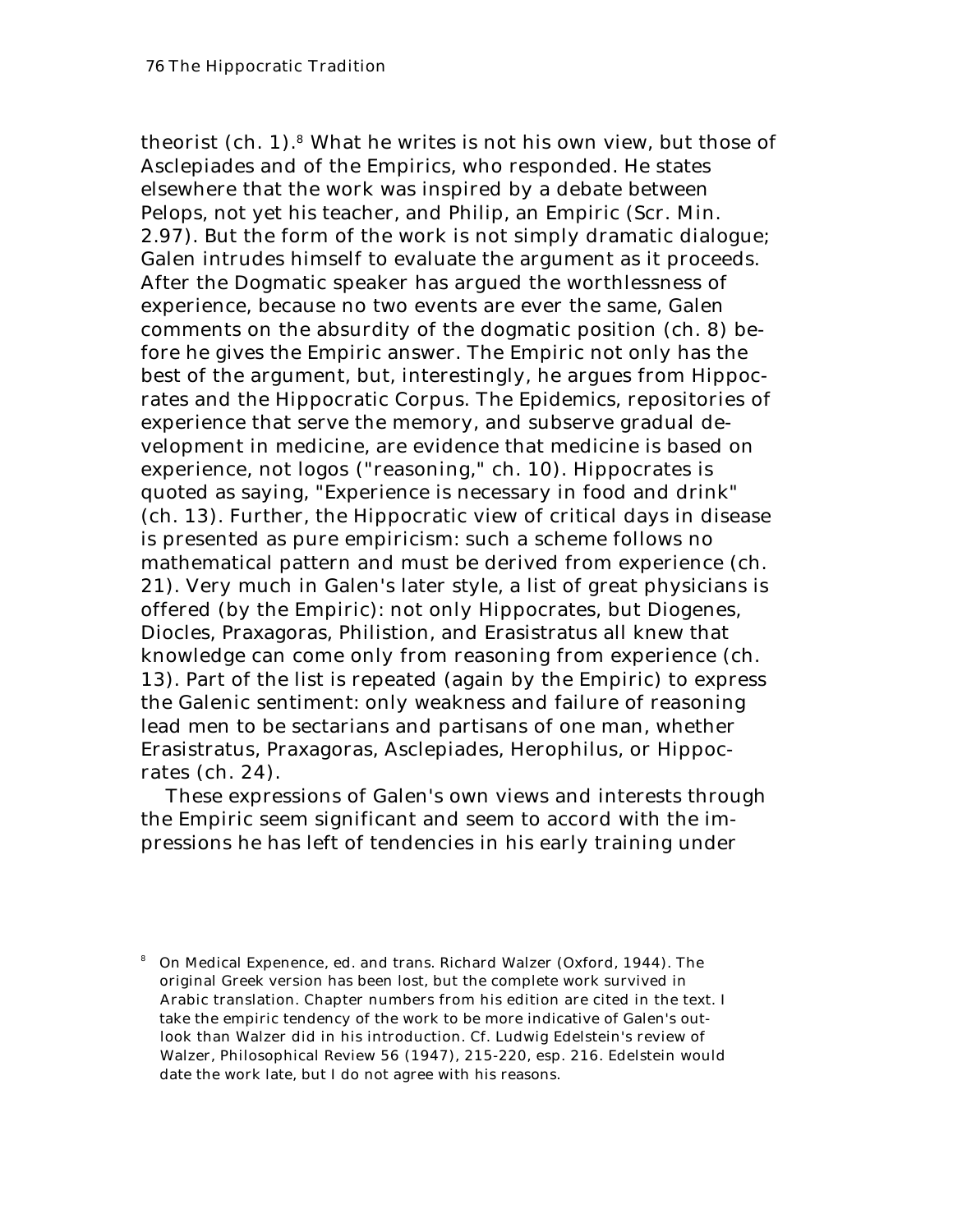Satyrus. The treatise *On Sects for Beginners*, written somewhat later, in Rome, shows a later stage of Galen's self-definition. In that work, which is in dialogue form, the Empiric and Dogmati together demolish the Methodist, while treating one another with respect.<sup>9</sup> Later in his career Galen showed less tolerance for Empiric arguments and for their claims on Hippocrates, probably in reaction to the immediate social and medical situation he confronted when he went to Rome.

### GALEN'S FIRST RESIDENCE IN ROME

Rome? What can I do there? I don't know how to lie. Praising a bad book and begging for a copy Is far beyond me. Astrology, I have not mastered. I cannot and will not live by predicting fathers' deaths.<sup>10</sup>

 Galen did very well in Rome, the busy center of the Empire. Between his thirty-second and thirty-seventh years he entered the circle of those about the Roman court and successfully competed with other physicians and intellectuals for preferment, until, as he proudly relates. Marcus Aurelius called him "the first of physicians and the only philosopher" (K 14.660). During this period, I believe, Galen created a picture of himself and of Hippocrates that was intended to justify such compliments as the emperor's: in a slack and decadent world Galen upheld the highest ideals in medicine and philosophy and called his contemporaries back to the Classical as he found it in Hippocrates

<sup>10</sup> Juvenal, *Satire* 3.41-44:

 Quid Romae faciam? mentiri nescio; librum, si malus est, nequeo laudare et poscere; motus astrorum ignoro; funus promittere patris nec volo nec possum.

<sup>9</sup> See *On Sects for Beginners*, *Scr. Min*. 3.1-32, written early in his first Roman period (cf. *Scr. Min*. 2.93-94). *Subfiguratio Empirica*, another work on sects dating probably from the same time, outlines the logical position of the Em pirics and opposes to it the dogmatism of Hippocrates as Galen then defined him (see Karl Deichgräber, *Die griechische Empirikerschule* [Berlin, 1930], pp. 49-90). *On the Best Sect* is of dubious authenticity, and I leave it out of my account.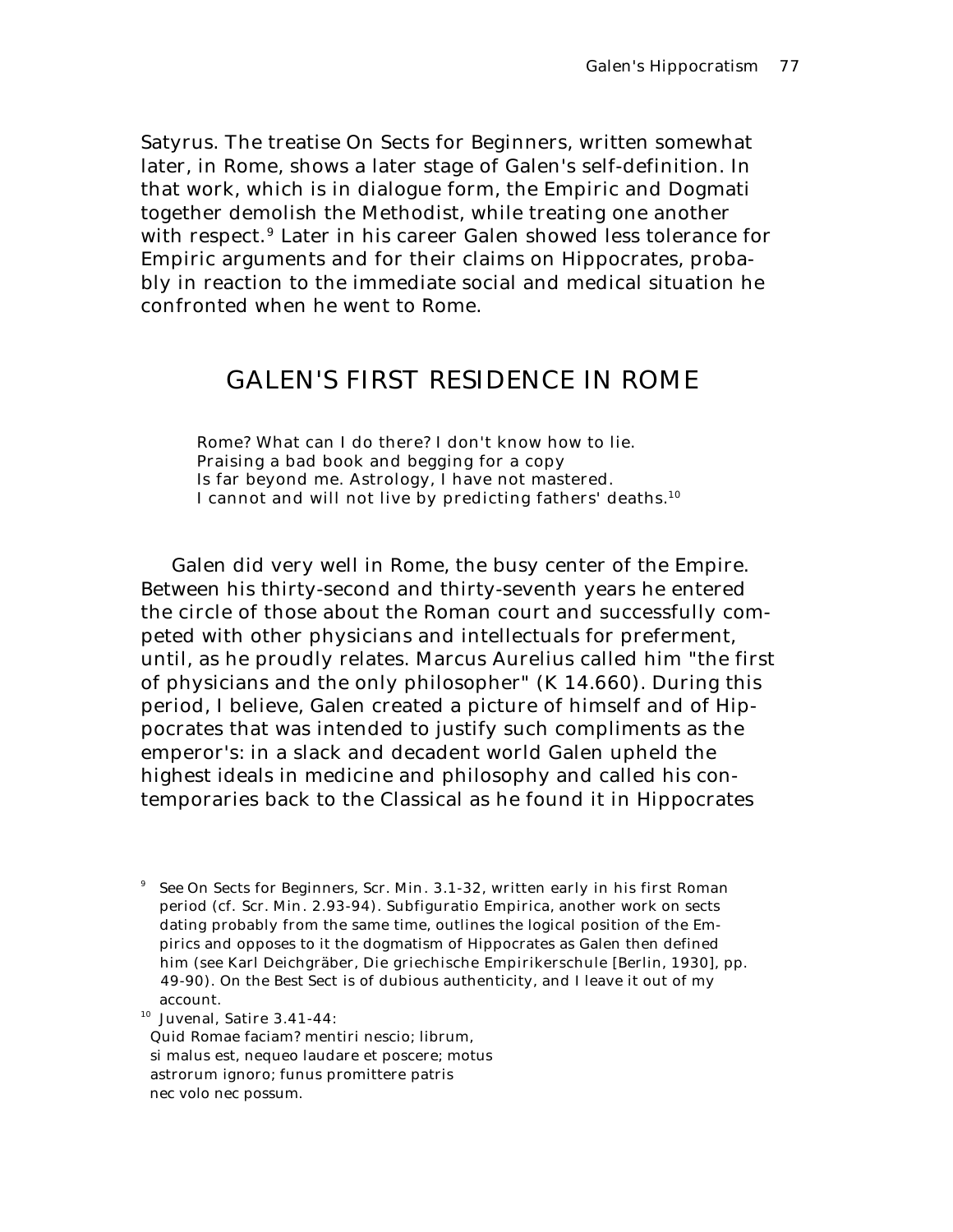and Plato. Nor was he shy about saying so. There is a large element of rhetorical commonplace and exaggeration in his descriptions of himself, but that does not necessarily reflect on their sincerity. A fascinating tale in itself, Galen's struggle in Rome is relevant to our considerations because of its effect on the image of Hippocrates and Hippocratic medicine which he created and because he rewrote the history of medicine according to the rhetorical posture he assumed.<sup>11</sup>

 Two physicians in particular, who had arrived there before him, became the objects of Galen's enmity as he jostled for position: Antigenes, who "was considered to be the leading physician and who had everyone of high standing among his patients" (K 14.613), and Martialius, "who at the time had long had the reputation among young physicians of being a great anatomist; two of his books on anatomy were famous"  $(K 14.614-615).$ <sup>12</sup> Galen seems to have taken over the patients of the former and the reputation of the latter.

 Martialius was an Erasistratean, "vicious and quarrelsome," says Galen, "despite being over seventy years of age" (*Scr. Min*. 2.94-95). When he heard about Galen's public displays of anatomical dissection, he asked Galen whom he most admired of

 $11$  Galen gives a connected narrative of his first residence in Rome, his feuds with other phvsicians, and his rise to preferment in *Prognosis to Epigenes* (K 14.599-673). He gives further details elsewhere, particularly in his works on phlebotomy (K 11.147-249) and in his works on his own books (*Scr. Min.* 2.80-124). For the names of the various members of the aristocratic and imperial circle of Rome with which Galen associated, see the article on Galen in *Prosopographia Imperii Romani*, editio altera, ed. Edmund Groag and Ar thur Stein (Berlin, 1933-1970), pt. 4, pp. 4-6. The article on Eudemus in the same work, pt. 3, p. 90, contains numerous errors which stem from confu sion of the Empiric physician in Pergamum with the Peripatetic philosopher of the same name whom Galen knew in Rome. The errors may have come originally from Johannes Ilberg, "Aus Galens Praxis," *Neue Jahrbucher für* k*klassische Altertum* 15 (1905), 286-287. See now also Vivien Nutton, "The Chronology of Galen's Early Career," *Classical Quarterly 23 (1973), 159.* Glen W. Bowersock, *Greek Sophists in the Roman Empire* (Oxford, 1969), pp. 89- 100, gives a general description of public professional quarrels in Galen's time which is useful background for Galen's own experience.

<sup>12</sup> The man who appears as Martialius in our texts of *On His Own Books* is the same as the "Martianus" of Kühn's text of *Prognosis to Epigenes*. Ilberg (1, 209-210) made the identification, but he did not explore its implications. Antigenes was a student of Quintus and of Marinus (K 14.613).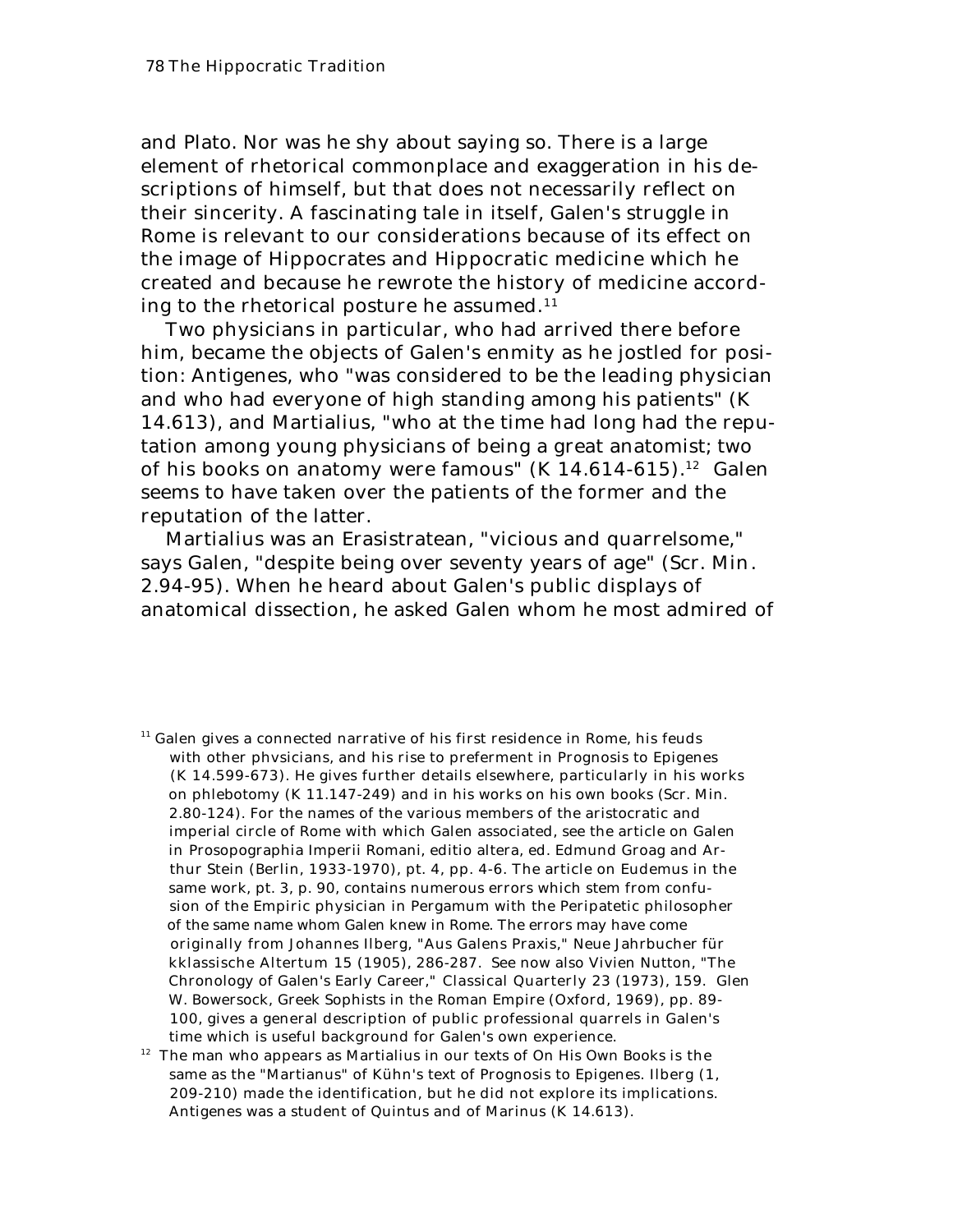the "ancients," and praised Erasistratus as superb in anatomy and all else in medical science. Not one to forego a challenge, apparently, Galen responded by writing *Anatomy according to Hippocrates* in six books and *Anatomy according to Erasistratus* in three. His purpose was to prove that all the results of anatomical dissection were known to and used by Hippocrates, whereas Erasistratus' work was inferior and incomplete. The works have perished, but Galen's frequent mentions of his essay on Hippocratic anatomy give some notion of its contents.13 It included osteology, drawn from the surgical works of the Hippocratic Corpus, the anatomy of the blood vessels and nervous system as it appears in the cryptic passage of *Epidemics* 2, and material on the system of digestion and nutrition. Galen writes that he spoke of the "shamelessness of the Empiric physicians who dared to call Hippocrates an Empiric" and that he argued that Hippocrates "pursued anatomy intensely, because it helped the science"  $(K 18 A.524).$ <sup>14</sup> His manner of attack on Erasistratean anatomy is less clear. I assume from similar quarrels to be described below that he attacked Martialius' books. He apparently gave a bold performance that rewrote the history of anatomy, and it is unfortunate that the works did not survive.

 Galen's attacks on Erasistratus and Martialius did not stop at anatomy. He tells of a public debate in which he humiliated the Erasistrateans on the subject of phlebotomy; and he has left us the substance of the debate, *On Phlebotomy, Against Erasistratus* (K

<sup>13</sup> The one fragment of the work that I know is given in Richard Walzer, *Galen on Jews and Chrtstians* (London, 1949), p.11. (Galen appears to have said that physicians who pracfce without scientifuc insight are like Jews following the law:s of Moses, who do not present reasoning but say, "God spoke, God commanded.") Galen speaks of the work and its contents at the following places: K 1.481, 18A.524, *Scr Min.*3.111, and *Opinions of Hippocrates and Plato*, Müller 515, 574, 607, 647. Hunain Ibn Ishaq knew the work and said of it in his catalogue that Galen's purpose in it was to prove Hippocrates' familiarity with dissection, for which he drew evidence from all his works. Cf. Walzer, *Galen on Jews and Christians*, p. 18, Gotthelf Bergstrasser, "Neue Materialien zu Hunain Ibn Ishaq's Galenbibliographie," *Abhandlungen der Kunde der Morgenland* 19.2 (Leipzig, 1932), 27.

<sup>14</sup> I would infer that Martialius spoke of Hippocrates as an Empiric who did not dissect, as opposed to his own "logical" Erasistratus. Galen disputes that correct historical view and shapes his argument to counter it.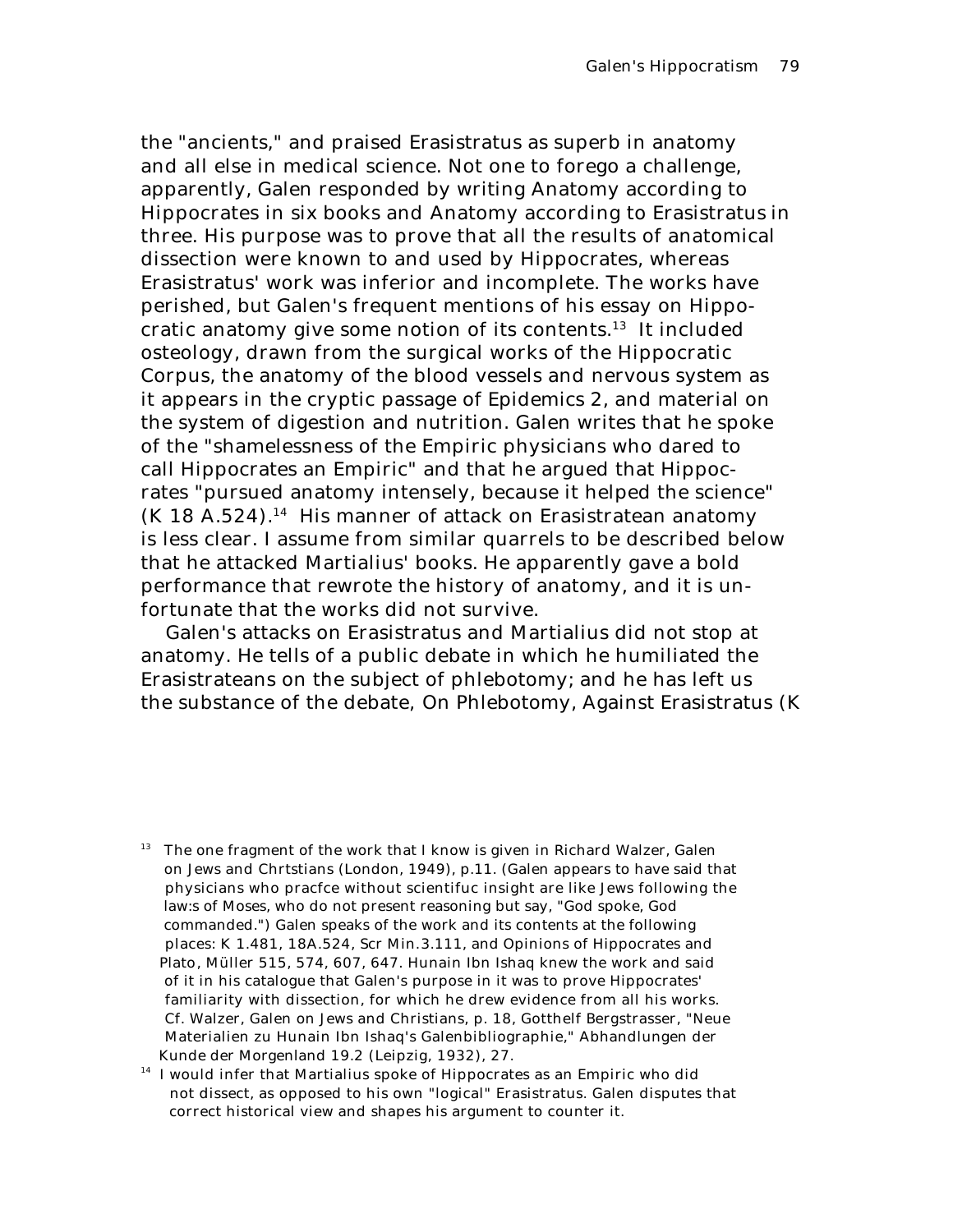11.147-186). The argument is a good example of what Galen's rhetoric does with medical history.

 Galen begins his argument mildly, wondering why so knowledgeable and precise a physician as Erasistratus seems to have had nothing to do with such an effective and honored remedy as phlebotomy (K 11.147). He then quotes Erasistratus' one reference to phlebotomy, a passage in which he praised his teacher Chrysippus, for binding off the limbs of patients who were bringing up blood: this, said Erasistratus, accomplishes what phlebotomy would, in reducing blood in the thorax, but it also preserves the nourishment in the bound-off blood for the body's use when danger is past (K 11.148-149).

 In refuting Erasistratus, Galen argues first that no sensible reasons for ignoring phlebotomy are given by Erasistratus nor by other students of Chrysippus and that arguments that have been offered about the dangers of phlebotomy are silly and contradictory (K 11.151-152). Next Galen summarizes Erasistratus' theory, that diseases involving inflammation without wounds come from a plethora of nourishment in the veins. If this is true. argues Galen, phlebotomy is a kinder and more effective cure than the starvation Erasistratus used (K 11.153- 161). As he proceeds, Galen gradually becomes more abusive about Erasistratus' stupidity or carelessness. "Maybe. as they say, you had contempt for seeing the ill, and stayed at home to write up your thoughts. But even so, you could have read Hippocrates" (K 11.159). He cites scattered passages in Hippocratic works and quotes the case of the servant of Stymargos, from *Epidemics* 2 (L 5.127), arguing that it illustrates clearly the reasoning behind phlebotomy (K 11.160-162).

 At this point Galen says, "But I don't want to pain the Erasistrateans overmuch by praising Hippocrates. They seem to me, and so does Erasistratus before them. to want to quarrel with Hippocrates. So let us leave the Hippocratic material." Galen proceeds to list the dogmatic physicians who used phlebotomy: Diocles, Pleistonicus, Dieuches, Mnesitheus. Praxagoras, Phylotimus, Herophilus, Asclepiades. Mantias, Athenaeus. Agathinus, Archigenes. And so did the whole chorus of Empirics, Galen adds.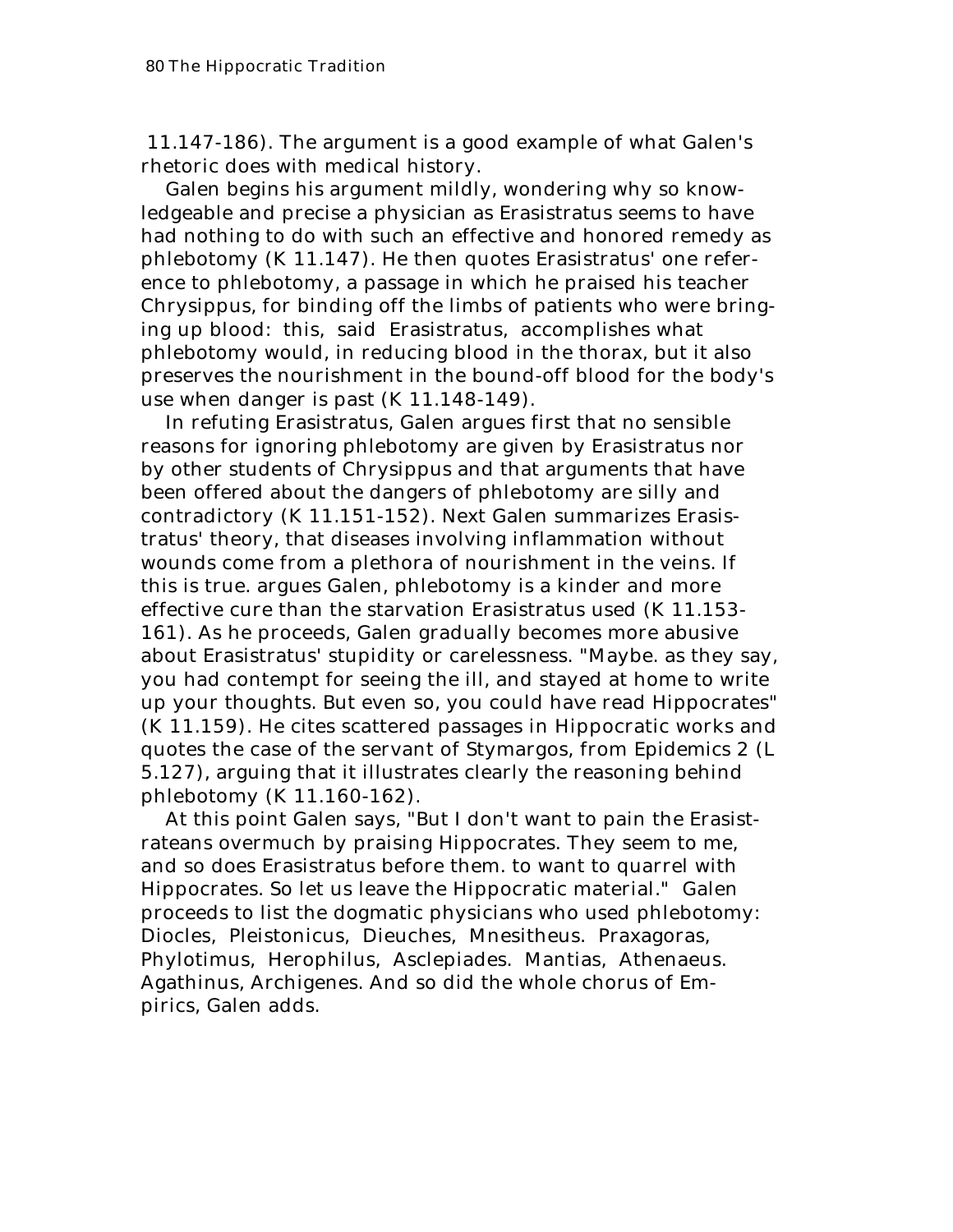Next Galen cites Nature's own bloodletting in menses, 1ochial flows, and milk, quoting Hippocrates that a woman will not get podagra if her menses are regular. "But why," adds Galen, "should I quote Hippocrates to a man who is his enemy? I think the truth herself will speak to you through my witness" (K 11.165).

 After listing conditions cured by phlebotomy, Galen proceeds, "You are not quibbling with Hippocrates alone if you don't use the remedy, but with the experience of all physicians and with human life .... It is not only Hippocrates' view, but that of all men. Yet you seem to me, because of desire to win over Hippocrates, to have become more senseless than anyone" (K 11.166-167).

 Having slipped in this manner into the accusation that Erasistratus' motives are enmity and jealousy of Hippocrates, Galen repeats the charges (K 11.168, 169) as he again names his list of authorities and describes the ways in which phlebotomy is efficacious and again ridicules Erasistratus for ignoring a remedy that so nearly fits his own view of the source of disease. For the remainder of the treatise (K 11.167-186), Galen gives a more detailed argument that phlebotomy is the safest and most efficacious way of reducing plethora in patients, especially those in danger of bringing up blood. The Erasistrateans, Galen argues (and he means Martialius), do not even understand Erasistratus and, of course, cannot defend him (K 11.194-195).

 Galen's debating style projects onto history his own emotions and his situation: Erasistratus, like Martialius, was blinded by jealousy and unable to pursue truth. Any sensible person would have seen Hippocrates' superiority, and only enmity, ignorance, or laziness could account for failure to do so, Galen infers. Galen's rhetorical device has had serious results. While, in fact, Erasistratus did not mention Hippocrates and showed no interest in him, Galen's debate required otherwise. Galen held the public disputation at age thirty-four. Looking back some thirty years later, he seems embarrassed at his contentious rhetoric. He says that when he returned to Rome the second time (at age forty), he swore to give no more such public disputations cause his medical practice had been even more successful than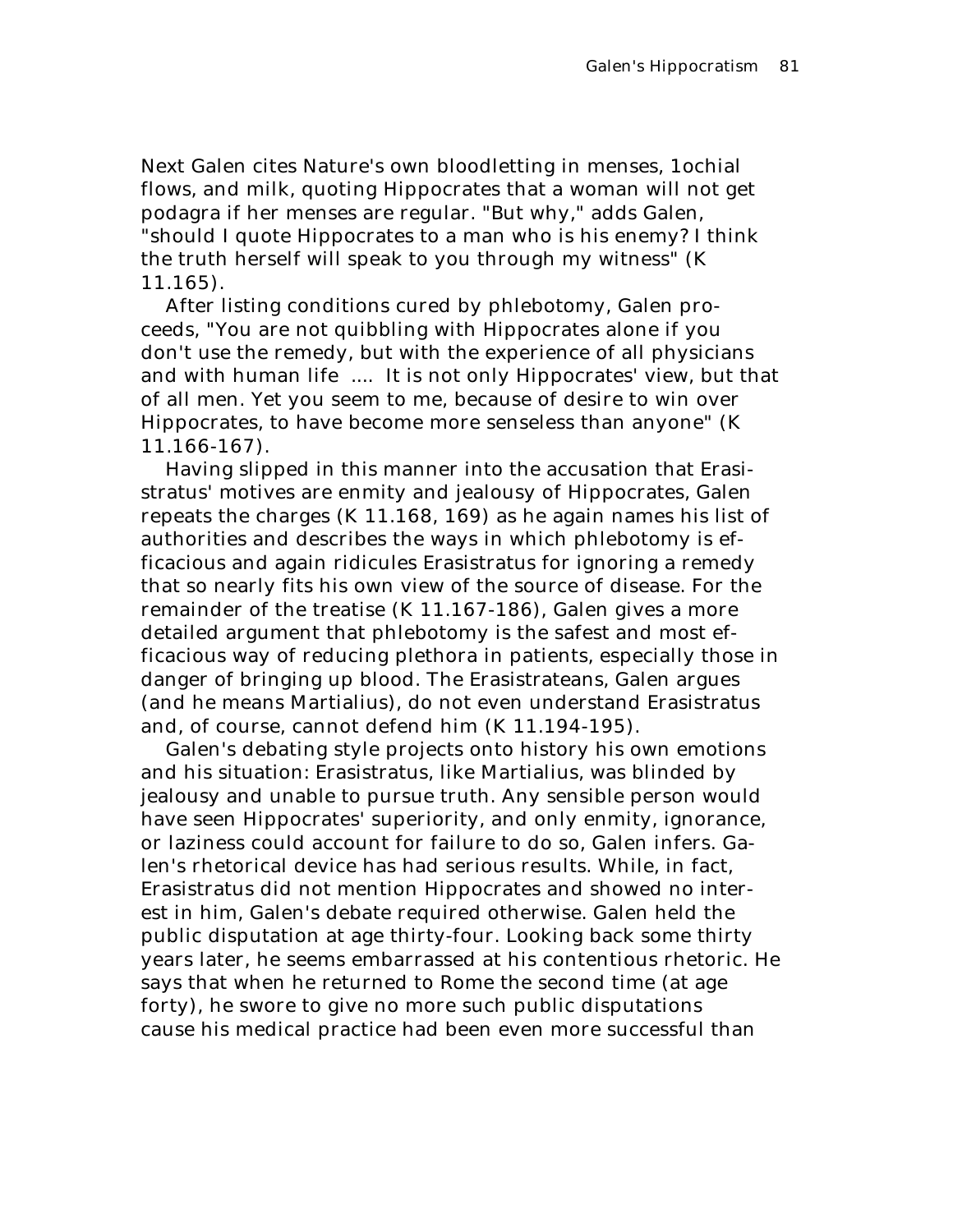he had hoped and he knew that such things only caused enmity (*Scr. Min.* 2.94-96). But in a work actually written near the age of forty he chortles over the success of his debate: while Erasistrateans had previously murdered patients by refusing to bleed them, now they had been overwhelmed by his arguments and were bleeding indiscriminately and in Erasistratus' name. He will therefore lay out the science precisely, after proving that in fact Erasistratus had rejected phlebotomy (K 11.187-249).

 Galen claims that he made his medical reputation most dramatically by making predictions that were fulfilled and by disputing his competitors' diagnoses and manner of treatment. Typically, Galen reports, his competitors would gossip behind his back, ridicule his predictions, and hope for the worst. Then when he succeeded, they would be abashed and humiliated. Galen would insist modestly that his science was all written in Hippocrates' works of which they were ignorant. There was no magic to it (K 14.651, 673). A crucial success which Galen describes at length was his prediction of the course of the quartan fever of Eudemus, a Peripatetic philosopher and teacher, who was popular in the aristocratic circle. Eudemus was sixty-three years old. Galen's competitors predicted the worst, but Galen took over the case and accurately predicted the periods of the fever and the time of the successful crisis. Both Antigenes and Martialius were humbled to the dust by the results and showed their hatred (K 14.605-620). Galen describes his conversation with the newly healthy philosopher, in which they talked of the depravity of the society and the age. Eudemus warned Galen that his competitors were greedy and dangerous men who came to Rome to make their fortune by practicing wickedness as much as medicine. They were the sort of men who use geometry and arithmetic only to calculate their expenses and who study the stars and prediction only to find out whose money they will inherit (K 14.604-605. For the rhetorical commonplace, cf. the quote from Juvenal above.). If Galen was not careful, they would poison him, as one young, excellent physician had been poisoned ten years earlier. (The great Quintus, Galen observes, had been driven from Rome on the charge of killing patients, K 14.602.) Galen and Eudemus agreed that Galen, because of his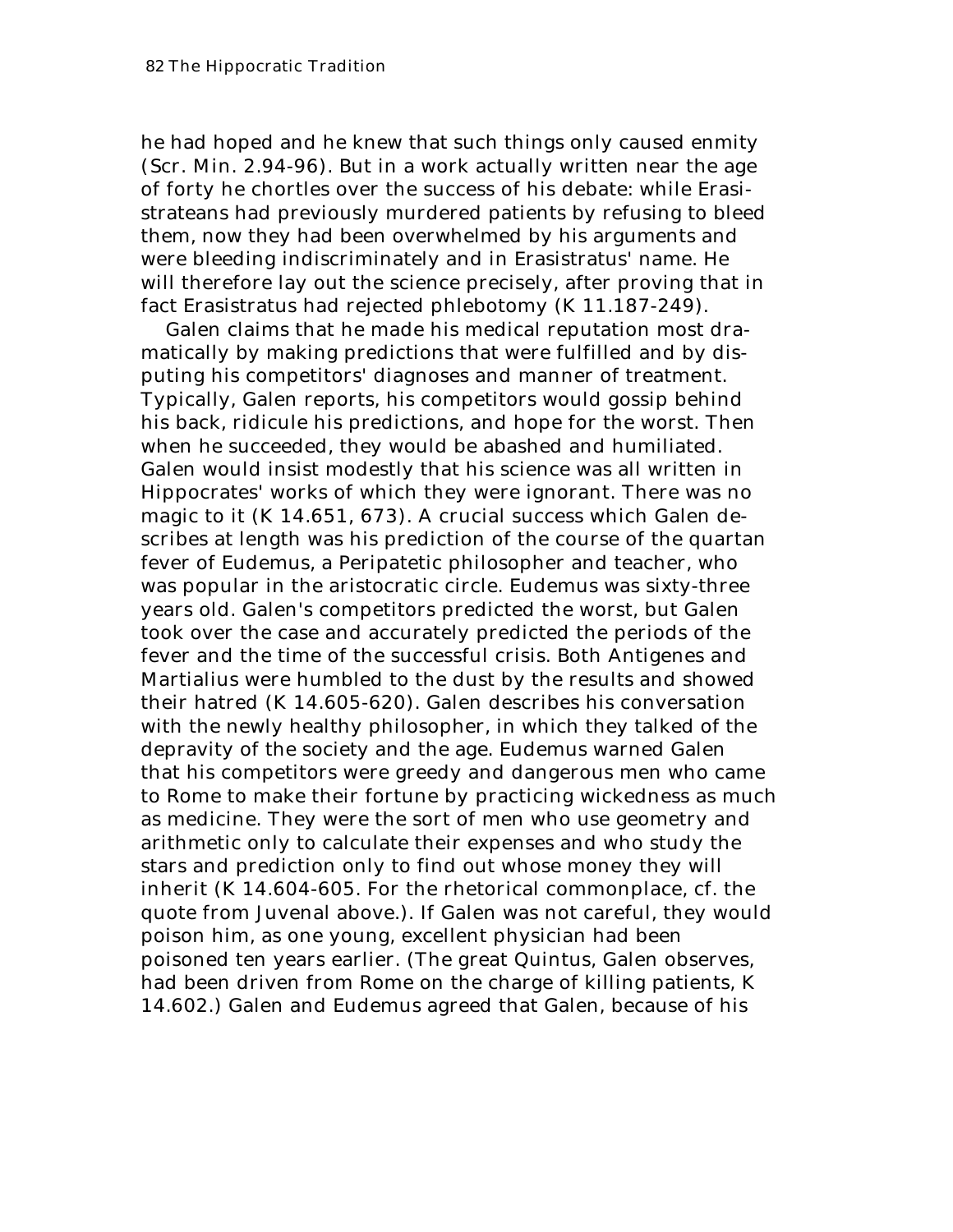private means and superior background, could hardly be understood or appreciated by such men. Galen decided to leave Rome as soon as he could. In the meantime, he would protect himself (K 14.620-624).

 Galen's work *The Best Physician Is Also a Philosopher* explores the same theme. It describes Hippocrates, the ideal physician, who deserves emulation but does not receive it from the ignorant, grasping, and lazv physicians of Galen's day. A man cannot care for science and money both, says Galen. If he follows Hippocrates he will limit his concern for wealth to avoiding hunger, thirst, and cold. He will pay no attention to Artaxerxes and Perdiccas (that is, royalty and its retinue). He will heal the poor in Kranon, Thasos, and other small towns. He will leave his students to care for the people in Cos, while he himself will wander everywhere to observe all Hellas. To judge by observation what is taught in theory, he must observe cities and their environments. The true physician is a friend to self-restraint and a companion to truth. He must train himself in logical method and know the genera and species of disease and how to find indications for treatment of each. He must study the body and its elemental structure, the usefulness and function of each part, and so forth (*Scr. Min*. 2.5-6). The work is an appropriate assertion for the young Galen, who was then planning to leave Rome.<sup>15</sup> It also reflects the subject matter of other of his writings from the same period, as we shall notice. Galen adds to his list of the sins of his contemporaries their bad literary style: Hippocrates "was concerned with style, but they are so far the opposite that one can see many of them making two errors in a single word, difficult as that is to imagine" (*Scr. Min*. 2.2).

 Flavius Boethus, a Roman of consular rank with connections at the court, became Galen's close friend and sponsor. Boethus was

<sup>&</sup>lt;sup>15</sup> The close relation of The Best Physician Is Also a Philosopher to Galen's im mediate concerns in his early stay in Rome and its failure to cite earlier works lead me to date it confidently to this point in his career. I1berg and Bardong do not seem to treat the question. Galen himself does not cite the work earlier than his catalogue of his own books. Hans Diller, "Zur Hippo kratesauffassung des Galenos," *Hermes* 68 (1933), 176-181, remarked its odd manner of citing *Places in Man* and placed it late in Galen's career. I would urge that early dating better solves the difficulty.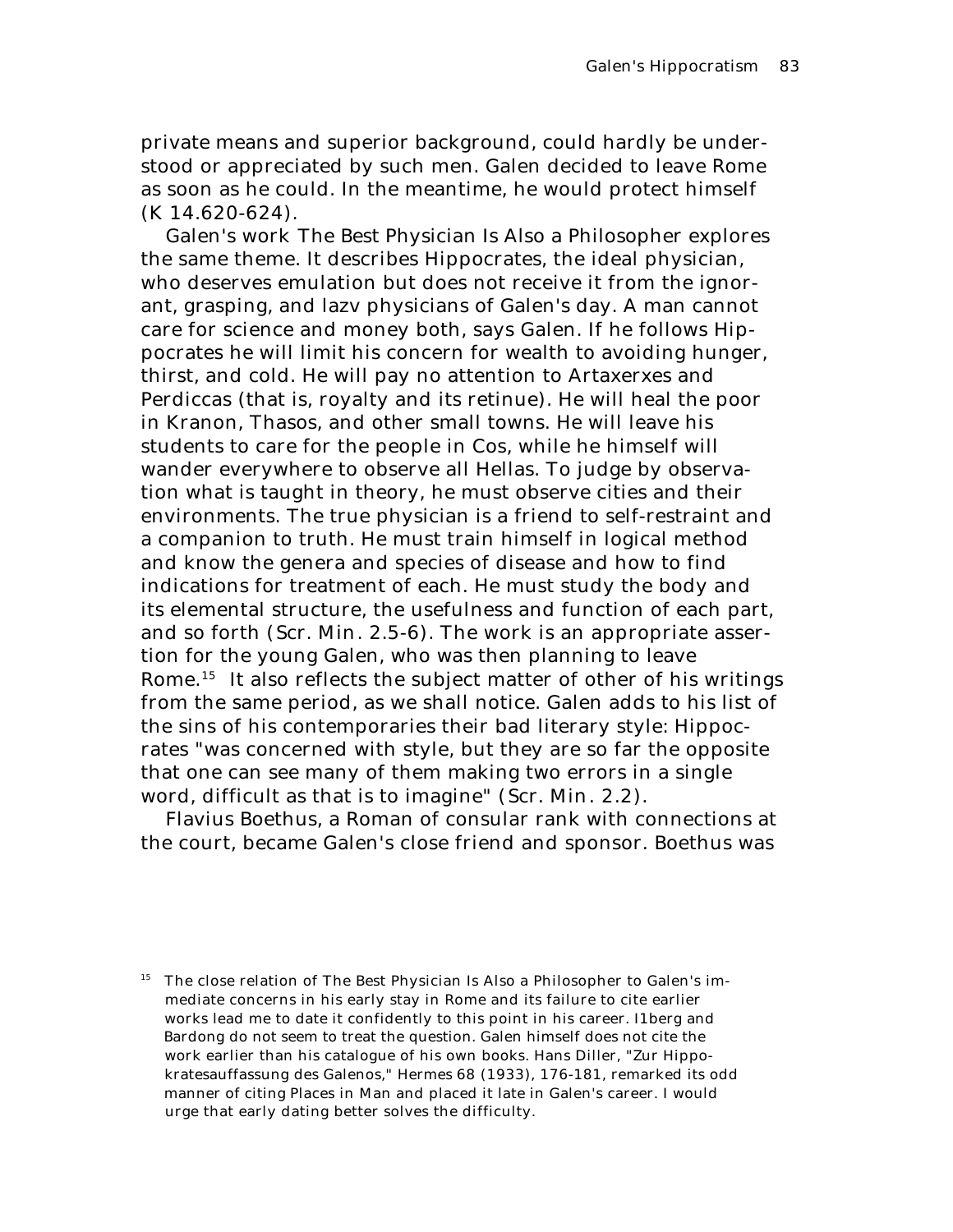interested in Aristotelian philosophy and in anatomy (Galen's works on Hippocratean and Erasistratean anatomy were dedicated to him). Galen describes another of his great medical and social successes in curing Boethus' wife, who was suffering from a mysterious and persistent "female flux" from the genitals. The story is interesting enough to deserve retelling. She was in the direct care of midwives, who took their directions from the male physicians, many of whom, including Galen, consulted together about the case. The flux persisted despite drying regimen and styptic ointments, and the lady swelled up as though pregnant. One day at the bath she had an intense pain, like labor, and passed watery fluid. She was carried from the bath in a faint, just as Galen happened to be passing by. He advised and assisted her attendants. He rubbed her extremities and her stomach to restore her. That night he had a kind of waking vision about her condition, remembering how she had felt under the rubbing: like watery cheese, trying to turn to cheese, but not yet cheese.<sup>16</sup> From that he analyzed the past errors of her physicians and worked out the rationale of treatment: give her the least possible drink, much massage, diuretics, purges, and boiled honey for ointment, all to evacuate the moisture in all possible ways. He proposed to Boethus that he, Galen, take over the case privately. Boethus agreed, and on the success of the treatment within a month, gave Galen four hundred gold pieces and praised him to the other physicians and to the court, much to his competitors' discomfort (K 14.641-647).

 Galen's association with Boethus and the Peripatetic philosophical circle was the source of other writings and other elaborations of his view of Hippocrates. His expertise in dissection and his own anatomical discoveries, along with his extensive training in philosophy, made him peculiarly capable of contributing to discussion of the important philosophical questions of the day: how is the universe constructed and does it have a

 $16$  The analogy between cottage cheese (or perhaps yogurt) and what is left over from food after the nutritive elements are removed appears elsewhere in Galen's works (cf. K 2.501, CMG 5.4.2. p. 31}. *Perittomata* of the body's nutrition, which are like curds and whey, are excreted as phlegm and sweat.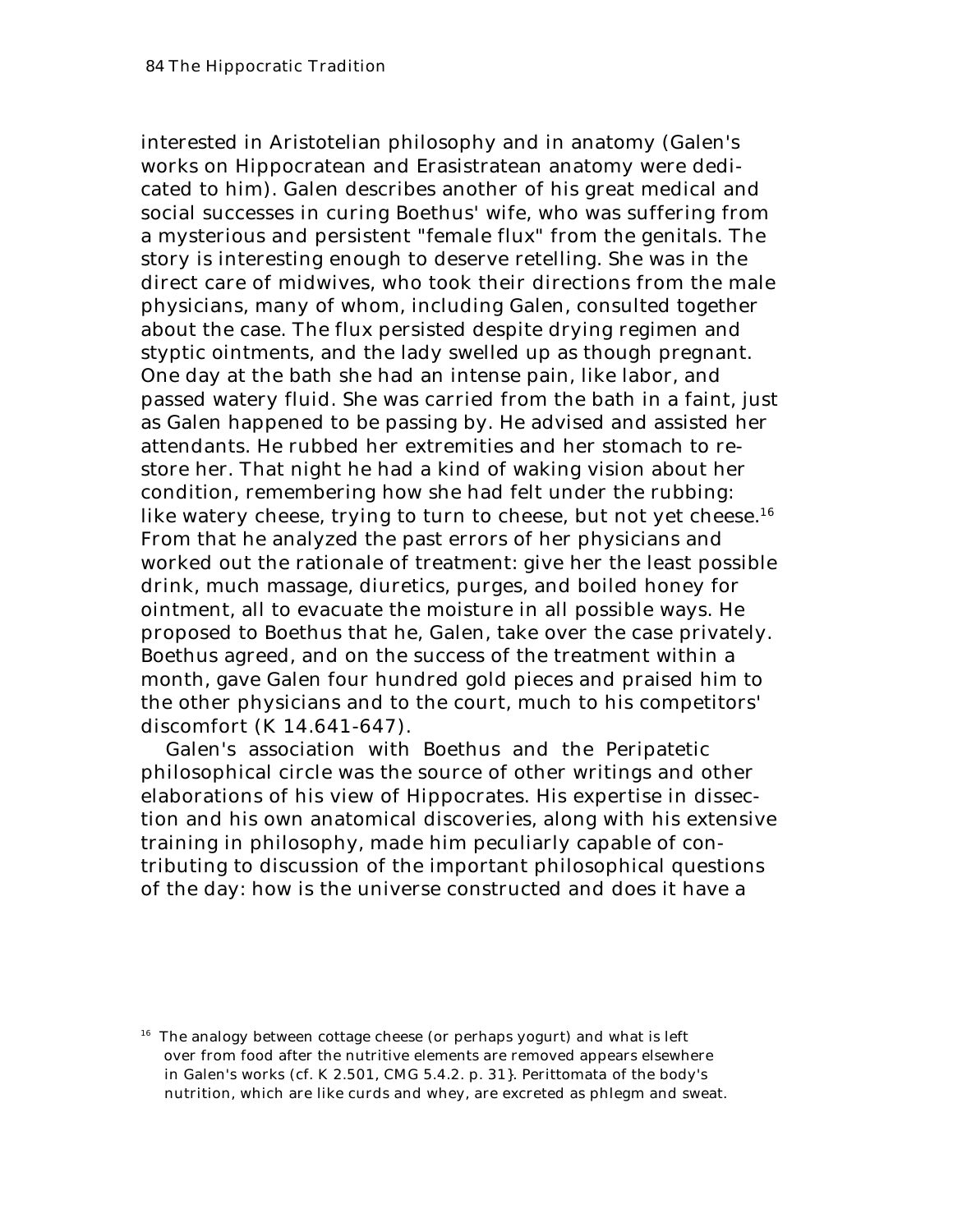purpose, how should we describe the nature of the human soul and what is its relation to the body, what makes the body work and where is its controlling factor. On the last question, Galen's discovery of the recurrent laryngeal nerve gave the opportunity for a dramatic contribution to argument. Aristotle and the Stoics had placed the reason and the controlling factor in the heart, Plato in the head. The discovery and mapping of the nerves by the Alexandrian anatomists had made the head more likely, but an argument in favor of the heart could still be made because the voice, the instrument of reason, issued from the chest. Galen proved that the voice is controlled from the brain, through the recurrent (running back) laryngeal nerves, which issue from the spinal cord in bundles of nerves, arrive in those bundles at the chest, then reascend to the larynx, right and left, where they control the opening and closing of cartilaginous plates that are struck by issuing air.<sup>17</sup> Galen apparently had also refined medical knowledge of the mechanism of breathing by adding the description of the function of the intercostal muscles to his teacher Pelops' description of the function of the diaphragm (K 18 B.927 ). Galen could, therefore, in public anatomical display, using live animals, prove how the mechanism of breathing and voice production is controlled and whence, by cutting, one by' one, the nerves involved. With one stroke (quite a stroke!) he could prove that the brain controls the voice, by severing the recurrent laryngeal nerve and impairing no other faculty. The demonstration was most convenient on large-voiced animals, pigs and goats (K 14.627), but dramatic on long-necked birds in whom the nerve had to make an immense circuit.

<sup>17</sup> Galen describes his discovery of the recurrent laryngeal nerve in *On the Usefulness of the Parts*: *De usu partium*, ed. Georg Helmreich (Leipzig, 1907- 1909), 1, 412-425; cf. the translation and notes of Margaret Tallmadge May, *Galen On the Usefulness of the Parts of the Body*, (Ithaca, N.Y., 1968). I, 361-371. Joseph Walsh, "Galen's Discovery and Promulgation of the Function of tbe Recurrent Laryngeal Nerve," *Annals of Medical History* 8 (1926), 176-184, gives a pleasant account of the discovery and its significance. Walsh dates tbe discovery to Galen's Pergamene practice, but gives no evidence, and I find none. Galen dates the demonstration itself to fifteen years before ca. 177, which would place it very early in his first stay in Rome (K 14.628-630). Walsh may be correct that the discovery was made earlier, in Pergamum.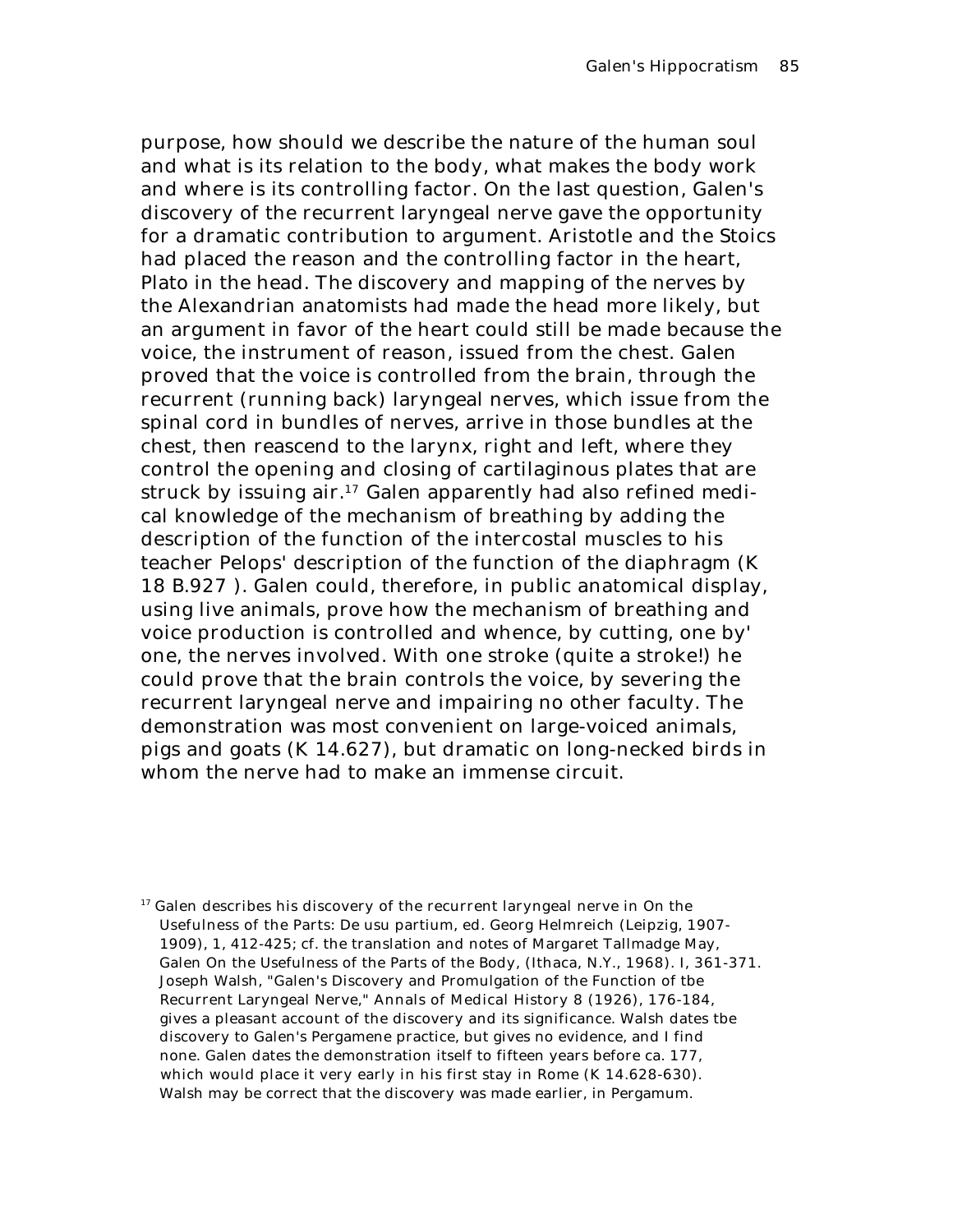Boethus arranged the demonstration, procured the animals, and assembled Stoics and Peripatetics to be instructed (K 14.626). Despite the boorishness of the eminent Peripatetic Alexander of Damascus, who threatened that he would not believe the evidence of his senses, the display went forward, and Galen writes that he convinced everyone. Boethus provided shorthand recorders to whom Galen dictated what had been shown, thus producing, apparently, his work on Voice and Breathing, which has been lost (K 14.627-630). Plato was right about the tripartite nature of the soul and the seat of the reason, Aristotle and others wrong, Galen proved.

 Galen extended his contribution to philosophical debates by arguing that Plato was not only, on the whole, right in philosophical, logical, and moral questions, but furthermore he was the follower of Hippocrates, from whom he got his main doctrines! Where Plato was wrong or questionable, Hippocrates was right or had no view because the topic is irrelevant to medicine. Galen's extended argument on the subject was offered in the *Opinions of Hippocrates and Plato*, dedicated to Boethus (of the work's nine books, the first six were written during Galen's first residence in Rome). Galen argued in *On the Usefulness of the Parts of the Body* (of the seventeen books, only the first was written during Galen's first stay in Rome, and dedicated to Boethus) that Aristotle's teleological treatment of the parts of the organism is derived basically from Hippocrates! Furthermore, Galen argued in *Elements according to Hippocrates* that the Aristotelian elemental theory is already all there in Hippocrates and that Plato and Aristotle were simply following the Master in the subject! <sup>18</sup>

<sup>18</sup> The work on *Elements according to Hippocrates* seems to me to represent efforts at composition from two different periods of Galen's career, as do *Usefulness of the Parts* and *Opinions of Hippocrates and Plato*. Ilberg (2, 504-505) comments on the queer structure of the work, but dates it next to *Tempera ments*, which is mentioned in the final portion. Galen originally wrote the work as a going away present for a friend (unnamed, CMG 5.9.1, p. 3). The original work consists of the continuous argument about elements (K 1.413-480). After that, Galen says, "Some people want me to write a second *logos*. Now I will put a head on this one" (K 1.481). The second part seems to me to be a continuation written early in his second residence in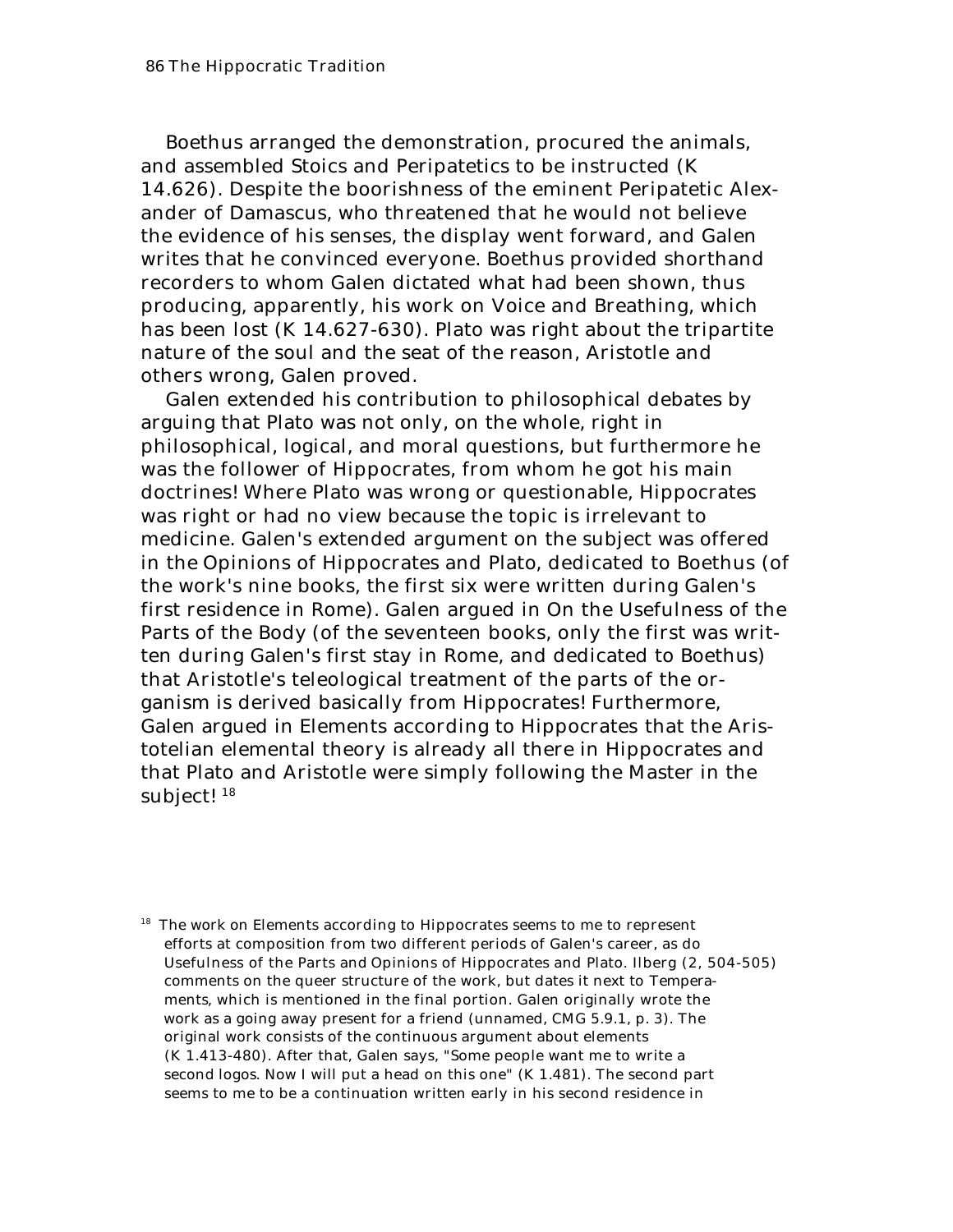Galen develops an interesting shifting approach to argument in his early argumentative works which were written during this first stay in Rome. Eclecticism, which involves the effacement or reconciliation of differences in approach and attitude (as between Plato and Aristotle), is important to him, but equally important is rhetorical exaggeration of differences when the argument goes that direction. Galen conjures up opponents or potential opponents in virtually every work, with the result that he can shift, when his argument is weak, from exposition of his medical subject to attack on his opponents' insight, morals, verbal style, or attitude about the past, and particularly to attack on their attitude about Hippocrates. Galen develops the habit of padding out exposition of truth with the expression of righteous indignation at the stupidities of those who have not seen it. He developed an interpretation of history according to which everyone after Hippocrates who had been wrong was perversely and stupidly wrong because he refused to see the truth as Hippocrates had seen it. He generally attacks not his contemporaries, but the prominent figures from the past whom they admired, and in the process he readjusts the history of medicine by projecting his own quarrels into the past. I shall take note here of the substance and the manner of argument of the relevant works as they affect Hippocrates and medical history, since they are not well' known and have not been studied from this point of view.

 *Elements according to Hippocrates* asserts that Hippocrates is archegete (first founder) in elemental philosophy as well as in medicine. Galen admits that he is the first who ever realized that fact and tells how he arrived at it. At the age of nineteen he was instructed in the opinions of the first-century A.D. pneumatic theorist Athenaeus of Attalia that hot, cold, wet, and dry are the obvious elemental components of the body, as of all matter. But

Rome, when he was working out more fully the aspects of his system, which included *Temperaments* and the works on drugs, written in fact between those two works, the former of which he cites and the latter of which he promises (K 1.490) The added portion responds to objections that Hippocrates' *Nature of Man* is not about elements in either title or substance, and it offers a transition to *Temperaments* and the works on drugs.

 $\overline{a}$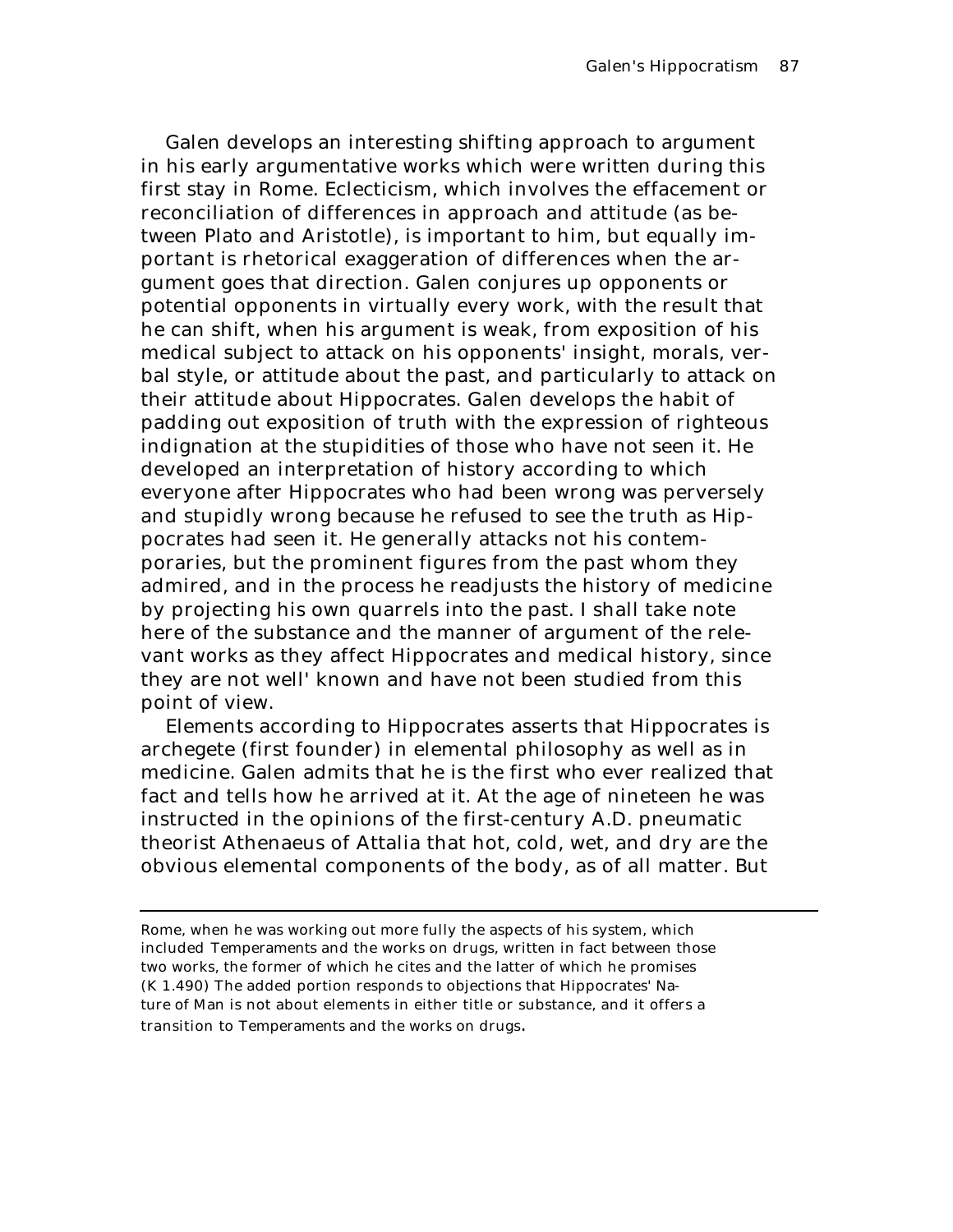Galen saw in Athenaeus' account an ambiguity between "the hot" (or "hotness") and "the hot' thing" (both *to thermon* in Greek), that is, between fire, the visible element which is the perfectly hot thing, and the quality hot which characterizes things that are more hot than cold. He challenged his teacher, who could not understand the problem and called Galen a quibbling sophist. Galen held his peace, but pondered the problem (and, like his father, mused on the necessity for logical theory). He finally realized, so he tells us, that fire, water, earth, and air must be the obvious, that is, visible, primal elements, and that they are characterized by the qualities hot, wet, cold, and dry which inform the primal, undifferentiated matter. Galen had, of course, reproduced Aristotle's reasoning, and he attributed this line of reasoning to Hippocrates, reading it into the medical work *Nature of Man*. That is the thesis of *Elements according to Hippocrates*. As Galen puts it:

 Hippocrates not only says as he proceeds in the work *Nature of Man* that these are the elements, but he indicates their qualities by which they naturally affect and are affected. And he was the very first to define them. But most people, since they do not understand him because of the ambiguity of his account, are confused, like Athenaeus of Attalia .... Virtually none of more recent physicians has laid out an account of the whole of medicine as Athaeneus did. Nevertheless he is demonstrably in error in this as in many other matters. And so is everyone else. I do not know anyone who took in hand the ancient medicine and perfected the methods the ancients bequeathed to us. In fact, if one must tell the truth, they have removed much that was correct, as does Athenaeus when he says that the elements are obvious and need no demonstration. [K 1 .456-457]

 During his second residence in Rome, when Galen was writing his more mature and comprehensive medical works, he extended this book on elements to include discussion of secondary elements of the body, the four humors, which in turn comprise the primary, bodily elements that in turn make up the organic parts, thus integrating the elemental theory with his comprehensive medical system. Finally, late in his career (about twenty-five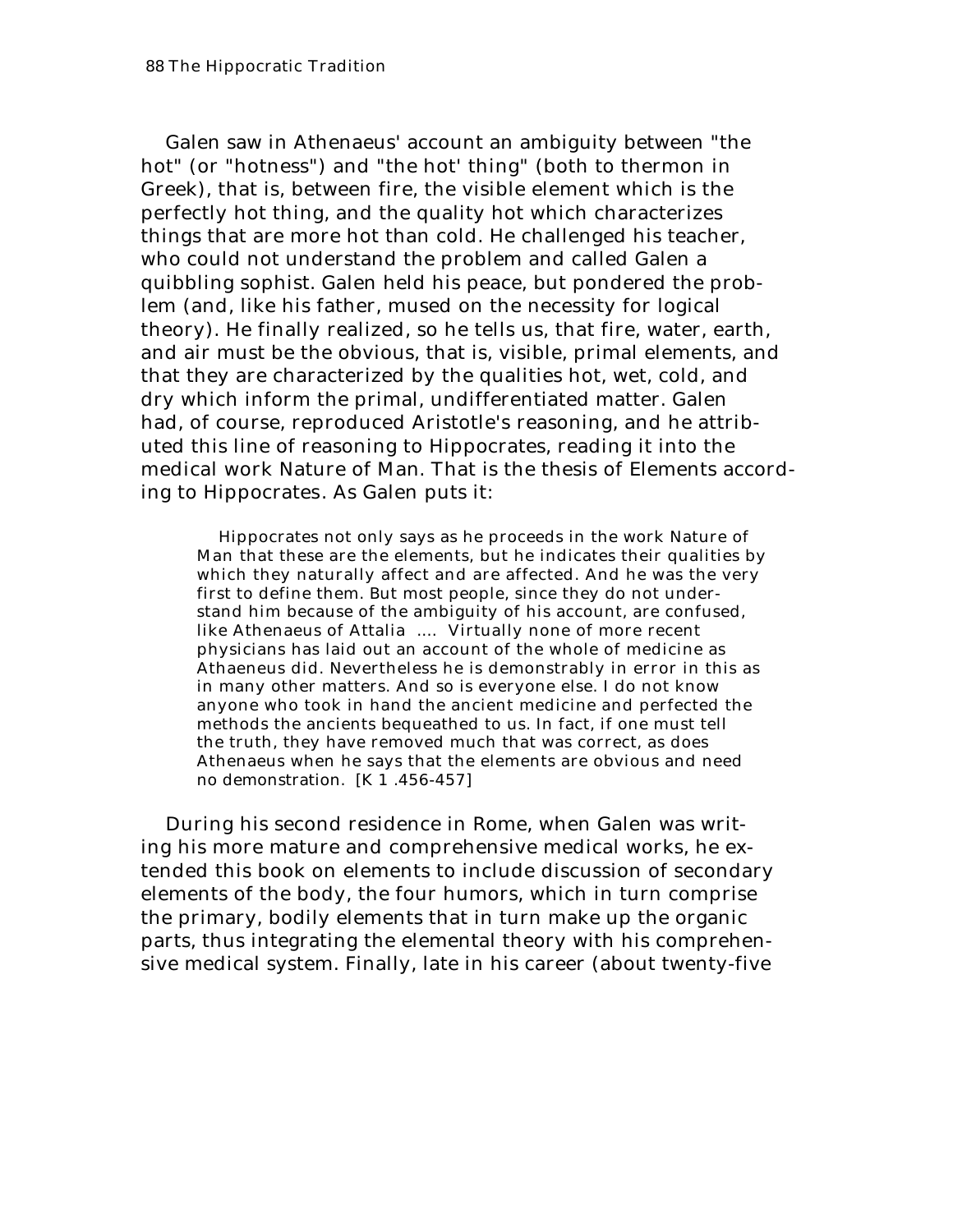years later), he wrote a commentary on the *Nature of Man* in which he recalled and defended his early assertions about Hippocrates' philosophy of medicine.

 In his work On the *Opinions of Hippocrates and Plato*, written in its early form during his first residence in Rome, Galen argued that the philosophical views of Hippocrates and Plato are the same, if one allows for their differences of approach, and that they are correct.19 When he wrote the continuation, books 7-9, Galen said that the first six books, which he had dedicated to Boethus, had seriously shaken the Stoics, Peripatetics, and physicians at whom he had directed them. Some, he said, have already publicly changed their positions regarding the source of the nerves and the seat of the governing part of the soul (pp. 582-583. Compare his crowing about the Erasistrateans and phiebotomy.). Grand as is his design of proving that Hippocrates and Plato were essentially one and correct in philosophy, Galen only attempted to show that they agreed on "the powers that govern us, their number, the nature of each, and the place that each occupies in the body" when he wrote the first six books. From those, "nearly all particular details follow" (p. 168). How he demonstrated that much is in part unclear because the part of book 1 that discussed the nervous system is missing, but he seems to have reused the material from the *Anatomy according to Hippocrates*. In the extant part he quotes at length the passage from *Epidemics* 2 which shows that Hippocrates knew the anatomy of veins and arteries (pp. 471-474) and repeatedly quotes the statement from *Nutriment* that the "rooting of veins is the liver, of arteries the heart: from there blood and pneuma travel to all parts, and heat goes through them." That Plato believed in a tripartite soul, resident in head, heart, and liver, is easv to prove. With effort, Hippocrates' anticipation of the doctrine can be inferred. Plato, says Galen, wrote about the powers of the soul, whereas Hippocrates wrote about bodily organs. Effectively the two divided the subject (p. 471). That Plato fol-

<sup>19</sup> I cite *On the Opinions of Hippocrates and Plato* according to the pagination of the edition of Iwan von Müller. I am very grateful for having seen the text and translation prepared by Phillip De Lacy for the *Corpus Medicorum Graecorum*.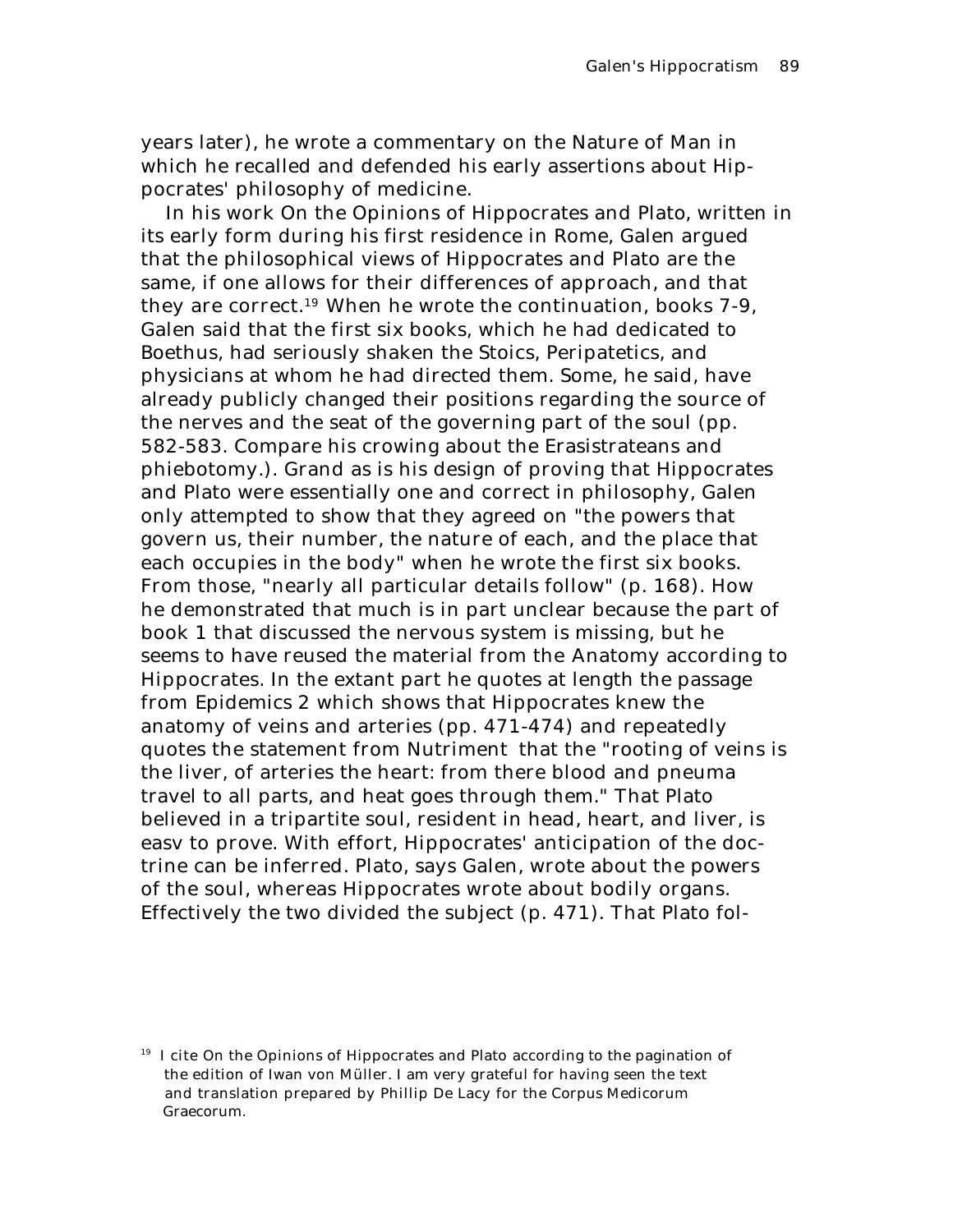lowed Hippocrates can be inferred from Plato's use of Hippoc rates in the *Phaedrus*, where he credits his own method of divi sion to Hippocrates.<sup>20</sup>

 Galen devotes the bulk of books 1-6 to refutation and ridicule of people who are too stupid and jealous to agree with Hippocrates and Plato, among them the physician Praxagoras of Cos, who, "since he did not see any nerves growing out of the heart, but yet was ambitious to compete with Hippocrates at all costs, and wished at all costs to eliminate the brain as the source of the nerves, ventured on no inconsiderable fiction," namely, that the arteries get smaller and smaller and turn into nerves (p. 144). Similarly, he later says that Erasistratus was competing with Cos rather than honoring the truth [pp. 688-689].). This polemical stance represents an advance over Galen's posture in his youthful work *On the Anatomy of the Uterus*, in which he described Praxagoras, like the other early physicians, as an honorable man who correctly explained observations which also occur in Hippocrates. The Stoic Chrysippus receives the largest amount of refutation and ridicule because, Galen says (p. 583), after he had refuted him in book 2 someone said that the refutation was insufficient and so he set out to devastate him in the three following books. The result is a rather shapeless treatise that he presented to Boethus.

 Books 7-9, added about ten years later, are more positive in their argument, though their use of Hippocrates is still somewhat elusive. For his proofs about the nature of Hippocrates' elemental theory, Galen refers the reader to his work *On Elements according to Hippocrates*. In his discussion of logical theory in book 9, however, he breaks new ground in his Hippocratic' interpretation. He cites from Plato discussions of the way in which one distinguishes between things and concepts that are alike in some respects. It is clear that Plato discusses such subjects with an eye on logical theory. To show Hippocrates' primacy, Galen quotes from the Hippocratic Corpus statements about making

<sup>&</sup>lt;sup>20</sup> For a summary of Galen's treatment of Plato and Platonic philosophy, see Phillip De Lacy, "Galen's Platonism," *American Journal of Philology* 93 (1972), 27-39.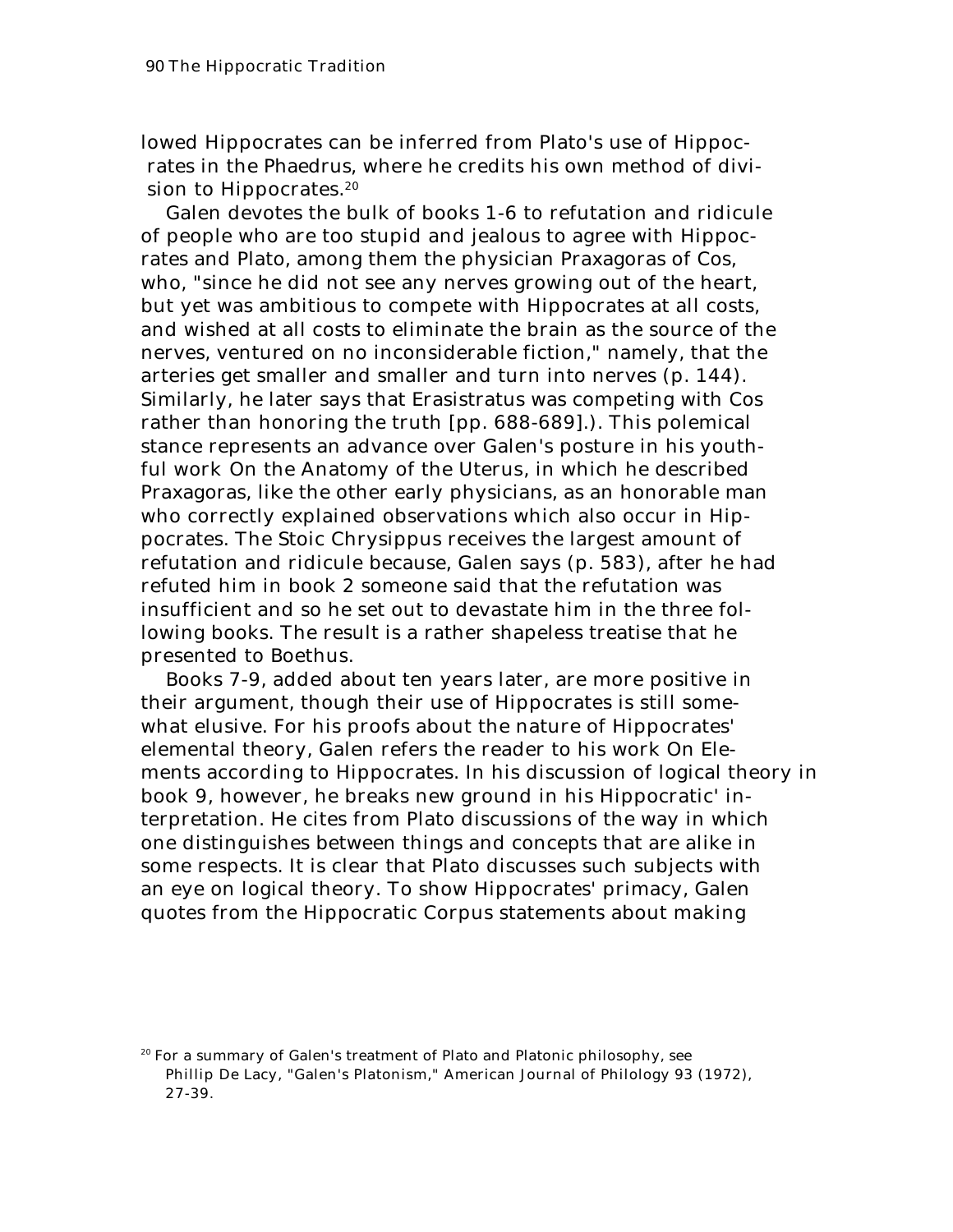distinctions in diagnosis of diseases, in estimating the condition of patients, and in judging nutritional virtues of different wines.<sup>21</sup> Hippocrates' works do not deal explicitly in logical methodology, but they do illustrate the vocabulary with which one describes similarity and difference. Galen's crucial passage (one which his teacher Aephicianus had used to prove Hippocrates a Stoic) is the opening passage from *The Surgery*, which I translate as follows: "Things like or unlike, beginning from the largest, the easiest, the completely understood, which can be seen, touched, heard. Things that can be perceived by sight, touch, hearing, the nose, the tongue, and the intelligence (gnome). Things knowable in all the ways that we know" (L 3.272). *The Surgery* goes on to describe the requisites for operations: the patient, the operator, the assistants, the instruments, the light. Galen puts beside the above passage statements from *Joints* and *Prognostic* urging that one should compare the patient's current condition with his normal appearance and a passage from *Regimen in Acute Diseases* on the different effects of different wines. From those he proves that Hippocrates had a logical terminology: *skeptesthai*, investigate; *sêmeia*, indications; *dihorizesthai*, distinguish. The fact that Hippocrates used the word *gnomê* in *The Surgery*, Galen argues, proves that he gave reason equal status with sense perception and that he avoided the excesses both of empiricism and of dogmatism. Whatever we think of Galen's standards of proof, we must admire the boldness of his argument. For our analysis of the Hippocratic tradition it is significant that Galen is original and that he is conquering new territory for Hippocrates. He builds on hints by predecessors and uses his teachers' methods of Hippocratic interpretation, but the results are new syntheses that alter historical relationships.

<sup>21</sup> Galen quotes from the surgical works and from *Prognostic* and *Regimen in Acute Diseases*, "most genuine works," on which he began commentaries probably soon after he finished this continuation of *On the Opinions of Hip pocrates and Plato*. Galen's discussion of *Regimen in Acute Diseases*, which says repeatedly that Hippocrates is confused and expresses himself badly, seems to have been added still later, after Galen had written his commentary on *Regimen in Acute Diseases*.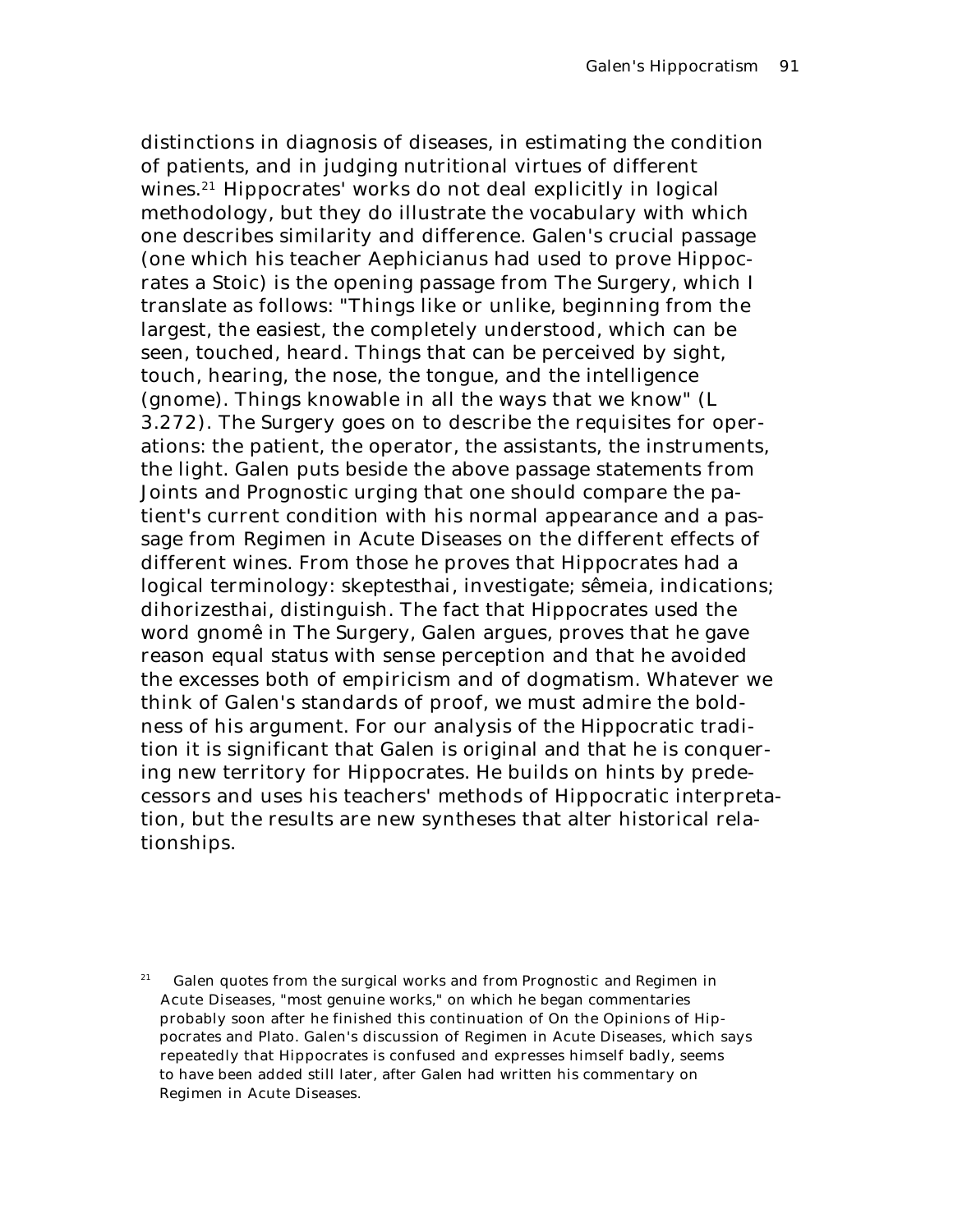*On the Usefulness of the Parts of the human body*, book 1 of which was written for Boethus, argues that the parts of man, the intelligent and godlike being, were all formed perfectly for the use for which they were intended.<sup>22</sup> Book 1 lays out the thesis and illustrates it by describing in detail the construction of the hand, that magnificent instrument so characteristic of the intelligent being. Galen says that his work is necessary because his predecessors, even Aristotle and Herophilus, are deficient on the subject and do not understand Hippocrates' writings. But not even his writings are adequate, "since he treats some subjects obscurely and omits others altogether, though in my estimation, at any rate, he has written nothing that is incorrect. For all these reasons, then, I have felt moved to write a complete account of the usefulness of each of the parts, and I shall accordingly interpret those observations of Hippocrates which are too obscure and add others of my own, arrived at by the method he has handed down to us" (1.15, trans. May).

 As Hippocrates' basic philosophical statement, Galen cites one of the cryptic aphorisms from *Nutriment*: "Considered as a whole, all parts in sympathy; considering the parts of each part, they are for a function (*ergon*)."23 Galen explains:

 No one is ignorant what the function of the hands is. It is obvious that they are for grasping. But that all their parts are of a kind and size for cooperating in a single function not everyone understands. But Hippocrates did understand it that way, and I propose now to demonstrate that very thing. On the basis of it is constructed the method of discovering the usefulness Iof the parts), and the errors of those who hold views contrary to truth are refuted. [1.13-14]

<sup>22</sup> I cite *On the Usefulness of the Parts* according to the pagination of Georg Helmreich, 2 vols. (Leipzig, 1907-1909), by volume and page. The work is conveniently available in the English translation by Margaret May.

 $23$  I have attempted to translate the reading of the Mss. as indicated in Helm reich's apparatus (1.12). Helmreich, considering the vulgate text of *Nutri ment*, alters the reading to "considered part by part the parts in each part aim at a function." May translates Helmreich's text: "Taken as a whole, all the parts in sympathy, but taken severally, the parts in each part cooperate for its effect." The text is problematic, but the textual problems are not crucial to Galen's point, nor to mine.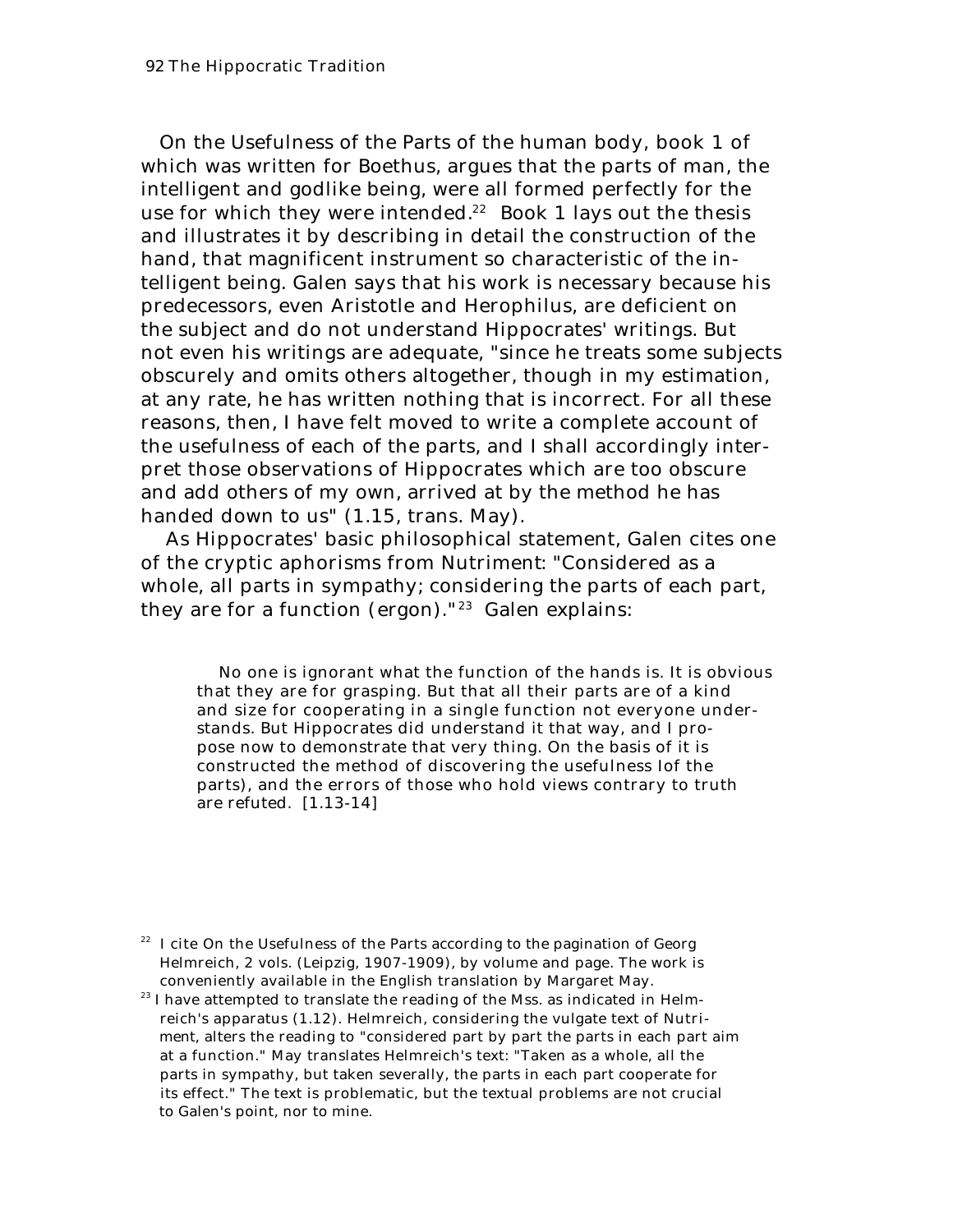Galen's first example is the fingernails: Plato, "though a follower (*zelôtês*) of Hippocrates if anyone was, having received his most important beliefs from him," nevertheless made fun of the fingernails as useless: rudimentary claws. Aristotle said that they were for protection, but he did not say from what. No one has pointed out how useful they are for picking up small, hard objects and many other purposes. But Hippocrates clearly knew all this because he told us how long they should be: "The nails neither to project beyond, nor fall short of, the finger tips." And clearly they can fulfill all their functions best if they are proportioned as Hippocrates prescribes (1.10-12).

 Galen offers an interpretation of one other passage from Hippocrates in book 1, after which he eschews further demonstration of Hippocrates' understanding of the subject. The second passage is also from chapter 4 of *The Surgery*. The context of the quotation is a description of the necessary instruments and arrangements for the surgical office and advice to the surgeon how to sit and stand, where to place the instruments, and so forth. Here is chapter 4 as translated by E.T. Withington, with the part quoted by Galen in italics:

 The nails neither to exceed nor come short of the finger tips. Practise using the finger ends especially with the forefinger oppposed to the thumb with the whole hand held palm downwards and both hands opposed. *Good formation of the fingers: one with wide intervals and with the thumb opposed to the forefinger*, but there is obviously a harmful disorder in those who either congenitally or through nurture, habitually hold down the thumb under the fingers. Practise all the operations, performing them with each hand and with both together—for they are both alike—your object being to attain ability, grace, speed, painlessness, elegance, and readiness.

 Galen quotes only the italicized passage (having previously quoted the sentence on the fingernails), and he comments, as translated by Margaret May:

 In fact, the division took place for the sake of enabling the fingers to spread apart to the greatest extent, often a very useful position.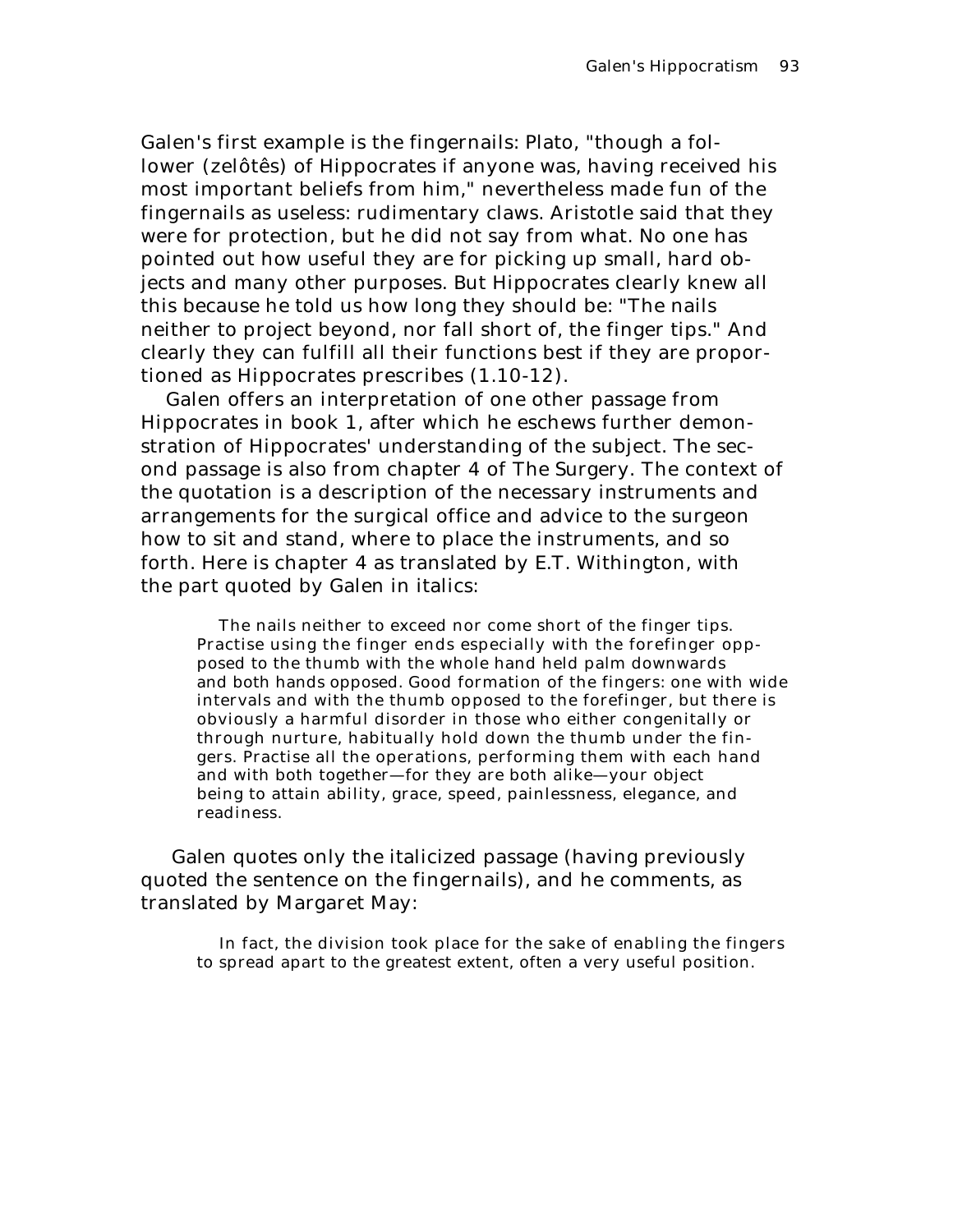And so he properly says that it is partiularly when the fingers have that [ability] for the sake of which they were formed that their construction is most advantageous. For surely, to this construction is due also the opposition of the thumb to the other fingers, since if the hand were merely divided into fingers and the thumb not set farthest from the others, it would not be opposable to them. Verily, here too Hippocrates teaches many things in but few words to those, at least, able to understand what he says. Hence, when I have once called attention to the method of exposition found in all his writings, it will perhaps be proper for me to imitate not only the other virtues of the man but also this very trait in him of teaching much in few words and to abstain from going over all his sayings in detail. Except in passing, therefore, I do not propose [in every instance] to state that Hippocrates had an excellent understanding of such matters; my purpose is rather to discuss in detail the usefulness of all the parts. [1.16-17]

In the final sixteen books, in which he carries through his argument for design in magnificent fashion, Galen makes no attempt to prove that Hippocrates held the views he is presenting, nor does he again assert that his method of investigation is derived from Hippocrates. He does, however, offer a sprinkling of quotations from and references to Hippocrates in his usual manner: Hippocrates used to say Nature was just 1.116, 2.50, 116, 376); Hippocrates was right to say blows on the temple are serious. Even before Hippocrates, Nature realized that she needed to protect the temporal muscles (2.118); sophists who deny the providence of Nature mock Hippocrates, who thought we should imitate what Nature does in crises (2.451 ); and so on. Galen's failure to attempt further proof or to reiterate his dependence on Hippocratic method does not mean, however, that he had abandoned the claim, as we shall see from his descriptions of his method in *Hygiene* and *Abnormal Breathing*, which were written in the same period as the last sixteen books of the *Usefulness of the Parts.*

 If *On the Best Sect* is by Galen, it would appear to have been written in this same period, as also was a lost work on *The Plague According to Thucydides*. The latter contrasted the layman's super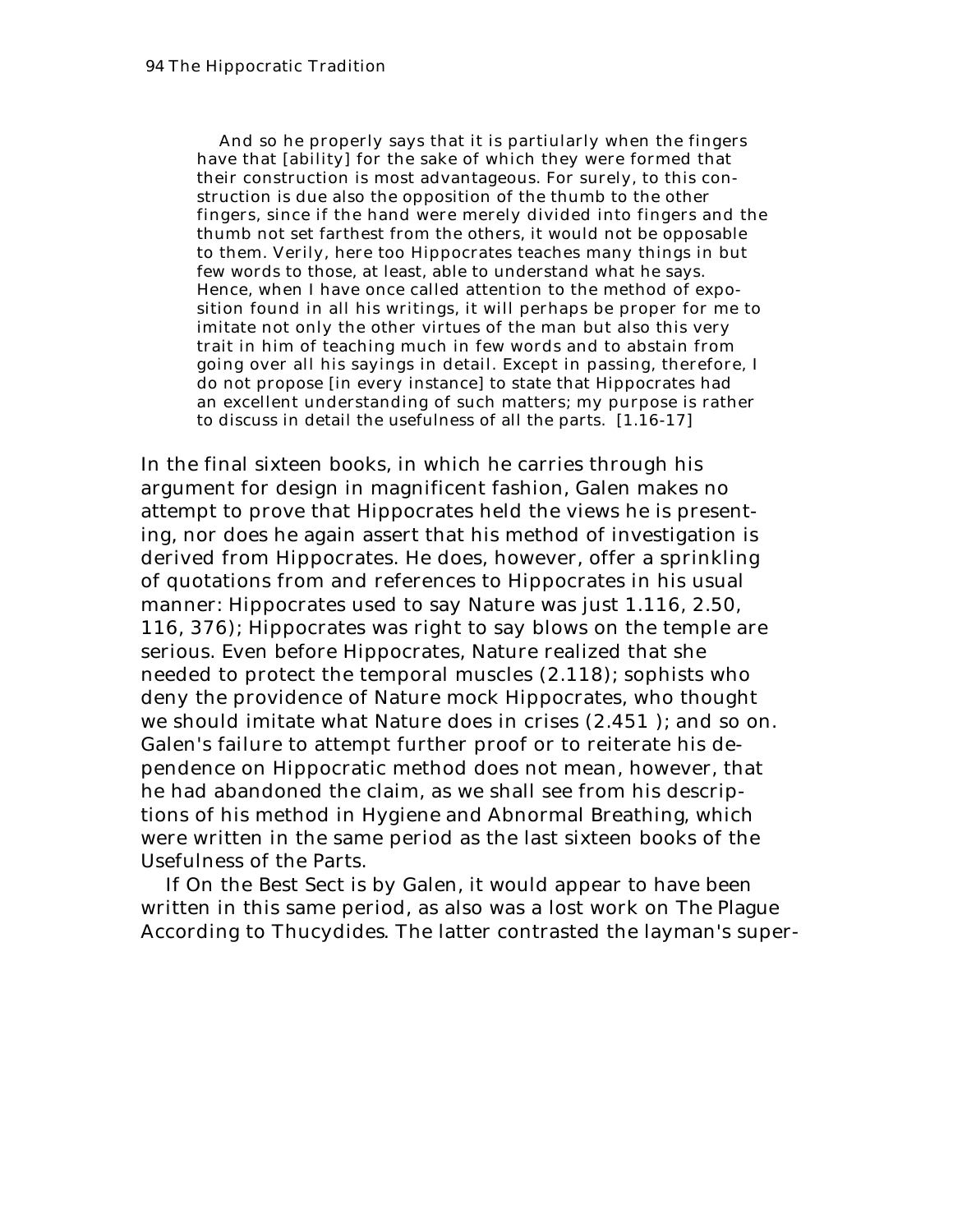ficial description of a disease, which Thucydides exemplifies, with the professional selection of significant phenomena exemplified in Hippocrates' *Epidemics* (K 7.850-851). *On the Best Sect* defines science as those specialist matters unavailable to laymen. It argues that the logical methods claimed by Empirics and Methodists do not in fact work and that both sects actually reason from hidden causes when they practice medicine, whether or not they admit it (K 1.142-155). Hence, it argues, the *logos* is indispensable and the logical sect is best. Hippocrates is cited in this work only to bolster the arguments of the logical sect (see, for example, pp. 184, 197, 201, 208, 213) in contrast to use of him in the work on *Medical Experience*. I am not satisfied that this is Galen's work. Ilberg (4, 603 -605), Bardong (612-614, 633), and Iwan von Muller<sup>24</sup> have disagreed about whether it is genuine and, if so, when it was written. Galen speaks of having written a work entitled *On the Best Sect*, which he classed among his logical works, not an unlikely description of the extant work (*Scr. Min.* 2.120). Nonetheless, I incline to think that this is not Galen's work, largely because of the way in which it uses Dexippus and Apollonius (K 1.144). They exemplify the problem, "how do we set criteria," very much as Erasistratus used them. Galen is nowhere so noncommittal about the correctness of Hippocrates' students' views.

 In *Prognosis to Epigenes*, Galen describes how, after great and continuing success, he was about to be introduced to the emperor. But he carried out his decision to leave Rome, leaving secretly like a runaway slave to go home to Pergamum. Incidental to the occasion was a plague in Rome. There has been considerable controversv whether or not Galen left Rome to flee the plague. Recently there has been little interest in the subject, nor can ! feel strongly about it. But at times it seemed an immediate question to those who would evaluate Galen. The most recent one I know was Charles Daremberg, who attempted in the mid-

<sup>24</sup> "Ueber die dem Galenos zugeschreibene Abhandlung *Peri tes aristes haireseos*." *Sitzungsberichte der Münchner Akademie der Wissenschaften,*, philosophisch-historische Klasse ( 1898), 53-162.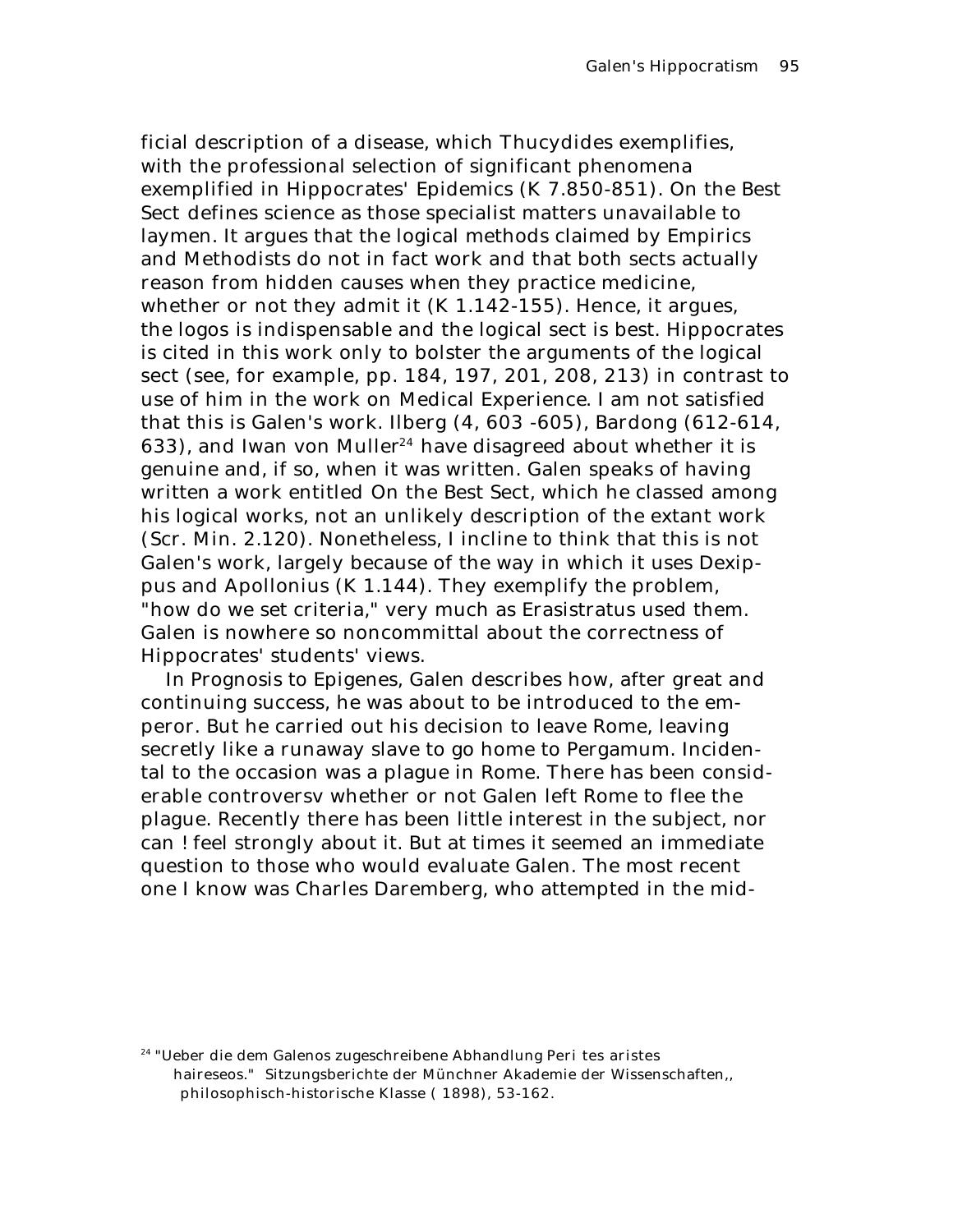nineteenth century to do for Galen what Littré had done for Hippocrates: physicians were very popular and influential at that time in Paris because of their heroic self-sacrifice during the cholera epidemic of 1832. To have fled the city was tantamount to disgrace.<sup>25</sup>

 Whatever the reasons for Galen's flight, he was summoned by Marcus Aurelius three years later and apparently had to come. Yet he was permitted to stay behind in Rome while Marcus went to the German frontier for war with the Marcomanni. He retired to the countryside to be near the emperor's heir Commodus and to avoid the argumentative atmosphere of Rome. In the years of grace so achieved he finished works he had begun earlier and entered a new stage of his literary career in which he produced the writings that present his mature medical system (K 14.648- 651).

 To summarize the conclusions so far: Galen inherited Hippocratism of different sorts, which he developed in a rhetorical manner in response to the competitive society of Rome. In answer to real and imagined slights of himself or Hippocrates, Galen magnified his claims about Hippocrates, apparently beyond any that had been made by his predecessors, particularly claims about anatomical knowledge and philosophical coherence in the Hippocratic Corpus. At the same time, I detect in Galen a development away from an early tolerance for Empiricism, and from claims that Hippocrates was empiric in outlook, toward confirmed dogmatism and insistence that Hippocrates had the same outlook. I see no indication that Galen had to defend his interpretation of Hippocrates against others who practiced medicine in Hippocrates' name. $26$  The Erasistrateans (specifically Martialius) and the Methodists appear to be the competitors against whom Galen created his unhistorical history of medicine.

<sup>25</sup> Cf. Erwin H. Ackerknecht, *Medicine at the Paris Hospital, 1794-1848* (Balti more, 1961), p. 185; Joseph Walsh, "Refutation of the Charges of Cowardice Made against Galen," *Annals of Medical History* n.s., 3 (1931), 195-208.

<sup>26</sup> Galen does say that Martialius referred him to *Prorrhetic* 2, which describes physicians who make flamboyant predictions in order to attract attention (K 14.620).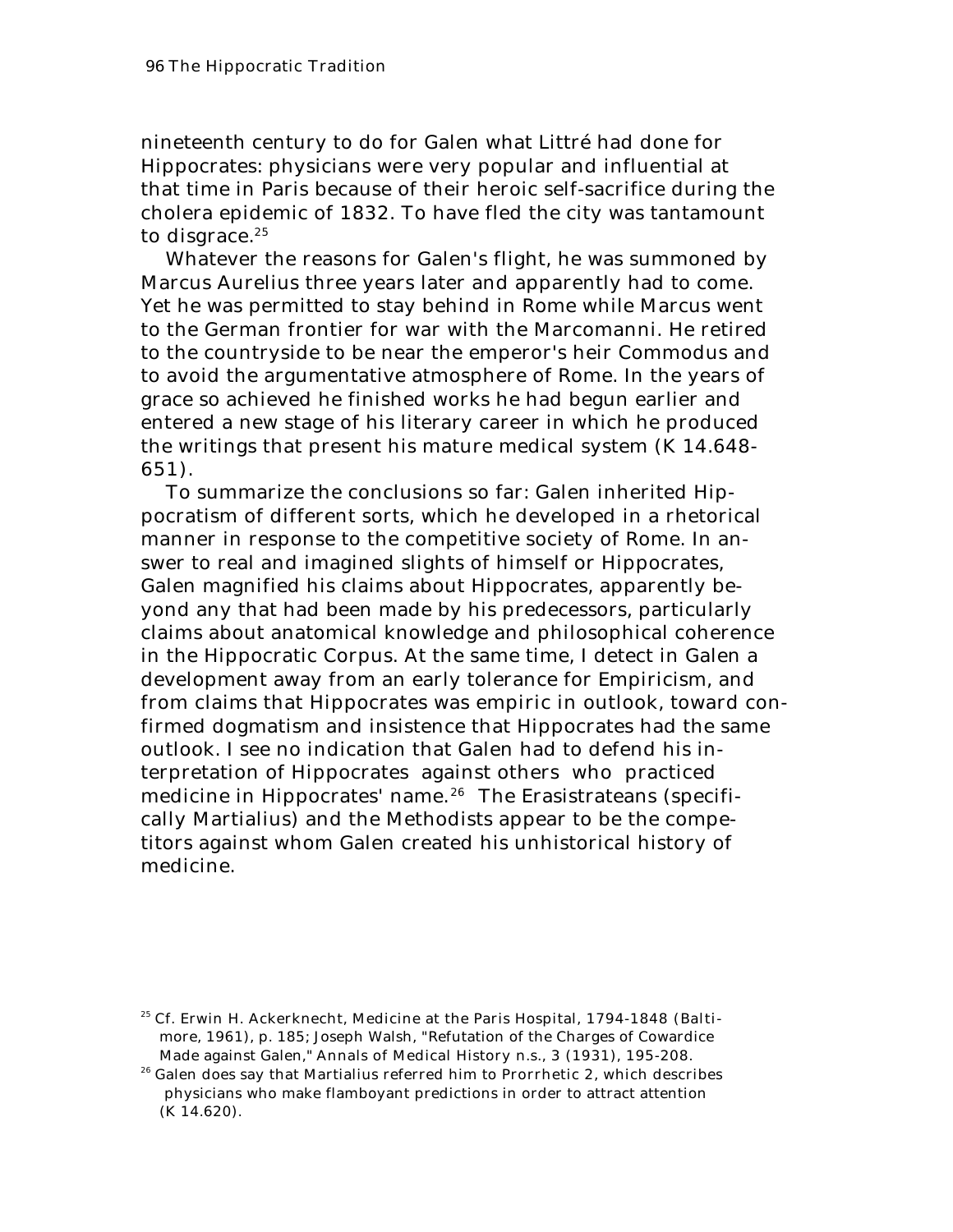## GALEN'S SECOND RESIDENCE IN ROME

 The six years after Galen's return to Italy, 169-175 A.D., his fortieth to forty-sixth years, were a time of prodigious literary production. He wrote, or began, the major works of his medical system, those works, in fact, that make it appropriate to speak of his "medical system," as well as philosophical works.<sup>27</sup> In about 175 A.D., he could say that he had already dealt systematically with all medical science (CMG 5.10.2.1, p. 78). At that time he commenced his series of Hippocratic commentaries in connection with which he learned much that he had previously not known about the history of the Hippocratic text and its interpretation.

 In dealing with the Hippocratism of the bulk of his medical work, it would be of little use to record all Galen's quotations of Hippocratic commonplaces, such as "do good, not harm," or all his lists of dogmatic physicians (headed by Hippocrates), who agree on a point, or all accusations that an opponent has either ignored or misunderstood Hippocrates or was his enemy. I shall notice such matters either where people have mistakenly made medical history out of Galen's rhetorical gestures or where Galen's polemics seem to offer insight into his predecessors' use of Hippocrates and into his reaction to it. Primarily, however, I shall try to characterize, at least by examples, the mass of technical material and the relation of Galen's Hippocratism to it. I am concerned whether, or to what extent, use of Hippocrates is simply a rhetorically applied antique patina on a strictly Hellenistic science and to what extent Galen's use of Hippocrates is traditional and how it is unlike that of his predecessors.

 In his mature work Galen consolidates his point of view and extends his range in his writing to cover whatever is of current concern in medicine, attempting, as he says, to cover the whole field and, it appears, attempting to replace or to supersede his

 $27$  I estimate that, from 169 to 175, Galen wrote, on the average, something over three pages daily, measured in pages in the Kühn edition, which are fairly small. This calculation includes estimates of some lost works of which we know the number of books. I get approximately two and a half pages daily for works that are extant.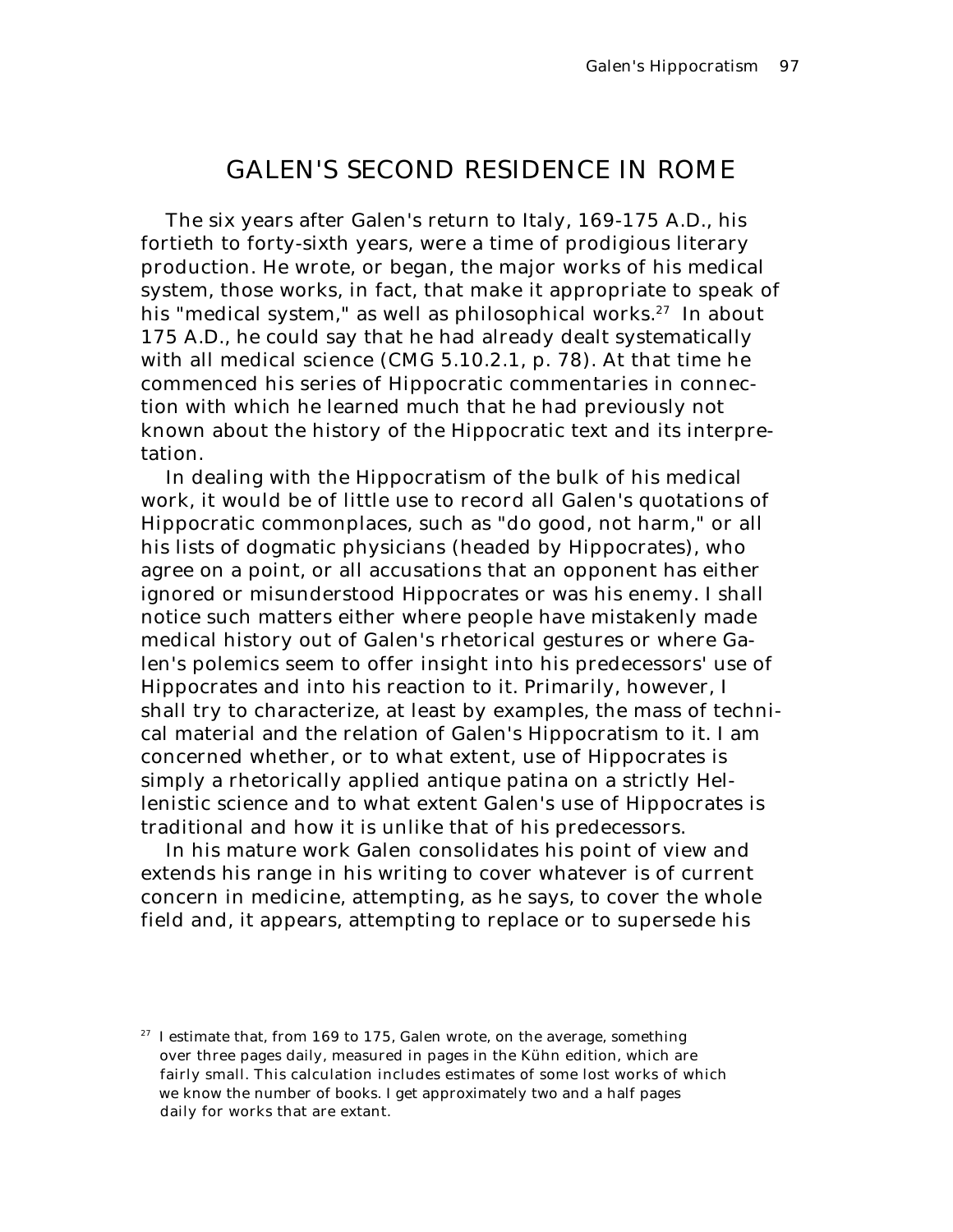predecessors. Galen generally describes himself as writing for friends, and he wavers, in descriptions of himself, between excesses of modesty and of pride. We cannot think of his writings as "coming out" and being advertised and distributed widely year by year. In fact, we cannot 'think of the situation in any terms applicable since the invention of printing. Nor can we imagine that there were only a few copies of each work circulating among a coterie. How wide his audience, how broadcast his publication, is a mystery. Galen apparently did not employ a publisher (that is, a group of copyists making manuscripts to be sold). But his works were widely circulated and sold during his lifetime, whether sponsored by loving friends or done by booksellers. Forged works were sold under his name, as he tells us (*On His Own Books*, *Scr. Min*. 2.91-92), justifying the very useful account of his genuine works that he wrote in late years. Despite his formal disclaimers, it seems clear that he did aim at wide influence. Protestations of modesty, of never signing his name to his own works, and the like, appear periodically and should be taken as formalities, since equally often one finds him facing vicious detractors in the battle for men's minds and insisting that his readers refer to his earlier works. Some scholarly readers of Galen have taken his formal protestations in earnest. There was, of course, a genre of modest dedications, in Galen's time, which he follows in his works. But we can take the word of Athenaeus, Galen's urbane contemporary (who portrays Galen at his banquet of wise men), that Galen astounded the world by the volume of his works, and by their range.<sup>28</sup> Galen could not have expected that his success would be so great and that he would become the standard of medicine for twelve or fourteen centuries, but he did try to become known. He was, therefore, attempting to impress on the world at large his version of Hippocratic science, although he maintains the explicit convention that he is writing for a coterie of friends and, although he sometimes mentions critics, he does not identify and answer them directly. As I have suggested, Galen took the *Elements according to Hip*-

<sup>28</sup> Athenaeus, *Deipnosophistae*, ed. and trans. Charles B. Gulick, Loeb Classical Library (1927) 1.1.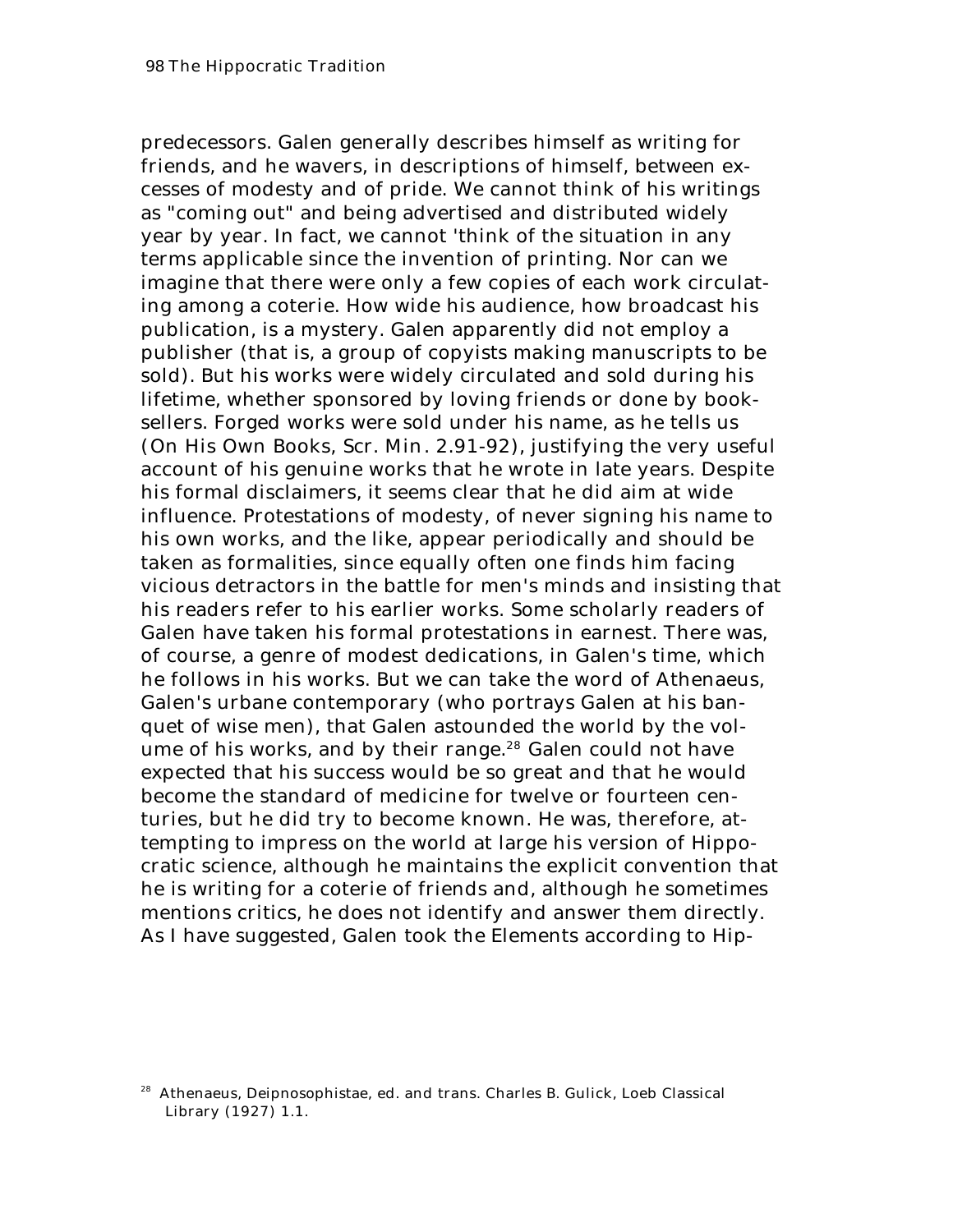*pocrates*, which he had written for one purpose some years before, and adapted it to serve as the philosophical prolegomenon of his system generally. To its arguments about elements he added an account of the four humors, blood, yellow bile, black bile, and phlegm, which he considered mixtures of elemental fire, air, water, and earth, mixtures whose relationships are also ascertainable in the foods and medicines and environmental influences that affect the body in health and disease. He completed this theoretical structure with *Temperaments*, that is, mixtures (*De temperamentis* K 1.509-694), an account of the basic organic structures of the body composed from mixtures of the humors, each organ, and each of the kinds of tissue (*homoiomerê*) that compose organs having a mixture or temperament peculiar to itself, while each individual has his own normal temperament. On this theory medicine must be based. In *On the Temperament and Force of Simple Drugs* (K 11.379-12.377), he applies the theory to the basic pharmacopea of his time. Other works on compounding of drugs supplement it. Specific applications of the theory are given in *The Best Constitution of the Body* (K 4-737- 749), *Marasmus* (wasting away from dryness, K 7.666-704), *Faculties of Foods*, (CMG 5.4.2 pp. 199-386), *Anomalous Dyscrasies* (unusual disturbances of balance in organs, a lost work), and others.

 Galen's theory of temperaments, composition of the body, and effects of foods and drugs has its roots far back in the Greek view of how the body works and of the relation of environment to health and disease. His peculiar version seems to come most directly from the pneumatic school of medicine, which, under Stoic influence, apparently worked out the four-element, fourhumor theory of disease and health and worked also on equivalence of seasons to temperaments and on the temperaments of foods and drugs more or less as Galen took up the subject.<sup>29</sup> Galen disputes some of their details, but credits them with developing the science. For example, Galen disputes their limitation of the temperaments to four and their simple equation of temperaments to seasons. He adopts their terminology, *eucrasia*

<sup>29</sup> Still basic to the study of the pneumatic school of medicine is Max Wellmann's *Die pneumatische Schule bis auf Archigenes* (Berlin, 1895).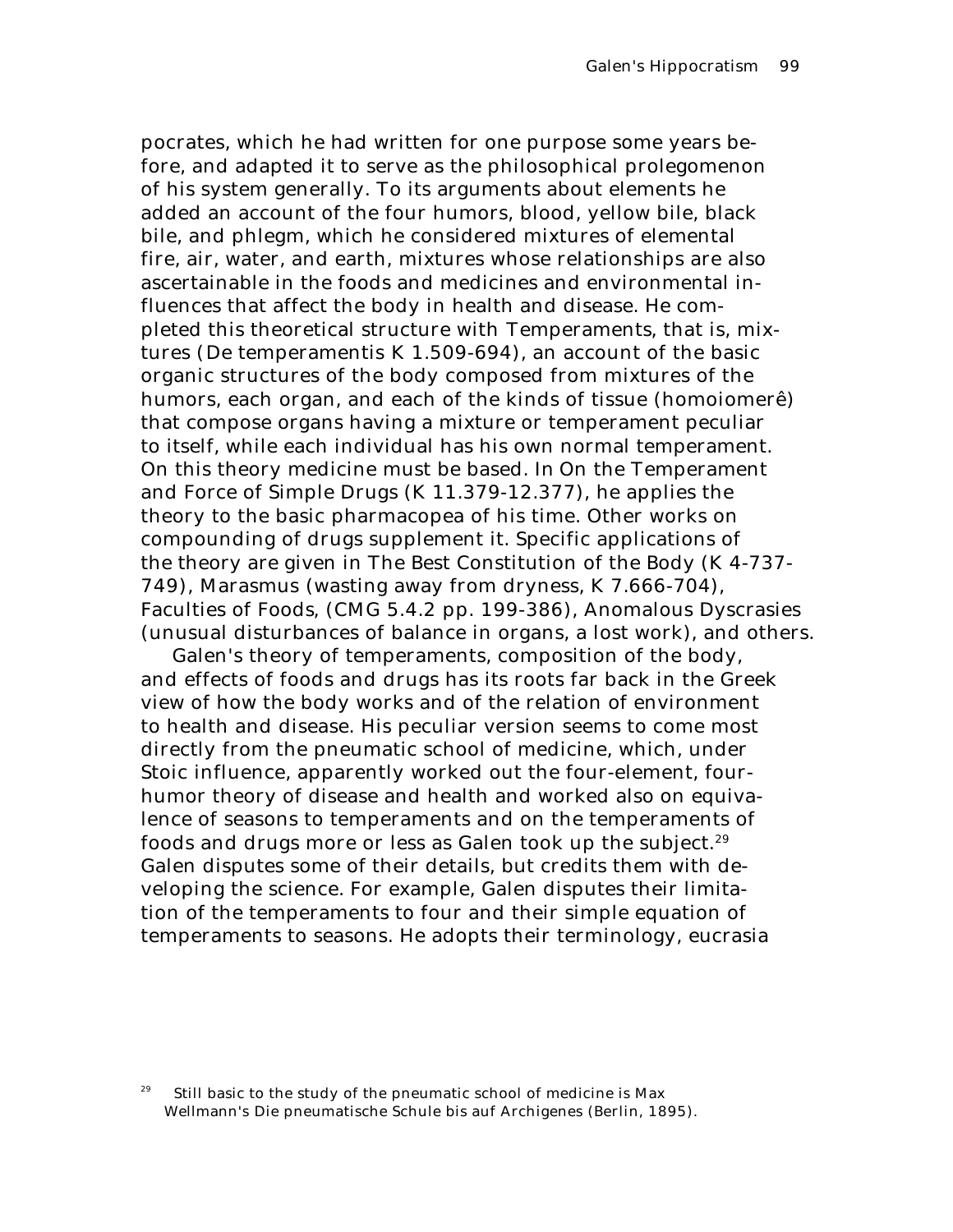for good balance of humors (and of hot, cold, wet, and dry), *dyscrasia* for the unhealthy imbalance; but he insists that the eucratos physis, the healthy temperament, is a fifth basic condition, distinct from hot and wet mixtures (K 1.509-534). Other disputes and "corrections" of Pneumatics followed from that initial one.

 Galen managed to write (actually, to dictate) such prodigious quantities because he used the basic material of other people's writings, adding what he thought appropriate. Thus, the work *Temperaments* outlines the subject as "the followers of Athenaeus" presented it (K 1.509-523; I think he used an outline of the subject by Athenaeus himsef). But then Galen adds that although the Pneumatics cite Aristotle and Theophrastus, they do not really understand them, and there should be five, not four, basic temperaments. The next hundred pages consist of often rambling and repetitive argument on the point. Hippocrates figures in the argument only as one whose aphorisms about spring and whose descriptions of a hot and wet season followed by disease the Pneumatics should have heeded (K 1.527-530). As usual when he is using material from the Pneumatics, Galen is complimentary to his source, and only mildly abusive, if at all. The Pneumatics were great organizers and chart makers, who apparently offered exhaustiveness of description as one test of their science. In this, too, Galen follows and improves upon them.

 In the book on drugs, Galen excerpted recipes from his Hellenistic predecessors—a proper and traditional method which he acknowledges. But he adds his own experience of testing and inventing compounds, and again, rarely, he cites Hippocrates.<sup>30</sup> Galen also wrote at length on the nature of the pulse, its

<sup>30</sup> Cajus Fabricius' very useful book, *Galens Exzerpte aus älterren Pharmakologen* (Berlin, 1972 }, lists Hippocratic citations. Fabricius identifies excerpts from the people who are Galen's primary sources, of whom seven account for 90 percent of the excerpts. Almost all of the sources date from the first and early second centuries A.D. Max Neuburger's *History o] Medicine*, trans. Ear nest Playfair (London 1910), is particularly useful for its exposition of Ga len's pharmacological material. Georg Harig, *Bestimmung der Intensität im medizinischen System Galens* (Berlin, 1974), has offered a useful analysis of the pharmacological works.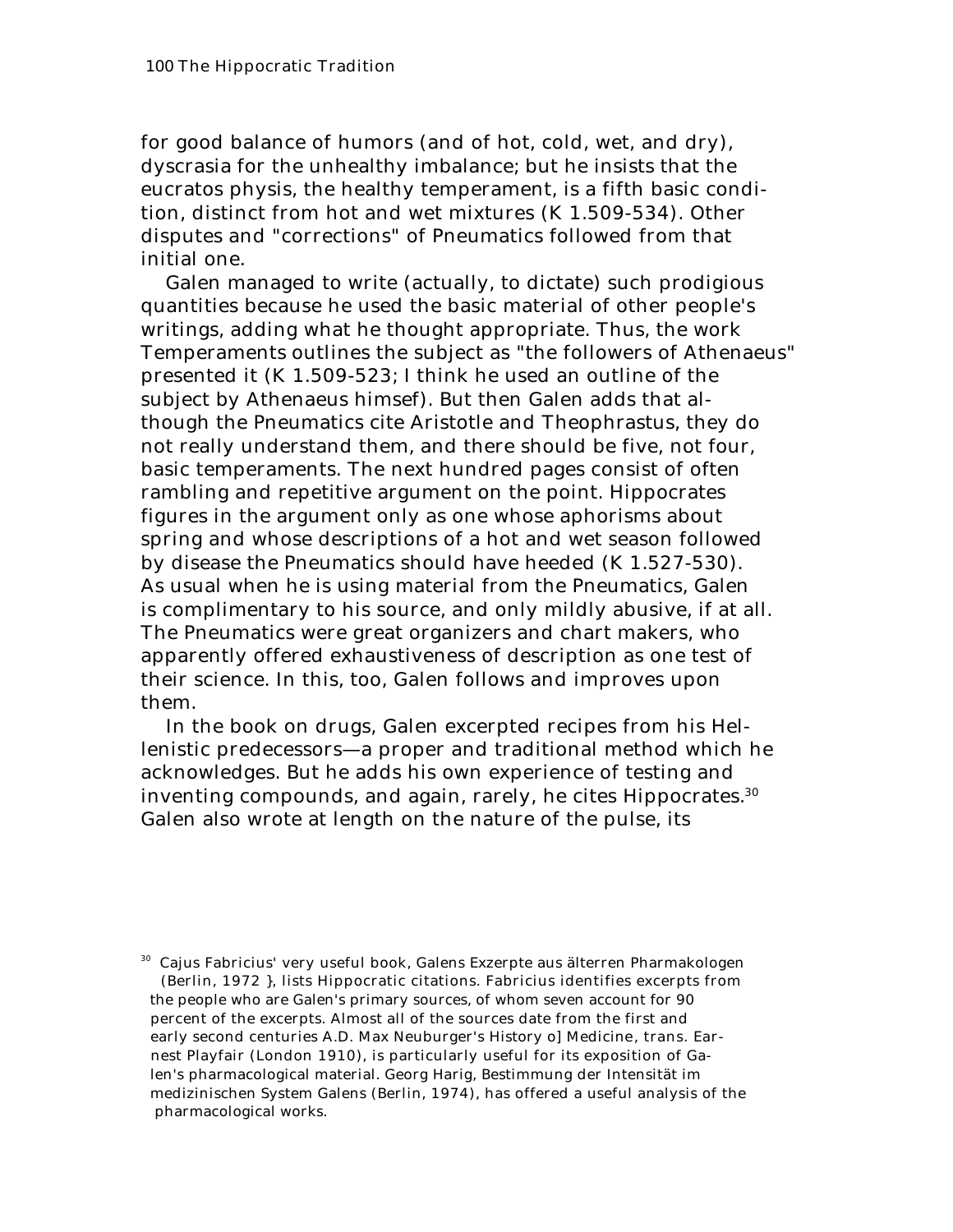causes, its usefulness in diagnosis and prognosis, and kinds of pulses.31 Here, too, his antecedents are the Pneumatics, particularly Archigenes, whose work Galen "corrects" and "improves." Galen does not claim that one can learn about sphygmology from the Hippocratic Corpus. Hippocrates appears not to have been ignorant of the science of the pulse, but he did not work it out fuIIy or develop the terminology (K 8.497). Galen considers his own writings on the pulse to be an improvement in consistency, accuracy, and thoroughness of classification of phenomena. His charts (for example, twenty-one kinds of pulses, twenty-seven anomalous pulses [K 8.504-506]) are intended to exhaust the possible combinations, such as the pulse that is long, broad, high, and large, and the anomalous one that is swift, swift, slow. Galen emphasizes his own contribution and ability to judge this subject by virtue of long, hard work at learning to feel the phenomena. He did not learn it from his teachers because they did not know it (K 8.786-788). His model, Archigenes, used terminology too vague to describe the phenomena, Galen says. I have found no scholar who has tried to judge Galen's claims.<sup>32</sup>

 Galen's large work *Therapeutic Method* (K 10.1-1021), usually called *Methodus Medendi* in Latin, often *Megatechne*, makes the most reasoned claims to follow the science of Hippocrates: Hippocrates did not, indeed, work out the science in detail. He omitted much, especially regarding complicated conditions. But he did show the way, and his system is the only basis for a method of healing. None of Galen's predecessors completed the work: some were totally ignorant, some who knew it were unable to add what was needed, some chose to conceal and obscure it (K 10.632-634). Galen himself will, he says, write the first good

<sup>31</sup> The major works and their 1ocation in Kühn's edition: *Use of the Pulse* 5-149-180: *Distinction of Pulses*, 8.493-765; *Diagnosis by Pulses*, 8.766-961; *Causes of Pulses*, 9.1-204; *Prognosis from Pulses*, 9.205-430.

<sup>32</sup> Galen's description of his own research has been paraphrased at length and discussed by Karl Deichgräber, *Galen als Erforscher des menschlichen Pulses*, Sitzungsberichte der deutschen Akademie der Wissenschaften zu Berlin, Klasse Sprach, Literatur, und Kunst (956), no. 3. For a helpful exposition of Galen's ideas about the pulse, see C.R.S. Harris, *The Heart and Vascular System in Ancient Greek Medicine* {Oxford, 1973), pp. 397-431.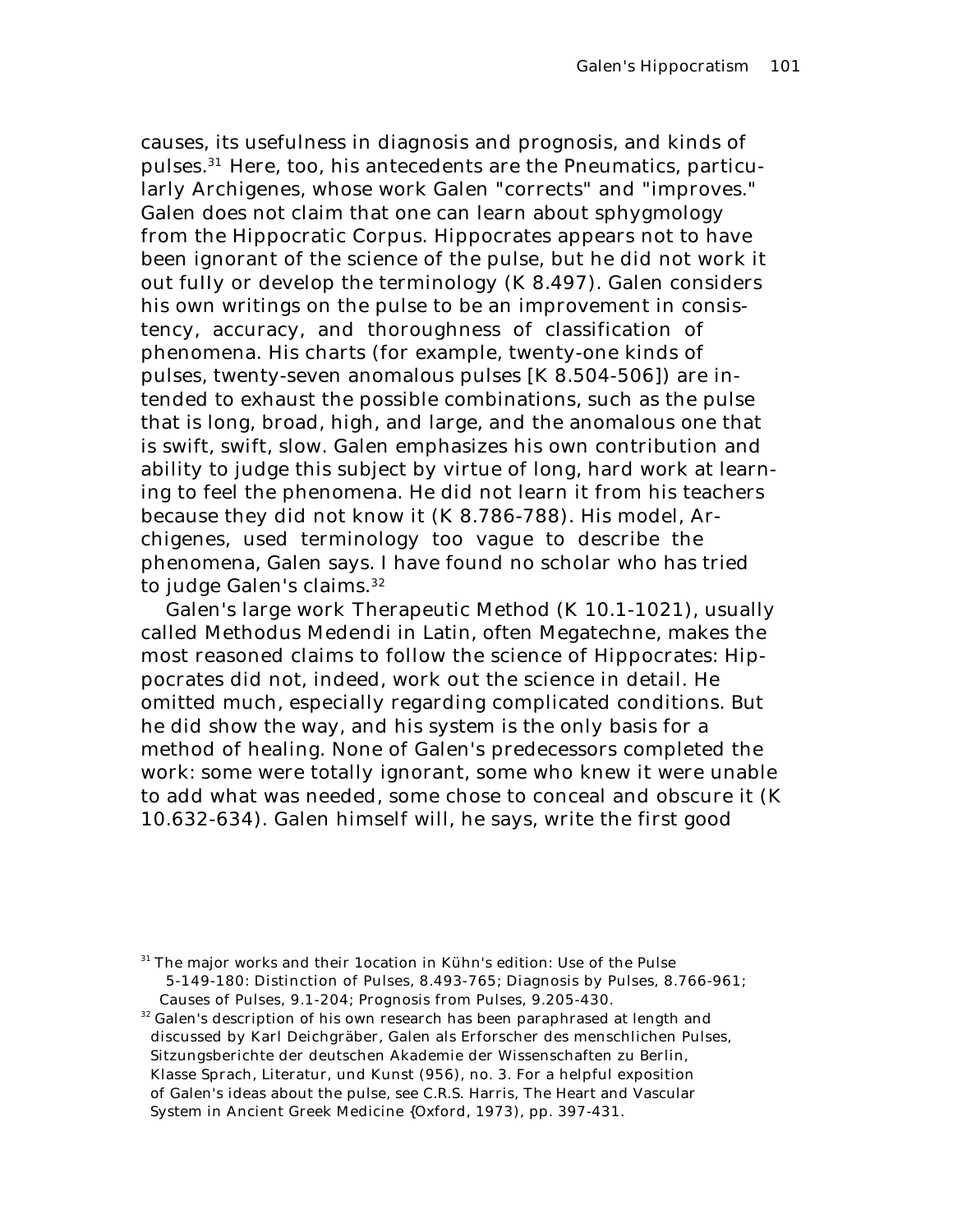work on therapeutic method ever written. The title, *Therapeutic Method* or *Method of Healing* or *Method in Medicine*, is polemic in tendency. Galen is taking away from the Methodists their claim to have method, saying that they have no knowledge of how many diseases there are and no analytical techniques. The Empirics are virtually as badly off. The Empirics are not the opponents in this work, except that when the Methodists are refuted, the Empirics might move in to claim the territory. Hence Galen's primary attack is on the Method as presented by Thessalus, which is full of false and meaningless claims; secondarily, he attacks the Empirics because they have no way of finding correct treatments. To both he opposes his own, which he calls Hippocrates' method: there can be no precise cures in books, no specific medicines for diseases, only the nature of the patient and his disease which the physician readjusts by contraries (K 10.172- 183).

 At the beginning of book 7 Galen explains that he had broken off the project when the addressee of books 1-6, Hieron, had died, but now, fifteen years later (probably after 193 A.D.), he will complete his design, not to gain fame, but as a favor to his friends (K 10.456-458). The design of the whole, completed in fourteen books, gives an account of diseases, divided into three categories: those that involve separation of tissues (wounds, ulcers, ruptured vessels, fractures); those from dyscrasia, that is, humoral imbalance, in the whole body; and those that involve unnatural swellings (inflammation, tumors, cancers, and the like). In all diseases one must distinguish cause from affection and symptoms, treat the cause, and restore the body to its natural condition. All internal and external lesions are comparable to a pinprick: if the body is healthy and balanced, *eucratos*, the tissue will unite (K 10.386-401). If there is *dyscrasia* in the body, the wound will fester because of the body's excrement, which will keep the lesion from closing, and one must treat the *dyscrasia* as well by purge, diet, bloodletting, and medicine that restores the lesion to its proper heat or coolness, moistness or dryness. All lesions everywhere require the same approach, but every individual has his own natural temperament (*krasis*), which you should know from observation, and every kind of tissue and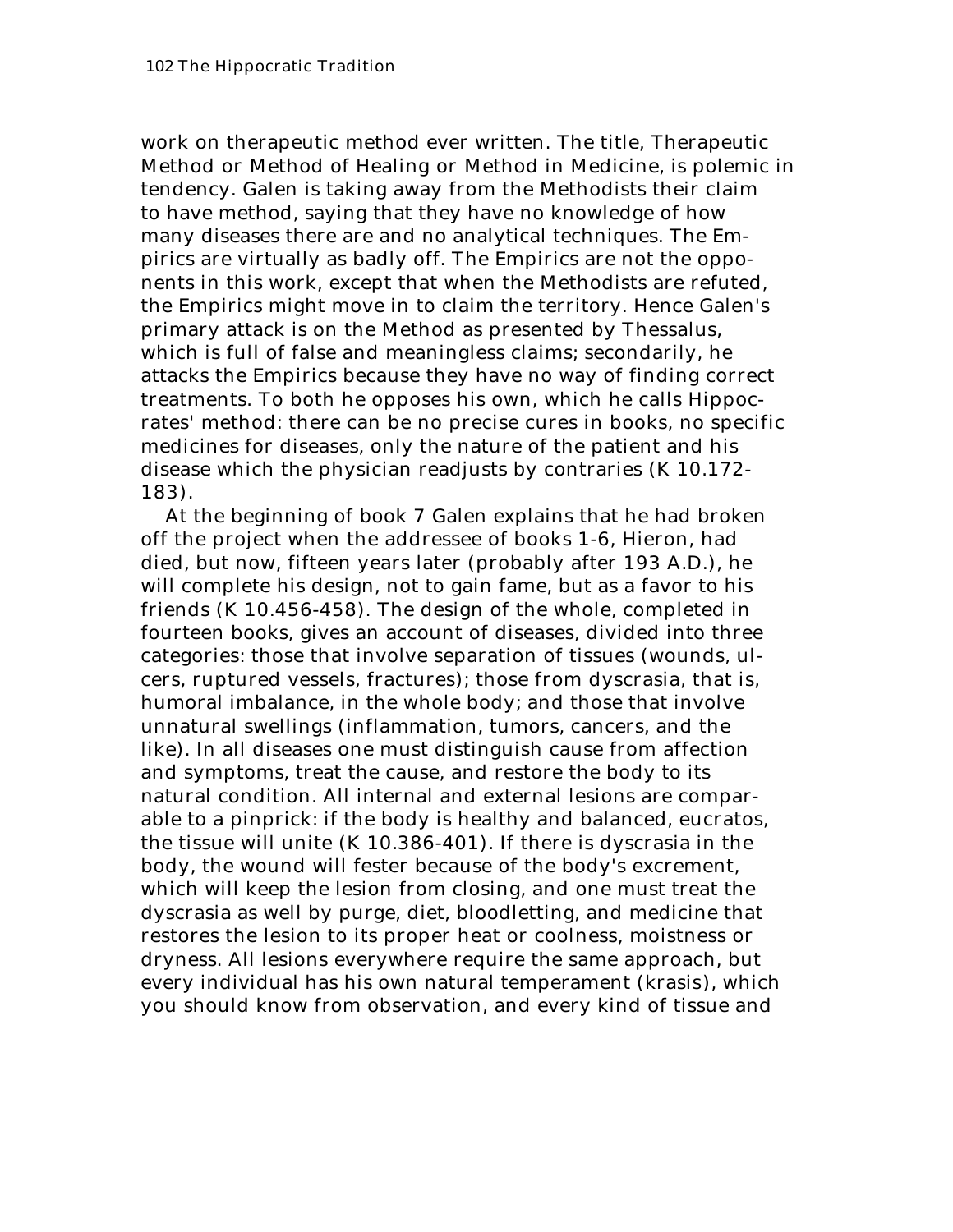area of the body has its own temperament: the ear lobe differs from the hand or trachea; a nerve is much drier than a muscle and needs more drying factors in the medicines, many of which Galen claims to have invented by using the proper logic (K 10.394-395).

 Hence his method requires insight into the precise mixture of hot, cold, wet, and dry in every foodstuff and drug, every part of the body, and every individual, along with how and when to treat with contrary elements to restore the natural condition. There are no "communities" of disease as the Methodists claim, nor can discoveries be made empirically: one must know by reason precisely the effect needed and the way to achieve it, besides allowing for seasons, times of day, and any other complicating factors (cf. K 10.31-38, 162-173, 316-357). Galen claims that he has always succeeded where Methodists had failed, taking over their cases and exposing their murderous ignorance—they think a medicine for an ulcer would be good for any person and any part (cf. K 10.204-205, 390-391). With fevers (caused primarily by putrifying humors), one must know where humors are lodged and what their consistency is, then must thin the thick ones, warm the cold ones, flush them out, bleed them out, and must do it before the disease gets worse, making the proper adjustments for all variables. For unnatural swellings, one must treat locally and treat the *dyscrasia* of the whole body by purge and bleeding and by diet that warms or dries. These principles, treated with great detail of phenomena he has observed, experience from his own practice, and polemics about others' stupidity, make up Galen's *Therapeutic Method*. Galen's literary model, insofar as he has one, appears to be the *Therapeutic Method* of Thessalus, the manifesto of the Methodist school, which taught how to recognize the "communities" or common conditions in diseases and to restore the body to its original symmetry or harmonious relationships in the sizes of the pores, concepts borrowed from Themison and Asclepiades and developed by Thessalus with new terminology (K 10.7-8, 250-275). Thessalus is particularly odious to Galen because he criticized all physicians who preceded him and said that Hippocrates had left a harmful heritage—he even criticized the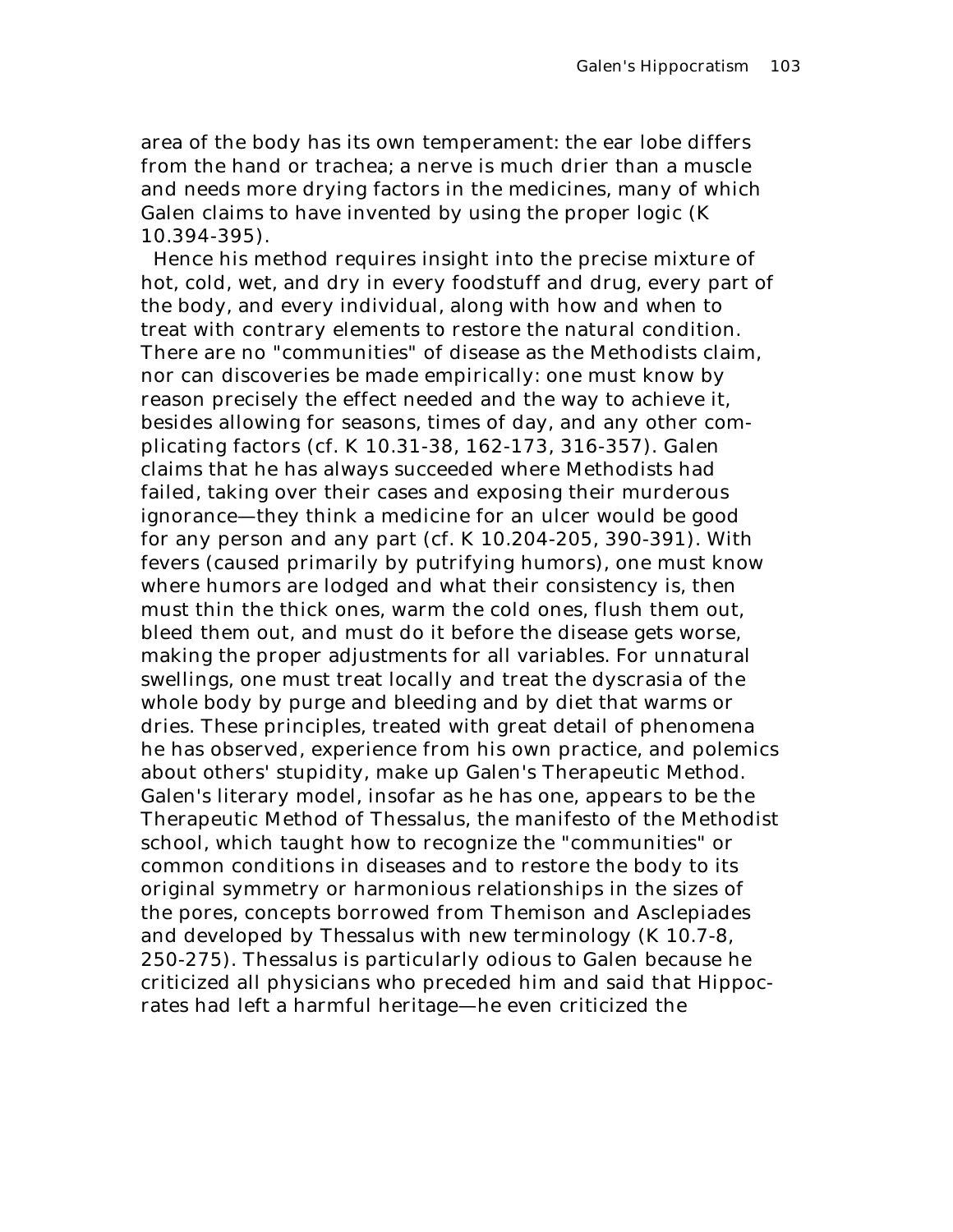*Aphorisms.* Galen responds by quoting Plato, from the *Phaedrus*, on Hippocrates' *methodos* (K10.13) and in the work periodically returns to the metaphor of the road (*hodos*): Hippocrates pointed out the straight road, which all good philosophers and physicians have followed (K 10.117), but nobody completed it. Galen is like Trajan, who found the roads of Italy often muddy, rough, and difficult, but left them all smooth and passable (K 10.632-634).

 Galen had preceded the writing of *Therapeutic Method* with a briefer version of the subject in two books. *Therapeutics to Glaucon* (K 11.1-146). He followed it much later with *Affected Places* (K 8.1-452), which treats the subject of finding the source of the disease by study of the functions that are impaired. His literary model for *Affected Places* is the Pneumatic Archigenes' work of the same title, which Galen corrects in details: Archigenes indulged in useless speculation on how causes should be named and claimed that species of pain could be elaborately classified and named as indications of parts affected (K 8.90- 120). Galen says that attention to Hippocrates would have saved Archigenes from aberration. For example, Archigenes could not have said that "heavy pains" indicate the liver had he noticed and thought properly about Hippocrates' statement (*Epid.* 6, L 5.268) that kidney pain is heavy (K 8.113). But Galen had better, more logical arguments as well: no one can have felt all the pains and know them; language for categorizing pain is imprecise and in the end not useful (K8.113-120).

 The center of Galen's developed medical system, the anatomy and physiology, are laid out in tree major works, *Anatomical Procedures, Use of the Parts,* and *Natural Faculties*. <sup>33</sup> In each Galen makes an almost ritual gesture toward proving the science Hippocratic. *Anatomical Procedures*, Galen tells us, is original in very

<sup>33</sup> *Anatomical Procedures*, partly in Greek in Kühn, vol. 2, partly in Arabic, ed. Max Simon (Leipzig, 1906). The whole is available in English translation by Charles Singer, books 1-9 (London, 1956), and W.L. Duckworth, the later books, 9-15 (Cambridge, 1962). *Natural Faculties*, Kühn, vol 2, *Scripta Minora*, vol 3, is available in English in the Loeb Classical Library translation by Arthur Brock (London, 1916).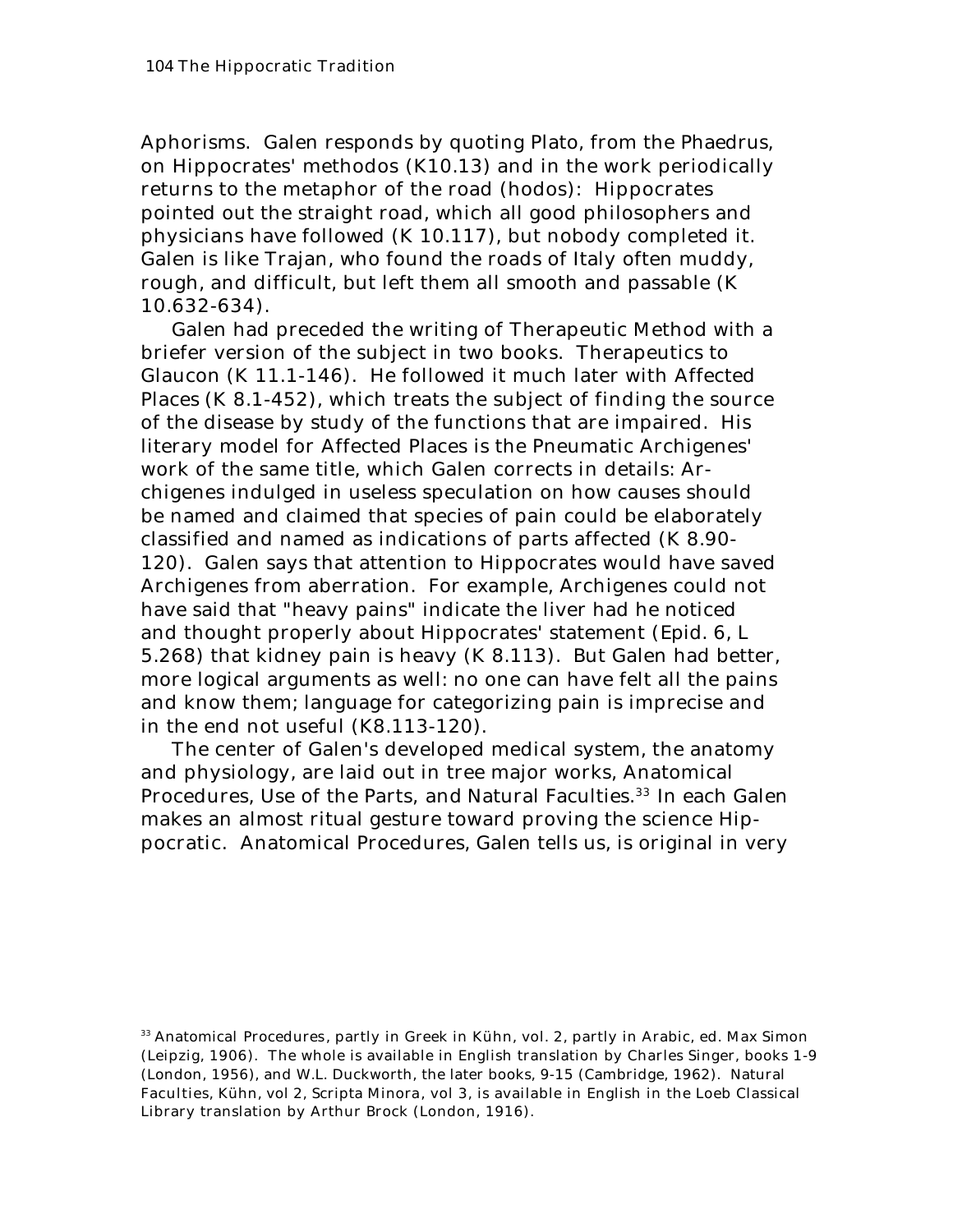large part (see *Scr. Min*. 2.102-108 and *Anat Proc*. passim) and superior to manuals by his predecessors, the Alexandrians and Marinus. Galen says that Hippocrates must have known all about anatomy, but refrained from writing about it because anatomical instruction was oral and kept within the family (*Anat. Proc.* 2.1, K 2.280-283). Galen reordered Marinus' presentation while adding his own numerous observations, and unlike Marinus, separated the anatomy from the physiology. In the physiological work, *Use of the Parts*, which parallels the Anatomy part by part, beginning with the hand, Galen used Aristotle's *Parts of Animals* loosely for his model. (I noted above that he conceived this eloquently teleological work in connection with the Peripatetic circle in Rome and dedicated book 1 to Boethus; also that beyond the first book he does not attempt to prove the science to be known by Hippocrates.) In the *Use of the Parts* Galen's opponents, whom he wishes to put down, are Erasistratus and Asclepiades. Asclepiades appears to have eschewed teleological explanations entirely and so becomes a natural opponent. Erasistratus seems to have attempted explanation of nutrition and excretion by notions of pressure, vacuum, and congruence of material with passages. At times he confessed his ignorance (for example, about the function of the spleen, an admission that infuriated Galen) and felt that Nature could have done better than she did (cf. esp. *Nat. Fac.* 2.4, 2.6; *Scr. Min.* 3.165-171). Galen's eloquence on Nature's providence needs Erasistratus' doubts for a target. Erasistratus' work *General Principles (katholôn logoi*) is perhaps the literary model as well as the opponent for Galen's *Natural Faculties*. Erasistratus had hoped to explain natural actions in the organism and how they occur (cf. K 2.63- 65). Galen replaces those explanations with notions that the organs have faculties to *attract* what they need, *assimilate* it to themselves, *hold* it meanwhile, and *expel* the unneeded remainder or excrement. Galen gestures toward proving this science Hippocratic by twice quoting from *Airs Waters Places* 21: "The mouth (*stomachos*) of the uterus cannot attract (*eirusai*) semen" in a pathological condition (K.261, 2.187). Either he is misquoting from memory, as I suspect, or there are textual problems: the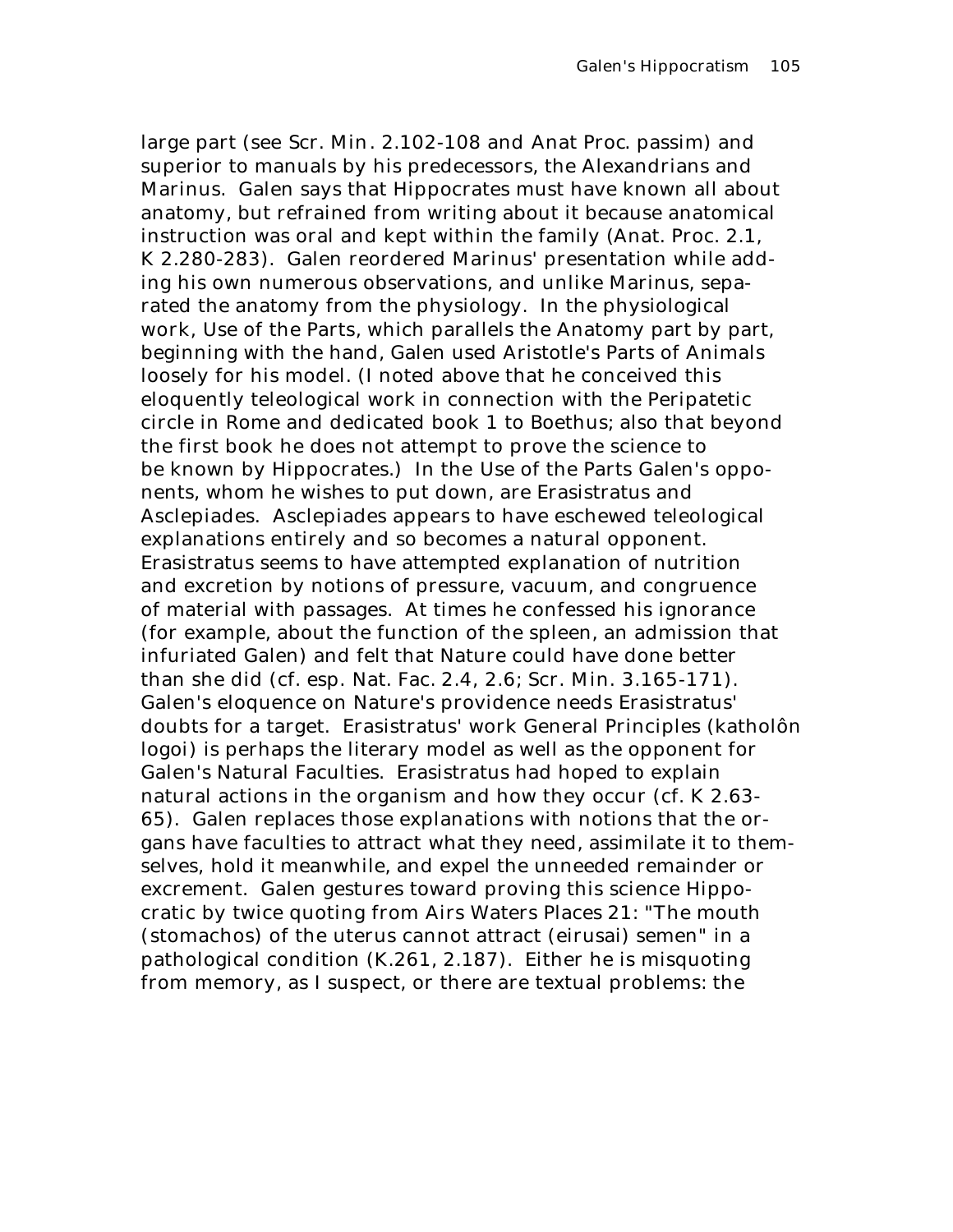Hippocratic manuscript tradition offers *stoma* (mouth) and *hypodechetai* (receive); the mouths of Scythian women's uteri, clogged with fat, cannot receive seed.<sup>34</sup>

 Galen's rhetorical posture in relation to Hippocrates is thus partly a superficial denial of what he was obviously doing as he covered virtually all areas of medicine and imposed his personality on them: he took from all sources what he considered best and made it his own by improving on logic and classification and by fitting it into his own comprehensive system. Because he considered his direct sources wrong and incomplete, he needed to give them only as much credit as he wished, for he was Hippocrates' direct heir. His argumentative tactic of selecting an enemy and maneuvering him into the position of being an enemy of Hippocrates reduced his problems of sorting out his real intellectual and technical antecedents, but has caused problems for the history of medicine because Galen survived to give testimony and the others did not. At different times Galen has seduced people into crediting him whole, as Hippocrates' direct heir, or half, taking Hippocrates as the source of true science perversely misunderstood by those after him. Galen's rhetorical posture would seem to gain credence because in a sense it reflects his real situation: to a great extent he was a unique genius and the unique prophet of his version of medicine and of intellectual history.

 The form and substance of a single major work, the *Hygiene*, demonstrate the method in Galen's major works: his use of literary sources while triumphing over them and his concoction of a historical amalgam, which he called classical, in response to contemporary concerns. The *Hygiene* and the accompanying work, *Thrasybulus, Whether Hygiene is a Part of Medicine or Gymnastic*, <sup>35</sup> were written toward the end of his series of major works, at about the time he began his Hippocratic commentaries.

<sup>34</sup> Cf. Hans Diller, *Hippocratis De aere aquis locis*, CMG, 1.1.2 (Berlin. 1970), p. 72. For another apparent misquotation to prove the same point, cf. K 2.189, K 2.196.

<sup>35</sup> The *Hygiene* (*De Sanitate Tuenda* K 6.1-452) was edited for the Corpus Medicorum Graecorum by Conrad Koch in 1923(CMG 5.4.2) and is cited by page from his edition, as well as by book and chapter. It is available in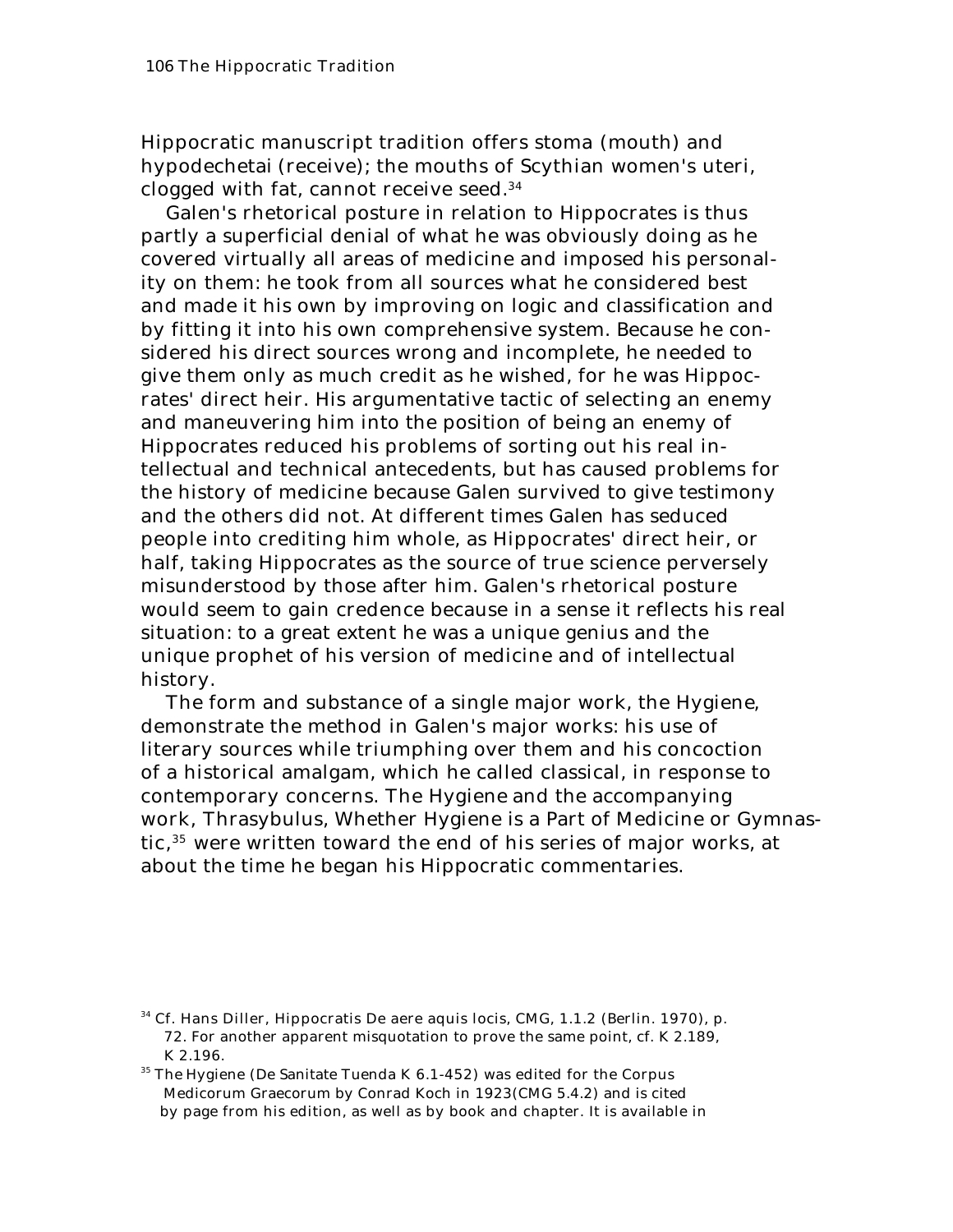*Thrasybulus* takes up the current question Galen's friend Thrasybulus has asked him to treat: does hygiene belong to medicine or to gymnastic? In his usual fashion, Galen deprecates quarrels over words, while showing his own adeptness in such quarrels. After demonstrating, in quasi-Platonic manner, that there are many ways one can logically divide the subject of care of the body and many terms one can use, Galen concludes that there is a single comprehensive science of care of the body, which is divided into therapy for the ill and maintenance of health in the healthy (pp. 90-92). Having made his logical point, Galen proceeds to a diatribe against the ignorant class of men, who have been trained as swinish athletes and are useless to society. But Plato and Hippocrates both say correctly that gymnastics as training for athletes has nothing to do with proper hygiene. He quotes Plato from the Republic (pp. 80-89) and, to prove that Hippocrates held the same view (and that Plato followed him), he quotes *Nutriment* (34; L 9.110): "The athlete's condition (*diathesis*) is not natural, the healthy state (hex/s)is better" (p. 83). In his usual manner, Galen calls a roll of noble figures, "followers of Hippocrates," who thought as he did: Diocles, Praxagoras, Phylotimus, Erasistratus, and Herophilus, "students of the whole science of the body" (pp. 85, 99), who are to be contrasted, for example, with Theon and Tryphon, whose topics show that they are concerned with the vile science of athletics: they talk of "preparation for exercise," "partial" and "total" exercise, "recovery" (*apotherapeia*), and so on (pp. 99-100).

 Galen gives some hints as to why Thrasybulus requested that he write. In fact he brings the controversy to life on the streets of Rome:

 The healthy city hates and despises this activity which perverts all one's force for living, and turns it into an unworthy condition of the body. I have often found myself stronger than highly respected athletes. They were useless when it came to traveling or

English translation by Robert Montraville Green, *Galen's Hygiene* (Springfield, Ill., 1951). Thrasybulus (K 5.806-898) was edited by George Helmreich for *Scripta Minora*, vol. 3, and is cited by page from that edition.

 $\overline{a}$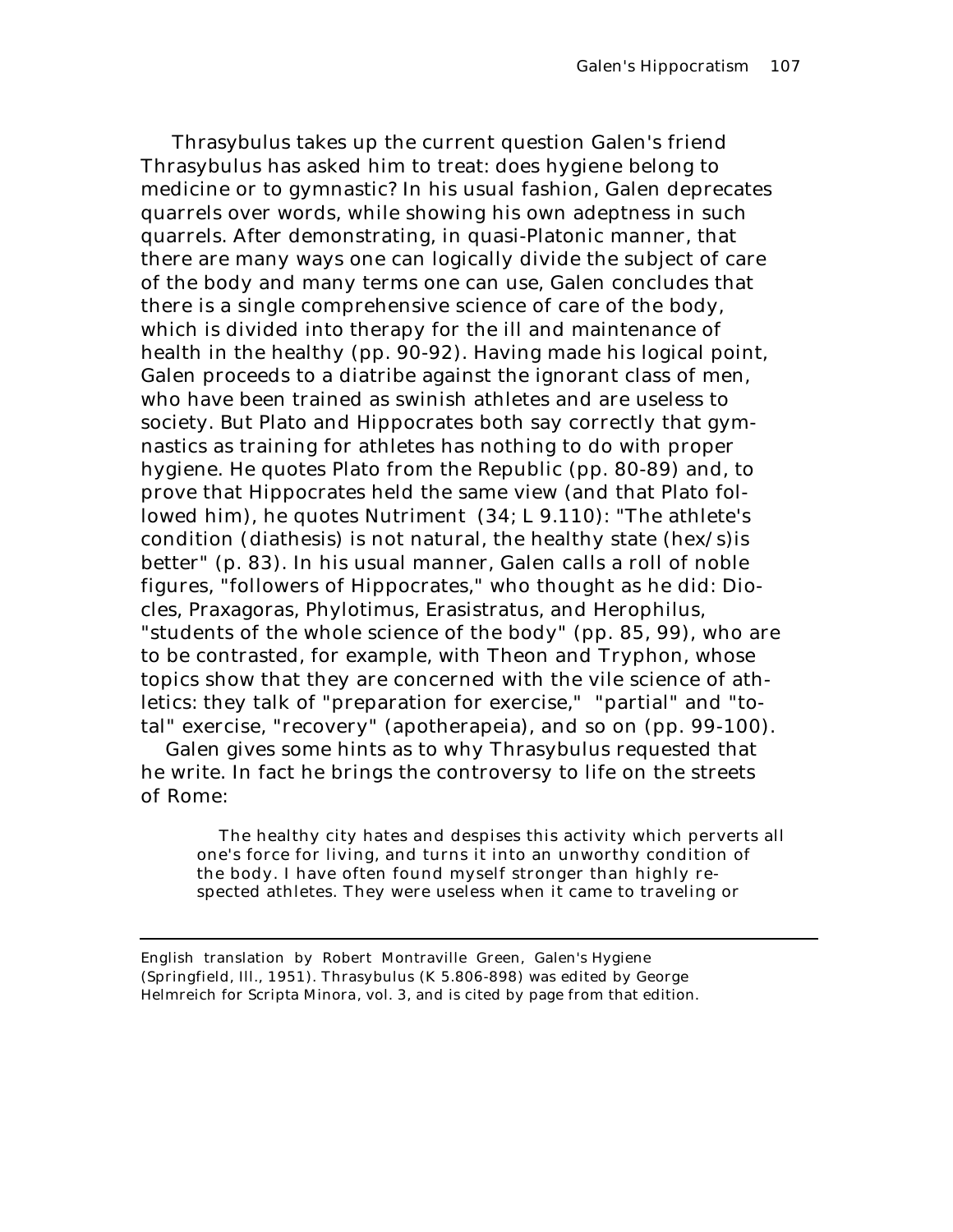military activity, and more so in political life and farming. And if it is necessary to stay with a sick friend, they are totally worthless for consolation, consultation, or assistance—just like pigs. Nevertheless the most unsuccessful of them, who have never won a prize, of a sudden set themselves up as trainers, and cry their wares loudly as swine in their barbarian voices. Some even try, writing, about massage or conditioning, or hygiene, or exercise, and dare to take on and contradict people they don't understand at all. Like that man the other day who criticized Hippocrates and said he did not know about massage. When I came up, some of the physicians and philosophers who were there asked me to explain the theory to them. I made it clear that Hippocrates was first in the subject and had said all that was best. But that self-taught trainer suddenly entered the fray, stripped down a slave boy and told me to massage and exercise him or to be silent about massage and exercise. And then he bawled, "When did Hippocrates enter the wrestling ring, or the wrestling school? He didn't even know the art of the oil rub!" So he kept shouting, and would not be quiet and listen to what was said. But I calmly explained to those who were there that the crude fellow was like a baker or cook who boldly discourses about barlev broth or bread. Then I said, "When did Hippocrates work in a cookshop or at a mill? Let him be a maker of pastries, bread, sauce and fish, since only so should he talk about them." *[Thrasybulus* pp. 96-98]

Galen seems quite pleased with his witty retort to the trainer. His vengeance on the barbarous fellow and his tirade is not confined to the *Thrasybulus*, but extends to the *Hygiene*. In the *Hygiene*, which seems to have been written shortly after the *Thrasybulus*, Galen fulfills the program he had laid out for the science of hygiene, treating health in very broad terms and addressing himself to all conditions of life. The result. as in much of his work, is somewhat marred by haste, repetitiousness, and failure to fulfill the design entirely but it has justly been much admired. One can see in the structure of the writing how Galen took over the work of Theon and corrected and improved it by imposing on it his own design and his own science.

 In book 1, Galen lays down the principles of the science of hygiene as he sees them. Hygiene is the part of medicine that deals with preserving health. To practice it properly, one must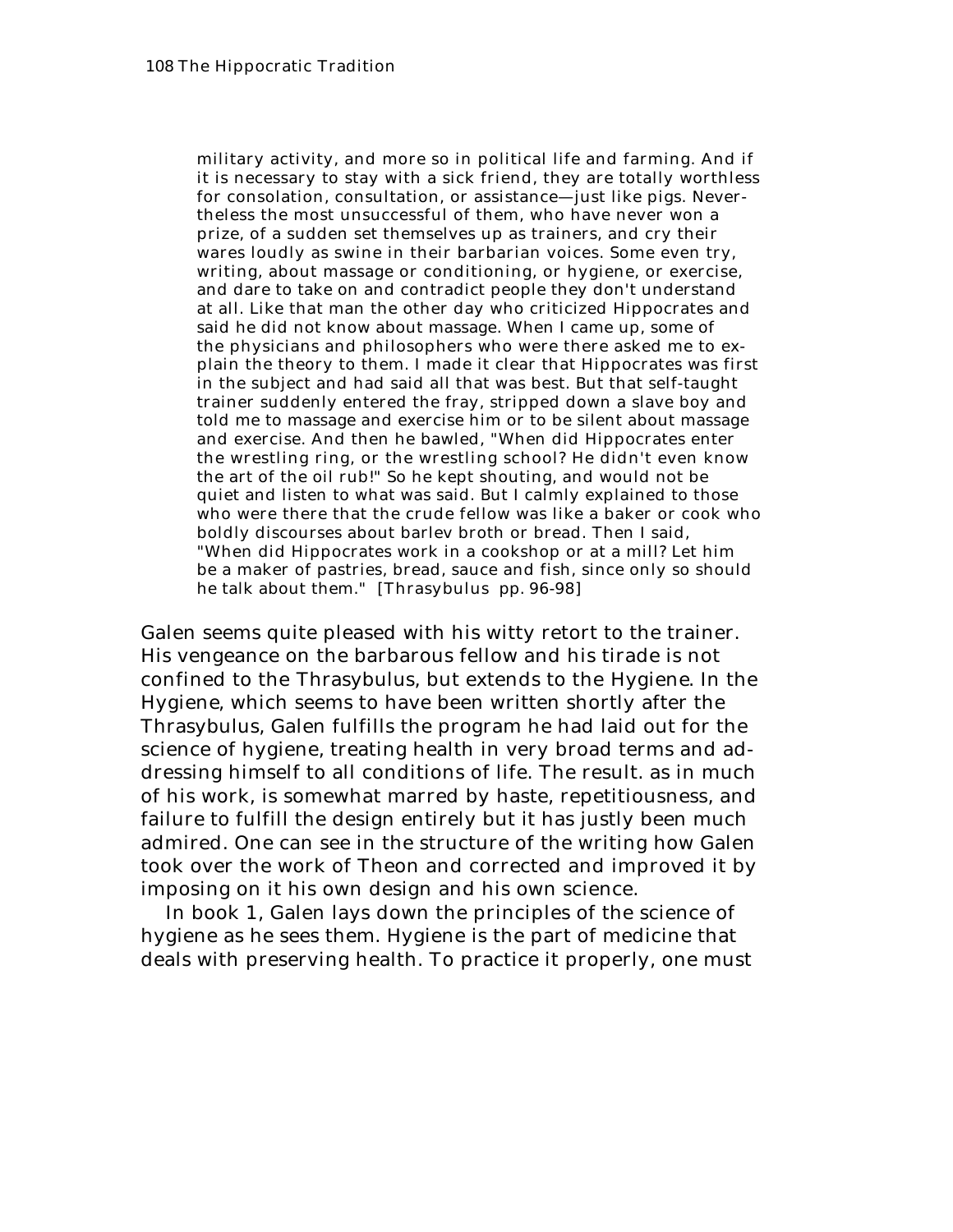know what health is. One must know that from the basic elements, fire, water, earth, and air (or, equally, hot, cold, wet, dry, it makes no difference, 1.2, CMG 5.4.9, p.  $4^{36}$  are produced homo/omere. Health can be described as organic functioning according to nature. Health is a mean between extremes, relative always to the natural condition of the particular organism. The science of hygiene provides regimens that will prevent or cure dyscrasia—excess of hot, wet, cold, or dry—in particular parts and in the body as a whole.

 In six chapters of book 1, Galen thus gives a succinct summary of his physiological principles, with numerous cross-references to his previous works, which the hygienist should read. He then lays out the structure of his presentation: he will describe the care of the healthy body from birth to old age and then discuss hygiene in diseased conditions. He deals summarily with the child from birth to seven years, giving advice about breast feeding, bathing, massage, exercise, and pure water and air. For the second seven years, he says simply to continue the regimen of the first, without violent exercise and with warm baths. At this point (chs. 12-14), he explains his conception of the excrements (*perittômata*) of bodily processes.

 In books 2,3, and 4, Galen treats the kinds of exercises and their effects, preparation for exercise, treatment after exercise (*apotherapeia*), massage, diet, bathing, and other details relating to exercise and fatigued conditions. He seems to be following Theon's work and mentions him frequently. He even says that Theon is the best who has written on the subject  $(p. 53).^{37}$  Book 5 deals in summary fashion with old men's problems: the best exercises, foods, and wines, remedies to use in respiratory infections, how to keep the intestines functioning. Galen also offers

<sup>36</sup> Although Galen frequently mentions the triumph of his philosophical distinction—hot, wet, cold, and dry are not basic elements, but fire, water, earth, and air—and refers readers back to his *Elements according to Hippoc rates* for proof that Aristotle (or Plato) followed Hippocrates, he as fre quently says the distinction makes no difference to medicine or neglects to mention it at all.

<sup>37</sup> Whether other sections of the *Hygiene*, such as hygiene of nursing, gerontol ogy, and wines, are closely modeled on predecessors is not apparent. I have found no direct sources.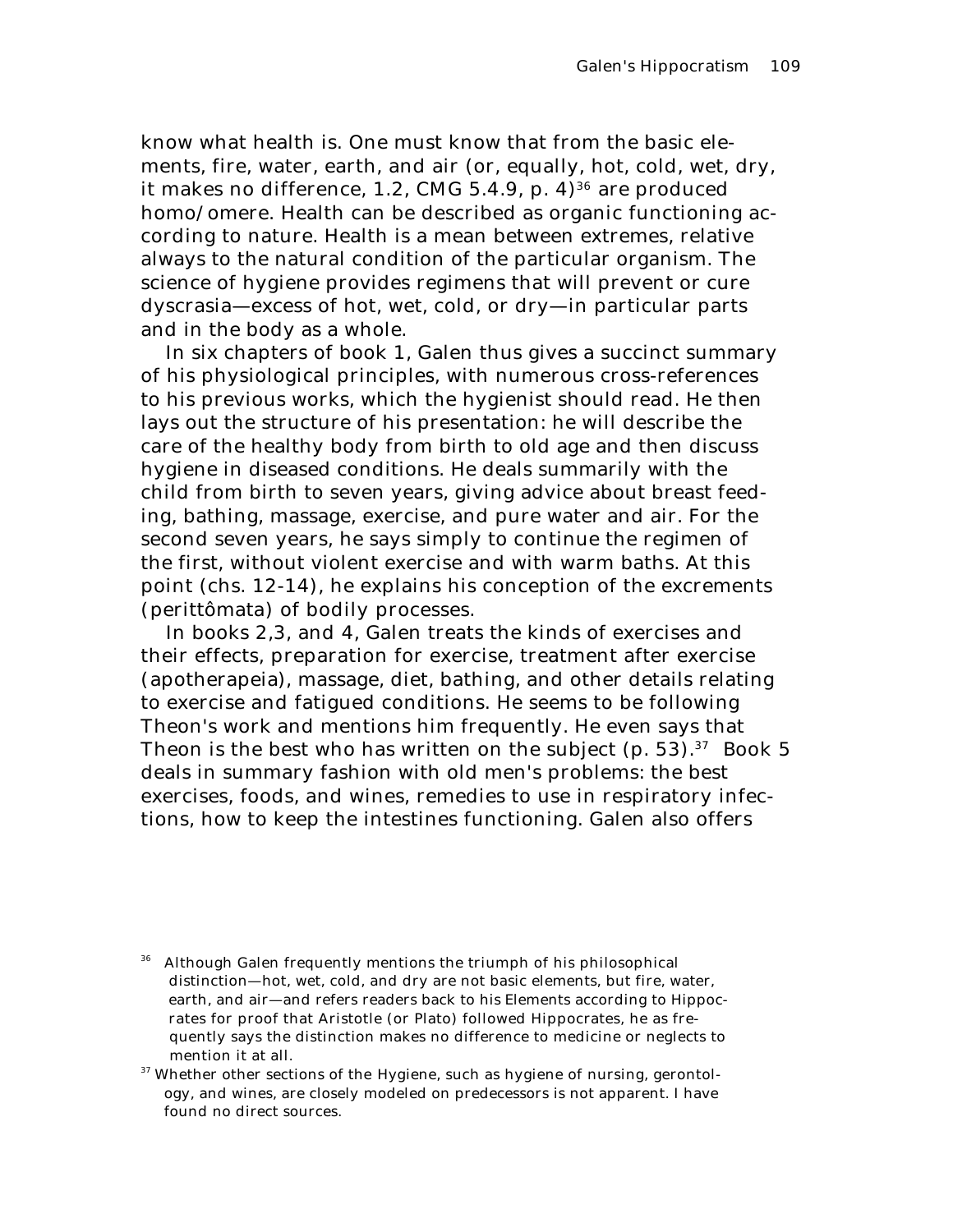examples of special attentions required by peculiar bodily types. Book 6 gives assorted advice and recipes for serious problems of indigestion and ill health, with many suggestions that the reader pursue the subject in Galen's other works.<sup>38</sup>

 Galen's achievement, of which he boasts repeatedly, is that he has written a scientific hygiene for everyone, not only for the perfect body in its prime. Sketchy as the work is in many places, it successfully completes the design conceived in the first book, and it presents a coherent theory throughout. Galen attains his usual rhetorical success as well, not only using Theon, but showing his inferiority because he did not understand Hippocratic science. His manner is instructive for purposes of assessing the Hippocratic tradition and Galen's peculiar construction of it.

 Galen makes some desultory gestures toward proving that hygiene is a Hippocratic science. He quotes "Opposites cure opposites" (pp. 17, 159, 163, 167); "Purge what is concocted, not raw" (p. 116); "Spontaneous fatigue is a sign of illness" (p. 104); "Exercise should precede food" (pp. 39, 141, 163); and some few other aphoristic hints from which he concludes that Hippocrates understood the science as he himself constitutes it.<sup>39</sup> Galen's most successful quotation, however, with which he thoroughly humiliates Theon, is from *The Surgery* (L 3.322): "Rubbing can relax, tighten, increase flesh, attenuate. Hard rubbing tightens, soft relaxes. Much attenuates, moderate thickens.''40 When, in book 2, Galen reaches the subject of massage, he talks of trainers who pretend to know more than Hippocrates, although no one has ever said more about massage than Hippocrates did (re-

<sup>&</sup>lt;sup>38</sup> I see no reason to treat book  $6$  as having been written at a considerably later date, as Bardong does (p. 639). Its citation of works written ca. 182 seems most likely to have been added when the last chapter of book 6 was tacked on.

 $39$  The index in CMG 5.4.2 gives the list. Treatises on which Galen draws are *Aphorisms, In the Surgery, Nutriment, Humors, Use of Liquids, Epidemics* 6, and *Breaths* (only for "Opposities cure opposites," which Galen attributes to *Aphorisms*, p. 163). "Exercise should precede food" is also falsely attributed to *Aphorisms*, (pp. 39, 143, 163).

 $40$  I have been tempted to think that Galen found this quotation after the incident he describes in *Thrasybulus*, since he does not quote it in that work. But there is no way to be certain, and it may seem unlikely on the face of it that the passage was not long part of Galen's mnemonic system.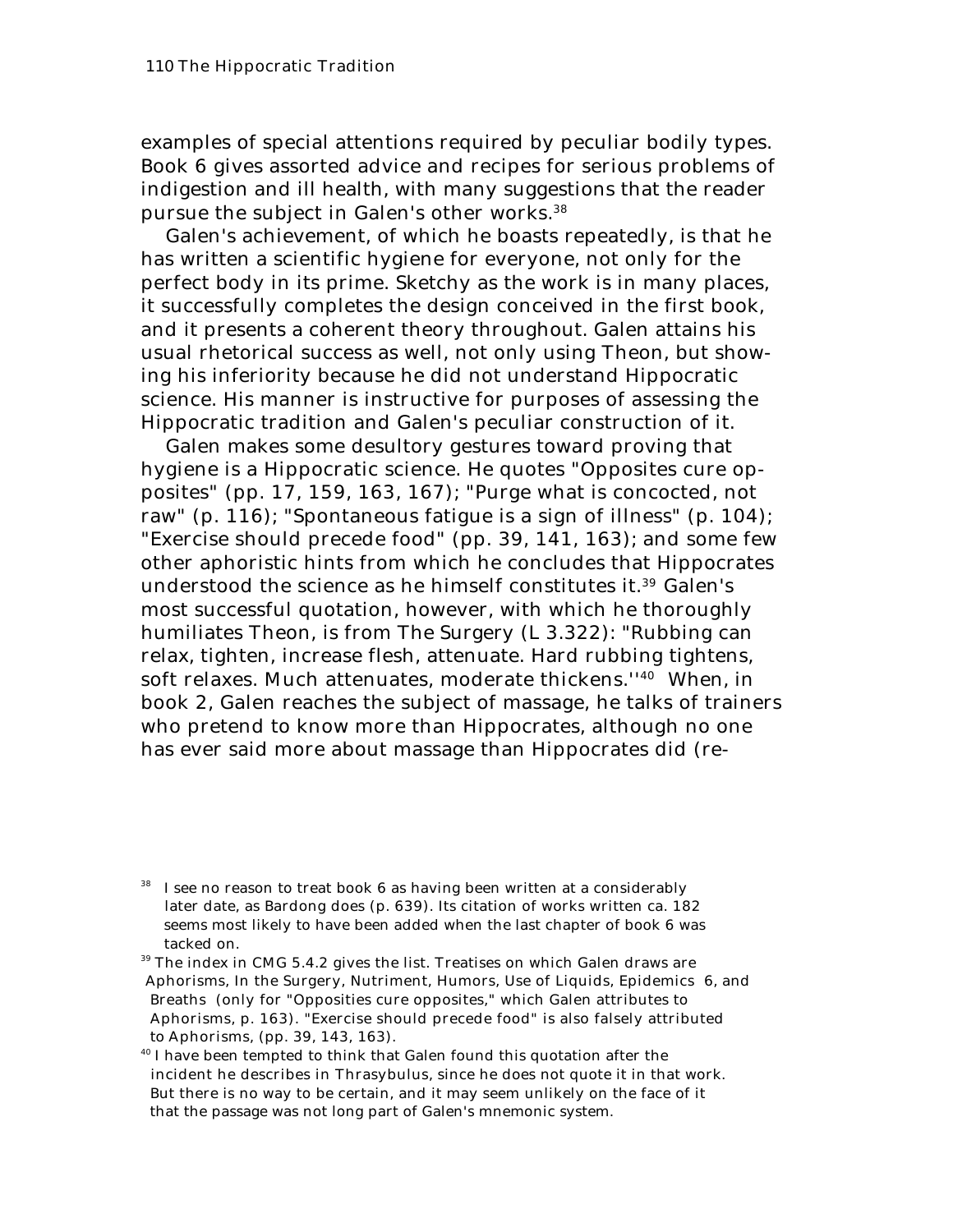minding us of Galen's occasion for irritation in *Thrasybulus*). Theon, Galen writes, says,

 Those who write about massage believe that one should always harmonize quantity .... Soft massage is productive of three results according to quantity,: a little relaxes the flesh and makes it soft to the touch, a lot wears it out and melts it, while enough fleshes out the body with fluid, flaccid flesh. Similarly, hard rubbing has an equal number of results depending on quantity. A lot binds up the body, constricts it and causes something equivalent to inflammation, enough fleshes up the body with long-lasting, well-formed flesh, while a little makes the superficies red for a short time." [Ch. 6, p. 44]

Galen retorts that Theon is saying nothing, or, at best, repeating what Hippocrates said. Galen finds Theon vague or unintelligible (Theon said *anienai*; Hippocrates' term was *lusai*, pp. 44-45) and clearly inferior to Hippocrates. There is more to come, however. Galen next infers that Theon clearly either could not understand Hippocrates or did not wish to praise his brief statement (ch. 7, p.47). One might think that Hippocrates mentioned only four items, but no, the extremes imply the means, and therefore Hippocrates talks of nine qualities and quantities (three times three, for which Galen offers a diagram), whereas Theon is so foolish as to mention only six explicitly. Finally, in high dudgeon, Galen accuses Theon of slandering Hippocrates (p. 50) by depriving him of his just praise and perverting his views. Gentle Theon, who, as Galen quotes him, did not claim originality, has become another enemy of Hippocrates. After giving his own, more scientific breakdown of massage, Galen explains what the Hippocratic method is, thus completing his street quarrel with the vulgar trainer. Here is Galen's version:

 This is characteristic of the method: the ability to proceed from brief elementary principles to all the separate details, and to judge all erroneous statements by comparing them to scientific standards, as though to a canon, This has been enough to show that no one had a correct knowledge of massage, not even the gymnast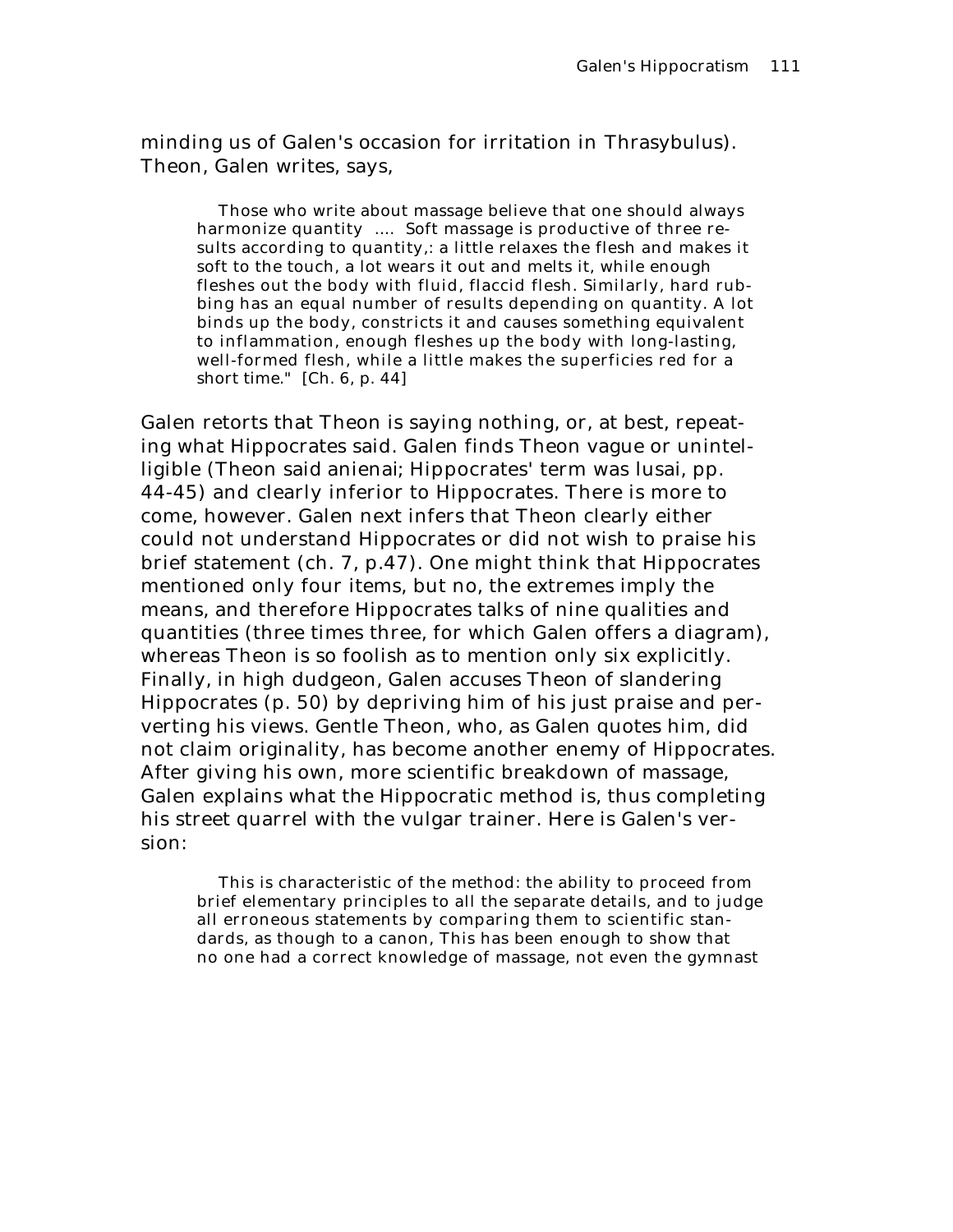Theon, despite his being superior to others, except for Hippocrates and those who follow Hippocrates. [Ch. 4, *fin*, CMG 5.4.2, p.53]

 Later in the Hygiene, Galen again puts Theon down severely. In book 3, where the subject is treatment of fatigue, Galen notes that Theon implies that bathing is good for fatigue. Galen produces another diagram: there are four simple kinds of fatigue, which with their combinations make fifteen kinds all told. And not all require bathing (ch. 8, pp. 92-95). Besides, Galen again pretends to find Theon's language unintelligible, and, to show the source of Theon's problems, Galen again quotes him. The man proceeded from experience, not theory: as he admits: "If this has a theory (*logos*) underlying it, that is fortunate. If not, the evidence of the results is not to be accepted unless it has a concurrent theory in good time" (p. 93). Again, Theon sounds reasonable, even when quoted out of context, but we cannot judge. Galen's purpose as scientist is to replace Theon's uncertainty with an exhaustive, logical scheme.

 One more tendency in Galen's writing exemplified by the *Hygiene* is the Greek humanism, which could be called chauvinism depending on its manifestation. The science of guarding health is naturally a vehicle for recommending moderation in all things: eating, drinking, exercise, work, sleep, and so on. Galen presents it also as peculiarly Greek. When he is discussing the care and bathing of infants, Galen glances aside at the barbarians:

 The Germans do not raise children properly. But we are not writing for Germans or other savage or barbarous people, no more than for bears or lions or other wild animals, but for Greeks, or those born barbarian who imitate Greek ways. Who among us would carry his warm newborn babe to the river and there, as they say the Germans do, test his nature and strengthen his body by dipping him in the cold water like heated iron?... An ass or any mindless beast might get the greatest benefit from having a skin thick and hard enough to bear the cold without suffering. But for a human, a reasonable creature, of what significance could it be? [1.10, pp. 24-25]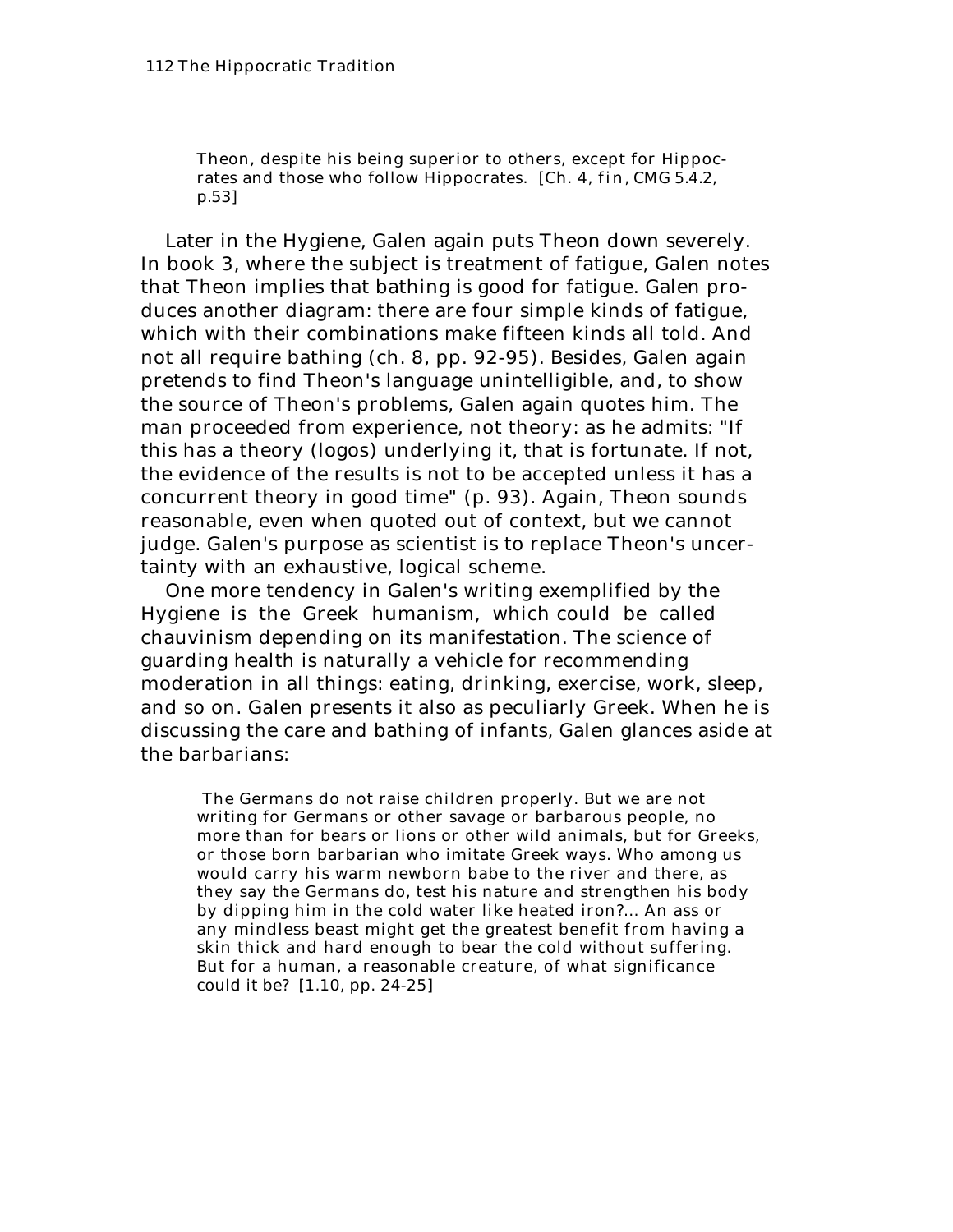I have quoted only a small part of what Galen says on the subject. Here, too, he uses an obscure quotation from Hippocrates to prove his point: "Porosity of body for transpiration: healthier for those who lose more, unhealthier for those who lose less" (*Nutriment* 28; L 9. 108). This may mean "Nothing too much" as regards porosity, which is Galen's interpretation (p. 25), or "the more the better." When describing the effect of climate and geography on physique, Galen says that the perfect physical type and the perfectly healthy body are possible only in the proper climate, which to be perfect must approximate that in the homeland of Hippocrates. One would not find it among Northern Europeans, Africans, or Asians  $(2.7, p. 56)$ .<sup>41</sup> The perfect man is the one imaged in Polycleitus' perfectly proportioned statue called the canon (p. 56). Again, when Galen outlines his Hippocratic method, he does so in the image of the canon: the Hippocratic method reduces everything to absolute essentials, to the brief elementary principle from which one can judge all erroneous statements "by comparing them to scientific standards as though to a canon" (2.4, p. 53). When Galen refuses to understand Theon's language but finds Hippocrates clear and precise, he is obviously behaving like the Parisian who finds outlandish French unintelligible.<sup>42</sup> Against barbarism of all kinds. including that of the vulgar trainer, Galen allies himself with the classical age of Hippocrates and Plato, and he can always call a roll of

 $42$  Galen wavers in his rhetorical postures in this matter. He frequently pre sents himself as one who cares nothing for quibbling about language as long as the matter is clear, and he says that Plato agrees with him (K 2.581, cf. De Lacy, "Galen's Platonism," pp. 29-30). He wrote against the quibbling Atti cists of his time (*Scr. Min*. 2.90). Scholars have tended to generalize from some few of Galen's statements without considering the posturing, indeed the chauvinism, involved. Galen insists that, although he himself is cultured, he can be generous. It is not people's bad grammar but their lack of preci sion that he detests: let them say "*phere ton pous*" if they wish (K 8.587). But he finds them imprecise as well. We do not know how Galen put down the Atticists, but I suspect that he found them imprecise, inaccurate, and quib bling, and he likely did so in the name of Hippocrates, some of whose works (as Galen used them) are not up to classical standard. *Nutriment* is a good example. Galen sometimes had to put on blinders when he indulged his faith.

<sup>41</sup> Galen alludes, as he does frequently, to the Hippocratic treatise *Airs Waters Places*, though he never mentions it in the *Hygiene*.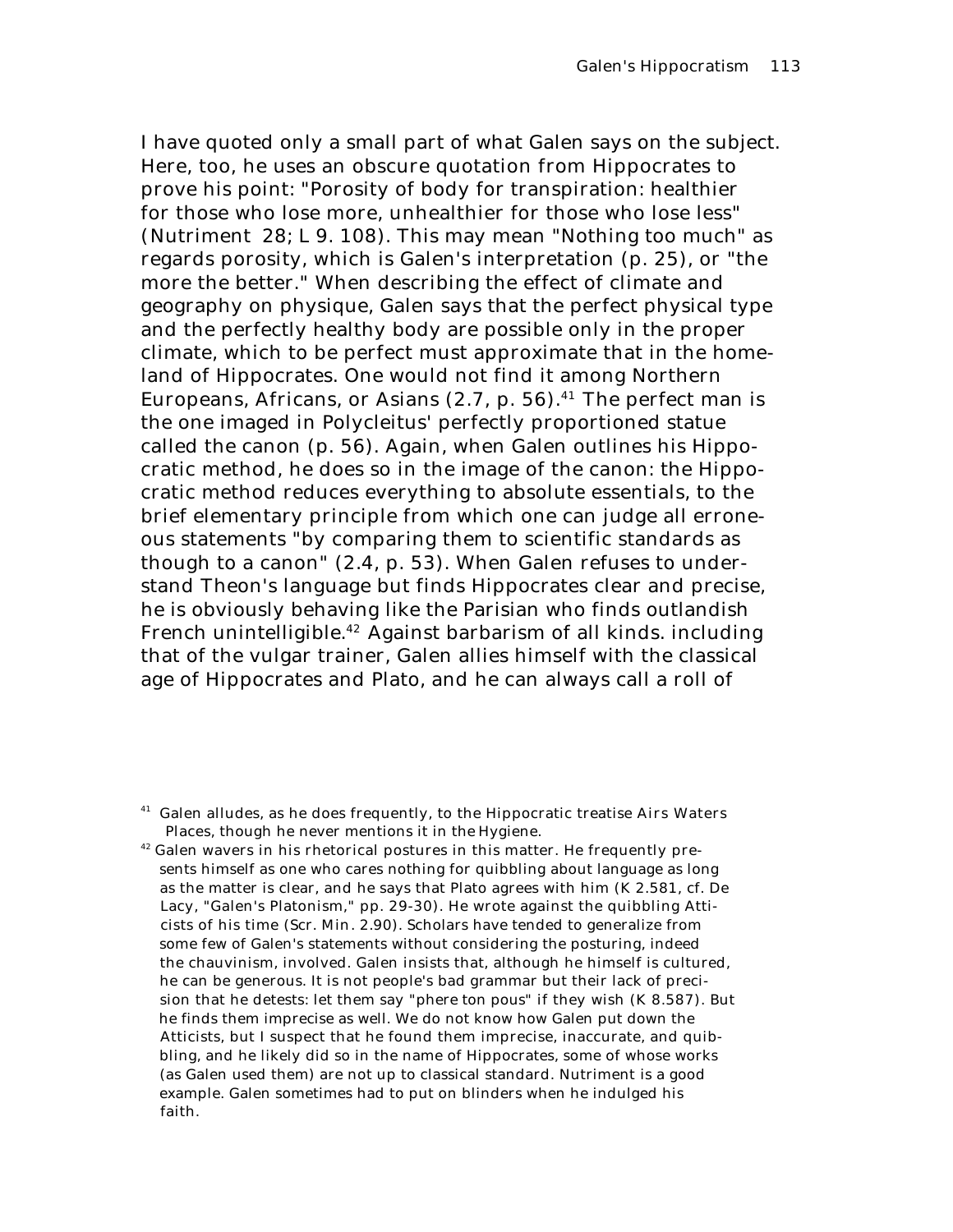physicians and philosophers in whose tradition he stands against any current opponent. But each of the physicians and philosophers, save Hippocrates and Plato, may be the opponent elsewhere and be subjected to a similar roll call of their betters.

 Throughout this period, despite all of his claims for Hippocrates as his guide and ideal, Galen shows very little knowledge of or concern about the transmission of the Hippocratic writings or of others' views about them. He is a student of Hippocratic science in his own version; but who had shared that particular version or what other versions there were is not revealed by him, nor does he acknowledge that there are problems related to the Hippocratic texts, except in the few instances we shall now consider. They are evidence that in his early career Galen was very vague on the subject of the tradition of the Hippocratic Corpus, but began around 175-177, his forty-fifth through forty-seventh years, to become more knowledgeable.

 I have mentioned Galen's assertions in *Opinions of Hippocrates and Plato* of the spuriousness of the later parts of *Nature of Man*, along with his inconsistent citation there of a sentence from the "spurious" portion as a sentiment of Hippocrates, as well as his general acknowledgment that there are Empiric traditions of Hippocratic interpretation (cf. *Affected Places* 3.3, K 8. 141-142. The Empirics simply treat pleuritis as their teachers did, or as Hippocrates does in *Regimen in Acute Diseases*, and do not inquire where the infection is.). One passage in *Therapeutic Method* suggests that a Methodist defending the Method of Thessalus cited the Hippocratic treatise *Wounds* (L 6.402) to illustrate the process of making an old, unhealed wound new to facilitate healing. Galen argues at length against that (fairly sensible) interpretation of the text, citing many other passages from the treatise to prove that he understands it (K 10.277-286). But it is very doubtful that Methodists often adduced Hippocrates in their support. The little work *Regimen in Acute Diseases according to Hippocrates*43 is an answer to an unspecified Methodist physician who wrote that Hippocrates fed fever patients daily. Galen

43 *Galeni De diaeta Hippocratis in morbis acutis*, ed. and trans. Malcolm Lyons, CMG Suppl. Or. 2 (Berlin, 1969).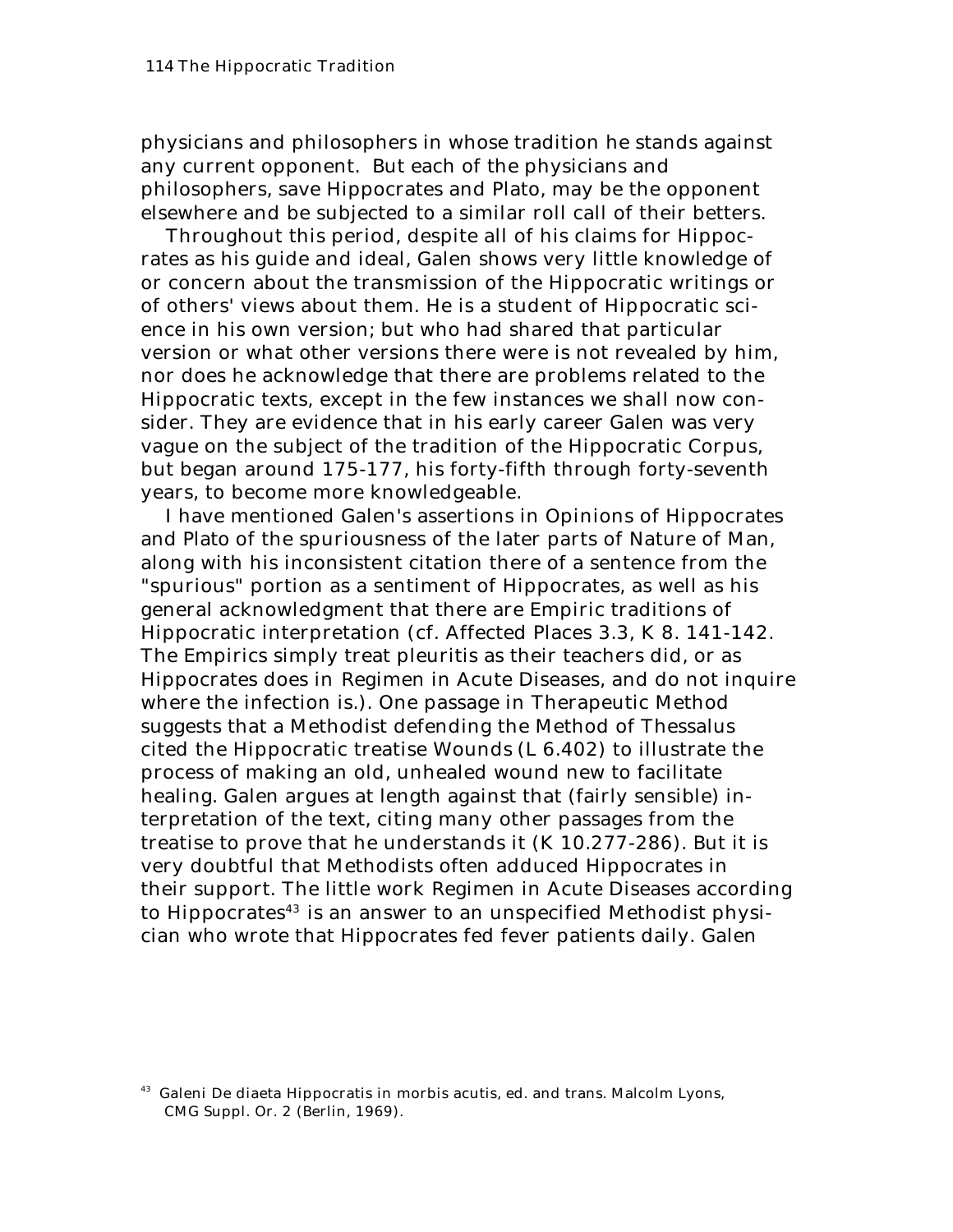wrote for his noble friend Victor, who had asked him about the Methodist's statement. The Methodist is wrong, of course, as Galen proves by paraphrase of *Regimen in Acute Diseases*. Erasistratus was wrong, too, when he slandered Hippocrates' students Dexippus and Apollonius by saying that they gave only three tiny ladles of water a day to fever patients. Galen refutes another statement by the progressive Methodist: *chondros* was not available in the time of Hippocrates, else he would have used it. Galen retorts that it certainly was available and cites *Regimen* as proof, adding: "Your friend, of course, claims that the work is not by Hippocrates, and if you like you can take its author as Philistion or Ariston or Phaon. All of them without exception are ancient" (p. 109). Poets also mention it, says Galen, and so does *Affections*, of which "the author is either Polybus, the most famous of Hippocrates' pupils, or Euryphon, who was a famous man and contemporary of Hippocrates" (p. 109). Galen's concern here is chronology: he does not want the Methodist to say that Hippocrates was ignorant of a good therapy that developed later. But his specifications about authorship of Hippocratic treatises belong to a new interest in the subject that he developed around 175 A.D.

On Coma according to Hippocrates (CMG 5.9.2, 181-194)<sup>44</sup> is a short treatise that asks how Hippocrates used the word and answers that he used it for a lethargic state that could be accompanied by restlessness. Galen does not give his purpose for writing the treatise, but the direction of his argument indicates that he was disputing the interpretation of the meaning of the word in *Epidemics* 3 that had been offered by "Hippocrateans" (unspecified). They had interpreted "coma and then wakefulness" as a mysterious condition they call *typhomania* (pp. 183-188). To prove his point about the meaning of *coma*, Galen quotes the opening of *Prorrhetic* 1, where it is clearly stated that the coma and sleeplessness go together (p. 181). *Prorrhetic* 1 asks, "Are they phrenitic?" To illustrate that Hippocratic stylistic mannerism, Galen quotes from *Epidemics* 3 and 6 and from another

<sup>44</sup> *De comate secundum Hippocratem*, ed. Ioannes Mewaldt CMG 5.9.2 (Leipzig, 1915).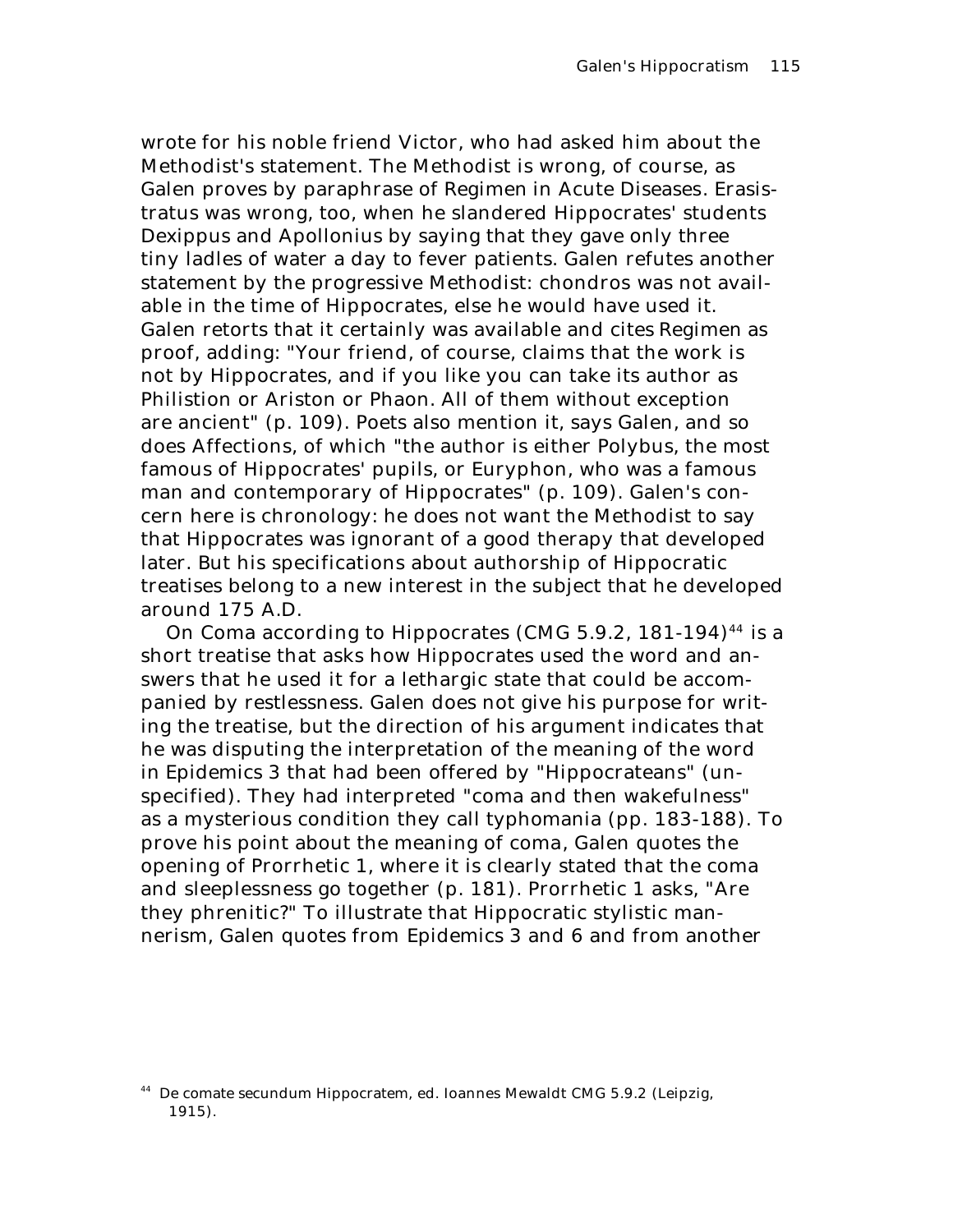part of *Prorrhetic* 1 (p. 192). Galen clearly considered *Prorrhetic* to be a genuine work of Hippocrates when he wrote this treatise. Yet he acknowledges a problem: after quoting *Prorrhetic* 1 for the first time, he quotes *Epidemics* 3 "to get testimony from works agreed to be genuine" (p. 181). Galen does not mention, if he knows it, that the term *typhomania* actually comes from *Epidemics* 4 (L 5.150). Galen later changed his mind about *Prorrhetic* 1, when he was irritated at Lycus' empiric use of it, but he never reveals the occasion for the dispute on coma, nor the identity of those who might not agree that *Prorrhetic* was not genuine.

 The work *Faculties of Foods*, which fulfills part of his general system by treating the *kraseis* of foods that have to be related to the temperaments of patients, was written after the *Hygiene* (cf. CMG 5.4.2, p. 252), near the time of his earliest Hippocratic commentaries, ca. 175-177 A.D. Galen draws on predecessors' descriptions of foodstuffs and their effects (primarily works by Diocles, Mnesitheus, Phylotimus, and the Hippocratic treatise *Regimen*) and for each food gives some account of its *krasis* that fits the theory. I have quoted above his account of the Hippocratic *Regimen* in this work (p. 59). It seems clear that his various accounts of the same work in the period 175-177 show an increasing attention to authorship and an increasing precision. The accounts, in apparent sequence, are as follows:

 1. The treatise on *Regimen in Acute Diseases* according to Hippocrates, mentioned above (p. 1 15).

 2. In the commentary on *Regimen in Acute Diseases* (CMG 5.9.1, p. 135), where he calls it *Regimen in Health*, Galen says "they" attribute it to many authors—Euryphon, Phaon, Philistion, and Ariston—but it belongs to the great Hippocrates, son of Heraclides, whose grandfather, Hippocrates, son of Gnosidicus, wrote nothing according to some and only *Fractures* and *Joints* according to others.

 3. In the commentary on the *Aphorisms* (K 18A, p. 8), where he calls it the *Healthy Dietetic*, Galen says that it is attributed to Hippocrates, but "they deny it to him": some attribute it to Philistion, some to Ariston, some to Pherecydes.

 4. In *Faculties of Foods* (CMG 5.4.2, pp. 212-213), Galen says that it is ascribed to Hippocrates by some and also to Philistion,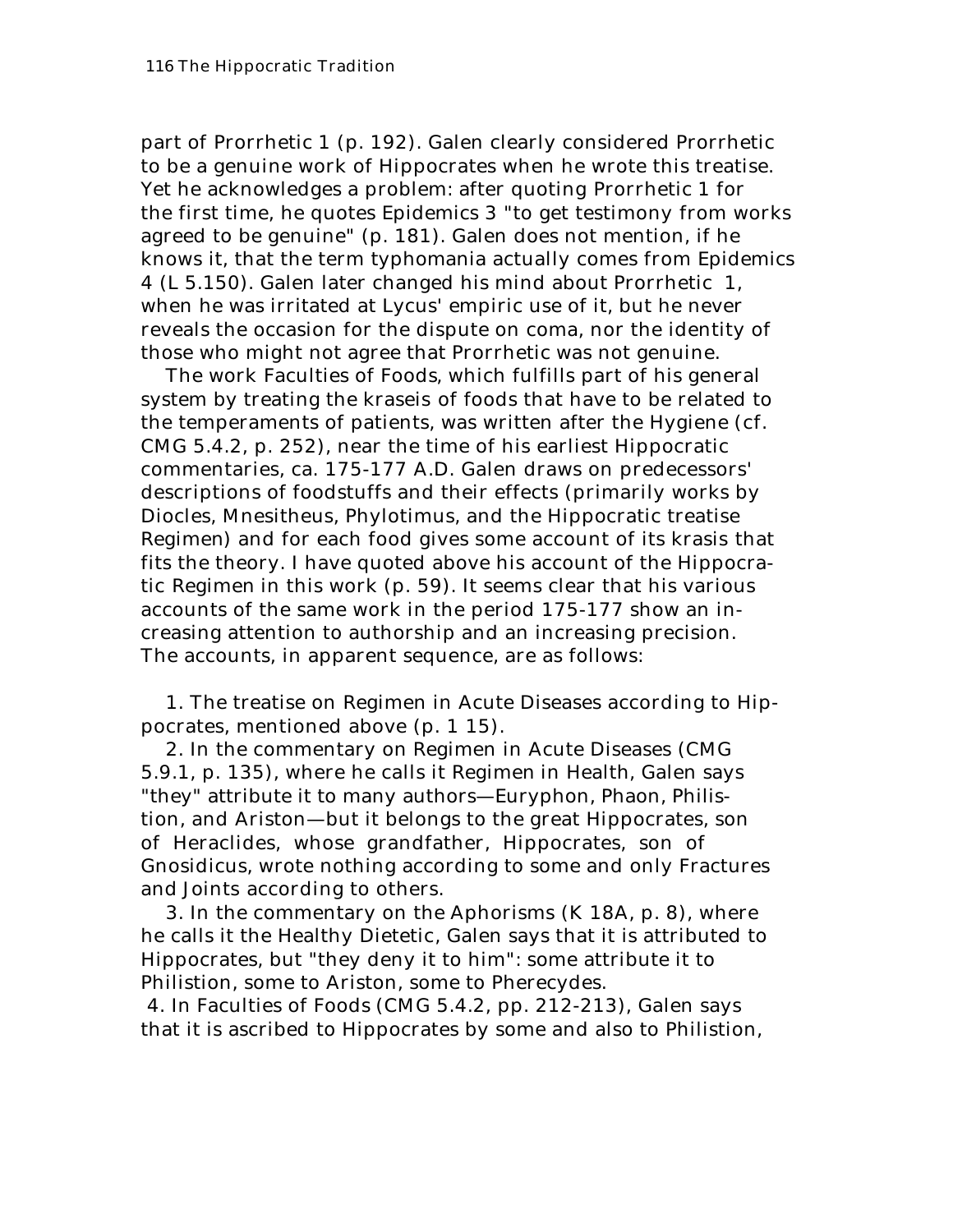Ariston, Euryphon, and Philetas. The second book is worthy of Hippocrates, but the first book (the philosophical schema) departs from his views. Transmitted as a whole it is called *On the Nature of Man and Regimen*. The second and third books transmitted alone are called *Regimen*.

 5. In the commentary on *Epidemics* 1 (CMG 5.10.1, p. 108), he refers the reader to his writing on dreams: "I have written on dreams elsewhere, including those which indicate bodily disposition as described in the book *Healthy Regimen*" (that is, the extant *Regimen*, book 4). Galen's book on dreams has been lost, save perhaps for a small fragment (K 6.832-835).

 These various statements indicate that in the process of writing *Faculties of Foods*, where he uses the treatise extensively, Galen corrected his earlier rather careless claims by reading book 1 and deciding that he had to agree with "them" that the work could not be by Hippocrates because it does not use four humors. That it judges foods by hot, cold, wet, and dry and *kraseis* nevertheless makes it peculiarly congenial to his method. Who "they" are who give the putative list of authors cannot be known for certain, but I shall suggest below (p. 239) that the list goes back to Dioscurides and Capiton.

 In his work on Trembling, *Shaking, Spasm, and Shivering*, 45 Galen quotes *Sevens* for Hippocrates' explanation of different classes of diseases that arise from dyscrasia in the body's innate heat (too much heat, too much cold, [K7.618]). The Hippocratic rationale for *rhigos* which Galen gives is based on that passage. In his work on *Marasmus* (withering away),<sup>46</sup> however, when he

<sup>45</sup> Latin title *De tremore, palpitatione, convulsione et rigore* (K 7.584-642). The work completes the scheme of the *Causes of the Pulse*, assigning causes to all involuntary bodily movements. Praxagoras, who found the cause of all in the arteries, is the literary opponent (K 7.584). Galen's original contribution in the work seems to be insistence on distinguishing the terms *tromos* (trem bling) and *rhigos* (shivering), which Athenaeus had not done (K 7.609-610). Athenaeus' work is probably his literary model.

<sup>46</sup> Latin title *De marcore* (K 7.666-704), written at the same time as the *Hygiene* (Ilberg 3, 188, as corrected by Theoharis [who translated the treatise in *Journal of the History of Medicine and Allied Sciences* 26(1971),369]), therefore near the work mentioned in the previous note. Its subject is the cause and cure of withering in pathological conditions and in old age.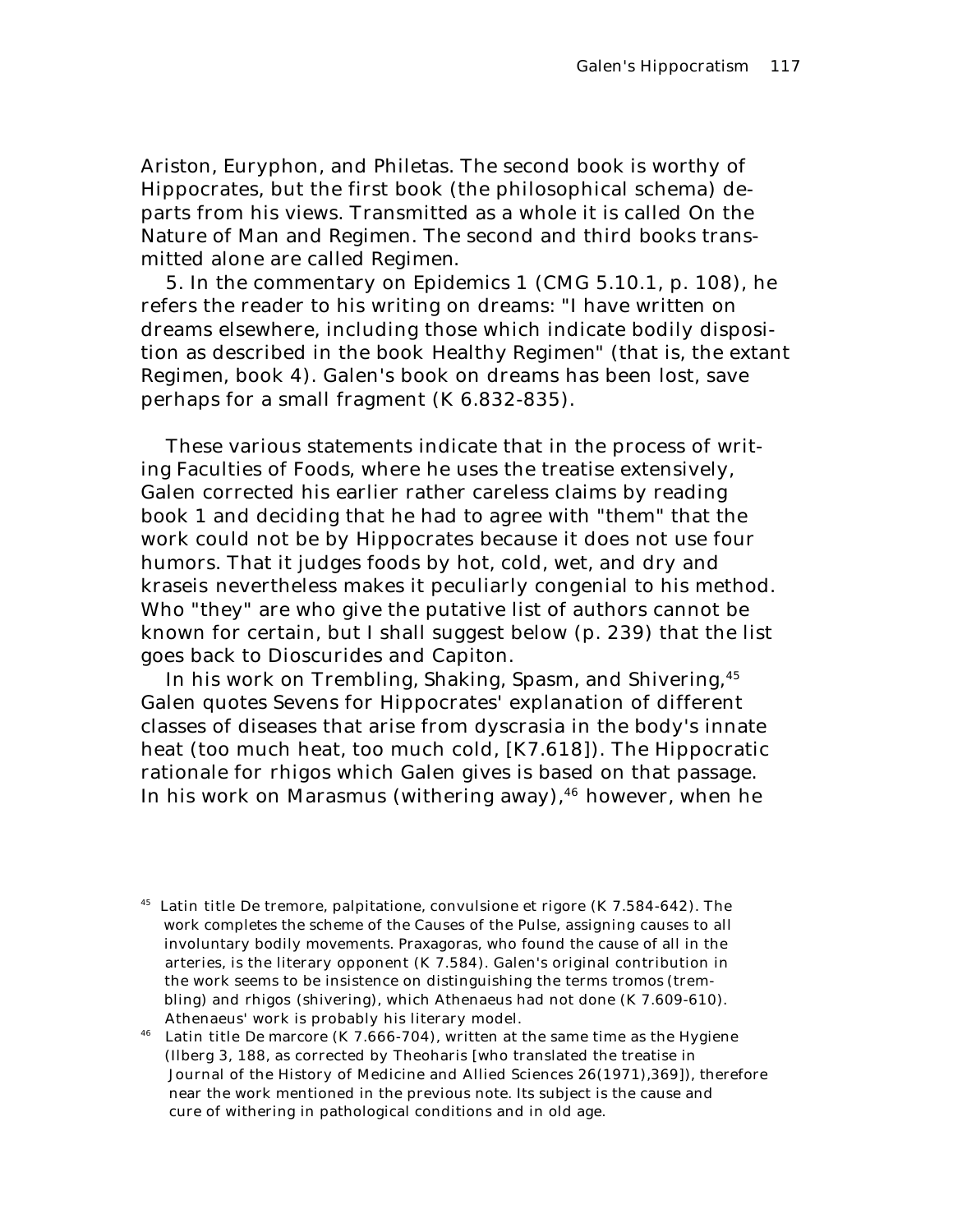is discussing and refuting the view of "almost all recent philosophers and physicians" (K 7.674) that the body's heat increases until its prime and is the cause of withering, Galen cites the passage from *Sevens* which someone had apparently used to support or illustrate that view: "The heat that produces our bodies also kills us" (K 7.675, cf. L 8.644). Galen's response to the quotation is, "First we shall say, my fine fellows, that it is not one of the genuine books of Hippocrates in which that is said. And second, if it is a belief of Hippocrates they should explain what he means and offer some demonstration" (K 7.675-676). The question of the tradition of Hippocratic interpretation that Galen rejects can perhaps be illuminated by a passage in his later commentary on *Epidemics* 6 (CMG 5.10.2.2, pp. 270-274). The passage in question reads: "Man's soul grows-continuously until death. If he is fevered both soul and body are consumed by the illness" (L 5.314). Galen denies that the statement is intelligible or genuine because one would have to know the substance of the soul to understand it, and no such doctrine can be found in Hippocrates' genuine works. But, in giving various philosophical views on the subject, Galen speaks of the Stoics' view that the soul is a dry pneuma that needs air and nutriment. "And those who think Hippocrates was guide (*hegemon*) in that doctrine, as it is given in *Sevens*, say that 'grow' here means addition of those two substances" (CMG 5.10.2.2, p. 273). In the work on *Marasmus*, Galen generally follows Archigenes and Philip, pneumatic writers (cf. K 7.685-689), while rejecting various of their results. In *Trembling, Shaking, Spasm, and Shivering*, he follows Athenaeus, the Pneumatic, at least in part (cf. K 7.610-615). In this last work Galen found it convenient to accept the view Athenaeus attributed to Hippocrates without questioning the genuineness of the work (*Sevens*) from which it came. In *Marasmus*, Galen could not accept the doctrine and rejected *Sevens*. Galen's source for the Stoic interpretation of the passage in *Epidemics* 6 is not clear, but it may be Aephicianus, his teacher.<sup>47</sup>

<sup>&</sup>lt;sup>47</sup> Galen's sources for the views he quotes in his commentaries and Pneumatics' quotations from Hippocratic texts will be discussed later. Here I might note that Athenaeus, when talking about trembling and shivering, quoted a sen-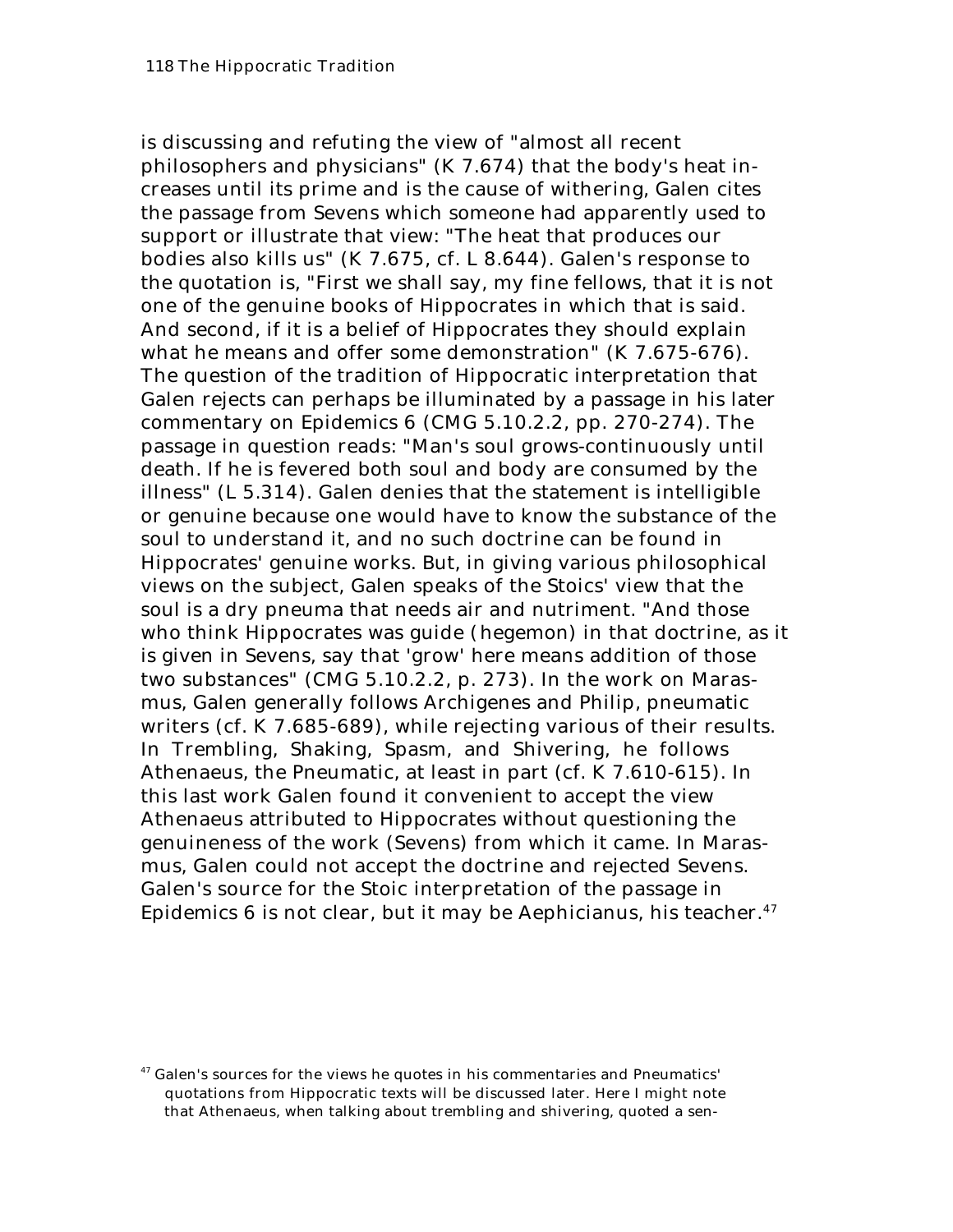In short, Galen varies between carelessness and pedantry in attributing material to Hippocrates, depending on the needs of his argument. He is always concerned that "Hippocrates'" view accord with his own, but is not concerned with consistent attributions of Hippocratic works. Thus, before ca. 175 A. D., Galen indicates that he knows there is scholarship on Hippocratic texts, but does not have much knowledge of it or pay attention to it.

 The work on *Abnormal Breathing*48 is pivotal in Galen's literary career and his Hippocratism, for in its writing he claims authority not only in Hippocratic science, but in the texts as well. Claims made in this work are followed up in the Hippocratic commentaries that were begun soon afterward. The work itself is an attempt to catalogue, for diagnostic purposes, variations of breathing from the normal, to show that Hippocrates knew them all, and that all that Hippocrates says on the subject is right. Galen's procedure is similar to that in his work on pulses: indeed he works out the analogy with the pulse as far as he can, since he conceives the operation of pulse and breathing in the same way. The lungs, like the arteries, expand to inhale, pause, contract for expulsion, pause, and so on. Depth, rate, and rhythm of breathing as they vary from the normal indicate pathological states. Increase of need for cooling, for expulsion of products of combustion from the heart, or for renewal of psychic pneuma causes increased depth and rate; decrease of such needs does the opposite (pp. 765-773). Pain in the thorax will decrease the depth (here unlike the pulse, pp. 774-778). Peculiar states produce peculiar patterns: in sleep more is exhaled than inhaled to get rid of smoky excrement from digestion (p. 772); muscular problems or weakness of controlling power cause anomalies, as does mental aberration (pp. 803-

 $\overline{a}$ 

tence from Plato on the subject, without, apparently, giving the source of the quote or naming Plato. Galen in response quotes the whole passage from the *Timaeus* to show that he knows where it comes from (K 7.610). "Hippocrates" may well have been quoted in the same manner by Pneumatics, but I can find few likely instances.

<sup>48</sup> *Peri dyspnoias*, Latin title usually *De difficultatione Respirationis* (K 7.753-960). Kurt Bardong was preparing an edition of it for the Corpus Medicorum Graecorum in the late 1930s. His article dates the work to the beginning of 175 A.D.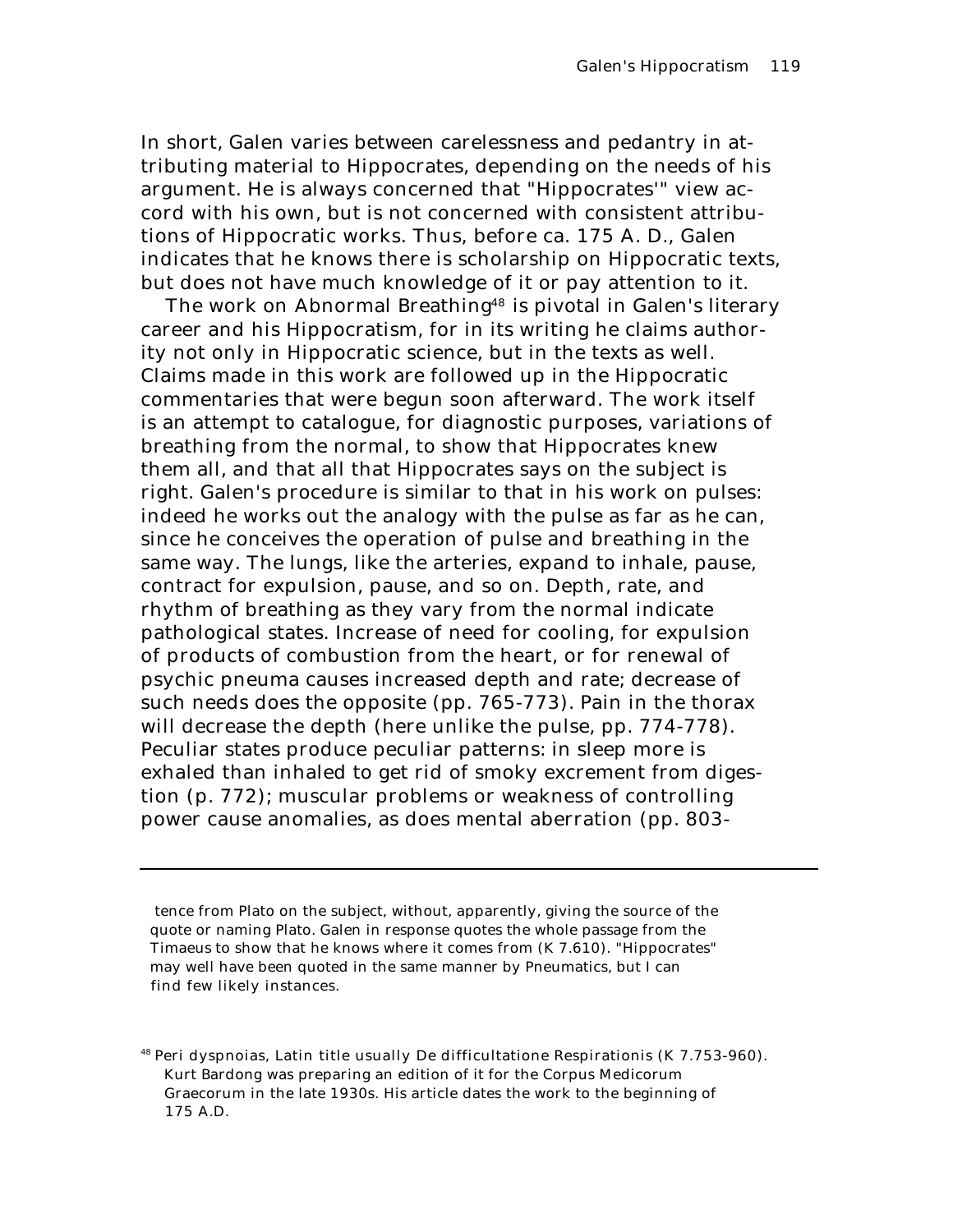809). Deep but infrequent breathing is a sign of mental aberration (pp. 789-791, 809; the word 'he uses is *paraphronesis*, his examples are delirium, pp. 826-832).

 Galen claims originality in this subject: no one has worked out the science of diagnosis by breathing, some ignore it entirely, some barely mention it. Hippocrates' *Epidemics* should have waked them up, but did not, even though people call themselves Hippocrateans and write exegesis of his works (pp. 763-764). There also seems to be a social stimulus for this work, as for others. Someone (another of Galen's shamelessly jealous opponents) pointed out a patient who was delirious but whose breathing was not deep and infrequent, "and he laughed, nay he guffawed shamelessly, ridiculed Hippocrates and me, and went away" before Galen could get in a word and give him proper instruction (pp. 833-834), namely, that the abnormality is a sign of mental aberration, but does not always accompany mental aberration. (Galen points out in *Epidemics* 3 cases where other kinds of breathing are mentioned, pp. 835-847. All his examples of mentions of the specific aberration come from *Epidemics* 1.)

 After his exposition of the science of abnormal breathing in book 1, Galen devotes two books to his demonstration that Hippocrates knew the science and was right. His demonstration requires a considerable amount of special pleading, which produces a refined description of Hippocratic science: why in many cases does Hippocrates not mention abnormal breathing where it must have occurred? The answer is that in his brevity he does not mention what would be obvious to all specialists. His is technical work for sophisticates (pp. 850-854). If one is properly instructed in the science one can see what he means. Thus, when deep, infrequent breathing with delirium is not mentioned, either it should be obvious to all (p. 876, Erasinus in *Epidemics* 3), or wasn't noticed because the patient was so wildly delirious (p. 877, Criton), or did not occur because of pain or constriction of breathing (p. 873, Philinus' wife and Epicrates; p. 878, the Man of Clazomenae). But where pain is present and infrequent breathing with delirium is described, the pain must have been only heartburn (pp. 878-879, Dromeades' wife). Where a condition is described and a kind of breathing abnormality is mentioned that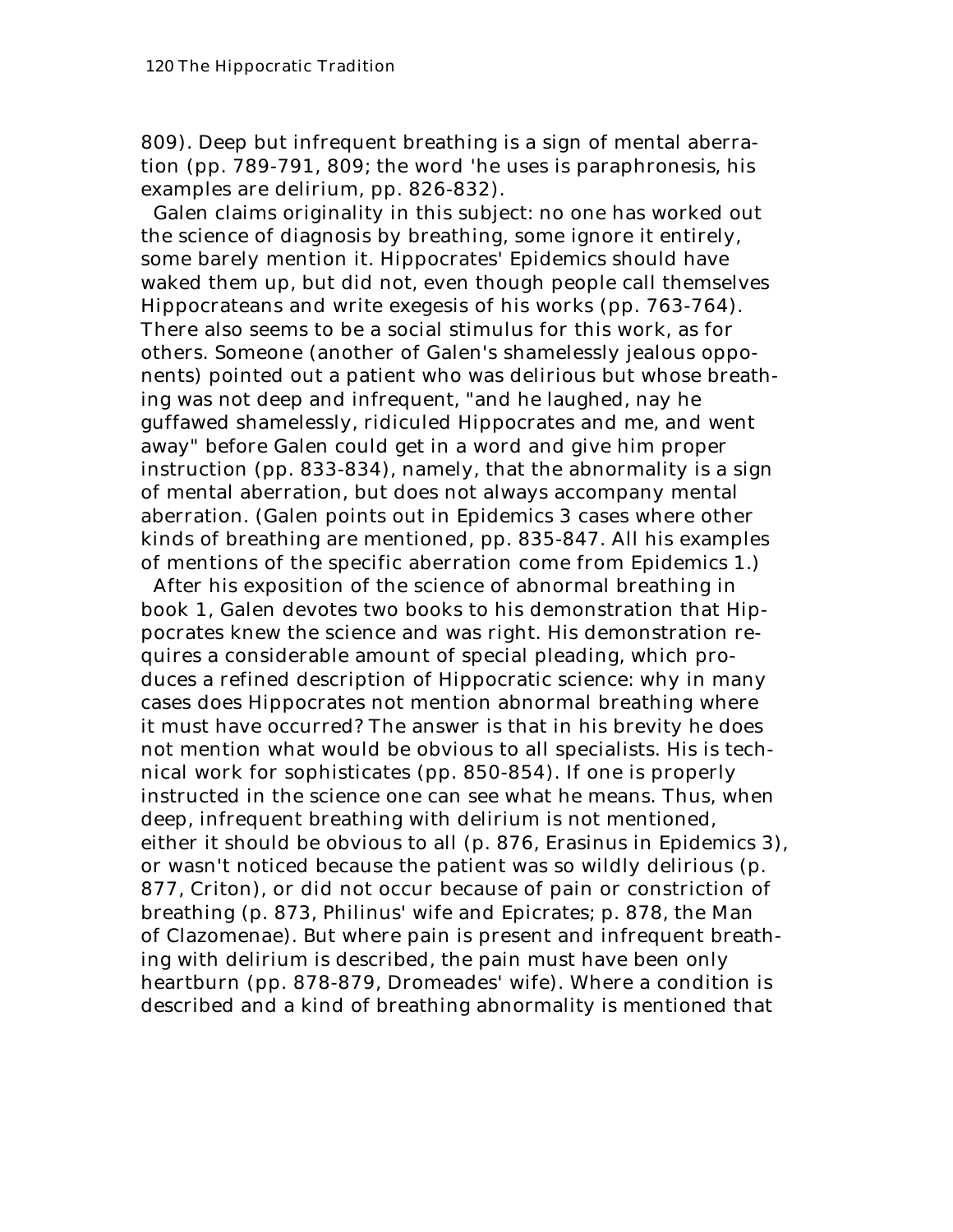does not fit Galen's scheme, he explains that two pathological conditions must have been present and that the second, unmentioned, caused the abnormality (pp. 949-950, Nicostratus' wife, *Epidemics* 4; L 5.152).

 Galen's argument is impromptu and poorly structured: he is clearly working out its shape as he goes along. Book 2 is devoted entirely to showing that Hippocrates did observe deep and infrequent respiration in delirium in cases reported in *Epidemics* 1 and 3 and interpreted in the sentence in *Prognostic* (ch. 5), "Deep and slow respiration indicates delirium." Book 3 attempts to prove that Hippocrates spoke of all of Galen's four categories of abnormality, plus the fifth (arrhythmic or unequal, more exhaled than inhaled or vice versa), and also showed explicitly or implicitly his awareness of their significance. In the process of his argument Galen is led to pronounce on the nature and the genuineness of various Hippocratic writings. He follows authorities (unnamed) "who seem to know the force of his works most accurately" p. 855), who attribute three books of *Epidemics* (*Epidemics* 2,4, 6) to Thessalus, Hippocrates' son; a combination of his own work and his father's notes, "found on skins and tablets" (p. 890). *Epidemics* 1 and 3 "are agreed" to be the only ones prepared by Hippocrates for publication, while "no one would think" *Epidemics* 5 and 7 to be worthy of Hippocrates. *Epidemics* 5 was attributed to Hippocrates' grandson, Hippocrates, son of Draco (p. 854). Galen's own opinion is that *Epidemics* 4 is not by Hippocrates or Thessalus (p. 891). *Prognostic*, *Aphorisms*, and *Regimen in Acute Diseases* "are reasonably believed to be by Hippocrates" (p. 891). Of the last named he says, "While out of jealousy they cheat Hippocrates out of many books, as not genuine, no one has dared to take this book away from the man. Many take away the part at the end, after the use of baths, but all preserve what precedes" (p. 913. One passage from the "spurious" part of the work [L. 2.414] is used in Galen's proof, p. 921, without comment as to its location in the work.). In a lengthy comparison of *Prognostic* with *Aphorisms*,, Galen justifies *Prognostic*'s ignoring many matters because of its limited subject, acute diseases (pp. 930-938).

As his argument finally develops, Galen does not need fine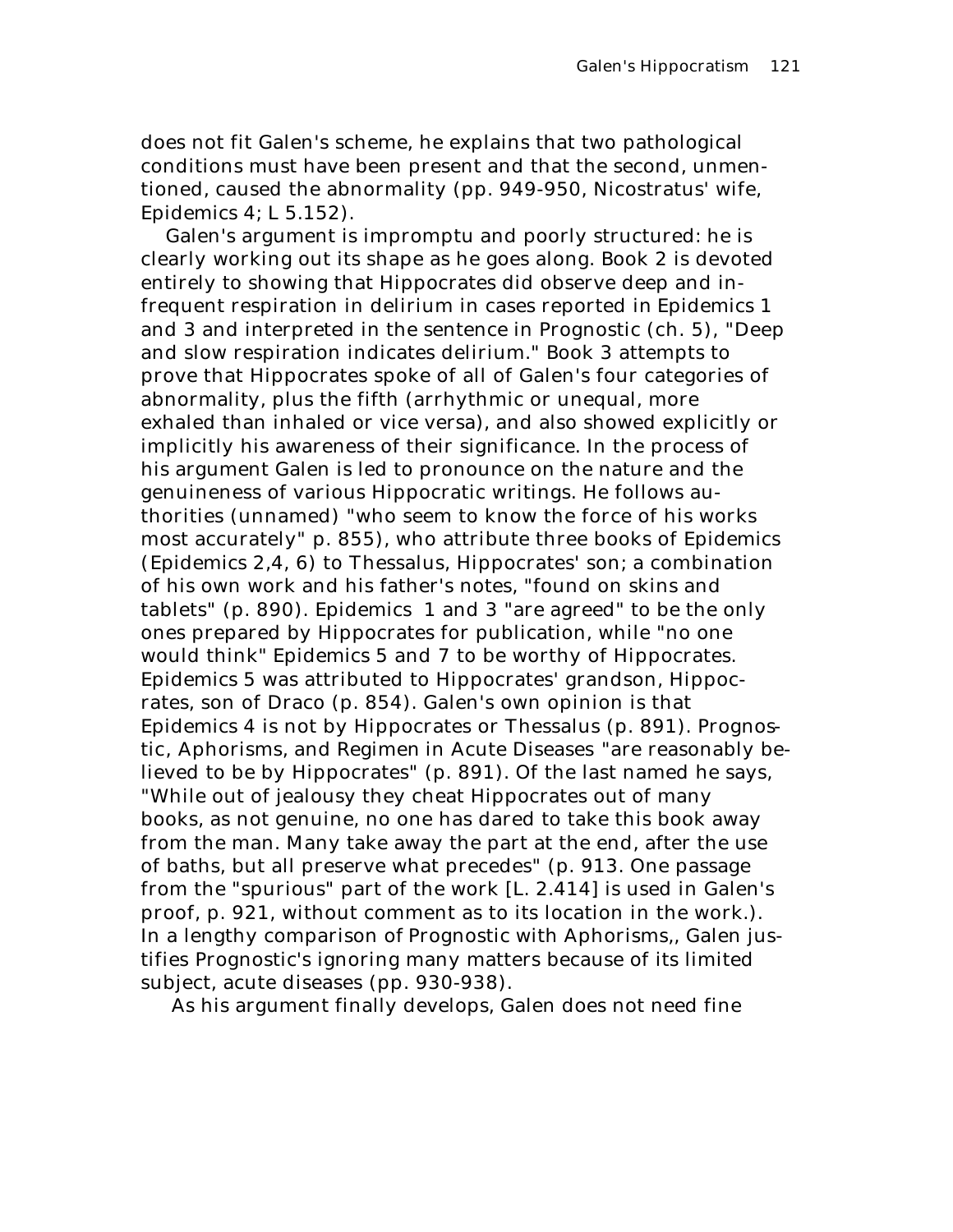distinctions among Hippocratic works. He treats every mention of abnormal breathing in *Epidemics* 1-6 and argues that each, properly understood, is consistent with his theory (pp. 939-959). Further, he promises that if he has the leisure he will do the same for other works in the Corpus Hippocraticum, books (unspecified) by Thessalus, Polybus, and Euryphon (pp. 959-960). At the beginning of his work he had proposed to show that Hippocrates "far surpasses others in this subject, too" (p. 764). Hence the rather inconsistent development of the work: Hippocrates, because of his peculiar greatness and brevity of expression, needs peculiar principles for interpretation. But once the principles are established they can be applied to any work with the same results. Galen's relationship to the authorities on Hippocratic texts is also ambivalent, depending on the requirements of his argument: they "know best" (p. 890) and "know the force of his works most accurately" (p. 855) when the categories of the *Epidemics* are in question, but their jealousy (*philoneikia*) causes them to cheat him out of other works (p. 913). He maintains a tantalizing silence about who his authorities are, as he does about the names of commentators, who "talk long and foolishly and say nothing to the point" (p. 903). In the one question of a reading in the text (in *Epidemics* 2, L 5.108), he speaks of"some" who misunderstand and change it (p. 900). Later, in his commentary on *Epidemics* 2, he tells us that the "some" are Artemidorus Capiton and his followers (CMG 5.10.1, pp. 274- 275). Otherwise we cannot test precisely the depth or antiquity of the judgments about Hippocratic works that Galen accepts and disputes in this work. I will resume the question below, and relate the canon of genuine works to the edition of Dioscurides.

 To sum up Galen's treatment of Hippocrates until the beginning of his commentaries on Hippocratic works: his repeated homage to Hippocrates as guide and master is supported by very little of substance beyond the brief memorized passages that express the essence of a subject. Quotations from *Epidemics*, *Aphorisms*, and *Prognostic* predominate, but many works provide handy tags to illustrate aspects of Galen's doctrines. Galen never enters serious discussion with anyone who has presented different views of Hippocrates, nor does he evidence study of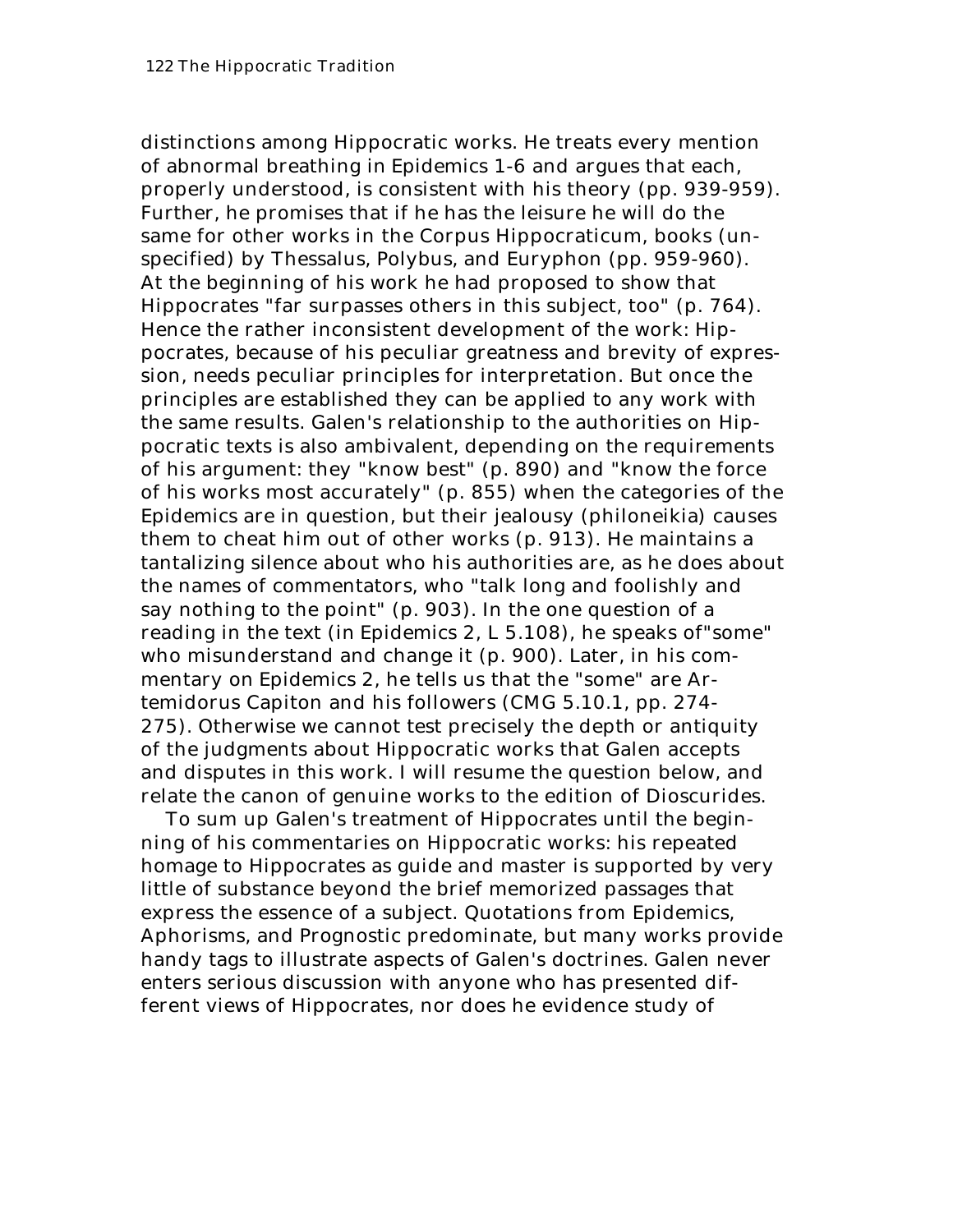scholarly work on Hippocratic texts. His opponents are imaginary enemies of Hippocrates (as Praxagoras for his theory of the nerves and Theon for ignoring Hippocrates) or real but vulgar contenders in public brawls, whom Galen puts in the position of insulting himself and Hippocrates. The Methodist Thessalus' vague rejection of Hippocrates' harmful heritage in the introduction to his Method is the most substantial item for contention. Galen's relation to scholarship on Hippocratic texts and their transmission is largely antipathetic, nor does he consider himself in that scholarly tradition: they "cheat" Hippocrates of works, and so on. "Hippocrateans," to whom he refers a few times, are mentioned for their shortcomings: no one has yet really understood Hippocratic science, says Galen. But there is no serious discussion with Hippocrateans either: the few mentions seem adequately accounted for as references to his teachers, especially to the tradition of Sabinus.

 With *Abnormal Breathing*, Galen enters a new phase in relation to Hippocratic texts. From that systematic commentary on one aspect of Hippocratic "doctrine" he soon proceeded, "at his friends' urgings" to commentary on the texts, at first with no more contact with scholarship or others' views than before, then in the later commentaries with attention to variant readings, old manuscripts, and other commentators. Never systematic in his scholarship, and apparently suppressing contrary opinions that weakened his own position, he nevertheless provided much material about the Hippocratic tradition. He had his own position to defend by the time he began his commentaries and would not change his views because of what he was now to learn.

## GALEN'S HIPPOCRATIC SCHOLARSHIP

 Dates of Galen's Commentaries and Related Works ca. 175 *Abnormal Breathing Commentary on Fractures Commentary on Joints* (*Commentary on Wounds*, now lost)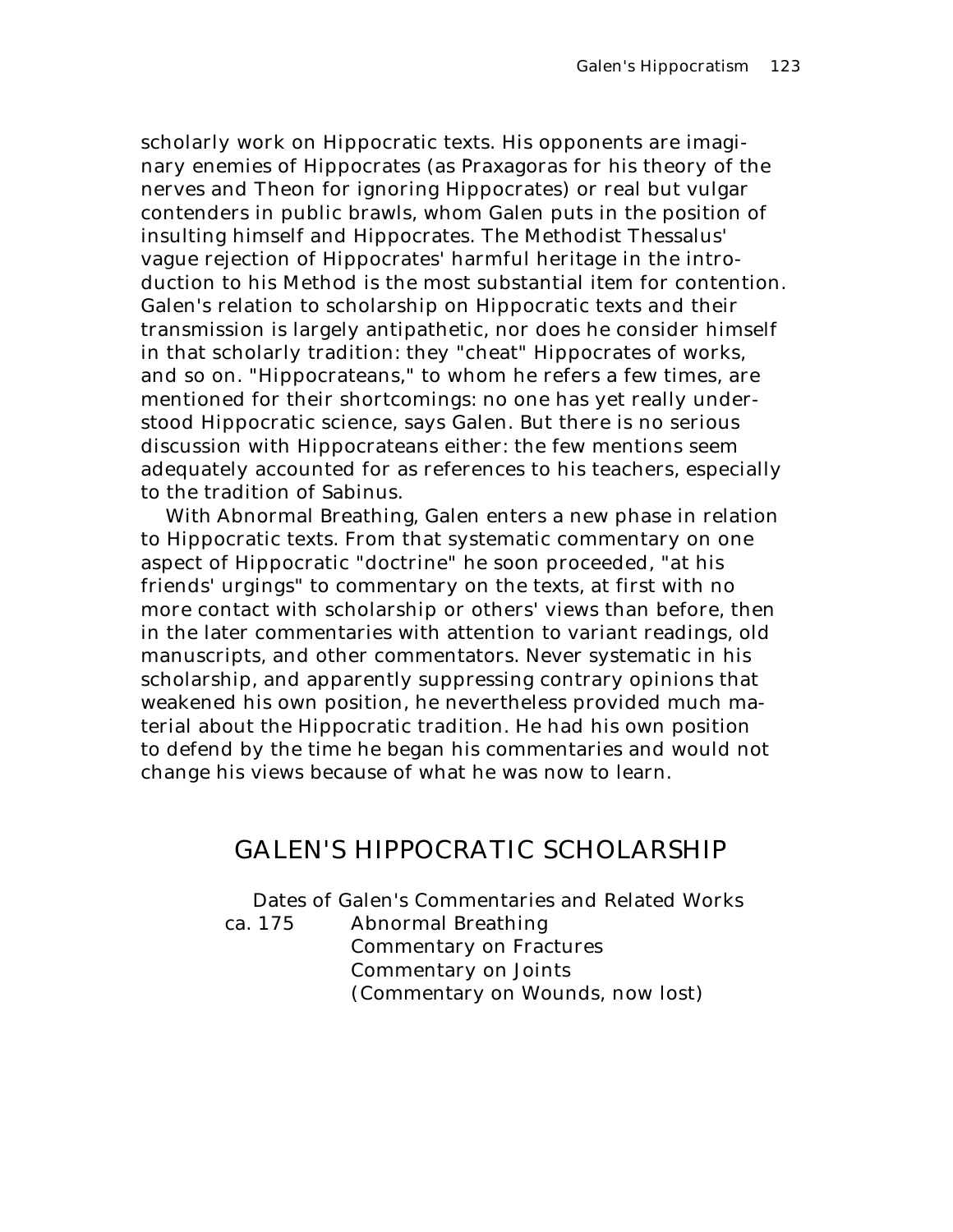|         | (Commentary on Wounds in the Head, now lost)      |
|---------|---------------------------------------------------|
|         | <b>Commentary on Aphorisms</b>                    |
| 176-179 | Commentary on Epidemics 1                         |
|         | Commentary on Prognostic                          |
|         | (Commentary on Humors, now lost)                  |
|         | Commentary on Regimen in Acute Diseases           |
|         | <b>Against Lycus</b>                              |
|         | Commentary on The Surgery                         |
|         | Commentary on Epidemics 2                         |
| ca. 180 | <b>Commentary on Prorrhetic</b>                   |
| ca. 183 | Commentary on Epidemics 3                         |
| ca. 189 | Commentary on Epidemics 6                         |
|         | (Commentary on Nutriment, now lost)               |
|         | Commentary on Nature of Man                       |
|         | (Commentary on Airs Waters Places, note 83 below) |
|         | <b>Hippocratic Glossary</b>                       |
|         | On the Order of His Own Books                     |
|         | On His Own Books                                  |
|         |                                                   |

Heretofore I have shown how Galen developed his original and comprehensive system, using and correcting predecessors and contemporaries, claiming himself the peculiar heir of Hippocratic science but hardly attempting to justify his claim, or, perhaps more accurately, taking his heritage as a spiritual one, inspiration rather than detailed science.

 In the Hippocratic commentaries, which he wrote in his full maturity, one would hope for a breadth and comprehensiveness that would lead him to treat the Hippocratic tradition in historical perspective in relation to himself. One would hope, too, for evaluation of aberrations and successes of predecessors who had dealt with the Hippocratic Corpus. But Galen defines his purpose as commentator quite narrowly at each stage in his career. Though his definition changes slightly, he systematically deprecates "history" as antithetical to "science." He refuses to discuss anyone else's views at length, and when he accedes to friends' requests to discuss others' views, he tends to do so by picking out absurdities in their work. In the two commentaries where authorship and traditional views about authorship are most significant (*Prorrhetic* and *Nature of Man*), Galen literally suppresses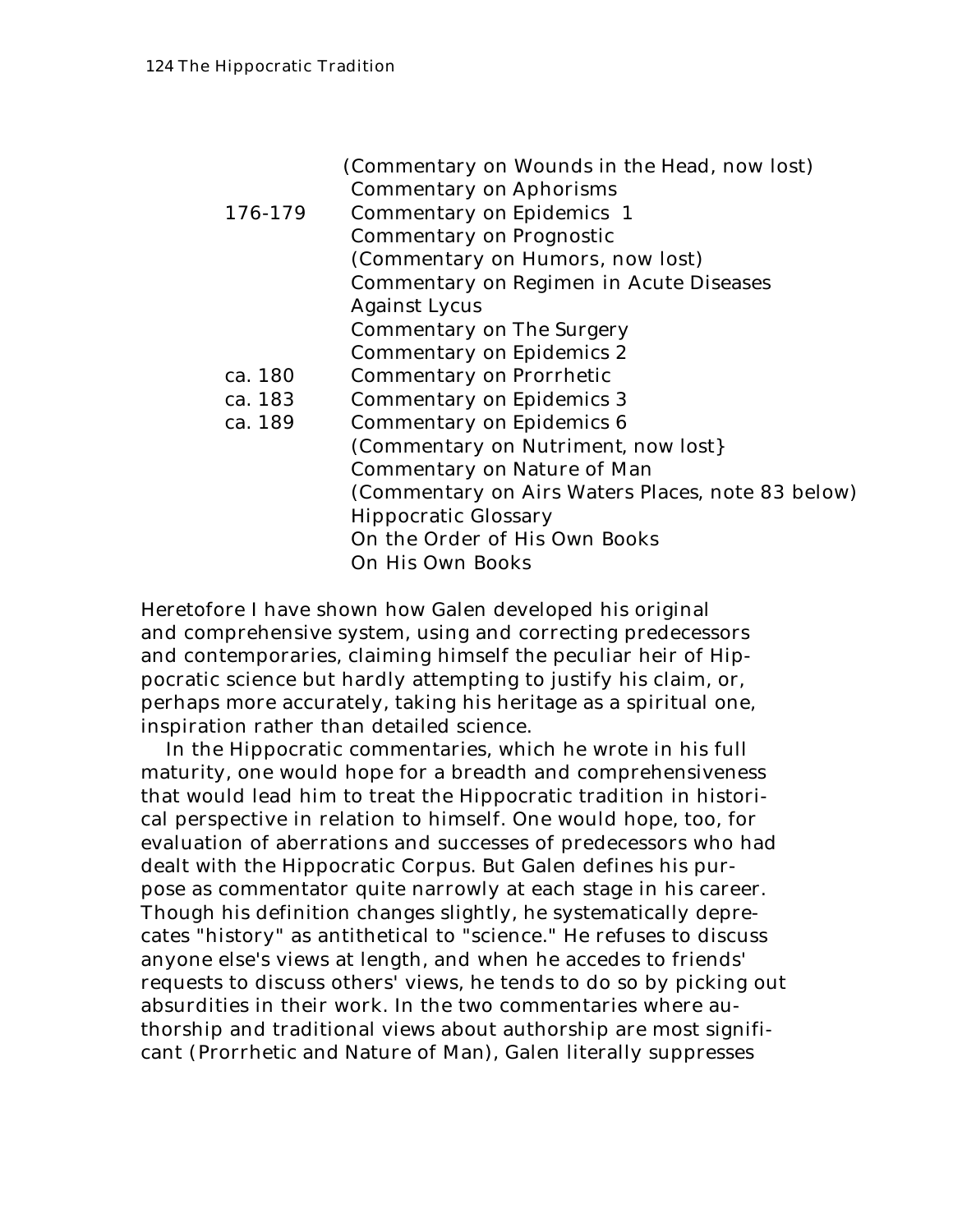information about other peoples' views. Nevertheless he gives us, almost by inadvertence, information that permits inferences about the material he is using at various stages and about the extent and depth of the tradition on which he draws. From that we can draw inferences about what else existed. The bulk of the writings makes them difficult to get at, so I shall proceed on the assumption that some characterization of the individual works will not be unwelcome to the reader.

 He began his series of commentaries with the surgical works, the most literate, precise, and uncontroversial writings of the Hippocratic Corpus, which had set a standard in medicine for more than six centuries. In the first commentary he wrote, on *Fractures* (K 18 B.318-628), he set forth his principles as a commentator. The main and only essential purpose is to make clear what is unclear in the text (K 18 B.318). There are two kinds of unclarity: a communication can be unclear in itself or it can be unclear because the reader does not have the capacity or the background to understand it (p. 318).<sup>49</sup> In his exegesis Galen will, he says, write neither for the complete uninitiate nor for the excellently prepared reader, but for someone between the two (p. 321 ). It is not a part of exegesis to prove things true or false, nor to defend the text against sophists' interpretations, though that has become traditional in commentary and is acceptable (p. 318). But to argue about the author's views in definitive manner (*teleôs*) is not a part of exegesis, and he intends to eschew it (p. 319).

 His method of exegesis, in the commentary on *Fractures*, follows his stated principles. He gives extended paraphrases of any statements that might be obscure and gives anatomical and physiological information that makes the procedures in *Fractures* reasonable. He notes one place where a "grammarian" altered the text mistakenly (p. 343) and speaks of the view of "some exegetes" on a passage (p. 418). In announcing that he will ne-

<sup>49</sup> Galen says, p. 319, that he has written a bnef work *On Exegesis* expanding his discussion of kinds of unclarity. I know nowhere else that he refers to the work.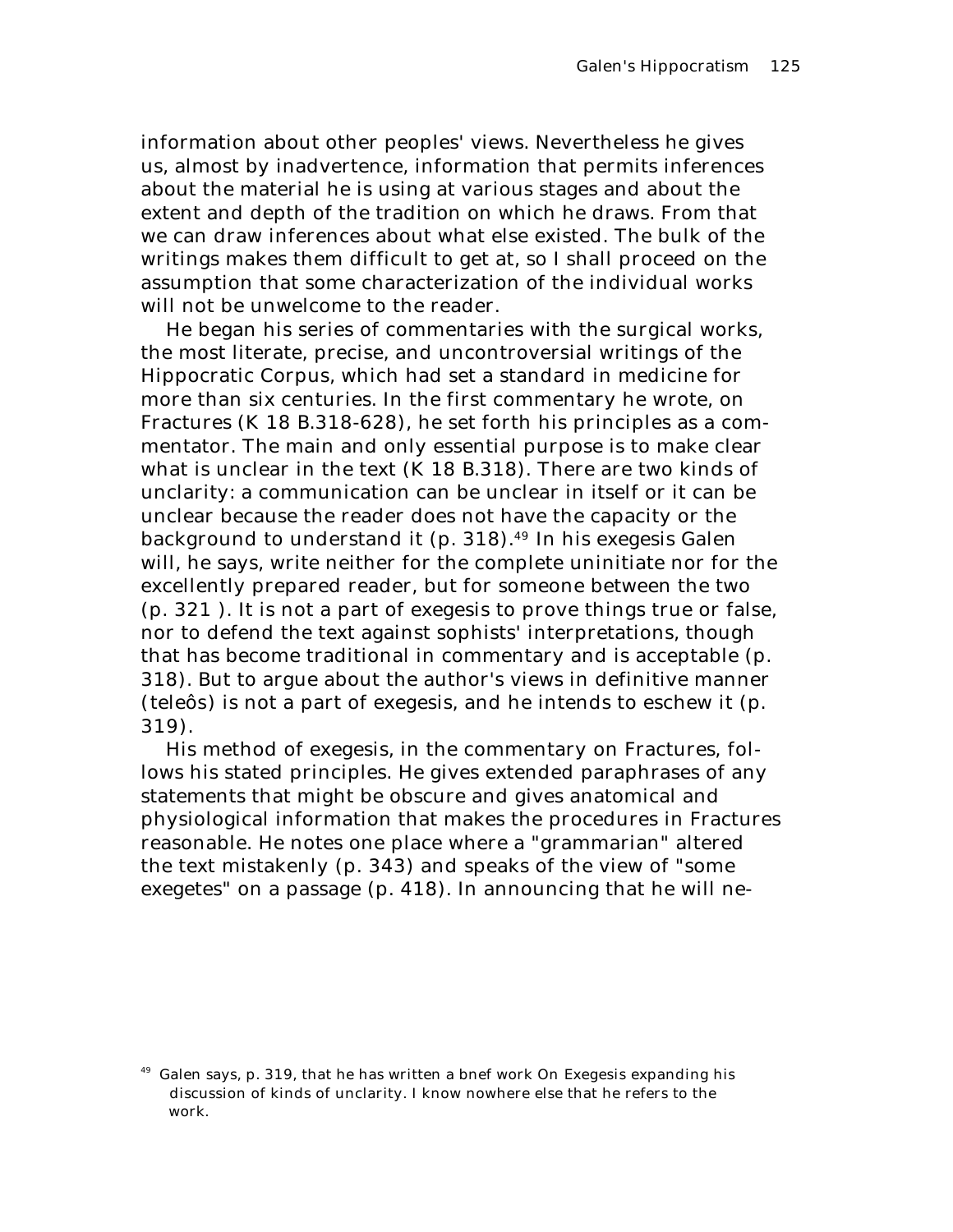glect all questions of orthography, he notes that "some" say Hippocrates' dialect is Old Attic (p. 322).<sup>50</sup> His only extended discussion of predecessors' views of the work concerns the title *Fractures* and the relation of the work to *Joints*. The first sentence of *Fractures* says, "The physician should make extensions as straight as possible in dislocations and fractures." This raises the question, why mention dislocations? Some people, says Galen, have asserted that *Fractures* and *Joints* are closely related parts of one large work which was entitled *Surgery*. They say that the small work now entitled *Surgery* was the work of Hippocrates, Gnosidicus' son (the Great Hippocrates' grandfather). The logic seems to be that such a minor work could not be by the Great Hippocrates. For convenience the great work was divided into two, and hence the titles of the resulting works do not quite fit—*Fractures* discusses dislocations in part, and *Joints* discusses fractures in part (pp. 323-324). Whereas others say that the two were originally separate works, titled by their primary contents, these people adduce the titles of other Hippocratic works to prove that such is his habit (p. 324). Galen himself has no opinion because the discussion is irrelevant to Science (p. 325). The question of his source is unanswered.

 In the commentary on *Joints* (K 18 A.300-767), he repeats the discussion of the titles of *Fractures* and *Joints* in slightly different words, but with no more specific information (pp. 300-302). The commentary on *Joints* proceeds in the same manner as that on *Fractures*, with a few broad but vague gestures toward acknowledging his predecessors. He names "my teacher, Pelops" as the source of an interpretation of a term (p. 541) and speaks ironically of "some clever exegetes," who interpreted Hippocrates' use of superlatives (p. 663). Hippocrates says that the

 $50$  Here Galen says that he has given his opinion about Hippocrates' dialect elsewhere, without saying where or what the opinion is. In later commen taries he says that Dioscurides and Capiron gave all Hippocrates' works in Coan dialect (*Epidemics* 6, CMG 5.10.2.2. p. 483): he also speaks of an ellipse as in the manner of the Ionians (*Regimen in Acute Diseases*, CMG 5.9.1, pp. 259-260): elsewhere he argues that the Ionians therefore Hippocrates) wrote *kirson*, not *krisos* (*Epidemics* 2, CMG 5.10.1, p. 175). On this subject, cf. Iwan Muller, Preface to *Scr. Min*. 2, xiii-xv.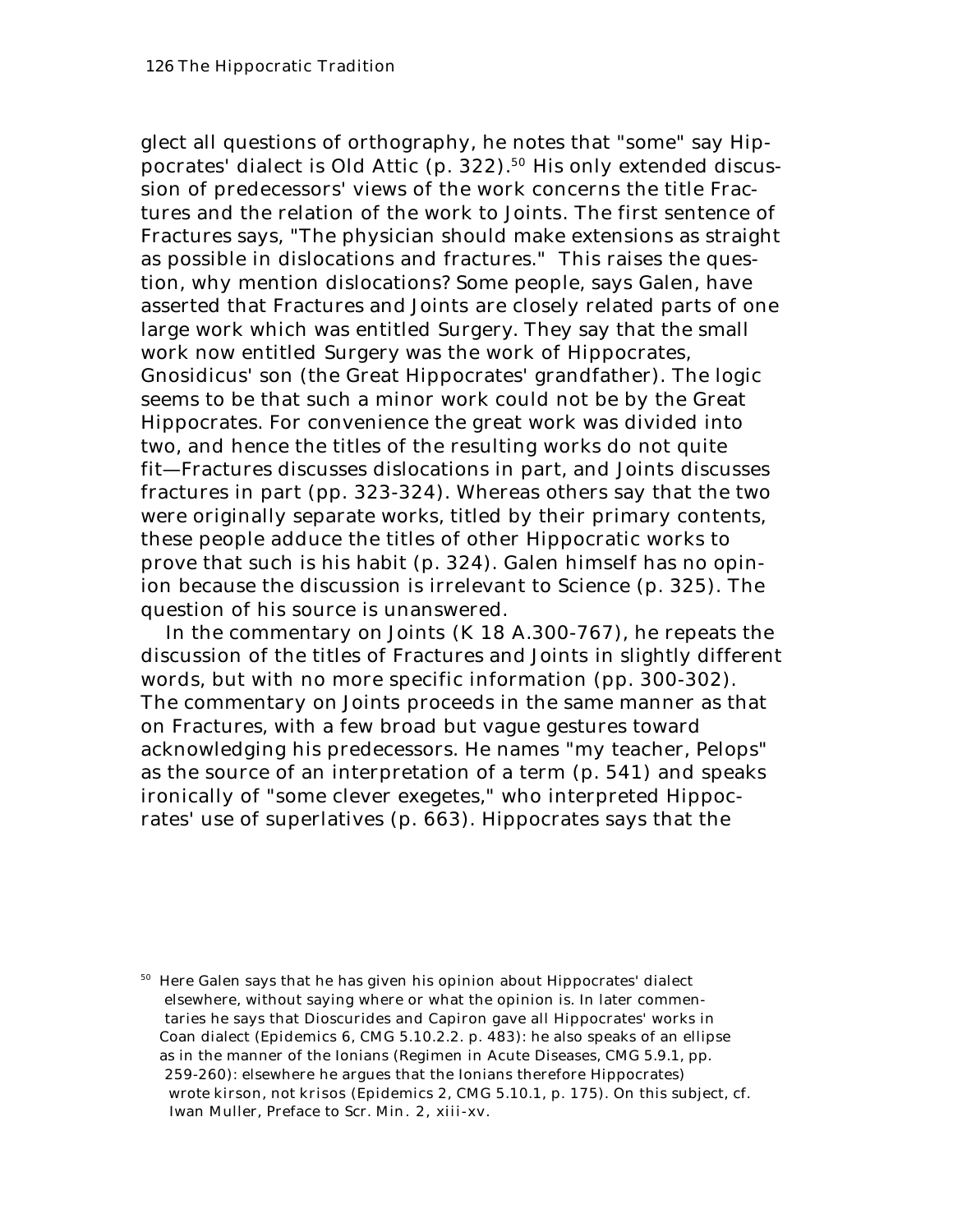shoulder is only dislocated into the armpit, while "others" disagree. Galen has seen five instances of outward dislocations, but explains that he himself practiced in larger population centers than Hippocrates (pp. 346-348). Promises by the author of *Joints* to write other works are received casually by Galen. To the promise to write a work on the nature of the glands, Galen says that no such work by Hippocrates is preserved. The work by that title in the Hippocratic Corpus was written by "some more recent Hippocratean," since it does not resemble the diction and outlook of Hippocrates' genuine work. And he adds a tantalizing statement: no previous (presumably previous to the *pinakes*) physician mentions it, and the authors of the *pinakes* do not know it (K 18 A.379).<sup>51</sup> Galen perhaps knows what he is talking about, but those pinakes (presumably a catalogue of Hippocratic works) are nowhere mentioned again, by Galen or anyone else. I will suggest below what may be involved, when I discuss the editions of Dioscurides and Capiton. When the author of *Joints* promises to discuss further a subject in *Chronic Diseases of the Lungs*, Galen remarks (p. 512)that many such promises in *Joints* are not fulfilled—the promised work may have been written and lost or never written. He adds that chronic lung affections are discussed in the *Greater Book on Affections* (L 7.166-303) and in the *First Book on Diseases* (our *Diseases* I, L 6.140-205), "wrongly so titled" (and he gives the opening sentence of each book to make the identification precise), but neither of these discusses what Hippocrates promises in this passage. One presumes from this that Galen is not claiming genuineness for the books he names, but raising the subject without prejudice.<sup>52</sup>

 The longest discussion in the commentary on *Joints* of previ ous arguments about the text relates to the setting of a disloca tion of the thigh joint. As we shall see, the dispute had been a commonplace for centuries. Galen says, "Some criticize Hippoc rates" for setting the joint since it slips out immediately. Ctesias

 $51$  Galen could not have accepted the work Glands as Hippocratic because it conceives of the brain as a large sponge, not as the source of the nerves.

<sup>52</sup> Littré records the various titles under which Galen cites *Internal Affections* in different works (1.358-359).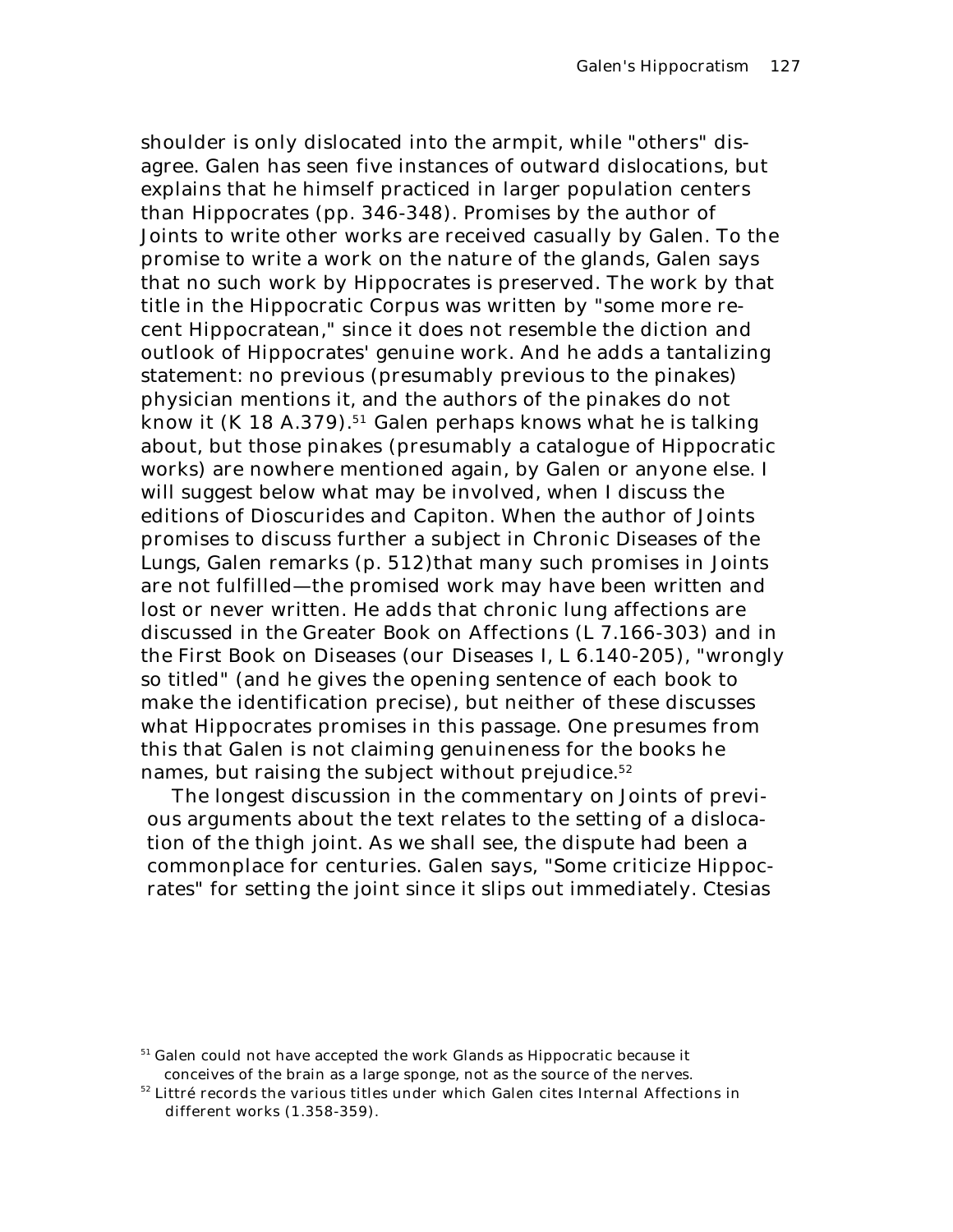of Cnidus was the first—"a relative of Hippocrates, since he was an Asclepiad by family"—and there were others after him (p. 731). Galen argues that the thigh joint can be successfully set and that he himself has treated two such cases (pp. 732-735; they require drying drugs and regimen since healing tendons are in question). He then cites Heraclides of Tarentum, "a man who did not lie for the sake of his dogma, as many dogmatics did," and presents a quotation from book 4 of Heraclides' *External Remedies*, which reads, in part: "Those who think the femur does not stay when it is set because of the tearing of the tendon that holds it in the socket of the hip are ignorant when they make a general denial. Hippocrates and Diocles would not have described how to set it, nor Phylotimus, Evenor, Neilius, Molpis, Nymphadorus, and others" (pp. 735 -736). And Heraclides adds that he has succeeded in the operation on two boys.

 For a perspective on this comment by Galen, let me quote part of what Celsus says on the subject (8.20.4): "Some say it always slips back out. But Hippocrates and Diocles and Phylotimus and Neilius and Heraclides of Tarentum, very well known authorities, say they have restored such cases totally."53 Galen's comment and quotation from Heraclides reveal something of what is behind Celsus' statement. Galen's comment seems to be his own, and he livens the subject rhetorically by treating people's reservations about the operation as attacks on Hippocrates and by saying that those who deny its efficacy are liars in the service of their creed. The source of the strange statement that Ctesias (fifth century B.C.) criticized Hippocrates on the subject and that, as an Asclepiad, he was Hippocrates' relative, is difficult to imagine. But it is like Galen to populate history with quarrels against Hippocrates. Scholars have taken Galen's statement seriously—brief but precious evidence of the early knowledge of the work *Joints* (cf. L 1.70, 334), which they found important for the reconstruction of the Hippocratic tradition. Others have been more properly skeptical.<sup>54</sup>

<sup>53</sup> *Auli Cornelii Celsi quae supersunt*, ed. Friedrich Marx (Leipzig, 1915), 8.20.4. See p. 213 below for Apollonius of Citium's presentation of another version of the same argument.

<sup>&</sup>lt;sup>54</sup> See, for example, Ludwig Edelstein, *RE* Suppl. 6, x308 i"Hippocrates, Nachtrage") with bibliography.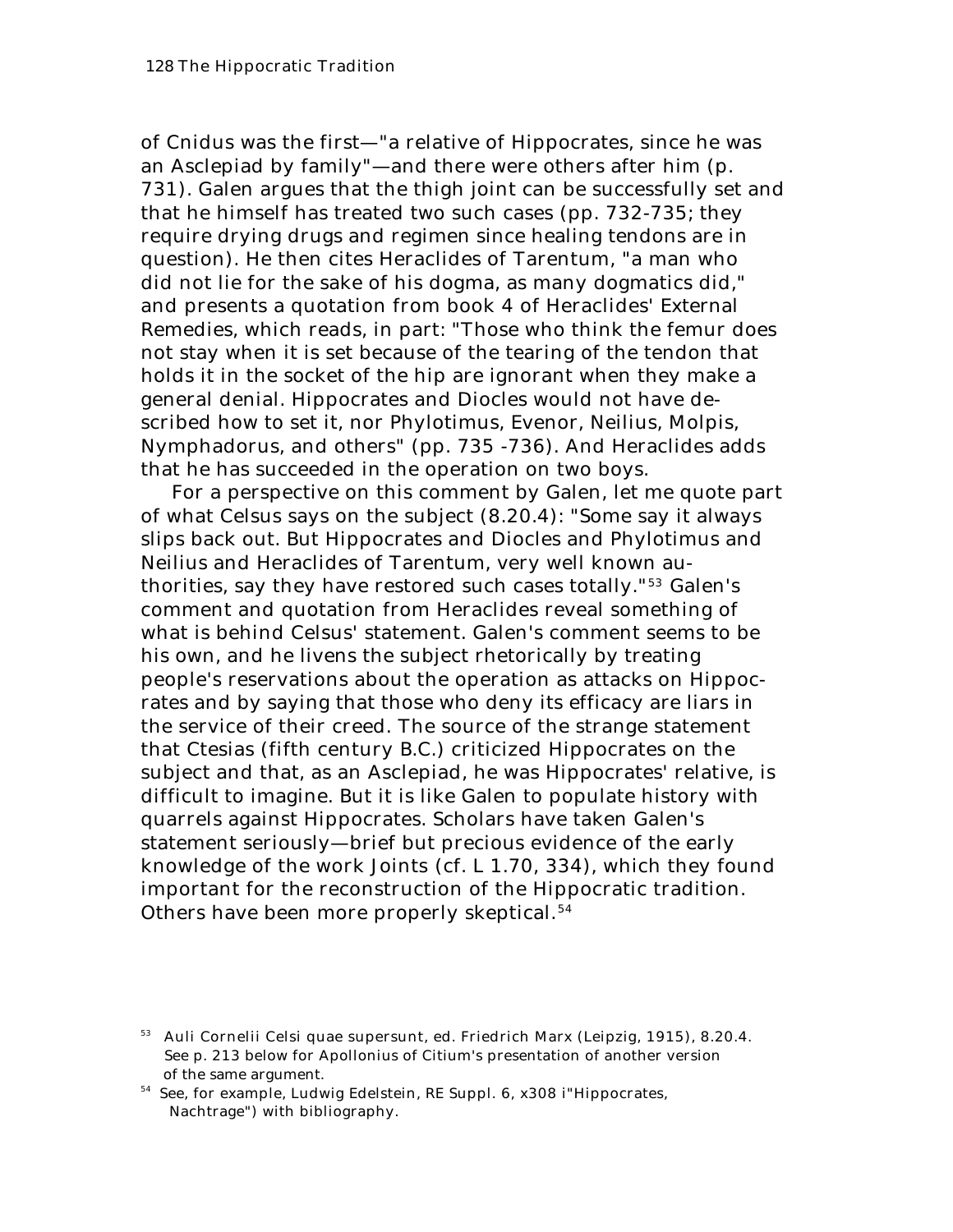Finally, for Galen's procedure in these two early commentaries, two remarks are important: one, on the statement in *Joints* that the physician should know the nature of the spine and about the shamelessness of the empirics who called Hippocrates an Empiric (K 18 A.524-525), the other, the remark that people should pay attention to a particular passage if they think phlebotomy is to be used only in the plethoric syndrome, and especially Menodotus the Empiric (p. 575). These remarks, along with those mentioned above, confirm Galen's later description of his own early commentaries: he was simply giving his own view of the text as he proceeded, writing more or less in haste, and bringing up other people's views if he remembered them, but without close reference to anyone's work.

 After the surgical works, Galen proceeds to commentary on the *Aphorisms*. The *Aphorisms*, a collection of descriptions of diseases and therapeutic measures, is only one of the representatives of that genre of medical compendium in the Corpus Hippocraticum. but it was generally considered the best of the aphoristic works. Galen attributes the excellence of *Aphorisms* to its organization on dogmatic scientific principles into which he has insight.<sup>55</sup> That argument is most thoroughly laid out in the commentary on book 3 which contains aphorisms on seasons and ages of man that Galen relates at length to his theory of

<sup>55</sup> Galen makes an exception of *Aphorisms* 6.31 (K 18 A.45-50), which speaks of remedies for eye pains: Hippocrates must have arrived at these remedies by experience. He wrote them down "without stating the conditions 1ogically or the syndromes empirically." Galen's teachers ignored the aphorism's teach ing, but Galen. believing that Hippocrates would not have written it if he had not seen what he describes. worked out the distinctions and the proper conditions for the use of the remedies, neat wine (to drink), baths, vapor baths, bleeding, purging (he had told of this research also in *Therapeutic Method*, K 10.171-172) and found them superior to the drugs then in use. Galen's description of the situation seems to be confirmed by the earlier statements of Celsus, who quotes the aphorism as what Hippocrates says of eye treatment and notes that it does not say when or how to use the rem edies, which is important (6.6.1E). Celsus then gives recipes for drugs simi lar to those Galen claims to be replacing by his return to Hippocrates. It would seem, then, that Galen does respond to and correct a traditional interpretation of the aphorism. A later aphorism on eye pains (Aph. 6.46, K 18 A.151) Galen rejects as spurious: it has similarities with the other, but disagrees with it. He reports but rejects "commentators'" attempts to explain it.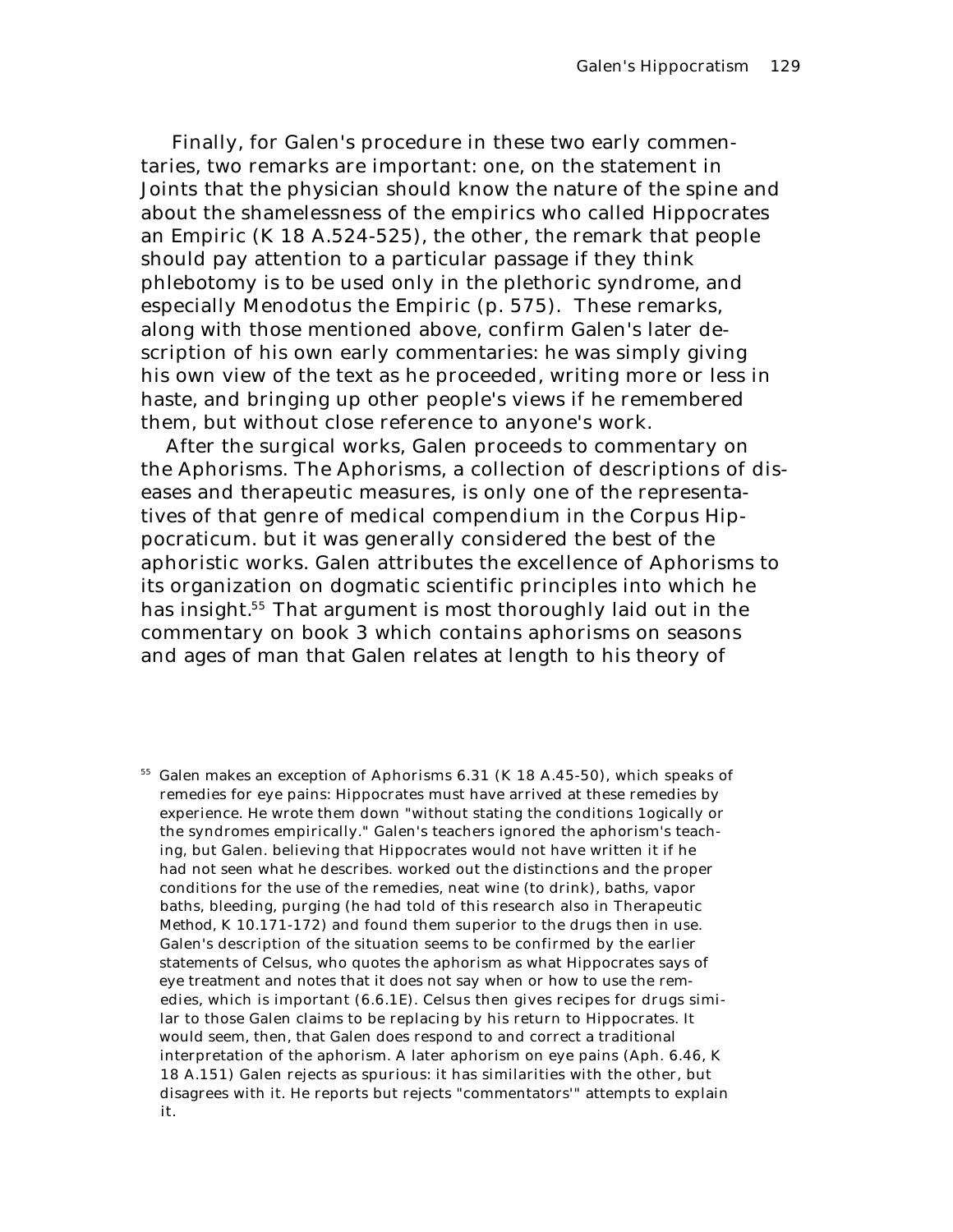temperaments (*kraseis*). He tells us that Lycus, "writing, as he says, the exegeses of Quintus, his teacher," failed to give a credible demonstration of what the aphorisms in that section said, but referred them all to experience and observation, although he did investigate logically the truth in other aphorisms (K 17 B.561-562). Lycus is Galen's only specific opponent in the commentary on *Aphorisms*, and even he is not attacked with the bitterness Galen later showed. Galen is also gentle in his general references to the Empirics, who took *krisis* in the first aphorism (experience is deceptive, judgment [*krisis*] is difficult) to mean judgment of medical remedies which experience discovers (K 17 B.354). Galen wants the contrast *peira* and *krisis* to mean experience and reasoning (*logos*) and thus to express the tenets of the logical sect. Much more frequently than in the commentaries on *Fractures* and *Joints*, Galen reports variant readings, and he frequently appeals to the reading shown by "most manuscripts" or "most commentators" (for example, K 17 B.727, 797, 825; 18 A.111, 113, 177). He reports one reading that was accepted by "the first commentators on the *Aphorisms*, among whom are the Herophilean Bacchius, and Heraclides and Zeuxis the Empirics" (K 18 A.186, on *Aph*. 7.69. This is one of the "spurious" aphorisms.). He reports two textual changes and one interpretation by Marinus (all in the seventh section, (K 18 A.113-122). Galen says that most commentators are long-winded early in the commentaries but grow weary and gullible at the end. They fail to note that many aphorisms at the end are manifestly erroneous and not written by Hippocrates.

 Whence came Galen's information for these reports about commentators and manuscripts?<sup>56</sup> Numerous as they are, I am inclined to attribute them to Galen's own notes accumulated mostly in his school days rather than to research concurrent with writing the commentary. He wrote his general report and criticism of Lycus' views without using or having at hand Lycus'

<sup>&</sup>lt;sup>56</sup> A naive treatment of the subject, which assumes that Galen ransacked bookstores and private and public libraries in the preparation of his com mentary, is given by L.O. Broecker, "Die Methoden Galens in der literari schen Kritik," *Rheintsches Museum* 40(1885), 415-438.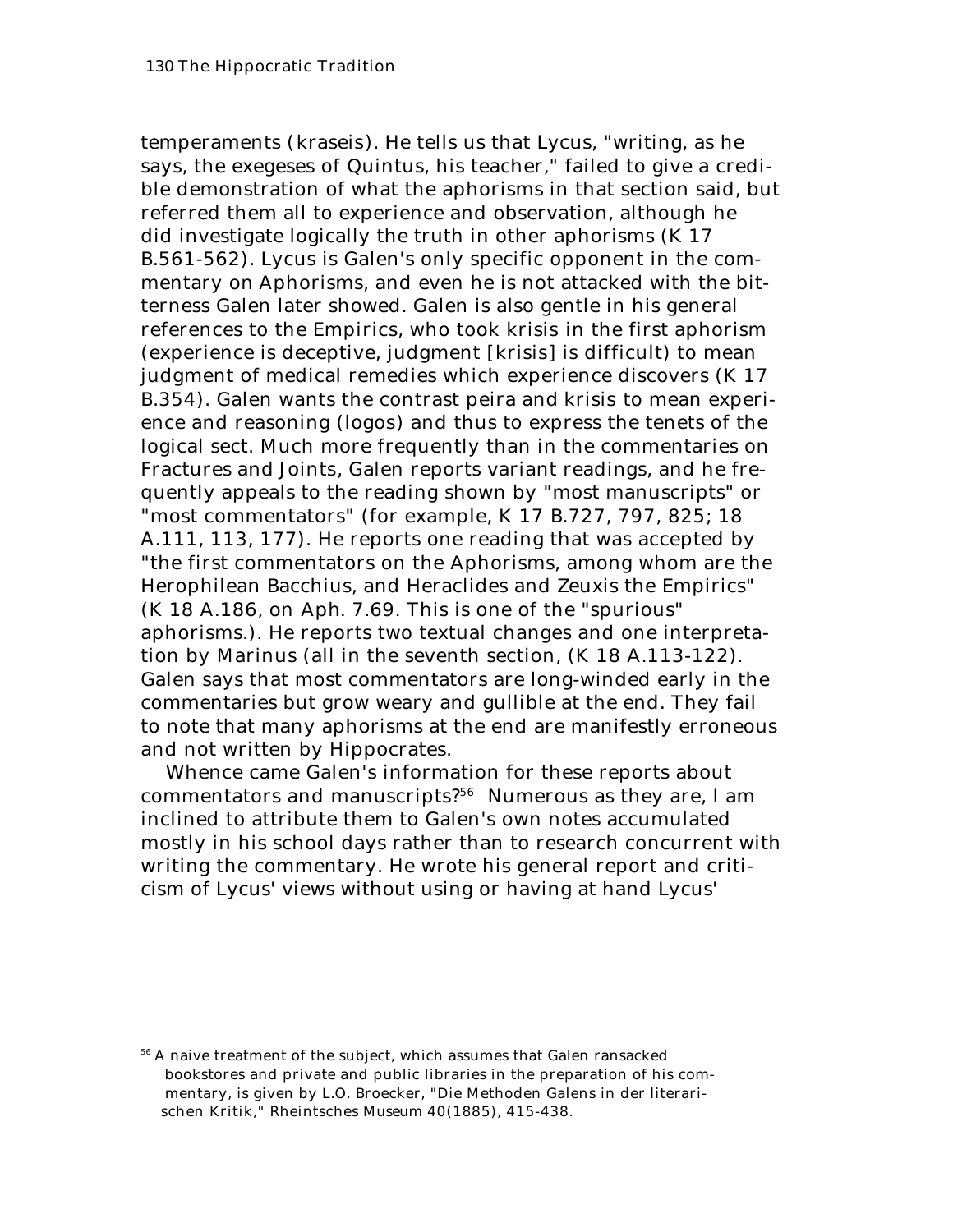commentary. He saw Lycus' commentary, or more precisely, a section of it, only some time after he had finished his own, as he relates in a note added to his commentary at a later time. At the end of his explanation of Aph. 1.14, he adds:

 This will suffice for those who are inclined by nature to understand and trust what Hippocrates wrote. But against those who unfairly criticized him, like Lycus, I wrote a whole book answering their attacks on this aphorism. The book is called *Against Lycus, that there is no error in the aphorism which begins "Growing things have most innate heat.*" I was given Lycus' book after I had written my own commentary. Whence I added this statement, which was not in the earlier publication. I have made my defense against his criticism of Hippocrates separately in another book. [K 17 B.414-415]

Even the work Against Lycus was written after Galen read only a portion of Lycus' work (CMG 5.10.3, p. 4). Hence Galen's remarks in this commentary about Lycus' versions of Quintus' interpretations would appear to come from hearsay. Similarly, Galen wrote his work on *Regimen in Acute Diseases according to Hippocrates* to counter an opinion he was told was contained in a book he had not read. Difficult for the fastidious scholar to imagine, the situation adds to our difficulty in assessing historical information given by Galen. Galen had studied and thought about the *Aphorisms* for more than twenty-five years. His commentary fills out the results of his thoughts about "his" Hippocrates with material out of his marginalia and prodigious memory, but without scholarly exactness.

 These early Hippocratic commentaries are discussed in his later work *On His Own Books*:

 I knew that many before me had written comments on each phrase of his. But if they seemed wrong I thought it superfluous to refute them. And I showed that in what I first published for those who requested the commentaries, since I seldom said anything against those who had commented on them. For, in the first place, I did not have their commentaries in Rome, because all my books had stayed in Asia. If I remembered any exceedingly poor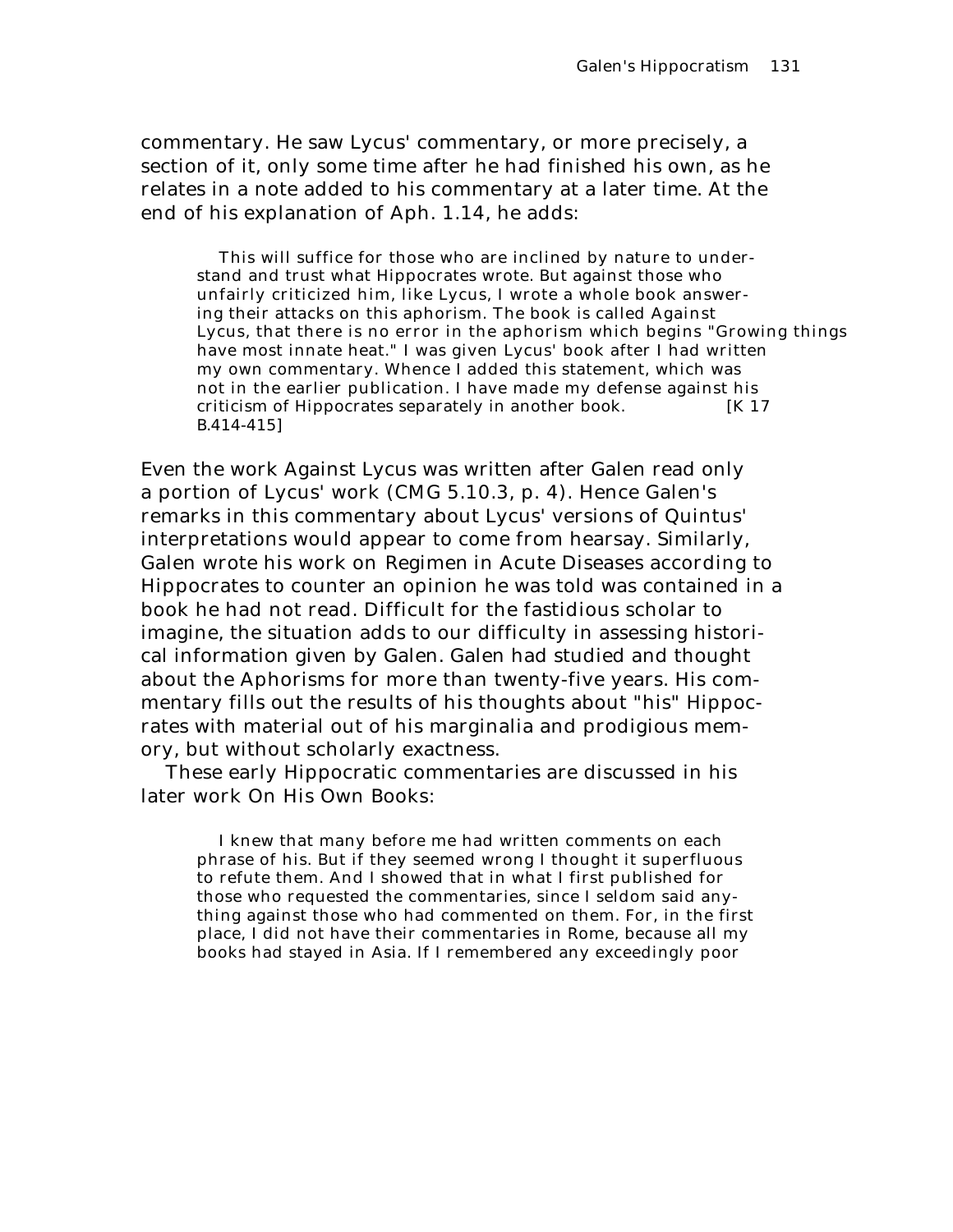statement by any of them which, if believed, would be greatly harmful to the work of the Science, I pointed that out, but all the rest I wrote according to my own view without mention of those who had given different explanations. [*On His Own Books*, *Scr. Min*. 2.111-112]

 He writes the following about reading his teachers' books when he was a student:

 If I find the meaning of individual expressions clear, and also correct, I do not refer to commentators on the Hippocratic works, so as not to be tedious. When I cannot get the sense of obscure passages, and there is no surety that I have understood the author's meaning correctly, I have introduced the commentators on this work whose commentaries are famous. I am aware of some of my teachers who invented explanations that their predecessors did not know. Among them are some who generally wrote nothing down, as Stratonicus, a student of Sabinus from my own city, and also Epicurus, an Empiric author also from my own city. In their books these people explained the writings of Hippocrates, but during their lifetime they published nothing. Only after their deaths the commentaries on some works appeared, and no small remainder stayed in the hands of people who did not publish them. Similarly, Pelops wrote commentaries on all the works of Hippocrates, but only a small part were preserved in public hands. Also my teacher Satyrus, and Philip, an Empiric, and other respectable men who lived in the time of my father and grandfather wrote many commentaries. I read most of them and made extracts from their writings. But I did not consider it good to introduce all these comments now into my commentaries, but limited myself to the famous, and to those who have offered something satisfactory in the interpretation of obscure passages. [CMG 5.10.1.2. pp. 412-413]

In this last passage (from the commentary to *Epidemics* 6), Galen is explaining his procedure in that work and the sources for his repeated locutions, "some say," and the like. His early extracts from his teachers' books, initially selected for their medical usefulness, presumably served other purposes when he decided to write commentaries. They supplied the leaven in the commen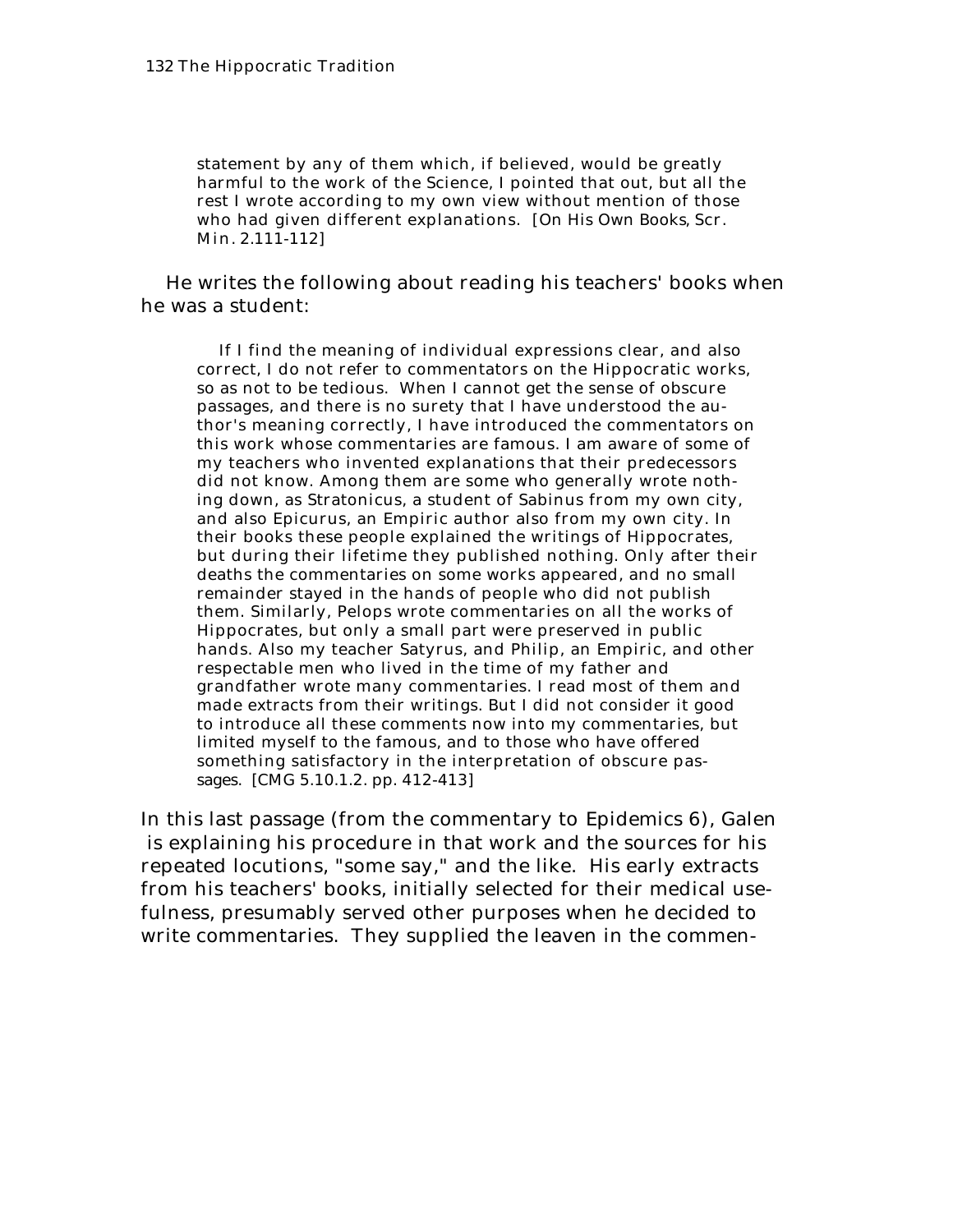tary, the sense of sophistication in a tradition, which was achieved without actual active investigation of others' writings. I stress this because some modern scholars have assumed that Galen wrote with constant reference to previous commentaries or that he followed the commentary of someone who had, such as Sabinus.

 The commentary on *Epidemics* 1, unlike that on *Aphorisms*, is virtually free of reflections of the centuries-long traditions of interpretation. Galen's introduction defines epidemic diseases, which he says is the work's subject. and summarizes his theory of *kraseis*, which explains their origin and makes prediction and treatment possible (CMG 5.10.1 pp. 3-6). He then discusses the epidemic constitutions and the case histories of *Epidemics* 1 as examples of the theory. Only Quintus is cited for an alternative view of the work: Quintus interpreted the third section of *Aphorisms* and *Epidemics* 1 badly, saying that Hippocrates' views came from experience, not from reasoning about causes (pp. 6.  $52$ <sup>57</sup> Galen also cites one change in the text by "those about Capiton" (p. 78).

 The commentary on *Prognostic*, again. consists primarily of paraphrase. with frequent reference to the Science of the subject Galen had laid out in his own works *Crises* and *Critical Days*, written shortly before (cf. CMG 5.9.2, p. XVIII). Galen notices five variant readings from the editions of Dioscurides and Capiton, and he mentions various commentators' proposals as to what the "something divine" is that the Hippocratic text suggests the physician should look for (CMG 5.9.2, pp. 206-208. Galen concludes that it refers only to the condition of the atmosphere, a view he implies is original with himself. The commentators' views which he cites had appeared in Erotian's dictionary.). But

<sup>57</sup> This is apparently a rewnUng of his statement in the *Aphorisms* about Lycus' commentary. Galen does not mention Lycus as his source of information about Quintus (who wrote nothing), but uses Quintus' aberration to provide a rhetorical introduction to his own disquisition on the Hippocratic science which *Epidemics* 1 exemplifies. His later mention of Quintus' view that the

 place (Thasos) is not significant in a description of an epidemic constitution may come from his notes of Satyrus' exposition of Quintus' views (cf. CMG 5.10.2.1 p. 59).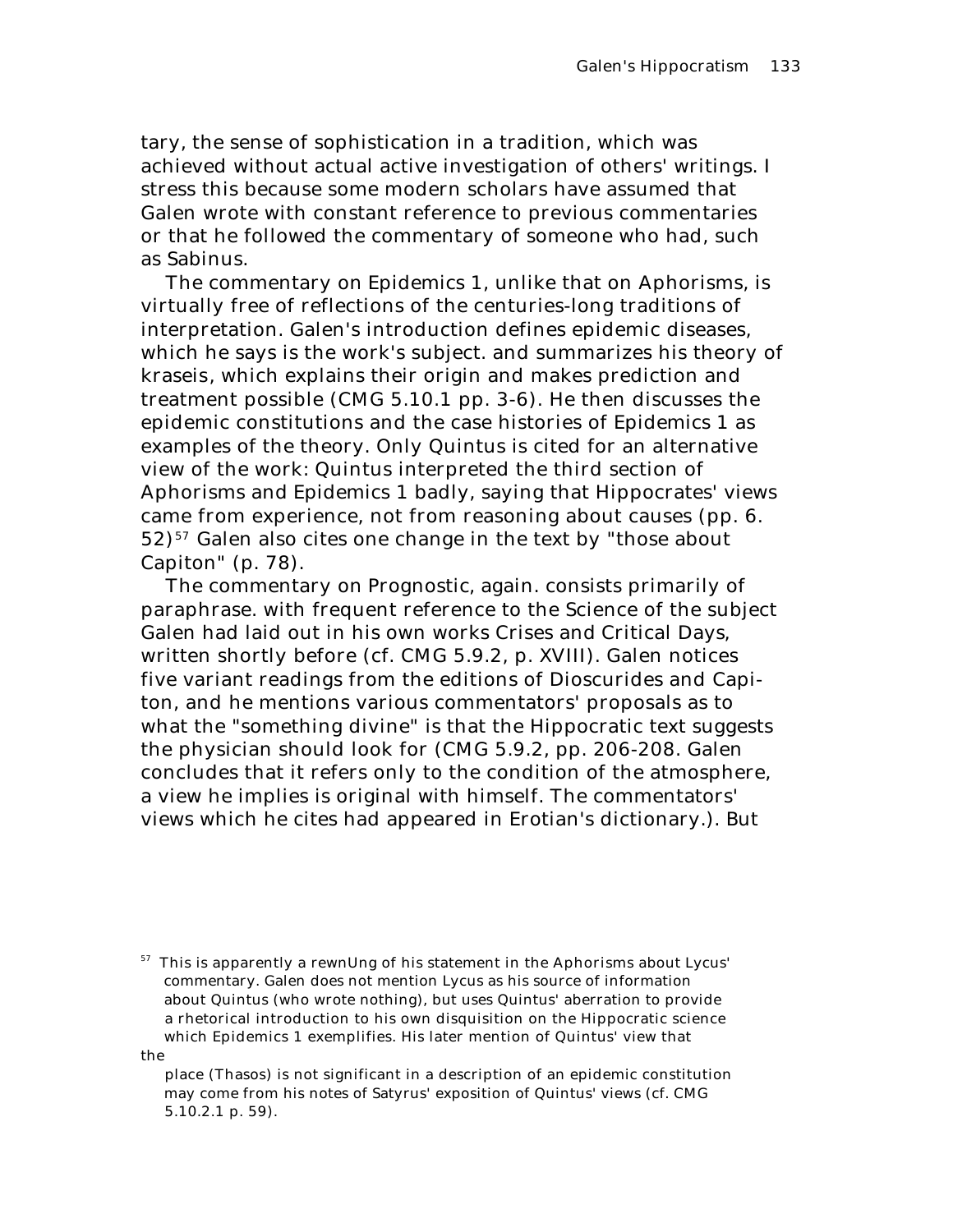in his usual manner of finding a rhetorical opponent, Galen offers one startling bit of historical information. In his exposition of the meanings of *prognosis*, *prorrhesis*, and *pronoia* at the opening of the work, he observes that the followers of Herophilus, who distinguish *prorrhesis* from *prognosis* as indicating, respectively, more and less certainty, are talking nonsense (p. 203). Later (p. 905), to lead into the commentary proper, Galen says,

 Perhaps I should not have mentioned Herophilus earlier. It is better to tell the truth as quickly as possible for those interested in the Science, and not exercise them doubly: once teaching the nonsense of the sophists and again refuting it. I think it would be better if I proceed with what is useful in this commentary, and then assign to a period of greater leisure and another work the examination of Herophilus' criticisms of Hippocrates' *Prognostic*.

 But still later, when discussing the subject of the divine, and refusing to discuss it further, Galen says (p. 207), "I do not, as I said earlier, intend to notice everyone's errors, only what is credible. That is why I forebore discussing Herophilus' vicious writings against Hippocrates' prognoses." The last three words, "against Hippocrates' prognoses," can be taken to be the title of a work, an important fact. if it is one. Galen's refusal to discuss it or to give information and his escalation from "followers of Herophilus" to the viciousness of Herophilus himself cast suspicion on the reality of the supposed work. Handbooks and encylopedia articles have in the past said that this passage is evidence that Herophilus wrote a commentary (the view comes from Littré,  $1.83$ ), but it is not that.<sup>58</sup> Whatever it is, it sounds like something rattling around in Galen's memory that serves him to liven a page or two. not something he has in hand or gets out of a commentary that is before him. Further, whatever it is relates to concerns and quarrels currently exercising Galen. Prediction was of great importance to the reputation Galen was trying to establish for himself at the time.

Galen's work *Prognosis to Epigenes*, written at about this same

<sup>58</sup> Edelstein, *RE* Suppl. 6, 1309, gives bibliography on the dispute.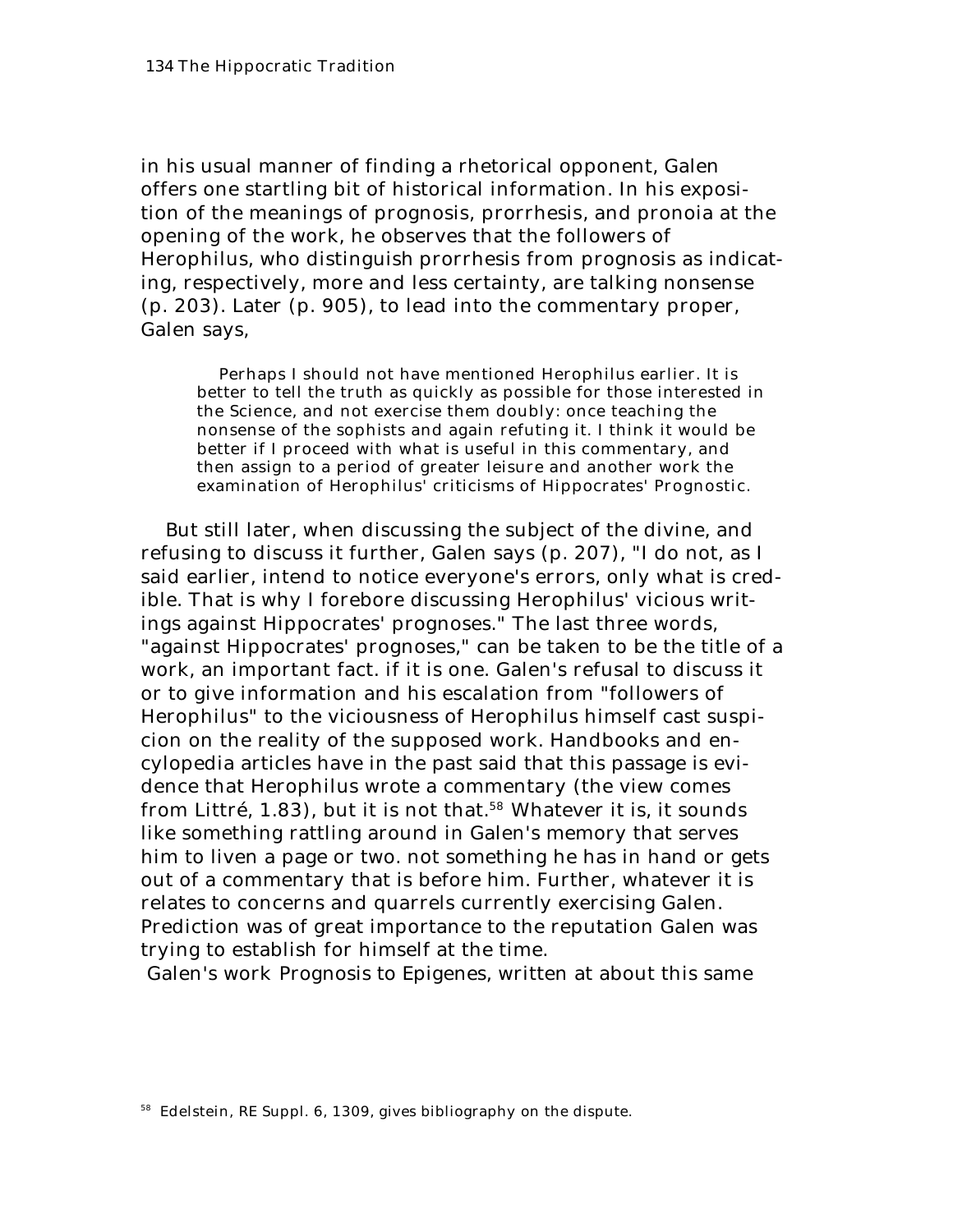time and filled with autobiography and self-justification, gives some insight into the contemporary social and professional quarrels he refers to. "Galen the mystery worker and miracle monger," his jealous contemporaries called him (K 14.641), because of his great success in predicting outcomes in disease and his tendency to take over other peoples' cases and embarrass them. As he quickly made his way in the imperial society, he acquired the enmity of those who had preceded him, as he describes in his encounter with Martialius (to embarrass whom he afterward wrote *Against Erasistratus*). Galen had predicted the course of Eudemus' fever and his recovery, when others had given him up. Eudemus had proclaimed that the Pythian Apollo spoke through the mouth of Galen. But Martialius confronted Galen in the street and asked whether Galen had read *Prorrhetic* 2 of Hippocrates or was wholly ignorant of it. "I told him that I had read it and that it seemed to me those physicians were right who did not think it belonged to the genuine works of Hippocrates, and that they were justified in saying so. 'At least,' said he, 'you know quite well what is written in it. Personally I do not make prophecies like that'" (K 14.619-620).59 Martialius was referring to *Prorrhetic* 2's criticism of those who use flamboyant prophecy to make an impression. For example, "A man seems moribund to the physician treating him and to everyone else, but another physician enters and says 'the man will not die, but will be blind'" (L 9.6). For Martialius to quote Hippocrates is rather like the Devil's quoting scripture, and Galen resented it. This and similar references by Galen to current quarrels over prediction provide a context for his rhetorical flourish about Herophilus' viciousness. That Galen did not simply make up out of his head the book by Herophilus is proved because Soranus also spoke of a work by Herophilus against Hippocrates' *Prognostic* (Caelius Aurelianus. *Morb. Chron*. 4.8).60 I will discuss below what it may mean.

<sup>59</sup> 59. TranslaLion by Arthur J. Brock. *Greek Medicine: Being Extracts Illustrative of Medical Writers from Hippocrates to Galen* (London and New York, 1929), p. 210.

<sup>60</sup> Caelius Aurelianus, *On Acute Diseases and On Chronic Diseases*, ed and trans. Israel E. Drabkin (Chicago. 1950) p. 888.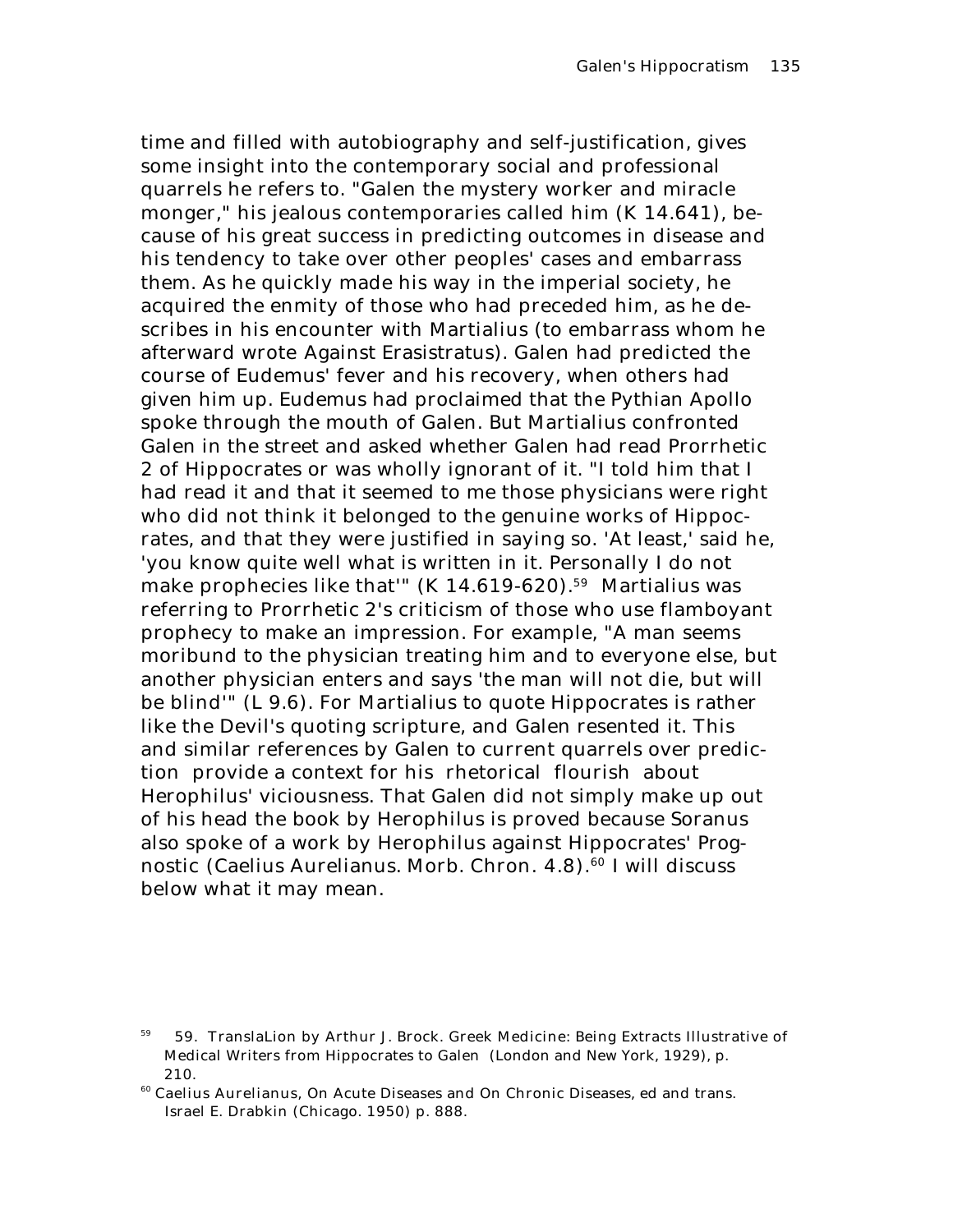Imaginary bits of information about the early history of the Hippocratic texts, such as Herophilus' commentary, are pre-' cious to modern scholars because real ones are lacking. Had Galen sought for genuine information he might have found it. That is to say, it is likely that there was information available to him which we will not now know. Significant "information" he gives in his next commentary on *Regimen in Acute Diseases* is correctly marked by Galen as conjecture, but scholars have, without exception so far as I know, distorted his statement and asserted that *Regimen in Acute Diseases* existed in its present form in the time of Erasistratus. Galen says, "This book [the second part of *Regimen in Acute Diseases*], even if it is not Hippocrates' work, is certainly old, so that it would have been added to the genuine portion already in the time of Erasistratus. Hence it is surprising that Erasistratus dared to ridicule Apollonius and Dexippus about their wax cups" (CMG 5.9.1, p. 277). This charming nonsequitur by Galen comes in his commentary on a statement in the text that one should give a fever patient as much water and honer water as he wishes to drink. Galen apparently reasons that Erasistratus should have read this, should have realized that though spurious it is a good reflection of Hippocrates' view, and hence should not have ridiculed Dexippus and Apollonius for giving tiny measures of water to their fever patients. To support "Erasistratus should have read this," Galen says that the section is old, though spurious, and therefore must have been read in Erasistratus' time as in Galen's. The conjecture is what Galen does with his own ignorance, and there is nothing reprehensible in it. But scholars in need of facts have not treated it with care.<sup>61</sup>

 Galen's discussion of this passage offers another interesting example of the way he turns contemporary medical quarrels into judgments of the morals and motives of historical figures. Galen's theme in the commentary is that Hippocrates was the very first to bring method and Science to the treatment of acute dis-

 $61$  For a recent treatment of Galen's statement as proof of the early condition of *Regimen in Acute Diseases*, see lain M. Lonie, "The Hippocratic Treatise  *peri diaites oxeon*," *Sudhoffs Archiv* 49 (1965), 50. I know of no one who does not so misinterpret it.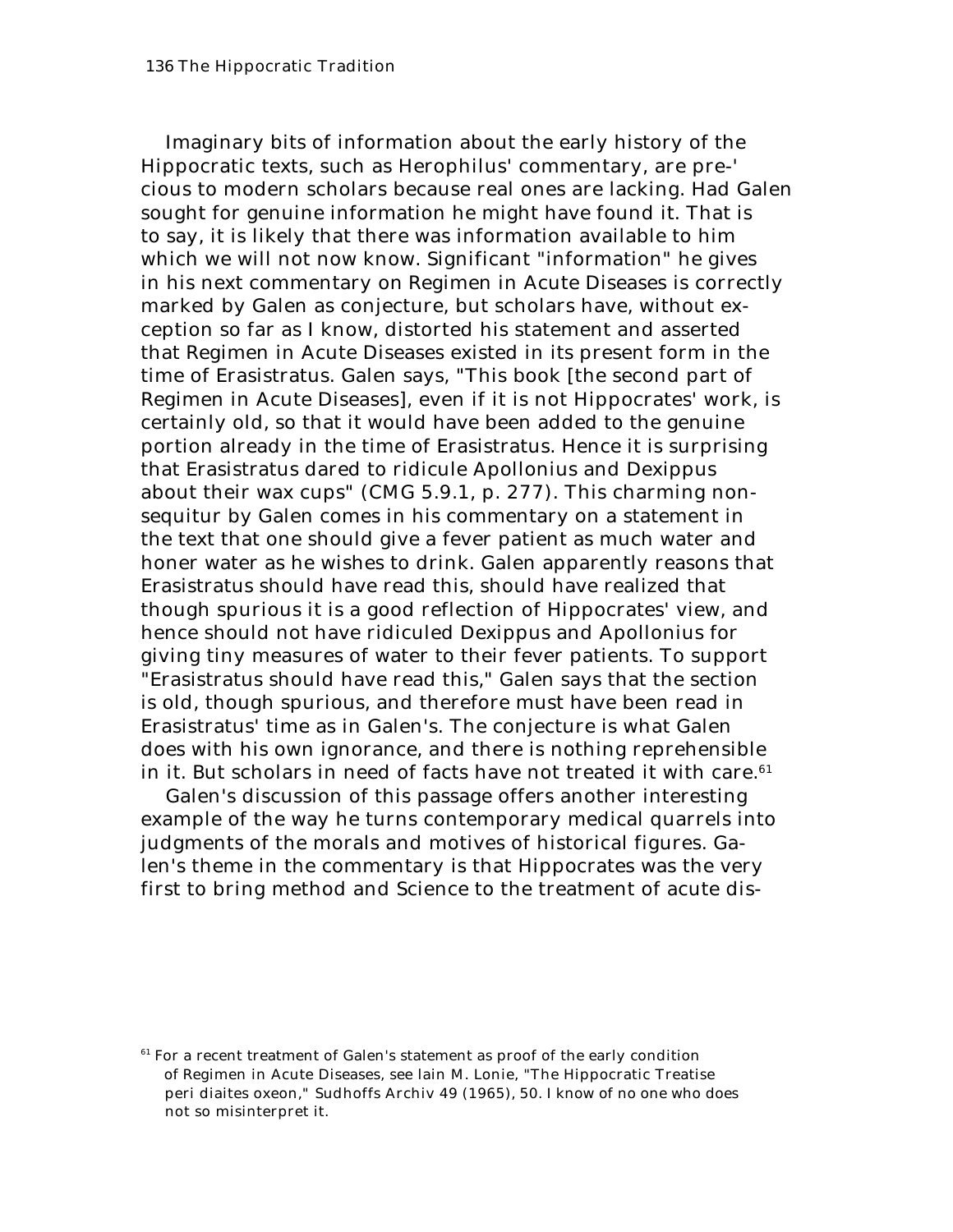eases, that he has not been surpassed, and that he is not adequately appreciated.62 The Methodists criticize Hippocrates for overfeeding the ill; the Erasistrateans criticize him for starving them. Galen infers this, he says, because by slandering Hippocrates' students, Dexippus and Apollonius, Erasistratus was by implication slandering the teacher (CMG 5.9.1, p. 145). Erasistratus slanders Hippocrates' students but is unable to exhibit any book of theirs, and he pays no attention to Hippocrates' explicit words (p. 256). I am sure this last statement means that Erasistratus did not discuss or refer to Hippocrates and that he did not refer to specific books by Apollonius and Dexippus, but reported that they "are said" to have so treated patients. Very fortunately. though the Greek is lost, Galen's work on *Regimen in Acute Diseases according to Hippocrates* has turned up in Arabic translation.63 That book was written for Victor, for whom a Methodist had written. asserting that Hippocrates properly fed patients daily. In his refutation, Galen actually quotes Erasistratus. Malcolm Lyons translates from the Arabic (CMG Supp. Or. 2, p. 107):

 They say that Apollonius and Dexippus, pupils of Hippocrates, who studied under him, used to prepare wax measures, twelve of which held one-sixth of a rata [the Greek is cotyl; there was apparently about 1/44 pt. to a wax ladle] and they would daily ladle out three of these measures full of water to their patients. For the rest of their regimen they employed very severe restrictions and did not allow their patients to get anything to eat at all. For they thought that whatever moisture the patient received served like fuel as material for his fever.

- $62$  On the basis of a passage that mentions discrepant opinions among physi cians as among diviners (L 2.240-244), Galen argues that Hippocrates envi sions a general method of judging disagreement in science by *peira*, test and experience. But no one before himself, he says, has interpreted the passage properly (pp. 129-131). He repeats the argument in *Opinions of Hippocrates and Plato*, in a passage apparently added after the commentary was written (Müller. pp. 781-783).
- $63$  Lyons, CMG. Suppl. Or. 2. The Greek work of the same title, previously published in CMG 5.9.1. is clearly not by Galen though it appears to be contemporaneous with him: *De diaeta Hippocratis in morbis acutis*, ed. Ioannes Westenberger (Berlin, 1914).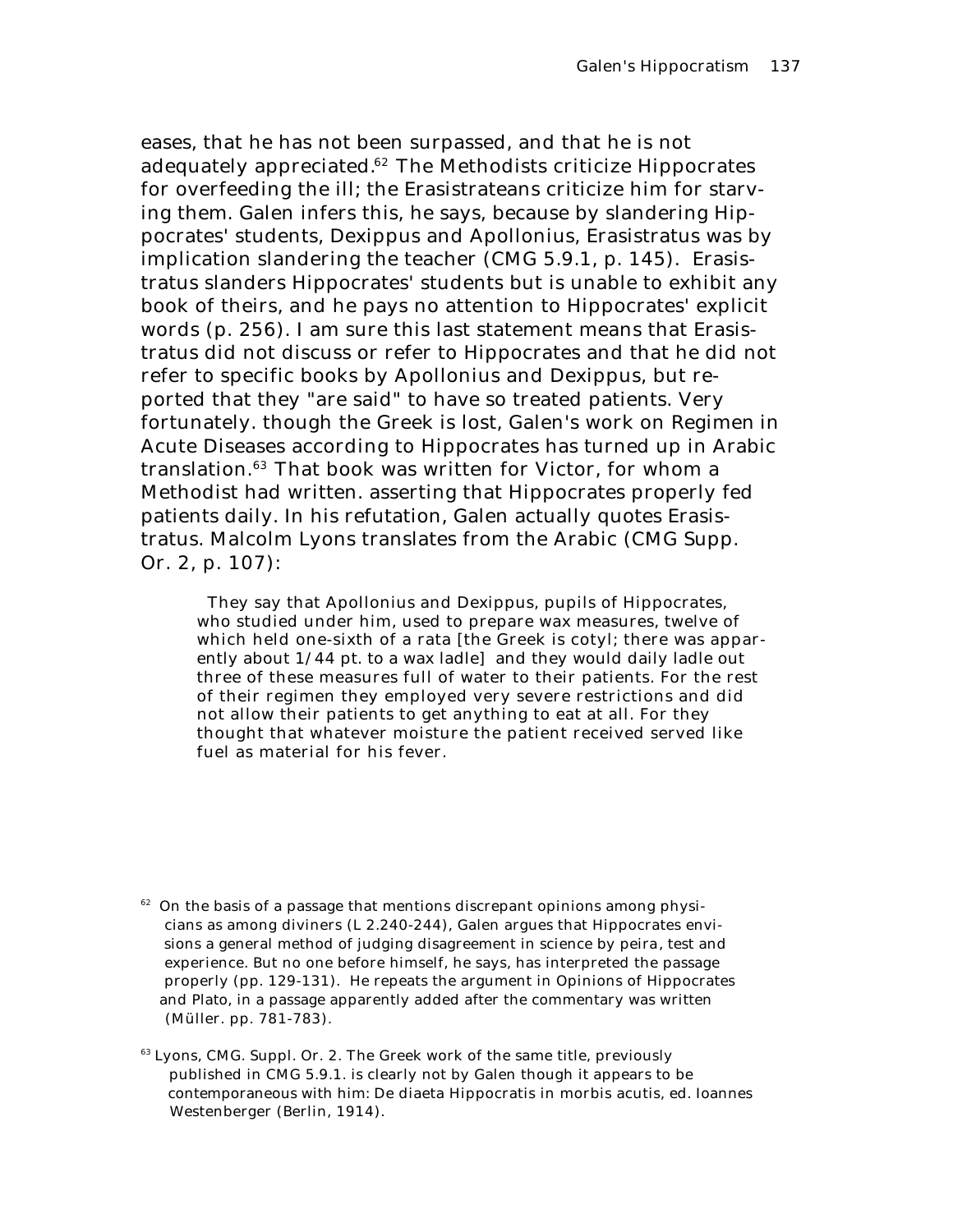Apparently, Erasistratus really did refer to Dexippus and Apollonius as "students of Hippocrates," and that is important. But, despite his rhetorical efforts, Galen cannot bring them satisfactorily into relation with his own Hippocrates, nor with *Regimen in Acute Diseases*. Anomalously, what scholars have repeated over and over as a fact—that Galen knew that the two parts of the work were read together in the time of Erasistratus—-is wrong: Galen knew nothing of it but, for his own purposes, conjectured what must have been.<sup>64</sup>

 In this same commentary, Galen's handling of the *Cnidian Opinions* is considerably more probIematical. *Regimen in Acute Diseases* opens with the statement that the authors of the socalled *Cnidian Opinions* wrote accurately about the patient's experience in disease, but left out much of what the physician should know without the patient's telling him (L 2.224). Galen comments that they not only did not leave out what the patient suffers, but "went further than they should in describing some things, as I shall show shortly" (CMG 5.9.1 p. 117). Shortly later he recurs to that promise and gives information about what the Cnidian writers said. Unfortunately, the text is garbled, and the end of the first sentence seems to have been lost:

 I said above, at the beginning, that those from Cnidus wrote... "seven diseases of the gallbladder," and in the same manner again later, "from the bladder, twelve diseases," and again still later "four diseases of the kidneys" and again after that "from the bladder, four kinds of strangury," then later "four kinds of tetanus," and after that again "four kinds of icterus," and still later "three kinds of icterus." The point is that they looked to the varieties of symptoms which change for many reasons, and failed to consider the specificity of the dispositions as did Hippocrates—who used for their discovery a method only by using which one can find the number of diseases. And this

 $64$  I discuss Dexippus and Apollonius below, p. 180. Galen's inconsistent judg ments of Erasistratus in this commentary are noteworthy; because Erasis tratus varied the regimen according to the patient's condiuon, he is Hippoc rates' follower (pp. 125-127). Elsewhere, he viciously slandered Hippocrates (via his students) and ignored his works (pp. 256, 277).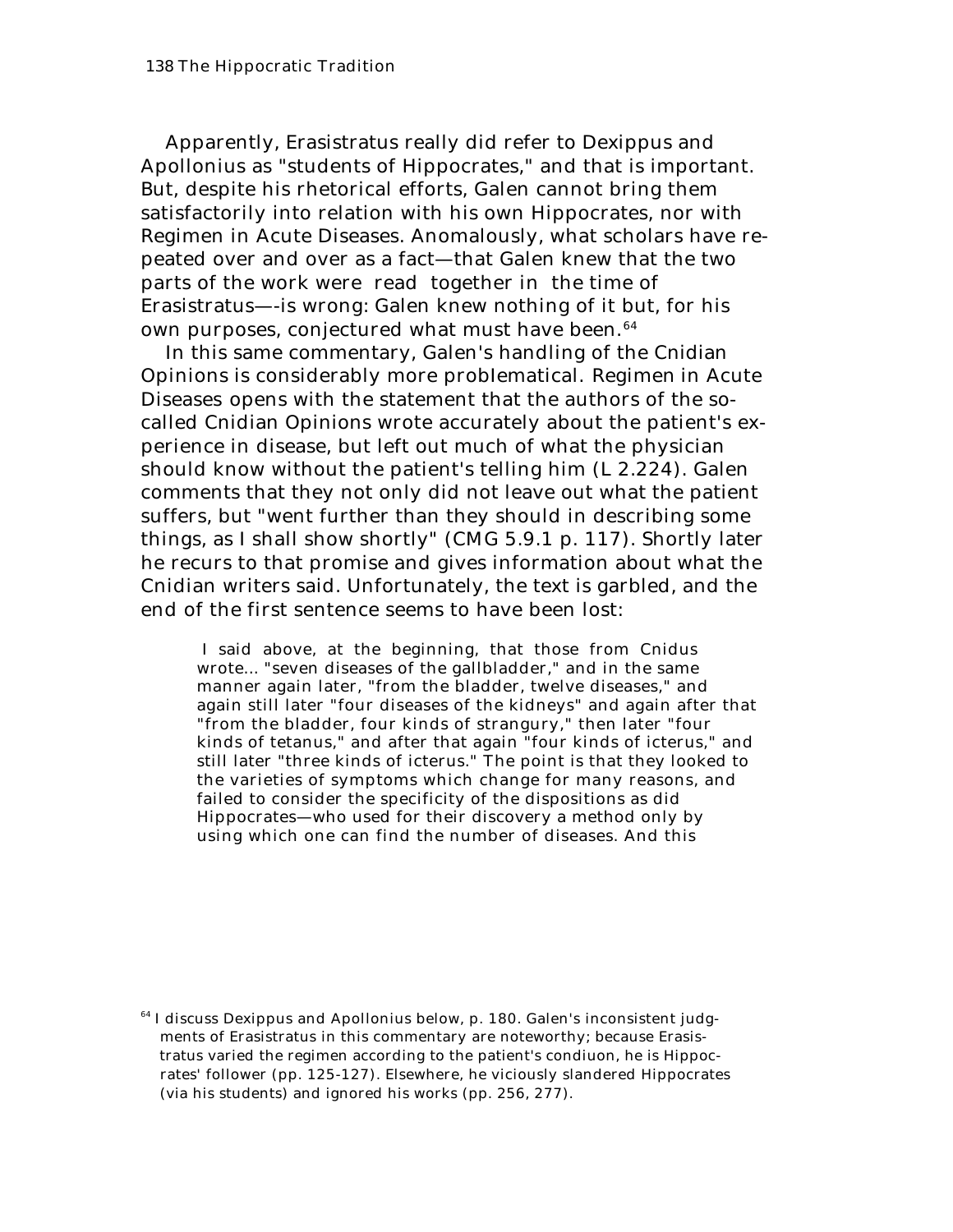method is described by me at the beginning of *Therapeutic Method*, is spoken of briefly in *Elements according to Hippocrates*, and in summary account you have our treatise the *Differentiation of Diseases*. [Pp. 121-122]

The end of this passage, like so many of Galen's references to Hippocratic science, is elusive, a kind of mystification by selfreference, because he does not actually treat of or demonstrate Hippocrates' method of enumerating diseases in those works, as he claims to have done.<sup>65</sup> Nevertheless, in his illustrations here of what Hippocrates is criticizing, Galen appears to be quoting passages or chapter headings from the *Cnidian Opinions*: "Seven diseases of the gallbladder," for example. Did he have the work in hand or does he draw on someone else's commentary that so

<sup>65</sup> In *Differentiation ofDiseases* (K 6.836-880), Galen analyzes a numeration of diseases according to hot, cold, wet, dry, and combinations, but without reference to Hippocrates. In the passages of the other two works suggested for comparison by Georg Helmreich (CMG 5.9.1. p. 112), Galen discusses numeration of elements in Elements according to Hippocrates (chs. 3-5, K 1.427 ff.), and in *Therapeutic Method* ridicules the Methodists for inability to define disease as opposed to symptom, affection, and the like (K 10.67 ff.) In 10.115-117. Galen talks about proper numeration of diseases, by *dyscrasiae* and by lack ofcongruity of corpuscles and pores, and at 117 he promises to show the "road" (hodos) of Hippocrates as developed by Aristotle and Theophrastus, that is, distinctions between *homoiomere* and organs which the "half empiric" Erasistratus and Herophilus never understood. The nu merology of diseases and *homoiomere* versus organs was actually developed by Athenaeus and the Pneumatics, who cited the authonty only of Aristotle and Theophrastus (K 1.519-523). Galen's attempts to connect the doctrine with Hippocrates all seem to come down to a sleight of hand by reference to his own previous works. In the *Opinions of Hippocrates and Plato*, Galen says that "Hippocrates censures the Cnidian physicians for their ignorance of the genera and species of diseases, and he points out the divisions by which what seems one becomes many by being divided: not only diseases but everything else, a matter in which one can find most notable physicians erring even to the remedies they use" (Müller, p. 776). This is followed by a passage Galen added to *Opinions of Hippocrates and Plato* after he wrote the commentary on *Regiman in acute Diseases*, since it mentions the commentary and summarizes its results: Hippocrates said that a logical method is necessary—the Science cannot rest on empirical test and reach any kind of certainty. But Hippoc rates, the first discoverer of such things, expressed himself in so disordered (*ataktoteron*) a fashion that virtually all commentators had missed his point (Müller, pp. 777-784). In the added passage, Galen does not try to demon strate Hippocrates' method of division nor his enumeration of diseases.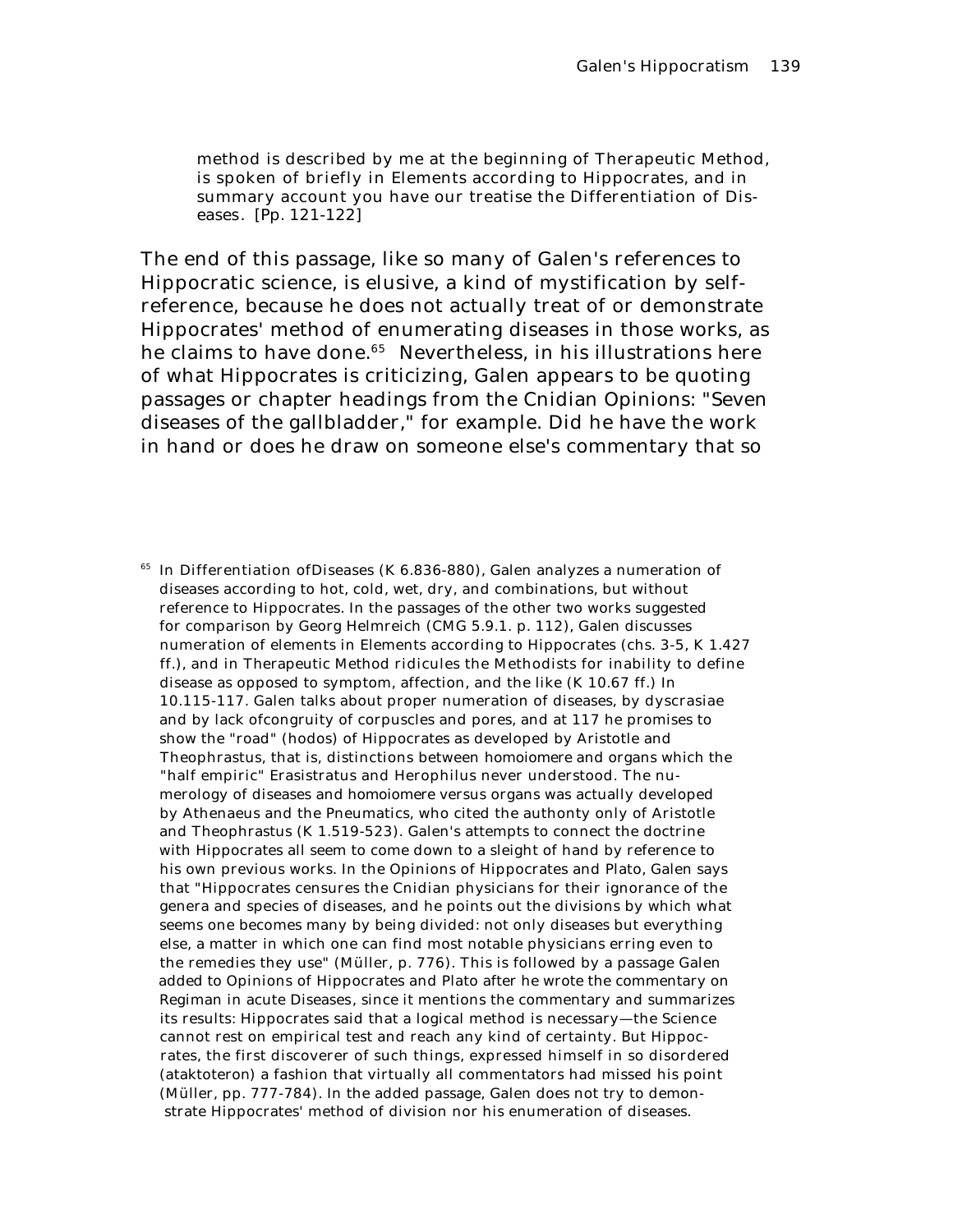illustrated the text?66 Either seems possible. He does not recur the subject until the end of the 'commentary on the part he considers genuine, where he sums up his observations about the scientific outlook of the work by explaining how *Regimen in Acute Diseases* fulfills its claim, implicit in its criticism of the *Cnidian Opinions*, to tell the things the physician should know without being told by the patient (p. 268). He makes it clear that others have essayed the task before him: "Those who think Hippocrates is a dogmatic" said that what was meant was the places affected, the patient's disposition, and the causes, whereas "those who think he is an Empiric" said he referred to the seasons, the characteristics of the various ages, and the condition of the atmosphere. These observations are all useful, says Galen, but he has others to add. He lists some significant general statements from *Regimen in Acute Diseases* that treat of regulating wet and dry food according to the patient's condition, observations about the state of digestion in relation to diet, and observations about the patient's temperament (characterized by yellow bile or black bile), about coction of diseases, and looking to the crisis in therapy. "All these and similar things were left out by the Cnidian physicians, but the physician must know it without the patients' telling him" (pp. 268-270).

 Galen is here using the *Cnidian Opinions* and its authors as foils, following the lead of the author of *Regimen in Acute Diseases*. He follows other commentators who did the same, but he makes original contributions. Can we sort out what he inherited from what he contributed? If we trust Galen's statements, he, Galen, is the first to read into Hippocrates his own science of enumerating diseases (which is essentially a development of Pneumatic science). Other novelties in his interpretation are not so clear: he accepts the Empirics' interpretation. which inter-

<sup>66</sup> Littré assumed that Galen had the *Cnidian Opinions* "sous les yeux" (L 1.8, 2.200, 7,307). Johannes Ilberg, "Die Aerzteschule von Knidos," *Berichte der Verhandlungen der sächsische Akademie der Wissenschaften* 76, no. 3 (Leipzig, 1925), 4, assumed that Galen used a source that depended on someone else in Alexandria who had read the work. Late nineteenth-century source criti cism intervened between the two assumptions. Possible alternative assumptions—that Galen made it all up, that his source did, or that Galen misread his source—have not been explored, to my knowledge.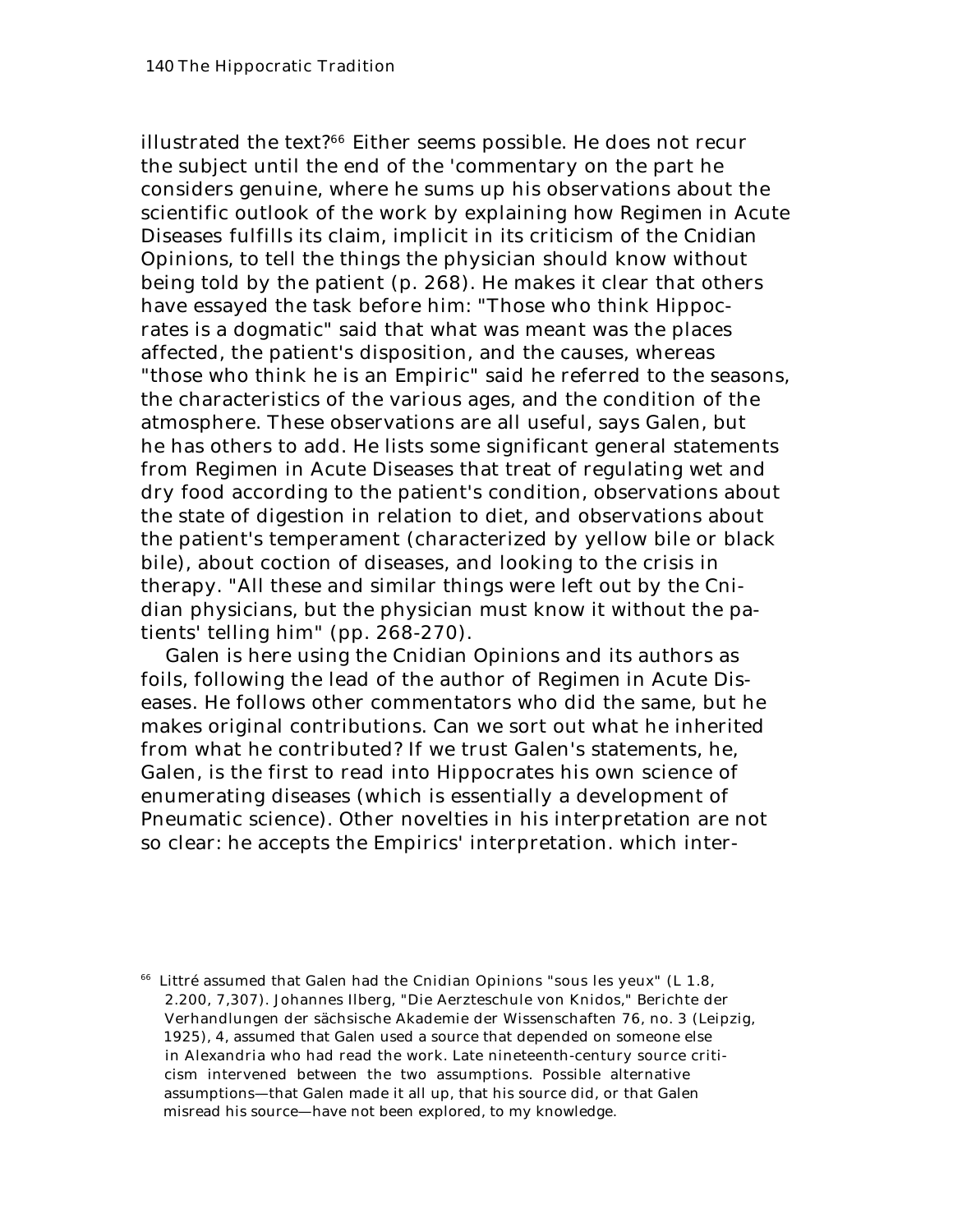prets Hippocrates by Hippocrates by adducing ideas from *Airs Waters Places* and perhaps *Aphorisms* 3 (*Nature of Man* is also possible); and he accepts the Dogmatics' interpretation, which is harder to see as interpretation of Hippocrates by Hippocrates: "causes, affected places, dispositions" are all catchwords of Galen's medicine (the first two provided titles to various of his works). Of course, one can find vague hints of such things in the Corpus, as Galen does, but no work lays them out, unlike the Empirics' reading of Hippocrates. That is to say that the Dogmatic interpretation which Galen reports seems to be a synthetic one like his own, a notion of science made up and then read into Hippocratic texts. Galen's own original additions to the reading of the science (with the exception of his numerology) seem more penetrating and closer to the text than the generalizations he quotes from the Dogmatics.

 We cannot be certain whether Galen ever read the *Cnician Opinions* or whether he got his few quotations from it from the commentators who had preceded him. I shall digress briefly on this difficult matter.

 Galen quotes*Cnidian Opinions* once elsewhere, in the *Epidemics* 6 commentary, for its use of the word *pemphix*, and there he reports that "they" attribute the work to Euryphon (CMG 5.10.2.2, p. 54). In his composition of that commentary, Galen certainly drew on other commentaries. The citation of *pemphix* may well have come to Galen or his source from a dictionary. The fact that various classical poets and prose authors are cited immediately before the *Cnidian Opinions* rouses the suspicion that Bacchius (third century B.C.) is the ultimate source, since he habitually quoted poets to illustrate Hippocratic usage, culling his quotes from Aristophanes of Byzantium's dictionary. One apparent further mention of *Cnidian Opinions* occurs in the Galenic corpus, in a work whose genuineness is suspect. $67$  Chapter 10 of *The Best Sect* cites "the Cnidians" as an example of Logical (that is, Dogmatic) thinking: they induced coughing to evacuate pus from suppurating lungs (K 1.128-129). Littré

<sup>67</sup> Galen says in *On his Own Books*) (*Scr Min*. 2.120) that he wrote such a work, but Iwan von Müller's arguments that this is not it are compelling; see above pp. 94-5 and note 24.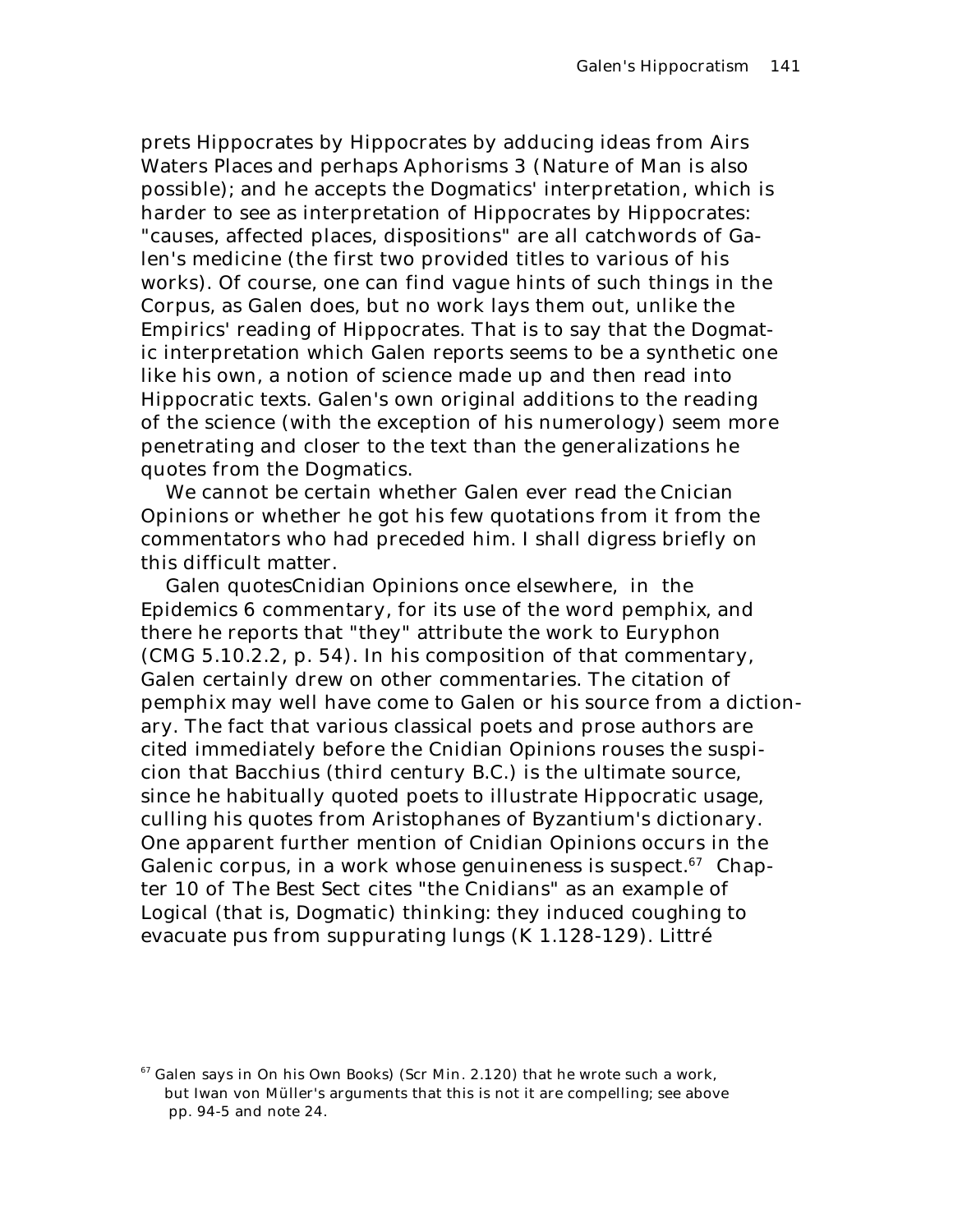(7.308-309) considers the method an example of the crudeness and primitiveness of the Cnidian School, but the author of *The Best Sect* does not.

 Thus, Galen's works contain either two or three reports of *Cnidian Opinions*, none of which sheds light on the others and all of which may have been and likely were drawn from different sources. Important as are the failings he sees in *Cnidian Opinions* for the sake of his rhetorical argument in his commentary on *Regimen in Acute Diseases*, Galen shows a distinct lack of curiosity about the work or its authorship, there and elsewhere. The chapter headings Galen quotes from the work make it sound similar to the therapeutic works of the Corpus entitled Diseases and Affections, most especially *Internal Affections* (for details, see L 7.305), but he either does not notice the coincidence or sees no need to comment on it. Galen himself places the works on Diseases and Affections in the same category as the *notha* of *Regimen in Acute Diseases*, which he describes as follows:

 What is added to this book, after the part on baths, one might reasonably suspect was written by Hippocrates as an outline for his own memory, and that someone found it in his house after his death and published it. As a composition it is not worthy of Hippocrates' force (*dynamis*), as neither are the works entitled *Diseases* and *Affections*, though there is much in them that is well written. I will define and distinguish that in my coming commentaries on them. [CMG 5.9.1 pp.197-198]

 Galen clearly intended at that time not only to write about works entitled Diseases and Affections, but also planned commentaries on gynecological and obstetrical material in the Corpus, at least on *Diseases of Women*, *Nature of the Embryo*, and *Eighth Month Child*, which he calls "Hippocrates' works" when he makes that promise (CMG 5.10.1, p. 297). Galen clearly knew nothing of the modern scholarly myth about a Cnidian school with distinctive doctrines.<sup>68</sup> We can only wonder what he would have produced had he attempted a full and consistent account of the matter.

<sup>68</sup> I have written in "Galen on Coans vs. Cnidians," *Bulletin of the History of Medicine* 47 (1973), 569-585, of the absurdities scholarship has fallen into by vaguely citing Galen as the authority for the existence of a Cnidian school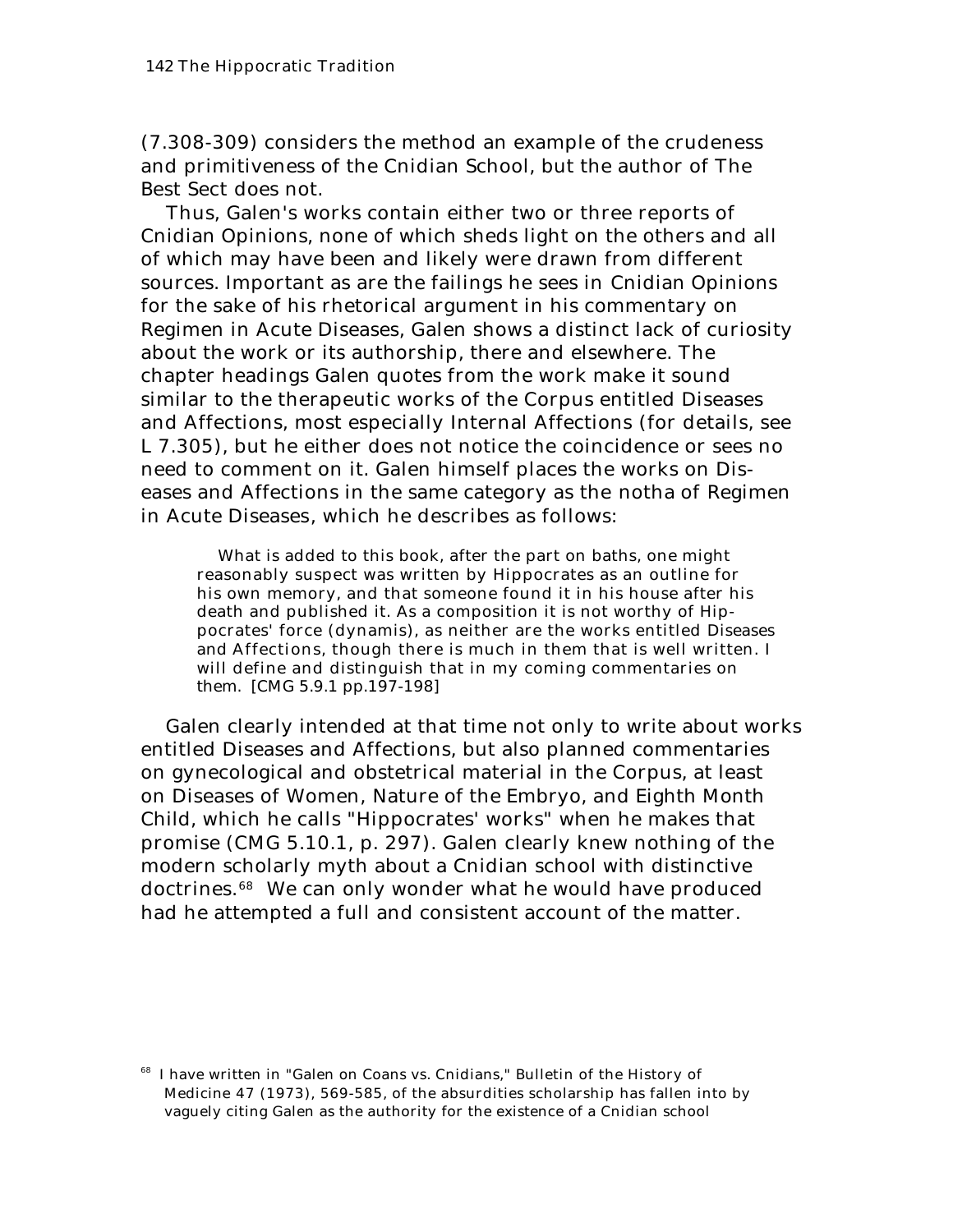In the part of his commentary that covers the *notha*, the spurious portion after the baths, Galen takes various attitudes toward individual items in the text. His introduction says that "many" have reasonably suspected spuriousness because it is inferior in force of expression and accuracy of *theoremata*, presumably meaning "theory" but also "observations." Still it is like Hippocrates, so perhaps a student wrote it. But then one might suspect interpolation because some statements are unworthy, and those mostly at the end, as at the end of the *Aphorisms*, *Wounds in the Head*, and *Epidemics* 2. And, in his manner, Galen offers us a chart: there are four possibilities: that statements are worthy in diction and attitude, defective in one, or defective in the other, or defective in both (pp. 271-272). Everything in the work is without order and like memoranda, as anyone can see, but much is so good that some readers have believed also in the erroneous parts, especially if they had no critical knowledge of the subject. So, for example, the excellent statements about when not to purge, for whose proper distinctions Galen refers to his own works on the subject (pp. 356-360). The statement in the notha on phlebotomy is so good that Galen is surprised it is not in *Aphorisms* (p. 286), and Menodotus the Empiric could have learned much from it (p. 287). Erasistratus should have read another excellent passage (p. 277, discussed above). But another passage should have added a qualification that can be found in the genuine portion (p. 332). The *notha* tend to unfounded generalizations, unlike the *Epidemics* of Hippocrates (p. 323). At one place Galen alludes to the absurdities of commentators who have misread the text (p. 301), at another to "the

medically and scientifically opposed to the Coan school, taking "Euryphon's" *Cnidian Opinions* as the source of all so-called Cnidian works and taking "Hippocrates'" words in *Regimen in Acute Diseases* as criticism of the opposed school. Galen and his sources do not so treat it, nor does Galen consider the works on Affections and Diseases Cnidian in their origin or type of medicine. Yet he considers the authors of the *Cnidian Opinions* scientifically inferior to Hippocrates. Because Galen is susceptible to anachronism in his rhetorical presentation, it is not surprising that the failings he attributes to the authors of the *Cnidian Opinions* are similar to those he attributes to the Methodists, whom he attacks in *Therapeutic Method*: they do not know how to number diseases properly or to take specific account of the patient's temperament, and so on.

 $\overline{a}$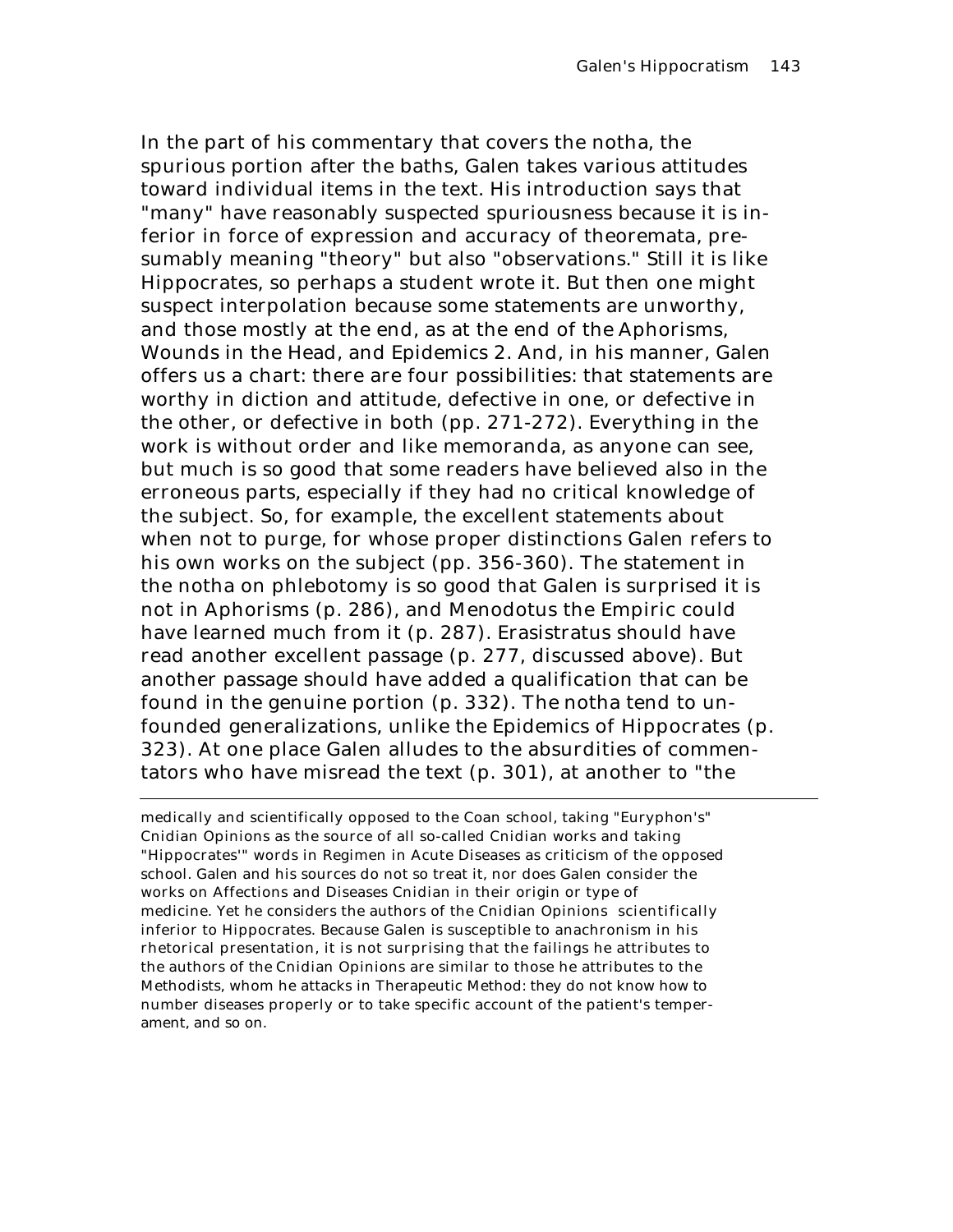majority" who attach a statement to what precedes, while "a few" treat it as separate (p. 355). And more vaguely: no worth can come from imprecise statements, but among other errors is commentators' tendency to enjoy vague statements.

 Galen's vagueness about his authorities and predecessors is particularly exasperating here because various citations of the notha as Hippocrates' exist, particularly by Soranus (in Caelius Aurelianus' translation), who often cites Hippocrates' therapy as a bad example (see below, p. 295). But Celsus (first century A.D.) also cites a view from the *notha*, with approval, as Hippocrates' view (4.93.3). When were the particular stylistic judgments that Galen depends on made and by whom? When did the notha become notha, and how did the superior scientific precision of Hippocrates become a dogma? These are significant questions for constructing a history of the Hippocratic tradition. But Galen's approach and allusions to predecessors are of little help: some, he says, have judged stupidly: the *notha* are old, but they lack Hippocrates' finished precision and Science, and so on. In this period of his commentaries, Galen's scholarship is shallow. But by comparing these judgments with those of his later works, which more specifically report the general tradition, we can hope to evaluate them better.

 One final example of Galen's narrow focus is *chondros*: did Hippocrates know it or not? Galen is much exercised about the subject in the early part of his commentary and in the work he wrote for Victor, as discussed above. *Regimen* and *Affections* and their provenance figure importantly in the evidence he adduces to prove that Hippocrates did know *chondros*, as did the ancient poets. But *chondros* is also mentioned in the *notha*of *Regimen* in Acute Diseases: "boil *semidalis*, *cenchros* or *chondros* in milk" (L 9.502). In his comment, Galen compares the qualifies of *chondros* with those of the other foods mentioned in the passage (it is thick of substance, good and strengthening, [p. 355]), but he totally ignores the implications of the discussion for his passionate dispute earlier in the commentary. (Did his Methodist opponent read the *notha*? Did he read it as a work by Hippocrates? Did others who discussed whether *chondros* was a postclassical import from Scythia [CMG Supp. Or. 2, p. 105] discuss the question in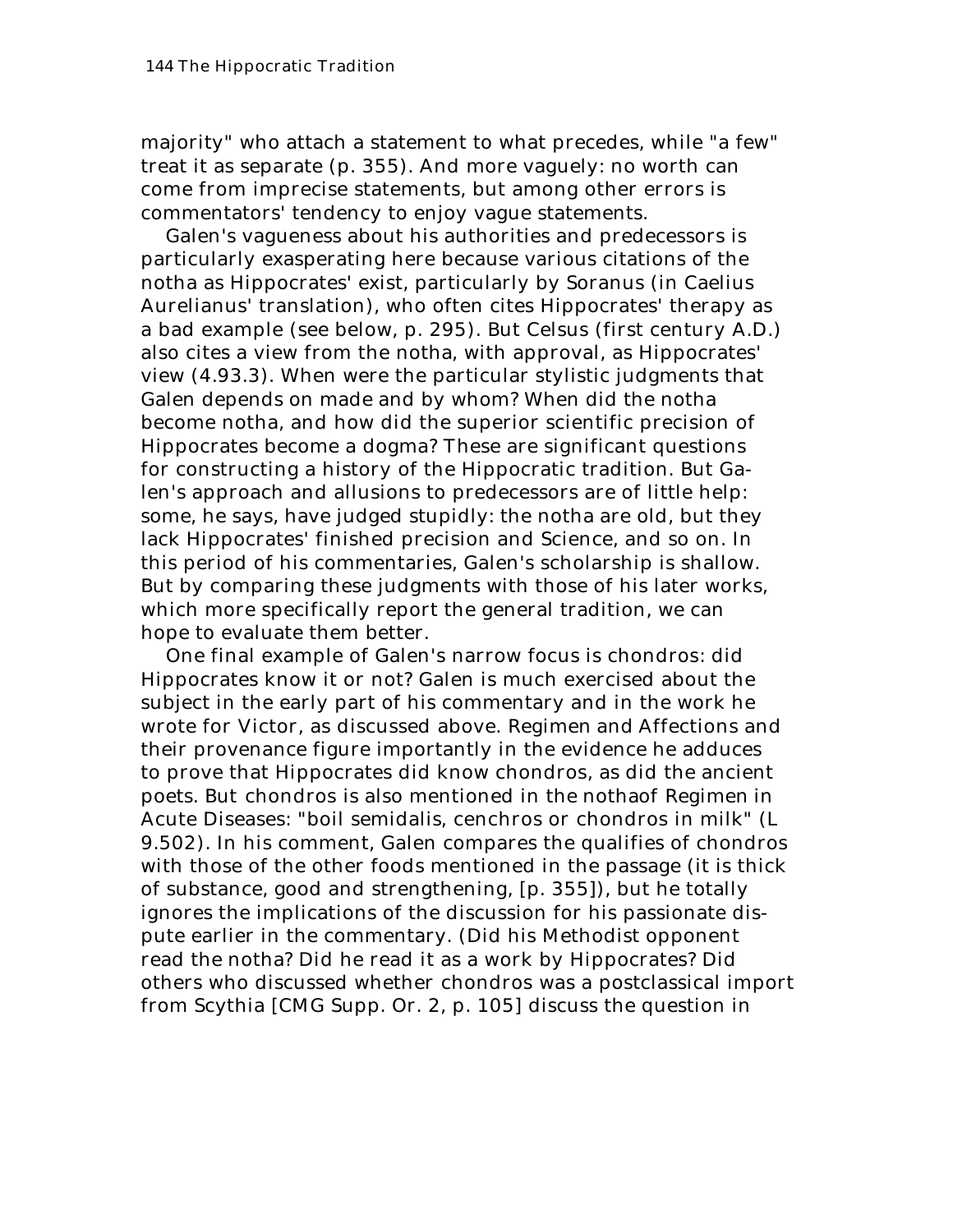relation to Hippocratic works?) Galen's resonant silences seem to indicate that he responds vigorously and rhetorically to a challenge that is on his mind, but afterward forgets it. Capacious as his memory appears to be, it has compartments. I have not successfully plotted out what a day's work on a commentary, was in pages for Galen, to coordinate his memory with his day's work.

 At about the time he wrote the commentary on *Regimen* in Acute Diseases, one of Galen's friends forced on him the commentary on *Aphorisms* by Lycus, or at least that part of it that made sport of the aphorism "Growing things have more innate heat." Galen had worked at interpreting that aphorism with originality, departing from those who thought it literally true that young things were hotter (cf. *Temperaments*, K 1.583-598), and had concluded that the innate heat, the source of growth and development, was what the aphorism refers to. Innate heat is a different kind of heat which one does not feel, but knows logically. Galen's idea was a development of Stoic and Pneumatic views. Lycus was more literal-minded: "Heat is heat," he said, and the aphorism is nonsense. Galen responded by writing *Against Lycus*, in which he calls the roll of philosophers who had distinguished qualities of whatever sort. Lycus' particular interpretive aberration, whether one call it empiric or something else, had not been in Galen's ken when he wrote his *Aphorisms* commentary. Hence the note he later inserted in that commentary (K 17 B.414-415). At about the same time that he wrote *Against Lycus*, Galen announced a more scholarly approach in his commentary on *The Surgery*. I cannot say that the two events are related. It may be that Galen got access to his books from Pergamum at this time.

 The commentary on *The Surgery* announces a new interest in old manuscripts and old readings of texts:

 Some have tried to discover very ancient books written three hundred years ago .... I set about learning all that from the first commentators, so that I could discover the genuine readings from the best and greatest number of sources. The results exceeded my expectation. I found virtually complete agreement among the copies of the text and the commentaries, and I came to be amazed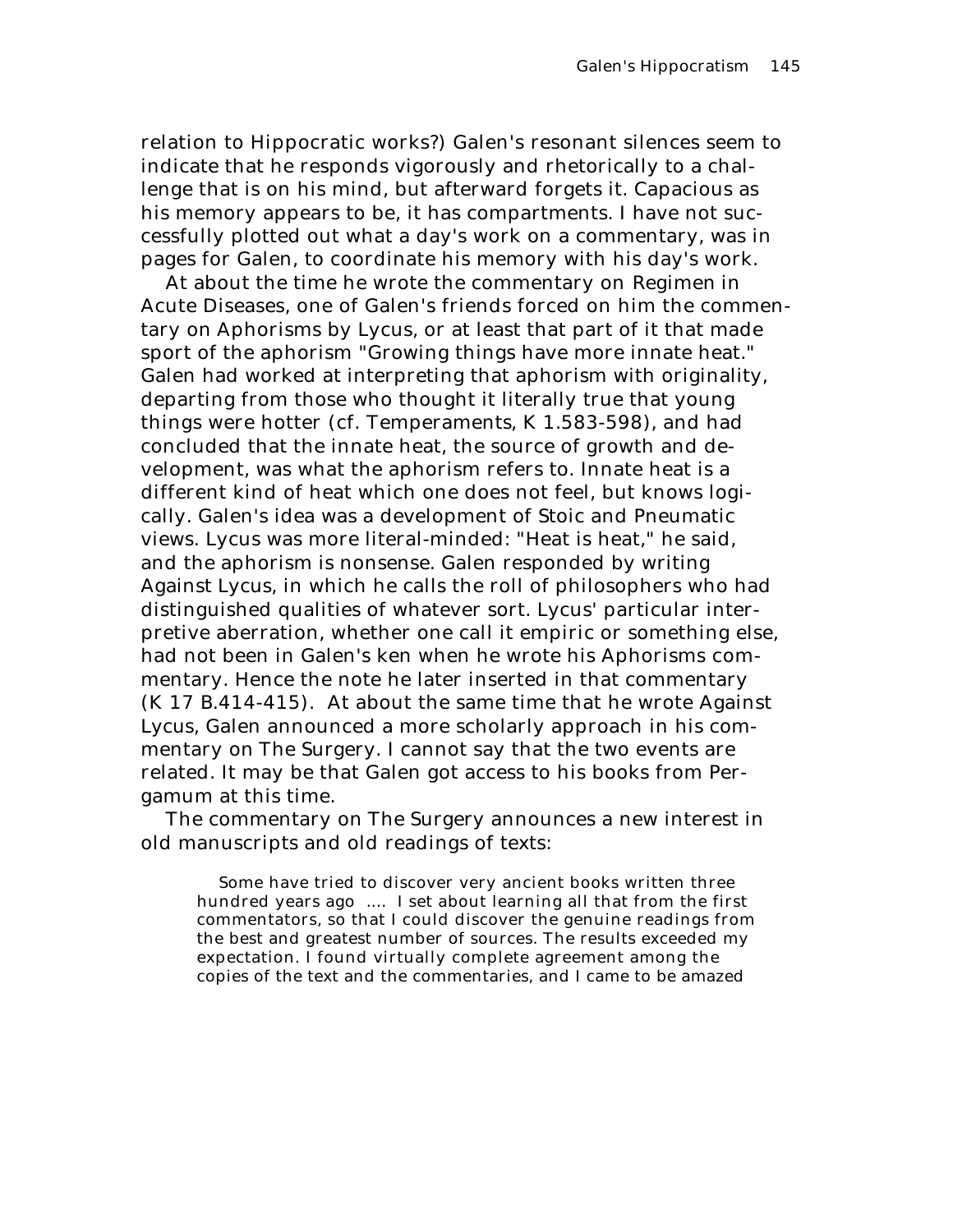at the recklessness of those who wrote commentaries in recent times ("yesterday and the day before"), or who made their own editions of all Hippocrates' work, among whom are those about Dioscurides and Artemidorus Capiton, who introduced many novel readings. It seemed to me that my account of the commentaries would be verbose if I noticed all readings. I decided it was better to write only the old ones, adding some few, if they are small changes and if all the commentators agree. The commentators are four: two wrote commentaries on all Hippocrates' work—Zeuxis and Heraclides—and on less than all, Bacchius and Asclepiades, misguidedly. But enough of that. [K 18 B.630-632]

I am almost certain that despite these apparently large claims to have done research, actually Asclepiades is his main or only source for early material in this particular commentary. The statement about Bacchius as commentator is erroneous; Bacchius wrote only a glossary that covered *The Surgery*, not a commentary. Galen makes the correct statement in his next commentary (*Epidemics* 2, CMG 5.10.1, p. 230). Zeuxis is not referred to again in the commentary on *The Surgery*, and Heraclides is cited once only, together with Asclepiades (p. 715), whereas Asclepiades gets several other notices as well (pp. 666, 805, 810). Galen also makes his usual statements that commentators have left things unexplained, have disagreed, and so forth (K 18 A.743, 748, 898-901). Although Galen is not much more specific about the history of the text in this commentary than in earlier ones, he does give some explicit information that leads to some few inferences.

 Two remarks indicate that predecessors had made the same conjectures about this work as about others that were considered not quite good enough and finished enough to be by Hippocrates. One is a simple aside, "Whether this work be by Hippocrates, or Thessalus, it does not talk about all medicine" (p. 666); the other, "It is clear from this remark that this book was written in notes and published after its author's death" (pp. 875-876, on a repetitious passage which Galen conjectures is marginal notes for possible revision which were incorporated into the text by a copyist. Cf. also pp. 879, 880.). Galen's introduction gives some indication of his predecessors' attitudes toward the Corpus: the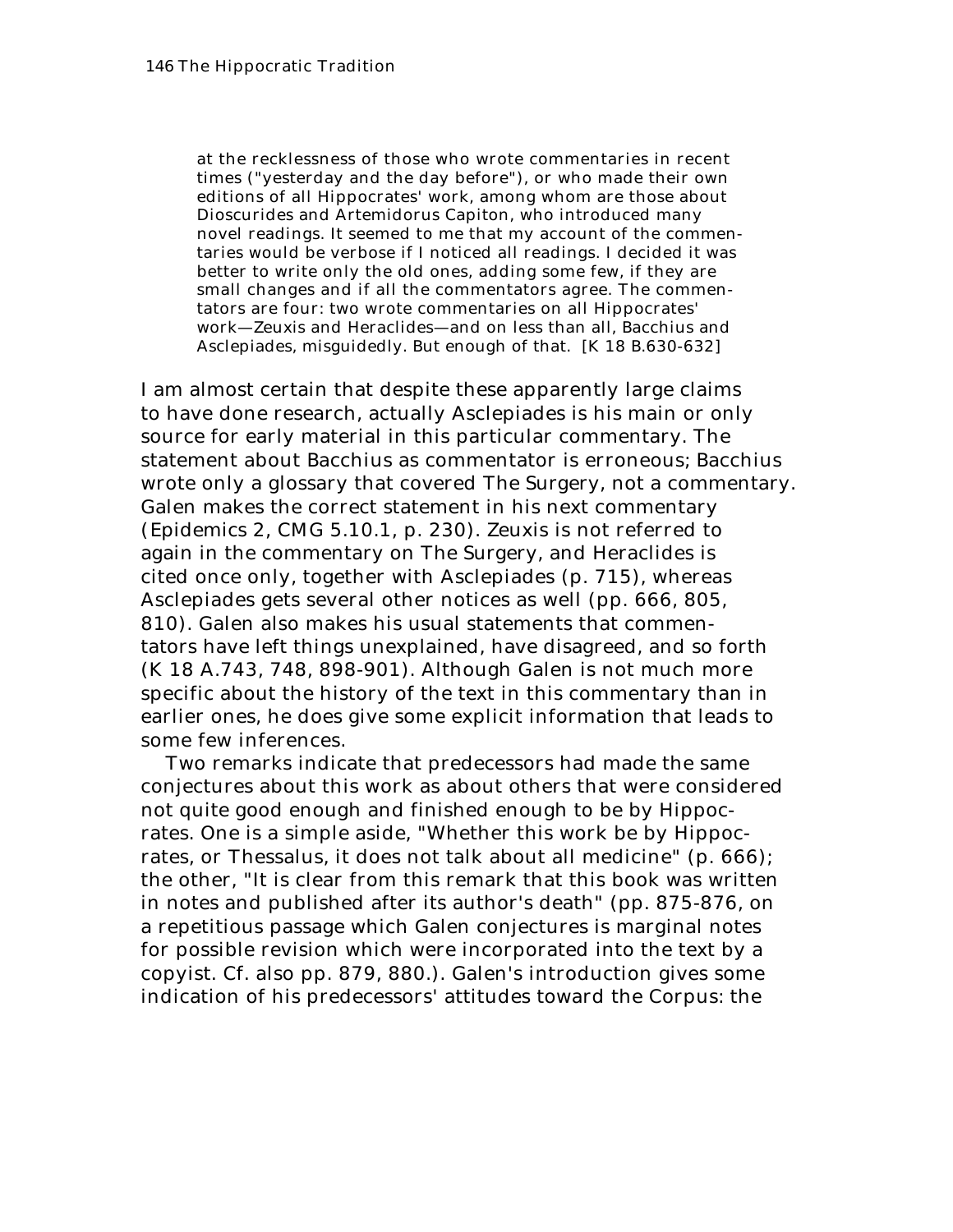work's first paragraph, he says, contains a proemium to the whole science, which some thought should be read as an introduction (*didaskalia*), and some later classed it among what they called *eisagogai* (works for beginners, the same as the title of Pelops' only known book). After its general introduction, Galen adds, the book teaches what is most useful for beginners in medical science (p. 632).

 Galen's discussion of the work's opening paragraph is longwinded and not very explicit, but it gives some information about the kinds of commentary his predecessors had offered. Here is a fairly literal translation of the opening paragraph Galen comments on:

 What is like or unlike, beginning from the greatest and easiest, from those thoroughly and generally known, what can be seen, touched and heard. What can be perceived by eye and touch and hearing and nose and tongue and intelligence (*gnomê*). What can be known by all the things with which we know.

Galen tells us that there had been discussion whether the paragraph was repetitious and what theory of knowledge it contained. Aephicianus, Galen's teacher, adapting earlier interpretations, had interpreted it according to the psychology of Simias the Stoic and concluded that it is not repetitious: the senses described are the patient's: in the penultimate sentence the mind (*gnomê*) is that of the physician reasoning on the patient's experience, while the preceding words, seeing, hearing, refer to the physician's own observation (pp. 650-655). Galen finds this plausible, though he does not entirely agree, and he passes over implausible interpretations (p. 650). Galen says that Hippocrates must have added the final sentence. "What can be known by all the things with which we know," to avoid criticisms by sophists, who would say that he had not named all the means of knowing. "Don't think such things were not discussed in Hippocrates' time, even if we are not told about it," he says, and for the full solution of the problem he refers his reader to his own book on the *koinos logos* (not extant), a work on the reasoning faculty (pp. 657-664).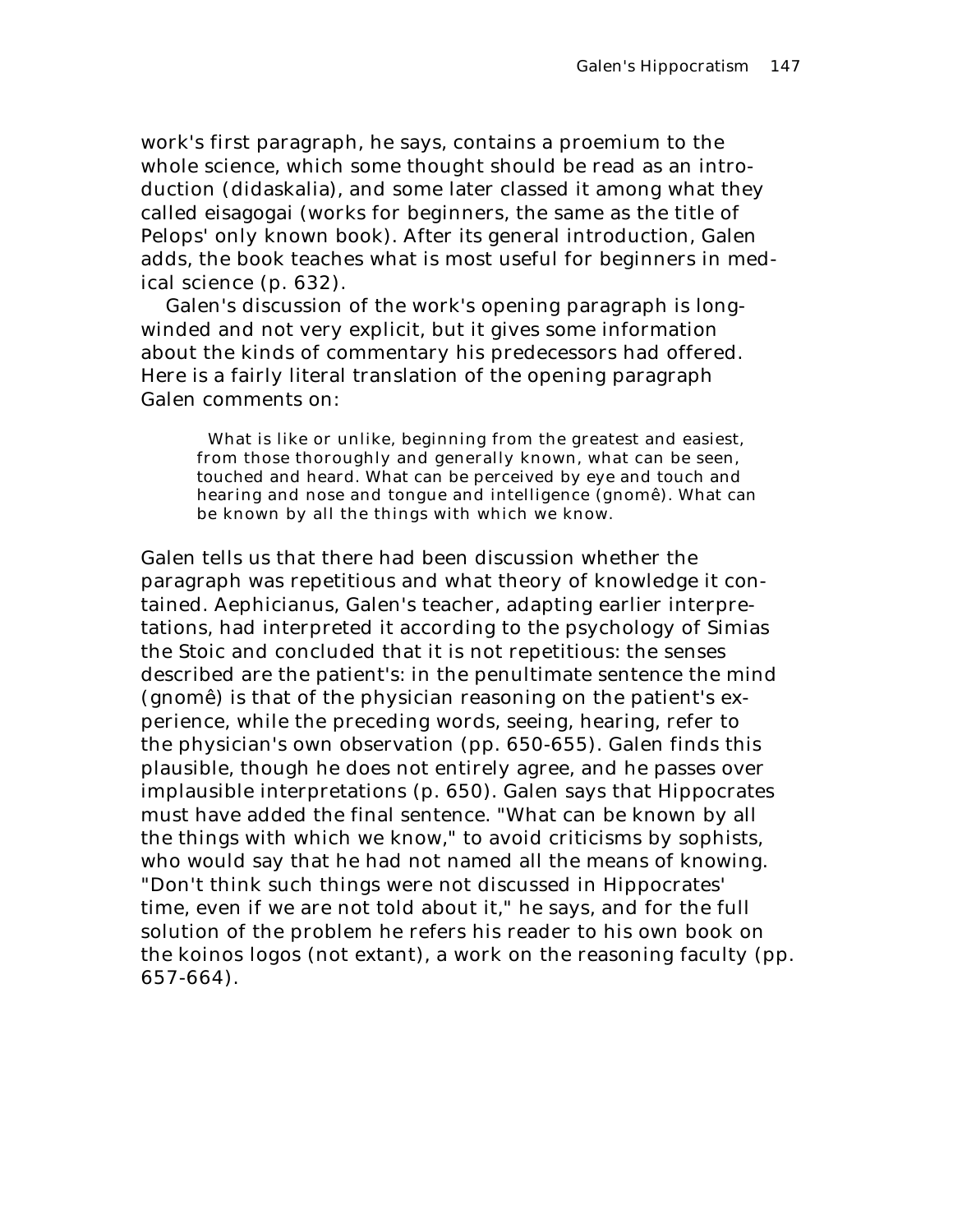I would conclude, then, that in his plunge into research Galen did not go very deep the first time. He is pleased to get back behind the editions of Dioscurides and Capiton to recover earlier readings of the text, but his discussion of the meaning of the text is based on the Hippocrateans who were his immediate predecessors, Aephicianus, and perhaps Pelops. What Asclepiades did in his commentary besides note readings is left in the dark by Galen, and we can only wonder why. Galen always exhibited profound irritation at Asclepiades' medical theories and at his criticism of Hippocrates (cf. K 11.163). The motto attributed to Asclepiades, *tuto, celeriter, jucunde*, appears to me to have been based on *The Surgery*, which says, "do it quickly, painlessly, readily, neatly" (ch. 7; L 3.290). But Galen does not mention the matter. Also, I miss in Galen's commentary any reference to his earlier discussion in the commentaries on *Fractures* and *Joints* about the original makeup and provenance of the surgical works, and about the attribution of this work to Hippocrates' grandfather, a silence that adds to our impression that Galen is generally inattentive to what is not immediately in focus. The only purpose he claims in this commentary is to explain what is useful in this obscure little book about the equipment of the physician's office and procedures in bandaging. He has not entirely forgotten his earlier writings, in which he used passages of this work as evidence of Hippocrates' philosophy and primacy (pp. 708, 803), but does not consider them here. He neither defends the inferences he had previously drawn, nor treats the history of interpretations of the work except in the allusions I have cited.

 The commentary on *Epidemics* 2, next in order of composition, is very expansive by comparison and full of informative remarks about, and quotes from, past commentators. We can virtually see the change occurring within the commentary, which begins (CMG 5.10.1) with the *explication de texte* of his early manner, then buds forth with a long quotation from HeracIides of Tarentum (p. 210) on an ambiguous word which Galen thinks Heraclides misunderstood. Thence the commentary continues to open up. Galen is not fully communicative by any means. He thinks it "makes no difference" whether he cites those who have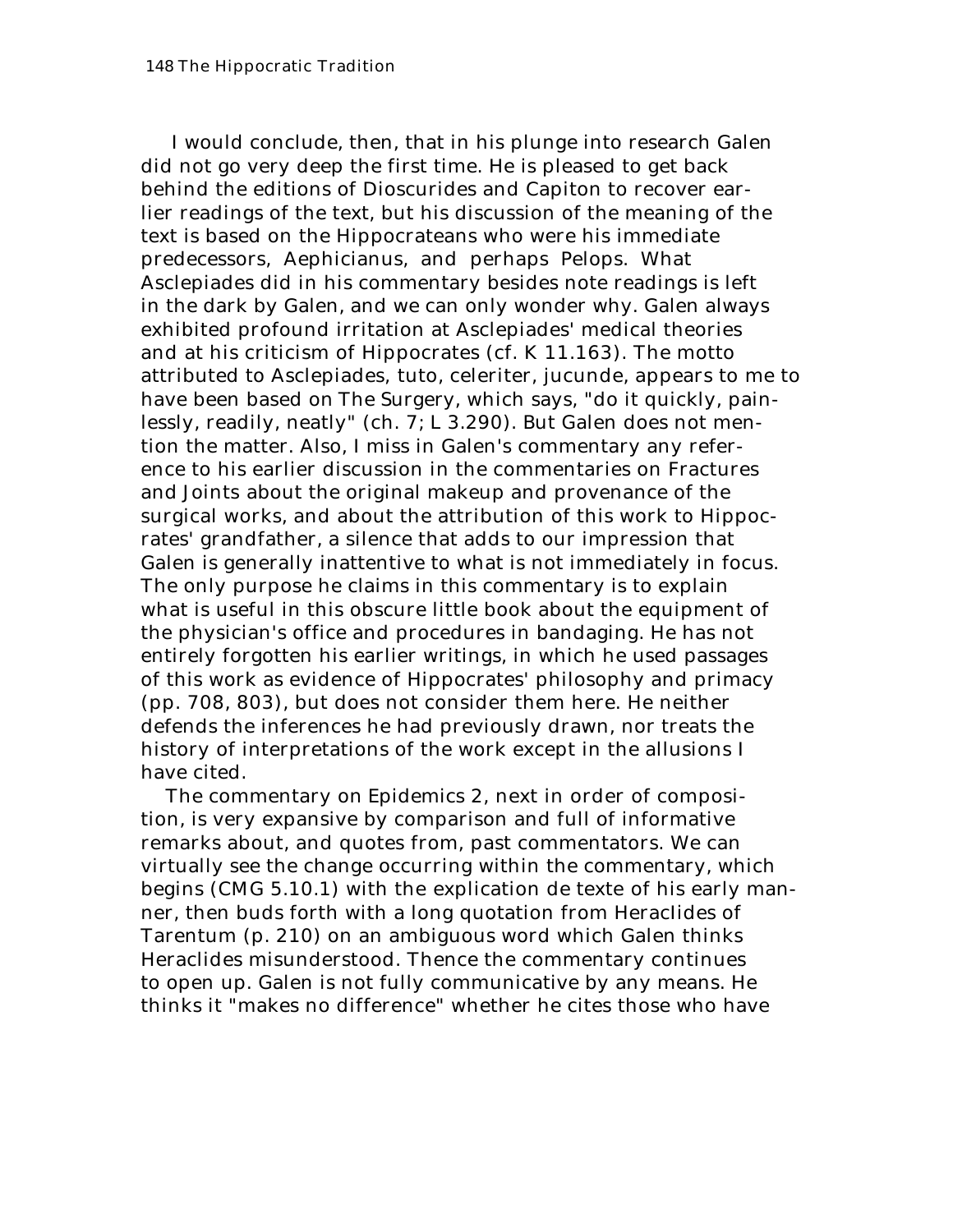interpreted a passage contrary (in his opinion) to Hippocrates' view, by finding the same doctrine as in *Ancient Medicine* (p. 220), and he sees no point in checking manuscripts or commentators on passages that are nonsense (pp. 300, 302). But still there is a fresh aura of information. Galen's new approach is partly the result of the nature of the Hippocratic work, as comparison with his later commentaries will show. *Epidemics* 2 and 6 are miscellanies of descriptions, prescriptions, and aphorisms, many of them unintelligible. When he does not feel confident, even Galen will go to a commentary. Partly also,judging from what he later said, Galen's new style resulted from pressure from his audience. The information about the history of the tradition he thus affords is useful, while we will still wish that we had similar information about the richer *Aphorisms* or the more exotic *Nutriment*. I shall discuss Galen's objectives in this commentary as well as try to give a picture of the kind of information he offers. Inevitably I must discuss his sources.

 Crucial to Galen's picture of Hippocratic science is the anatomy of veins in *Epidemics* 2, which is very obscure but is the only anatomy of blood vessels in the Corpus Hippocraticum which can be reconciled with the facts that dissection reveals. The existence of the anatomy proves, says Galen, that the work is genuinely by Hippocrates (p. 310). If Hippocrates had written it for publication, not simply as notes, he would have added the significant things he left out (p. 313). Also, some of the text may be missing, Galen says (p. 321). If one adds to this anatomy the statement in *Nutriment* that the liver is the source of the veins (L 9.110) and that in *Humors* that the stomach is to animals as the earth is to plants (L 5.490), one can see what Hippocrates' physiological doctrines were (p. 313). Following the anatomy of veins in *Epidemics* 2, there is a description of two pairs of nerves, also obscure but correct, Galen says. Besides explaining the passages, Galen speaks of commentators who are ignorant of anatomy, but who have pretended to say something about the text (p. 328). He names only Sabinus, who talked about the necessity for veins in the body and who said the description of the nerves was very clear, thus proving that he had never seen a dissection (p. 329). Galen wishes he could resurrect Sabinus and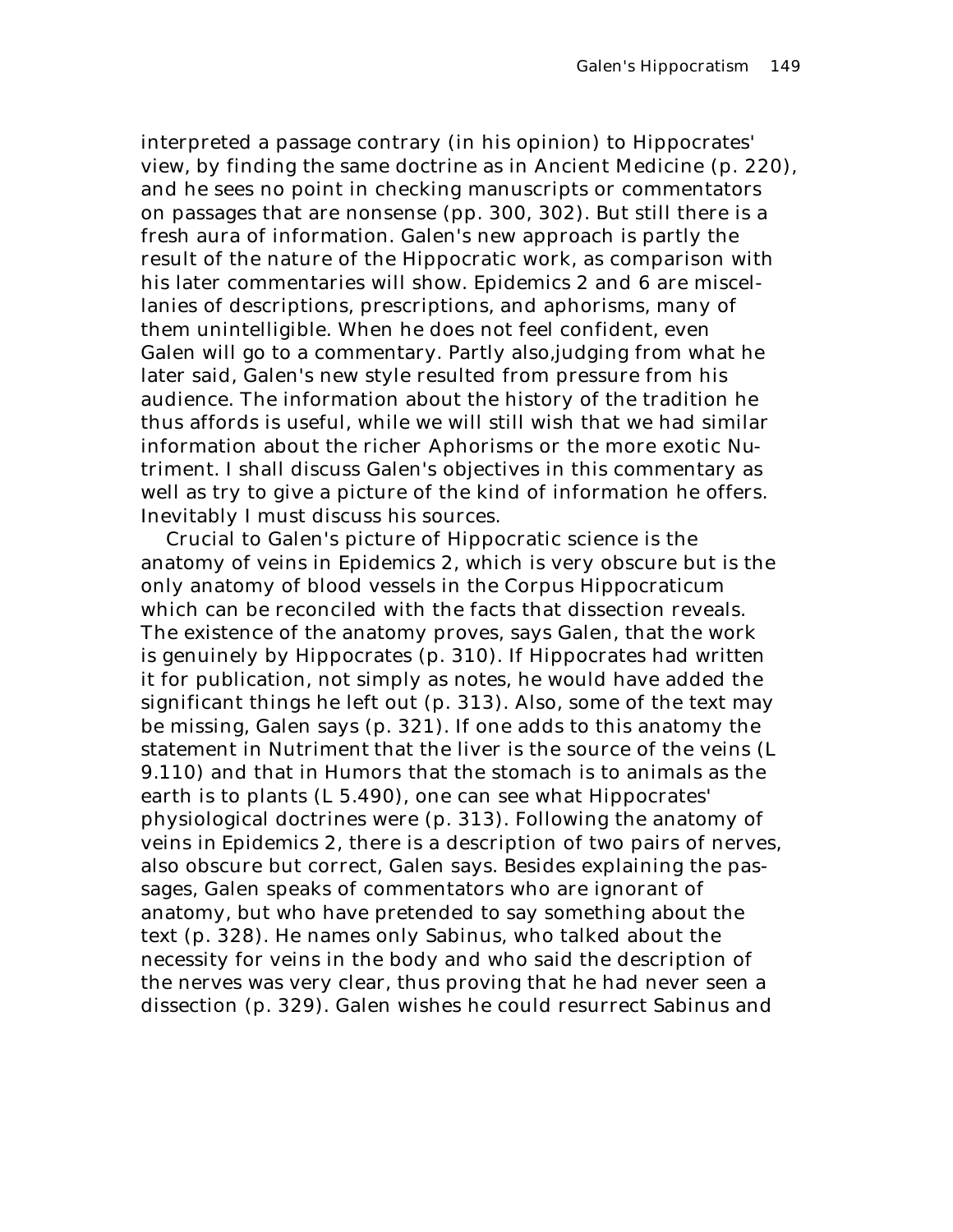debate with him (p. 333). But the correctness of the anatomy had been shown by Marinus (whether in a commentary is unclear [pp. 312, 329]), though even Marinus was wrong on at least one point (p. 327). Unfortunately, Galen never mentions Heraclides of Tarentum's commentary on the anatomical section of the work, nor that of Rufus of Ephesus, but elsewhere in the com mentary Galen gives us some sense of their style.

 He reports that Heraclides claims to have found a reading in an old manuscript (p. 220), thereby explaining, I think, his own vague statements on the subject in the commentary on *The Surgery*. And he makes the correct statement about early works on the Corpus: "The ancient explicators of the expression of Hippocrates, such as Bacchius and Glaucias, or those who explained his writings, such as Zeuxis and Heraclides of Tarentum (both belong to the Empiric sect) and Heraclides of Erythrae and other Dogmatics. cannot write this passage otherwise than I have given it. The physicians after them changed these readings variously" (p. 230). $69$  With these words, Galen introduces a long discussion of a description of the chronic problems of a woman who had borne twins (L 5.92). As Galen writes it, the last sentence of the description means "Her tail, *ourai*, looked toward the temple of Aphrodite, *Aphrodision*." He quotes at length Heraclides' argument that the passage cannot be interpreted satisfactorily and needs emendation (Heraclides, too, had a tantalizing manner of saying "some say"). Some said it was a metaphor for sexual desire, some said protrusion of the uterus toward the genitals, neither of which HeracIides can accept. For completeness, Heraclides quoted Bacchius' second book on Hippocrates' *lexeis*. Bacchius thought *Aphrodision* meant sexual desire. But, quoting passages elsewhere in *Epidemics* that describe where the patient lives, Heraclides proposed that we read *thyrai* instead of *ourai*, changing omicron to theta, thereby producing the meaning: "Her door opened toward Aphrodite's temple." In this way, Heraclides reduced the meaning of the passage to a statement about where the patient lived.

 $69$  Elsewhere he calls Heraclides the "first commentator" on the work and uses the absence of a passage from Heraclides' work as evidence that the passage is interpolated (p. 284).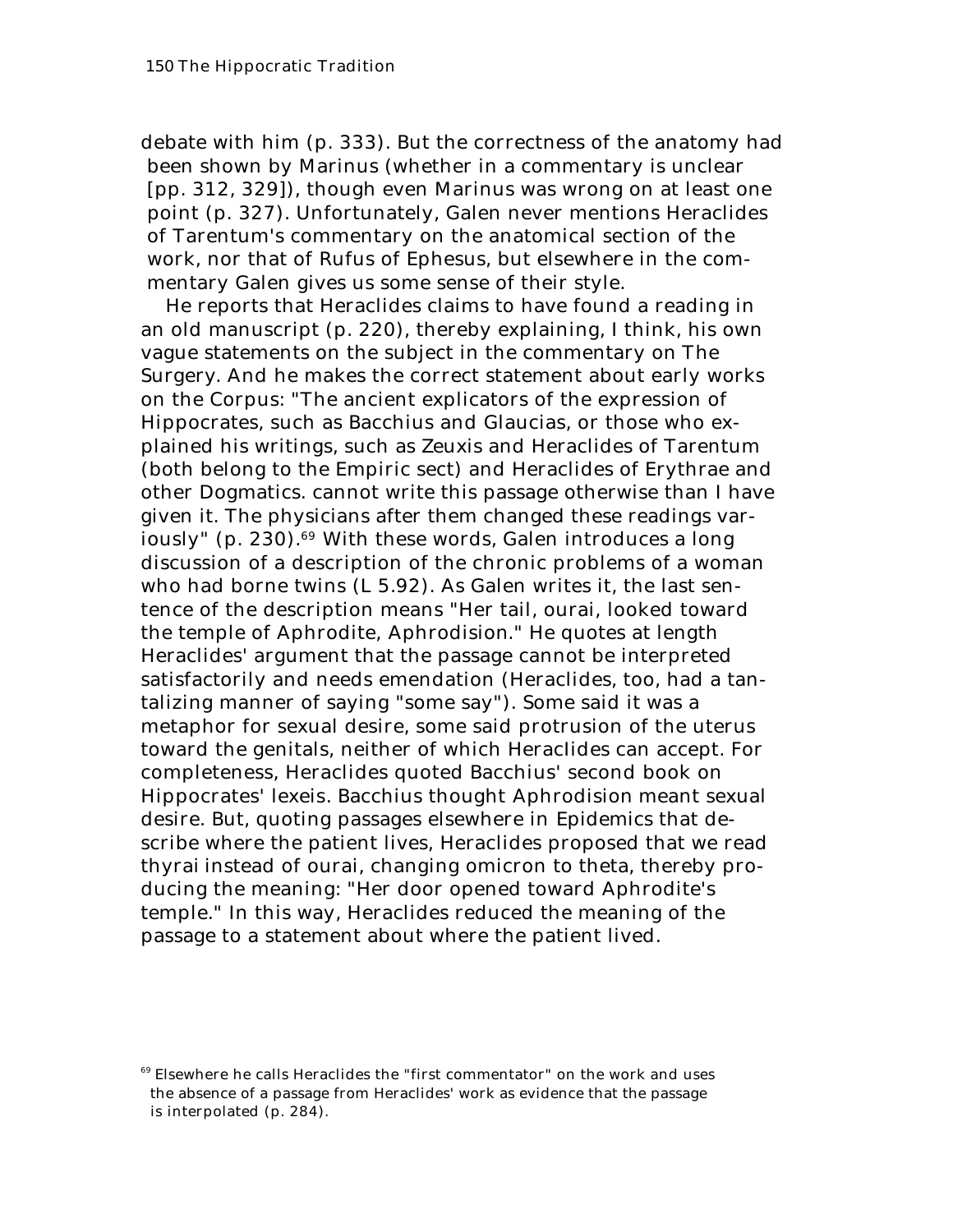Galen admires the proposal and adds that later commentators (unnamed) took *thyrai* to be metaphoric for genitals and changed *Aphrodision* to *Aphrodisia* (sexual intercourse). Some changed *ourai* to *kourai*, "daughters," and said it' meant that her disease lasted until her daughters were of marriageable age. Finally Capiton changed it to *rooi*, fluxes, and changed "looked" to "harmed" (*eblepon* to *eblapton*); "The flow from her genitals was bad for sexual congress." Galen draws the moral: do not change readings unless you know what the old manuscripts said. But for our sake the story Galen tells gives more insight into the tradition of the texts than anything in his preceding commentaries.70 This material was unknown to Littré and to most scholars before the publication of Pfaff's edition of *Epidemics* 2.

 As I have said, the expansiveness of Galen about the preceding tradition generally occurs in comments on passages like the above that are irrelevant to his own science, but he is sometimes revealing when he dismisses as trivial what others have taken seriously. I do not wish to proliferate examples, but some will be useful and will serve to characterize also the later commentary on *Epidemics* 6, where Galen's procedures are similar. Galen speaks of naive physicians, "who call themselves students of Hippocrates" and believe everything they find in books that go under his name. They lead their students astray and do great damage; this concerns a passage that prescribes hot and cold water in summer, neat wine and hot gruel in winter, for an ulcerated throat (p. 375, L 5.134.9-11).<sup>71</sup>

 On a passage which says that blood gathering in the breasts is a sign of incipient madness (L 5.138.19), Galen remarks that this is a symptom, but one that does not occur in all cases of madness. He adds that if the reader wishes to know what those say who

<sup>&</sup>lt;sup>70</sup> The discussion covers pp. 230-234 in Pfaff's CMG edition. I summarize it as I understand it, making some changes from Pfaff, who has, I assume, trans lated the Arabic without alteration. (Cf. p. 211 below.) Littré's judgments on the text of the passage (5.92) are based on the forged Galenic commentary on *Epidemics* 2.

<sup>71</sup> In his *Epidemics* 3 commentary, writing on gullible commentators, Galen says that the followers of Sabinus and Metrodorus (*hoi peri*, a locution by which Galen probably means the men themselves) claim to be more accurate than previous Hippocrateans, but in fact they make many errors (CMG 5.10.2.1, pp. 17-18).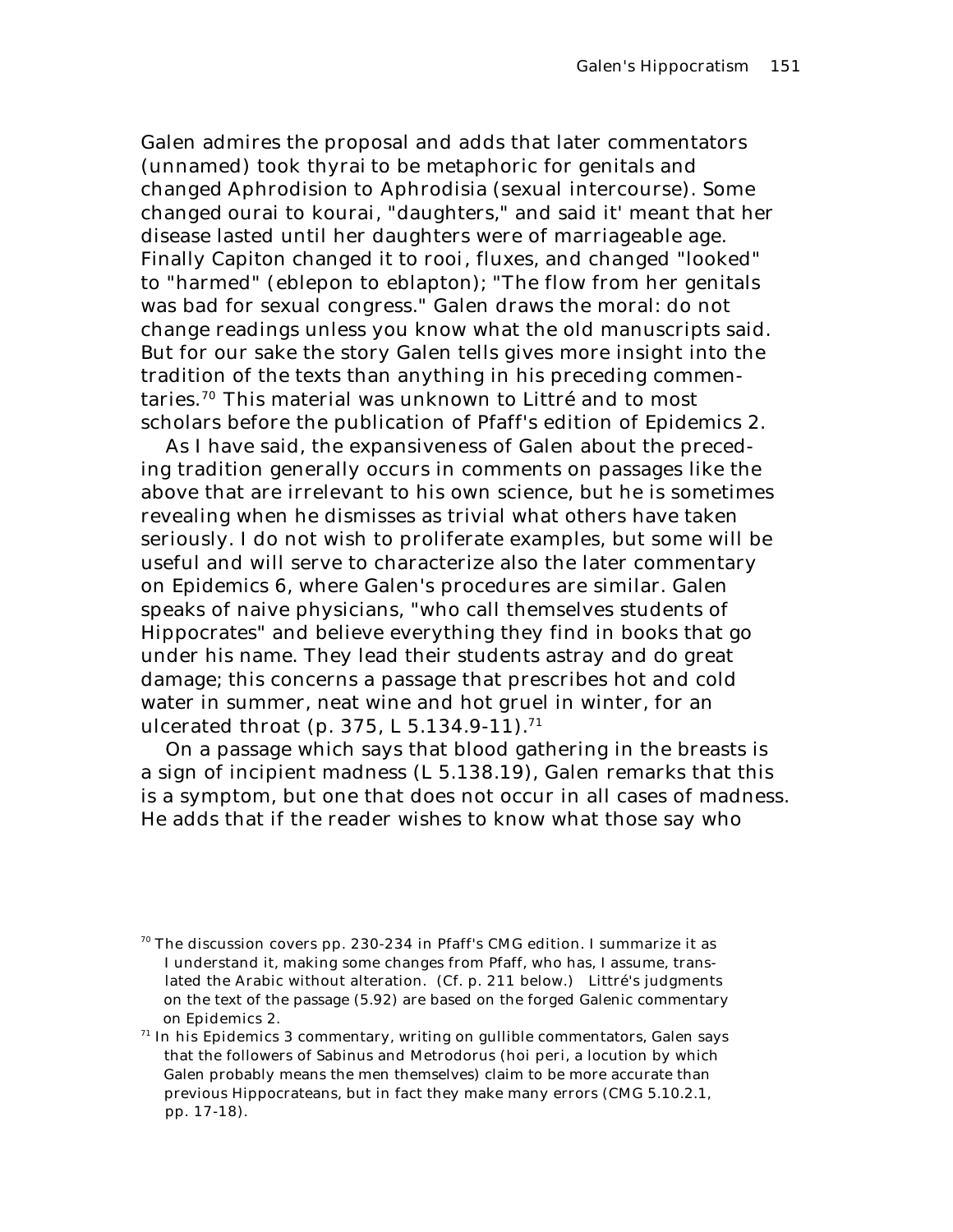look for a cause, he will tell him: Rufus says that it is only significant after puberty, and with a great quantity of blood, whose strong heat supports the dryness that causes madness. Sabinus, however, gives various contradictory explanations, which Galen gleefully quotes: (1) poor nourishment; (2) thrust of blood caused by upset nerves; (3) that 2 can't be true because the nerves are not in the heart, but are where the seat of reason is; (4) perhaps 2 is true because excited nerves press on breast and then on heart, causing blood flow; (5) blood collecting is corrupted and turns to black bile, which causes melancholia. Galen ridicules Sabinus' inconsistencies and errors (pp. 408-409).

 On a passage which I translate here without punctuation because each commentator supplies his own, Galen gives a long, rambling description of types of approach by commentators: "Ruddy sharp-nosed large eyed base ruddy fiat-nosed large eyed good hydropics blue-eyed ruddy sharp-nosed unless bald" (L 5.128.1-3). Three types of countenance are described here, says Galen: the first is of good character, the second is bad, the third is not characterized, but the word "hydropics" between the second and third can apply to either of them. Commentators divide into two general groups, but he names only Numesianus as Pelops reported him (remember that Galen studied with both, but read only Pelops' Hippocratic interpretations) and Heraclides. The latter interpreted the passage as a description of character type as shown in physiognomy, the former as related to hydropsy and exemplifying the dictum that disease which expresses the body's nature is easy to heal, disease which opposes it is difficult. But some say red means warmth, some say cold, others say cold and moistness, and the other features are problematic in the same way. Galen does not have a solution to offer, though he can find error and contradictions in all the discussions that he reports. His own view is that one cannot tell the *krasis* of the whole body simply from physiognomy (pp. 345- 351)72 Interestingly, Pelops cited *Epidemics* 5 and *On Vision* (*De*

 $72$  It is interesting to compare Galen's certitude about the significance of a nickname "Griffinfox" for the physiognomy of a patient in *Epidemics* 6 for explanation of his symptoms: nocturnal emissions and *phthisis* (CMG 5.10.2.2, p. 503). Surely this comes from similar traditions of interpretation,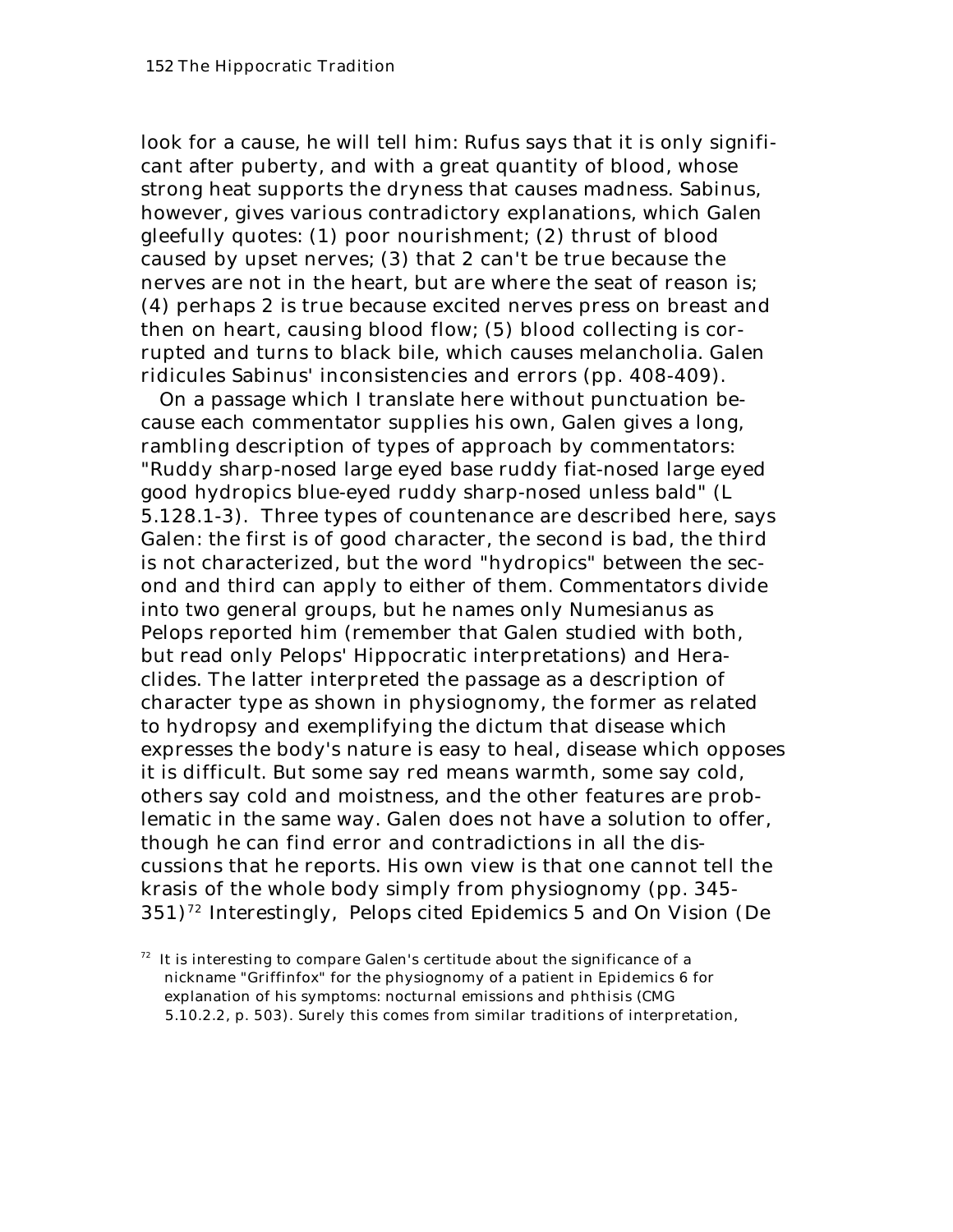*visu*), among other Hippocratic texts, to prove his point, the only citation of the latter in all Galen's works (cf. Littré, 1.416, who thought the work was unknown entirely in antiquity).

 What are Galen's sources in this commentary? Pelops' memory of the interpretation of Numesianus comes from Galen's early notes (see above, p. 69). His frequent references to Dioscurides and Capiton probably mean that he is using their edition. Beyond that, his citations of and quotations from Sabinus, Rufus, and Heraclides of Tarentum are a new scholarly element in this commentary, compared to his earlier ones. Is he using the work of one only (Sabinus) or of two or of all three?<sup>73</sup> There is no way to be certain, but the question is not crucial. In my view it is likely that all the old material, including the quotations from Heraclides, comes largely from the commentaries of Rufus of

 $\overline{a}$ 

though Galen, being certain of the truth in the case of Griffinfox, names no sources. In his *Hippocratic Glossary*, Galen cites Griffinfox (*grypalopex*) in a list of compound adjectives describing medical characteristics drawn from the Corpus. along with one drawn from Erasistratus (K 19.142). The list follows a citation of Dioscurides and would appear to be drawn from his *Hippocratic* Dictionary.

<sup>73</sup> Max Wellmann, "Zur Geschichte der Medicin im Altertum," *Hermes* 47 (1912), 4-17, set tbe problem. He said that Galen did not use Rufus directly, but that Sabinus was the source (the two are generally cited by Galen one after the other or not at all). Some of Wellmann's evidence is invalid, includ ing the forged commentaries on *Humors* and *Epidemics* 2. The credibility of his argument depends heavily on our belief that positing the minimum number of sources is the correct procedure and that Galen everywhere worked in the same way (even in his early commentaries, an assumption I have shown to be wrong). Wellmann's general conclusions have been ac cepted, although details have been disputed: see H. Diller, *Gnomon* 22 (1950), 231-232 and the literature cited there. I see no way to settle the question finally, but I reject the assumption of a single source and uniform method, which would have been too obvious to the literary circle Galen addressed. There is a question of how much pious fraud one can accuse Galen of when he says, on a passage in *Epidemics* 6, where he has quoted many variants, "I have to gather together the explanations of all the com mentators on this passage .... Where I have a certain knowledge of what Hippocrates meant I consider it superfluous to read what Zeuxis and Hera clides of Tarentum, and those after them who have explained Hippocrates' works, say about the meaning of every expression of Hippocrates" (CMG 5.10.2.2 pp.289-290). Further, if we are reducing sources by hypothesis, how do we take the statement, "Sabinus is the only one I found writing it so, and Metrodorus followed him, and those after him until now" (CMG 5.10.2.2, pp. 46-47)?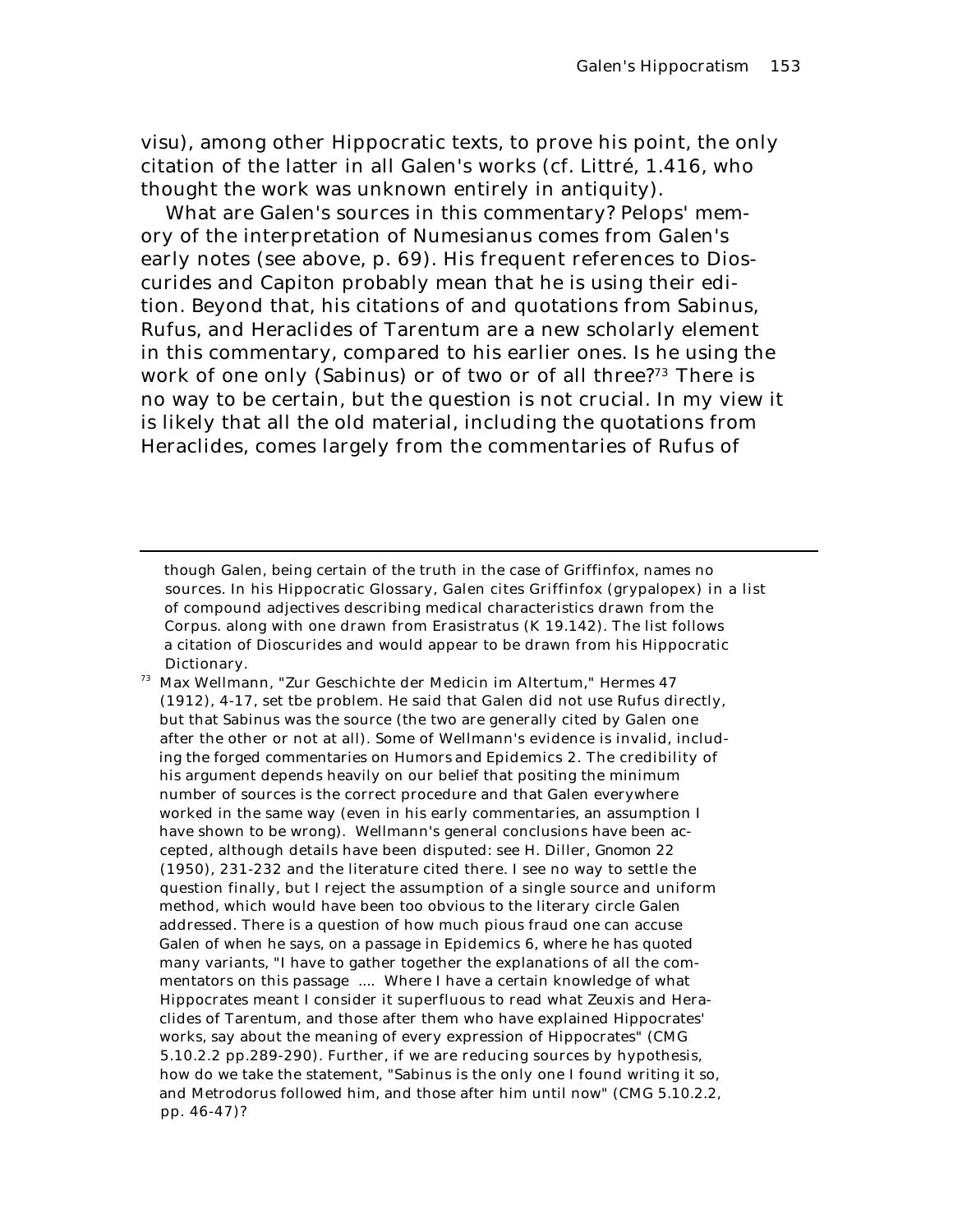Ephesus. It seems barely possible that Galen knew no more about Rufus than what he derived from Sabinus' commentary. Galen's quotations of Rufus in his commentaries on *Epidemics* 2, 3, and 6 and on *Prorrhetic* indicate that Rufus habitually quotes the more ancient commentators and concerns himself with textual matters.74 Galen's quotations of Sabinus do not give the same impression, nor, I think, is it anywhere demonstrable that Sabinus quoted or criticized Rufus. Galen cites Rufus but not Sabinus in the commentary on *Prorrhetic*, in connection with which we will consider further Galen's method of planning and writing his commentaries. First, we may notice that around this time Galen wrote a small work, *Seven Months Child*, which though its existence was known, was available only in Arabic before Richard Walzer offered a German translation in 1935. The work is an exercise by Galen in creating an imaginary historical situation in order to "save" Hippocratic works from "previous interpreters" (unnamed), who would deny them to Hippocrates because they are inconsistent with one another on a rather concrete point, the number of days from conception to birth of seventh-month babies.<sup>75</sup> Galen resolves the inconsistency with a conjecture (in which he implies that he is original) that two of the works in question, *Epidemics* 2 and *Nutriment*, were written in Hippocrates' youth, when he did not know that months cannot be reduced to whole days, a view Hippocrates later asserts in *Prognostic*, and that the third, *Eighth Month Child*, was written in his maturity (Walzer, p. 347). But, Galen claims, the numbers offered in all the works are within the realm of possibility.<sup>76</sup> In presenting the problem, Galen reports, with his usual reticence about who made what judgment, predecessors' conjectures

<sup>74</sup> See, for example, CMG 5.10.2.2 pp. 174 and 411, and, on *Prorrhetic*, CMG 5.9.2, p. 73.

<sup>75</sup> Richard Walzer, "Galen's Schrift 'Ueber die Siebenmonatskinder,'" *Rivista degli Studi orientali* 15 (1935), 323-357. The work is to be dated sometime after the commentary on *Epidemics* 2 (see ibid., pp. 330-331).

<sup>76</sup> Hippocrates' "most genuine works," *Aphorisms* and *Epidemics* 1 and 3, Galen argues, agree with *Prognostic* in reckoning neither years nor months by full days (Walzer, pp. 347-348), and he refers to his own exposition of the subject in *Critical Days*.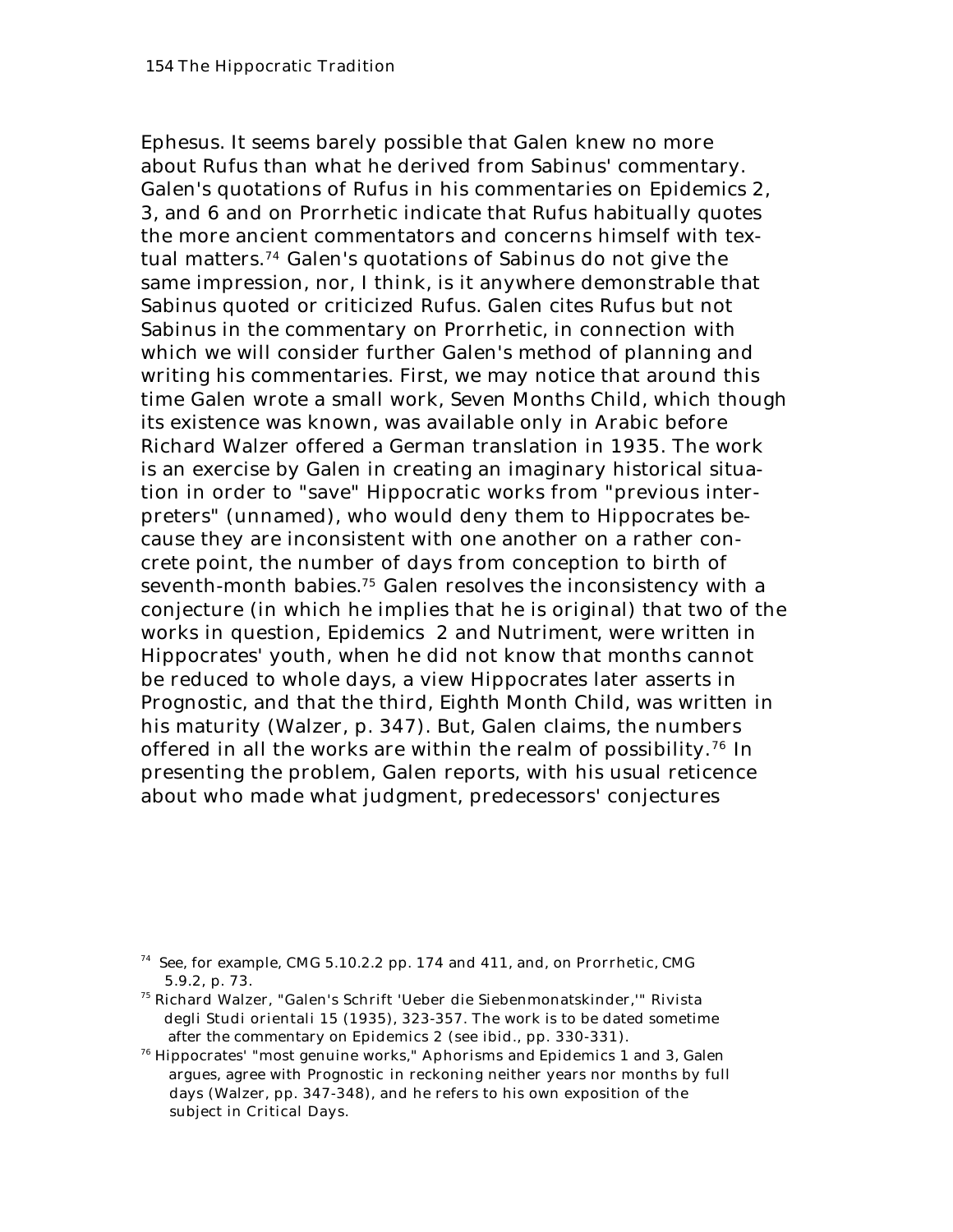about the provenance of works of the Corpus, some of which he notices nowhere else: "some" say that all the works of the Corpus are by Hippocrates; "some" say that there were four people named Hippocrates: his grandfather, himself, and two grandsons, all of whom are represented by works of the Corpus. "Some" attribute the whole Corpus to those four, while "others" attribute *Eighth Month Child* to Polybus and *Nutriment* to Thessalus. "Some" attribute *Epidemics* 2 to Thessalus; "others" call it a forgery. "Some" say that *Nutriment* is by a Herophilean and some say by an unknown author. They point out that statements in *Epidemics* 2 and 6 are not genuine: those works are what Hippocrates left in notes on paper, skins, and tablets, which his son Thessalus assembled. But Thessalus made interpolations in the work, and "some" think that others did also (Walzer, pp. 345- 346). Galen does not say that people actually had argued about genuineness on the basis of the discrepancy in numbers which he sets out to solve, nor does he explain the specific occasion for his writing the work. He seems to offer the plethora of possibilities of authorship as something of a reductio, as if to say, "see what confusion the interpreters have fallen into," before he offers his own solution of the numerical discrepancy.

 Now we proceed to the commentary on *Prorrhetic*, which seems to have been written out of spite against Lycus, Galen's perennial *bête noire*. Just as Galen had been incensed when he was shown parts of Lycus' commentary on the *Aphorisms* after he had written his own, so he now encountered Lycus' writings on *Epidemics* 3, or at least on the first part, as he was about to write his own commentary on that work. His readers had requested that he take account of commentators with whom he disagreed. In his commentary on the first case history in *Epidemics* 3, Lycus, Galen tells us, adduced three items from *Prorrhetic* to explain the symptoms and pointed out that *Aphorisms* 4-49 was wrong in its prognosis of death. (Galen says that the items from *Prorrhetic* do not apply and that Lycus had misread the *Aphorisms*.) Lycus, "the bastard of the Hippocratic sect," did not talk of humors or *krasis* in his comment, nor mention the neglect of phlebotomy in the handling of the case. In short, he acted like an Empiric (CMG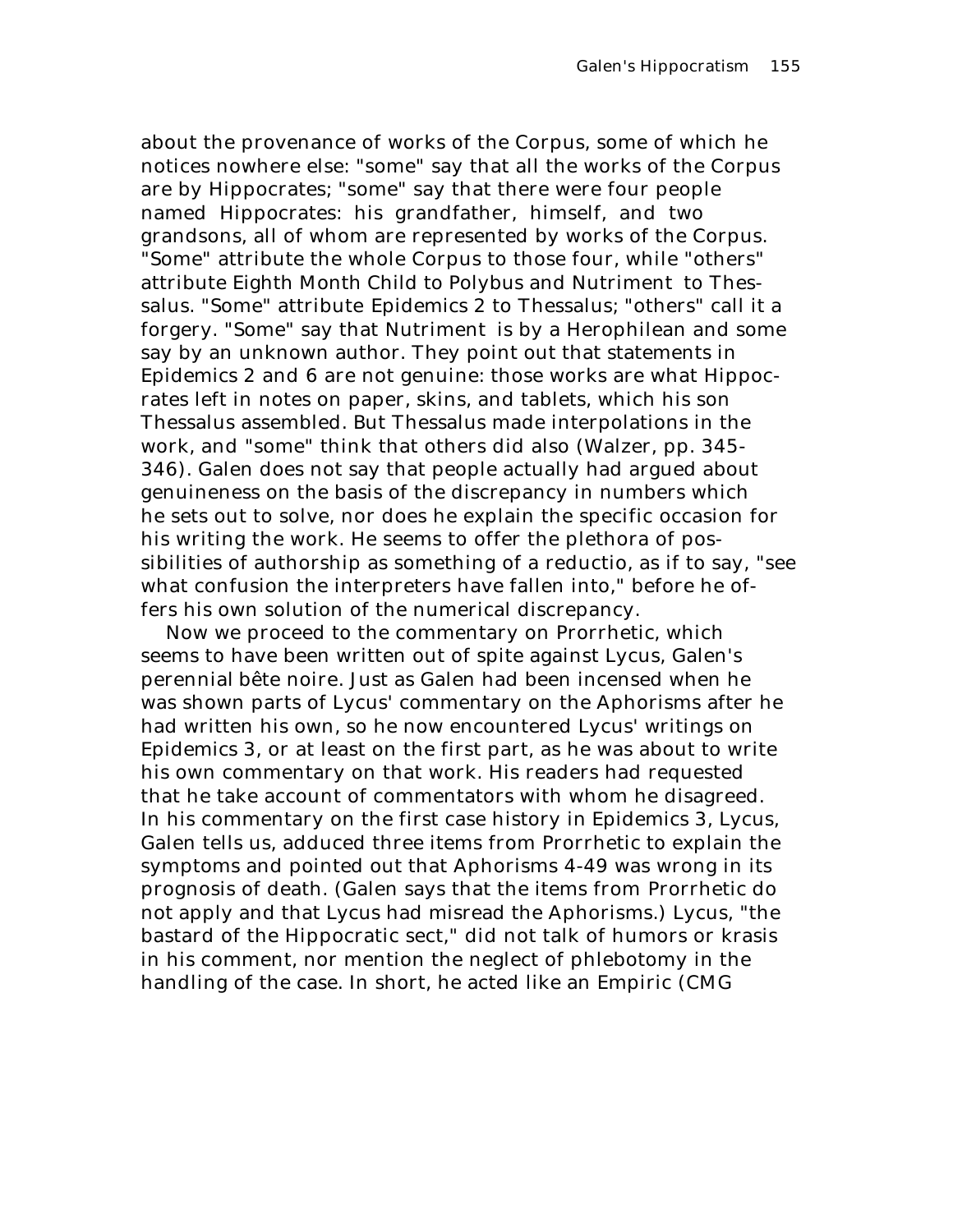5.10.2.1, pp. 13-17).77 Hence Galen wrote the commentary on *Prorrhetic* to "deprive" Hippocrates of the work, which he had not found offensive or un-Hippocratic before. Indeed, he had cited *Prorrhetic* to show that Hippocrates' view of coma accorded with his own and had found in it the characteristic locution of the scientific Hippocrates, *skepteon*, "one must investigate" (CMG 5.9.2, pp. 181, 190, 192). Nowhere in this commentary on *Prorrhetic* does Galen mention the fact that he is writing it to spite Lycus, nor does he mention his own former views (note CMG 5.9.2, pp. 6 and 29). He attacks *Prorrhetic* at length as an imprecise work, empirically oriented, which ignores causes and universals and proceeds in a way that would take the student a thousand years to learn medicine (CMG 5.9.2, pp. 32-33). Within the commentary he is elusive on the subject of everyone's views about the authorship and nature of the work except his own.78 Here is Galen's own description of the commentary and its place in his career, from his later commentary on *Epidemics* 3:

 Since I knew that I had always explained Hippocrates' view in all the works I had written, and quoted his timeliest remarks, I thought it superfluous to write exegesis in commentaries on each phrase from beginning to end of all his works. But since some of my friends begged to have these, too. I started in from the most genuine and useful of Hippocrates' books, keeping to the same outlook as in the treatises I had previously written: what is seen for long periods or frequently in illness is to be described, without refuting those who have written down the infrequent, the

 $77$  In the interpretations of Lycus that Galen later quotes in the commentary on *Epidemics* 6, however, Lycus talks about the humoral pathology which the cryptic statements of that work refer to (CMG5.10.2.2, pp. 288, 291). Galen probably exaggerates considerably in his commentary on *Epidemics* 3.

 $78$  I think that the editor, Hermann Diels, is mistaken in his assumption that the abrupt beginning of the commentary indicates that a proeme has been lost (CMG 5.9.2, p. ix). Diels's somewhat vague appeal to Galen's habits elsewhere fails because Galen's habits elsewhere are very various. He begins the *Prorrhetic* commentary as he began the one on *Prognostic*, discussing *prorrhesis* and *prognosis* and rejecting Herophilus' dictum. Here, more accu rately than there, I think, he does not speak of a Herophilean book against Hippocrates' prognoses, nor does he promise to write against it (CMG 5.9.2, p. l).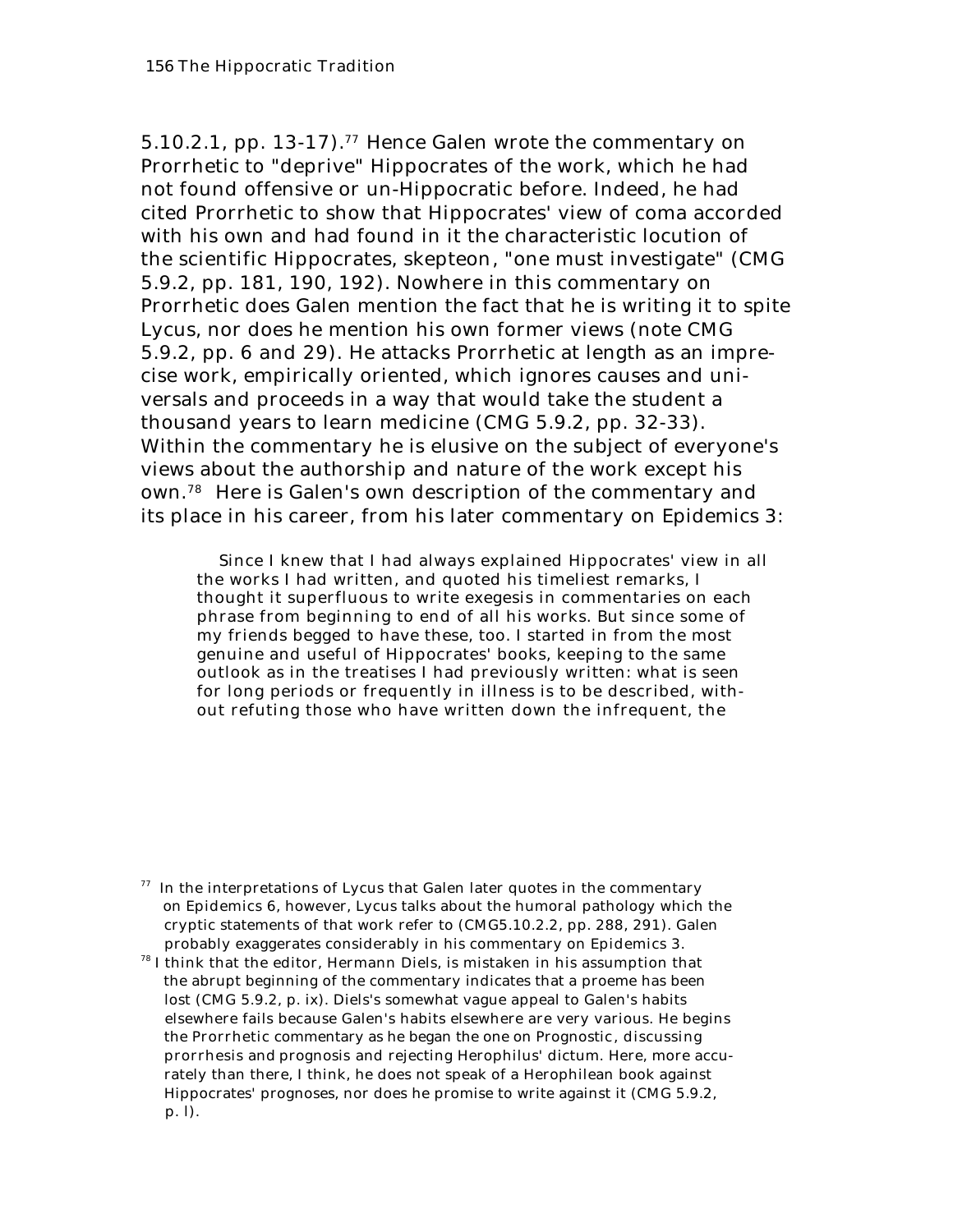never seen, and the false. And thus I proceeded, in the commentary on *Fractures* and *Joints*, then in those on *Ulcers* and *Wounds in the Head* and those on *Aphorisms* and *Prognostic*. And after that, obedient to my friends' urgings, I wrote the commentaries on *Regimen in Acute Diseases*, the first on the part of the book up to the uses of baths, which is believed to be the most genuine, and the second on what follows, since this also seems to have many observations that accord with Hippocrates' view. And after that I wrote the commentary on *Humors* quickly, in a few days, hurrying because of the impending journey of the man who asked me to write it. And since these commentaries were well thought of (they circulated widely), many, not only those of my circle but other physicians, urged me to write commentaries on all Hippocrates' work. So I did the *Surgery* and *Epidemics* 1 and 2, and was going to do *Epidemics* 3 when I turned aside to *Prorrhetic* at the strong urging of some friends. The urging resulted from a remark I made by the way regarding what is said in the *Prorrhetic* and *Aphorisms*. I showed that all their contents had great force in medicine, but that if one holds to all that is written in *Prorrhetic* as though it is generally applicable he will often err. And I showed that most of the things in the *Coan Prognoses* are of that sort, mixed in with things which are said in the *Aphorisms* or *Prognostic* or in the *Epidemics*, and that only its parts that are written in those books are true. But all the rest is bad in *Prorrhetic* and *Prognoses* ....

 When I had finished the comments on *Epidemics* 2, as I said, I wrote in the interval three comments on *Prorrhetic* because of my friends' insistence, and in them I showed that most of the things in the book are erroneous: many things being spoken of as universal, though in fact they are rare, and various things ill defined and lacking distinctions. For clarity's sake I shall recall one or two examples to illustrate the faulty explanations given by some in their commentaries on the *Prorrhetic* and *Coan Prognoses* and on the patients in the *Epidemics*. There is in *Prorrhetic* a statement to the effect that fevers in the hypochrondria are pernicious. Some of the commentators on the book remind us of patients in the *Epidemics*, citing only those who died, and of whom Hippocrates wrote that there was stretching of the hypochondria in relation to the occasion of the illness, pain, trembling, or the like. But the commentators are silent about the patients who recovered. Whereas Hippocrates, in the same way that he wrote the rest of the useful information about acute illnesses in *Prognostic*, also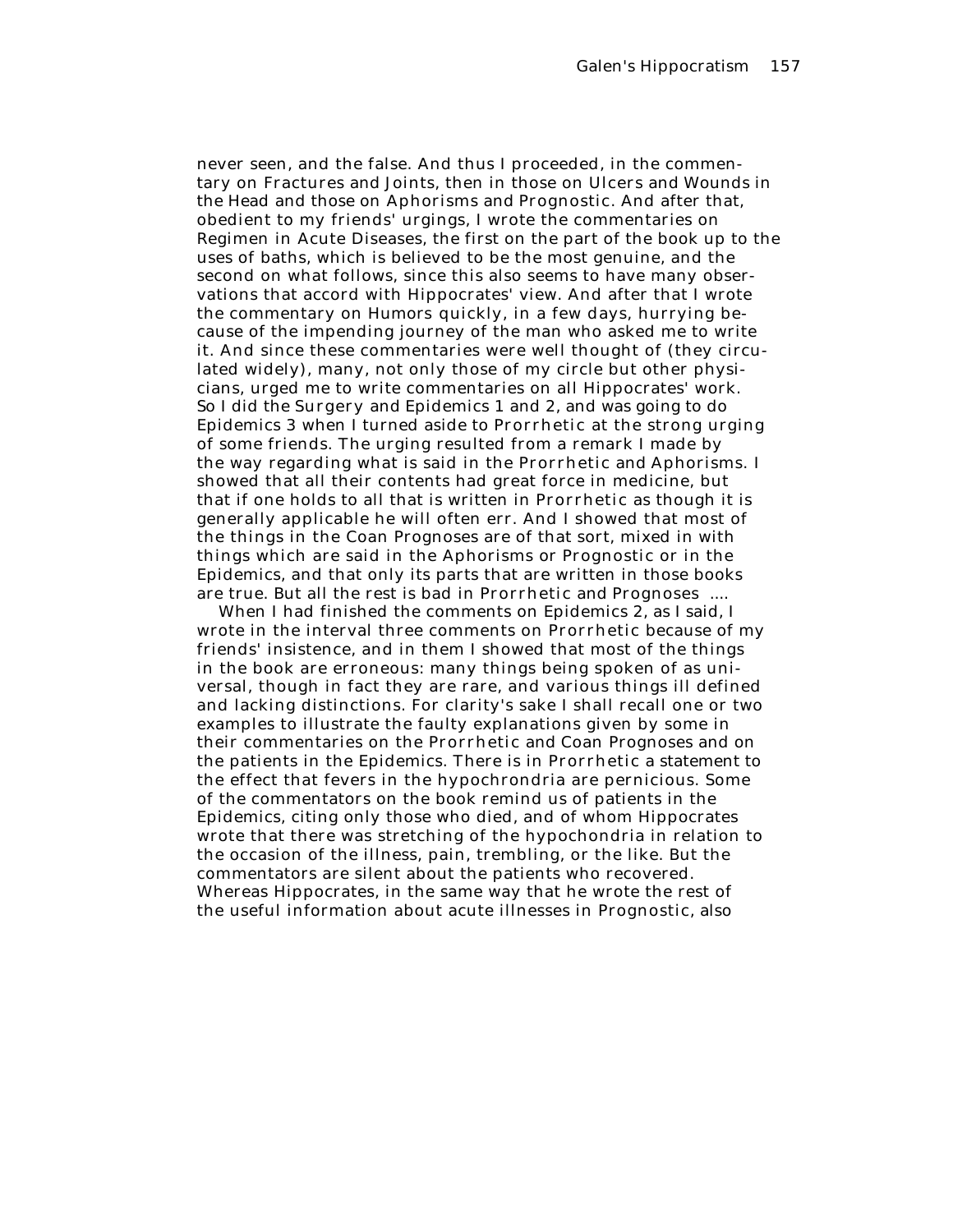wrote about the hypochondria in that portion of the work that begins as follows: "It is best for the hypochondria to be free from pain, soft, and with the left and right sides even." This is the beginning of the whole lengthy discussion in which Hippocrates teaches about the hypochondria. But one who says simply that fevers of the hypochondria are pernicious without the appropriate definitions that Hippocrates wrote in the *Prognostic* is wrong. It would be much truer to say fevers in the head, if it is ill, are pernicious. [CMG 5.10.2.1, pp. 60-64]

Galen's elusiveness within the commentary on *Prorrhetic* and his refusal to name his sources or give their views is particularly obvious within the context of his new researches. He repeatedly mentions commentators (unnamed) who, for example, adduce cases from the *Epidemics* to illustrate symptoms and prognoses in *Prorrhetic* (CMG 5.9.2, pp. 15-16). But they are foolish because they do not know the distinctions Galen made in *Affected Places*, *Abnormal Breathing*, or the work on *Tremor, Palpitation*, etc. (pp. 16, 19, 116). Everybody before him, he says, explained the writing mistakenly (p. 30). Yet he appeals to the opinion of "some" that the work is not Hippocratic because of its solecisms (pp. 13-14) and elsewhere says:

 I will say again what I said before. The writer of this book seems to be of the same science as Hippocrates, but far inferior to him. For that reason some have thought it was by Draco, Hippocrates' son, some by Thessalus. (It is agreed that there were two sons of the Great Hippocrates, Draco and Thessalus, and each again named a son Hippocrates.) Whether this book was written by one of them or by someone else, or whether the author died before he could publish it, is not worth pursuing. [pp. 67-68]

 Obviously, *Prorrhetic* had been subject to the same stylistic conjectures as other works in the Corpus by Galen's predecessors. But clearly, also, no one before Galen 'had damned it on the grounds he does. He attributes to the work the sins he found in Lycus. I suspect that had he wished to prove the opposite, that Hippocratic science is clear in the work, he could have.

 Besides readings in the editions of Dioscorides and Capiton, Galen mentions only an interpretation by Satyrus, a reading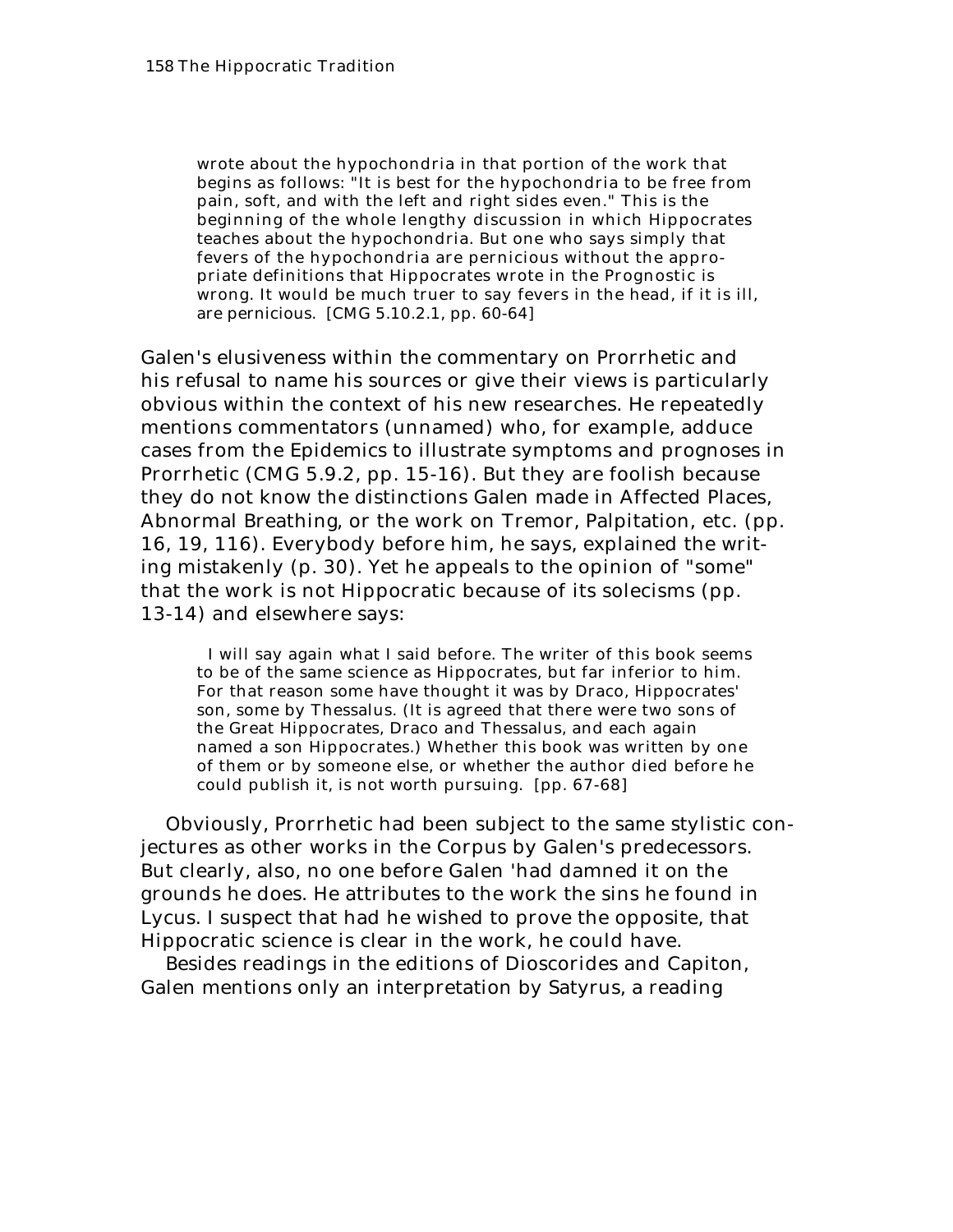found in an old manuscript by Quintus (probably both from his old notes on Satyrus' teaching), and a criticism of Zeuxis by Rufus, which tells us about Galen's method of work:

 Most copies have *oura pepona*, and the commentators know it as so written, but Rufus of Ephesus, a man who always tries to preserve the ancient readings, here criticizes Zeuxis, the earliest Empiric to write a commentary on all Hippocrates' books, and says the following: "Zeuxis, if I ought to mention him, too, avoids silliness generally, but here shows it by falling into error and then defending it. He wants the text to read *oura pepona*, as much as to say 'urine with pus and thick matter is bad.' He is unaware that this is numbered among the greatest benefits." So wrote Rufus, not unworthily, against Zeuxis, saying the reading *pepona* was wrong, and preferring the reading *epipona*, meaning painful excretion. Those who accept the reading *pepona* say incredible things unworthy of mention, although there are creditable arguments they could have used. [CMG 5.9.2, p. 73]

 Here Galen accepts Rufus' worthy criticism of Zeuxis, but later in the treatise Galen encounters the expression again.

Why pursue what he means by *oura pepona*? On that subject I said above that Rufus of Ephesus had criticized Zeuxis the Empiric, for the statement is false. Such [concocted] urine never causes trouble. But it is true that *epipona oura* indicates something unfavorable, namely voiding with pain. Still, this is the second occasion for writing *pepona oura*, and it is no longer credible that the text is faulty in both passages, as Rufus thought when he criticized Zeuxis. [p. 121]

If we think about the papyrus rolls Galen worked with, it adds a new dimension to our problem of his sources. Galen went from one end of a roll to the other, working in more or less haste. He knew what he had written (often he mentions the possibility of marginal corrections or suggestions by the author himself as a source of confusion for copyists, and he attributes the same suspicions to the editor Dioscurides [CMG 5.10.2.2, p. 464]). He knew what he had read, but he could be surprised by what turned up. He could not thumb back and forth. The choice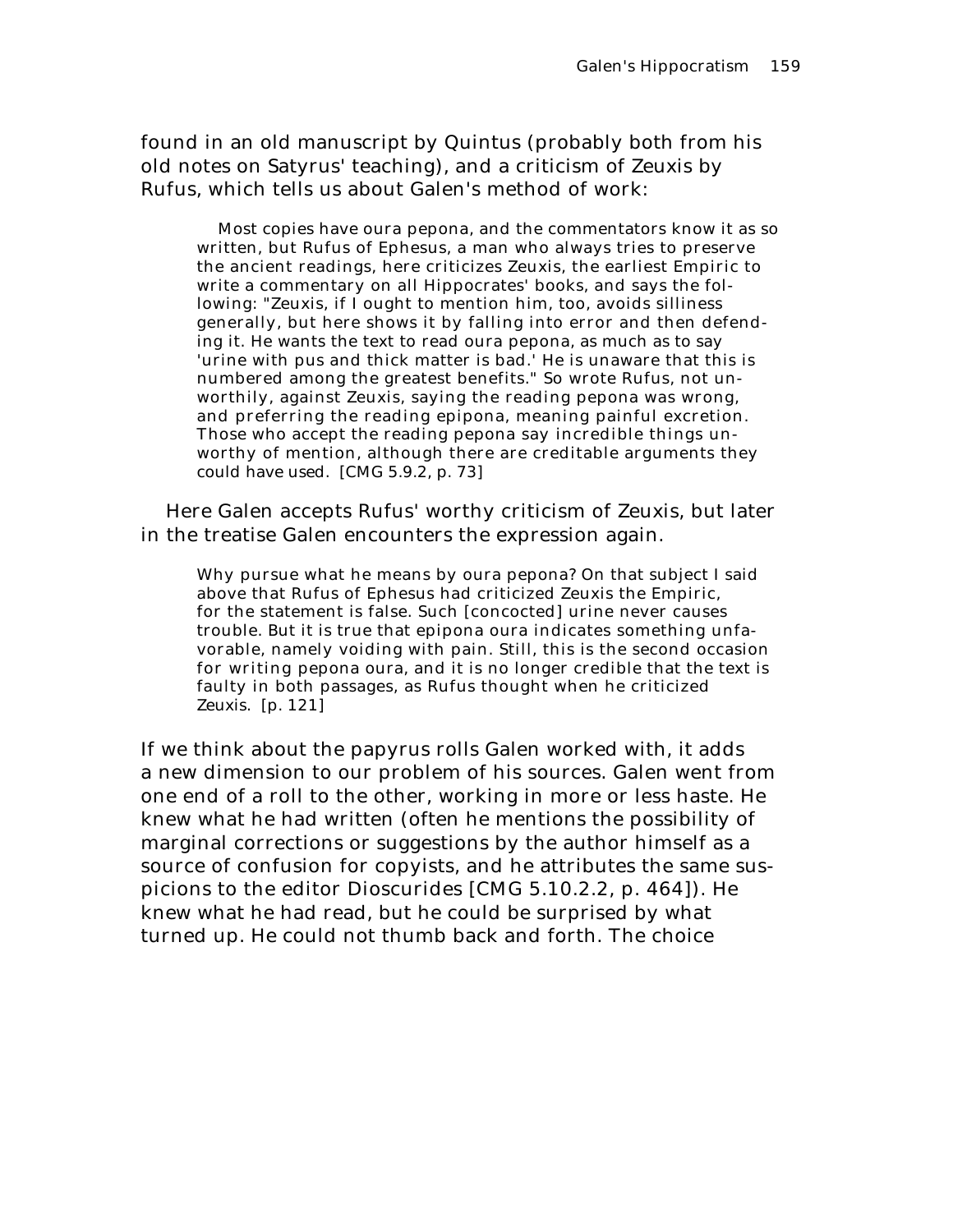between saying, "commentators talk nonsense," since he is certain that they do, and unrolling their books one by one to check a passage, must have faced him often, whatever the size of his library. Galen planned in advance how many books (that is, rolls) he would fill with a work and governed his prolixity accordingly (as he states in his commentaries on *Epidemics* 3 and 6 [CMG 510.2.1, p. 86; 5.10.2.2, pp. 177, 218]). When we add his repeated assertions that his only interest is in the Science as he sees it and that he consults and reports predecessors only when pressed by readers or when the text is unintelligible to him, we should conclude that we cannot generalize about his methods of research, but must establish the likelihoods for each case in each commentary, within the limits of the material he apparently had at hand at the time. Hence, the generalizations by Wellmann and Broecker about Galen's methods should be discarded.

 Before proceeding to *Epidemics* 3, the next commentary, we can usefully glance aside here at Galen's *Hippocratic Glossary* (*Linguarum seu dictionum exoletarum Hippocratica explicatio*, K 19.62-157).79 The *Glossary*, is a book clearly made from other people's books, whose sources might be many or very few. It does not, as do Galen's commentaries, address itself to the Science, but has antiquarian, literary, and linguistic purposes. The *Glossary* is a list of obsolete words and of words that are used in a peculiar manner in the Corpus, a special study which Galen says that he did for one Teuthras: Teuthras had the commentaries of Galen (it is unclear how many), but wanted a brief summary of the glosses with definitions (p. 65). The *Glossary*, was definitely written after the little book *On Coma*, to which it refers (p. 116). Otherwise I find no clear indications of date. Galen may have used as his basis Dioscurides' explanation of Hippocrates' diction, which Galen cites repeatedly throughout the *Glossary*, for definitions and textual variants, and simply culled his glosses

 $79$  Not much has been written about Galen's glossary. Konrad Schubring be fore his death was preparing an edition of it for the CMG. Hans Diller successfully defended its authenticity in "Zur Hippokratesauffassung des Galenos," pp. 167-181. Johannes Ilberg offered some observations about its sources in "De Galeni vocum hippocraticorum glossario." *Commentationes Ribbeck* (Leipzig, 1888), pp. 397-354. A full study remains to be done.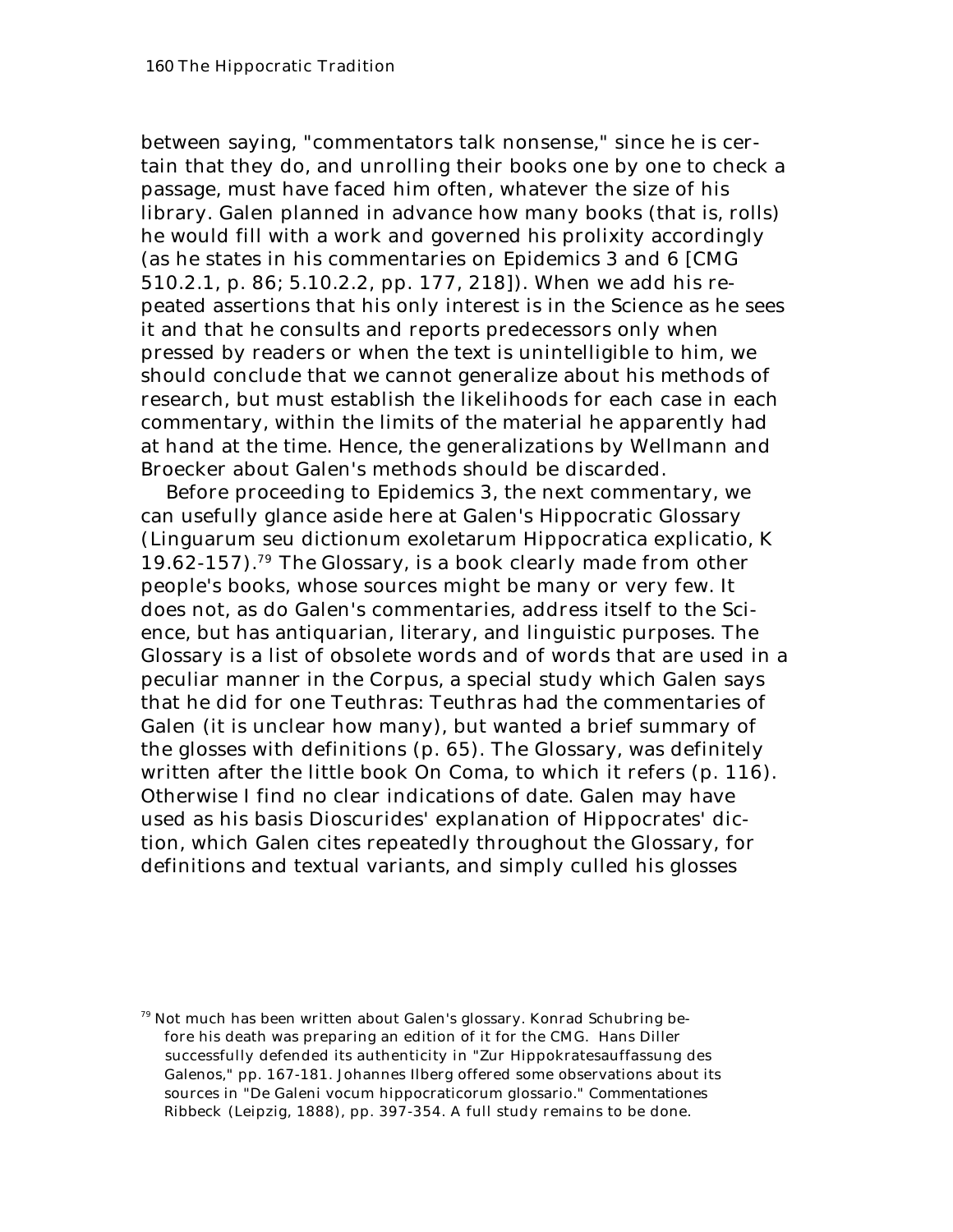from it, taking from it at the same time citations of authorities: Dioscurides of Anazarbus' *Materia Medica* (pp. 64, 105ff.), Theophrastus' *On Plants* (pp. 91, 109), Zenodotus' *On Dlalectal Words* (p. 129), Menetheus' *Names of Drugs* (p. 89), Kritias' *On the Nature of Love and Virtue* (p. 94), along with citations of those who had written on Hippocratic works, the names of whose writings are not given: Erotian, Zeno the Herophilean, and Zeuxis (p. 108).

 In his introduction, where he describes the nature and purpose of his work, Galen criticizes Dioscurides' dictionary, in an oddly churlish way: Dioscurides' work claims to be an explanation of all Hippocrates' diction, yet has barely a third or a fourth; it explains terms that are obvious and explains plants, animals, fish, geographical terms, stars, things even a child should know, drawing shamelessly from writers on those subjects (pp. 63-64). He, Galen, will do as Bacchius did, who wrote only on glosses and drew his examples from Aristophanes (of Byzantium, our Mss. say Aristarchus), but he will offer glosses that Bacchius left out and will omit no gloss (pp. 65, 68). He will draw them from the whole Corpus, not only from the genuine works (p. 68). To Dioscurides and others like him Galen refers those who want definitions of obvious words (p. 68).

 Hence, Galen claims no originality save in the selection of words, and he gives no indication that he offers anything that was not in Dioscurides' dictionary. Where Galen overlaps what is extant from Erotian's dictionary (for example, in the definitions of *kammoron, amphidexios, iktar*), his definitions and citations of authorities seem to be part of the standard lexicographical tradition. But there is one striking novelty in Galen's *Glossary*,: it is in absolute, or virtually absolute, alphabetical order—it is alphabetized like modern dictionaries and not only by the first or first two or three letters. It is the earliest known example of such alphabetization, but Galen does not mention this feature. He promises only that the "order will be the order of the letters that begin the words, as you bade me" (p. 62). To develop the technique and to expend the effort to put words in such order is no inconsiderable accomplishment, as Lloyd Daly has shown. Daly found no discussion or description of such alphabetization be-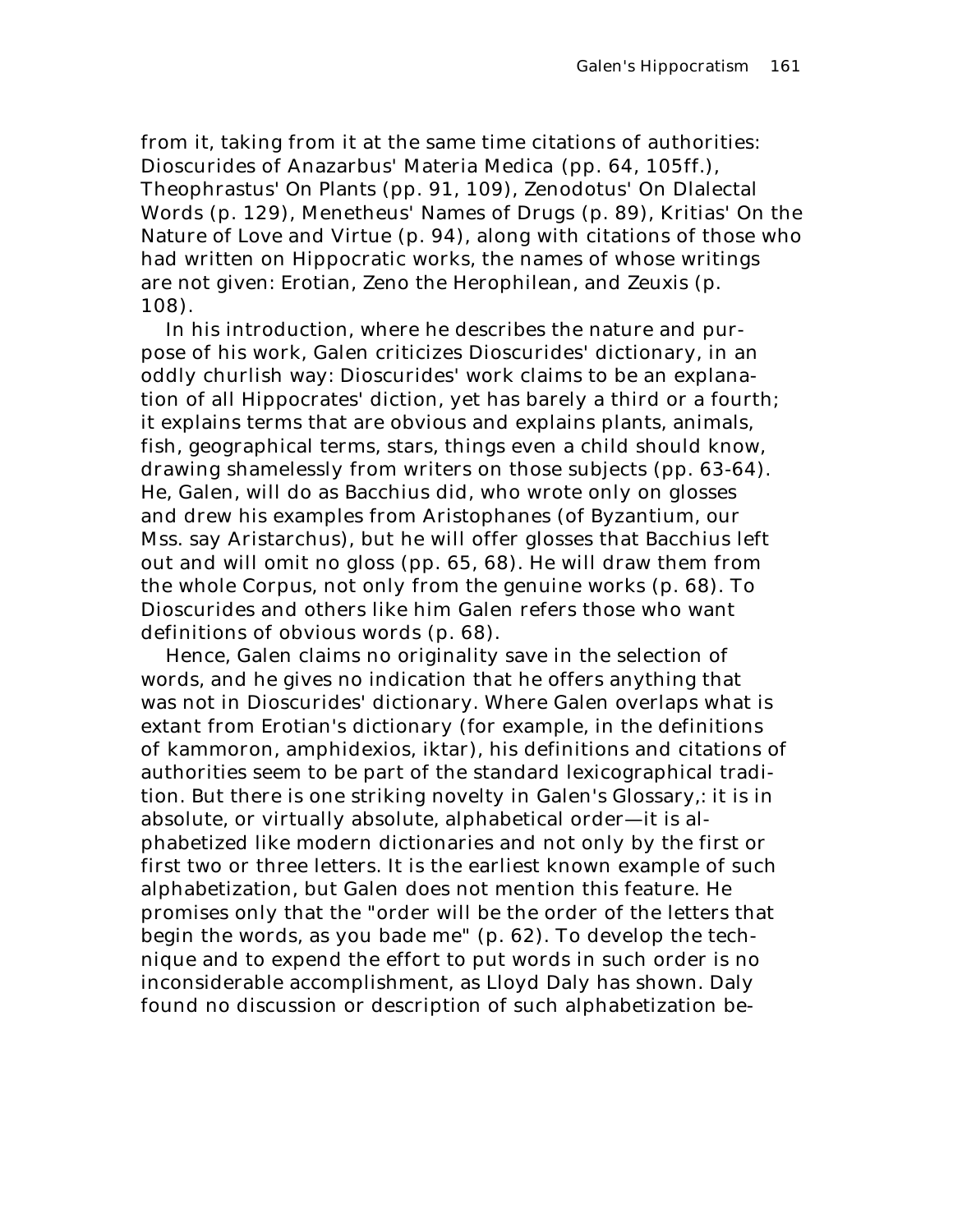fore the eleventh century and found Galen's use of it isolated and virtually unique.<sup>80</sup> Since we might expect some mention of the technique in his introduction had Galen himself made the advance (such as cutting a word list into strips and pasting them in order), we might conjecture that Dioscurides preceded him in so ordering the words.

 To return now to the commentaries: the commentary on *Epidemics* 3 is the next one Galen wrote. *Epidemics* 3 resembles *Epidemics* 1, being comprised of individual case histories and histories of the year's weather and resulting diseases. His comments generally follow his earlier manner: fairly brief paraphrase with diagnosis and explanation in his own terms of the phenomena described. It is therefore a short commentary, which he intended from the beginning to execute in three books. Yet it retains some of the tone of the immediately preceding informative commentaries and gives evidence of his new stage in scholarship. He turns aside from his main business from time to time to abuse Sabinus' commentary for its irrelevance to the Science. In deference to readers' requests, so he tells us, he turns aside after discussing the first case history to discuss inferior types of commentaries. Unfortunately, his discussion is in such general terms as to be not very informative. The bad commentaries: (1) attribute significance to the patients' addresses in diagnosing their diseases; (2) find the patients' names significant or discuss matters of orthography; (3) are similar to those of Lycus in that they use *Coan Prognoses* and *Prorrhetic*, do not speak of humors in their diagnoses, and so on; and (4) are like those of Sabinus and his followers, who turn out to be an example of the first category,: they thought that the patient of the first case history had an illness caused by sexual continence because the text says that he lived by the temple of Earth (CMG 5.10.2.1, pp. 11-25). Galen's only specific examples of bad commentators, therefore, appear to be Sabinus, Lycus, and an unnamed professor in Alexandria who made a joke on the name Silenus, the patient in *Epidemics* 1 whose symptoms were nocturnal restless-

<sup>80</sup> Lloyd W. Daly, *Contributions to a History of Alphabetization in Antiquity and the Middle Ages*. Collection Latomus 90 (1967), pp. 34-35.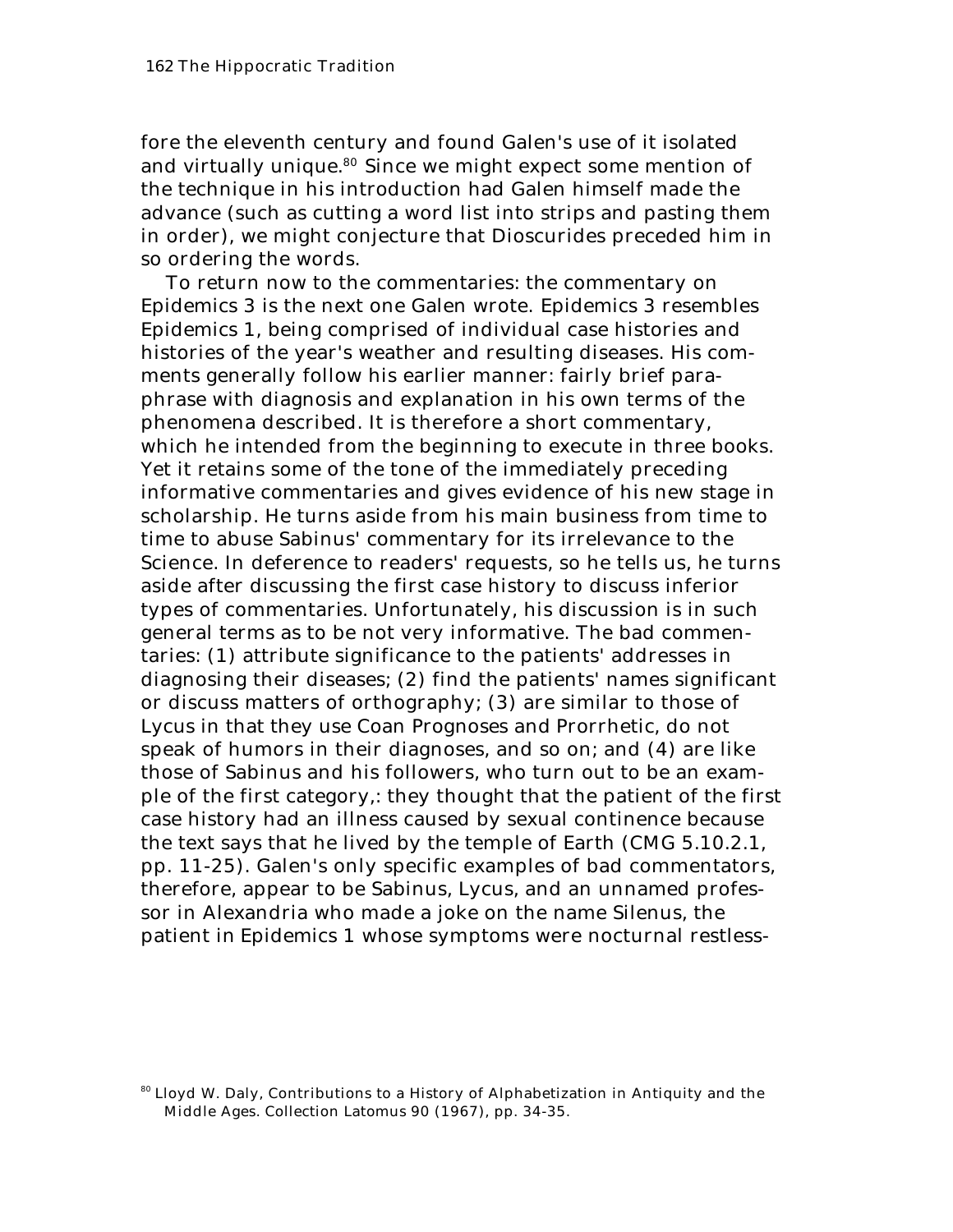ness, talk, and laughter (p. 12). This gives an impression of a very shallow tradition on which Galen draws. Had we only this commentary, we might well follow Wellmann in inferring that Sabinus was the sole source of Galen's historical information.

 Galen's other reluctant historical digression in this work is of much greater significance. The case histories in *Epidemics* 3 are followed by shorthand symbols, Greek letters that seem to summarize in code the salient factors in the disease. Their meaning and origin had been disputed by the earliest students of the text. Galen would like to dismiss the subject, but feels that he cannot. He says,

 Students of medicine cannot learn anything from my commentaries besides what is in my medical works, where I wrote systematically enough that the stupid man can understand. But they desire a knowledge of history, which makes *hoi polloi* admire practitioners in the belief that those who have read history and are full of bits of information understand the theoretical basis of the science. [CMG 5.10.2.1 p. 78]

 Thereupon he quotes at length the account of the early history of the dispute in Alexandria as it was told by Zeuxis in his commentary, "which is not now easy to find." In the process he speaks of treatments of the text by the Empiric commentator Heraclides of Tarentum and the Herophilean commentator Heraclides of Erythrae. (There is no mention of Rufus.) The information that Galen thus gives is precious for us latter-day *hoi polloi*, and I shall quote it in the next chapter on Alexandrian beginnings of the Corpus Hippocraticum.

 Galen's next commentary, on *Epidemics* 6, returns to the manner of his commentary on *Epidemics* 2. This book, like the other, Galen considered to be a posthumous Hippocratic work, full of puzzles in its many brief statements and paragraphs. The puzzles, as before, send Galen to the commentators and stimulate his talent for abuse of predecessors who tried to make sense of nonsense. Again he apologizes for such indulgence, blaming his readers' desire for history. Planned at the outset for eight books, this commentary is rich in snippets of information about the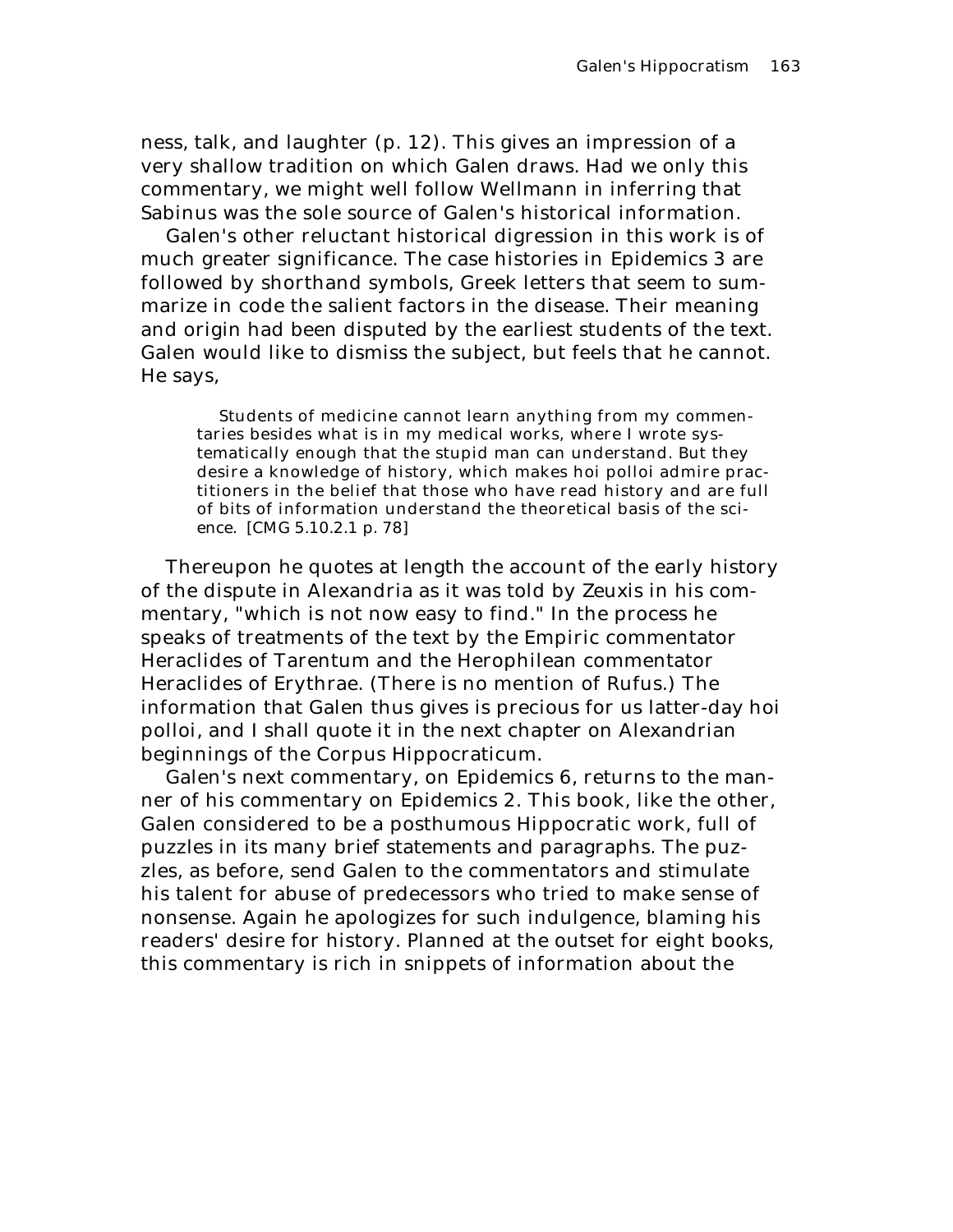tradition, but much of it (as with the *Epidemics* 2 commentary) was lost to scholarship until recovered from Arabic translations in this century. Much of what I have said above about Galen's methods in the *Epidemics* 2 commentary applies to this also. I shall only mention here some peculiarities which are significant for our knowledge of the earlier tradition and Galen's use of it.

 Galen is elusive on the subject of Hippocrates' contemporaries: when "Hippocrates" criticizes Herodicus for exercising patients who have fevers, Galen says that the question whether he means Herodicus of Selymbria or of Leontini is irrelevant. "I will discuss it thoroughly elsewhere. Now is not the time for historical research, when even leaving aside the exegesis of many passages I will be lucky to get through in eight books" (CMG 5.10.2.2, p. 171). Plato spoke of both Herodici, the author of *Anonymus Londinensis* of Herodicus of Cnidos. I suspect that Galen dismisses the subject here as a way of dealing with his own uncertainty. Though elusive about Herodicus, he is expansive about other subjects. He describes a hitherto unmentioned commentator in this work, Rufus of Samaria a Jew with a large library, who did not know Greek before he came to Rome and who had the audacity to write commentary on Hippocrates. Rufus' commentary took material from everyone. said nothing original. and praised the most outlandish statements by others (CMG 5.10.2.2, pp. 212, 293). Franz Pfaff, who did the translations from Arabic and so discovered this new Rufus. made rather large claims for him as a scholar and as Galen's source that are not justified by the information Galen gives. $81$ 

 Galen read part of Lycus' commentary on *Epidemics* 6 while doing his own and found new ways to abuse Lycus: he accuses him of stealing all his material from Marinus. differing from him only in verboseness. Galen tells us that when he found a unique reading in Lycus' commentary, he searched the shops for Marinus' books, but could not find the source (pp. 287-288).<sup>82</sup>

<sup>81</sup> Franz Pfaff. "Rufus aus Samaria. Hippokrateskommentator und Quelle Ga lens,'' *Hermes* 67 (1932), 356-359. The weakness of Pfaff's thesis is pointed out by Hans Diller in Gnomon 22 (1950), 231-232.

 $82$  This sounds like scurrilous exaggeration. and I suspect that Galen is automatically extending to Lycus' Hippocratic commentaries the view he had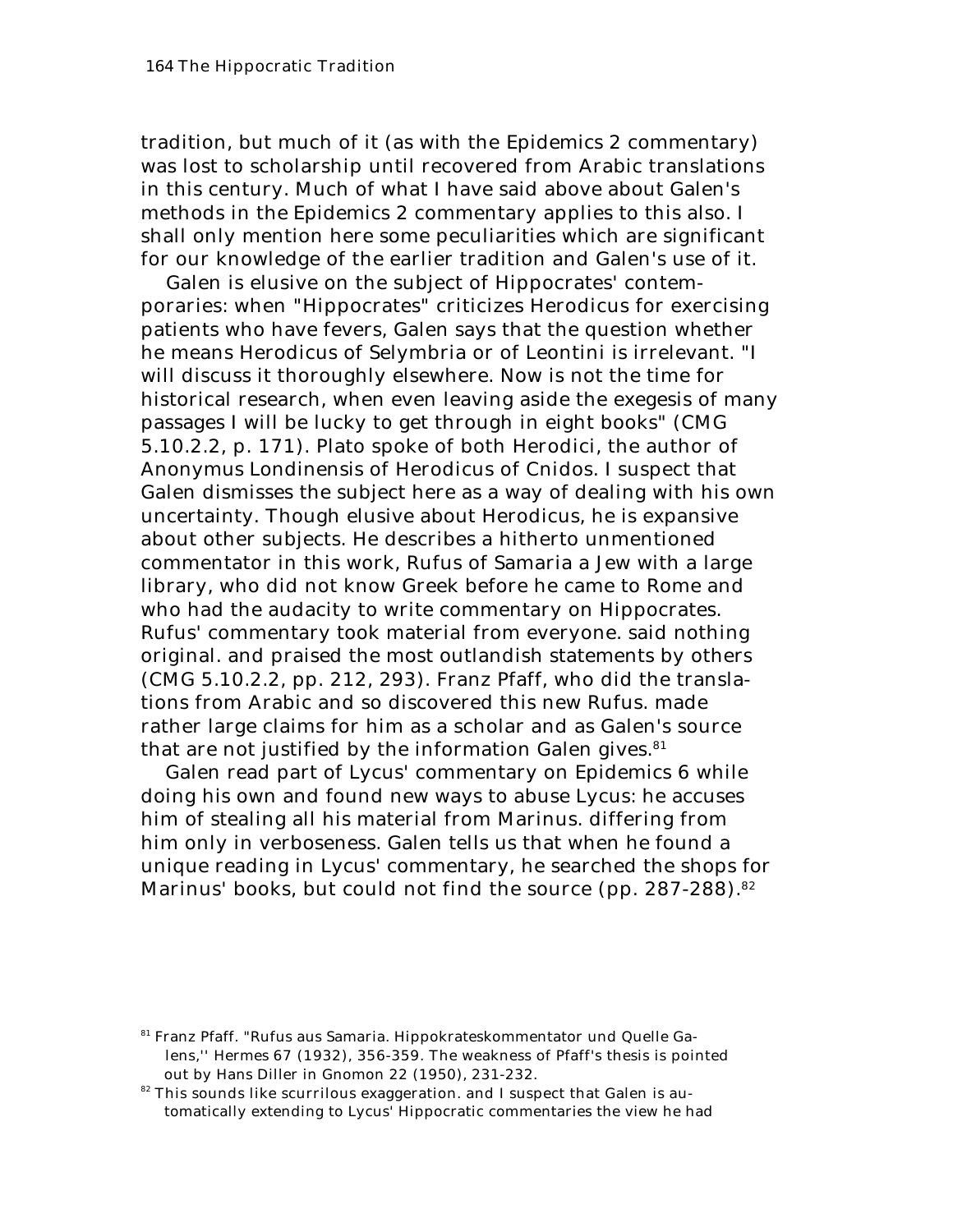He says also that Pelops took great pains to change obscure expressions and to explain them, but explained with such brevity that one cannot easily convict him of error (p. 291).

 Incidentally in all his expansiveness, Galen gives some insights into the earlier tradition of *Epidemics* 6 and the Corpus. Zeuxis figures prominently as the oldest source of information. Galen quotes him numerous times, giving some of the flavor of his writing: Zeuxis liked to quote and criticize Glaucias; he compared Hippocrates' use of a word to Herophilus' use of it; Zeuxis, Glaucias, and Heraclides took one statement in the text as a *hermaion* (gift from the gods) for their point of view: they took it to show that Hippocrates proceeded empirically (CMG 5.10.2.2, pp. 113, 20, 174). Galen also tells us that Dioscurides placed an obelus by some words that he thought interpolated (p. 283). In a long comment on a passage describing how various fevers appear to sight and touch. Galen quotes many fifthcentury poets and writers on *pemphix* (pustule) and also quotes the *Cnidian Opinions*, "which they attribute to Euryphon," for its use of the word (p. 54). Later in the same comment, he quotes two descriptions of "livid fever," one from Euryphon (work unspecified) and one from *Diseases* 2, which, he says, "seems to those around Dioscurides to have been written by Thessalus' son Hippocrates" (pp. 55-56). The quotations he gives from Euryphon and from *Diseases* 2 are virtually identical. but Galen makes no observation about it. Erroneous reading of this passage has led scholars generally to infer that Euryphon's *Cnidian Opinions* was the source of *Diseases* 2 (cf. footnote 68, above). Another odd silence occurs on the passage that reads cryptically: "What comes from the little *pinax*"; Galen says that he does not

given of his anatomical works. Galen attacked Lycus' reputation as an anatomist in public demonstrations and in the book *What Lycus Did Not Know About Anatomy*, where he made the point that Lycus lifted everything from Marinus, but was more long-winded and less accurate (*Scr. Min.* 2.100-101). Here he produces the new charge against Lycus' commentaries apparently out of nowhere. Further, Galen's scurrility against Lycus requires him to claim knowledge of the commentaries of Marinus, use of which he nowhere else shows evidence in extant material. I think that Galen cannot be credited here.

 $\overline{a}$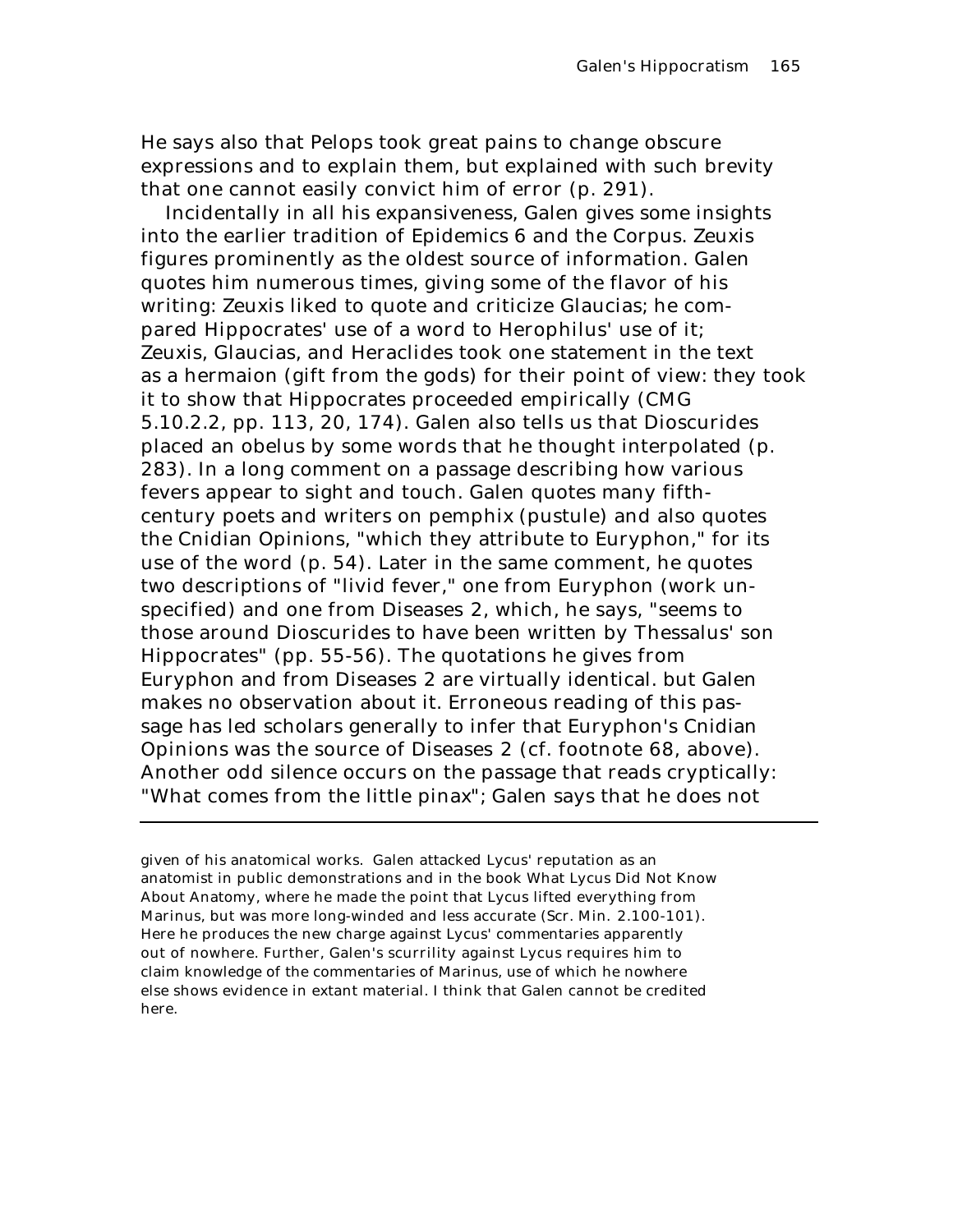know what the phrase means, but that some attach it to what precedes, some to what follows, for credible reasons (p. 442). It seems very likely to me that this very passage had been the source of many of the conjectures about the manner in which Thessalus edited Hippocrates' posthumous works, which he found on *pinakes*, scraps of paper, etc. I suspect, too, that Galen knew it. His expansiveness fails to send him to the literature at this point, unfortunately, and he prefers to suppress the subject.

 A work composed of snippets produces such commentary. "The urine points to the tongue." What does that mean? Perhaps it means that if you look at the tongue you can foresee what the urine will tell, but some read a different text and say absurd things (p. 286). Frivolous is perhaps not the word, but the whole commentary is at a low level of seriousness by Galen's standards. Serious-minded later Greek copyists, people who were interested in the Science Galen served, omitted much of the gossip in the text of the commentary and lost parts of it entirely, but the Arabic translation has restored much of the gossip to us.

 The gossip is, of course, very precious to us, much more so in the twentieth century than lengthy, solemn medical interpretations on the ancient model would be. We now get our medicine from another tradition and read Galen for history. Because of the change in perspective, particularly our loss of partisanship in the ancient medical quarrels, our standards for historical truth are likely to differ from Galen's.

 In relation to the commentary on *Nature of Man*, the next one Galen did and the last one available,<sup>83</sup> perspective makes me

<sup>83</sup> Fragments of the commentary on *Airs Waters Places* were preserved in He brew, from which a Latin translation was published in the edition of René Chartier, Operum Hippocrati Coi et Galeni Pergameni, medicorum omnium prin cipum (Paris, 1679), 6.187-204. German versions of the astronomical portion are given by Wolfgang Schulz, "Der Text und die unmittelbare Umgebung von Fragment 20 des Anaxagoras," *Archiv für geschichte der Philosophie* 24 (1911), 325-334, and by H.J. Kraus. H. Schmidt, and W. Kranz, "Ein neues Hesiodfragment," *Rheinisches Museum* 95 (1952), 217-228. The published fragments belong to the first two-fifths of the work. They are not very informative about medical history. They refer to *Aphorisms* (and once to *Sevens*), but not to Galen's works. There are two references to "commen-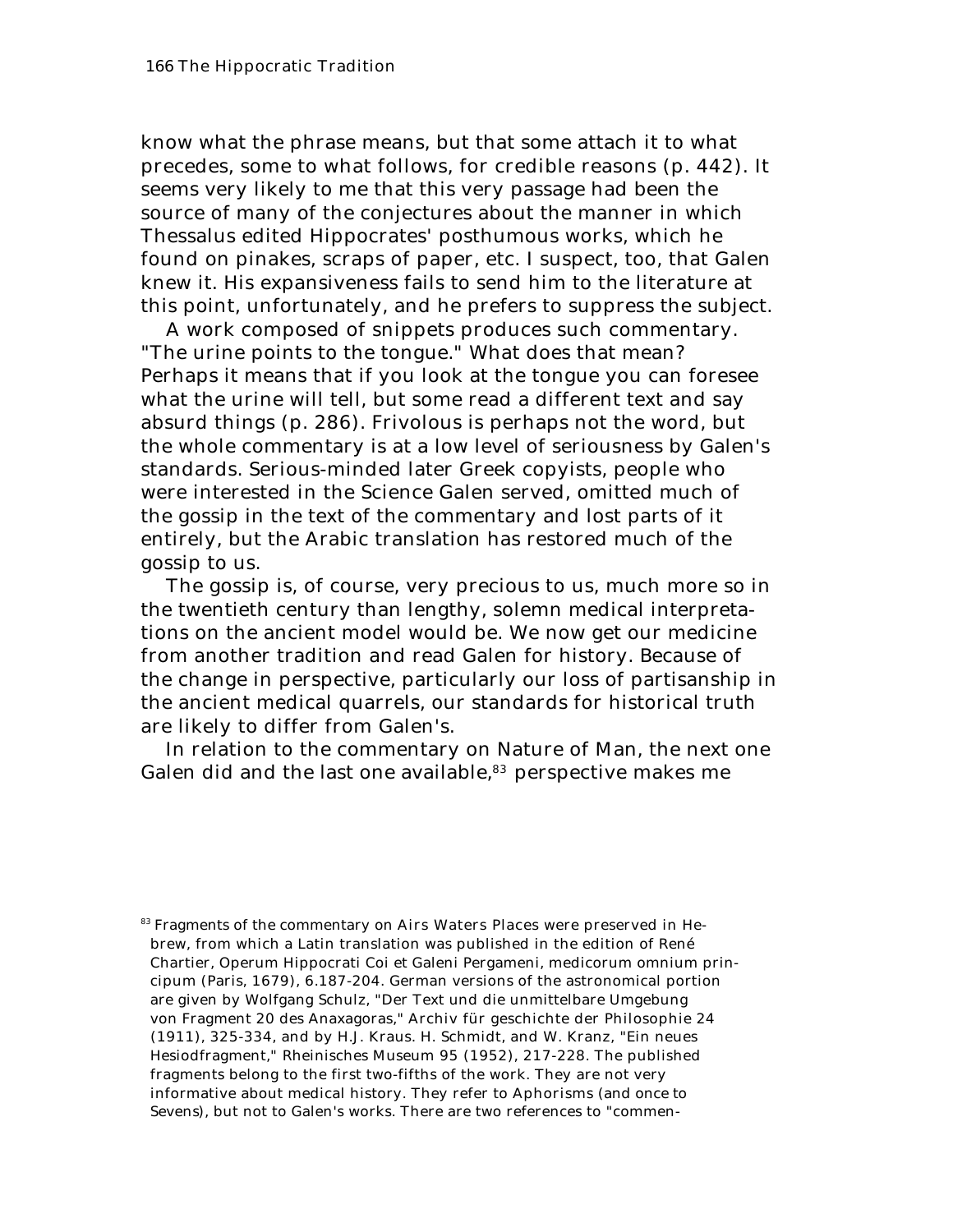suspicious about what Galen is doing: I have no desire for him to succeed in establishing his point of view; rather, I desire to see through him and see what he is, in effect, if not purposely, concealing. The reason is that in this commentary Galen was defending the cornerstone of his doctrine about Hippocratic science, laid twenty-five years before. His views had been challenged, and he fought vigorously against his detractors without revealing who they were or what precisely they had said.

 Galen begins his commentary by saying that long ago he wrote the work on *Elements according to Hippocrates* for a friend who was going on a trip, that he wrote no general introduction to it, and that it was widely circulated. He considered that work to be sufficient interpretation of the *Nature of Man* until his friends began to ask him to comment on all of the work, not just the statements that are crucial to the doctrine (dogma, the word he used for the title of the *Opinions of Hippocrates and Plato*). Now he proposes to begin his commentary with an introduction to the work on *Elements* (CMG 5.9.1, p. 3). The proposed introduction proves to be a presentation of the philosophical background for elemental theory in medicine. Galen's first question is, "What does *physis* mean?" The study of Nature is the study of the eternal and permanent which underlies phenomena. Plato said that Hippocrates' way is the proper way of studying it (p. 4). All philosophers begin their reasoning from the elements, though they have differed according to whether they defined them qualitatively or quantitatively. Having said this much, Galen refers his reader to his own work on *Medical Terminology*, (*peri ton iatrikôn onomatôn*) for definitions of elements and of nature.<sup>84</sup> Now,

 tators" (Chartier 6.190, 200) which are not revealing. What has so far been published is largely paraphrase of *Airs Waters Places* in Galenic terms save for an astronomical disquisition at the end. The full commentary has now been discovered in Arabic translation and will be published. See Manfred Ullmann, "Galens Kommentar zu der Schrift *De Aere Aquis Locis,* Corpus Hippocraticum, ed. Robert JoIy (Mons, 1977), pp. 353-365.

 $\overline{a}$ 

<sup>84</sup> The first part of the five parts of the work *On Medical Names* (or *Terminology*) has been preserved in Arabic translation and is available in German: "Galen *Ueber die medizinischen Namen*," ed. and trans. Max Meyerhoff and Joseph Schacht, *Abhandlungen der preussischen Akademie der Wissenschaften zu Berlin*, philosophisch-historische Klasse (1931), no. 3. Apparently. we do not have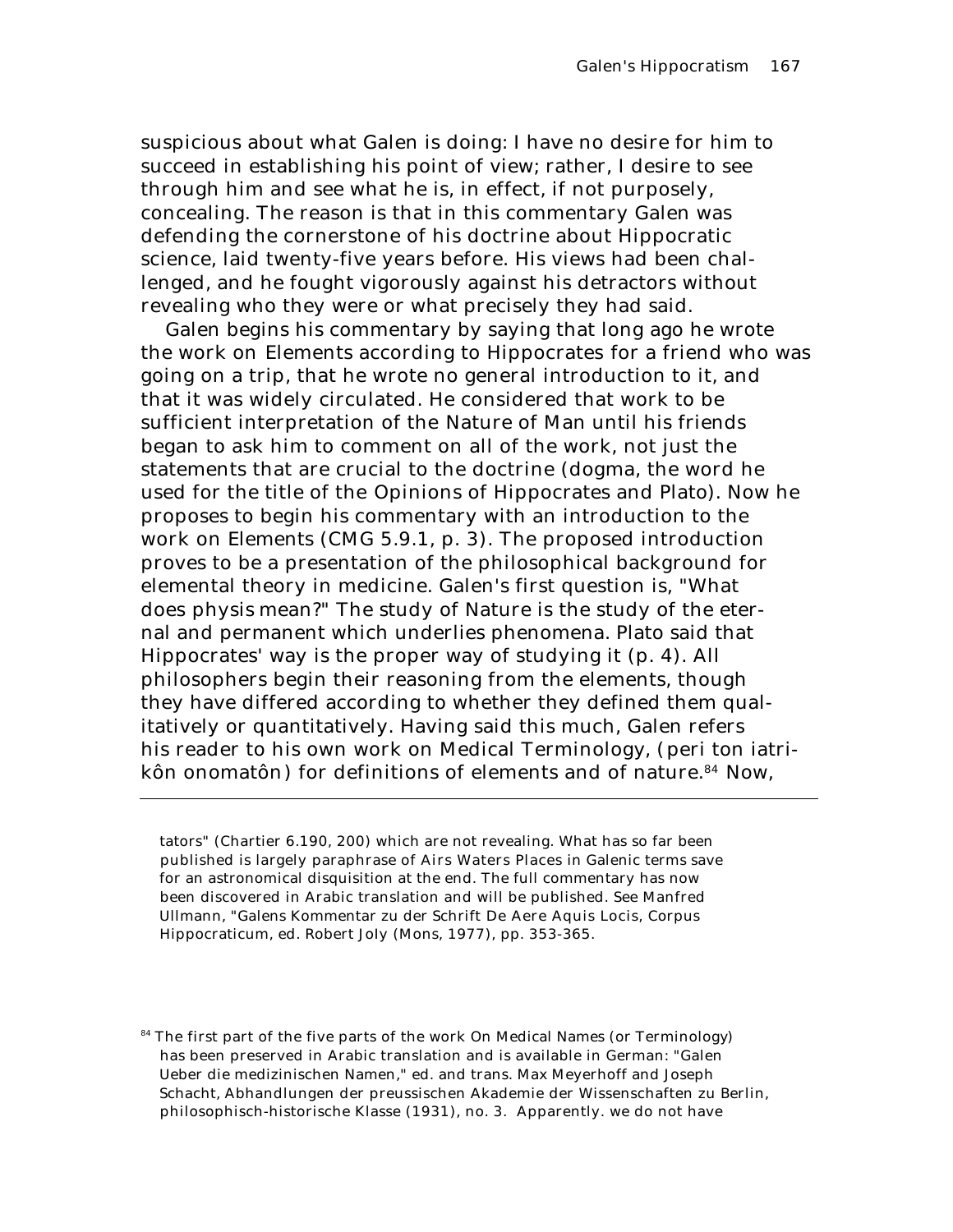$\overline{a}$ 

he says, the question is not terminology but those things themselves from which the first synthesis occurs. The first synthetic bodies, Galen says, "are what Aristotle and I call *homoiomere*," such as bone, fat, flesh; the second synthesis of these produces what we call the organic bodies, eye, leg, hand, and so forth (p. 6). Proper medical practice requires distinguishing diseases of compound organs from those of *homoiomere*, as Galen does in his works (and, as usual, he says that Erasistratus and others who do not are only half dogmatic). Here Galen refers his readers to the *Differentiation of Diseases*, "a short work," and to *Methodus Medendi*. (I might note here that he does not know how to refer readers to the particular area of that gross work in which he spoke of the notion of half-dogmatism.)

 But, he continues, that and other things require the line of reasoning (*logos*) about the nature of the body that is in this work (*Nature of Man*). Whence, he goes on (with some serious stretching of logic), one might be surprised at people who deny that the work is by Hippocrates, "deceived as they are by the alerations and interpolations in it" (p. 7). When he later reiterates this point, he says that since the elemental theory of the *Nature of Man* presents the whole basis for Hippocratic science he is surprised that people deny the work to him (p. 8).

 One notes less giddy Hippocratism here than in the earlier work on Hippocratic elements, particularly in Galen's defensiveness and his failure here to insist on Hippocrates' primacy. But his general view has not changed. He goes on to say that he will discuss the interpolations in the course of the commentary, but he will now give quoted evidence. I will state here the evidence he quotes and the interpretation he gives it. It is either

the discussions of Nature and Elements to which Galen refers in the *Nature of Man* commentary. The part that remains is a discussion of attitudes to ward terms, particularly *puretos*, "fever," with considerable attention to the literary history of the word. It was written before Galen wrote the works on pulses, therefore before 175 AD, but I cannot date it more precisely. In tone it is like the rambling attacks on the Erasistrateans associated with Galen's en mity to Martialius in 163. This fact is worth noting when we are looking for the detractors whom Galen is answering in his commentary on *Nature of Man*.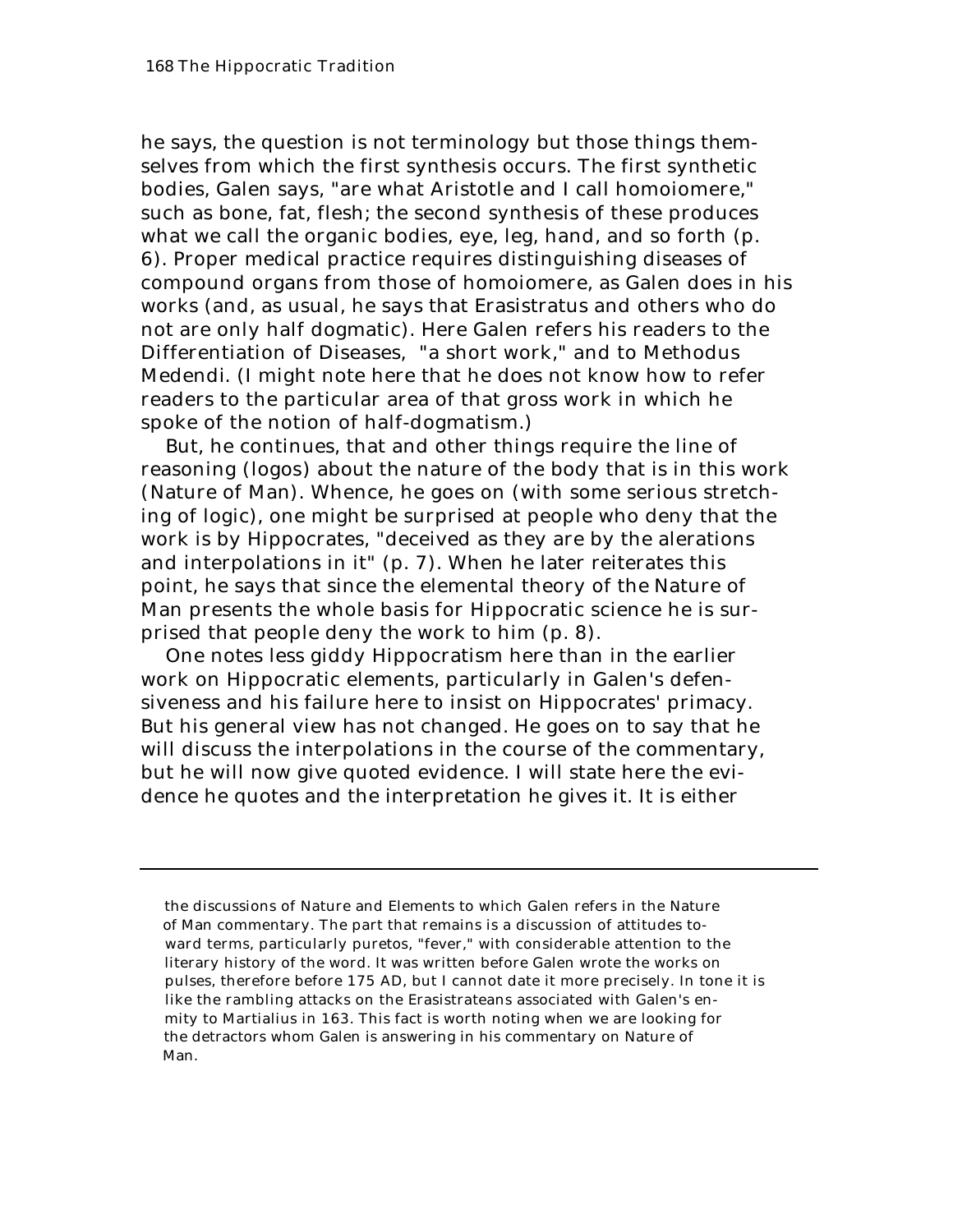from one of his own works or, as I suspect, from an earlier bibliographical catalogue of the Corpus Hippocraticum.

 For the moment it will suffice to say what is said in the treatise (*hypomnema*) *On Genuine and Spurious Compositions of Hippocrates*, where this is said verbatim:

 Section one of this book extends to 240 lines. It demonstrates that bodies of animals come from heat, cold, dry, wet, after presenting the nature of the humors. The rest is a miscellany. The first part distinguishes so-called sporadic diseases from epidemic diseases and plagues and shows the proper therapy of each type in general. The next section describes the anatomy of blood vessels, then there is miscellaneous instruction about diseases. Next there is a healthy regimen for laymen, then instruction on reducing overfat men and fleshing up thin ones, to which is added instruction about vomiting, then some discussion of regimen for children, then women, then athletes. Finally ten lines or so on diseases of the head randomly presented.

 Obviously this whole book is composed from a number of works, stretched out to 600 lines or slighdy less. Its first discussion (*logos*), concerning elements and humors, is entirely in accord with Hippocratic science (*techne*) as is the second which distinguishes epidemic and sporadic diseases. The anatomy of blood vessels is obviously interpolated: it is wholly bad since it does not accord with the phenomena nor agree with what is said in *Epidemics* 2. Of the rest, some is interpolated as will be specified when we explain the book to you [*soi*, the singular pronoun]. Some is worthy and well and briefly said and in accord with Hippocrates' *techne*, e.g., the discussion of the healthy regimen.<sup>85</sup>

<sup>85</sup> That he is quoting from his own book *On Genuine and False Books of Hippoc* rates was argued by Mewaldt, "Galenos," pp. 111-134, and has been accepted by everyone. so far as I know. Such a book was known by Hunain Ibn Ishaq, who translated it into Syrian cf. Fuat Sezgin, *Geschichte des arabischen Schrifttums* 3 [Leiden, 1970], 146). Nevertheless, there are grounds for doubt that he is quoting from his own book and also that the book Hunain saw was genuine). I hope to discuss it elsewhere sometime, but will say here that Galen never claims in extant works to have written such a book, and that the supposed promise to write it is in the forged commentary to *Humors*. (Mewaldt, who did not know the *Humors* commentary was forged, conjec tured another promise to write the book into the *Opinions of Hippocrates and Plato*, book 6, written early in Galen's career.) If Galen is referring to some one else's book here, as I think probable, that book is likely a general listing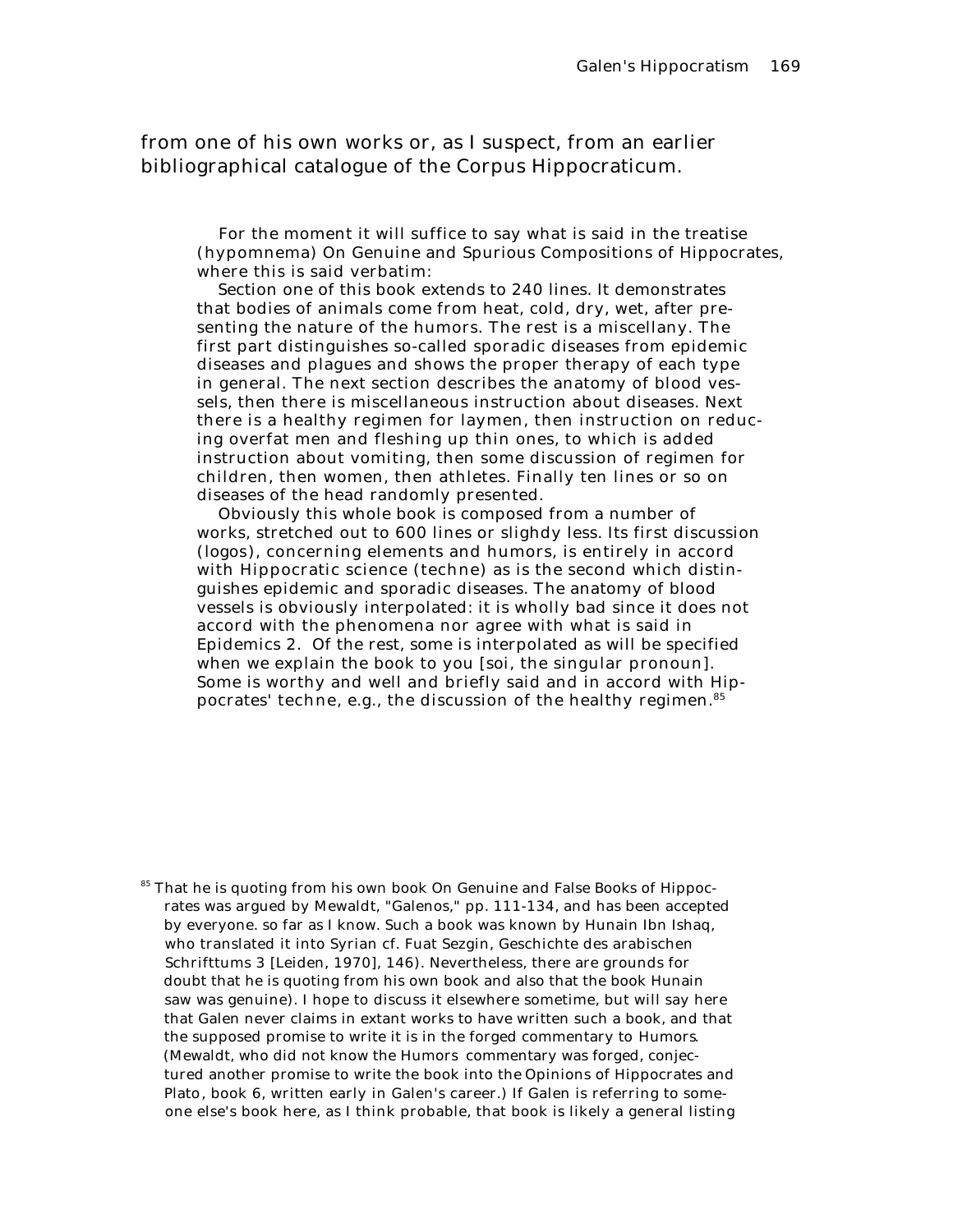$\overline{a}$ 

This is how the whole book is made up, and its first part contains, as it were, the foundation of the whole Hippocratic science. Wherefore I said I am amazed at those who estrange it from Hippocrates' ideas. Most of those who know the science of Hippocrates number it with the genuine ones in the belief that it is the composition of the great Hippocrates, some think it is by Polybus his student who took over the education of the young, who clearly departed in no respect from Hippocrates' beliefs in any of his own books. And neither did Thessalus, his son, a remarkable man also, but he did not stay in the homeland as did Polybus, but joined Archelaus, king of Macedonia. As I said, virtually all other physicians, save some few, believe that the book *Nature of Man* is by Hippocrates. And Plato himself is not unaware of it. [CMG 5.9.1, pp. 7-8]

He goes on to quote Plato's *Phaedrus* again on Hippocrates and the method of studying nature (pp. 8--9) and to say that readers of Plato, when they think it over, will realize that the method Plato describes is illustrated nowhere except in *Nature of Man* (p. 9)-

 But then Galen returns to discussion of his detractors and opponents, who, a moment ago, seemed not to exist, but now exist again. "When my book *Elements according to Hippocrates* fell into the hands of the general public, it was praised by all edu cated men, but some few of the ignorant who could refute none of the demonstrations in it, though they tried, were choked with jealousy. They thought that it was sufficient for slander to say that this is not Hippocrates' book" (p. 9). Galen goes on to say that even if it were not Hippocrates' book, the same doctrine is in the "most genuine" books, which distinguish diseases by hot, cold, wet, and dry, and from them derive their views of therapy and ages of life. He adds that since "those who slander all fine

of all the works of the Corpus (genuine and false) with summaries of subject matter of the sort that Galen quotes for *Nature of Man*. Such a work would be an imitation or expansion of the *Pinakes* of Callimachus and would properly accompany an edition of the Corpus. It likely comes, then, from "those about Dioscurides and Capiton." I will not carry these inferences much further without some confirmatory evidence, which I have not yet found. See also the following note.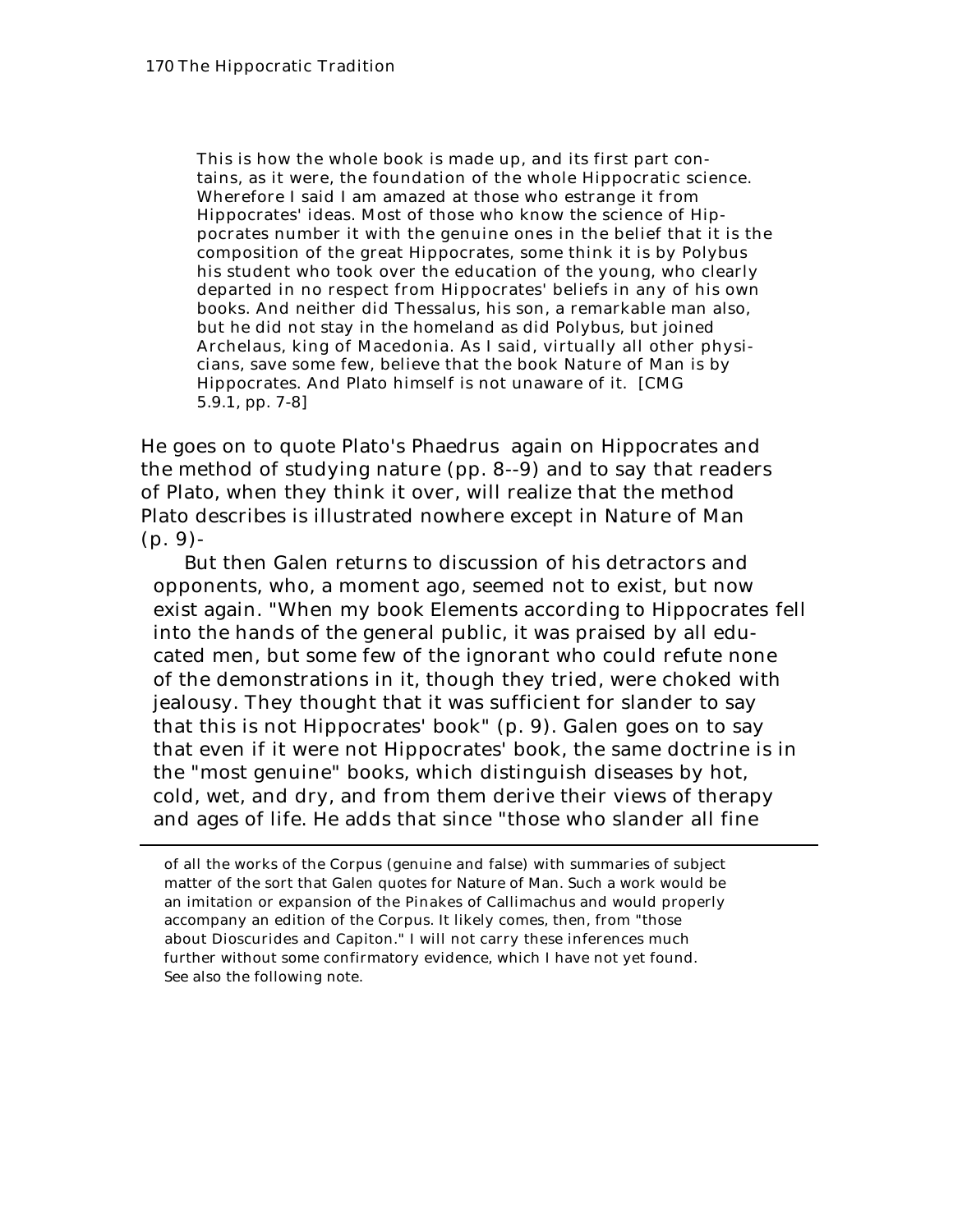things" have criticized the length of his writings as more than comments, he will write a separate work proving that Hippocrates has the same doctrine in *Nature of Man* and all other writings. But he knows that the vicious slanderers will again attack the new book: they will say that "Hippocrates does, indeed, employ elemental views of hot, cold, wet and dry, but he does not actually have the concept." And when his book demonstrates that all bodies are composed from those elements, they will say that Hippocrates did not believe so, since *Nature of Man* is not by Hippocrates. "So their viciousness never stops" (p. 10).<sup>86</sup>

 This is as near as Galen comes to saying what discussions there were about the genuineness of the work and its relation to Hippocrates. We do learn in the course of the commentary that Sabinus accepted as Hippocratic everything up to the passage on fevers (ch. 15, L 6.66), which disagrees with *Aphorisms* 4.59, whereupon he "and most commentators" attribute all that follows to Polybus (as though, says Galen, they had read the *Aphorisms*, but Polybus had not, and a student of Hippocrates had not been trained regarding fevers [p. 87]). Of predecessors, only Sabinus' commentary is mentioned throughout, and that only on four passages and with considerable contempt. Sabinus calls himself a Hippocratean, but without a dream of anatomy he madly attempted to write commentary in praise of the chapter on the anatomy of veins (p. 79). Galen's view is that no one could have written the anatomy of the veins: it must have been put in by someone who hated Hippocrates or who wanted to lengthen the book to sell it to the Library (pp. 70-75). He gives a list of anatomists from Diocles to Lycus, but only to assert that none of them said eight veins came from the head (pp. 69-70). He appears to maintain a studied silence about everyone's views except his own, save for the incidental revelation about Sabinus. I should add, perhaps, that he tells us that Dioscurides obelized a

<sup>&</sup>lt;sup>86</sup> In On His Own Books, he says that after having written the commentary on *Nature of Man*, since he had heard that some people doubted that the work was genuine. he wrote a work in three books: *That Hippocrates Had the Same View in Other Writings as in Nature of Man* (*Scr. Min*. 2.113). Had he written on genuine and spurious Hippocratica in another work also, it seems extremely likely that he would mention it.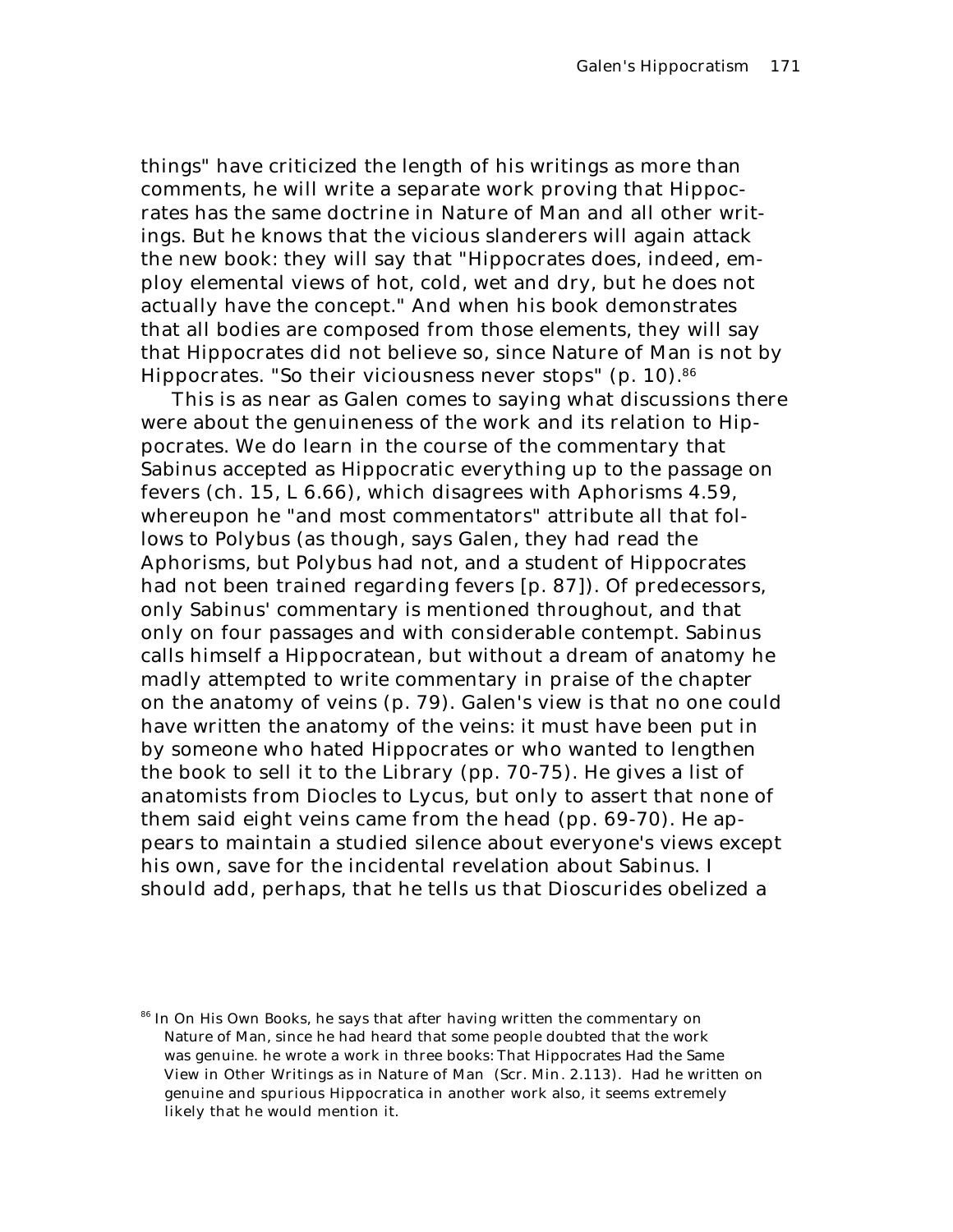passage (ch. 9), indicating that he thought that it was written by Hippocrates' grandson (p. 58).

 I think that it is reasonable to infer that the opponents and detractors against whom Galen struggles in this work are the same ones who caused him difficulties betwen the writing of the first and second parts of *Elements according to Hippocrates*. As far as I can determine, Galen gives us no grounds for suspecting that he had serious literary opponents, only that people did not find convincing his assertions about Hippocrates' innovations in philosophy. It appears to me that such questions had never arisen before Galen invented them. Hence his literary opponents, of whom Sabinus is the only one named, could hardly oppose his views. But why is Galen so elusive in regard to previous commentators and their views? My view is that Galen does have something to hide, in the sense that if he dealt with predecessors' views he would onlybe making the reader aware of views which he prefers not to have to discuss and account for.

 I shall take vengeance on Galen's elusiveness by noticing some other responses to him, which have caused confusion in the Hippocratic tradition. First I shall notice a work we will probably never read, a Greek manuscript that came down to Hunain Ibn Ishaq among Galen's works, which was entitled. "On the Correctness of Quintus' Criticisms of the Hippocrateans Who Taught the Four Qualities."87 I suspect that the book was the product of a frustrated reader of Galen in a later period, though other possibilities are open. However, we do have a demonstrable instance of a frustrated reader's making up the kind of information which Galen consistently refuses to give. That is in the Renaissance forgery, the commentary on *Humors*, which I introduce here for two reasons: (1) the forgery's generosity points up by contrast the genuine Galen's reticence about or ignorance of the early tradition of the works, and (2) as long as the commentary was considered genuine it led scholars into

 $87$  Hunain suspected that it was not by Galen, but had not read it and so gives no account of it in his *pinax*. Cf. Sezgin, *Geschichte des arabischen Schrifttums*, 3.137.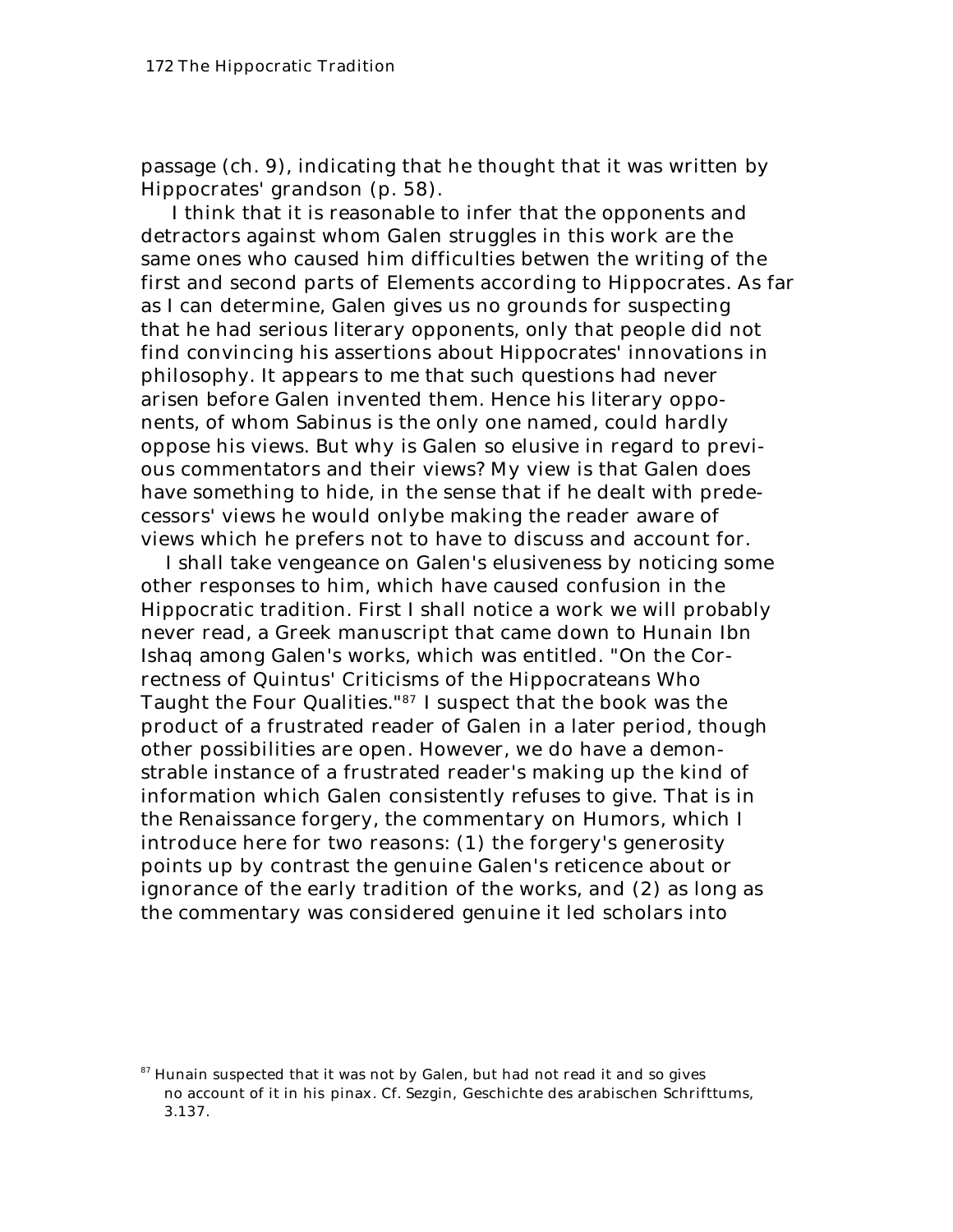some false conclusions that persisted after the forgery was exposed. Here is the opening of the work:

The ancient commentators disagreed about this writing. Zeuxis and Heraclides cast *Humors* out entirely from the genuine Hippocratic books. And Zeuxis and after him Heraclides wrote on all the books of Hippocrates. Glaucias and others say that this is by Hippocrates, but not by the great Hippocrates, author of *Aphorisms* and the other things I spoke of in *Abnormal Breathing*. But that is the view of the followers of Dioscurides and Artemidorus Capiton, both of whom had many novel views about the ancient writings. And we find various others whose views it is hard to ascertain. They say that some of this is by Hippocrates, some not. One can find many things compressed to utmost brevity, and some stretched out to more than usual length. As a result, what they perceive to have order and to be spoken in the style of the ancient himself, they so interpret as true and genuine. But what is confused or disordered or that stands out in some other way, they say is interpolated. Some were eager to find traces of extremely ancient books, written three hundred years before. I set out to study these things in the first commentators so that I could find the correct readings on the basis of the greatest number and most worthy old ones. And the results were even better than I expected. Wherefore I came to be amazed at the rashness of the commentators, who when they ought to teach what is most useful to beginning students of medicine, do everything else instead, and talk much silliness. But since some say that this writing is by Thessalus, the son of Hippocrates, or by Polybus, his son-in-law, whose writings belong to the science of Hippocrates and are not unlike either the works of Hippocrates or those which belong to Euryphon but are transmitted among those of Hippocrates, if I have more leisure some time I shall write a commentary to explain which of the books are genuine and which spurious. So I wrote in *Abnormal Breathing* about the books of the *Epidemics* of which *One*, *Two* and *Three* seem to those who know best about them not only to be by Hippocrates, but also in their viewpoint and peculiarity to be related to one another. And the same situation was shown to apply to *Four* and *Six*, for it is agreed that Thessalus, Hippocrates' son, composed these, having found the notes of his father on skins and tablets, and that he added no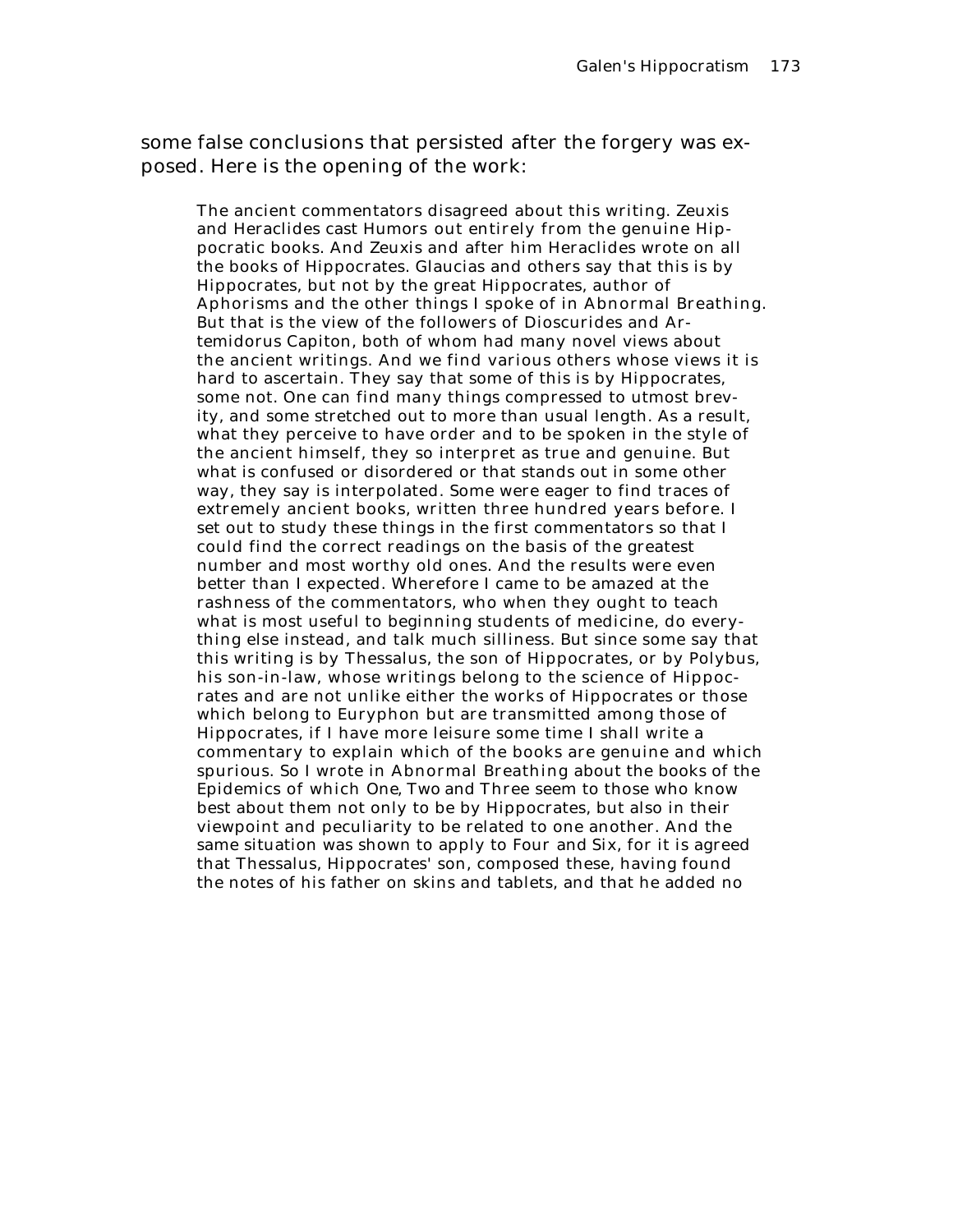little himself. But the *Fifth* and the *Seventh* no one, I think, would consider worthy of the personal view of Hippocrates, and in my view not the *Fourth* either. But, this being so, let us proceed to the commentary on *Humors*.

The reader can see some of the sorts of misleading influence the forgery could exert, particularly its first three sentences about Alexandrian judgments on the genuineness of the work. Wellmann still used the commentary in 1891 for his still influential characterization of Alexandrian Echtheitskritik and of Galen's manner of composing commentaries.<sup>88</sup> Despite the removal of the evidence on which they were based, the views have persisted. It has been difficult to return to ignorance and to drop the notion of Alexandrian scholars working over the Corpus in the same manner that Galen and his immediate predecessors did, and also to drop the notion that medical men of the Alexandrian period agonized over precisely what came from Hippocrates' hand and what did not, and what precisely were his dogmas.

 The forgery has had an interesting modern history also. Karl Kalbfleisch set out to edit it for the Corpus Medicorum Graecorum. In his reports to the Berlin Academy about the progress of work on the Corpus, Hermann Diels first announced that Kalbfleisch had concluded that the work was spurious, a "clumsy and careless" compilation that used printed editions of Hippocrates and Galen and Oribasius (SBA 1913, p. 116).89 Two years later he reported that Kalbfleisch had concluded that a "Byzantiner" had composed the work and that among the pieces of the mosaic stuck together with words from the compiler were some fragments from lost works of Galen

<sup>88</sup> Wellmann wrote on medicine for Franz Susemihl, Geschichte der griechischen Literatur in der Alexandrinerzeit, I (Leipzig, 1891), 777-828. He was, of course, unaware of the material that has since been recovered from the Arabic, including the genuine commentary on *Epidemics* 2, which might have led him to the correct conclusion.

<sup>89</sup> Hermann Diels, *Sitzungsberichte der Akademie der Wissenschaften zu Berlin* 1913), p. 16.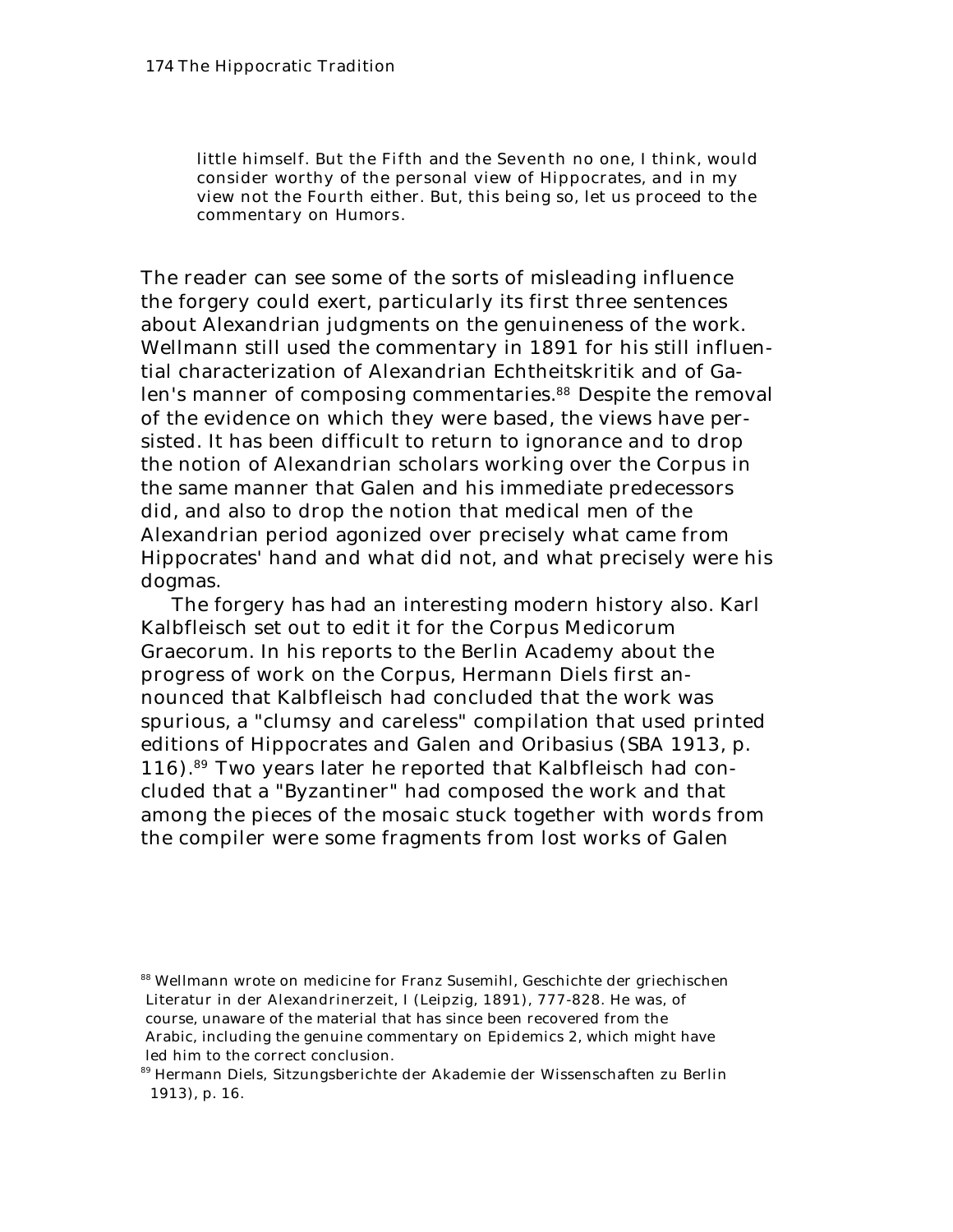(1915, pp. 91-93). But then he discovered the source of those; Diels reported that the forger had used a Latin translation of Moses Maimonide' *Aphorisms*, which appeared in 1489. This confirmed the Renaissance date of the forgery and accounted for the pieces from Galen's commentary on *Humors* that the forger had used: they are in Maimonides. Kalbfleisch, according to Diels, was finishing work on the text, which was to be published as a demonstration of the forger's methods (1916, p. 138). In 1932, Hans Diller spoke of Kalbfleisch's edition as forthcoming (*Wanderarzt und Aitiologe*, p. 151). In his 1965 bibliography, Konrad Schubring reported that the material for Kalbfieisch's edition was destroyed (K 20.XLIX).

 I can summarize under a few headings and in simple terms what I have shown about Galen's relation to the Hippocratic tradition and the Corpus Hippocraticum.

 1. Galen's immediate medical circle and teachers all used and responded to the Hippocratic Corpus in their medical instruction, but with quite varied attitudes. Sabinus and the others who called themselves Hippocrateans seemed scientifically backward to Galen.

 2. Galen's version of Hippocratic science and its tradition is in large part his own, a projection of his concerns onto history. While his medical system was put together out of Hellenistic medical developments, his peculiar Hippocratism was fashioned largely as a rhetorical and ideological patina for it. His claims about Hippocrates' original philosophical and scientific system were put forth for the circle of intellectuals in Rome, phrased in terms relevant to them.

3. Galen's treatment of medical men from Herophilus to his own time as enemies or followers of Hippocrates can generally be ignored save where (as with Asclepiades and the Empiric commentators) there is supporting evidence.

4. Echtheitskritik on the works of the Hippocratic Corpus had preceded Galen, but not by much. Commentary and glossography from the Hellenistic period were available to him in excerpts or in the original works. The worth and fullness of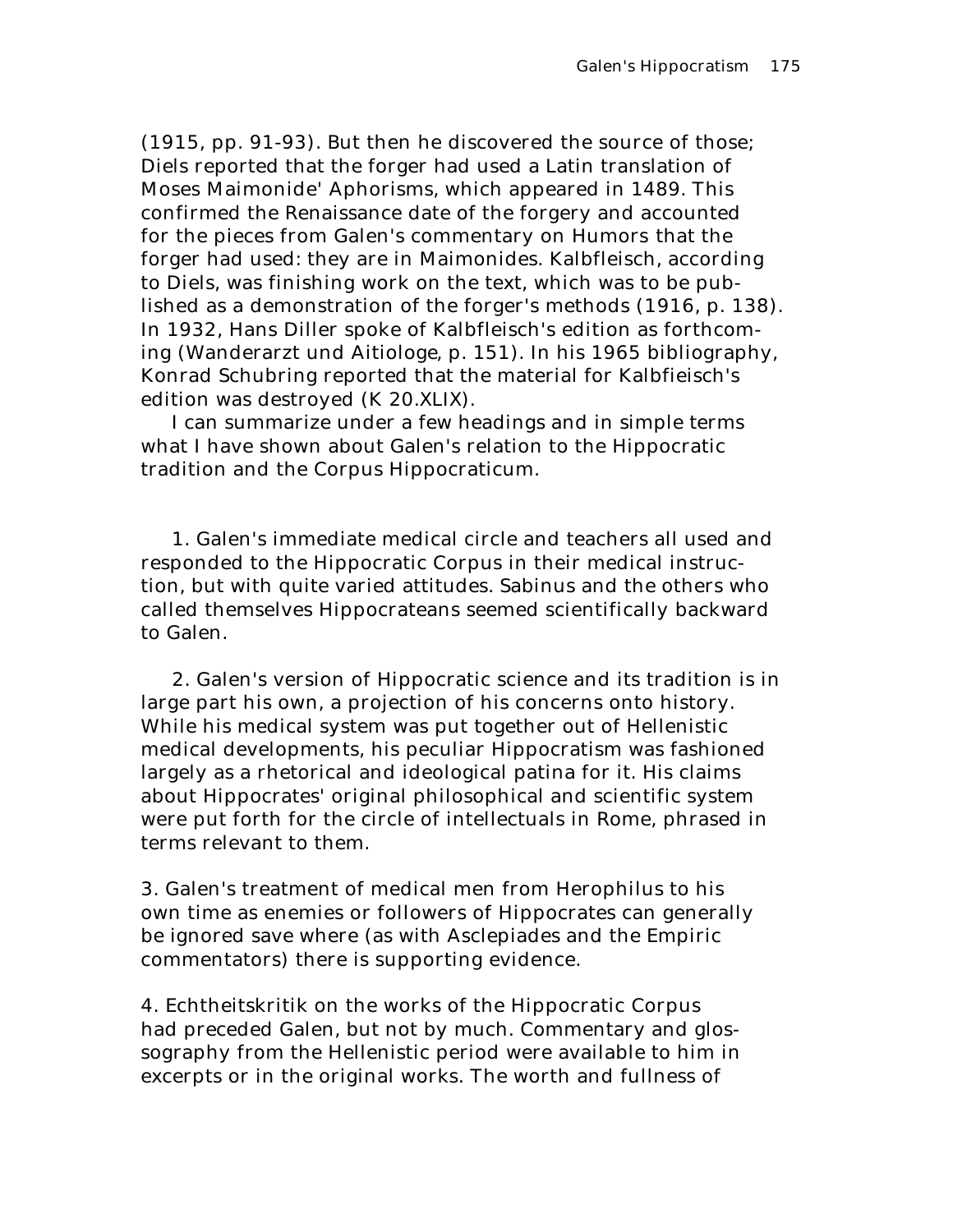Galen's testimony about this material varies according to the material he was using, but by putting together the bits of evidence he offers we can get an idea of the kind of work that had been done on the Corpus in various earlier periods. In what follows, I shall add to Galen's testimony what independent evidence we have and will attempt a chronological reconstruction.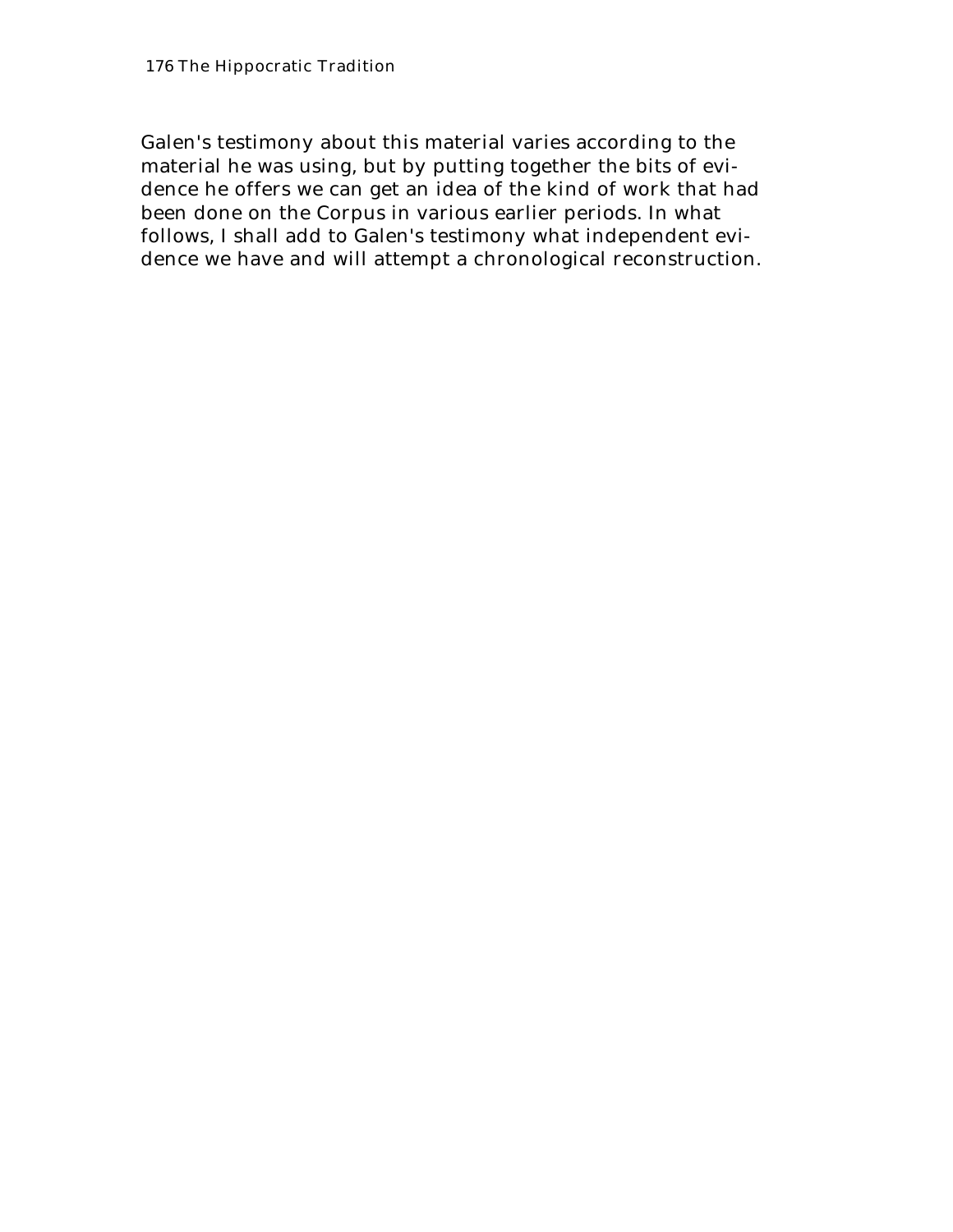## FROM HIPPOCRATES TO GALEN

 We have seen what Hippocrates probably wrote and what Galen did with the Hippocratic tradition that he inherited. What remains is to make the connection between the two: how did the tradition that Galen inherited come into existence? Specifically, how was the Corpus Hippocraticum assembled and how was it read and by what stages did the "father of medicine" receive his attributes? Having dealt with the nature of Galen's evidence, we are, I think, in a position to revaluate the subject. Much of what we deal with is highly speculative because the information that comes to us is so sparse. What I shall do is pose the questions (1) How did people describe their own notions of medical practice, and (2) How did they relate themselves to the tradition, particulariv to Hippocrates? Where there is no evidence, we can apply skepticism to conjectural reconstructions that have been based on patterns of thought such as were traced in Chapter 1 and inevitably speculate in return.

 For the sake of clarity I shall offer here a preliminary sketch of the important trends that I shall find and the conclusions I shall reach.

 1. In the period of creative, "dogmatic" medicine in the fourth and third centuries B.C., physicians of whom we have information attempted to establish a sound logical foundation for a coherent medical system. Individuals differed widely in the proposals they offered, but they seem to have shared the wish to arrive at sensible statements about causes of the phenomena of health and disease. They preferred reason to authority or tradi-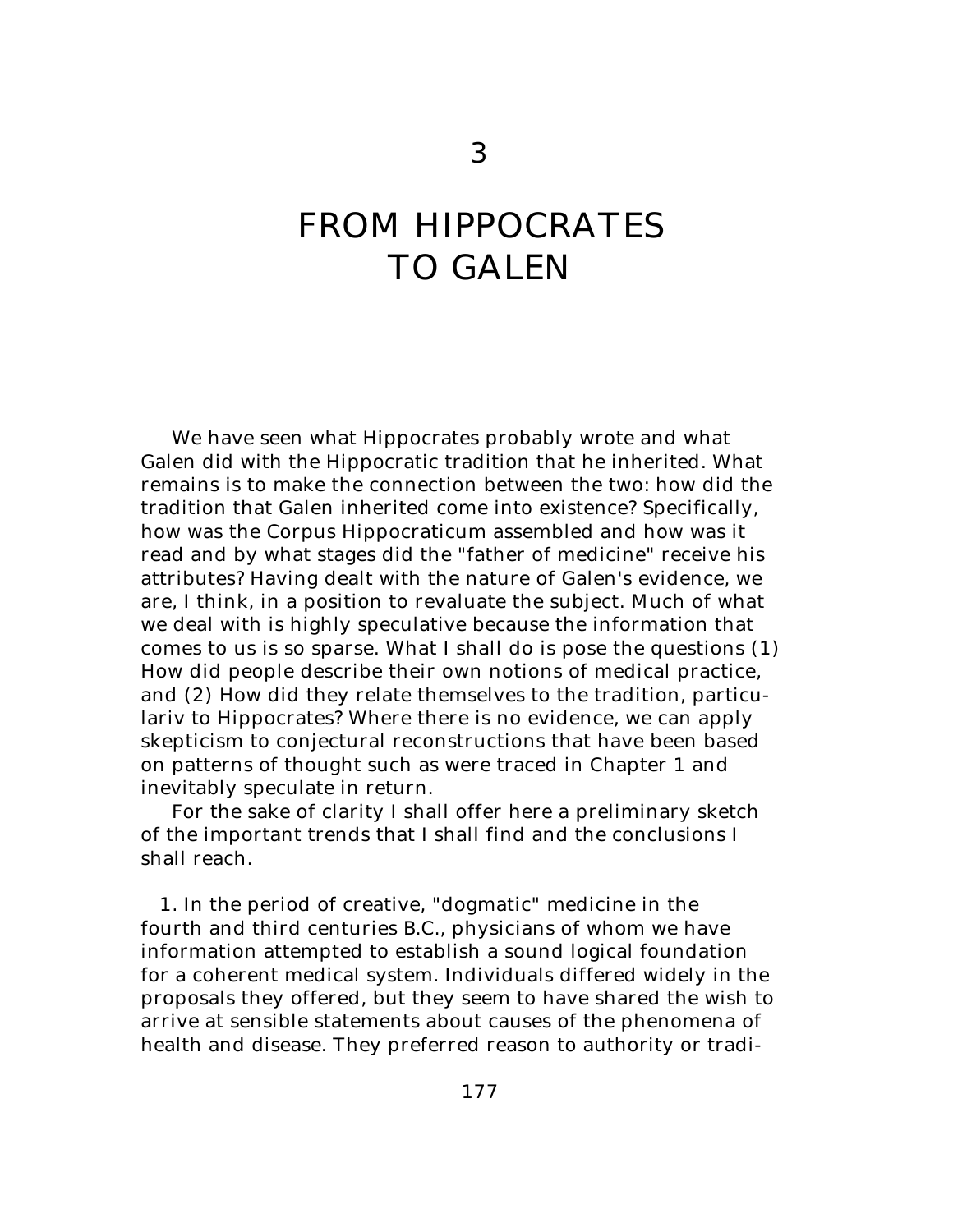tion. There is no evidence, I shall say, that any of them acknowledged Hippocrates or any other predecessor as an authority to be followed or to be dethroned. A "school" or schools of logical medicine came into being in Alexandria in the wake of the most influential of the dogmatics, Herophilus and Erasistratus.

 2. In the period roughly from 225 to 50 B.C., while the results of the work of logical medicine persisted largely as received dogma, there was also a movement of reaction and reform by Empirics. They accused their predecessors of practicing medicine in the abstract, away from the bedside and the facts of disease and health. They accompanied their insistence on experience rather than theory with a revival of those archaic, predogmatic medical works that had been collected by the library at Alexandria and attributed en bloc to Hippocrates. They admired the "Hippocratic" works as records of useful medical experience, unaffected by dogmatic theorizing. Empirics thus wrote the first medical commentaries on works of the Corpus Hippocraticum, making use of the dictionaries of archaic terms which had been written earlier.

 3. In the period of the first centuries B.C. and A.D. other important reactions to preceding medical theory and practice occurred. Two new varieties of dogmatic, or logical, medicine became prominent. Asclepiades, inspired by atomistic, probably Epicurean views, presented a new logical basis for judging medicine. He attempted to revise and correct preceding theory and practice, that of Hippocrates, the Dogmatics, and the Empirics. The Methodists, whose theories later developed out of Asclepiades' work, followed his lead in considering Hippocrates venerable but in need of radical correction according to proper modern theory. The other dogmatic school, the Pneumatics, appear to have developed their logical basis for medicine out of Stoic philosophy. Their attention was given to revising dogmatic medicine, and they did not concern themselves with Hippocrates, either to correct him or to attribute dogma to him. Nevertheless, the Hippocratic works were widely read. In popular romance, and even in sophisticated accounts, Hippocrates became the father of medicine, who was to be revered, though it was not necessary to know in detail what his doctrines were.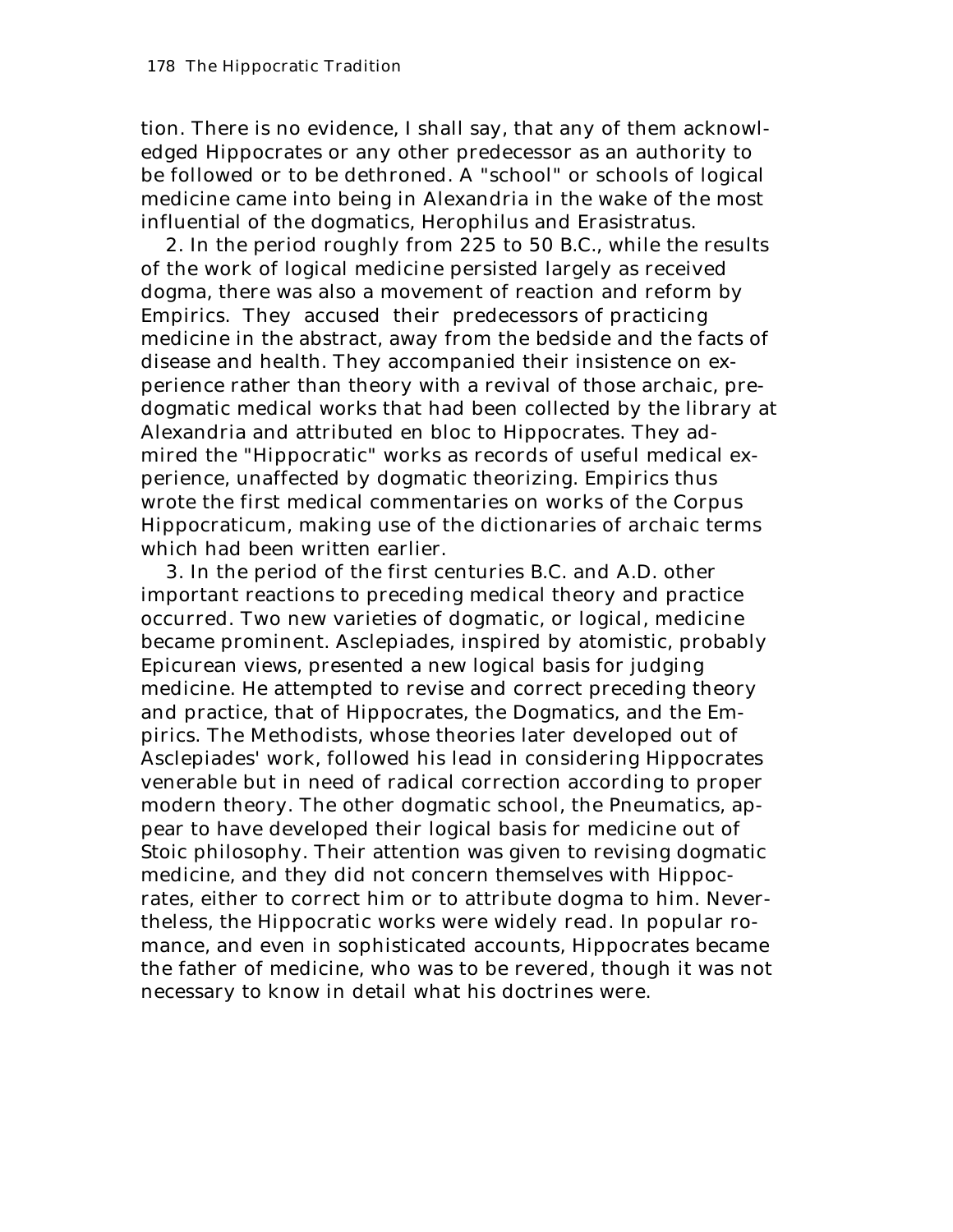4. Toward the beginning of the second century A.D. Dioscurides and Capiton collected the Corpus Hippocraticum and presented it in its first literary edition. They also decked it out with theories as to the provenance of its very various works. Shortly later Rufus of Ephesus wrote his commentaries which excerpted the works of the earliest Empiric commentators on the Corpus. Subsequent medical work and Hippocratic interpretations by Galen's teachers and teachers' teachers included, as we have seen, on the one hand (Marinus, Quintus, et al. ) revival of anatomical research, and, on the other (Sabinus et al.) a new dogmatic Hippocratic medicine. Sabinus' commentaries integrated the historical conclusions of Dioscurides and Capiton with a reading of Hippocrates as a teleological theorist in humoral pathology. Marinus, perhaps followed by Quintus, attributed anatomical investigation at least, perhaps also empirical heuristic method to Hippocrates. As we have already seen, Galen integrated those two points of view and advanced them both, and also probably a Stoic, pneumatic version of Hippocrates that his teacher Aephicianus had developed. Thence, Galen attributed his own syntheses to Hippocrates and adjusted the other facts of medical history to conform to his outlook. There was indeed, change and development in the six centuries before Galen, in medicine and in ideas about Hippocrates.

## FROM HIPPOCRATES TO ALEXANDRIA

 We begin with Hippocrates' own time. Since we need not assume, as Galen did, that all medical work and writing was either drawn from or opposed to Hippocrates, we can ignore Ctesias' statement (if he made it) that the dislocated hip cannot be successfully reduced. An itinerant physician and historian in the Near East, Ctesias is known to have spoken of progress in medical practice in at least one respect: he said that proper dosage of the dangerous hellebore was better understood in his own time than in that of his father and grandfather (Oribasius  $8.8$ ).<sup>1</sup>

1 Oribasius, *Collectionum medicorum reliquiae*, ed. Johannes Raeder (Leipzig, 1928-1933).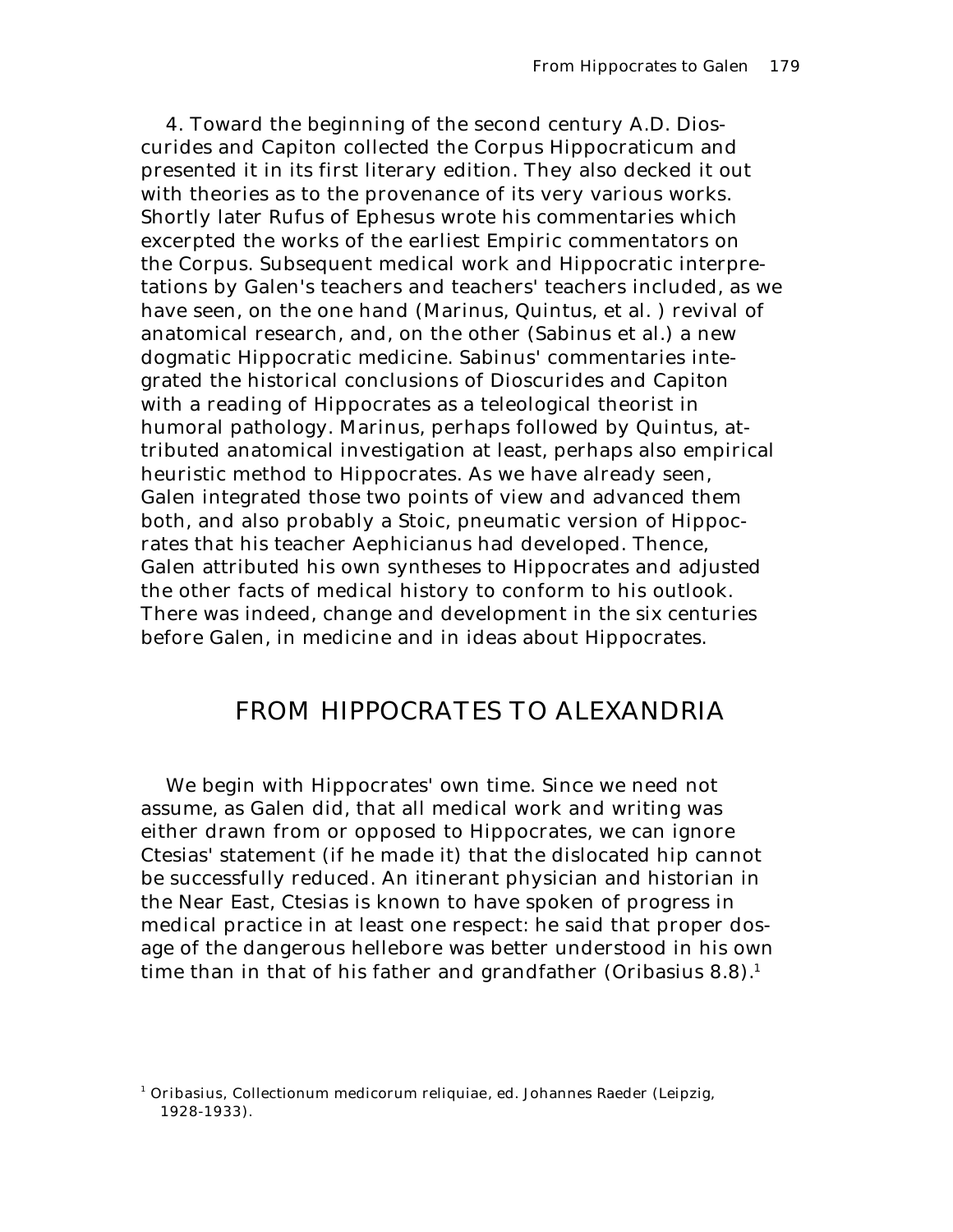Had Ctesias left any serious account of medical practice or medical literature, it should have survived. Probably his appearance in medical history is entirely the product of later desire for controversy.

 Dexippus and Apollonius,"students of Hippocrates," are, if we disregard Ctesias, our closest contemporary contacts with Hippocrates. They are said to have used a severely restricted regimen for fever patients. But Galen, who gives this information, infers, probably rightly, that Erasistratus' report of that fact is based on hearsay, not on their writings. Only Dexippus is known to have left writings: one book on medicine and two books on prognosis,<sup>2</sup> and the titles are all we know of them. Dexippus was not influential in medicine. But, like Hippocrates, he later became a figure in the mythical political history of Cos: he, so the story went, saved the island from fear of war by healing the sons of the king of Caria.<sup>3</sup> More substantial is the account of his "doctrine" in the Menon papyrus (Anon. Lond. 12.8).<sup>4</sup> His doctrine resembles those of the other dieticians, and, typically, Menon attributes a peculiarity to him: he thought that disease was the result of residues of nutriment from overeating, as well as excess of heat, cold, or the like. But he "seems to differ from the others I mentioned," says the papyrus, "because he says bile and phlegm melt and produce sera and sweats, which thicken to pus, mucus, and rheum." Erasistratus inferred more of Dexippus and Apollonius: they gave so little drink to fever patients because they thought liquid was fuel for the fever.<sup>5</sup> Though one might be tempted to say, "Ah yes, just like the view of Hippocrates in his single work *Regimen*," it would be as relevant to cite the old drinking song, "the sun drinks the sea," as a parallel for their view, if they held the view. The view was extremely common, and grand theories have been constructed on hasty as-

 $2^2$  This information comes from the Suda, a tenth-century dictionary. Its source is not clear. Cf. Max Wellmann in *RE* 5.294-295, s.v. Dexippos.

<sup>&</sup>lt;sup>3</sup> This information is also from the Suda.

<sup>4</sup> *The Medical Writings of Anonymus Londinensis*, trans. William H.S. Jones (Cam bridge, 1947).

<sup>5</sup> CMG Suppl. Or. 2, p. 107.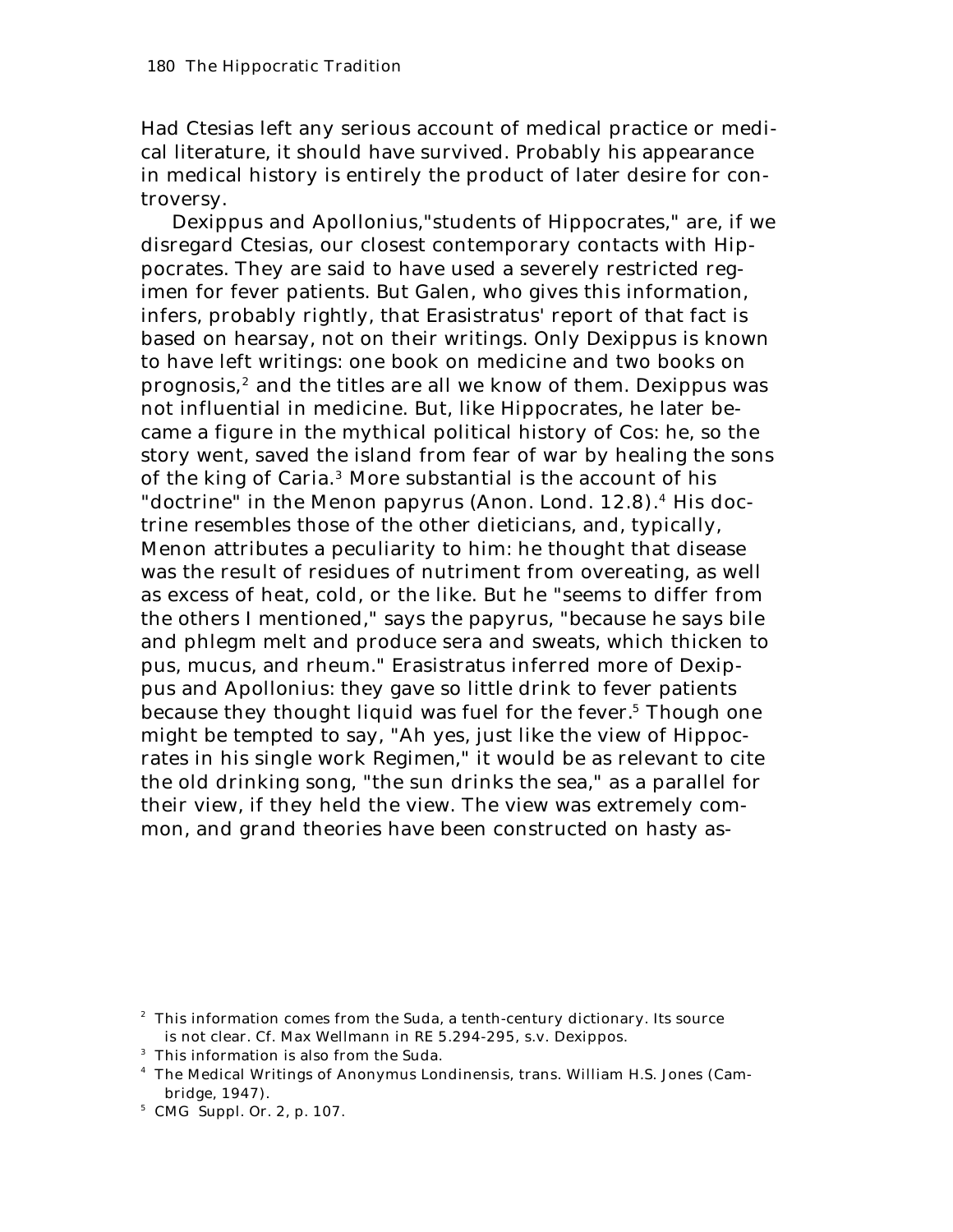sumptions about influences.<sup>6</sup> Hence, we know little of Dexippus and Apollonius except that they lived, were known as Hippocrates' students, and became bywords for restricted regimen. That Coan myth made a political hero of Dexippus is itself of interest, since similar myths about Hippocrates were important to the later Hippocratic tradition. For the moment we shall ignore the question of Polybus, or Polybius, the supposed son-inlaw of Hippocrates, and also Hippocrates' sons and grandsons. We shall have laid the groundwork for a fairly extensive skepticism in relation to them (below, pp. 218-220).

 The next important figure is Diocles, who worked in Athens and wrote in the Attic dialect, a factor which may have made him more interesting to later medical men than he would otherwise have been. "Second in time and fame to Hippocrates," "*Sectator Hippocratis*," are among the descriptions that come to us. He is important in my investigation because he is fairly well represented in fragmentary remains: he was famous and influential enough to be quoted often by Galen, Oribasius, and others. Diocles provides the best source of information (parallel to the philosophical sources, Plato, Aristotle, and the fragments of Menon) for thought about medicine in late classical Athens.<sup>7</sup>

 In subsequent tradition, Diocles stands at the head, or second to Hippocrates, in lists of "logical" or "dogmatic" physicians. Not untypical is the list of dogmatics in the pseudo-Galenic *Introduc*-

<sup>6</sup> Wellmann, *RE* 5.294-295, tries to relate Dexippus to "schools" with odd results. Karl Deichgräber, *Die Epidemien und das Corpus Hippocraticum* (Berlin, 1933), p. 168, can relate him to *Airs Waters Places* and *Sacred Disease*. Deich gräber is eager to find a Coan school, of course. Galen is furious about the subject because, if what Erasistratus said of Dexippus and Apollonius is true, they disagreed with that eminently "Coan" work *Regimen in Acute Diseases* (Galen in CMG 5.9.1, pp. 256, 277) Cf. Hermann Grensemann, *Knidische Medizin* I (Berlin, 1975), 105-107.

<sup>7</sup> The fragments were collected by Max Wellmann in *Die Fragmente der sikeli schen Aerzte* (Berlin, 1901). Werner Jaeger, in *Diokles von Karystos*(Berlin, 1938) and in various articles, tried to bring Diocles into connection with Aristotle and to date Diocles' work in the third century B.C., a century later than Wellmann had dated him. Fridolf Kudlien, "Probleme um Diokles von Karys tos," *Sudhoffs Archiv* 47 1963), 456-464, gives an account of the reactions to Jaeger's work and of the status of the question.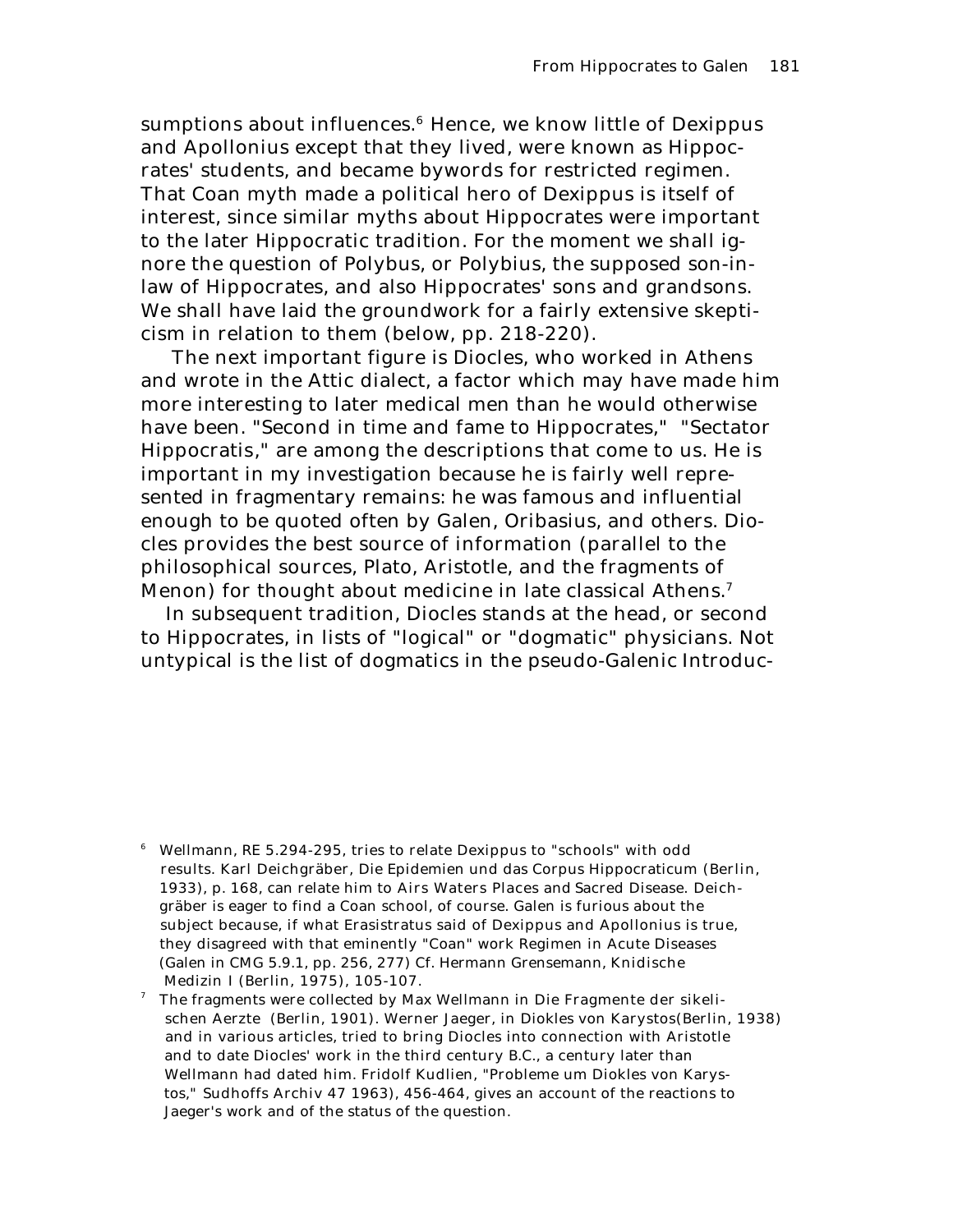*tio, sive Medicus* (K 14.683): Hippocrates, Diocles, Praxagoras, Herophilus, Erasistratus, Mnesitheus of Athens, Asclepiades of Bithynia. That list was made after 50 B.C., since it contains Asclepiades. In questioning when such lists began to be composed and what the first ones look like, I can infer only that the Empirics first declared themselves a *hairesis*, a sect or school in medicine. The term *logikos* may have been used earlier by physicians to describe their orientation (though I have no proof), and the detractors named the school *dogmatikoi* as a term of abuse ("true believers," perhaps). "Logical" and "dogmatic" later are synonyms opposed to "empiric," and still later to "methodic." In Diocles' time, therefore, I assume that there were no Dogmatics or Empirics, just as there were no Christians or Epicureans, but that later interpreters could find tendencies in Diocles which were clearly of the type. I conclude that Hippocratism, too, is a later phenomenon, first sponsored by the Empirics, who claimed that Hippocrates was empiric. Later still, the list of Dogmatics, with Hippocrates at its head, evolved from attempts to write the whole history of medicine in the light of Empiric categories. This is shown, for example, in Celsus' list of those who pursued medicine: after the early philosophers came Hippocrates, Diocles, Praxagoras, Chrysippus, Herophilus, and Erasistratus; later came the Empirics, later still came Asclepiades, and then the Methodists, who developed his point of view (Celsus, Proemium 6-11).<sup>8</sup> Just as there is a progression by genre in Greek literature, from epic to lyric to tragedy, as it was viewed in retrospect, so there was a progression in medical work, as it was viewed in retrospect, when attempts at medical history began. I think that Diocles' relationship to Hippocrates is an imaginative product of these later lists, then, which are an attempt to create a history of medicine.

 There was a sort of history of medicine in or near Diocles' time: Menon started it by asking what causes people adduced to explain diseases. Menon had not conceived of the categories dogmatic versus empiric. His categories separate those who

<sup>8</sup> Celsus, *De Medicina*, ed. and trans. W. G. Spencer, Loeb Classical Library (London, 1935-1938).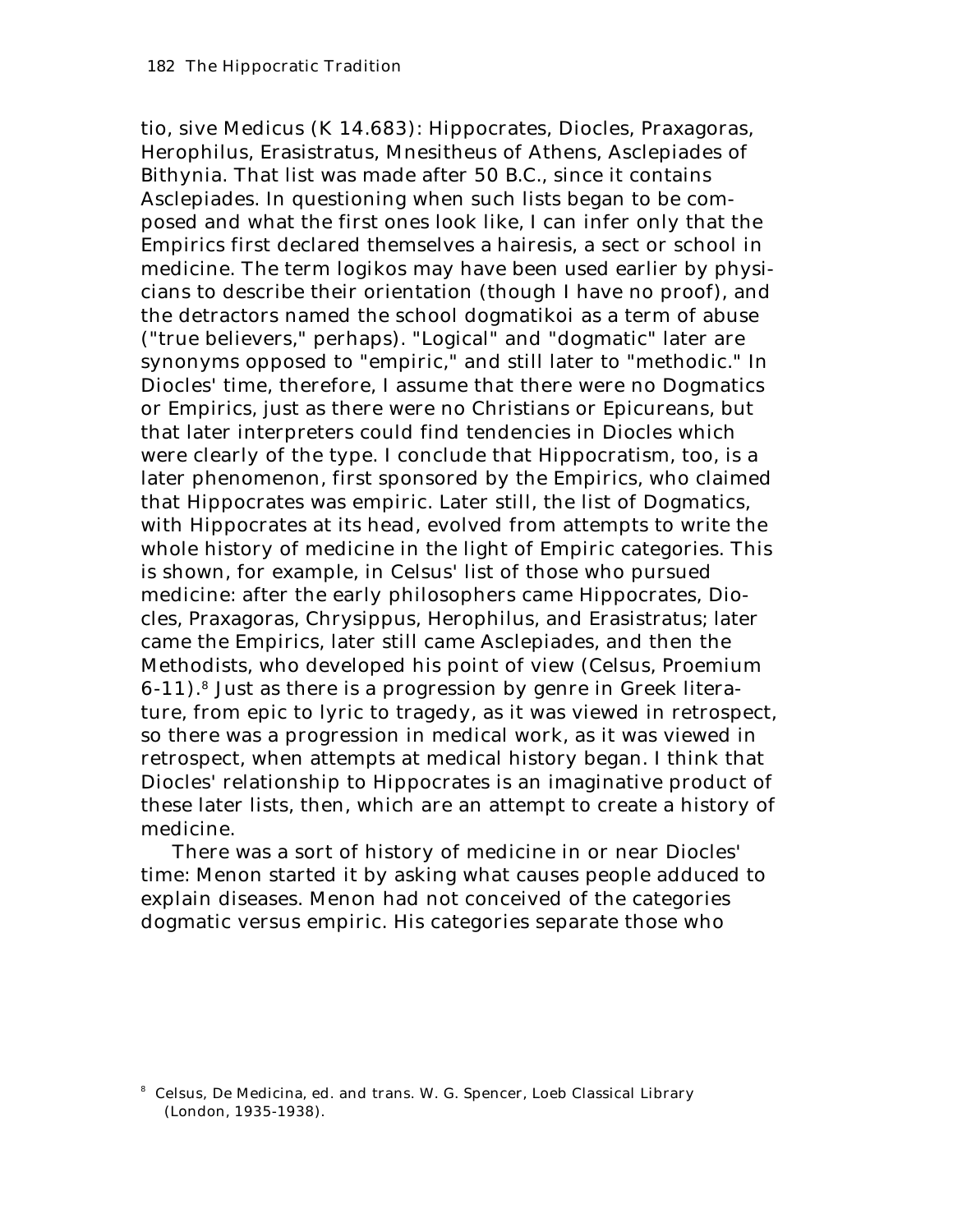picked different kinds of causes for diseases, elemental versus excremental. He shared Diocles' orientation to causation as the central subject in medicine, but he had no inkling of the schools that later developed. Wherever in time we place Diocles—early, mid, or late fourth century, that is, before or after Menon these conclusions are appropriate. After the Empirics had done their work, dogmatic methodology could be praised in opposition to empiricism, as it was by Hegetor.<sup>9</sup> But the early "dogmatics," apparently, were innocent of controversy about dogmatism, while interested in the questions that defined the dogmatic school. So much is clear, but particular points need further argument because historians of medicine have taken some of Diocles' cautionary words about the limitations of the *logos* and turned Diocles into a fledgling empirical scientist. I know of no English translation of Diocles' methodological fragment, so I offer one here in order to discuss the context in Galen where it appears and to contrast the quote with what Galen says about it.

 Galen opens his work on *Faculties of Foods* with a long, rhetorical discussion of method in the subject, the purpose of which is to present himself as uniquely analytical and logical in the subject, but also (and somewhat indirectly) to say that he shares the subject with Hippocrates. Diocles is introduced as a foil:

But Diocles, though he was a dogmatic, wrote the following verbatim in Book 1 of the *Hygiene to Pleistarchus*:

 "Those who suppose that foods which have like humors or smells or heat or anything else of the kind all have the same faculties (*dynameis*) are mistaken. One could point out many dissimilar results which come from such similar things. One must not suppose that everything which is laxative or diuretic, or which has some other *dynamis* does so because it is hot, cold or salty since the sweet and bitter and salty, et cetera. do not in all cases [prove] to have the same *dynameis*. Rather, one must consider that the whole nature (*physis*) is responsible (*aitios*) [for what usually occurs for each].<sup>10</sup> So considering, one is least likely to miss the truth. Those who think they must give a cause in each case why a thing is

<sup>9</sup> As relaled by Apollonius Citensis, CMG 11.1.1, pp. 78-80, cf. below, p. 213.

 $10$  The text is shaky here, but this seems the likely meaning.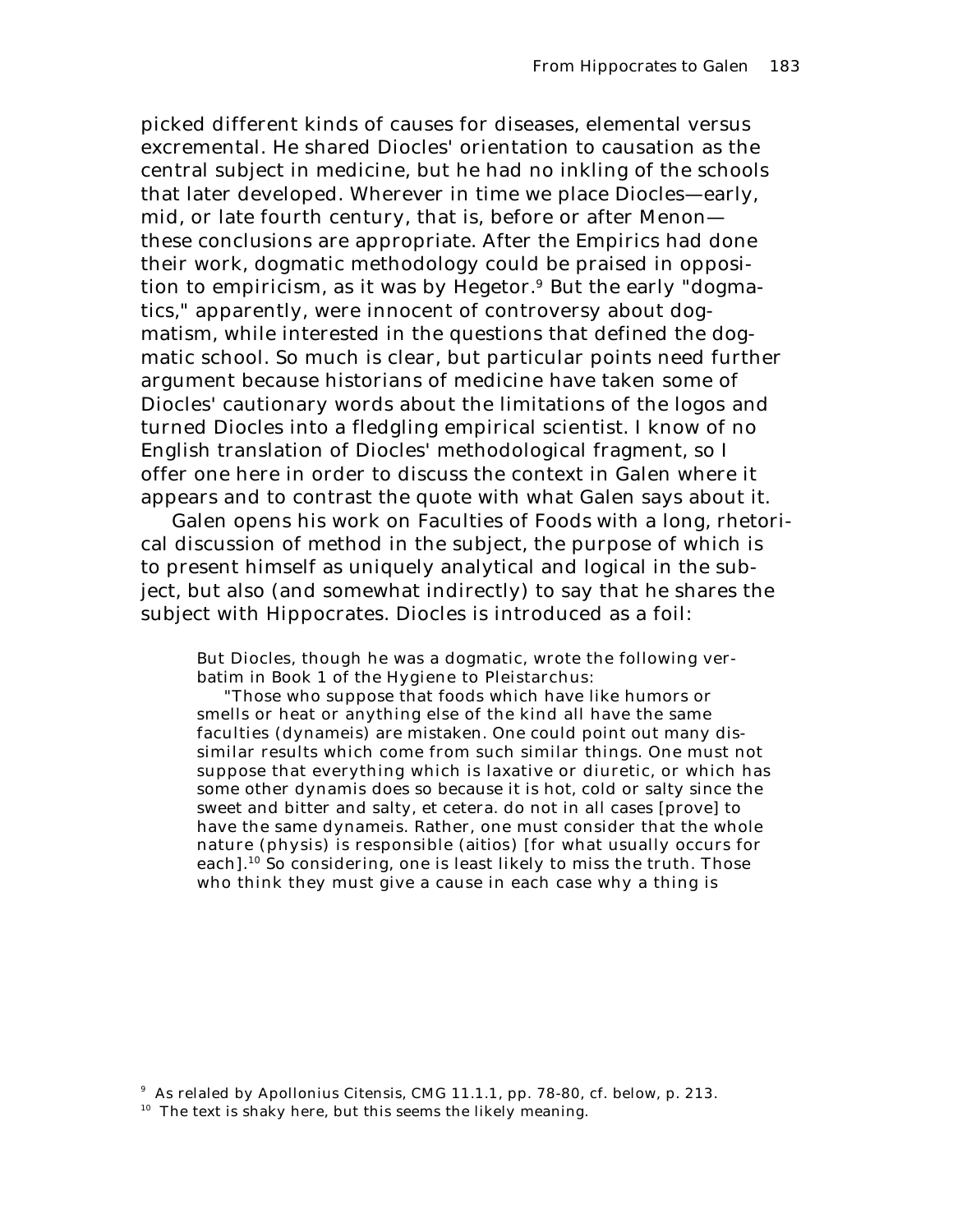nourishing or laxative or diuretic or something of the kind seem to be ignorant, first that such things are frequently not essential for use (*chreai*, plural), second that many things are in some fashion like first principles (*archai*) in nature, so that they do not admit of reasoning about causes (*hyper aitiou logos*). And also, they sometimes err when, seizing on the unknown, the unacknowledged, and the implausible, they think that they give an adequate account of the cause. We must ignore those who etiologize so, and those who think that a cause must be offered for everything. We must rather trust those who reached understanding from experience (*empeiria*) through much time. But we must seek a cause for what we accept when it will make what we say more intelligible or credible."

 This is what Diocles says, because he is of the opinion that one learns the *dynameis* of nutriments from experience (*peira*) only and not from indication (or demonstration, *endeixeis*) from temperament (*kraseis*) or from humors. And though there is indication of another sort, according to parts of plants, he did not mention that. [Galen, CMG 5.4.2, pp. 202-203]

 Galen quotes Diocles to show that Diocles did not succeed in creating a science in Galen's sense. In his enthusiasm he overinterprets the words he quotes: "only from experience" is not Diocles' point, rather lack of gullibility is: one should trust descriptions of effects based on long experience in preference to superficial claims to analytical insight. In his own long introduction, Galen agrees that one must start from experience, but to be scientific one must end with a description of *kraseis* of foods which can be related systematically to the *kraseis* of the patient's body and to the illness. Having proved that Diocles did not manage such a science, Galen slyly suggests that Hippocrates was more dogmatic than Diocles by giving a sprinkling of Hippocratic quotes in the argument (such as, "Exercise, food, drink, sleep, sex, all in moderation," and "To achieve equality in food and drink requires experience," from *Epidemics* 6.6.2, L 5.324, and *Epidemics* 2.2.11, L 5.88). At the climax of his introduction, Galen works up to invocation of *Regimen* as his predecessor in the science: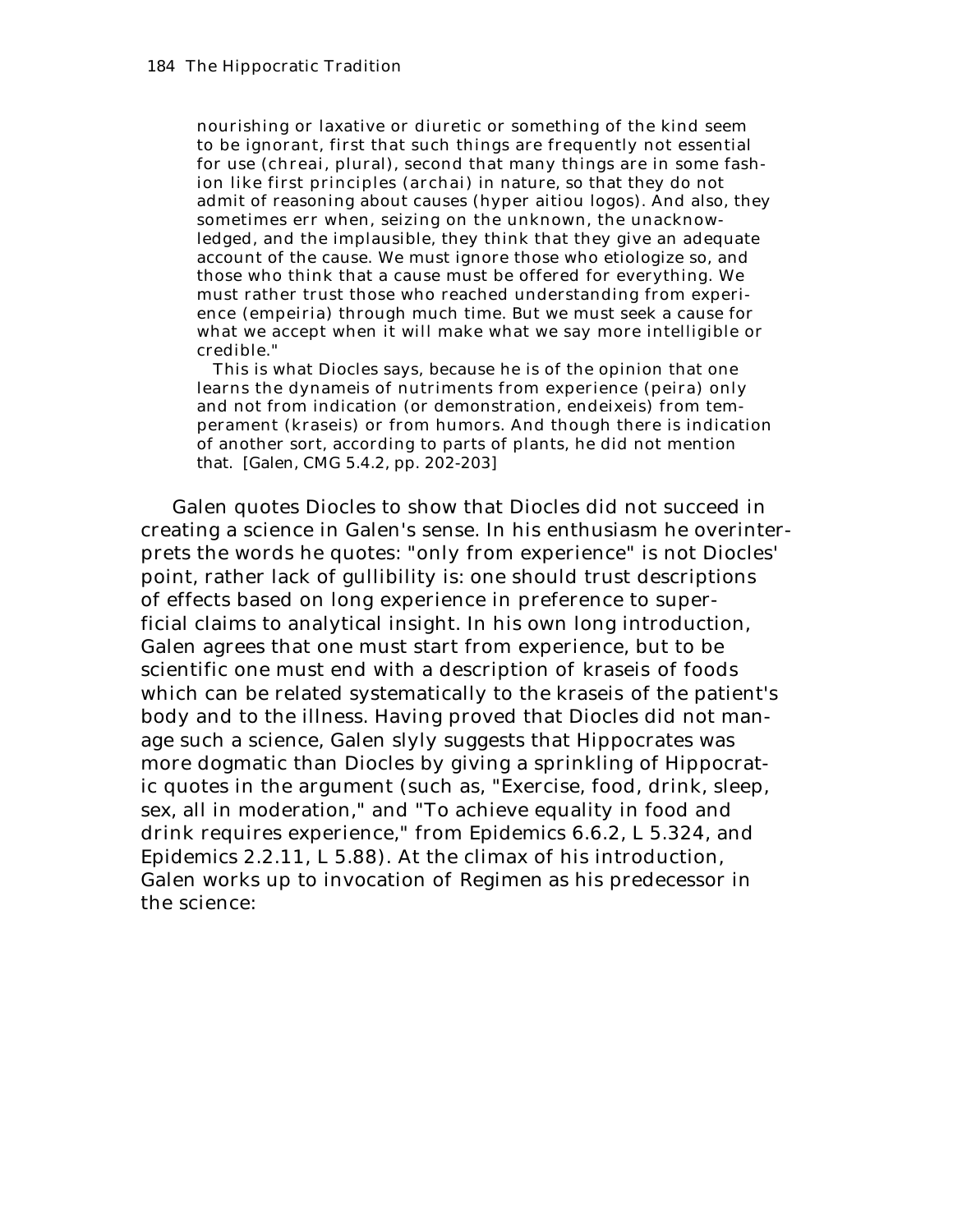Whence it is extremely necessary to analyze the *kraseis* of men and of foods for the present inquiry. Men's *kraseis*, how many these are and how one should diagnose them is discussed in my book *Temperaments*, and in those on the *Faculty of Drugs* I discussed the *kraseis* of drugs. Now in the present work it will be appropriate to speak of the *kraseis* of foods, as in the book called *Regimen*, which was written by Hippocrates according to some .... [Here follows the passage on authorship and transmission of *Regimen* discussed above on page 59, after which Galen resumes.] Let all this be said by the way. Whichever of the men we have named wrote it, it appears to refer regimen in diet to a general method. [CMG 5.4.2, pp. 212-213]

 But Galen does not acknowledge that *Regimen* expressed much the same view that Diocles does:

Those who have undertaken to treat in general either of sweet or fat or salt things, or about the power of any other such thing, are mistaken. The same *dynamis* does not belong to all sweet things nor to all particulars of any other class. For many sweet things are laxative, many binding, many drying, many moistening .... Since, therefore, it is impossible to set forth these things in general, I will show what power each one has in particular. [2.39, L 6.534, Jones's translation]

 Diocles is more abstract in his statement: not all salty, bitter, and other things have the same *dynamis*, he says: rather, the entire nature of the food accounts for its action, that is, is the cause. Both *Regimen* and Diocles reject explanation by superficial category. Scholars, however, have taken Galen at his word. Carl Fredrich's influential *hippokratische Untersuchungen* considered Diocles an Empiric who criticized *Regimen*, but who himself followed Hippocrates' doctrines in *Ancient Medicine*. 11 Wellmann, Deichgräber, and lately Fridoff Kudlien have followed in various degrees.<sup>12</sup> Werner Jaeger related Diocles' em-

 $11$  Philologische Untersuchungen 15 (Berlin, 1899), 171-172, 217ff.

<sup>12</sup> Wellmann, *Die Fragmente der sikelischen Aerzte*, p. 163, citing Fredrich; Karl Deichgräber, *Die griechische Empirikerschule* (Berlin, 1930), pp. 274-275: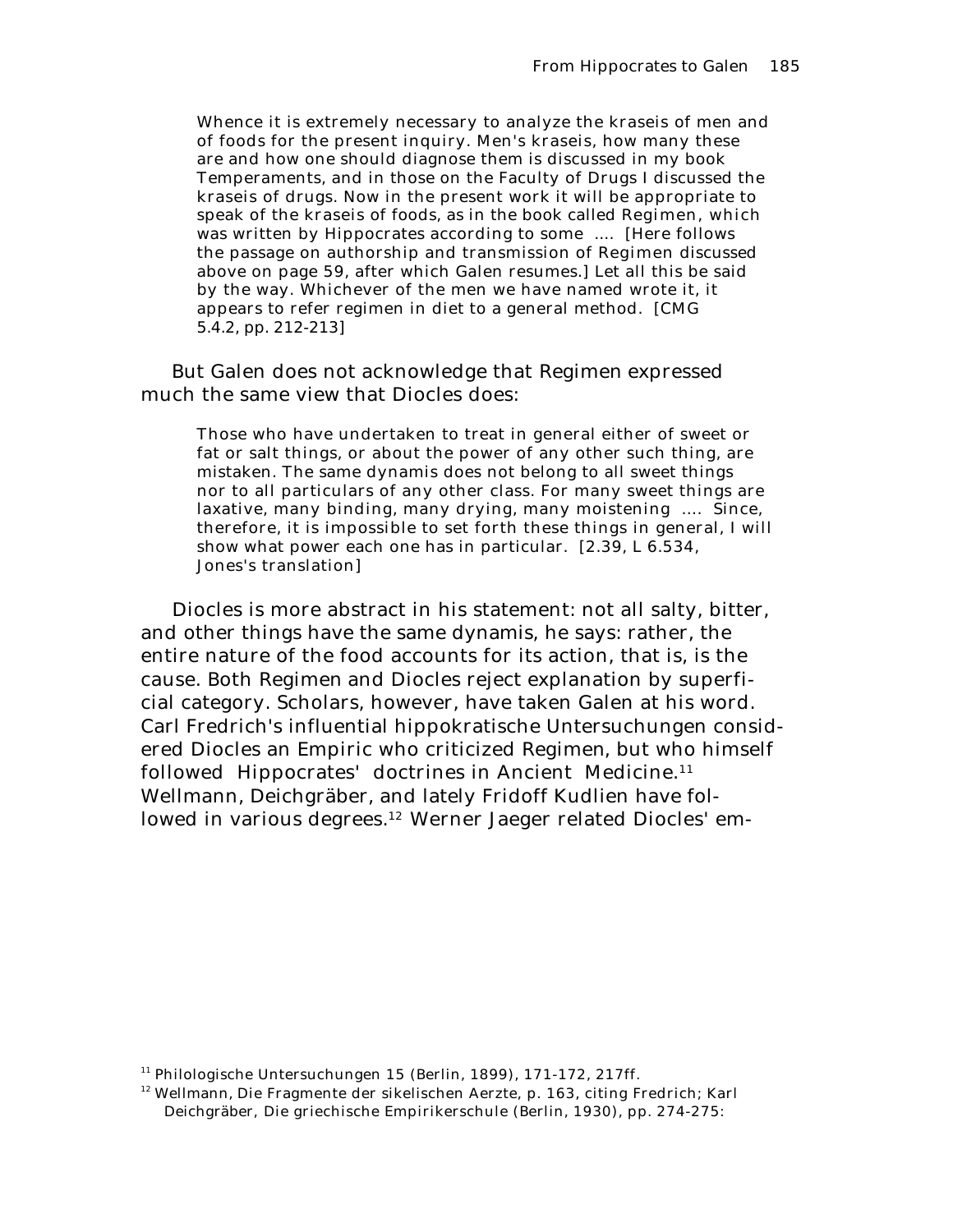piricism to Aristotles' methodology in *Nichomachean Ethics* (1094b 11, 1095b 1-8, 1098a 27-32), specifically to the notions that different sciences aim at precision (*akribes*) in different degrees and that in such matters as the Good, "what is" is as far as one need inquire, "why" being unnecessary.13 There does seem to be general similarity in topic, although Aristotle and Diocles are not so close as to make direct relationship demonstrable. In any case, Diocles' talk about method in fact demonstrates his attention to "causes" as a center of concern in medicine and indicates that he does not wish to be fatuous or gullible in talking of causes. We have fragments of a work by him entitled *Pathos, Aitia, Therapeia* (Frag. 37 ff. Wellmann), which title was translated by Caelius Aurelianus as *de passionibus et earum causis et curationibus* (Frag. 29). The longest fragment (Frag. 43), a quotation with comments by Galen from *Affected Places* (K 8.185ff.), concerns melancholy. The quotation and Galen's remarks indicate that Diocles' work presented the symptoms of the disease, then specified the causes of the symptoms. The rationale of the cure depended on perception of the cause, which seems to define dogmatic or logical medicine properly so called. That Diocles stands at or near the head of it seems very likely from the later tradition and from the little available evidence. What then of his "Hippocratism" or lack of it?

 $\overline{a}$ 

 <sup>&</sup>quot;vertritt er deutlich den Standpunkt des aristotelischen Empirismus" (he clearly represents the point of view of Aristotelian empiricism). Kudlien, "Probleme um Diokles," p. 461:"Wir besitzen von diesem ein für seinen methodologischen Standpunkt hochst aufsclhussreiches wörtliches Frag ment... in welchem sich Diokles deutlich als Empiriker erweist, der aus schliesslich die individuellen Gegebenheiten zu berucksichtigen verlangt und jede spekuIative Aetiologie ablehnt" (We have from Diocles a direct quote which is very informative for his methodological standpoint .... in which he shows himself an empiric who demands that one consider exclu sively the individual phenomena and who rejects all speculative aetiology). After overinterpreting DiocIes' empiricism in this way, Kudlien expresses doubt that such a person could hold a schematic four-humor theory and a speculative pathology as the doxographies say. Doubt about the doxog raphies seems proper on various grounds, but it is wrong to exaggerate DiocIes' "empiricism" and to insist that he would infer what we infer from it.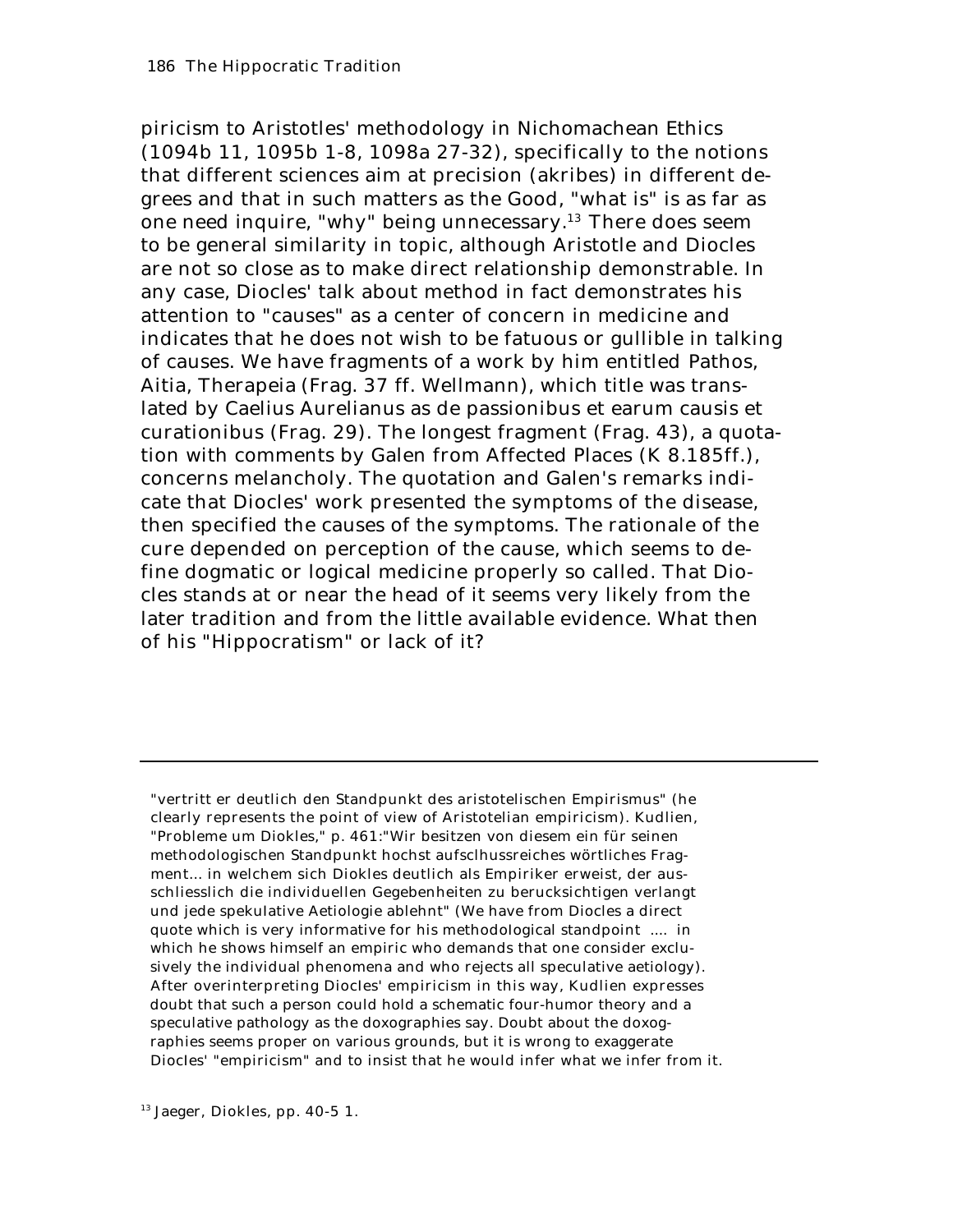Hippocrates may well have been for Diocles what he was for Plato, a known figure somehow distinct from other dietitians and teachers. But I have argued above that Plato found Hippocrates interesting precisely because of what he quotes from him, words Plato quotes because they are reminiscent of his own philosophical posture. Diocles shows no such interest in the preserved fragments. I think I may even indulge in the *argumentum ex silentio*: If Diocles had discussed Hippocrates, for good or ill, Galen probably would not have let it pass unnoticed One can well imagine Galen's fervent compliments to Diocles' good taste or, alternatively, indignant condemnation of his vicious jealousy. I am confident that Diocles was silent about Hippocrates, although he may have read *Regimen*, to which his dietetics and his methodological statement show similarities. But there was already a dietetic tradition, which *Regimen* sets out to transmit: "I have resolved to accept what my predecessors have well thought out," although "none of my predecessors has successfully treated the whole subject" (L 6.466), and to add to it: "I shall explain also the nature of those things which none of my predecessors has even attempted to set forth" (L 6.468). There is no evidence that any of the peculiar material in *Regimen*, such as *prodiagnosis*, was noticed by Diocles, and therefore no grounds for a Hippocratic tradition in relation to Diocles and early dogmatism. I might add, though by now I hope it is unnecessary, that he shows no evidence of awareness of competing "schools." If the reader is convinced, he will look with sympathy on this next paragraph in which I try to explain away the few contrary indications.

 Diocles is reported to have made pronouncements on three controversial subjects that could relate him to Hippocrates: setting the hip joint, prognosis from worms, and the five, seven, and nine day periods of fevers. Of the last he said, "You cannot say on grounds of what signs or humors there is a fifth, or seventh, or ninth day period," a statement which Galen for rhetorical purposes takes to be criticism of Hippocrates (CMG 5.10.1, pp. 112-113). Diocles' view about prognosis from worms is juxtaposed by Soranus to an opinion which he says is that of Hippocrates, but does not occur anywhere in the Corpus Hip-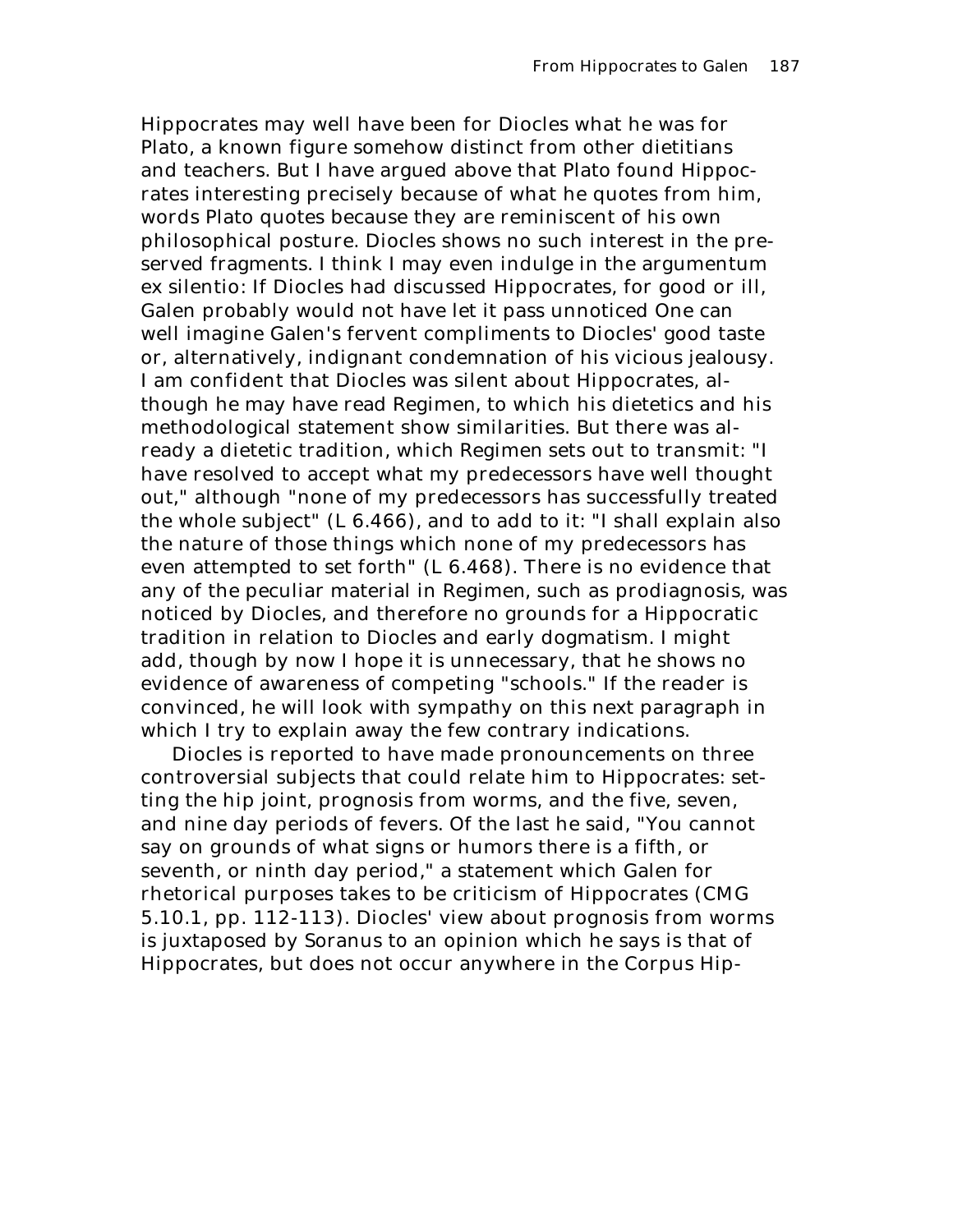pocraticum. It is not clear how the error of attribution occurred, but other considerations suggest that Soranus was drawing on a doxography arranged dialectically--a says b, c says d, but e says f, a sequence to be followed by the writer's triumphant refutation of them all (see the discussion in connection with Asclepiades, below, p. 224). Such errors can creep in if the source of the doxography is rhetorically different from the later version and needs translation: "Some say, others say, but I say." There are many examples of such rhetorical flights among ancient medical writers, most of them early. Diocles is exemplary of the style everywhere. He never names a predecessor to refute, but speaks always of "those who..." as he does in the methodological fragment. Hence, some process of adding names to the nameless "some" and "others" could have produced error in the doxographies. I can go no further, but I oppose that much to the conjectures that parts of the Hippocratic Corpus which Diocles criticized have been lost, an idea once popular.

 In the lists of Dogmatic physicians, Praxagoras was the next medical writer whose influence persisted. In spite of the existence of Fritz Steckerl's useful collection *The Fragments of Praxagoras of Cos and His School* (Leiden, l958), the preserved material gives little insight into his verbal style and none into his method of expressing his concerns or theories or of the way he treated predecessors. Repeated use of his name by Galen and others in lists of dogmatics tells little. The information on his therapeutic procedures and definitions of diseases, found largely in medical doxographies, is too inconclusive even for the conclusions Steckerl draws, I believe. Praxagoras' classification of ten humors was influential, especially the name *hyaloeides* for glassy phlegm (*Frag*. 22-25). Galen tried to reconcile the fourhumor theory which he attributed to Hippocrates with the ten humors of Praxagoras (Frag. 21). Praxagoras offered some kind of *logos* about the flow of pneuma in the healthy body and its blockage in diseased conditions, he thought that pneuma was transmitted by the arteries, which become nerves in the extremities, and he offered some kind of *logos* for the pulse (*Frag*. 26-31). Galen calls him a shameless sophist and enemy of Hippocrates because of his ignorance about the nerves (*Frag*. 11),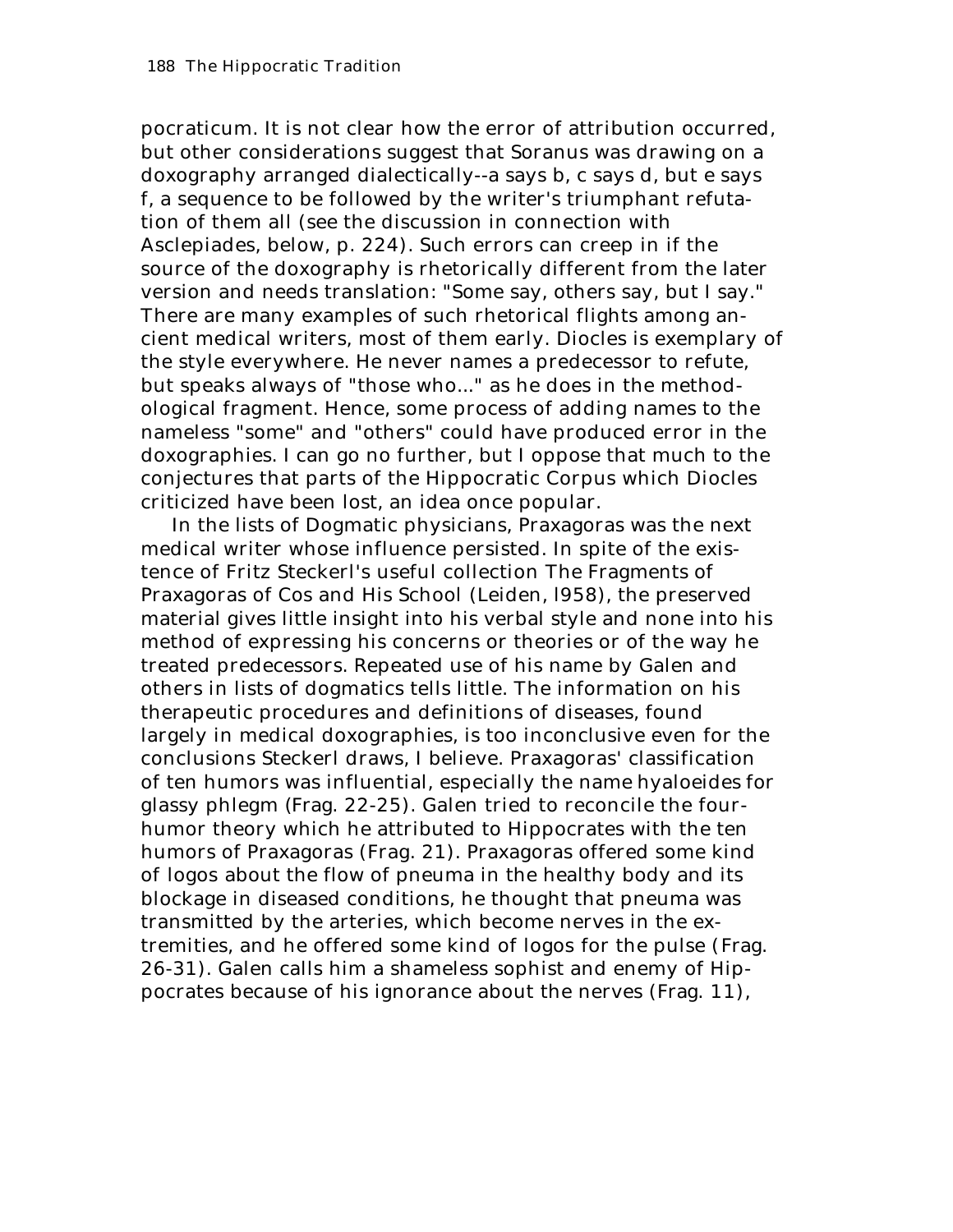but that is one of Galen's bad moods. Galen is equally certain that Praxagoras' explanation of cotyledons in the womb represents the view of Hippocrates (K 2.906), but he made that statement before he developed his Hippocratism and attacked others in its name. In sum, then, all the available information about the relation of Hippocrates and Praxagoras comes from Galen's rhetorical formulations and is therefore worthless. Of the man himself we can get only the dimmest notion. Most notably lacking is any description by the man himself of his reasoning and his notion of medicine. Besides therapeutic works, he wrote an Anatomy (*Frag*. 10) and perhaps a *Physics* from which comes his statement that cotyledons are the mouths of veins and arteries in the womb (*Frag*. 13). Such titles seem proper in the wake of Diocles and Aristotle and may hint at what medical questions Praxagoras posed. But he did not pose them so interestingly that anyone in later time quoted him or discussed his orientation to the past in medicine. Steckerl has overenthusiastically proposed finding close correspondences between *Ancient Medicine*, Menon's report of Hippocrates' doctrine of *physai*, and the bubbles (*pompholyges*) on the basis of which Praxagoras apparently explained some pathological states.14 I cannot find grounds for such interpretations. We must, since we have no grounds for denying it, consider it possible that Praxagoras of Cos had knowledge of views about Hippocrates of Cos. Steckerl has good reason for seeking such evidence, but Praxagoras is too shadowy. In addition, the case for my argument from silence is strong: Galen knows of no direct link between the two men, no mention of the one by the other.

 More information exists on Herophilus and Erasistratus, of the next generation.15 They are the most influential physicians

<sup>14</sup> Fritz Steckerl, *The Fragments of Praxagoras of Cos and his School* (Leiden, 1958), pp. 38-44. Steckerl finds Praxagoras "a rather earthy personality, a hard boiled materialist" (p. 133). I cannot claim such insights. The best recent (1954) work on Praxagoras is Bardong's article in RE, s.v. Praxagoras (1).

 $15$  For general descriptions of the two men I refer the reader to the usual handbooks and dictionaries. John F. Dobson attempted to describe their "systems" and offered translations of the then known fragments in "Herophilus of Alexandria," *Proceedings of the Royal Society of Medicine*, Sec tion of the History of Medicine 18 (1925), 19-32; and in "Erasistratus," ibid.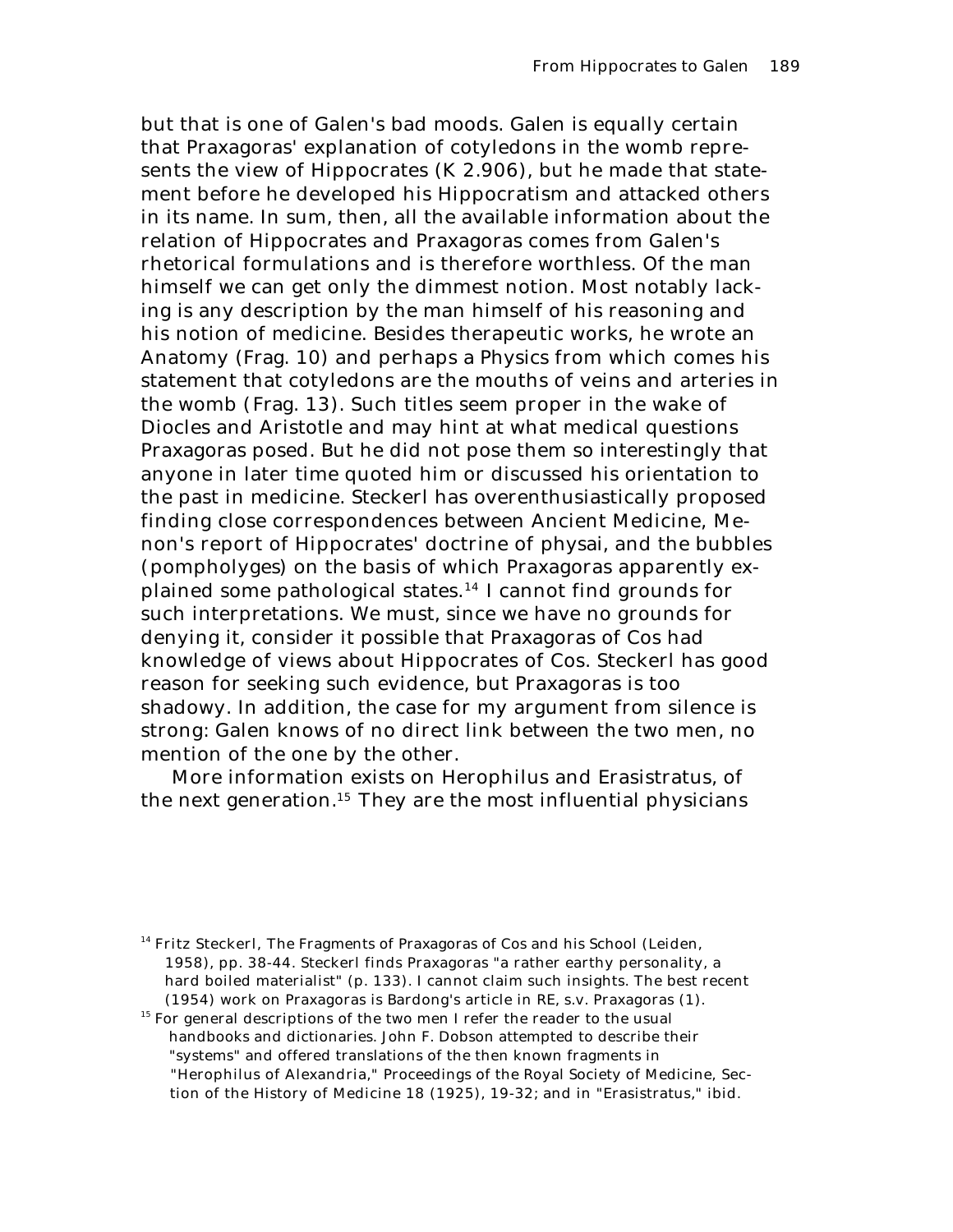$\overline{a}$ 

of antiquity before Galen, with the possible exception of Asclepiades (and, of course, Hippocrates as represented by the tradition we are pursuing). It appears that they were influential because their work set a standard for medical thought in sub-' sequent centuries. Yet, despite all we know of them, they remain mysterious in important ways. Peter M. Fraser has recently found it possible to argue again that neither Erasistratus nor Erasistrateans worked in Alexandria and to deny that Erasistratus pursued anatomical research. Fridolf Kudlien found it possible to write an article, "Herophilus und der Beginn der medizinischen Skepsis," in which he attempted to put Herophilus in the tradition of philosophical skepticism that produced Empiricism.16 The perennial argument about whether one or both practiced vivisection on humans is less central to understanding of their medical thought, but symptomatic of our ignorance.<sup>17</sup> We can list many things first seen and described by each, particularly by Herophilus, who contributed several new anatomical terms. There is greater difficulty in trying to extract from their statements a sense of what they thought medicine was and how they oriented themselves to the past. That is my pur-

 20 (1927), 21-28. Robert Fuchs summarized his own work on Erasistratus in "De Erasistrato capita selecta," *Hermes* 29 (1894) 171-203' Peter M. Fraser, *Ptolemaic Alexandria* (Oxford, 1972), offers a good account of medicine in Alexandria, with bibliography and many quotations from original sources. Because he argues that Erasistratus did not work at Alexandria, he ignores him in Ptolemaic Alexandria, but makes up for that in part in "The Career of Erasistratus of Ceos," Istituto Lombardo di Scienze e Lettere di Milano, Classe di Lettere e Scienze Morale e Storiche, *Rendiconti* 103 (1969), 518- 537. Geoffrey E.R. Lloyd, "A Note on Erasistratus of Ceos," *Journal of Hellenic Studies* 95 (1975), 172 -175, has argued again for his association with Alexandria.

- <sup>16</sup> *Gesnerus* 21 (1964), 1-13. Kudlien appears to be playing with terminology to a great extent. Unanimous designation of Herophilus as dogmatic in an tiquity makes it appropriate to pose the question of what his dogmatism consisted.
- <sup>17</sup> John Scarborough, "Celsus on Human Vivisection at Ptolemaic Alexandria,"  *Clio Medica* 11 (1976), 25-38, has reviewed the subject and concluded that stories of vivisection were probably false. I am unwilling to conclude on the basis of the general likelihoods adduced by Scarborough that such ex perimentation never took place and that the discussions Celsus reports have no basis.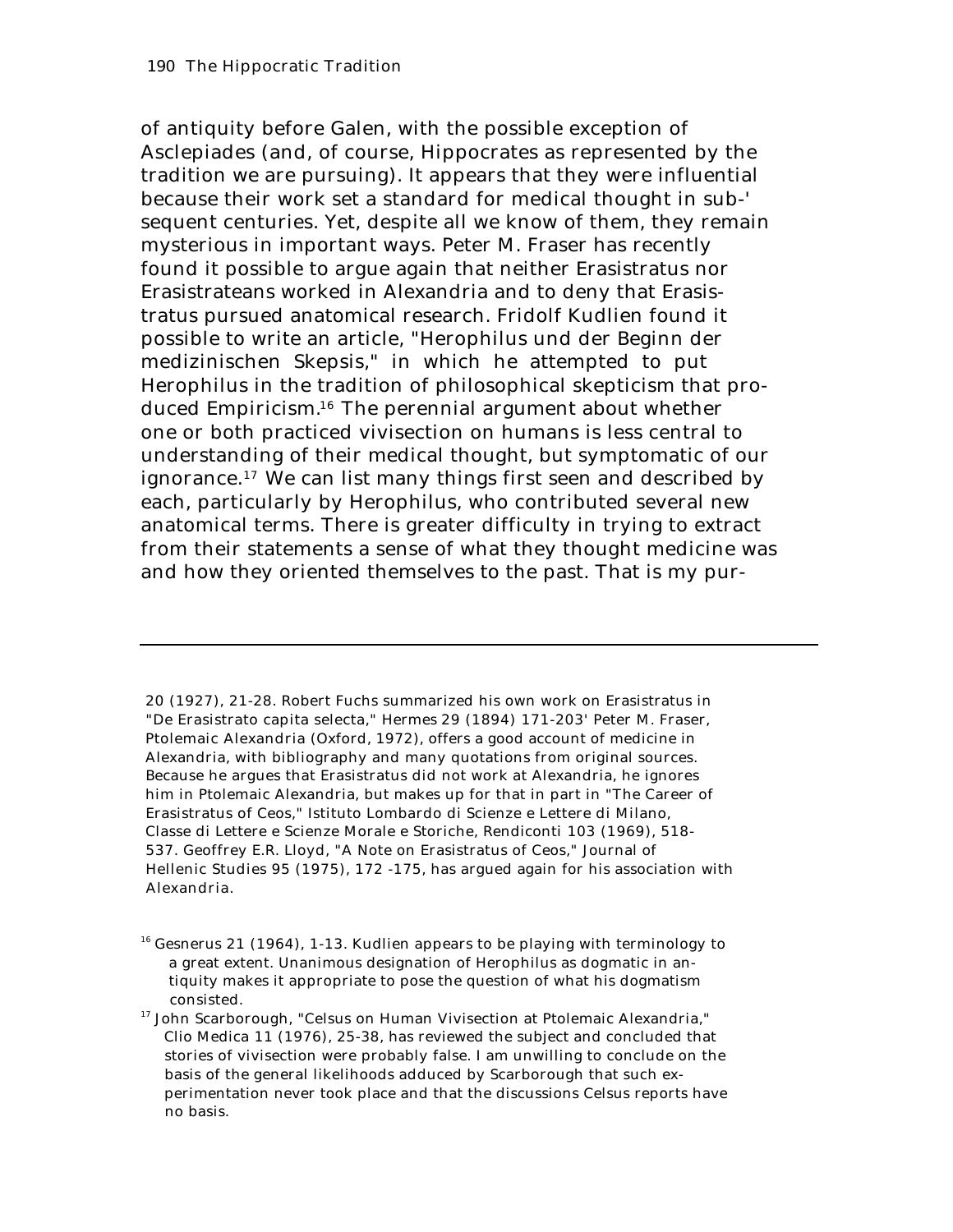pose here. I shall content myself with dealing with problems that are directly relevant to my subject.

 Herophilus apparently discussed Praxagoras by name in order to refute him at the opening of his book about pulses. Galen, who gives that information, calls Praxagoras Herophilus' teacher in the same passage (K 8.723). Such specific discussion of predecessors appears still to have been rare in Herophilus' time, but became increasingly popular afterward. I mention, only to dismiss them, modern scholarly myths that Herophilus collected the Hippocratic works, commented on them, and rejected them in favor of empirical research; practically the only thing that has not been conjectured is that he wrote some of the Corpus. Admittedly there were some few things which appeared to give evidence of some attention by Herophilus to Hippocrates: the erroneous text of Galen that listed "Herophilus and Bacchius" rather than "the Herophilean Bacchius" as explicator of the *Aphorisms* (K 18 A.187)<sup>18</sup> and a common misreading of another Galenic text which quotes Zeuxis' comparison of Hippocrates' use of a word (*nêpia*) with Herophilus' use of it. By misplacing the quotes, editors read into the text a statement by Herophilus in which Hippocrates was mentioned.<sup>19</sup> That Herophilus was a student of Praxagoras of Cos provided a link between Cos and Alexandria, so the frailty of the evidence was not noticed for a considerable time.

 Only one apparent indication of a relationship between Herophilus and Hippocrates remains. In part it confirms my principle that we can infer from Galen's silence people's failure to mention Hippocrates or the Corpus. Galen can attribute to Herophilus only a single, very indirect criticism of Hippocrates: at the opening of his commentary on *Prognostic*, Galen says in an aside that the statements of Herophilus' followers, who distinguish *prognosis* from *prorrhesis*, are not only useless and im-

<sup>18</sup> There is a similar error in the introduction to Galen's *Glossary*, which in Kühn's text says that Herophilus and Bacchius explained only the rare words in Hippocrates (K 19.65). (Cf. p. 161 above.)

<sup>19</sup> See CMG 5,10.2.2. p. 20 (above, p. 13). Hans Diller, in his review in *Gnomon* 22 (1950), 231, points out the error and describes its persistence.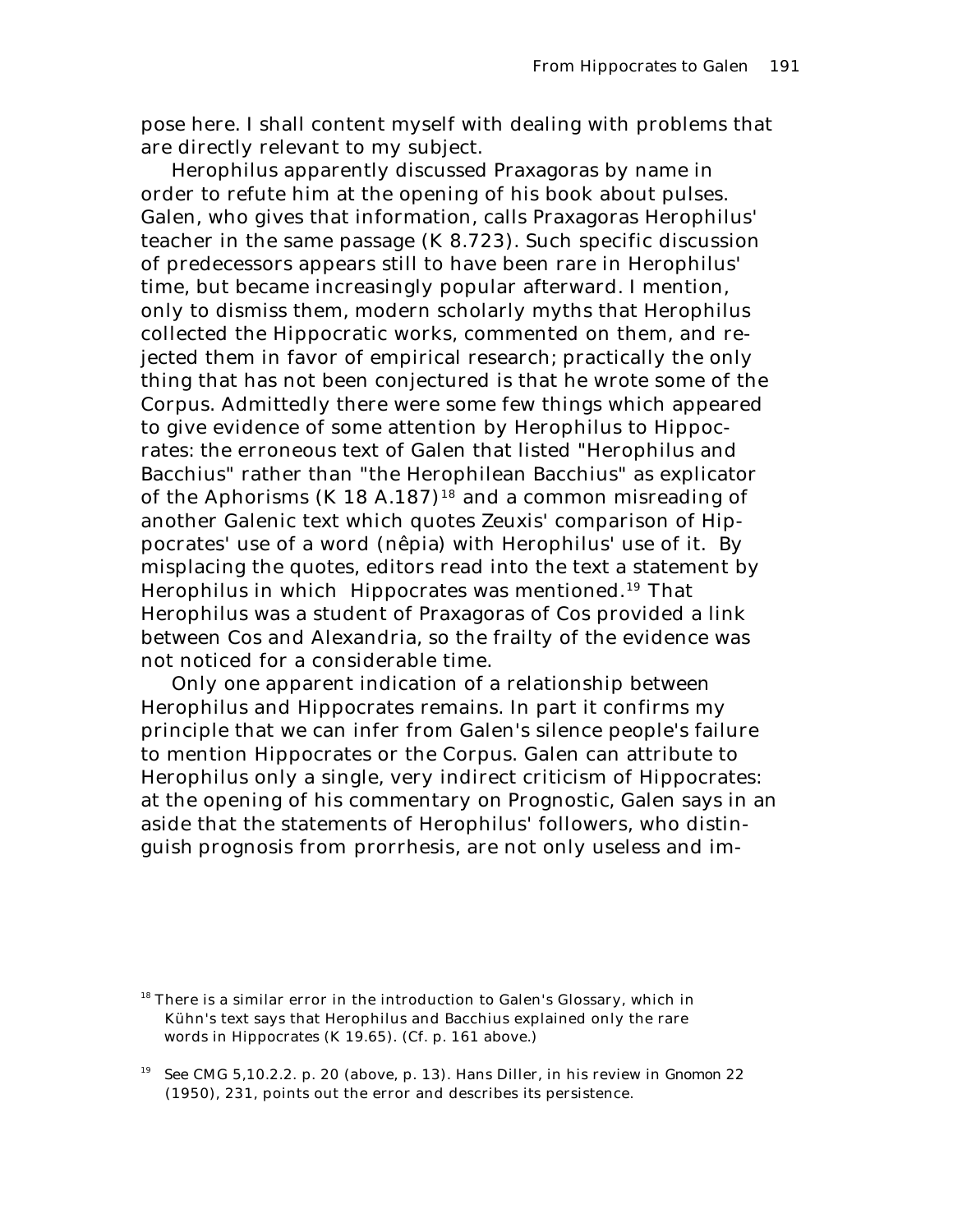proper but sophistical and false (CMG 5.9.2, p. 203). Shortly later he brings the subject up again to say, "Perhaps I should not have mentioned Herophilus earlier. It is better to expose the truth as quickly as possible for those who are interested in the Science and not to exercise them doubly--once teaching the nonsense of the sophists and again refuting it. I think that it would be better if I proceed with what is useful in this commentary and at greater leisure consider Herophilus' criticisms of Hippocrates' *Prognostic*" (p. 205). Again in the commentary on *Prorrhetic*, written some years later, Galen observes, aside, that we cannot accept Herophilus' legislation that *prognosis* differs from *prorrhesis* by more or less certainty (CMG 5.9.2, p. 1), but in this case he makes no gesture toward responding to Herophilus. These two commentaries indicate that Galen believed that Herophilus (cited, probably, by Herophileans) wrote against Hippocratic prognosis, but if his words are regarded with a skeptical eye, Galen seems to know only about the distinction between *prognosis* and *prorrhesis*. Scholars who were sure that HerophiIus was a Hippocratic commentator found it sufficient to attribute that distinction to his commentary on *Prognostic*. 20 Without further information, we might properly say that Galen had blown up a perfectly normal verbal distinction made in a Herophilean work, or even by Herophileans, into an imaginary historical quarrel. But Caelius Aurelianus' translation of Soranus gives further information. *Chronic Diseases* 4.821 says that ancient physicians announce the course of diseases on the basis of worms, but they differ. Hippocrates in *Prognostic* says that expulsion of dead worms is always a fatal sign. But Diocles holds that vomiting worms is of no significance and that expression of them from the anus is a bad sign only if the worms are healthy and full of blood. Herophilus, in his book against the prognostic, holds that expulsion of worms whether dead or alive

<sup>20</sup> See, for example, Gossen *RE* 8.1 (1912) 1105-1110, and Dobson, "Herophilus," p. 19. While scholars imagined that Herophilus was the pious collector of Hippocratic works, however. they could not easily explain his apparent rejection of Hippocratic doctrine.

<sup>21</sup> Caelius Aurelianus, *On Acute Diseases and On Chronic Diseases*, ed. and trans. Israel E. Drabkin (Chicago, 1950), p. 888.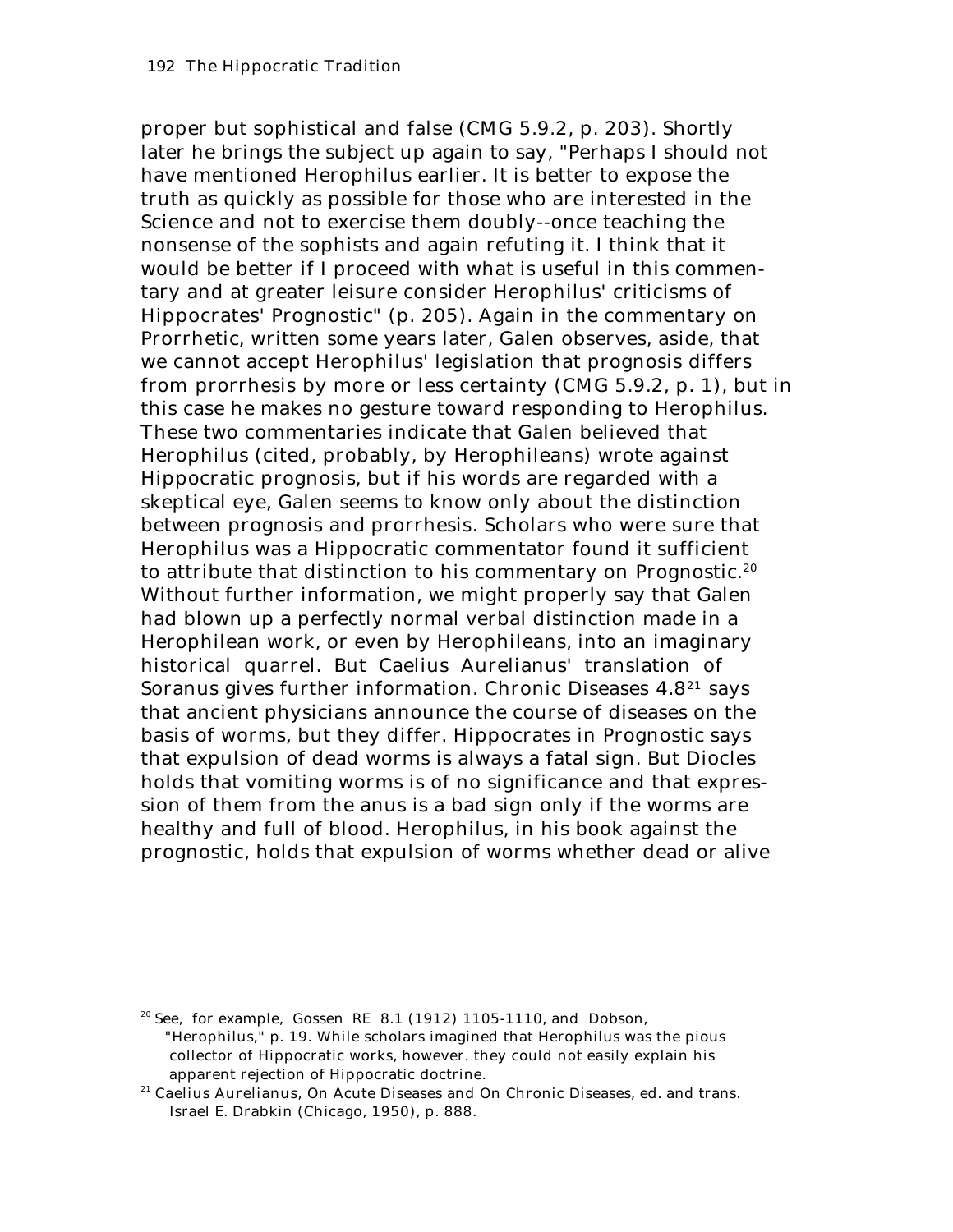is not a bad sign. Interestingly enough, the views attributed to Hippocrates here by Soranus appear nowhere in the Corpus Hippocraticum. Later in the same passage Caelius (that is, Soranus) cites Chrysippus, a follower of Asclepiades, who said that Diocles and Hippocrates do not disagree and who cited *Prognostic* 11 ("it is favorable when round worms are passed near the crisis") as evidence. Two things appear to have occurred in the transmission of this doxographic list: first, by a normal error of interpretation, a view about worms which Diocles rejected was attributed to Hippocrates and then specifically to the *Prognostic*. Chrysippus made his correction before he passed the list on. Second, a name was made up for the book in which Herophilus wrote of worms. We do not know where he discussed *prognosis* and *prorrhesis*, though the subject would seem appropriate to his book *Against Common Opinions* (*pros tas koinas doxas*). That he wrote a book in opposition to Hippocrates' *Prognostic* seems unlikely in the extreme.

 Galen enjoys twitting Herophilus for half-dogmatism (for example, K 9.278, K 10.184, CMG 5.9.1, p. 7). He says of Herophilus' description of pulse and rhythm for diagnostic purposes, "He wrote more in the manner of a person who is giving an account of observation and experience rather than one teaching a logical method.22 In the work *On Precipitating Causes*, Galen uses Erasistratus for his rhetorical opponent primarily, but reserves a swipe for Herophilus at the end. (He mentions Herophilus earlier as one who admits causes *ex hypothesi*: "Some say there are no causes; some, like the Empirics, say that there is doubt about their existence; some accept them hypothetically, as Herophilus; and others, followers of Herophilus, reject precipitating causes as unintelligible.")<sup>23</sup> Galen seldom lets anyone escape with a small bruise, and he returns to Herophilus later. Herophilus, Galen says, argued that causes could not be demon-

<sup>22</sup> K 9.278. C.R.S. Harris, *The Heart and the Vascular system in ancient Greek Medicine* (Oxford, 1973), pp.192-193, gives a clear account of Galen's ar gument in this regard.

<sup>23</sup> *De causis procatarcticis*, ed. and trans. Kurt Bardong (Leipzig, 1937), CMG Suppl. 2, pp. 41-42.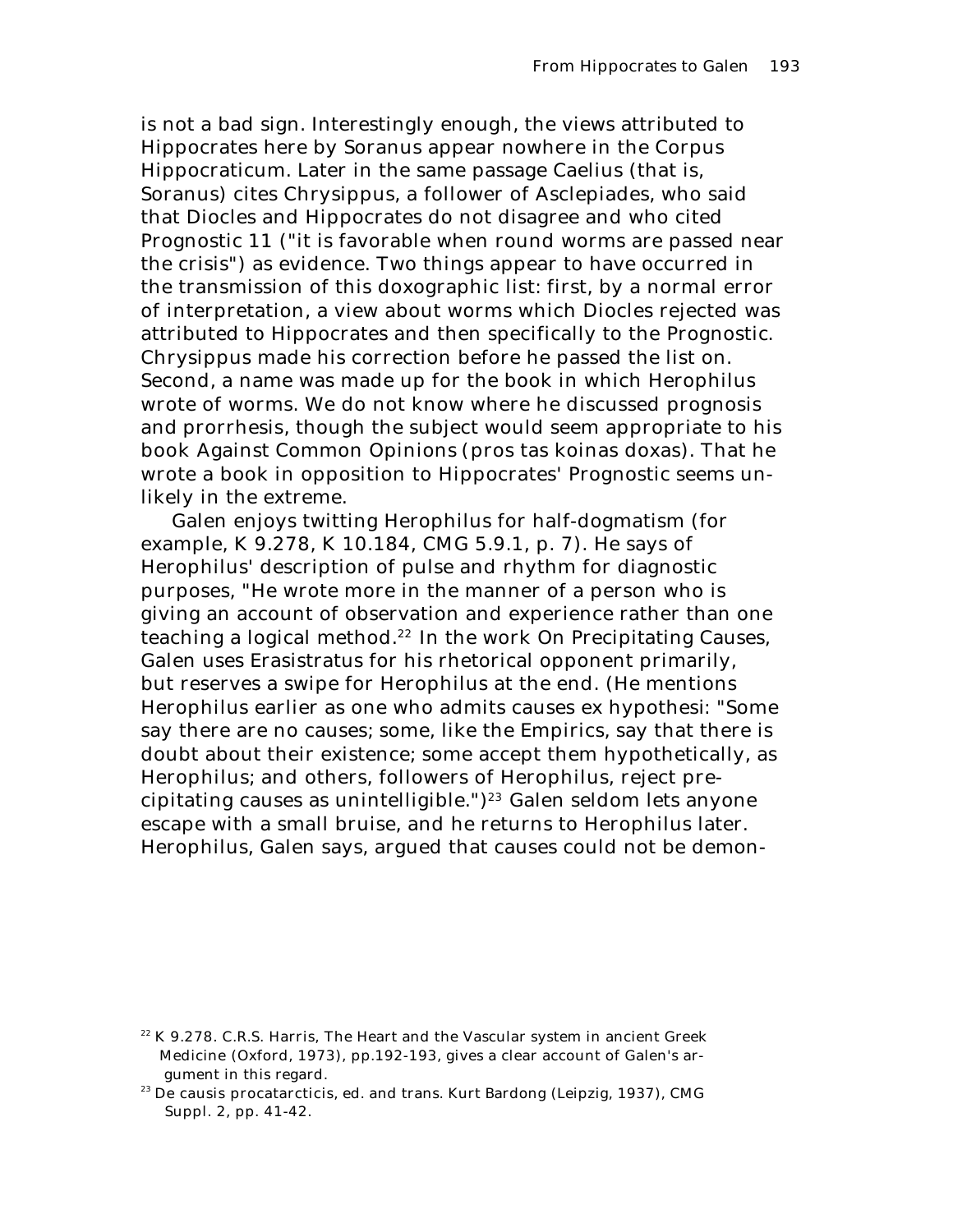strated, but he used them (presumably in his medical reasoning) because, he said, men believe in them (Galen calls that attitude cowardly). Finally, Galen quotes him as saying, "Either corporeal is the cause of a body or the incorporeal of the incorporeal, and the other possibilities to be found by the division. But none of them proves to be so. Whence there is no cause whatsoever" (CMG Suppl. 2, p.54). Galen gives no context for Herophilus' "sophism," but he offers as a parallel (if not an explanation), "Either what is seen and what sees are body, or what is seen is body but what sees is incorporeal, or the converse, or both are incorporeal." By so proceeding, Galen says, one can prove that we do not see at all (p. 55).

 I am not satisfied that I know what Herophilus was talking about, but Galen's interpretation seems to make it likely that the subject is "What makes the body work?" That is, when Herophilus talked about causes he was asking the questions Dogmatics asked. His answers would relate, probably, to *pneuma* as the controlling factor in the body: whatever makes the kinetic nerves go, whatever makes the pulse normal or abnormal. While Herophilus investigated the nerves and pulse as he did, then, he likely looked for the most accurate way to express the implications of his findings. If, as seems likely, he experimented in life and death on condemned criminals, I suspect that he was looking for a cause, corporeal or incorporeal, of bodily functions. Galen's words about Herophilus on causes indicate another kind of experimentation, with words, to see whether *aition* can be properly used with other words. His view of his own place in the history of medicine is not stated explicitly in his extant writings, but we can fairly infer that the ancient tradition correctly represented him: he was progressive and dogmatic in a manner appropriate to the period immediately subsequent to Aristotle; he may well have been trying to found a school of medicine on the model of the Academy and Lyceum, since people spoke in his lifetime and immediately after of "Herophilus and his house.<sup>24</sup>

 $24$  "Memoirs of Herophilos and His House" was the title of a chatty work by Bacchius, in the immediately succeeding generation (see below, p. 202). Erasistratus, too, had a "House," about which Strato wrote (Galen, K 11.196).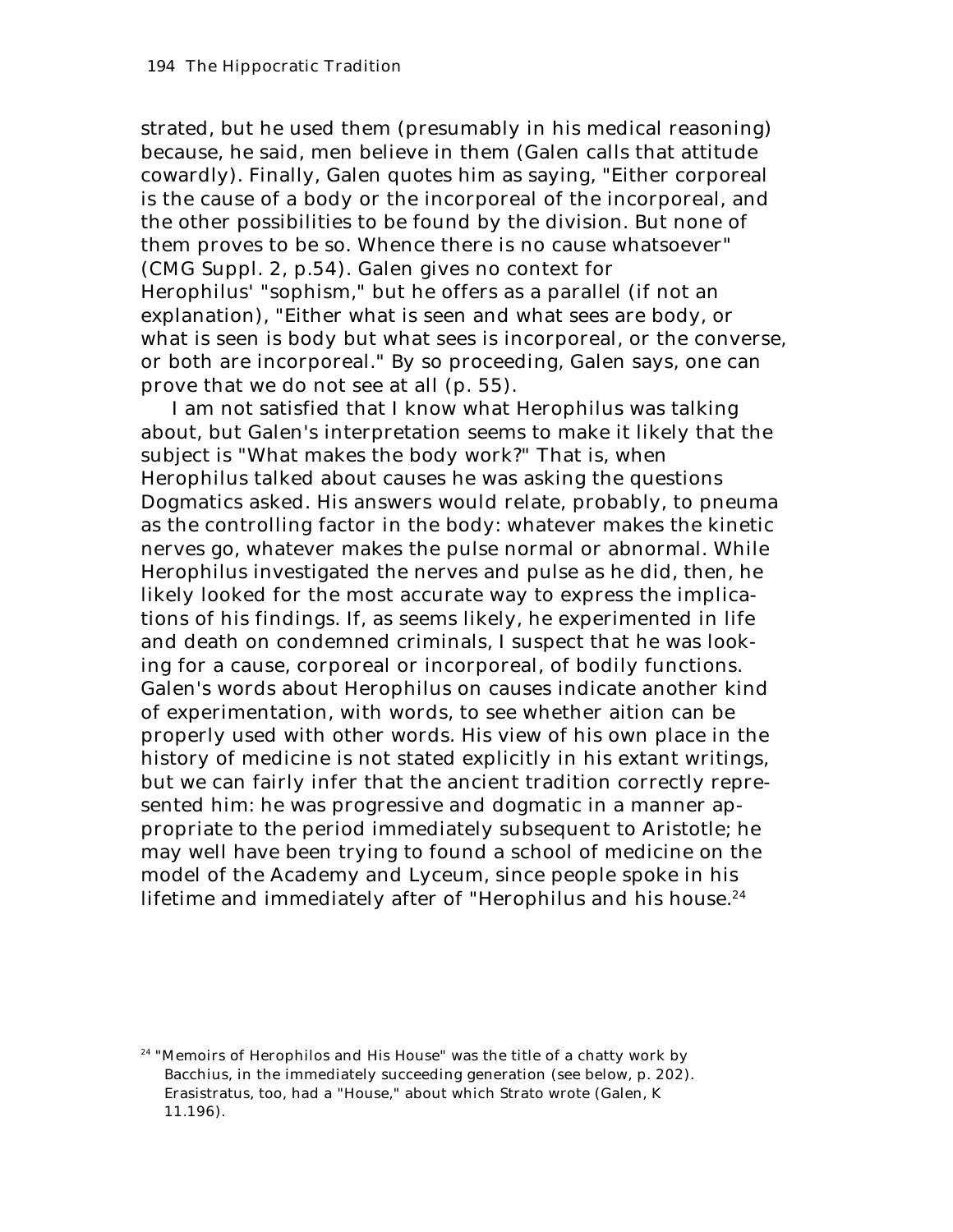We may say, then, that any notion of Herophilus as proponent of Hippocratism is groundless, as is any notion that Hippocratism was a significant factor in medicine in Herophilus' time.

 Similar conclusions are warranted concerning Erasistratus, though his case is somewhat more complicated. Galen not only likes to call Erasistratus half-dogmatic, but he likes to expatiate on the notion that Erasistratus is an enemy of Hippocratism. I need not deal here with all such charges in Galen's writings, since we saw above (p. 78f) that much of Galen's venom was aimed at Martialius and perhaps other contemporary Erasistrateans and that much of Galen's historical argument was rhetorical one-upmanship. It will suffice to deal here in a summary way with what seem to be the major questions about Erasistratus' orientation to what medicine was and what past tradition represented.

 I have found no evidence to dispute Fraser's contention that Erasistratus and Erasistrateans were never associated with Alexandria. The story of his diagnosing love as what was wrong with Antiochus is not very compelling evidence that he spent his career in Antioch,<sup>25</sup> yet it is the strongest evidence available. Fraser's further contention, that he did not work in anatomy, seems to go in the face of evidence. Indeed, Galen tells us that Erasistratus did research on the nerves only when he was an old man. But the anonymous treatise on anatomy attributed to Rufus and published by Charles Daremberg and Emile Ruelle appears to compare the views of Erasistratus and Herophilus.<sup>26</sup> Indeed, Erasistratus sounds perhaps more sophisticated: he said that there were two types of nerves, the aesthetic which have their origins in the meninges and are hollow, and the kinetic which originate in the cerebrum and cerebellum. Herophilus spoke of voluntary nerves which originate in the cerebellum and spinal marrow, those which grow from bone to bone and muscle to bone, and those which bind the joints (Dar.-Ru., pp. 184-185).

 $25$  The story is mentioned by many people, including Galen, who attempted to match it in his own medical experience (K 14.630-635). Cf. Fraser's "Career of Erasistratus," pp. 521ff., esp. 533-534.

<sup>26</sup> *Oeuvres de Rufus d'Ephêse* (Paris, 1879; repr. Amsterdam, 1963), cited in the text as Dar.-Ru.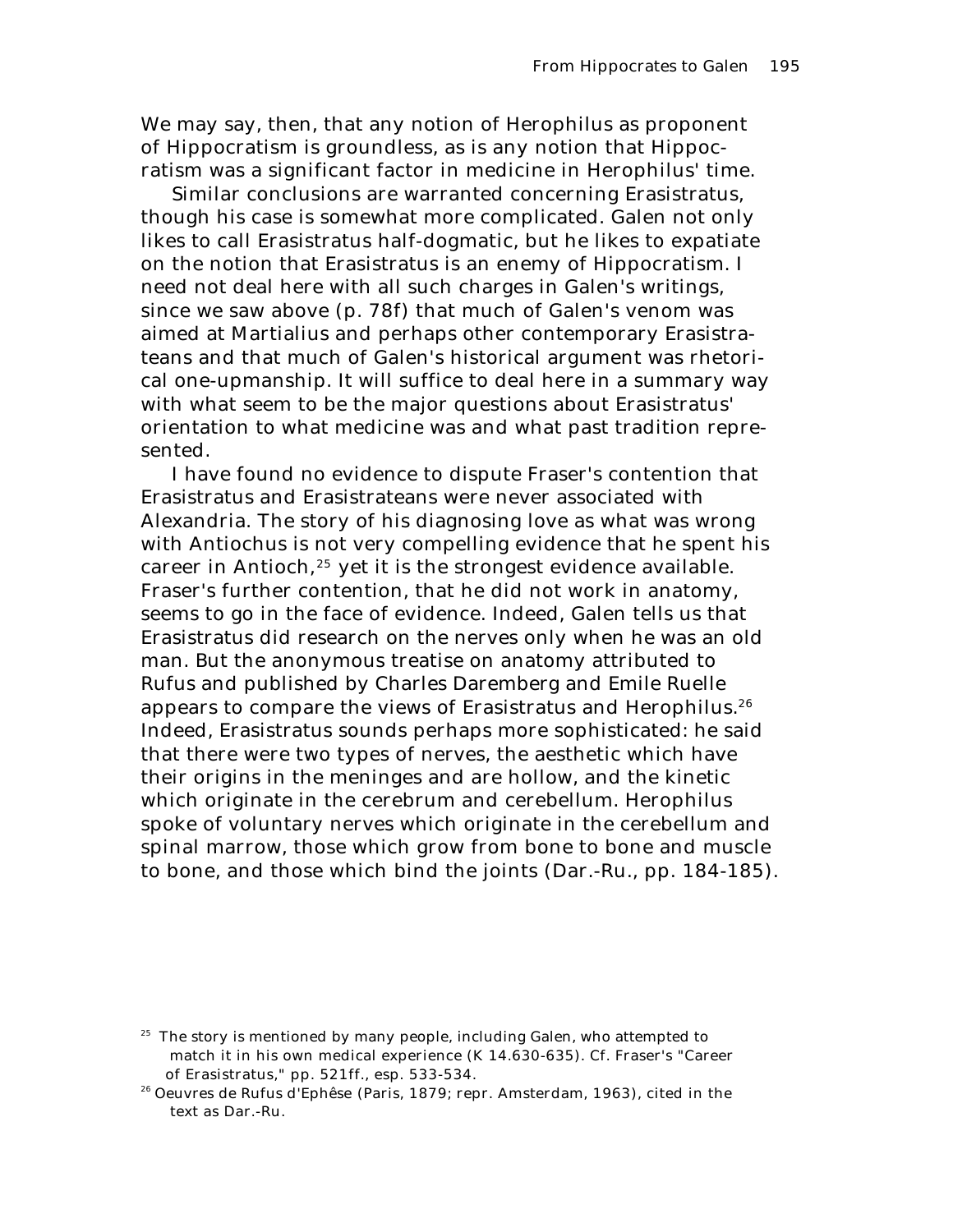From this at least one would infer that Herophilus' oldfashioned nomenclature was improved by Erasistratus and that in some fashion Erasistratus pursued the question of the source of the nerves.

 Such questions are important here only for clues about Erasistratus' orientation to medicine. Two descriptions of predecessors by Erasistratus remain. He praised the therapy of Chrysippus which avoided phlebotomy (but cut off blood from the extremities (K 11.148-149), and he cited Petronas as one extreme in dietetic theory as opposed to Dexippus and Apollonius as the other extreme, perhaps calling them the disciples of Hippocrates. Their extremes, he said, proved that a logical approach to medicine was necessary (CMG 5.9.1, pp. 125 -126). My suspicion is that he initiated a new kind of dialogue in medicine, considering his predecessors alogical or prelogical and that he was selfconsciously trying to found a sect. Galen is inconsistent in characterizing him—now he is the wise follower of Hippocrates, now he is Hippocrates' brazen, sophistic opponent.

 Galen habitually expresses irritation at Erasistratus for ignoring Hippocrates and the concepts that he (Galen) found in Hippocrates. Thus, on digestion: "While Erasistratus, for some reason, refuted some foolish opinions at great length, he entirely passed over Hippocrates' view without so much as deigning to mention it, as he did in his work *On Swallowing*. In that work he did go so far as to mention the term 'attraction,' writing as follows: 'The stomach does not appear to exercise attraction"' (*Natural Faculties* 1.16, *Scr. Min*. 3.145). Galen says that he would be content if Erasistratus had said. "Hippocrates is wrong," but he says nothing of Hippocrates. Similarly, in the case of black bile, Galen is furious that Erasistratus did not discuss the subject nor mention his predecessors to say that they were right or wrong. Galen attributes the failure to jealousy of Hippocrates (CMG 5.4.1.1, pp. 85-91).<sup>27</sup> Galen's other mood in reference to Erasistratus is well exemplified by the work On Habits (*peri ethôn*, *Scr. Min*. 2.9-31), the thesis of which is that

 $27$  For other examples of Galen's irritation at Erasistratus' refusal to mention Hippocrates or other predecessors, see K 2.60-61, 2.132-133, and 11.157.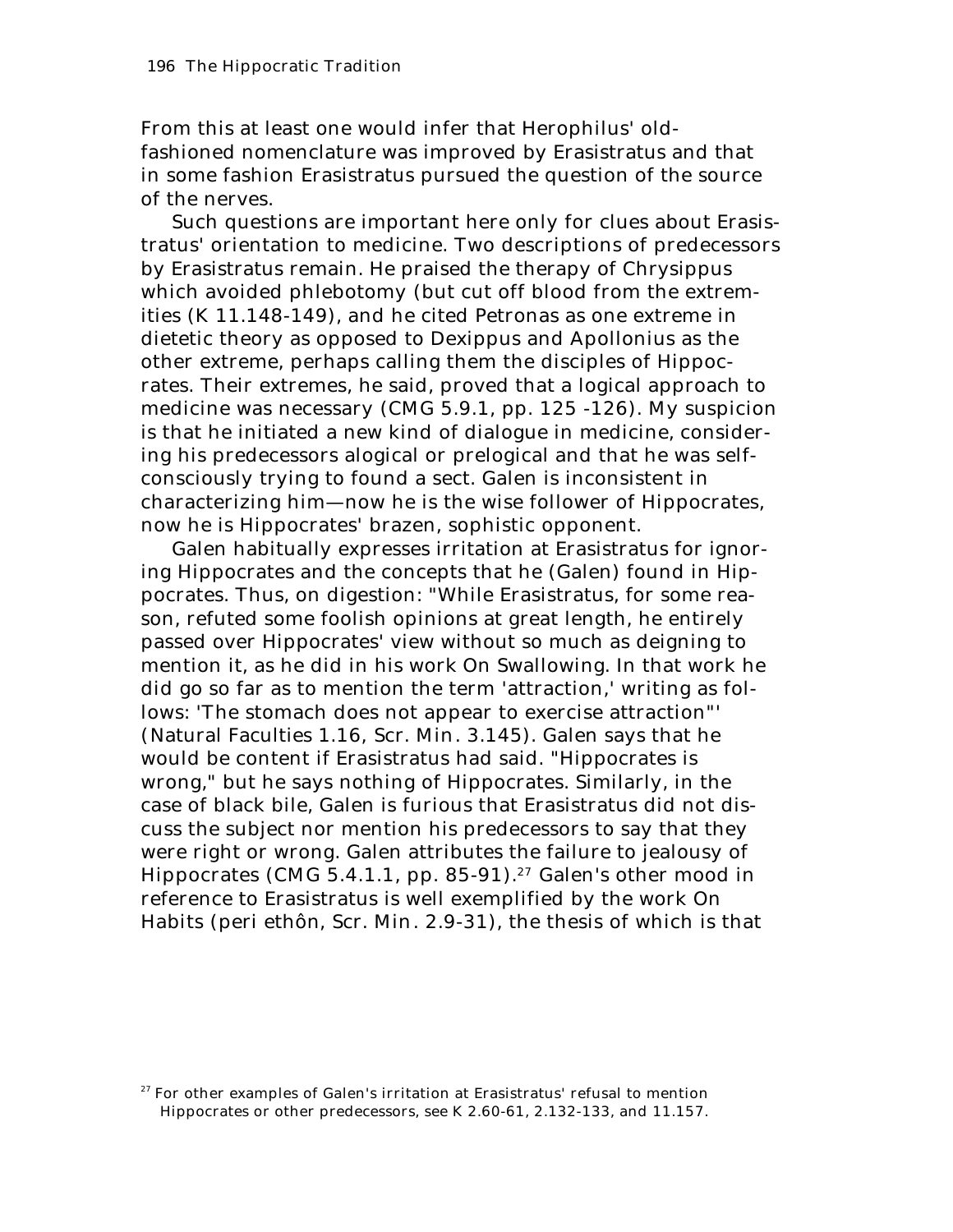there is grave medical danger in changing from one's usual habits. Erasistratus and Hippocrates are the "most renowned of physicians," who agree perfectly on all aspects of the subject. Hippocrates is quoted from *Regimen in Acute Diseases*, *Aphorisms*, and others. Erasistratus is quoted from book 2 of *Paralysis*, a long passage in which he quotes his own work on *General Principles* (*hoi katholou logoi*) in which he attempted to make clear all one must consider to keep the art from being filled with imperfection (pp. 17-18). Galen also appears to cite Erasistratus' work on *Habits* ("*en tôi peri tôn ethôn logôi*," p. 28). In none of this material does Erasistratus mention Hippocrates or any other predecessor. When he is polemical it is against error or carelessness.

 There is one instance, in Galen's commentary on *Aphorisms*, in which Galen appears to think that he has caught Erasistratus in egregious error on historical matters and slander against Hippocrates. It is instructive of Galen's method and also of Erasistratus' style, since Galen quotes to prove his point:

We must speak of the disease called lientery. Previous physicians divided this affection into three parts, lientery, dysentery, tenesmos. Some in their distinctions observed and spoke of its differentiation: when the discharge from the intestines is bloody and mucous they called the affection dysentery. If the discharges are undigested but mixed with bloody mucous material, they called it lientery. And when what passes is bilious and mixed with bloody and mucous material they called it tenesmos. [K 18 A.6-9]

Galen responds that he could not imagine how Erasistratus could talk so. No contemporary of Erasistratus said such things as Erasistratus claims (Galen lists, as his examples, Phylotimus, Herophilus, and Eudemus), nor did anyone since his time and no one before him. To prove his point about Erasistratus' predecessors, Galen quotes Diocles and Praxagoras. Then he quotes *Affections* ("whether it is by Hippocrates himself or by Polybus, his student"), and then *Regimen* ("ascribed to Hippocrates himself, but some deprive him of it, some attribute it to Philistion, some to Ariston, some to Pherecydes"). Galen seems right. His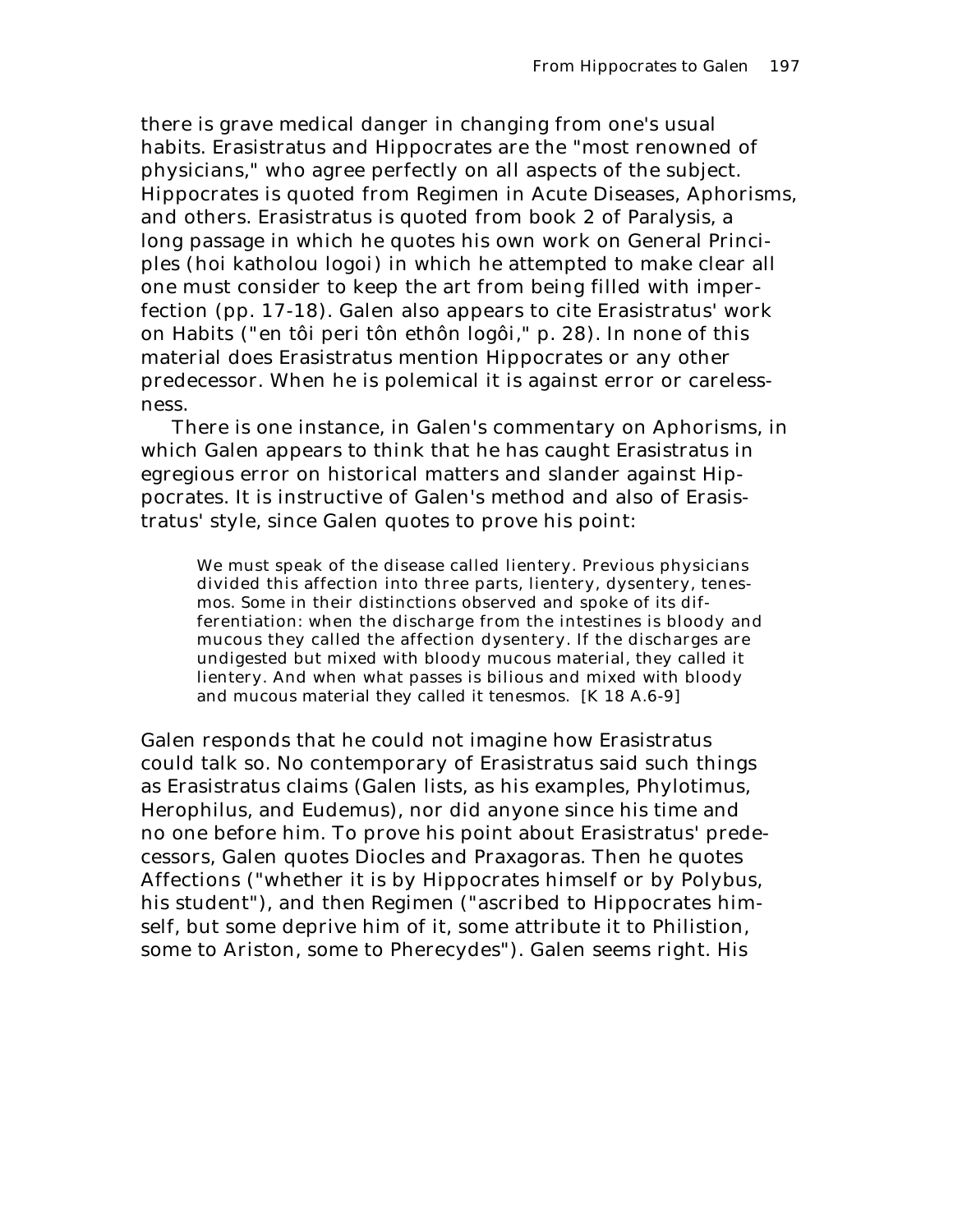quotations show that Erasistratus was misstating the case with reference to "the ancients'" use of the term lientery. But the passage also tells us that this is as near as Galen can come to convicting Erasistratus of "slandering" Hippocrates, or indeed of speaking about him. Under such circumstances, my argument from silence has considerable weight. Erasistratus apparently never did discuss Hippocrates in his works. I would hope now that people will cease to say that he did.<sup>28</sup>

 Hence, Erasistratus, like Herophilus, pursued the question of cause in trying to set medicine on a new intellectual basis and tried to do so without sounding naive. Galen found the dogmatism incomplete and in his abusive moods gave Erasistratus a false place in the history of medicine. I shall offer one more example of Erasistratus' insistence on logic, as well as his vague, antithetical style in talking about medical history and his emphasis on the need for a complete theory.

Most men now and in the past have sought the causes of fevers, and have wanted to inquire of the patients, to learn whether the disease began when the patient was chilled or fatigued or overfilled or some similar cause. But they are not truly or usefully seeking causes of disease. If cold were the cause of fever, the more one was chilled the more feverish he would be, but that does not happen. Some people, who have come into the extremest danger from bitter cold and have been saved from it, do not become feverish. Similarly with fatigue and plethora. Many who have fallen ill with worse fatigue and plethora than when people are feverish yet have recovered from their ailment.

Galen quotes this, in his work on *Precipitating Causes* (CMG Suppl. 2, p. 25), from Erasistratus' work *On Fevers*. It apparently

 $28$  I do not think that I need cite and refute the numerous groundless state ments on the subject that have been made, such as the following by Sir T. Clifford Allbutt: "[Erasistratus'] denunciations of Hippocrates, and those of his Roman disciple Asdepiades have loomed, in the clouds of controversy, enormous .... Yet on the other hand we are told that Erasistratus learnt Hippocratic treatises by heart, as he did Homer, and recited them in public" (*Greek Medicine in Rome* [London, 1921; repr. New York, 1970], p. 155). Allbutt's observations, and similar ones, lack evidence, and are misleading.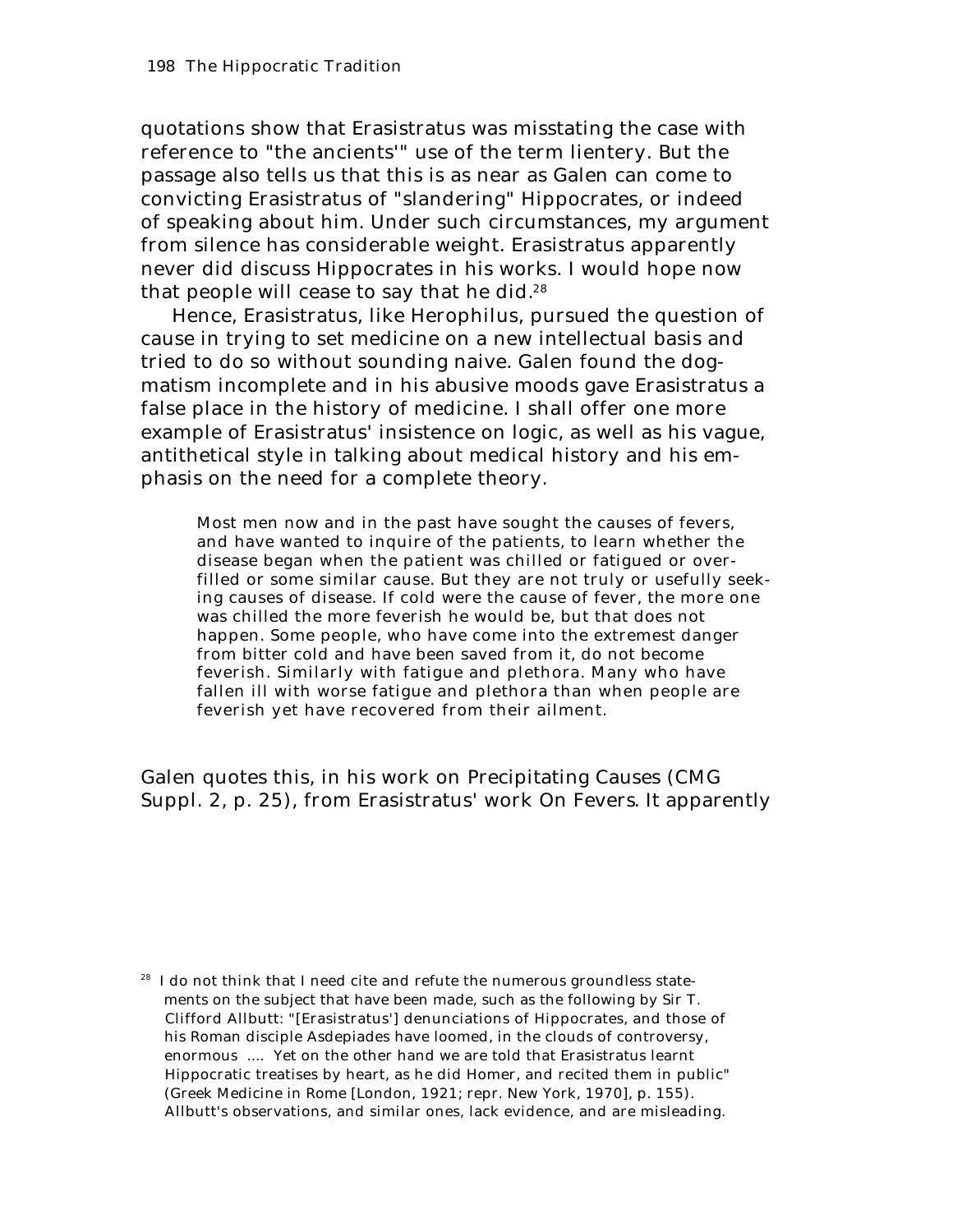is the opening of a long argument to the effect that fever comes from putrefaction of blood that has gotten into places where it does not belong (such as arteries). It is reminiscent of the other early dogmatic physicians in its rejection of simplistic reasoning about causes.

 In summary, I believe that we can say of all the early dogmatics that they are not followers of Hippocrates nor are they his opponents. They were themselves creating schools, but their writings were in large part similar to the works of the Corpus Hippocraticum in their ignorance of schools of medicine and of any "father of medicine" to whom they might orient themselves. Herophilus or Erasistratus probably would have expressed views of the history of medicine very like those of Menon: "Some say this, some say that, all need improvement; the ancients were cruder than we sophisticated moderns."

 Hence my search for the Hippocratic tradition has not yet encountered any responses to Hippocratic doctrine (other than those of Plato and Menon), nor indications of the existence of a Corpus. The generations immediately succeeding Herophilus and Erasistratus began the change in Alexandria.

## THE COLLECTION OF THE CORPUS AND EARLY WORK ON IT

 We do have information about the collection of old medical works by the Alexandrian Library. The story begins in the reign of Ptolemy Euergetes I (246-221 B.C.). Zeuxis, the Hippocratic commentator, told it approximately a century later, and Galen transcribed it from him. The excerpt which follows here is from Galen's commentary on *Epidemics* 3. The question at issue is the authority and source of the symbols, Greek letters appended to the case histories apparently as a summary of their contents.

I would be embarrassed to deal in such foolishness if I had not dealt with the whole medical art before coming to the commentaries on Hippocrates' works. Nobody who knows medicine can learn anything from my commentaries besides what is in my med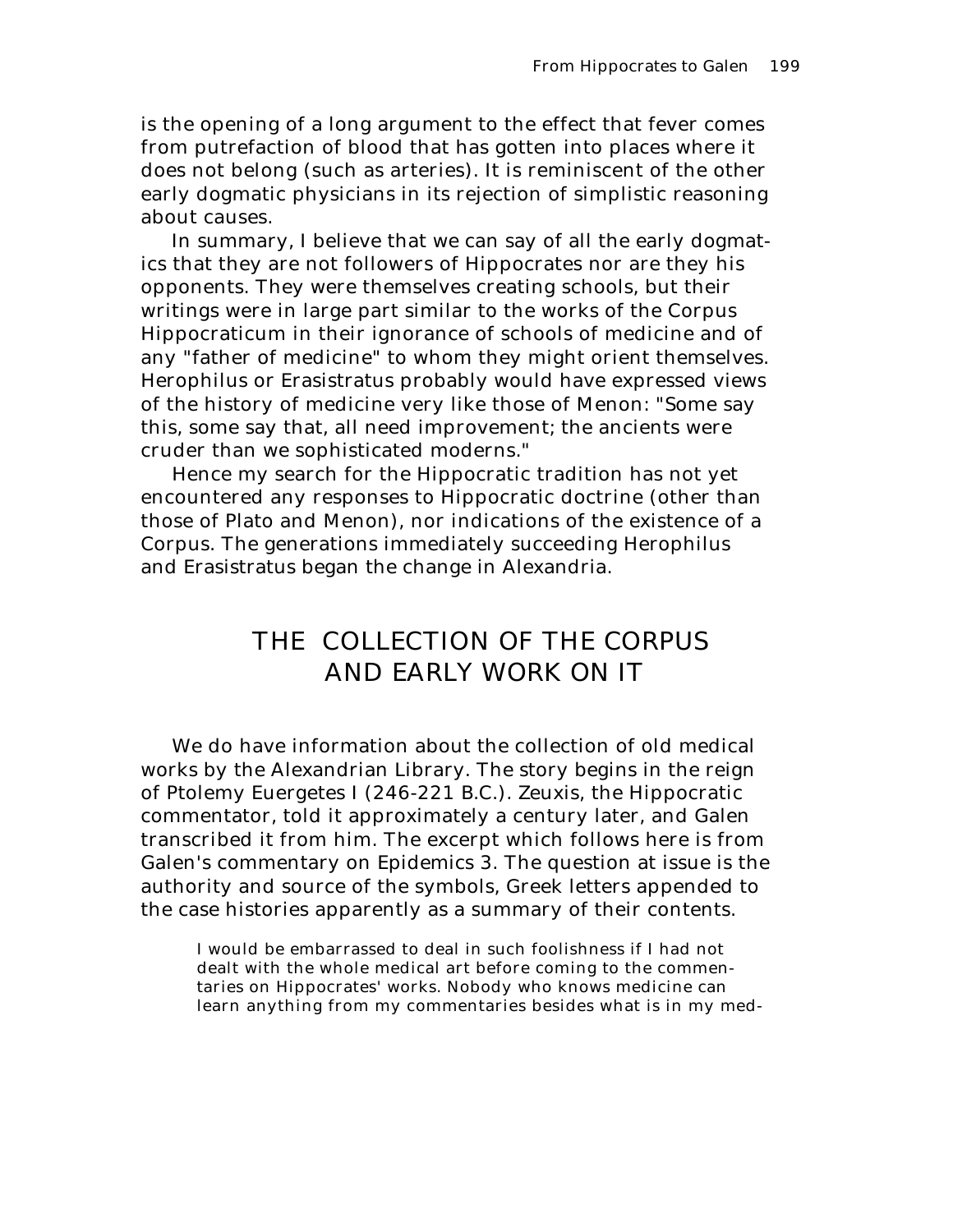ical works, where I wrote systematically enough that even the stupid can understand the meaning of what is said. But they will have a knowledge of history, which makes the multitude admire practitioners because they think that those who have read history and are full of bits of information understand the theoretical basis of the science.

 Hence, I will tell the full history of the symbols since my friends and colleagues would like it to be set down once here. What I am going to say was said by Zeuxis in his first comment on the present book. Perhaps it would be better, as I do in such cases, to send those who want the history to read it in that book. But since Zeuxis' commentaries are not in demand, and are scarce, they asked me to relate it, beginning from Mnemon [a mock epic touch by Galen]. Some say that he took the third book of *Epidemics* from the great Alexandrian Library to read, and that before he returned it he added the symbols in it in ink of similar blackness and in letters like those in the manuscript. But some say that he brought the book from Pamphylia with the symbols already inscribed. And, they say, the Ptolemy who was then king of Egypt became so greedy for books that he ordered that the books of everyone who arrived by ship be brought to him. After he had them copied on new paper, he gave the copies to the owners of the books that had been brought to him on the debarkation, and deposited the confiscated books themselves in the library with the inscription "Of Those from the Ships." And they say that the *Third Epidemics* was found to be one of this kind, 'inscribed "Of Those from the Ships by the Redactor Mnemon of Sidon." But some say that it was not inscribed "by the redactor," but simply with Mnemon's name since the king's assistants inscribed the names of all the travelers on those of their books which were put in storage, because they did not take the books straight to the library, but stored them in some houses in heaps.

 That Ptolemy was so eager to acquire books is well witnessed by what they say he did to the Athenians [Galen tells here the story of the piracy of the Athenian state copies of the tragedies.]. Well, then, Mnemon, whether he himself brought the book [to Egypt] or took it from the library and wrote in it, seems to have done so for profit. He said that only he could understand what the symbols meant, and he charged for interpreting them. If that is true, it is more credible that the library had the symbols. He would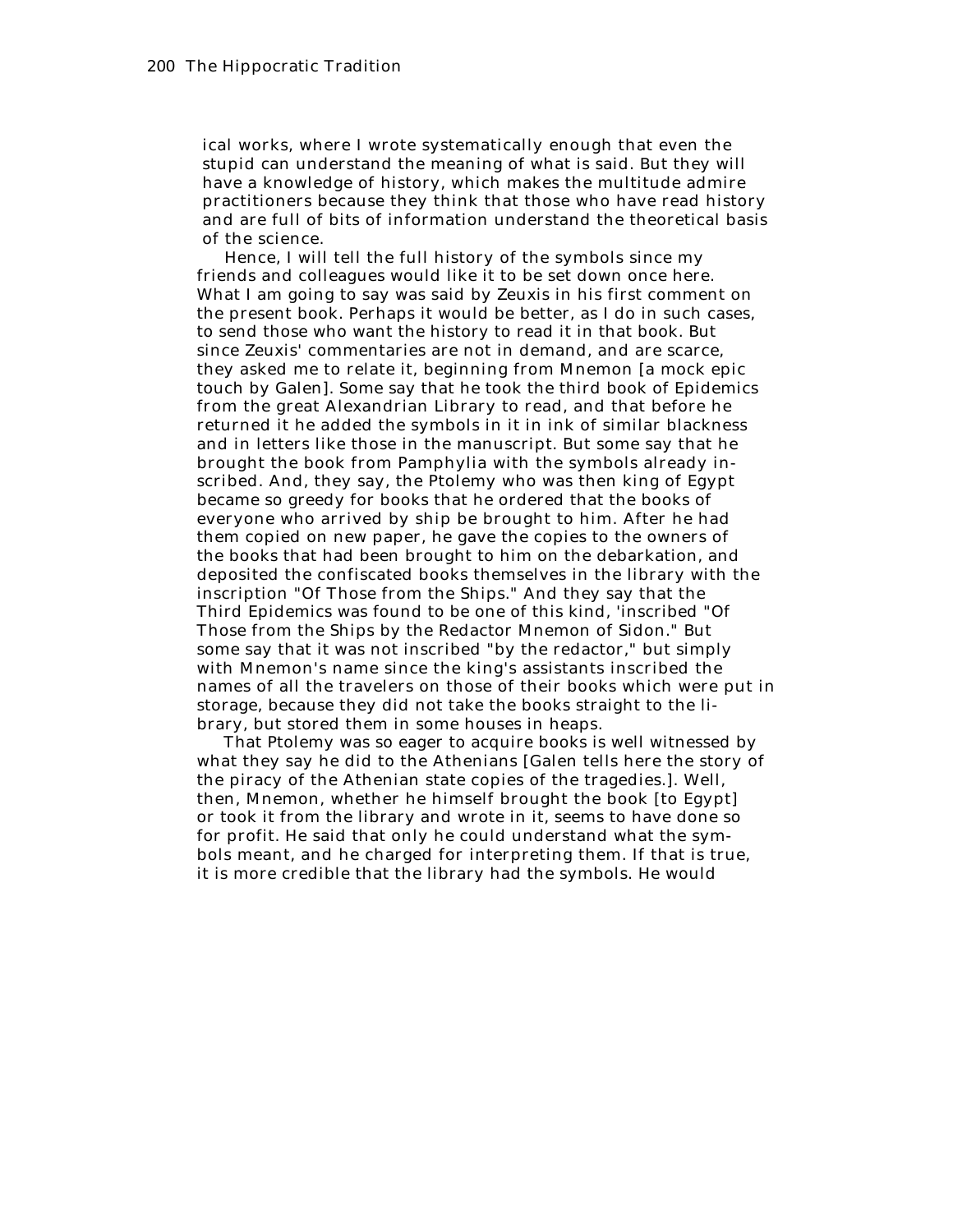have been suspected if he himself had brought the copy from home. [CMG 5.10.2.1, pp. 78-80]

 Galen's tale from Zeuxis is important, vague as it is, for telling us what the Alexandrians themselves knew of the Corpus. Nothing in the sources suggests that any Coan library was brought en bloc to Alexandria; that modern scholarly myth can be ignored because it would be in the sources if it had any basis at all. Modern scholarship arrived at the conjecture by a logical route, as we have seen: Galen said Hippocrates was dogmatic, as were Praxagoras of Cos and Herophilus. Herophilus studied with Praxagoras, Galen says (K 10.28). When it was imagined that he commented on Hippocratic texts it could also be imagined that he collected them, that he brought a Coan library. Insofar as these hypotheses piled on hypotheses, can be tested, they fail. If the history were as has been conjectured, the acquired library and Herophilus' interest in it would be recorded. But the sources tell of confusion even among people who worked at the library in Alexandria as to whence came the books that were piled up there and later catalogued and attributed to Hippocrates.

 The medical books were collected in haphazard fashion. Many were likely the personal copies that had been made for the private use of the travelers from whom they were snatched. It is not surprising, therefore, that they would be anonymous or that some would be composed of material from more than one source. *The Nature of Man*, so important to Galen, is apparently such a composite work, and Galen elsewhere offers his own fantasy about how that book was composed. Probably people could get a good price by selling books to the library, especially if the books bore the names of famous men. Therefore, he imagines, someone took the brief Hippocratic treatise *Nature of Man*, added the nonsensical anatomy of veins, and then sold the whole as Hippocrates' work (CMG 5.9.1, pp. 70-75). Galen's fantasv and his ignorance about the provenance of the Hippocratic books reveal the ignorance of his sources. I think that we cannot pretend to know more than Galen knew about the Corpus Hippocraticum in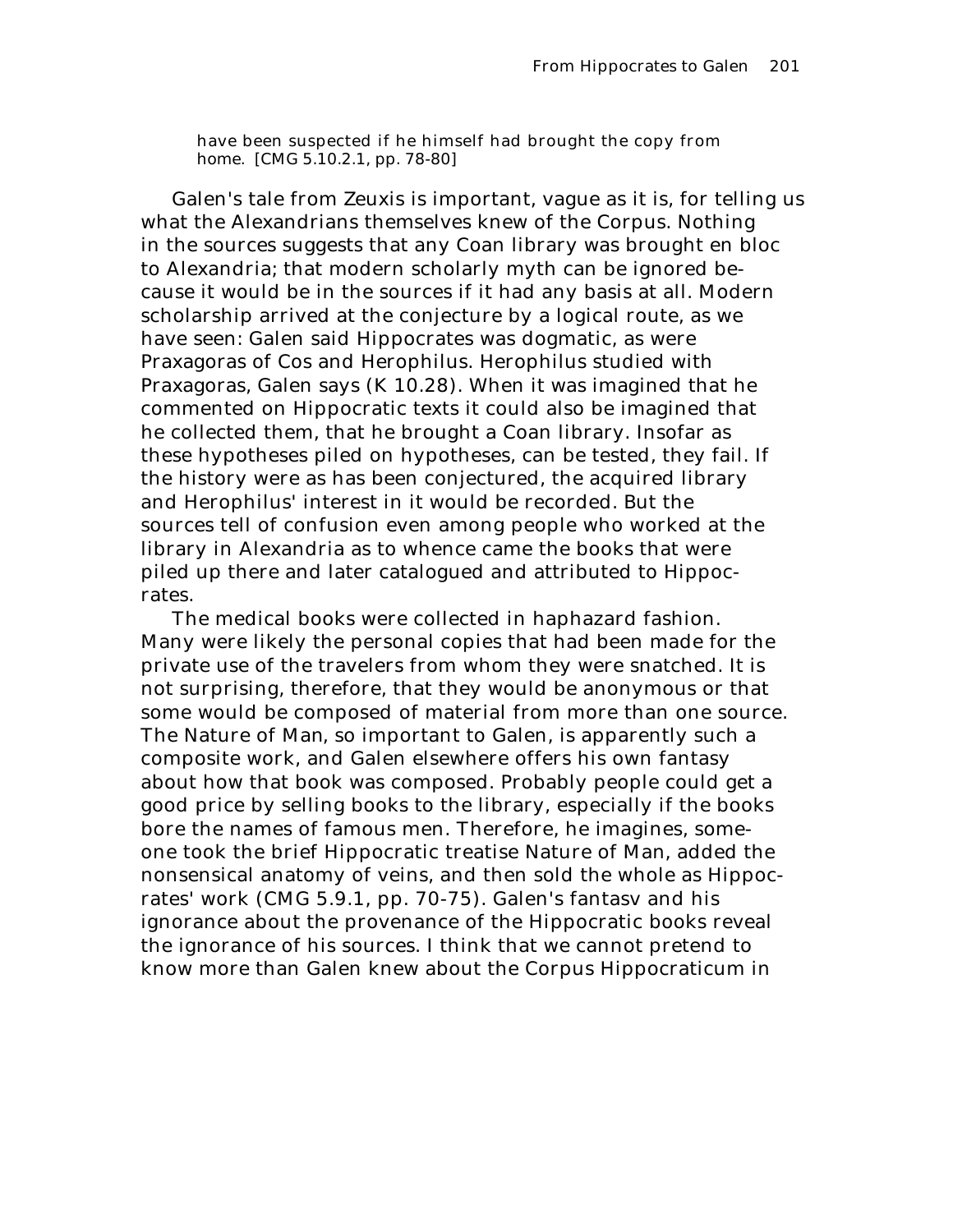Alexandria. But consider one interesting coincidence: when the library sorted out its old medical works and styled them all Hippoeratic, it had two works whose first parts were titled *Nature of Man* and whose second part was titled *Regimen in Health*. I have given reason to believe that one, the present *Regimen*, was the work of Hippocrates. The other, the present *Nature of Man*, is the subject of Galen's fantasy and the basis of his Hippocratic elemental theory. Both remained in the Corpus along with other miscellaneous works whose wide differences in quality and point of view could not but be apparent to anyone who analyzed them.

 Bacchius is the first person known to have dealt with the works of the Corpus.29 The later tradition of citations of readings in the Hippocratic works goes no deeper than him as we shall continue to note below. What did he do, with what purpose, and what did he think of the Corpus? I infer the following: Bacchius was a literary man. He wrote a glossary—an explanation of archaic and difficult words in the old medical works, using the *Lexeis* of Aristophanes of Byzantium as a source and offering many quotations from classical poets and prose writers to illustrate the *glossae* (rare words) of Hippocrates (cf. Erotian, N p. 5, lines 1-3, and Galen, K 19.65). He copied, or had someone copy, at least one Hippocratic work, the work we call *Epidemics* 3 (CMG 5.10.2.1, p. 87). And he wrote a book of *Reminiscences of Herophilus and His House*, which gives one anecdote about the physician Callianax: when a patient complained to Callianax, "I shall die," he responded with the line from Homer, "Patroclus is dead, and he was a better man than you."<sup>30</sup> We do not have the context for that anecdote, but the title of Bacchius' book suggests that Bacchius wrote his memoir to record his as-

 $29$  Basic information on Hippocratic glossography before Erotian is well laid out in Max Wellmann's *Hippokratesglossare* (Berlin, 1931). Xenocritus and Callimachus were glossographers near Bacchius' time who may have pre ceded him. Erotian speaks as though their works were unknown to him (N 4.23-27). Erotian will be cited from *Erotiani Vocum Hippocraticarum collectio*, ed. Ernst Nachmanson (Uppsala, 1918).

 $30$  CMG 5.10.2.2, p. 203. The anecdote was told by Zeuxis to illustrate remarks in *Epidemics* 6 about need for medical decorum and consideration for the patient's emotional state. Galen quotes Zeuxis' remarks.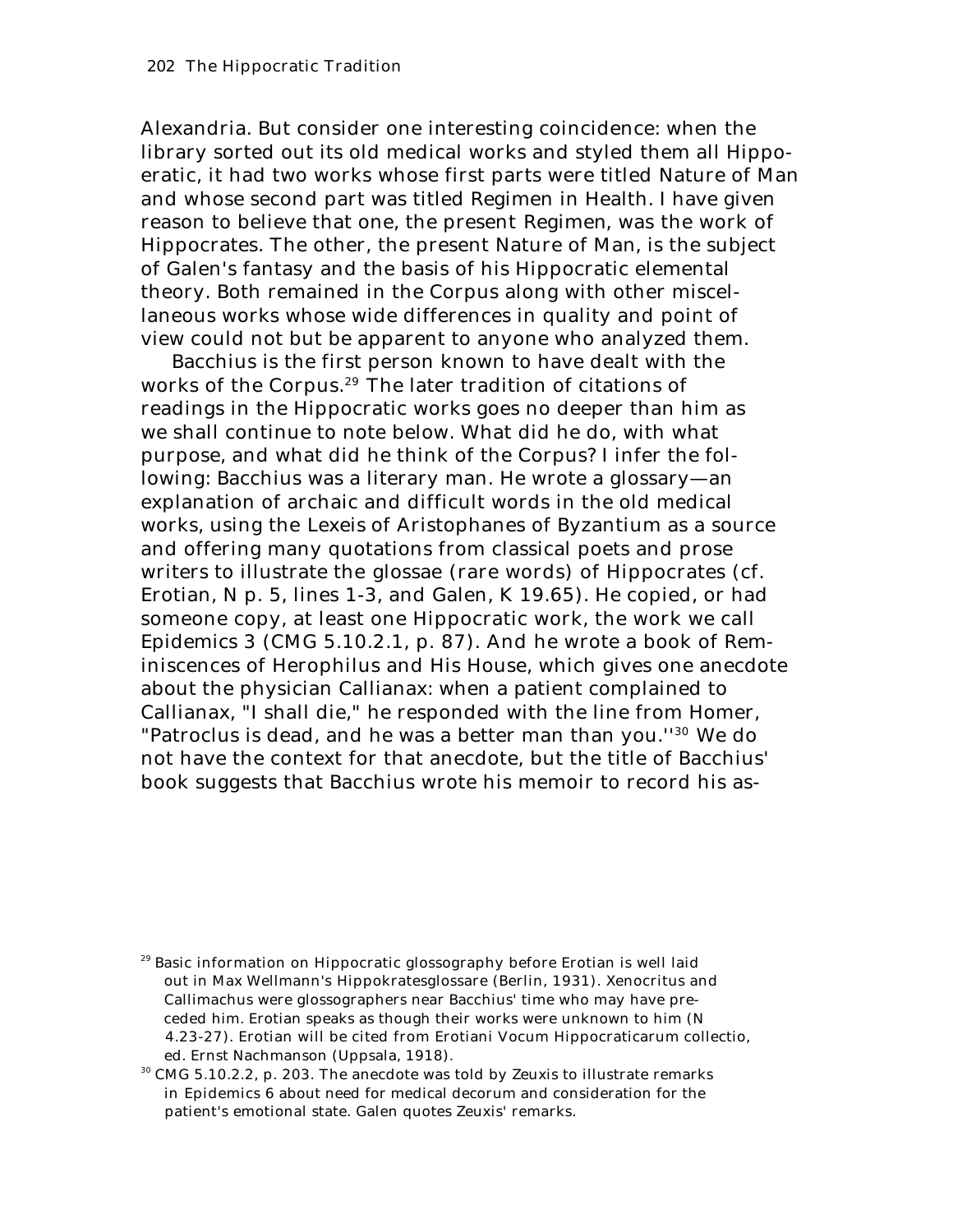sociation with a college of Alexandrian medical men grouped around Herophilus—presumably his students and dependents.

 Bacchius' glossographical work on the ancient medical writings was, I think, aimed at forwarding cultural appreciation of the Greek language and Greek heritage. People who worked at glossography after him had such purposes and acted as though he had.<sup>31</sup> They used his work and attacked it with some acrimony, but the acrimony is literary, not like that of the sectarian medical disputes to be discussed below. One example of the way a word was treated in the glossographical tradition is worth much description. Here is what Erotian gives for the word *elinyein*, from *Epidemics* 6 (L 5.268.7):

*elinyein*: Bacchius in Book 1 says "laziness" (*argein*), lack of occupation (*scholazein*), asserting that the Eleians, for *scholazein*, say *elinyein*, while the Thymbrans say *argein*. However, Heraclides of Tarentum in Book 2 of *Agalnst Bacchius, Concerning Hippocrates' Language*, says that the word is derived from *heile*, the heat and glow of the sun, whence is derived also, they say, *alea*, "warmth." *Aleanthes* is olive oil turned white by the sun. And since people who are warmed by the sun tend to inactivity, *elinyein* is used to mean lack of occupation. I [Erotian] think that Heraclides' etymology is overdone, and that Bacchius is correct. [N p. 106}

What the medical text, *Epidemics* 6, has to say is "*Elinyein* is not good, but rather exercise." Its meaning is clear, but the obsolete word generated interest and dispute. Unfortunately, modern scholars are as susceptible to anachronism as anyone else. They have assumed that Bacchius must have concerned himself with the same questions that oppress them and must have had views on the Hippocratic Question. (Indeed, the spurious commentary on *Humors* suggested as much.) But that assumption should be discarded, and the effort of imagination should be made to view the early work on the old medical writings in its true light.

 $31$  Erotian's (first century A.D.) statement of purpose can stand as a description of the purposes of previous giossographers: Hippocrates is important, says Erotian, because he is useful for literary instruction. He is useful for physi cians especially because in reading him they can learn new things and test the ones they already know (N p. 3, lines 1-10).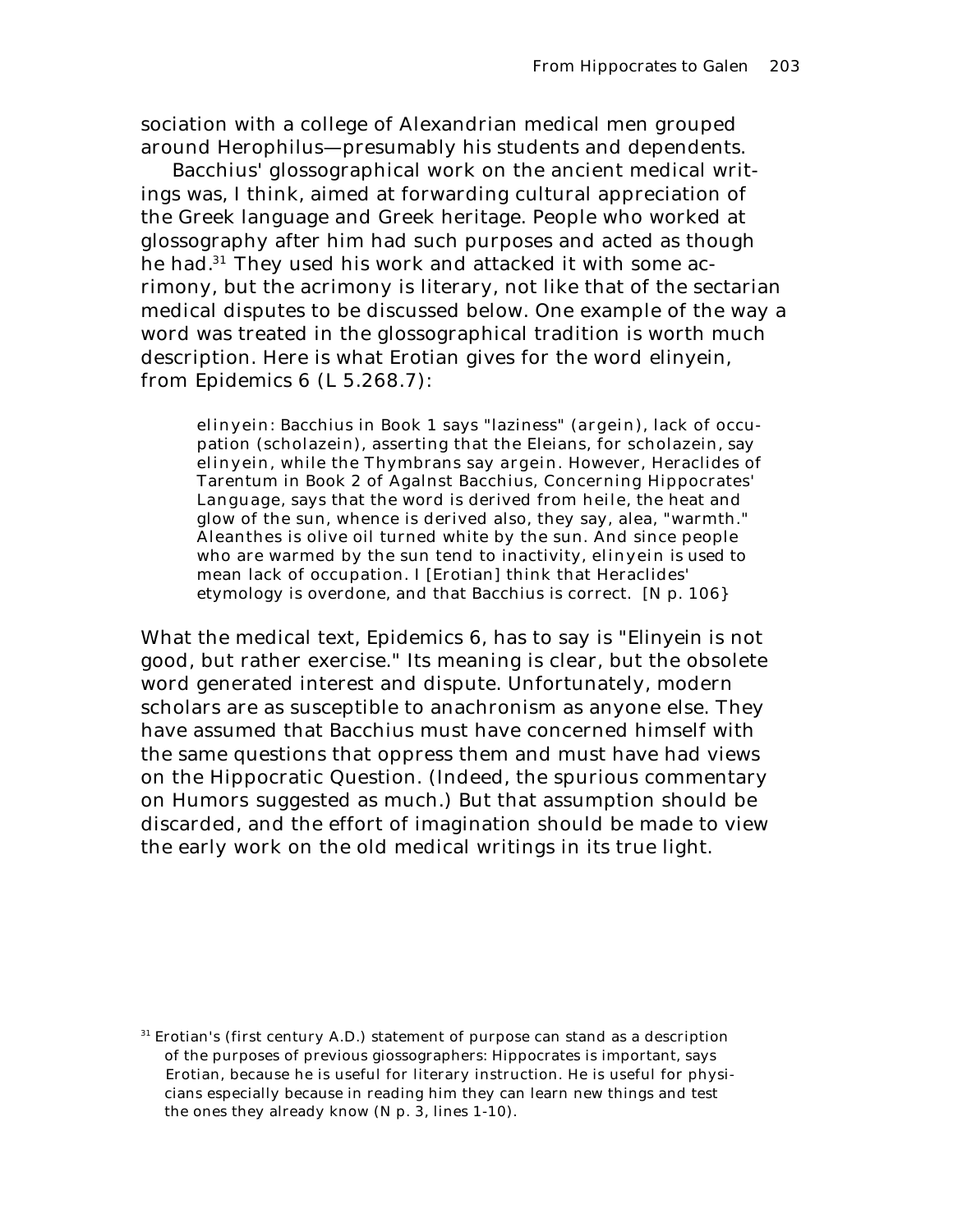Bacchius used a large and varied group of treatises which are in the Corpus, probably including *Prognostic*, *Prorrhetic*, *Humors*, *Epidemics* 1, 2, 3, 5, 6, *Aphorisms*, *Places in Man*, *The Surgery*, *Mochlikon*, *Joints*, *Wounds in the Head*, *Regimen in Acute Diseases*, *Diseases* 1, *On the Art*. <sup>32</sup> Most probably the list could be extended if the evidence were not so meager. His work seems to have been arranged like Erotian's by the order of the occurrence of the words in the medical works glossed. Epicles abridged the work and arranged the glosses alphabetically in the first century (cf. Erotian 5.5, N 7.23-8.5). Such an arrangement makes sense in view of the papyrus rolls on which the work had to be read: they preclude thumbing back and forth through an alphabetical list.<sup>33</sup> And possibly later careless references to his work as "commentary" (such as Galen's in the commentary on *Aphorisms*, K 18 A.186) derive from the order of its presentation, despite the title *Lexeis*. When Galen is using good sources and speaking carefully, he distinguishes the glossographer Bacchius from the later commentators on Hippocrates (for example, on *Epidemics* 2, CMG 5.10.1, p. 230). [See above, p. 130, 150, 161, 191]

## THE EMPIRICS AND HIPPOCRATIC "DOCTRINE"

 The views and the importance of Hippocrates first became a subject of discussion in doctrinal disputes that arose out of the empiric reaction against dogmatic medicine. I wish that I could present a clearer picture of the development of the doctrinal dispute than I am able to do, how it began and how it developed and where the various Empirics figured in it, but only a few

 $32$  These I infer from Erotian's citations as Nachmanson assigns them. Wellmann, *Hippokratesglossare*, p. 2, gives a somewhat larger list, including *Airs Waters Places* and *Nature of the Child*, which were glossed in Epicles' epitome of Bacchius.

<sup>&</sup>lt;sup>33</sup> On the development of alphabetization and the uses to which it was put, see Lloyd W. Daly, *Contributions to a History of Alphabetization in Antiquity and the Middle Ages*, Collection Latomus 90 (Brussels, 1967). There were some al phabetic glossaries in the third century B.C.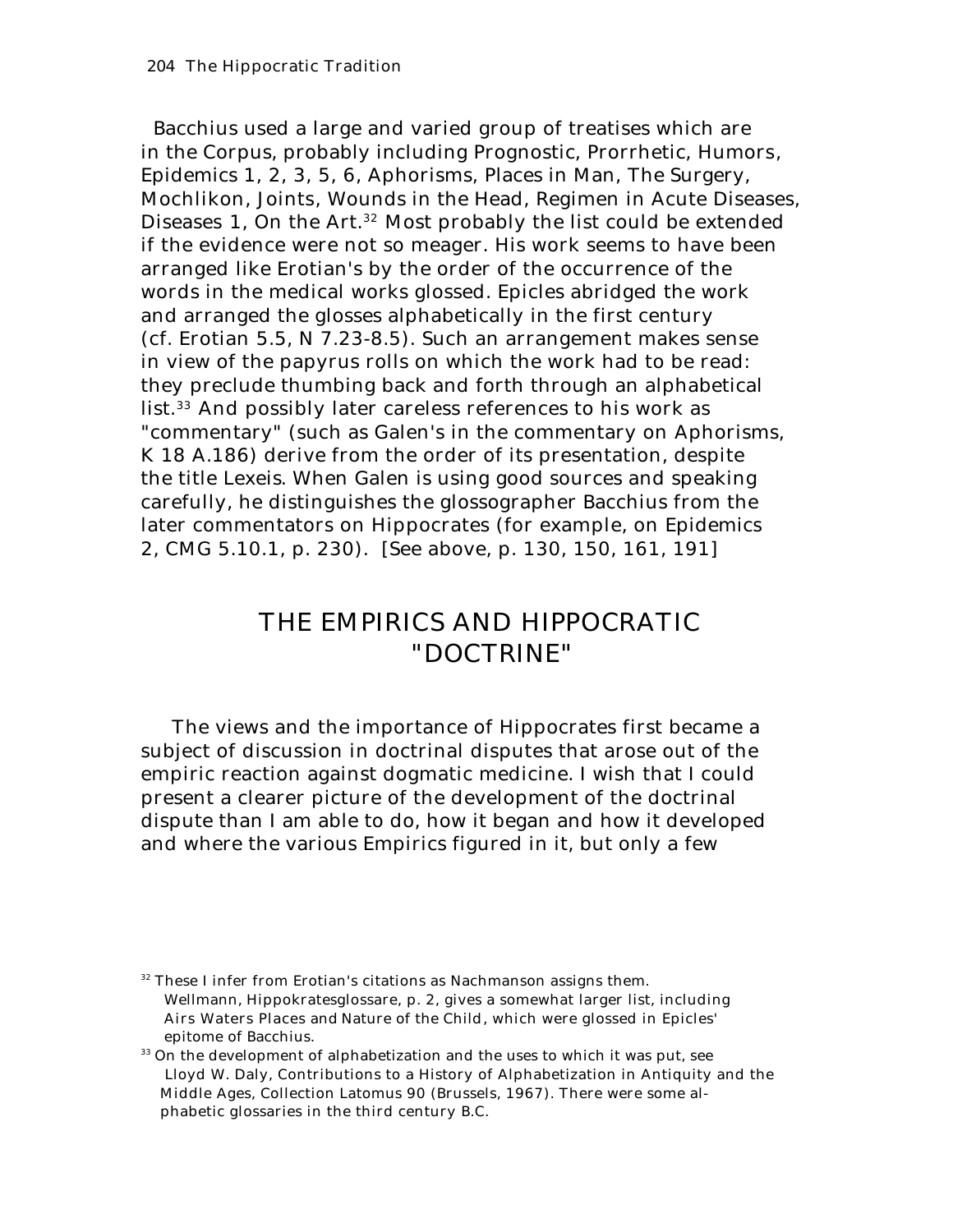fragments remain from the early period, ca. 250 to 100 B.C.<sup>34</sup> The first coherent report of the dispute of the Empirics against the Dogmatics comes from Celsus in the first century A.D. But Celsus' report is colored by the contribution of AscIepiades (first century B.C.), the latter-day dogmatic, who launched a counterattack against the Empirics. Galen, as usual, is the source of much of our solid information. Galen offers the dialectic of sect versus sect in various works, very much in Celsus' manner, but with refinements which had been offered by Menodotus, an Empiric of the early second century A.D.35 Galen also offers bits and peices of information which, with other bits and pieces, provide an outline of the early quarrel. Celsus' report of sect versus sect was written two centuries after the beginnings of the dispute and Galen's works on sects more than three centuries after. Of more concern than refined dialectic of the quarrel between Empiric and Dogmatic as reported in later centuries is the attribution of Empiric doctrine to Hippocrates in the early stages of the quarrel. In some early stage of their attack on dogmatic medicine, the Empirics began to use the Hippocratic Corpus as a standard of nondogmatic medicine, a source of collected experience of observation of symptoms and of methods of treatment that were not controlled by dogmatic theories. And the Empirics also found in the Corpus enough theoretical material to support their position against the Alexandrian Dogmatics whom they were attacking. I shall outline the Empirics' case against the Dogmatics, and then try to assess their use of the Hippocratic Corpus.

<sup>&</sup>lt;sup>34</sup> Fragments and other material relating to the Empirics were collected by Karl Deichgräber, *Die grichische Empirikerschule*.

<sup>35</sup> Galen's remarks in *On Medical Experience*, ed. and trans. Richard Walzer (Oxford, 1944), p. 87. indicate that Asclepiades wrote on sects in the form of an outline of the theoretical position of Serapion followed by answers to Serapion. (Celsus seems to draw on that work, but to soften'Asclepiades' judgments.) Menodotus responded in kind to Asclepiades' writings, and Galen drew on Menodotus' outline of sects. But Galen responded more favorably to Menodotus' Empiric view in his early than in his later writings (see above, p. 76). Who provided the particular outline of Methodism used by Galen (and perhaps by Menodotus before him) is not clear to me.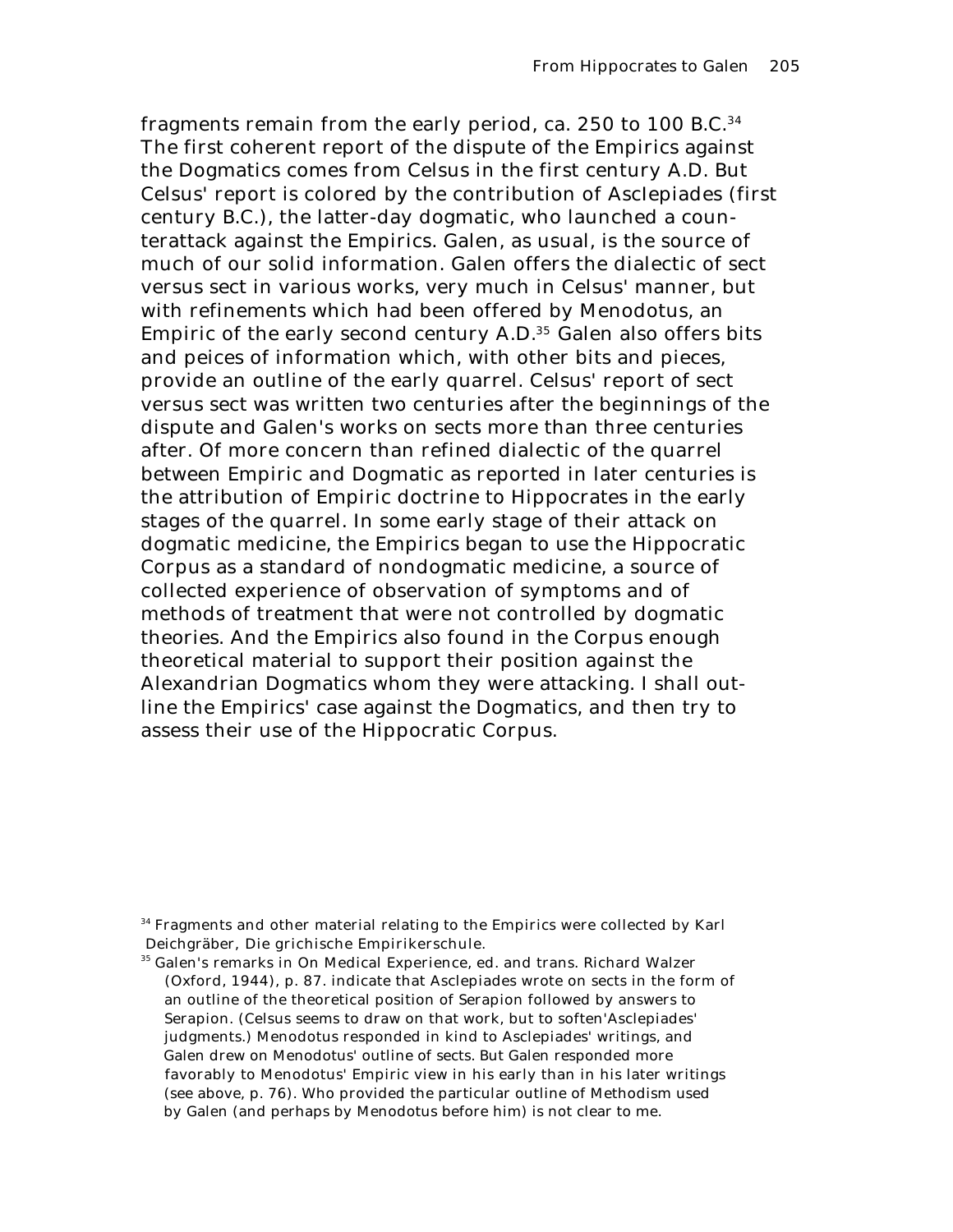Certainly the Empirics attacked the Dogmatics (they may have given them the name) for practicing bad medicine: for murdering patients, in effect, in the name of their logic. *Logos*, always an ambiguous and inclusive term, had the meaning of rhetoric as well as logic: *logiatroi* were physicians who talked much and did nothing, who worked out logical theories in their studies or laboratories, and who spoke well in public displays of learning, but who never saw a patient, understood a disease, or cured anything. Galen reflects the Empirics' accusation when he is more than usually scurrilous against Erasistratus: "Maybe, as they say, you had contempt for seeing sick people, and stayed at home to write up your thoughts" (K 11.159), and Galen uses the term *logiatroi* whenever he needs a word to describe healers in theory, but not in fact.<sup>36</sup> The terminology of the quarrel and the quarrel itself, however, probably developed after the time of Herophilus and Erasistratus, after the creative period, when their followers were consolidating early gains and turning them into dogmata. So the nearest contemporary evidence would suggest. The nearest contemporary evidence is particularly good because it is virtually irrelevant: it is a half-apt analogy between armchair historians and armchair physicians which the historian Polybius, writing between 150 and 120 B.C., adduced to prove that a man of affairs such as himself is a superior historian. I quote him in part:

The logical part of medicine which came mostly out of Alexandria, from the Herophileans and Callimacheans, as they are called there, comprehends one element of medicine [the others are

<sup>36</sup> The word *logiatroi* was coined by the Empirics, I infer, as a term of abuse of the dogmatics. In another attack on the dogmatics, which seems to come from the empirics, Galen says, "People who deal with the facts are aware of this, unlike the sophists of Alexandria whose books are full of long and false stories for boys fresh from the farm. They never saw a patient, nor bothered with such [symptoms of disease]. Dietetics was entirely neglected by them" (CMG 5.10.2.2. p. 10). The best direct example I have found of the Em pirics' style of argumentative abuse is Heraclides' comparison between An dreas and Pamphilos' descriptions of medicinal herbs and heralds' descrip tions of a runaway slave: "They get their information from those who know and use it as an incantation, but they would not know the slave if they were standing beside him" (K 11.796).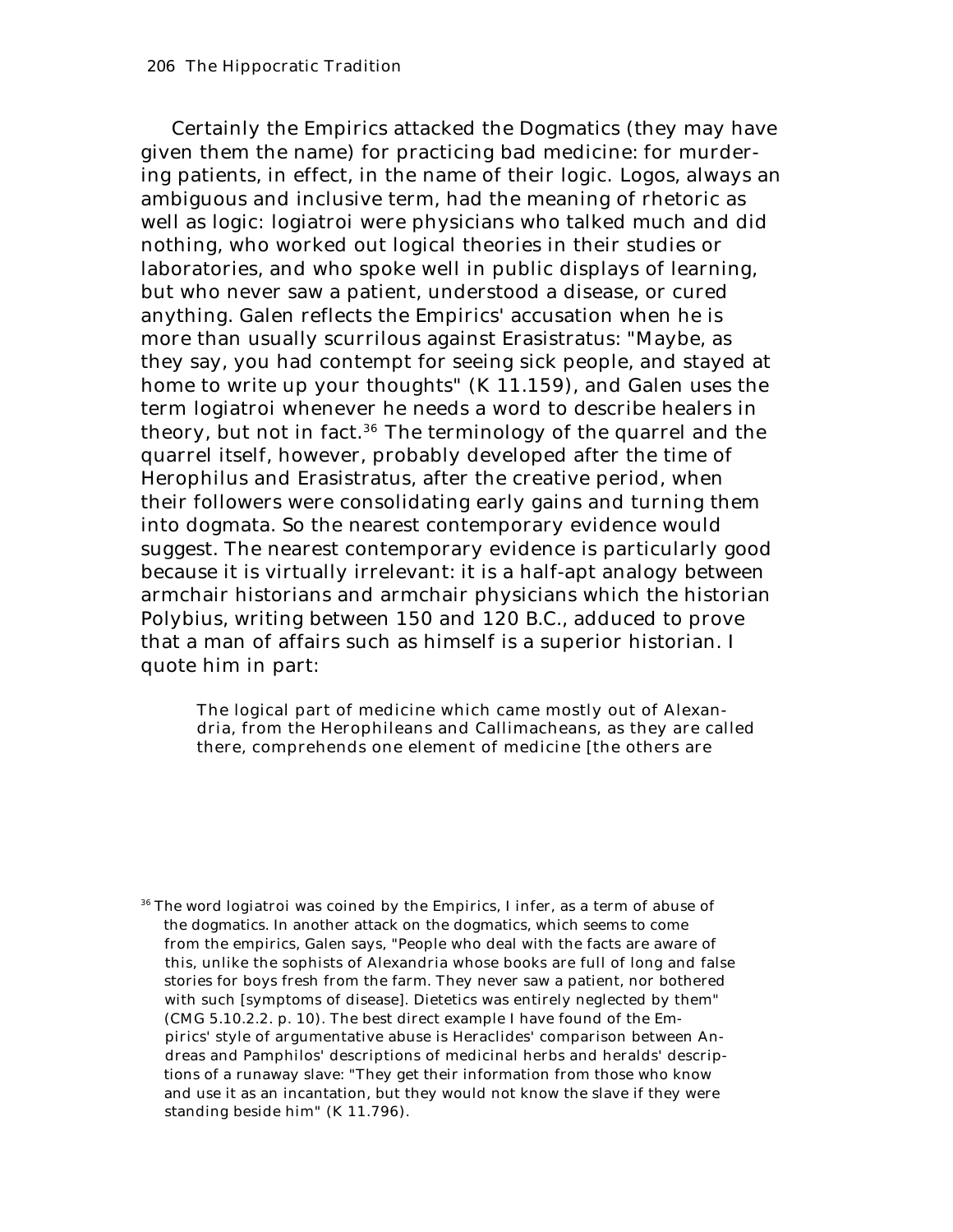dietetics and surgery and pharmacy], but by its claims and pretensions it makes people imagine that the others are useless. When you confront such thinkers with the facts, by offering them a patient, they are as helpless as someone who has never read a case history. Patients who were not very ill have entrusted themselves to such physicians by virtue of their reputation [or "because of the force of their rhetoric," the word *logos* again] and have endangered their whole existence.<sup>37</sup>

Polybius enjoys an attack on the pretentious intellectual who does not know his business. The particular attack he here paraphrases was, I think, formulated by the Empiric physicians, who, like all reformers, denigrated their predecessors, upon whose heritage they wanted to make improvements. Polybius' analogy assures us that such medical denigration and quarreling occurred within his lifetime. The details of the Empirics' attack on dogmatic medicine, the improvements they urged, and the way they used Hippocrates must be inferred from later repons.

 The Empirics rejected the search into causes of health and disease by saying that immediate causes were obvious and that hidden causes were not discoverable. Conjectures about the mechanism of breathing or the source of the pulse or the manner in which food is digested are not relevant to medical practice. The question in medicine is: How does one treat a sick human being? Their answer was: One gets a notion of his affection by noting his symptoms, and one treats him with the remedies that experience has shown effective for such affections. That is what medical practice is and if one pretends that it is anything more, he is a fraud (Celsus, *Proem*. 27-32). The quarrel can be considered an example of the eternal conflict between laboratory or theoretical medicine and clinical or practical medicine: perhaps it is, but the too easy analogy can be misleading. In any case, the Empirics attacked the medicine of the Dogmatics in the name of better medical practice, undoubtedly with great sincerity. They attacked the followers of the dogmatic group: a genuine "school" had come into existence as logical

<sup>37</sup> Polybius, ed. Theodor Büttner-Wobst (Leipzig, 1882-1905), 12.25d4-5.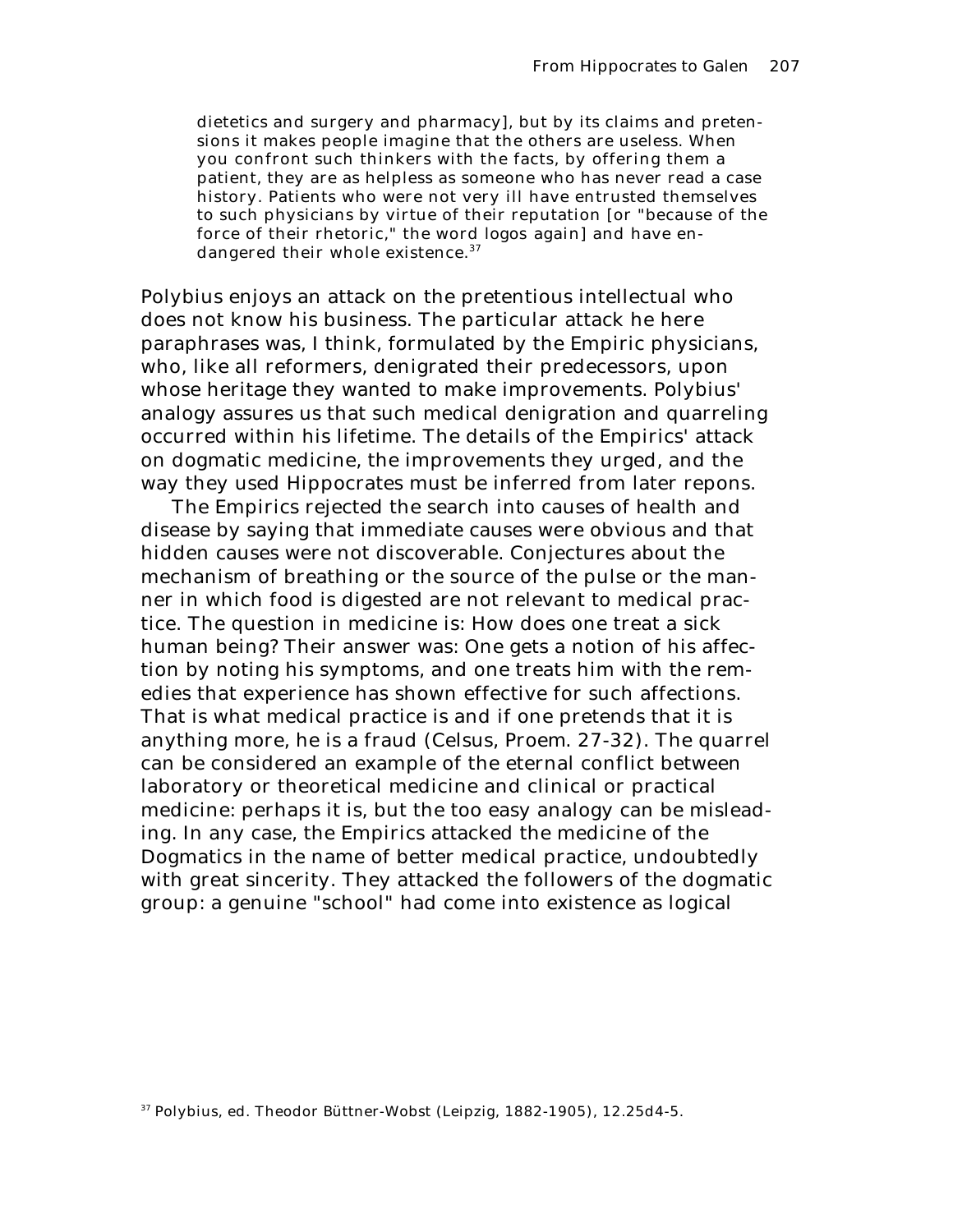medicine passed its creative period, and the Empiric\*s intended to replace it with their own school.

 The Empirics attacked the study of anatomy by dissection and vivisection: the corpse and the body distorted by pain do not give insight into causes of health and disease or into useful treatment (Celsus, *Proem*. 40-44). Against the authority of the *logos*, the Empirics provided their own epistemological theory, giving authority to experience: to the physician's own experience and to what he learned from research (*historia*) into the medical experience of others he could trust.<sup>38</sup> Here we reach the crux of our subject, their use of the Corpus Hippocraticum.

 The Empirics gave authority to the Corpus Hippocraticum and out of it they created a Hippocrates in their own image, whom they opposed to the practitioners of the dogmatic school. They found in the works of the Corpus the kinds of descriptions of the phenomena of disease, surrounding circumstance, and effective treatment that fitted their own patterns of research.<sup>39</sup> They found, particularly in the *Epidemics*, the repeated injunction that this and that factor must be investigated to determine relevance (*skepteon* and *zeteteon* are the common terms).40 In the *Aphorisms*, *Prorrhetic*, and other works of condensed experience, they found descriptions of the precise order of symptoms in diseases and juxtapositions of symptoms with environmental and other factors in precisely the manner they thought proper.<sup>41</sup> They were pleased to find that Hippocrates preferred observation to theory, that he emphasized phenomena that theory would not have prepared one to expect (Galen in CMG 5.10.2.2,

- <sup>39</sup> The Empirics say they do not know where Hippocrates and others found their methods of'treatment (that is, there is no deductive process that would produce them), but the important thing is to use them well (Galen, K 8.142). They considered the Hippocratic prognosis of critical days to be a method derivable only from experience (*On Medical Experience*, ch. 9, and Galen, *On Critical Days* K 9.774).
- <sup>40</sup> For Heraclides' views on *zeteteon* as a byword of Hippocrates, see CMG 5.10.2.1, pp. 87-88. For similar views by Glaucias, CMG 5.10.2.2, p. 451.
- <sup>41</sup> For their treatment of the *Aphorisms* as an empirically oriented work, see Deichgräber, *Empirikerschule*, Frags. 362 and 363 (from Galen, K 17 A.24 and 18 A.345-354). See also Frags. 331, 332A for *Prorrhetic*, 327 for *Prognos tic*, 348-349 for *Epidemics* 4 and 5.

<sup>38</sup> For *historia* as the Empirics defined it, see Galen, *On Sects for Begnnners*, *Scr. Min*. 3.3, and Deichgräber's summary, *Empirikerschule*, pp. 298-302.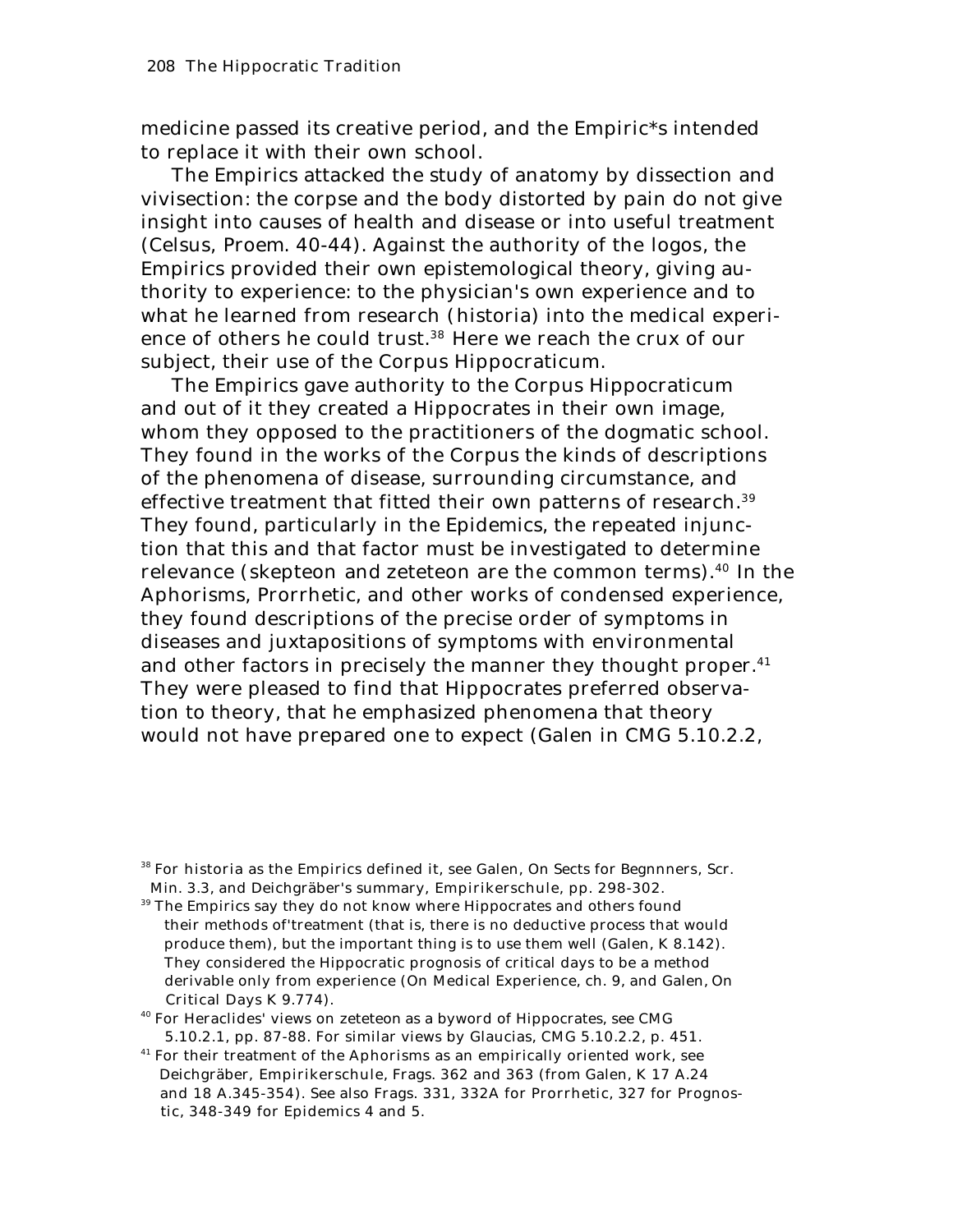p. 174). Furthermore, they could find approximations of their own theoretical position in the works of the Corpus. Beyond the general injunctions to observe and investigate, they found descriptions of what medicine is that resembled their own. Celsus' report of their views shows that the treatise *Ancient Medicine* was particularly congenial to them. *Ancient Medicine* offers an anthropology to support its view of what the Art of medicine is and where it came from: the Art (*techne*) originated in people's experience of the effects of diet and environment on their health; raw and harsh food had bad effects, as did sudden change, and their opposites had good effects; men differed from animals in their needs. *Ancient Medicine* infers that the systematic collection and use of such information was the origin of the ancient medical art and proceeds to argue that thence comes a paradigm of all medical research and reasoning, while philosophical hypotheses about hot, cold, wet, and dry are useless.<sup>42</sup> Celsus' report of the Empirics' presentation of their views reads like an excerpt from *Ancient Medicine*:

 Even in its beginnings, they [the Empirics] add, the art of medicine was not deduced from such questionings, but from ex perience; for of the sick who were without doctors, some in the first days of illness, longing for food, took it forthwith; others owing to distaste abstained .... When this and the like happened day after day, careful men noted what generally answered the better, and then began to prescribe for their patients. Thus sprang up the art of medicine .... It was afterwards, they pro ceed, when the remedies had already been discovered, that men began to discuss the reasons for them.<sup>43</sup>

Another piece of evidence shows that, in their interpretation of Hippocrates by Hippocrates, Empirics interpreted the dark and difficult passages in the *Epidemics* in the light of *Ancient Medicine*: "They say that the words of Hippocrates in this passage are the same as those found in *Ancient Medicine*, and the author has here

<sup>42</sup>*Ancient Medicine*, chs. 4-8. The Empiric comparison between learning medcine and learning to pilot a ship (Celsus, *Proem*. 31-32) seems to allude to the same comparison in *Ancient Medicine*, ch. 9.

<sup>43</sup> Celsus, *Proemium*, 33-36; Celsus' own (dogmatic) view of the origins of medicine is that medicine came out of philosophy (*Proem*. 5-8).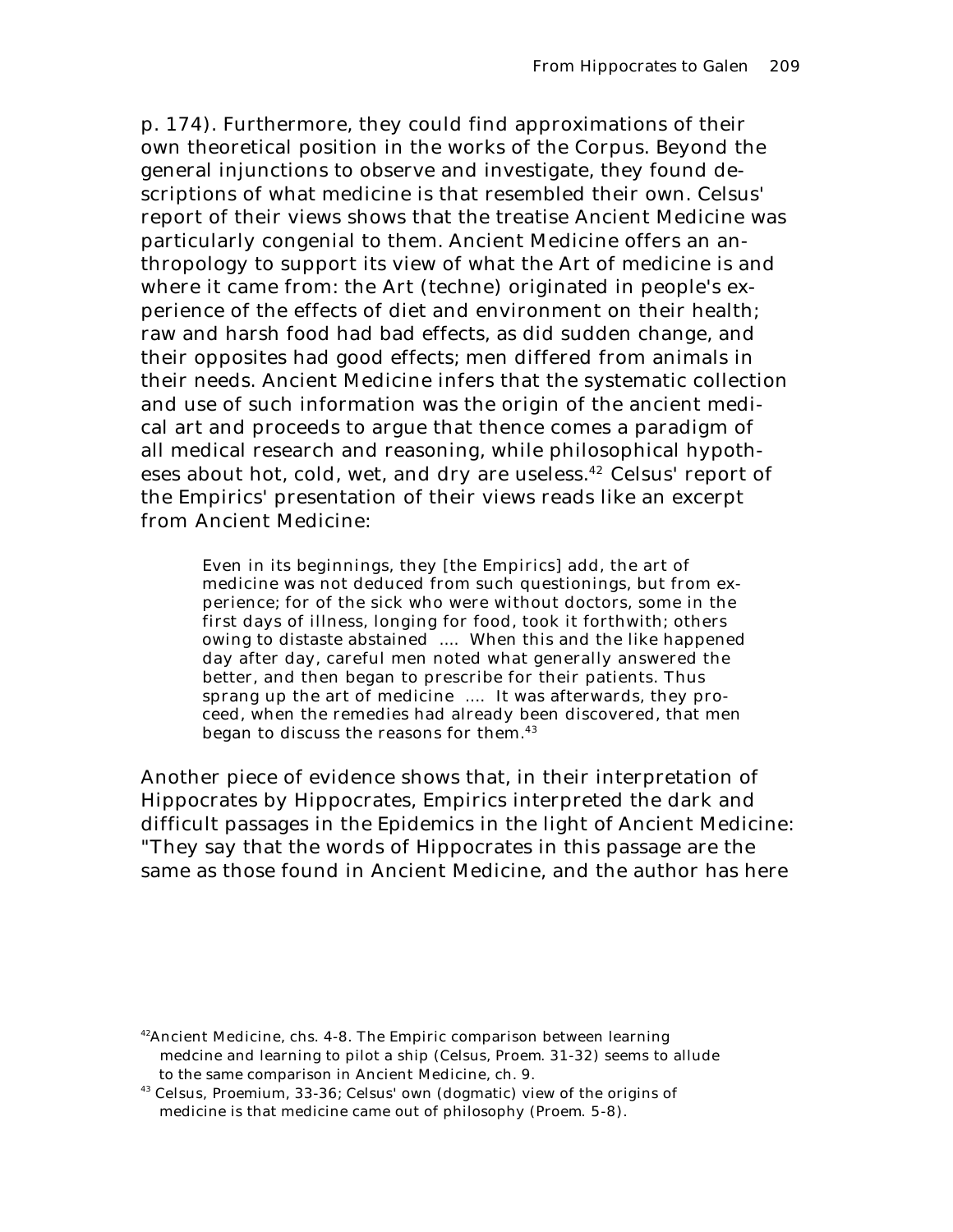only shortened and confirmed them: specifically, one cannot, according to his words, take hot, cold, wet, and dry as bases in the healing of diseases."44 Galen is, of course, offended by that view of Hippocratic science. He gives us the information in one of his expansive moments in which he is apparently transmitting information given by Rufus of Ephesus. Galen precedes his unusual burst of information about those who have interpreted the passage in accord with *Ancient Medicine* by saying, "In my view it makes no difference if I also mention those who have interpreted this passage in a way contrary to Hippocrates' opinion."

 There is an interesting historical irony here. Littré did not know Galen's statement about *Ancient Medicine*. Yet in his own reconstruction of Hippocratic science (purging away Galen's prejudices and putting in his own) Littré made *Ancient Medicine* the prime Hippocratic work by which the rest of the canon was to be tested (1.294-320). In so doing, Littré was in part restoring the Empiric view of Hippocrates which began our Hippocratic tradition. But that tradition began in the Hellenistic period, not in the Classical period where Littré would put it. Despite Galen's usual reticence about views of Hippocrates different from his own and despite his rhetorical posture according to which the history of medicine is a series of acceptances or rejections of Hippocratic dogmatism, his evidence appears clearly to point to the Empirics as the first interpreters of Hippocratic science. The tradition of study of the text goes slightly deeper, to Bacchius. But Bacchius attributed no doctrine to Hippocrates, while the Empirics clearly did. What each individual Empiric contributed cannot, I think, be known, as our evidence stands. The commentaries of Heraclides and Zeuxis were the sources of information for later antiquity. They were the first commentators on the Hippocratic Corpus, apparently, and they were said to have commented on "all" the works, whatever that means.<sup>45</sup> Glaucias,

<sup>44</sup> Galen on *Epidemics* 2, CMG 5.10.1. p. 220, immediately preceding the state ment that Heraclides had found a reading for the passage in an old manu script.

<sup>&</sup>lt;sup>45</sup> Galen repeatedly says that they commented on all the works, but he himself probably did not know what his statement meant. I have been unable to compile a list of works they commented on.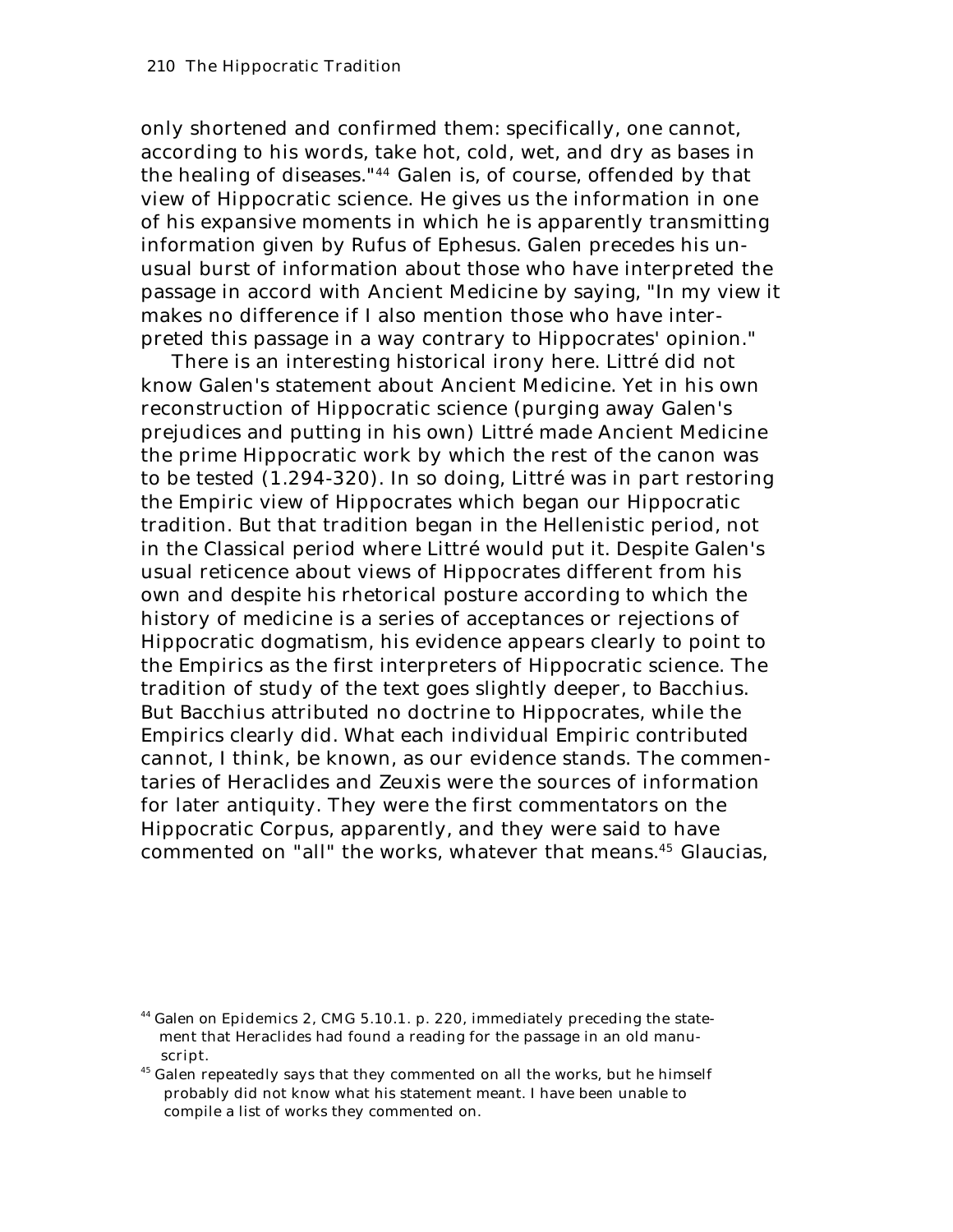apparently an Empiric glossographer, preceded them, and Zeuxis later loved to criticize Glaucias for failing to make sense of passages according to their whole context (cf. CMG 5.10.2.2, pp. 113 and 217). Two empirics named Apollonius, a father and son, wrote voluminously on the symbols in *Epidemics* 3 and adduced the verbal habits in other Hippocratic works to support their arguments, which were directed against a Herophilean, Zeno (CMG 5.10.2.2, pp. 86-87; Zeuxis is the source of the information). Philinus and Serapion, Empiric theoreticians, may have talked about Hippocratic science.<sup>46</sup> A good sample of Heraclides' style of commentary, and of his manner of drawing on predecessors appears in Galen's commentary on *Epidemics* 2. It is a medically insignificant passage on which Heraclides made an elegant textual emendation: instead of the lady's tail pointing to sex, her house door opened toward the temple of Aphrodite.

Some said that Hippocrates in these words used metaphor by way of analogy. He would indicate the wish of the woman for copulation and uses an allusive expression to beautify the sense with the words "the tail (*ourai*) bends toward sex (*aphrodisia*)" He alludes to the fact that creatures who urinate from behind, i.e., females of all species land the male, so Aristotle says, of the rabbit, the ape called lynx, and the camel), move their tail when they are sexually aroused and rub their sexual parts with it, since it is near the sexual organs. They say, then, that Hippocrates had this in mind when he said of this woman that her tail bends to sexual pleasure .... Some said that copulation by these animals results from the male placing himself on the female .... Andreas said that they mount as a rooster mounts a hen .... We see that in copulation their tail must go upright because of its nearness to the sexual parts. In what Hippocrates says, "The tail was bent for sexual pleasure," he merely indicated the irritation toward sexual intercourse that affected this woman. This explanation is far from the

<sup>46</sup> Philinus wrote six books of lexicography "against Bacchius' *Lexeis* (Erotlan, N 5.4. Erotian records his definitions of three words.). Galen ironically calls Serapion "new Asclepius" because he criticized Hippocrates and claimed that he himself was the first truly nondogmatic physician (Deichgräber, *Empirikerschule*, p. 86). Serapion's view on a passage in *Epidemics* 6 was given by Rufus, whom Galen quotes (CMG 5.10.2.2, p. 411), but in what connec tion Serapion expressed his views is unclear.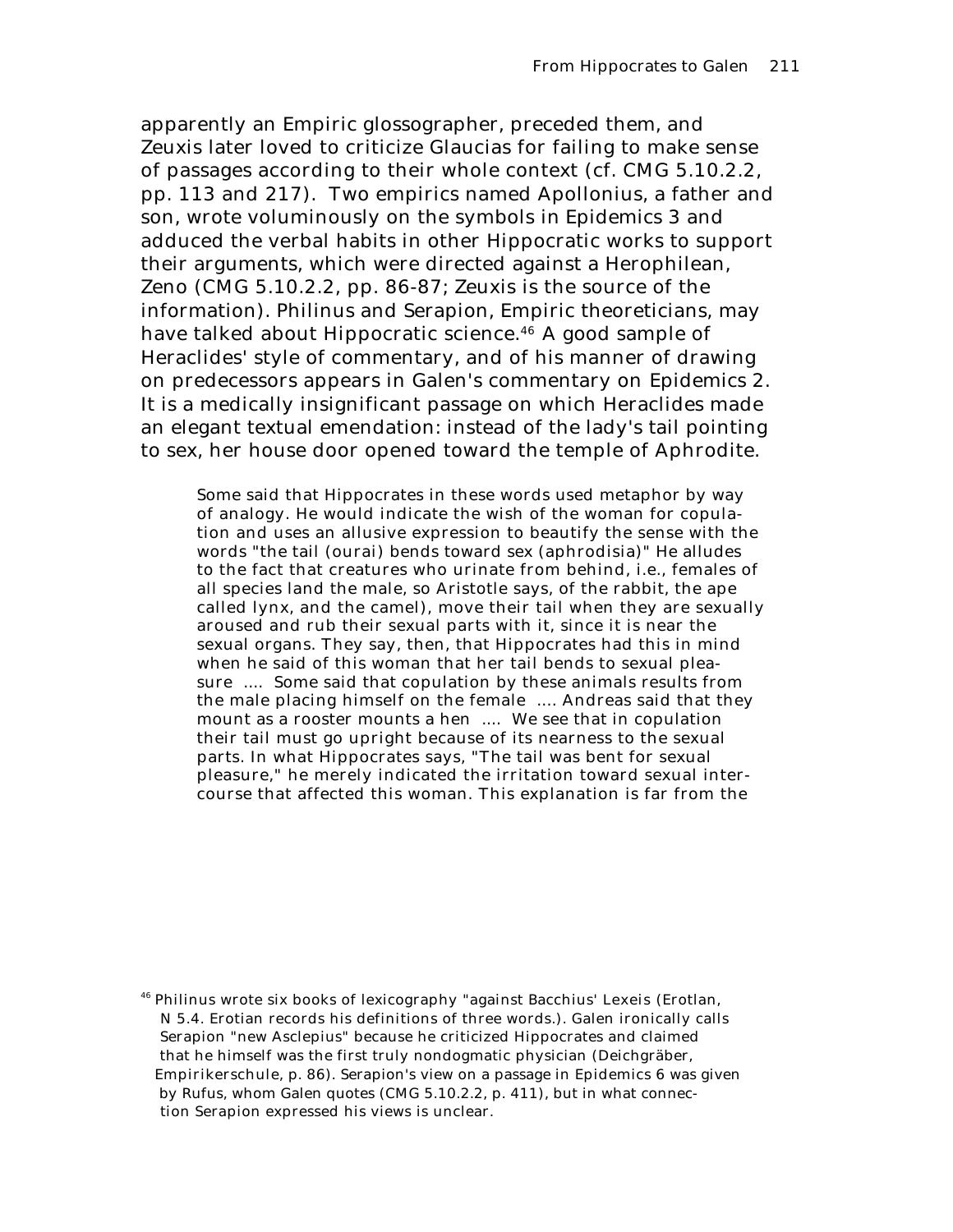mark, in my view .... [Another explanation is that] Hippocrates describes by his words the protrusion of the uterus: *aphrodision* means genitals and "tail" the mouth of the uterus, as we often call the penis "tail." But I myself am far from accepting that explanation .... In order to be complete, we must, besides what we have mentioned, say how Bacchius understood it: in the second of his books explaining Hippocrates' expressions he comes to speak of this word. He says "Hippocrates, by the 'tail bends toward the *aphrodision* meant that this woman at that time leaned toward copulation." I do not see how this interpretation relates to Hippocrates' words. since there is nothing there that points to this express meaning. [CMG 5.10.1, pp. 232-233]

Heraclides' elegant emendation followed this rather tedious description of his predecessors' views. Unfortunately, he is as vague about individual predecessors as Galen generally is, but it is clear that his tradition goes back only to Bacchius, and no further.

 Our earliest extant commentary on a Hippocratic work comes from first-century B.C. Alexandria, written by Apollonius of Citium (who is to be distinguished from the Apollonii, father and son, mentioned above).<sup>47</sup> The work is less a commentary than an illustrated appreciation of the surgical work *Joints*: a transcript and paraphrase of the work's mechanical procedures for setting dislocations, interspersed with illustrations and with brief explanations and comments on the excellence of the work. Apollonius is useful because he shows what Hippocratic medicine was conceived to be in first-century B.C. Alexandria, after the Empirics had set the Hippocratic tradition going. To the Ptolemy for whom he writes, Apollonius exhibits his credentials: he has studied with Zopyrus at Alexandria, and Zopyrus practices medicine precisely as the "most divine" Hippocrates did (10.5, p. 12.2-4). Later in his work, when he is talking about the setting of the thigh bone, Apollonius quotes Hegetor, a Herophilean, who has "embraced the much touted anatomy" and who speaks of the futility of the method "now in vogue" for

 $47$  Apollonius' work is available in CMG 11.1.1 (1965). I cite the work according to page and line of that edition.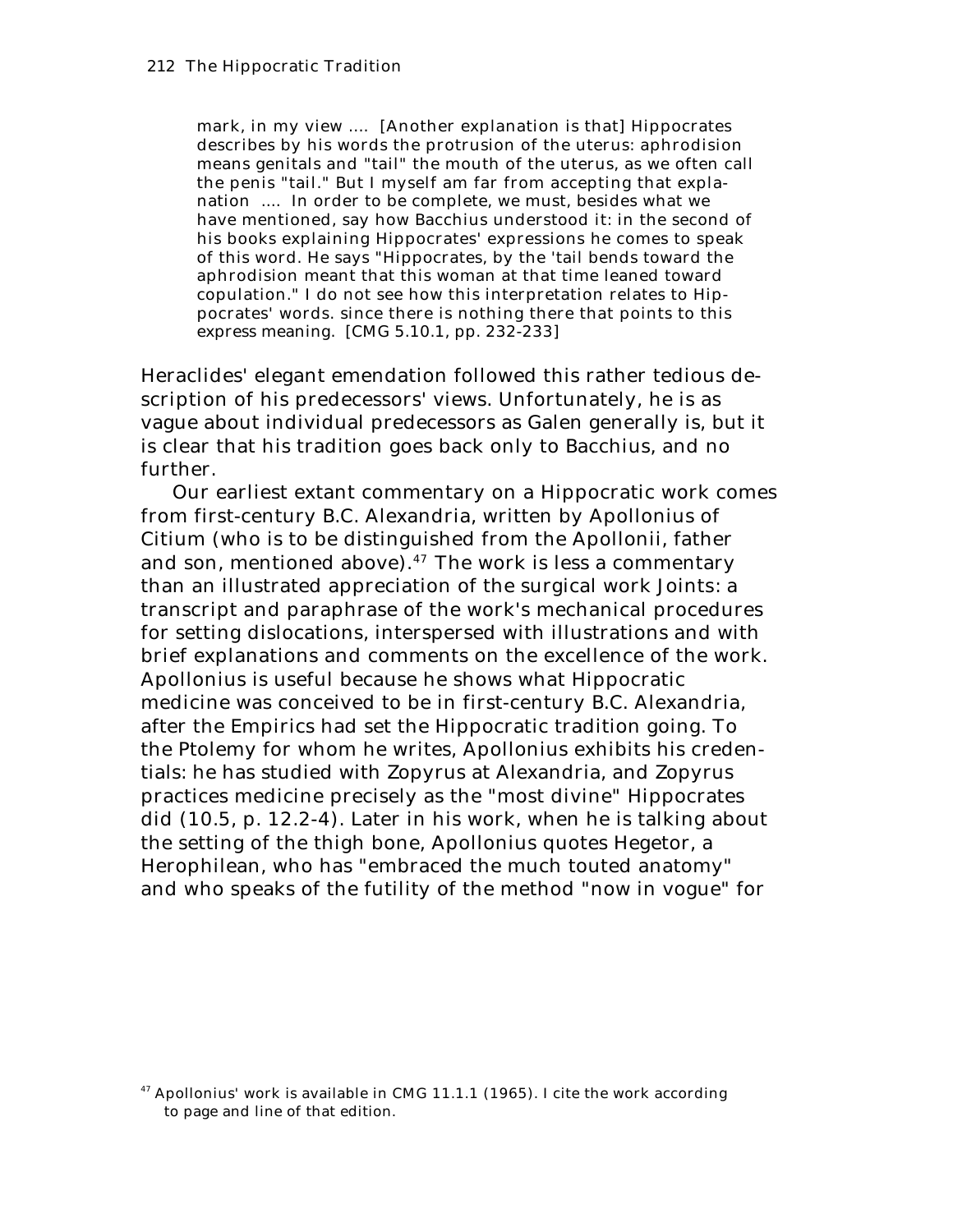setting the thigh. I translate the passage, which is not available in English, as far as I know, to give the flavor of Apollonius and of Hegetor, whom he quotes:

I am amazed at those Herophileans who have embraced the much touted anatomy, and especially at Hegetor. In his *On Causes* this is how he talks of the dislocation of the thigh bone and explains what pertains to it: "Why don't they try to find some other way to set the head of the thigh bone besides those now in vogue so that when it goes out of joint and is reset, it will stay? They only depend on habit (*tribê*) and get their theory from the analogies of the lower jaw and the head of the humerus, and ankle and knee and fingers and virtually all the joints which are often dislocated. They cannot figure out why this joint only, when it is dislocated and set again, will not stay. If they use what happens for the most part in other joints, they will have no credible reason for thinking that there might be a better way to set the joint, whereby it would stay in place and act as the others mostly do. But if they had realized the cause, from anatomy, as follows: that there is a ligament growing out of the head of the thigh bone that grows into the middle of the socket; when it is there, it is impossible for the thigh bone to be dislocated, but when it is torn apart it cannot be joined again. If it is not joined together, the joint cannot stay again in its place: thus, when the cause is clarified, they will abstain entirely from setting a dislocated thigh bone, and not pursue impossible operations."

 Hegetor has not only erred in this, but has led friends of medicine astray with him. He has in no way defeated what Hippocrates says in *Joints*, but by his own inconsistency he makes a foolish proposal in the foregoing. To be brief, I will make my observations to him summary.

 Those who depend on habit itself alone, and stay by what is observed by experience (*empeiros*), are not going to agree that generally the dislocated thigh bone which has been set will go out of joint again. Nor will they fail to set it again, if not successful with one. But if what he contends were true, those who use observation would not do as they do now, but in the same way as they proceeded from observations in the case of the joints generally, so in the case of the thigh bone it is likely they would have comprehended peculiar results in the case of the thigh. As a result they are not devising and seeking a better method of setting by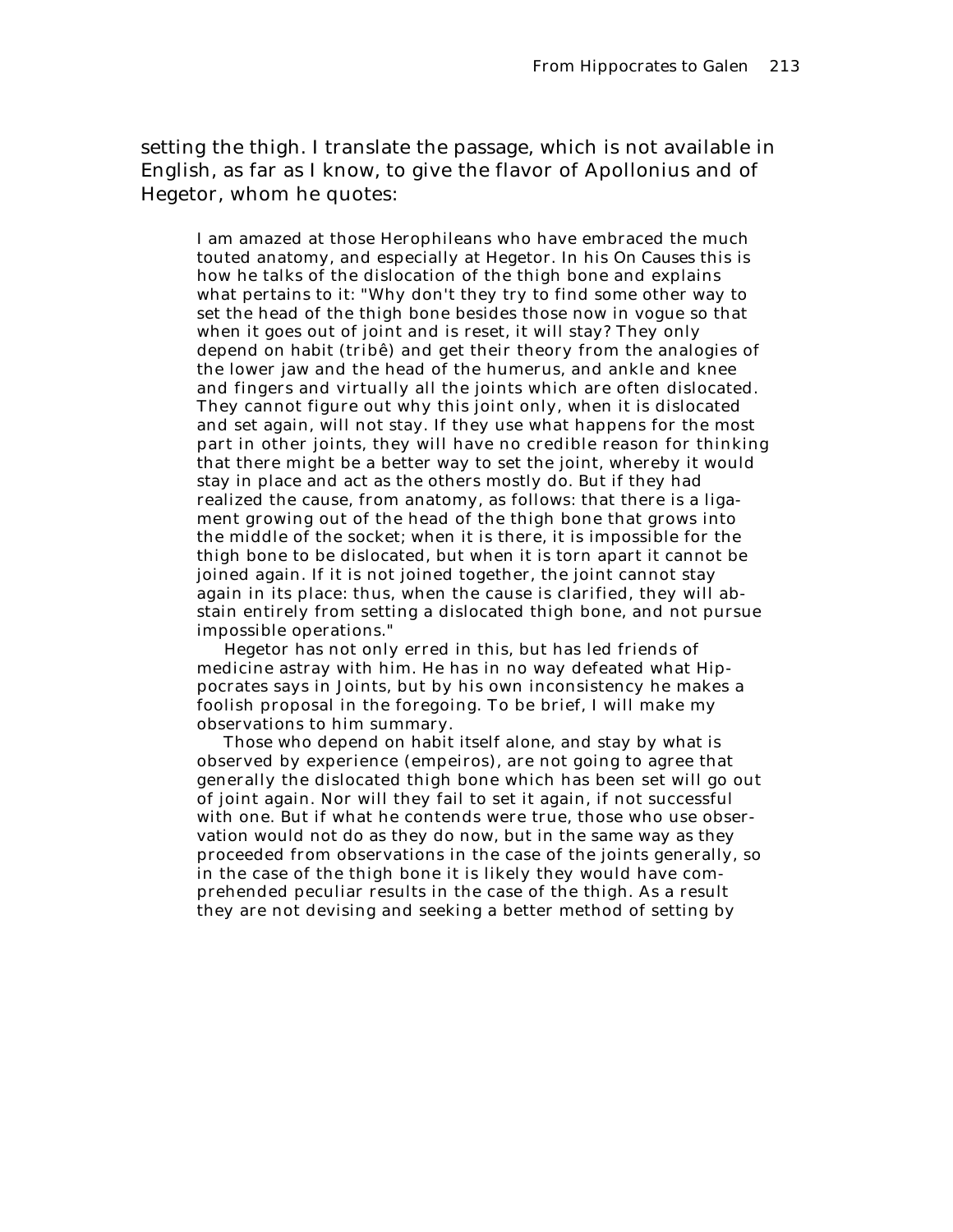reasoning, but they stay with what they have seen empirically. And, that the thigh bone, dislocated and set, is necessarily dislocated again, neither events nor the *historia* of the ancients comprehend. And if anyone ever took care with the subject of joints, Hippocrates did. He, in his concern for truth, though he illuminated many peculiarities of the rest of the joints, did not reveal of the thigh that it cannot be reduced, but on the contrary poured his spirit on the setting of the thigh bone so as to make it a practical subject, and he laid out for each kind of dislocation that is not set the lameness that ensues. [CMG 11.1.1, pp. 78-80]

Apollonius follows this passage with citations of many passages from *Joints* that show the modesty and precision of Hippocrates and express confidence that dislocations of the thigh can be reduced (pp. 82-94). One will note that while Hegetor does not in fact mention Hippocrates, Apollonius defends him anyway.

 Did Apollonius, with his "Hippocratic medicine," belong to a sect? Scholars have inferred that he was an Empiric, but he does not say so himself.48 He does use Empiric sounding language, but only in the single passage I have quoted in which he opposes the mistaken dogmatism of Hegetor. In the remainder of his work, his general laudation of Hippocrates tells us nothing much. I, myself, suspect that he styled himself a Hippocratean, and my suspicion is based on this: we know that he wrote in opposition to the Empiric Heraclides, in eighteen books, and in opposition to Bacchius in three (Erotian, N 5.8-9) on Hippocrates' language. What his commentary reveals of his disputatiousness about Hippocrates' language seems to show a peculiar possessiveness with regard to Hippocrates. Of the word *ambê*, a rim on an instrument for reducing shoulder dislocations, he says that Bacchius did not understand the word, despite the tes-

<sup>48</sup> Apollonius' only medical work of which we have knowledge, a work on epilepsy, betrays nothing as to his "school" (see Deichgräber, *Empirikerschule*, frags. 278-280). The same can be said of the few recipes preserved from his teacher Zopyrus (Deichgräber, frags. 267-274). Apollonius adduces only an othewise unknown physician named Posidonius as an additional witness to Zopyrus' Hippocratism (p. 12). Fridolf Kudlien has offered what seems to me an unlikely and poorly supported conjecture that the man in question is the Stoic philosopher ("Posidonius und die Aerzteschule der Pneumatiker," *Hermes* 90 [1962], 427-429).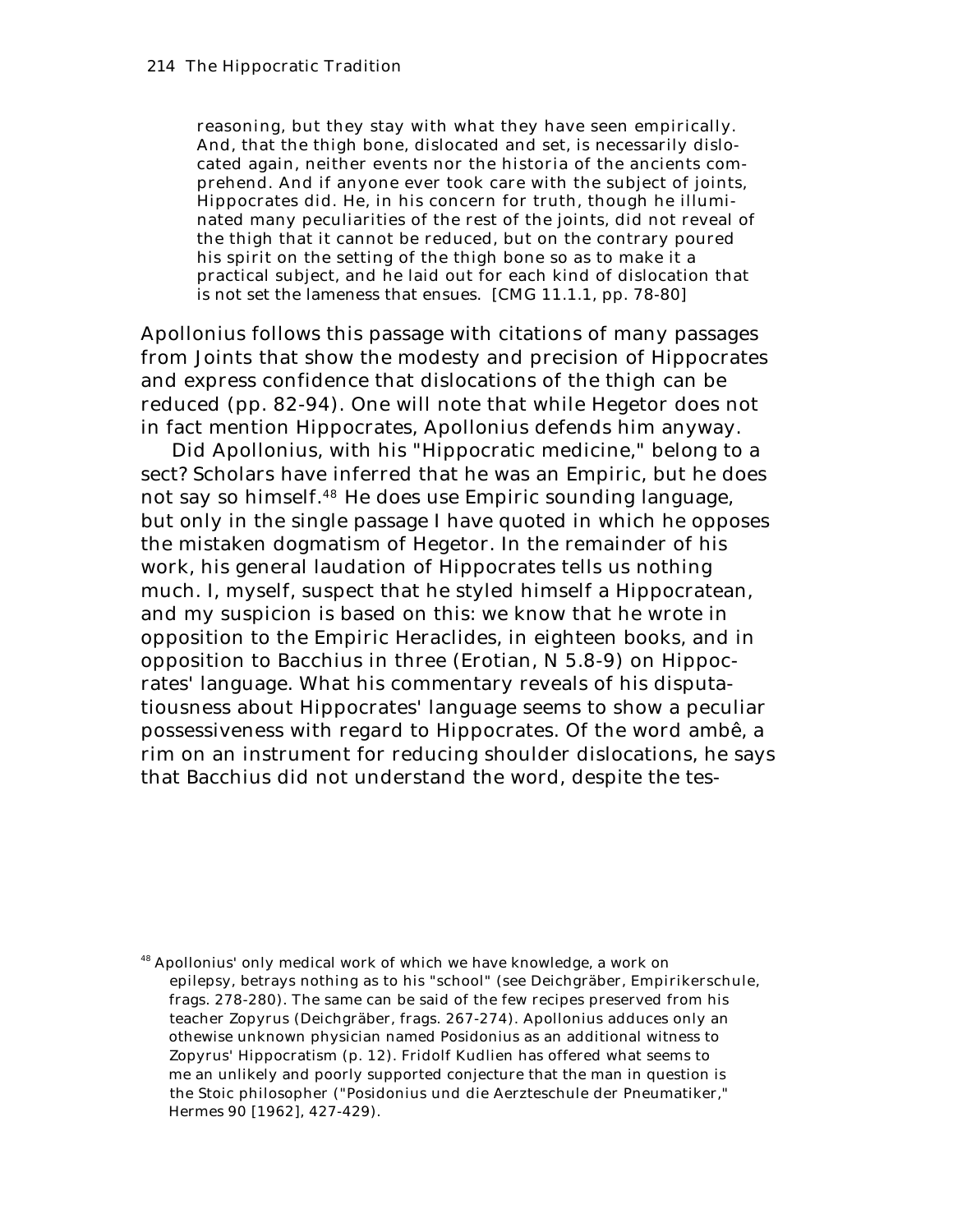timonies he adduced from classical authors. Had Bacchius known what the citizens of Cos called the rungs of ladders he would have been on his way to a solution (28.1-5). Bacchius failed to understand another phrase because of his lack of practical experience in medicine, so Apollonius tells us (16.3-10). Unfortunately, Apollonius' objections to Empiric interpretations of Hippocrates' language are unknown. Apollonius' work shows that "Hippocratic medicine" was not dogmatic in his time. Apol-1onius may have been an Empiric, but more likely he stepped forth as a Hippocratean.

 Apollonius' possessiveness of Hippocrates in competition with other interpreters and his interest in the peculiar "Coan" qualities of the language along with his idolization of Hippocrates the "1over of truth" suggests that we have entered a new stage of the tradition. It is, however, noteworthy that Apollonius does not lay claim to extensive biographical information, finds no miracles in Hippocrates' life, and does not claim philosophical acuteness for Hippocrates. Galen's idealized Hippocrates, in *The Best Physician is Also a Philosopher*, obviously is much more influenced by the letters, *Speech from the Altar*, etc., which are contained in the Hippocratic Corpus than Apollonius was. This difference may give us some purchase on the chronological sequence of the development of the mythological core of the later Hippocratic tradition.

## THE MYTH

A series of letters and speeches that became part of the Hippocratic Corpus (published in volume 9 of Littré's edition) relates Hippocrates' life and deeds and places Hippocrates and his sons and students in the history of Cos and of Greece generally. They tell of an (apparently wholly mythical) Athenian plan for an expedition to attack Cos, which was averted by appeals by Hippocrates and his son in the Athenian assembly. They speak of Thessalus' service to the Athenian army at Syracuse and of the marvelous service of Hippocrates, his sons, and his students in curing the Athenian plague and also another apparently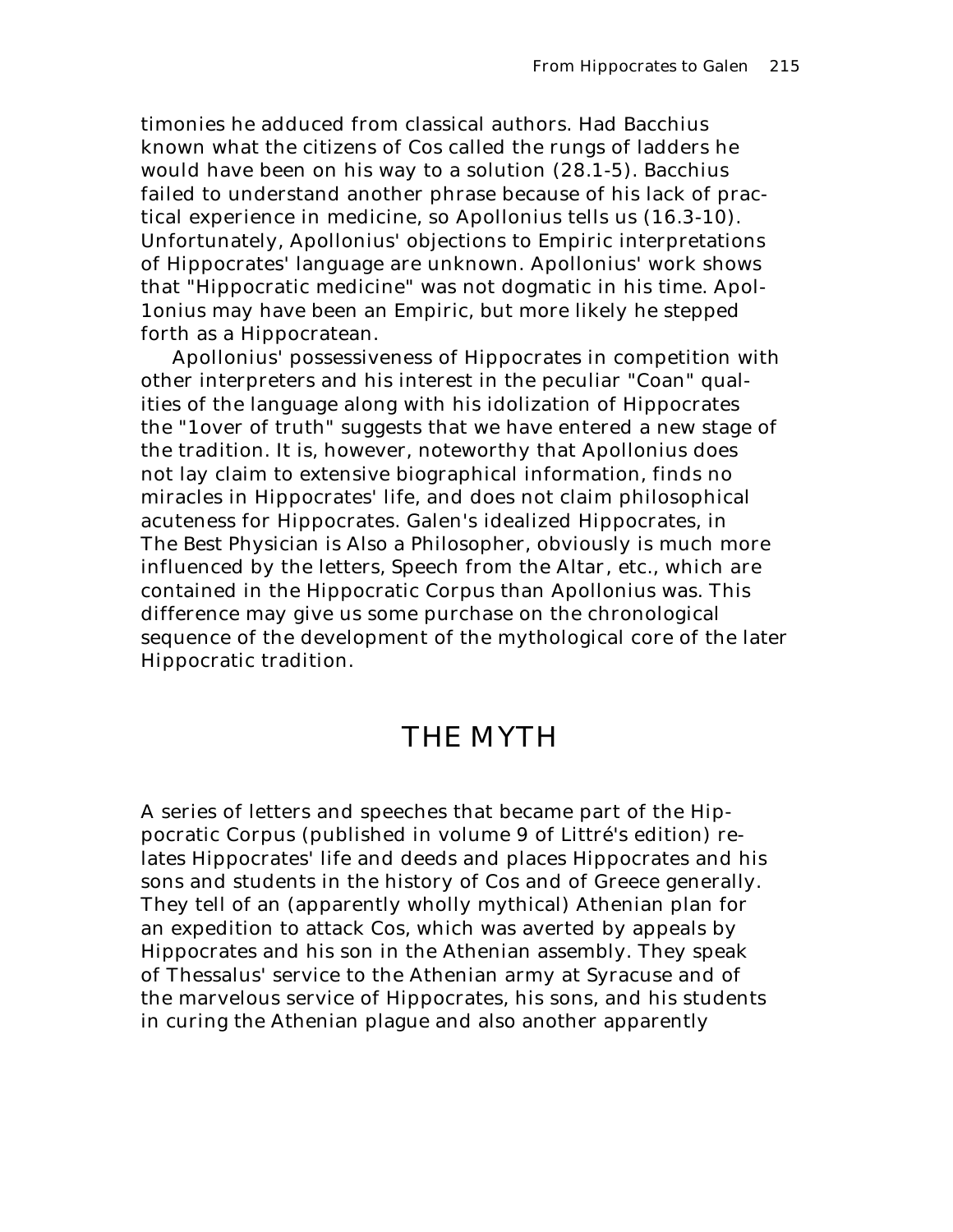wholly mythical plague that affected all Greece. They speak of Hippocrates' loyalty to the Hellenes and his refusal to serve barbarian rovalty for any amount of gold. Also they tell of a gold crown and other honors given to Hippocrates by Athens. They tell of Hippocrates' meeting and correspondence with Democritus, the laughing philosopher, whom the world thought mad because he did not accept its values, but who taught Hippocrates to share his view of the world and its ways.<sup>49</sup>

 With these works, which I shall call pseudepigrapha (writings with false superscriptions) for want of a better term, begins the circulation of the myths of the idealized Hippocrates whom Galen took for granted. Scholars have inferred that at least some of the material stems from Cos, since it appears to show acquaintance with Coan geography and history and is associated with notions of saving Cos from more powerful states.<sup>50</sup> Whether we can date the thematic material more precisely seems dubious. For example, is it impossible or even unlikely that a work would present Hippocrates as siding with Greek against barbarians if it was written while Cos was under Ptolemaic control? I think not, but Edelstein accepted that view.

 Some archaeologists have attempted to assert that there are material grounds for crediting legends about Hippocrates' life. For example, there is a fourth-century inscription discovered at Delphi and published by Jean Bousquet that instructs the members of the *koinon* (commonality) of Coan and Cnidian Asclepiads as to how they should identify themselves with an oath to claim the privileges accorded at Delphi to "Asclepiads by male descent."51 Because the phrase "Asclepiads by male de-

 $49$  The pseudepigrapha are not consistent with one another, nor are they all of a period. Fridolf Kudlien argues plausibly that the first two letters are from the second century A.D.: *RE* Suppl. 10 (1965), 473-474. The Democritus letters are generally dated to the first century B.C., the *Decree*, *Speech from the Altar*, etc., somewhat earlier. The most extensive study of the letters was done by Robert Philippson, "Verfasser und Abfassungszeit der sogennanten Hippokratesbriefe," *Rheinisches Museum* 77 (1928), 293-328.

<sup>51</sup> Jean Bousquet, "Inscriptions de Delphes," *Bulletin de Correspondance Hel lenique* 80 (1956), 579-593. Important supportive material for Bousquet's interpretations was published by Heinrich Pomtow, "Delphische Neufunde, III, Hippokrates und die Asklepiaden in Delphi," *Klio* 15 (1918), 303-338.

<sup>50</sup> Cf. Ludwig Edelstein, *RE* Suppl. 6, 1301.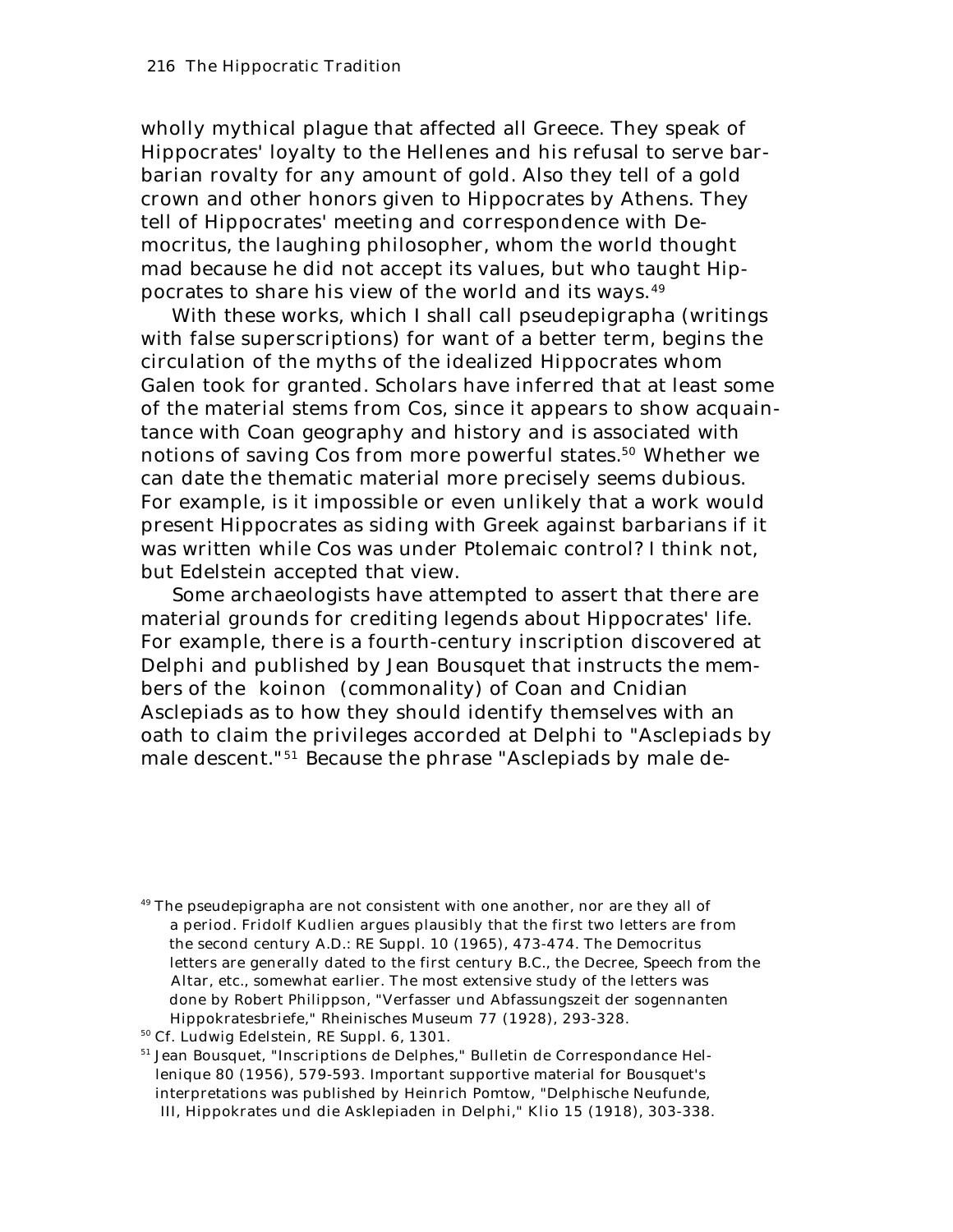scent" is used also in one of the pseudepigrapha (the *Embassy*, L 9-416) and because the phrase "by male descent" is used elsewhere on Coan inscriptions to describe priests' qualifications but is otherwise rare, Jean Bousquet would associate the *Embassy* with a Coan author. Further, because the inscription makes it clear that Asclepiads had privileges at Delphi and because the *Embassy* speaks of renewal of Coan privileges in the presence of Hippocrates and Thessalus, Bousquet seems inclined to credit, at least in part, the historicity of the *Embassy*. <sup>52</sup> But let us pause for a moment to see where such reasoning leads. It would be possible to credit, perhaps, the story that the Oracle sent the Amphictyons to Cos for "the son of a deer and gold" to win the First Sacred War and that Hippocrates' ancestor set them straight as to its meaning: "I am Fawn (nebros), this is my son Gold. I will be your general" (L 9.410). We can even, perhaps, credit the manner in which Nebros, a physician, won the war—he poisoned the water supply of the Criseans and gave them intestinal problems that weakened them  $(9.412).<sup>53</sup>$  However, that is only the first good deed that Thessalus details in the *Embassy*. Later ones get closer and closer in time to the supposed date of the speech and, as they do, it becomes more and more difficult to credit them: Cos refused to join the Persians, Artemisia besieged them, but gods defeated her fleet; Cadmus, another ancestor of Hippocrates, migrated to Sicily and urged Gelon not to join barbarians against Greeks (9.416).<sup>54</sup> Still later,

<sup>52</sup> The dating of the *Embassy* near in time to the Delphian inscription by the Asclepiads is crucial to Bousquet's argument and to Pomtow's construction: if the *Embassy* is late HeIlenistic in origin, that is, after the Alexandrian Library's collection of "Hippocratic" material, as is generally accepted to be the case for the *Letters*, then the *Embassy* cannot help us to interpret the fifth and fourth-century inscriptions at Delphi (Cos has offered very little).

<sup>53</sup> As Don Lateiner drew to my attention, the traditions about the 'First Sacred War involve concern for maintenance of water supply: the Amphictyons took an oath not to cut off one another's water (Aeschines, *On The Embassy*' 115). Solon is said to have poisoned the water in another account of the First Sacred War (Pausanias 10.37.6).

<sup>54</sup> Herodotus (7.163-164) tells of Cadmus' abdication of supreme power in Cos, of his migration to southern Italy, and also of his mission for Gelon to take money to Delphi to give to Xerxes if the Persians beat the Greeks. Does our *Presbeutikos* represent a separate tradition or is it offered as a footnote to Herodotus? I cannot tell.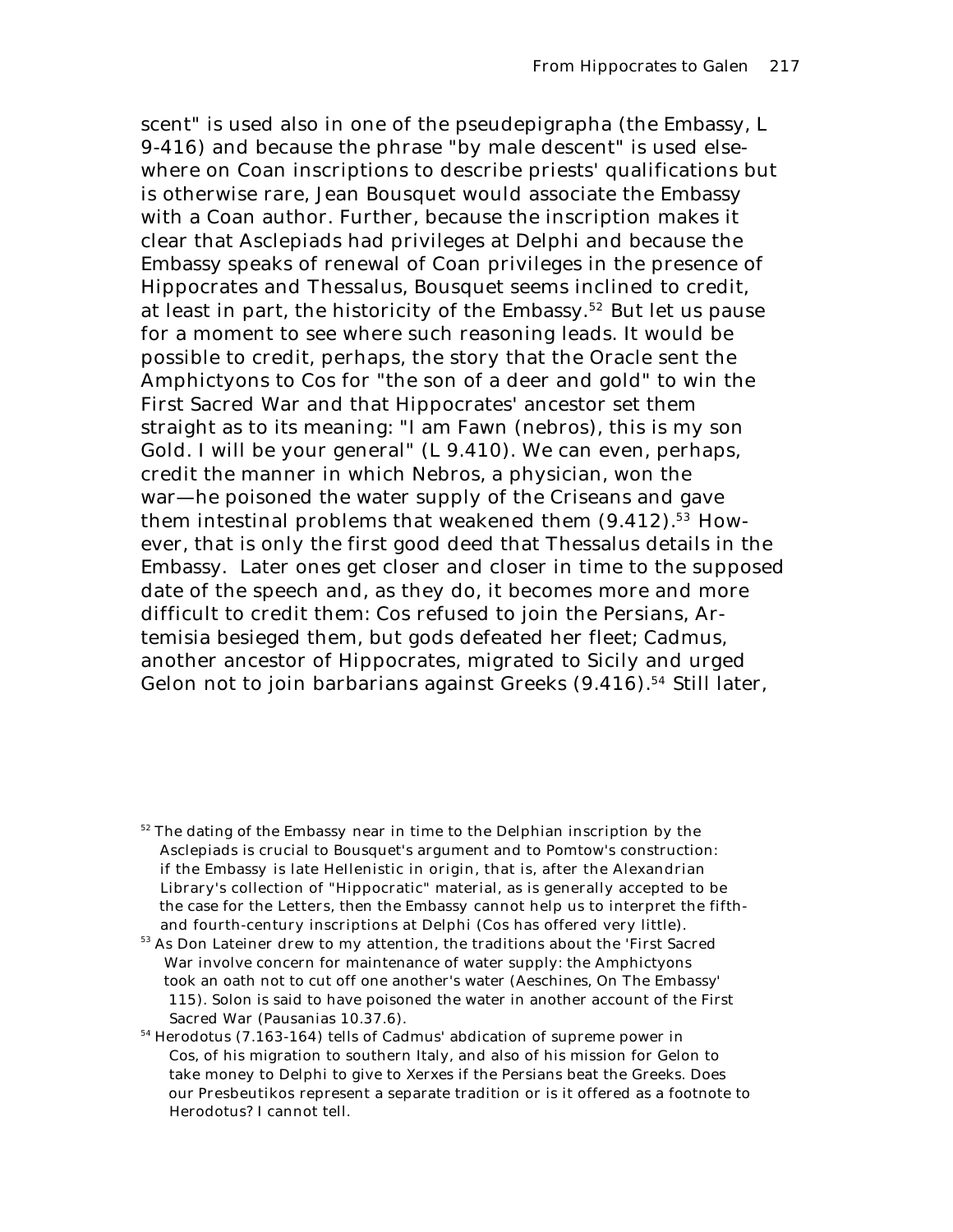Hippocrates refused to aid the European barbarians when they were struck by plague, but sent his sons and students through Greece to instruct each state how to prevent the plague, which they all did successfully (9.418-420). Some small concession is offered to ancient medical theory, at least, when Thessalus notes that the prevention of the plague differed in each state because the winds, heat, and other conditions differed (9.418). Otherwise one can say that the myth is offered without a realistic sense of what medical practice was like. Finally, Thessalus claims that when the Athenians sent Alcibiades to Sicily, Hippocrates volunteered to send Thessalus to take care of the army—without pay (9 .422). Whence, concludes Thessalus, the Athenians should be grateful and not enslave Cos. The putative historical occasion for the *Embassy* is not clear, though Thessalus says the plague was nine years previous (9.420). Since Littré's eloquent treatment of the subject there has been general agreement that the *Embassy* is fantasy.55 But the fact that the historical situation nearest in time to the writing should be so much vaguer than that of the early sixth century and the Sacred War indicates to me that there is no reason to date the writing of the speech close to the supposed date of its delivery. Hippocrates and Athens are brought into conjunction by the *Embassy*. Political events are manufactured to suit the purpose, but are manufactured in such vague form that they suit Athenian imperialism simply: "Athens should not enslave us. Absolute power is bad." Certainly Hippocrates' prominence is implied by the creation of the myth, but the "facts" of Hippocrates' life in the myth seem in no way substantiated by the *Embassy*.

 In sum, while Bousquet would like to use the combination of the inscription and the *Embassy* to prove that privileges were accorded Asclepiads for help to Delphi in the First Sacred War and that those privileges were renewed in the lifetime of Hippocrates, to do so involves considerable suspension of disbelief. All that can be firmly established is that the privileges for

 $55$  Littré discussed the pseudepigrapha in volume 1 of his edition and later returned to the subject when he had suitable opponents for his eloquence who had asserted the historicity, if not the genuineness, of the material in the *Presbeutikos* and other works (vol. 7. pp. V-L).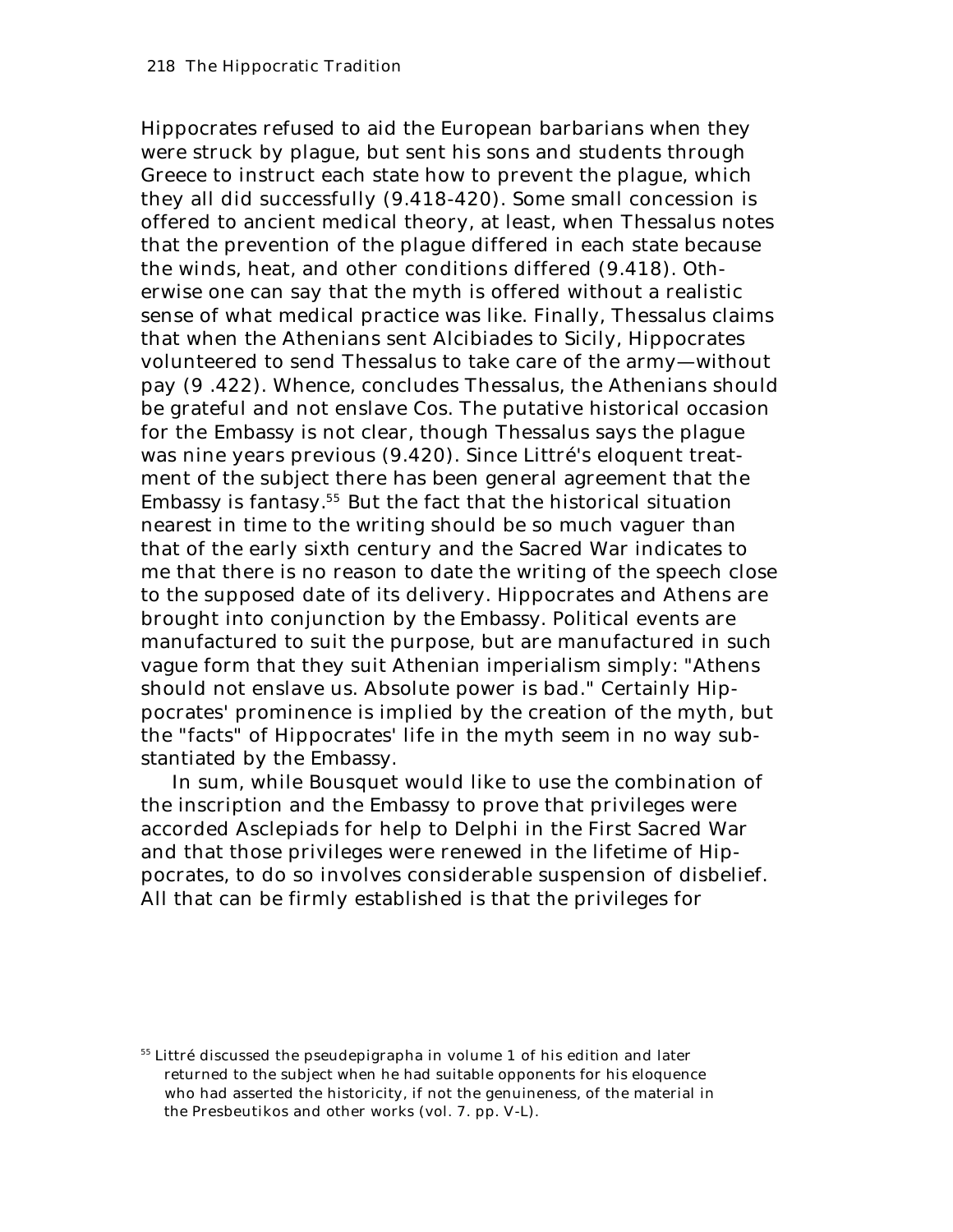Asclepiads which the *Embassy* speaks of did exist. It seems clear that the ancients treated such biographical fantasies much as moderns do: obviously, the stories are not entirely true, but maybe they have something behind them. Thus antiquity generally ignored the *Embassy*'s fantasy about the connection of Hippocrates with Athens and the obviously made-up plagues (Pliny, *Natural History* 7-123, is exceptional in this regard as O. Temkin points out to me). The "something" behind the story that the ancients seem to have accepted were the names of Hippocrates' children and students, his general patriotism, and his itinerant life, the things that Galen makes use of. What evidence supports such inferences? Only their accord with the Hippocratic Corpus, particularly with the apparent itinerant practices of the author or authors of *Epidemics*. But, we must ask, isn't it likely that the pseudepigrapha concocted their biography out of inferences from the Corpus? The least bit of skepticism appears to me to lead to the judgment that the pseudepigrapha are not dependable sources of historical information. Because that is my view, I am left with the need to evaluate that most basic bit of fact, Hippocrates' genealogy. This subject cannot be avoided because it is closely, related to attributions of authorship of works of the Corpus. I incline to the view, first, and most important, that there is no ascertainable relation between the Corpus and the sons, son-in-law, grandsons, and father and grandfather of Hippocrates, and, second, that the genealogy itself seems to have no authority that can be ascertained—we cannot claim to know that Hippocrates had a son-in-law or who his sons were. While this latter view may appear to be born of excessive and unnecessary skepticism, it seems to be the most defensible approach to determination of what happened to the Corpus Hippocraticum in antiquity.

 Polybus, the son-in-law, apparently has the best claim to identity as author, but the claims look very problematic when examined. The claims to authorship as laid out by Hermann Grensemann56 are of different sorts for *Nature of Man* and for *Eight*

<sup>&</sup>lt;sup>56</sup> Hermann Grensemann, "Polybus als Verfasser hippokratischer Schriften," *Abhandlungen der Akademie der Wissenschaften und der Literatur*, Mainz, geistes und sozialwissenschaftlichen Klasse, no. 2 (1968), 1-18. Karl Deichgräber,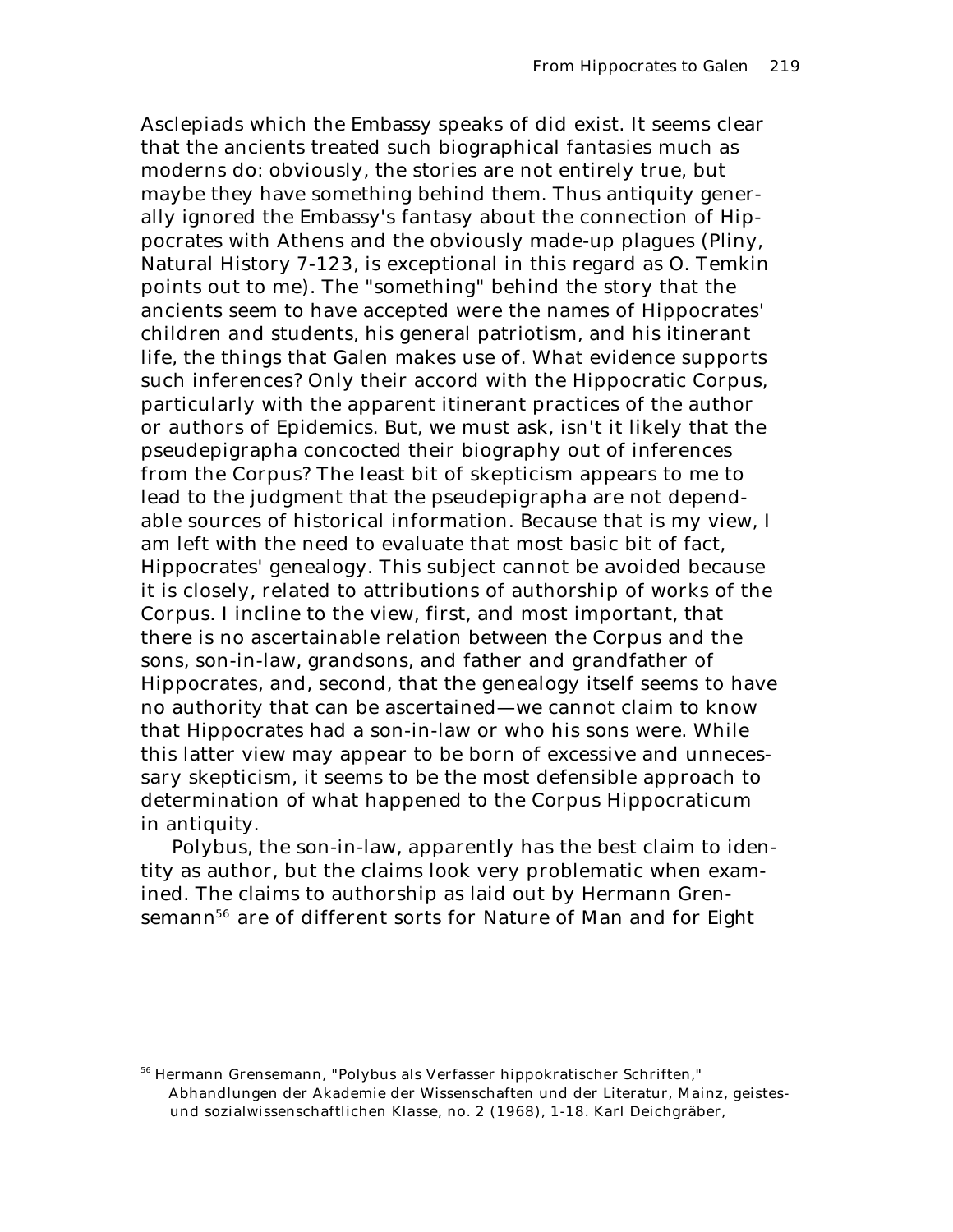$\overline{a}$ 

*Month Child* and *Nature of the Child*. Aristotle quotes the description of blood vessels in *Nature of Man*, chapter 11, as the theory of Polybus or Polybius. He compares its erroneous notions with the erroneous notions of Syennesis of Cyprus and Diogenes of Apollonia. Why, one would like to know, is Polybus not given a home state?<sup>57</sup> Polybus is cited in the Doxography of Menon, chapter 19, as author of a theory of nature of man and disease that seems very near to that of *Nature of Man*, chapter 3. The papyrus of Anonymus Londinensis is especially tattered at chapter 19. Only the first part (about half) of each line of text is legible. Diels's reconstruction of the missing text was based on *Nature of Man*, and his results have since been used to prove that *Nature of Man* is the source of Menon's report of Polybus.<sup>58</sup> These circular arguments should probably arouse our suspicion, but if we repress it we can say that we have ancient evidence that two parts of *Nature of Man* were attributed to Polybus. This still leaves the question, Who is Polybus? The pseudepigrapha, which give the most vivid picture of Polybus as Hippocrates' son-in-law, do not know him as the author of *Nature of Man*, but only as an actor in the heroic actions against the plague. When we ask when the connection was made between Polybus of the pseudepigrapha and the author of *Nature of Man*, we will find no definite information, but we shall see below that the first people who seem to have made conjectures about authorship of treatises of the Corpus by sons and son-in-law were Dioscurides and Capiton. who put together their scholarly doubts about works of the Corpus with the "information" of the pseudepigrapha. It may be that the coincidence of names between Hippocrates' son-in-

 *Die Epidemien*, pp. 165-166. sets forth the basis for the ascription. Jacques Jouanna, in CMG 1.1.3, pp. 55-59, points out the weakness of the ancient testimony for ascription of *Nature of Man*; cf. his article in *Revue des Etudes Grecques* 82 (1969), 552-562, "Le médecin Polybe. Est-il l'auteur de plusieurs ouvrages de la collection hippocratique?"

- <sup>57</sup> Aristotle, *Historia Animalium*, ed. and trans. A.L. Peck, Loeb Classical Li brary (1965), Bk. 3, 511 b22-513 a8.
- <sup>58</sup> W.H.S. Jones, *The Medical Writings of Anonimus Londinensis*, pp. 75-77, accepts the identification without doubt. So does Grensemann, "Polybus," pp. 57-58, who, like Jones, prints Diels's conjectural text of Anonymus without indicating how much of it is conjecture.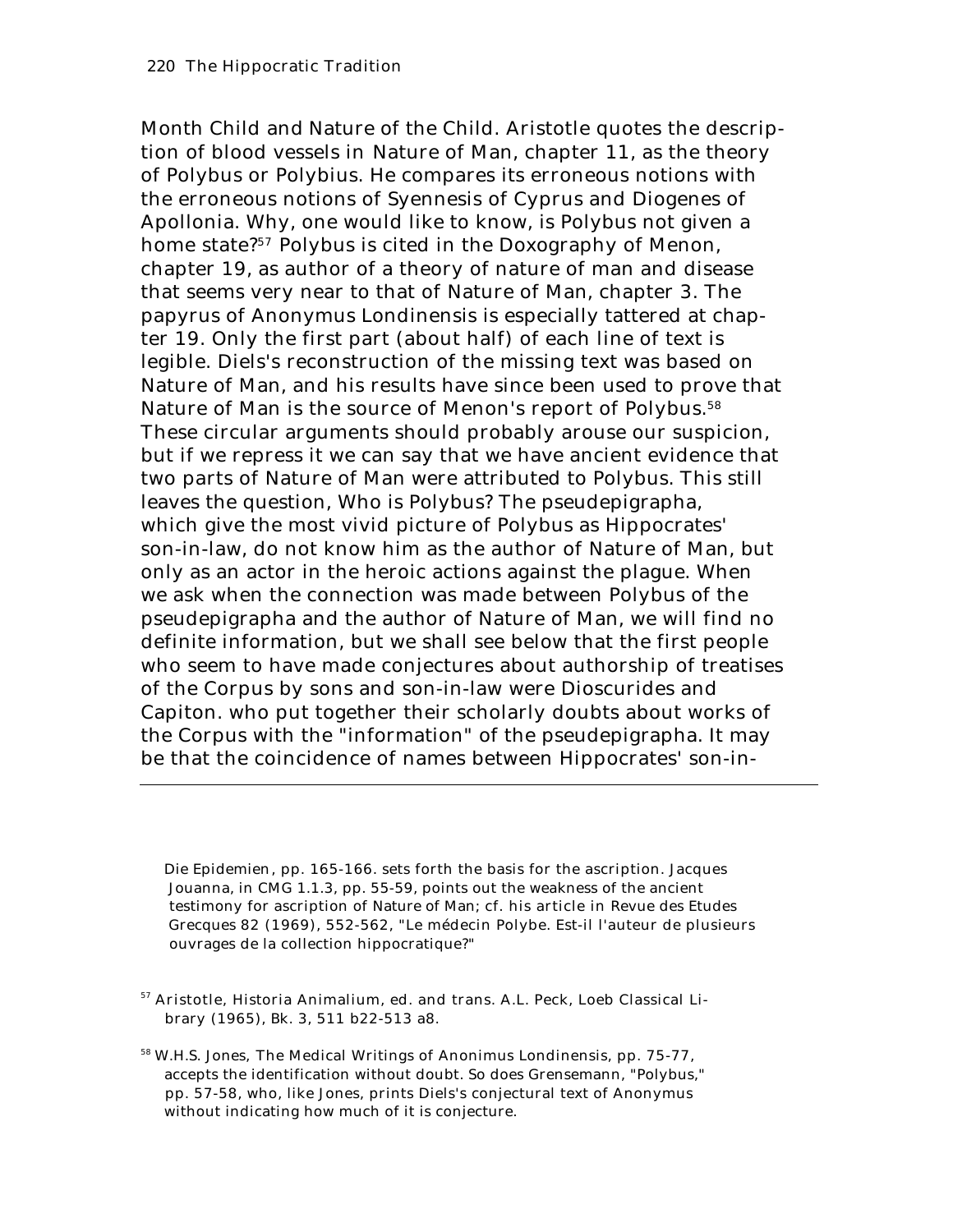law and the author of *Nature of Man* was the source of their conjectures. Before them, save for the notices in the school of Aristotle, *Nature of Man* was considered to be by Hippocrates, in the same way as the rest of the Corpus.

 To return, now, to the starting point of this discussion of pseudepigrapha, Apollonius of Citium is somewhat possessive about the "most divine" Hippocrates, enamored of his personality as "1over of truth" and of his Coan dialect.<sup>59</sup> But Apollonius does not even hint at knowledge of the contents of the pseudepigrapha. If he knew them he appears not to have taken them seriously. The pseudepigrapha seem to be Coan in Origin, the product of puffery of the island's past. There is discontinuity in the archaeological record on Cos because the excavations have been at the Hellenistic site. In 366 B.C. the people of the island Cos moved their capital city from the far end of the island to the end near the mainland and the commercial routes.<sup>60</sup> Afterward they built a large temple of Asclepius. By the third century there appears to have been a thriving medical school that exported physicians on request to the Mediterranean area. Inscriptions honoring such physicians indicate Coan pride in their humane service and in their reputation.<sup>61</sup> It is no surprise that Coans laid claim to a continuous tradition which went back to the Trojan War and to the original Asclepiads, Asclepius' sons. Nor would it be a surprise that they composed genealogies to support their

 $59$  Apollonius, CMG 11.1.1, note especially page 10, line 5, 82-4-7, 28.1-15.

<sup>60</sup> See G.E. Bean and I. M. Cook, "A Walking Tour," in the *Annual of the British School at Athens* 52 (1957), 119-127.

<sup>61</sup> For examples, see Wilhelm Dittenberger, Sylloge inscriptionum Graecarum (Berlin, 1915-1924), nos. 528 and 943. Numbers 804, 805, and 806 show that the tradition continued into Roman imperial times. Claudius' generous remission of taxes for Cos (Tacitus, *Annals* 12.61) coincides with renewed literary interest in Hippocrates in Rome at the time Erotian's dictionary was made and Celsus wrote his work on medicine. Apparently, a counter- Hippocratic mythmaking tradidon promoted stories that Hippocrates burned the library at Cos (so as to reduce competition with the Hippocratic Corpus?) and had to flee (Tzetzes, *Chiliades* 7.963-967) or that he burned the library at Cnidus ("Soranus," *Life of Hippocrates*, CMG 4.175). Varro's version was that Hippocrates copied the god's prescriptions as recorded on patients' votive tablets, kept the information for himself, and started clinical medicine when the temple burned (Pliny, *Natural History* 29.2).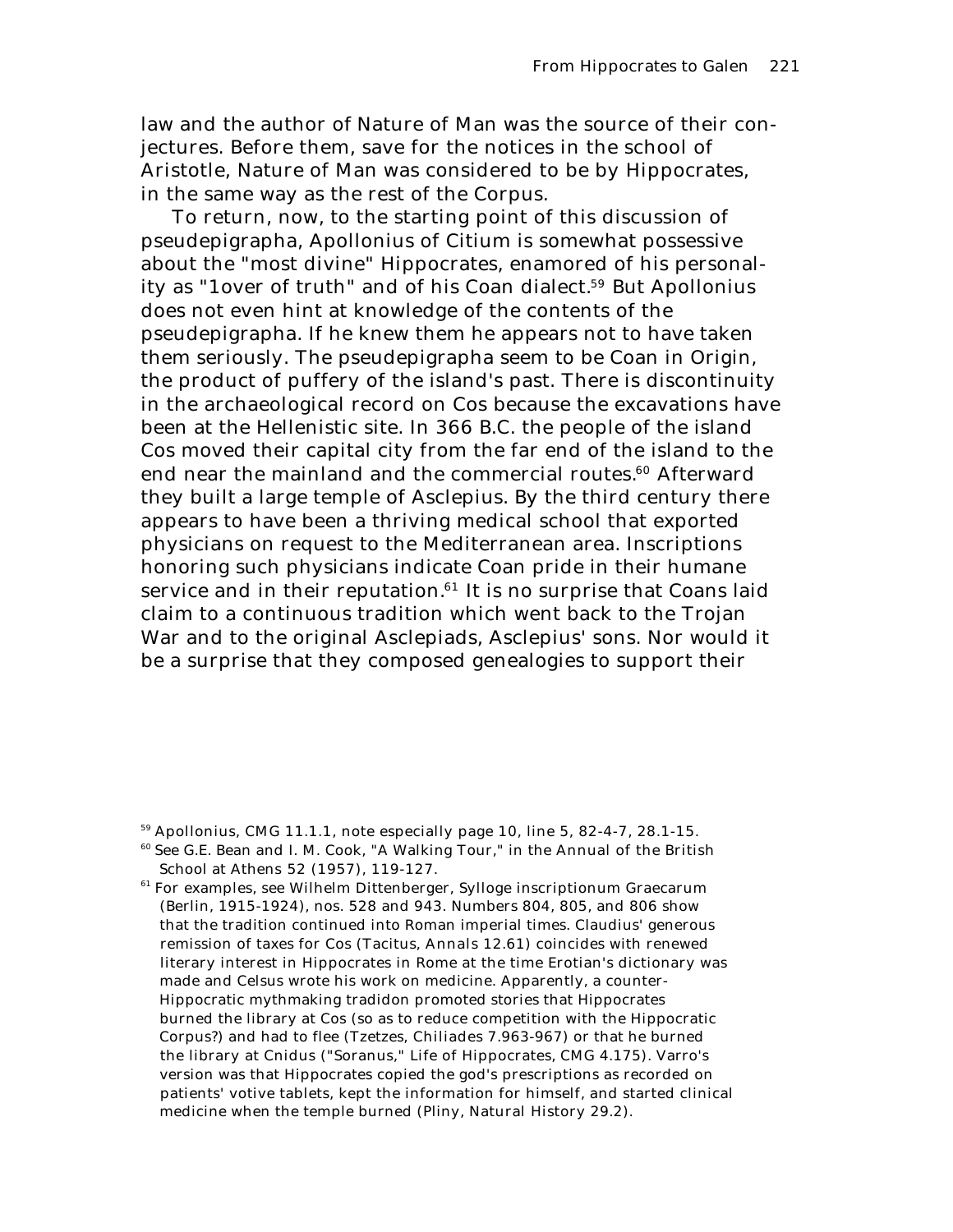stories. It is not surprising that they heroized Hippocrates, but it is striking that the heroized Hippocrates is ignored by medical men. Erotian lists the *Presbeutikos* and the *Epibomios logos* as presenting Hippocrates more as a patriot than a medicine man (Erotian N p. 9). Whether he was at all skeptical is not clear to me. After Erotian the pseudepigrapha were in the tradition, but accorded only selective credence such as turns up in conjectures about authorship of the Corpus and in Galen's use of Hippocrates as the ideally unselfish doctor, and also, as we shall see, Hippocrates' apostleship to Democritus which Celsus repeats.

## GREEK MEDICINE IN ROME

 Creativity in medicine shifted from Alexandria to Rome in the first century B.C. and so did scholarship. Once Hippocrates was injected, by the Empirics, into the arena of medical dispute, he had supporters and detractors. But the more serious dispute was "which side was he on?" whether dogmatic or Empiric. How he switched sides between the Empirics and Galen will be a subject of inquiry, along with the view of medicine's past exhibited by physicians and scholars in Rome in the late Republic and early empire. Asclepiades of Bythinia, who worked in Rome roughly contemporary with Apollonius' Hippocratic medicine in Alexandria, concerns us first. Asclepiades is an elusive figure in various respects. He was very influential, but he aroused great distaste in many people. Eloquent, apparently flamboyant, a controversialist, but also a serious thinker, he declared himself a dogmatic and presented a philosophically based medical system, which, according to Celsus, was the first advance in medicine after the Empirics (*Proem*. 11). The total loss of his writings is unfortunate. However, I think we can use surviving reports of him to arrive at some estimate of his relation to predecessors and his use of the Hippocratic tradition.

 If we can believe Galen, Asclepiades overturned all previous dogmas and spared none of his predecessors, including Hippocrates. He called the medicine of the ancients a ministration of (or study in) death (K 11.163). He considered the Empirics' observa-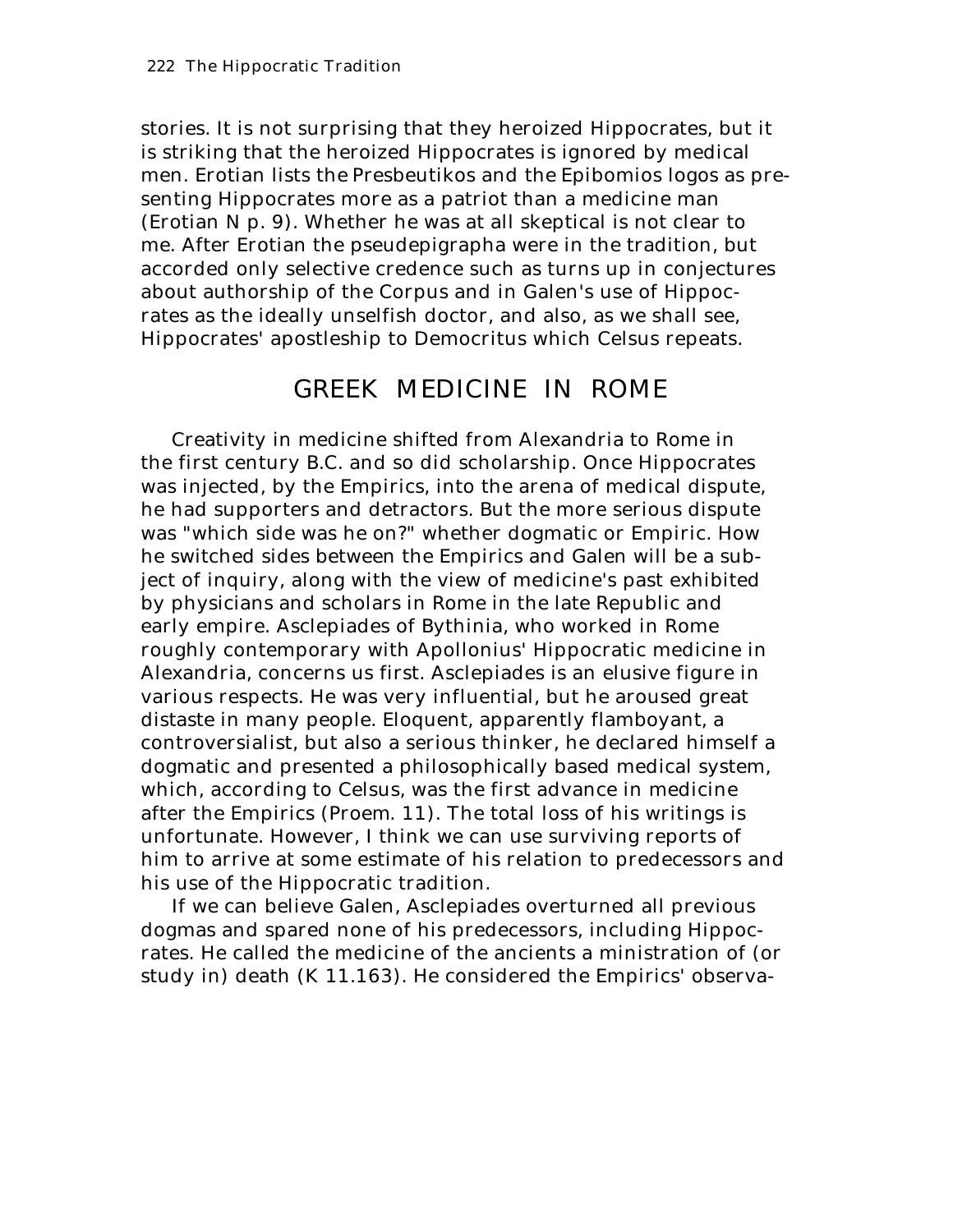tion without theory nonsensical, and he considered the theories of his dogmatic predecessors wrong or inadequate. He attempted to rationalize medicine by means of a physiology that described all phenomena of disease and health in terms of influx and efflux of material: the body is composed of atoms of various sizes that constantly come and go and that move within the body through passageways of various sizes. He considered that too much constriction causes inflammation, as does peccant material, while too much looseness allows loss of vital material. Proper exercise, food, and drugs maintain or restore the body's economy, which is health.<sup>62</sup> His general viewpoint was, of course, much like that of traditional Greek medicine, but his atomic theory and the dogmata he drew from it gave Asclepiades a standpoint from which he could criticize the theory and practice of all predecessors.

 Galen seems to think that Asclepiades' physiology is closest to that of Erasistratus, which seems likely, both because, after Aristotle, Erasistratus was the notable predecessor in that field, and also because notions of pressure, flow, blockage and release figure prominently in the theories of both men, while some notions crucial to Galen (such as "attraction" and various categories of "cause") became prominent only later, with the Pneumatics.<sup>63</sup> Asclepiades did write *Refutations* of Erasistratus, but what he said or how he acknowledged his own debts is unknown.<sup>64</sup> Most apparent in Asclepiades' writings is his rejection of predecessors for their murderous ignorance. In his writings, Asclepiades

 $62$  Soranus gives us a brief account of Asclepiades' approach to medicine (Cael. Aurel., *Acut*. 1.14), as well as many examples of his methods of therapy. Christian Gumpert's treatment of the fragments of Asclepiades (Weimar, 1794) has been translated by R. Montraville Green, *Asclepiades, His Life and Writings* (New Haven, 1955). Much of the vitriolic gossip about Asclepiades is preserved by Pliny, *Natural History* 26.6-9.

 $63$  Galen criticizes the physiology of Erasistratus and Asclepiades extensively in *Natural Faculties* and *Usefulness of the Parts*.

<sup>64</sup> Cael. Aurel., *Acut*. 2.33, names the book and speaks of its denial of the presence of fever in cardiac disease. Cael. Aurel., *Morb. Chron*. 2.13, suggests that the work was also called *Preparations* and dealt with practical rather than theoretical refutations. We have one report that Asclepiades said that Erasis tratus saw what he wanted to see—some membranes growing from the heart that were not there—which Herophilus had not described (Galen K 1.109).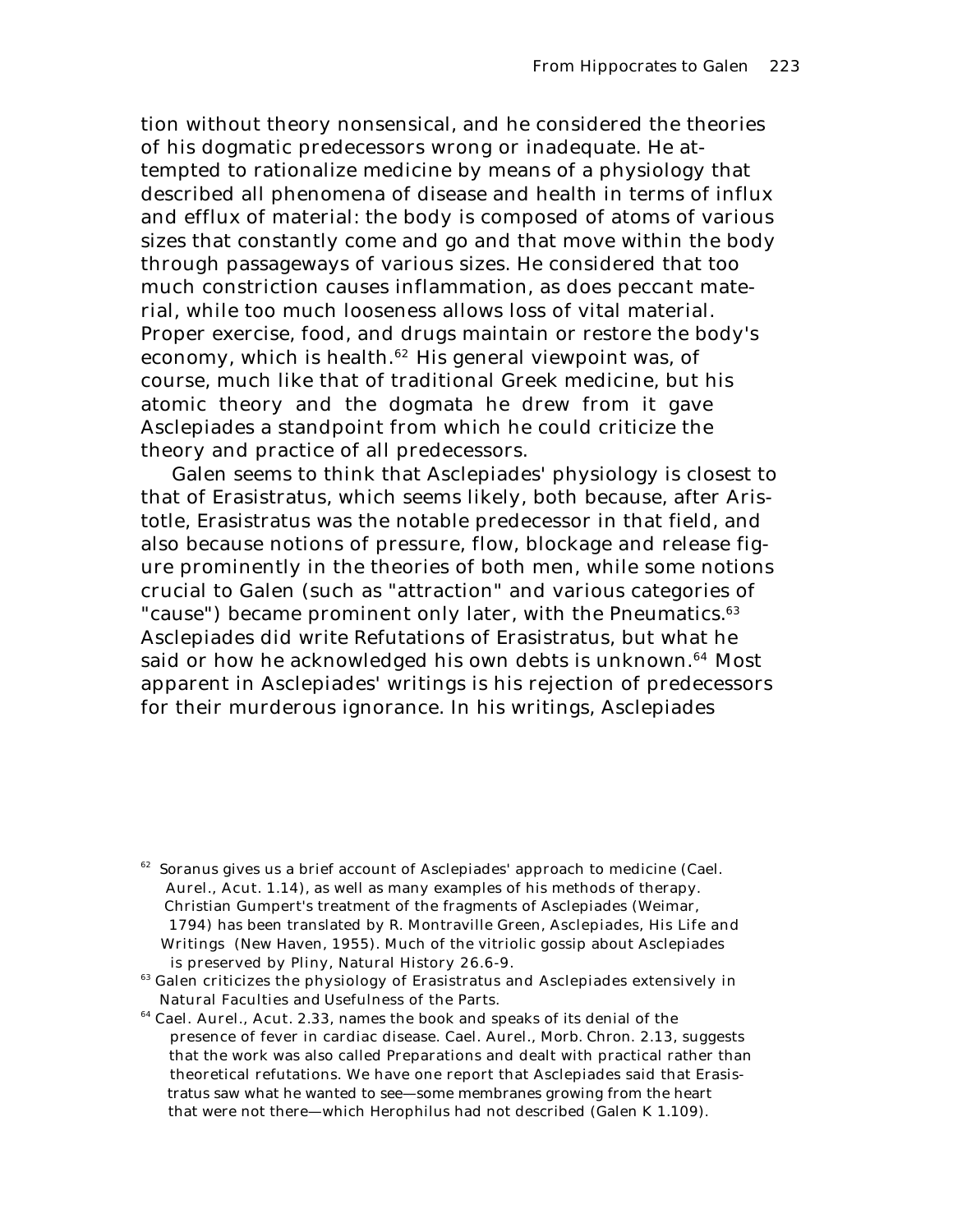seems to have developed the style of pointing out all his predecessors' errors as a proeme to his own confident solution of the medical problems to which they had addressed themselves. (He received his proper reward by being treated in the same manner by the Methodists, who took over much of his theory but repudiated his dogmatism and criticized him, as he had criticized predecessors, for his dangerous and harsh remedies.) A reading of Caelius Aurelianus' translation of Soranus makes it obvious that Soranus, or his source, has not only taken over Asclepiades' mode of cataloguing predecessors' inadequacies in definition and treatment of disease (which we might call hamartography), but has taken over much of the substance of his catalogues as well, and then appended descriptions of Asclepiades' errors along with those of Themison and other followers of Asclepiades.<sup>65</sup> Soranus gives an idea of Asclepiades' manner of presentation when he describes his treatment of phrenitis (Cael. Aurel., *Acut*. 1.15): first Asclepiades refuted all who prescribed contrary measures, second he discussed how the disease should be prevented, and third he indicated how it should be treated if it occurs. In his own work, Soranus generally alters the order and puts the refutations last.

 Hippocrates was one of the predecessors to be criticized and replaced by the new dogmatism. But how did Asclepiades conceive Hippocratic medicine? We know specifically that he rejected the Hippocratic notion of particular days which are critical in disease (a notion that the Empirics had embraced and used for proof of Hippocrates' empiricism).<sup>66</sup> Asclepiades also limited severely the uses of the standard purges, clysters, and other preparations prominent in the Corpus. We can infer from Soranus' hamartography that much of the therapy of Hippo-

<sup>65</sup> Note, for example, in Cael. Aurel., *Acut*. 2.13, the hamartography of defi nitions of pleurisy, whose mistakes prepare for Asclepiades' definition in his work *Definitions*, to which Soranus appends the criticism that Asdepiades' definition offers the wrong emphasis, and cf. *Acut*. 2.26. Note also that the report and criticism of Herodicus' (and Euryphon's) treatment of dropsy is specifically credited to Asclepiades (Cael. Aurel., *Morb. Chron*. 3.8).

 $66$  Celsus 3.4.11. For empiric treatment of the subject of critical days, see Galen, *On Medical Experience*, ch. 21.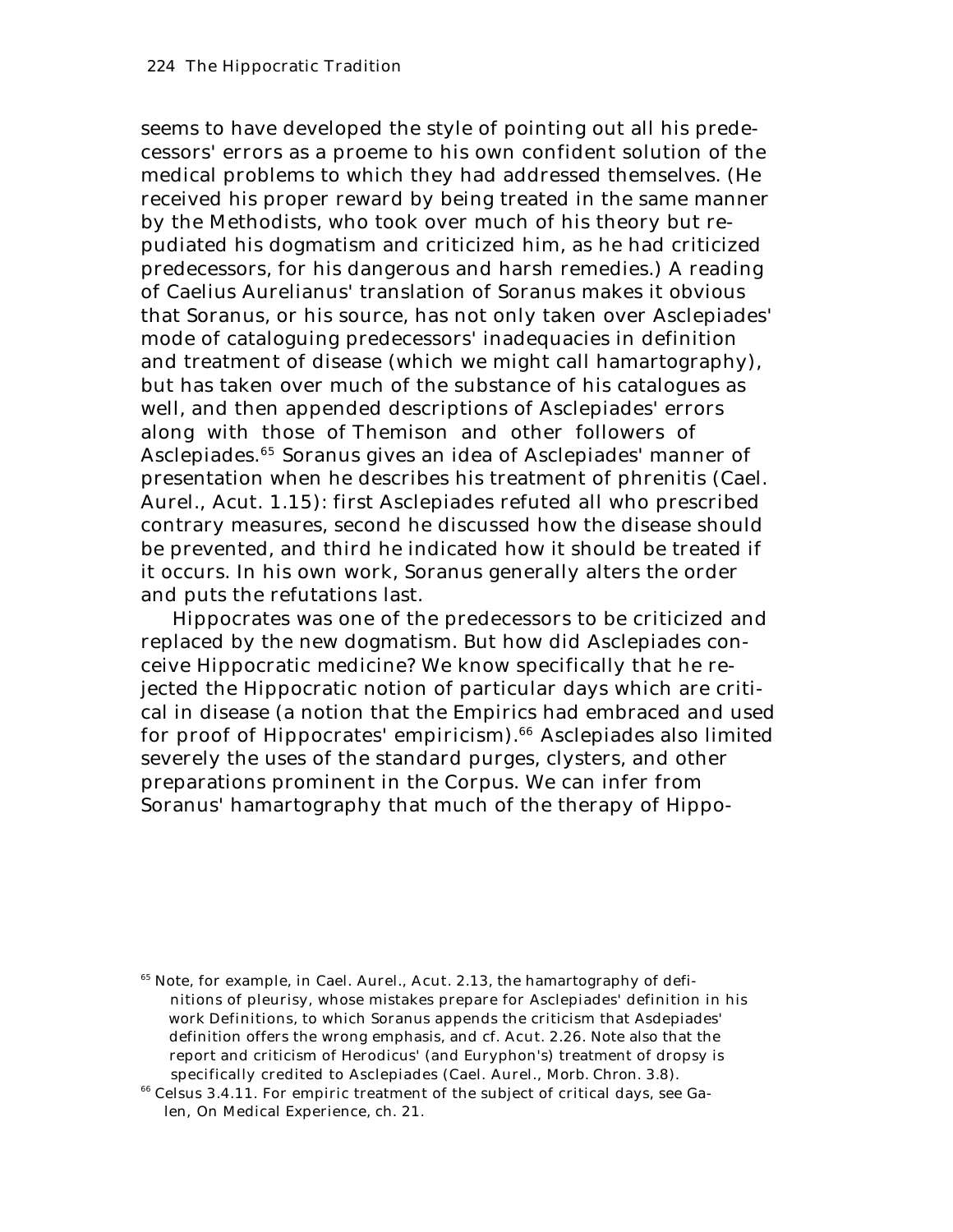crates which Asclepiades criticized appears in *Regimen in Acute Diseases*, including the last part of that work (the so-called appendix or *notha*), which in Galen's time could no longer be confidently said to have been written by Hippocrates (though Galen argues that its substance is Hippocratic).<sup>67</sup> *Prorrhetic*, *Diseases* 2 and 3, *Affections*, *Aphorisms*, and other Hippocratic works are drawn on for the hamartography of Soranus.<sup>68</sup> But it would be rash to draw many conclusions about Asclepiades from that list. Celsus criticizes Asclepiades for failing to acknowledge Hippocrates' brief statement of all the principles of massage while acting as though he invented the subject (2.14.2). But in one of the two quotations from Asclepiades preserved by Oribasius (4.2.43-44), Asclepiades says that Hippocrates' words in *Joints* about spontaneous dislocations are true because he has seen the phenomenon himself. Indeed, as I said above, I suspect that Asclepiades' motto, as Celsus cites it (3.4.1), is adapted from The *Surgery*, chapter 7. Asclepiades said that the job of the physician is to cure safely, speedily, and pleasantly (*tuto*, *celeriter*, *iucunde*). "Do it quickly, readily, painlessly, neatly," says the Hippocratic text.

 We do know that Asclepiades wrote commentaries on two works of the Corpus, *Aphorisms* and *The Surgery*. Of the *Aphorisms* commentary Galen gives no information (Galen's own commentary was written without recourse to predecessors), but Soranus (Cael. Aurel. *Acut*. 3.1) preserves a definition of *synanche* from it. When Galen wrote his commentary on *The Surgery*, he was beginning to do research in other people's commentaries, and he appears to have used Asclepiades' commentary for his information about the early condition of the text and about Hellenistic commentators on it. (See above, pp. 146-8.)But Galen cites only threetextual readings from Asclepiades and one insignificant interpretation of a passage ( K 18 B.666, 715, 805, 810). Galen's disparaging reference to Asclepiades in his long com-

 $67$  Besides Galen's statements on the subject, his contemporary, Athenaeus (*Deipnosophistae* 2.49), said that *Regimen in Acute Diseases* is half or wholly spurious. The fact that the Methodist hamartography unembarrassedly treats the *notha* as genuine is evidence that its basis was laid before the work of Dioscurides, Hippocrates' editor.

<sup>&</sup>lt;sup>68</sup> The index of Drabkin's edition of Cael, Aurel. provides the details.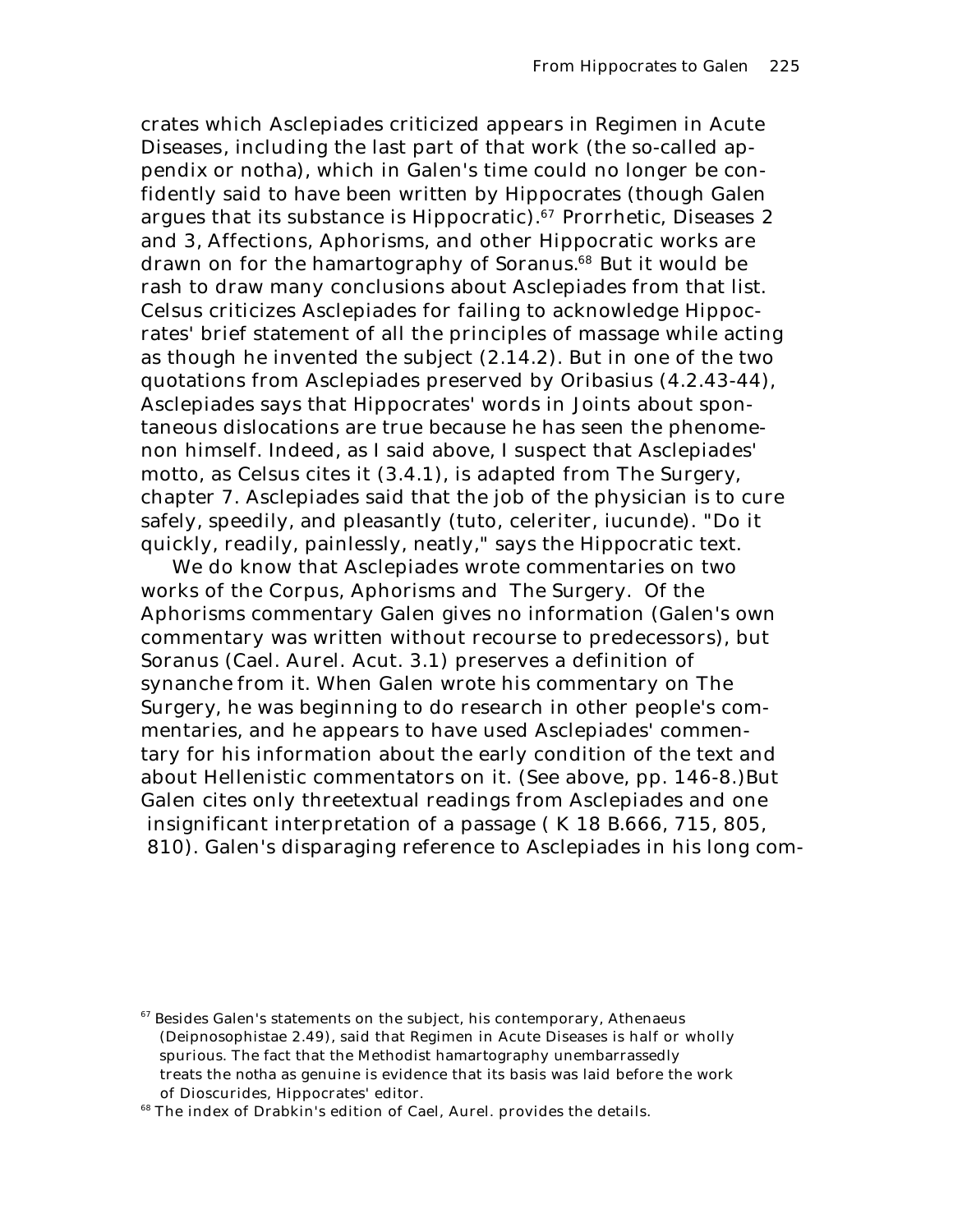ment on the work's opening passage may conceal something of interest. The passage in question speaks of sources of knowledge, sight, touch, etc., ending, as Galen reads it, with "all the things by which we know what there is to know ." Galen speaks at tedious length of those who have treated the passage as a general theoretical introduction to medicine, an epistemology aimed at disputes between the ancient equivalents of Academics, Stoics, Skeptics, and others. Galen's impetus in his discussion comes from his teacher Aephicianus, who interpreted the Hippocratic passage as the equivalent of Simias the Stoic's theory of knowledge (pp. 654-655). Galen, on the contrary, thinks that the passage foreshadows his own work on the *koinos logos*, which argued that perception, memory, and reason are the three mental faculties (pp. 657-663). In the midst of his exposition, Galen remarks that Asclepiades tried to overturn the criteria of judgment and the reasoning faculty, with many other things, as nonexistent (p. 660). This may be Galen's characteristic lateral abuse, or it may say something of Asclepiades' method of commentary.

 In sum, Asclepiades appears not to have read Hippocrates in his own image, but to have begun a tradition continued by the later Methodists: the view that Hippocrates had much to offer, but that his errors were typical of those of the medicine of the benighted past, which the new methodology was to overcome. Not everyone worshiped the medicine of the classical period as Galen did nor tried to read his own views into the past and into "Hippocrates."

 After the time of Asclepiades, Rome became the center for creative developments in medicine. In the early Roman Empire the Methodist and pneumatic schools of medicine were developed. Erotian, in the time of Nero (54-68 A.D.), wrote his dictionary for those who would read Hippocratic literature, and in the time of Hadrian (117-138 A.D.), the first scholarly editions of the Corpus were composed by Dioscurides and Artemidorus Capiton, who drastically altered the traditions about the Hippocratic writings, with results for Galen's views which I shall try to assess.

 Celsus wrote in the time of Tiberius (14-37 A.D.). His work *On Medicine* (part of an encyclopedic work whose lost portions in-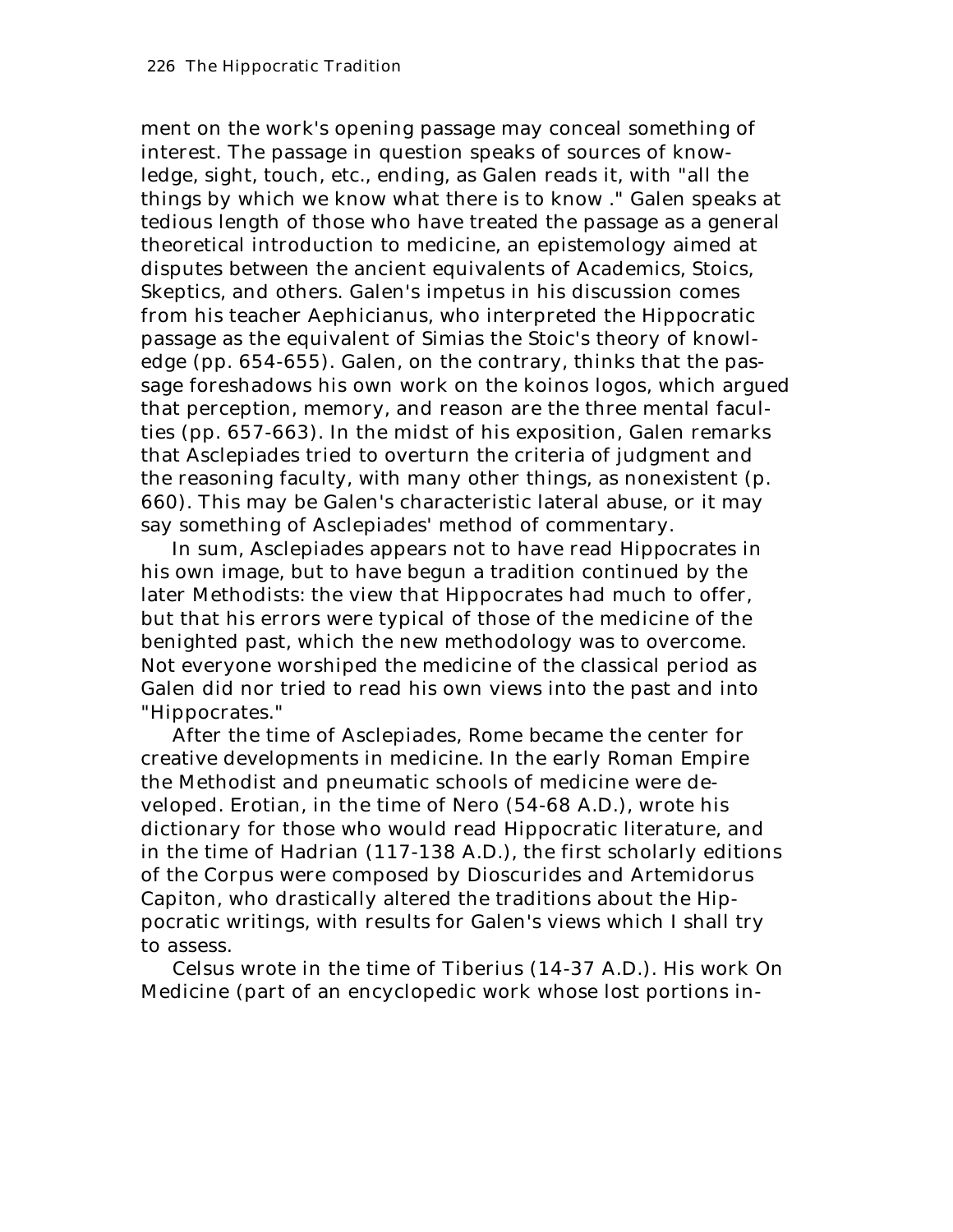cluded agriculture, rhetoric, and military science) gives what appears to me to be the sensible educated man's view of medicine in his time. The source of his material and whether he translated into his excellent Latin from one Greek work or several have been disputed, as has his own experience or lack of it in medical practice.69 Because the degree of his originality cannot be assessed, my discussion of him must be tentative in various respects. I shall be speaking of views that he accepted or himself compounded from medical writings of his own period. Celsus summarizes current knowledge of disease and therapy from a specific point of view, which he outlines. And he gives his version of the history of medicine and Hippocrates' place in it. His work is important for estimation of the Hippocratic tradition in his time.

 Celsus' own view of the history of medicine is quaintly dogmatic in tenor. Whereas the Empirics, as he reports them, envisioned a gradual development of medical practice from observations of phenomena, Celsus believes that before Hippocrates medicine was part of philosophy: philosophers were most likely to get sick because they got little exercise and hence had to think about health and disease. Pythagoras, Empedocles, and Democritus worked at medicine. Hippocrates, Democritus' student, first separated medicine from philosophy. Diocles, Praxagoras, Chrysippus, Herophilus, and Erasistratus advanced the science, which was divided into dietetics, pharmaceutics, and surgery. These practitioners of dietetics claimed knowledge of natural philosophy, but the Empirics who came later denied that such reasoning was pertinent to medicine. Asclepiades next changed methods of therapy, and his successor Themison altered Asclepiades' methods somewhat. Such, in summary, is Celsus' history of medicine before his own time (*Proem*. 7-10). Celsus' presentation of his own point of view in medicine is

 $69$  See Owsei Temkin's summary of the evidence, and his judicious assessment of it: "Celsus' 'On Medicine' and the Ancient Medical Sects," *Bulletin of the History of Medicine* 3 (1935), 249-264. Celsus' work is available in *Aulus Cor nelius Celsus quae supersunt*, ed. Friedrich Marx (Leipzig, 1915), and with translation by W. G. Spencer in the Loeb Classical Library. I cite it according to book, chapter, and section as used in both editions.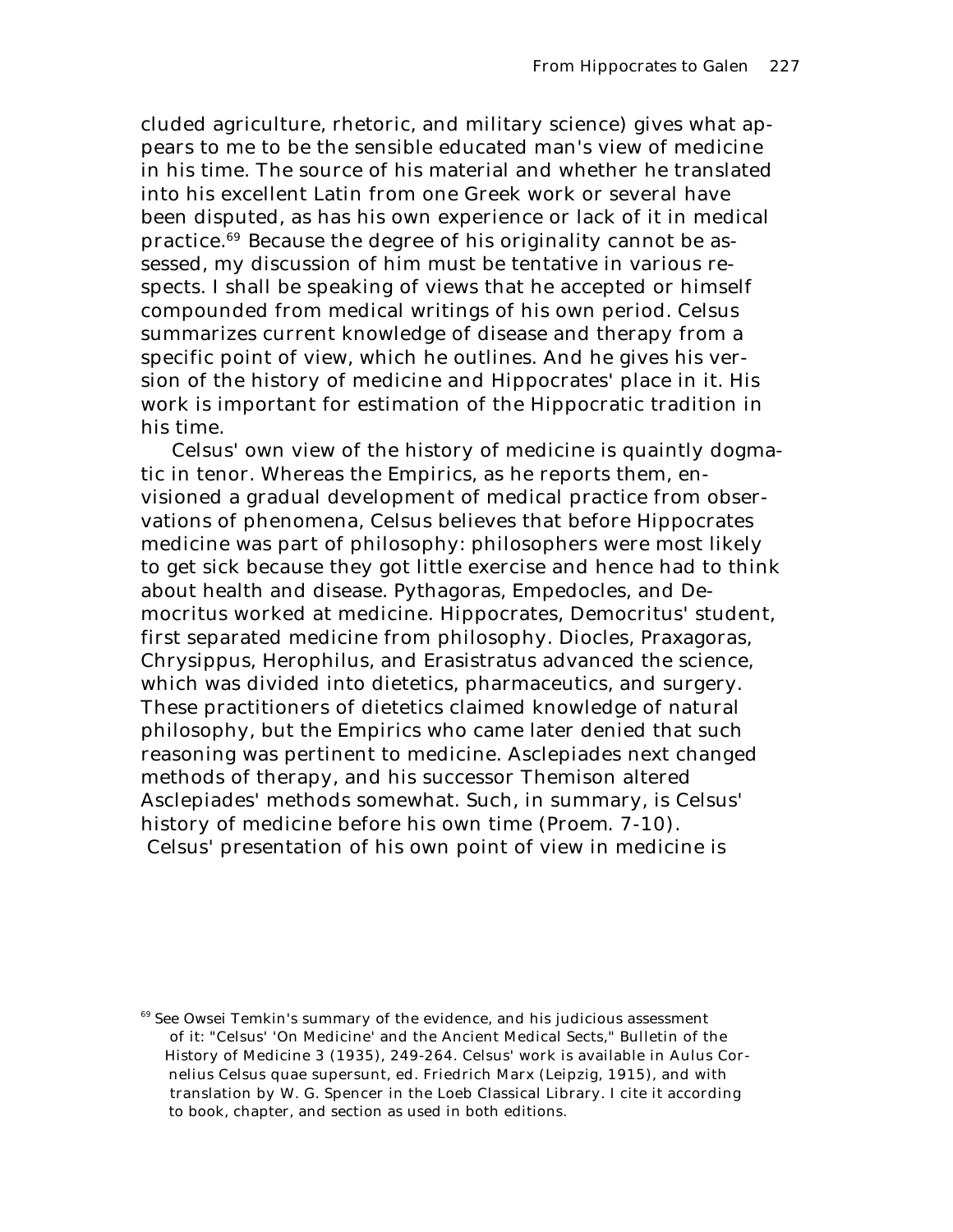cast in the form of a comparison of the views of Dogmatics, Empirics, and Methodists. He elects for himself a modified empiricism: a rational science that treats disease according to its evident causes, as the Empirics do, but which adds to its intellectual perfection by investigating the nature of things, as Hippocrates and Erasistratus did to some extent (*Proem*. 47, 74-75). Methodism he rejects as irrational and inconsistent (*Proem*. 62-67). For the source of the principles of his medicine, Celsus cites Hippocrates: one should take account of both general and particular characteristics in diseases (*Proem*. 66). His lists of possible dogmatic views are interesting: the philosophers say that an excess or deficiency among the four elements causes disease; Herophilus says that the cause is in the humors; Hippocrates, that it is in the pneuma; Erasistratus, that the cause is the entry of blood into the pneumatic vessels; Asclepiades that the cause is blockage of atoms (*Proem*. 14-15). For causes of digestion, he cites the following: Erasistratus: grinding; Plistonicus: putrefaction; Hippocrates: cooking; Asclepiades: none of those (*Proem*. 20-21).

 Celsus thus gives a new version of Hippocrates: father of medical science, student of philosophy, and, in effect, source of dogmatic medicine which the Empirics modified. Hippocrates' view of the cause of disease as Celsus gives it seems to go back to Menon's doxography; his tutelage by Democritus goes back to the myths of the pseudepigrapha. The view that medicine was only a part of philosophy before Hippocrates delineated the science is novel (and contradicts Menon), not unrelated to Celsus' statement that those who pursued dietetics also pursued natural philosophy; that is, they were dogmatics.70 Whence comes Celsus' amalgam? He invented it, perhaps, because collectors of encyclopedic learning needed to show no great historical judgment, or possibly took it from another, conceivably from

<sup>70</sup> As noted above, the empirics held the "Hippocratic" view of *Ancient Medicine*, that dietetics was a very ancient art based on reasoning from obser vation and experience. Celsus traces surgery and pharmaceutics back to the time of the Trojan War (*Proem*. 3) and says that surgery was very an cient, but that Hippocrates practiced it more than his predecessors (book 7 *Proem*. 2 ).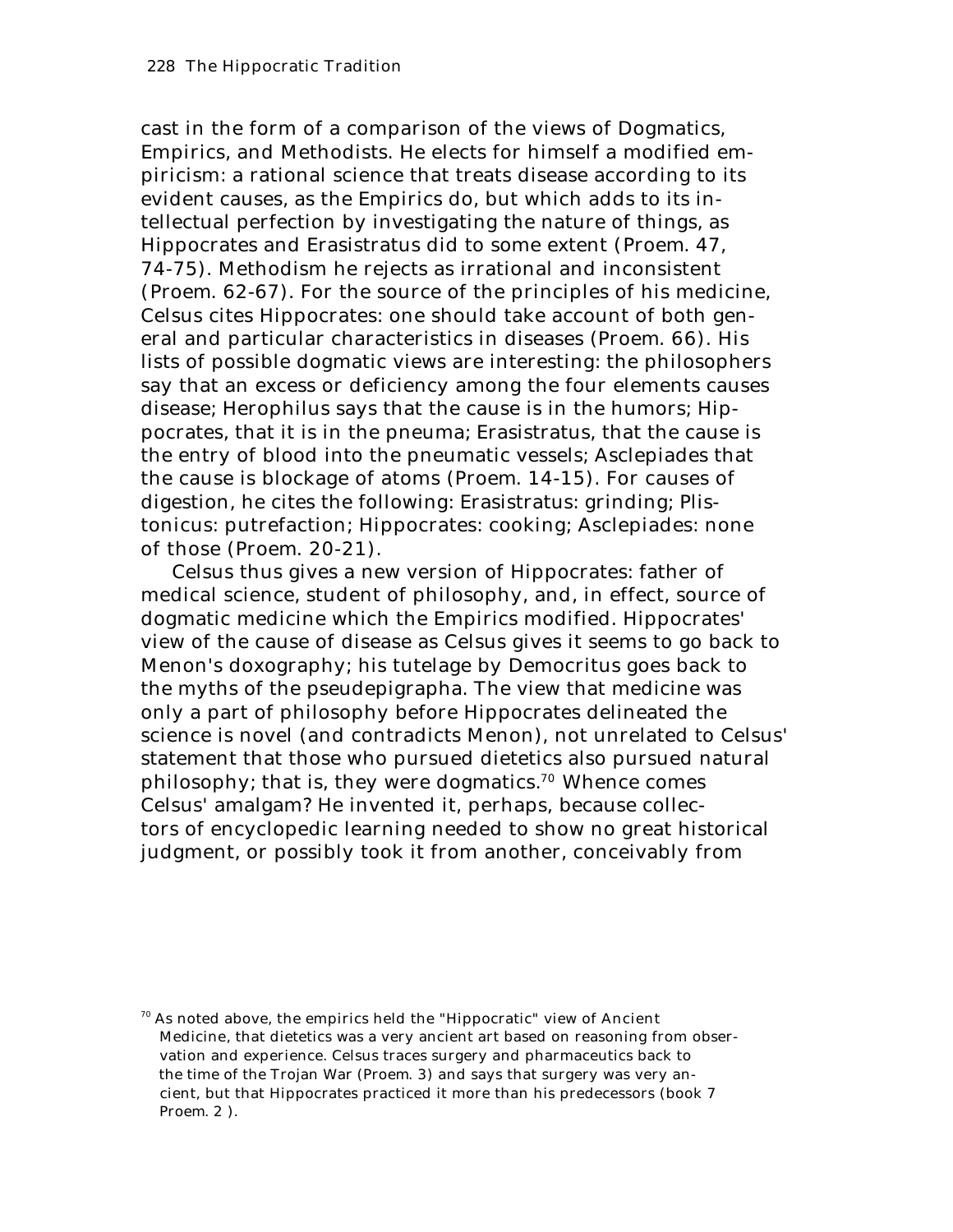Asclepiades, whose influence shows variously in Celsus' work and whose tendentious dogmatic medical history might have resembled that of Celsus. I have little confidence in such conjectures and prefer to note that Celsus' historical views could be expressed in his time and would have been available after his time. But most significant for my purposes, the views may have been new in the time of Celsus.

 Besides presenting a novel Hippocrates and citing him for the principles of his own medicine, Celsus makes extensive use of the Hippocratic Corpus in the body of his work. His presentation of surgical procedures in book 8 is almost wholly a digest from the surgical works of the Corpus. In his presentation of dietetics and in the descriptions of symptoms and treatments of disease, there are frequent unacknowledged quotations from Hippocratic works.<sup>71</sup> The views of Hippocrates, father of the whole medical science (book 7 *Proem*. 2), are sometimes acknowledged explicitly. Celsus chides Asclepiades for failing to credit Hippocrates with saying everything about massage in a few words (2.14.2; Asclepiades wrote as though he had invented the subject. Cf. Galen on Theon, above p. 111). And Celsus holds up Hippocrates as a model of modesty and truth, characteristics of a great man (8.4.3, in reference to a first-person anecdote in *Epidemics* 5). Celsus' medicine appears to be, in accord with his principles, a modified Empiric medicine. He deals with diseases according to syndromes of symptoms, and therapy that has proved effective. He acknowledges and accepts various advances in therapy made by Asclepiades (including his rejection of the "Hippocratic" and Empiric doctrine of critical days, 3.4.11-15), but he also criticizes Asclepiades (and Themison) on Empiric grounds (3.4.7-8). Celsus betrays no sophisticated view about multiple authorship of the Corpus Hippocraticum (notably, he quotes freely from *Prorrhetic* 2), nor knowledge of Hippocrates' sons and students in that or any other connection. He equates Hippocrates with the useful works of the

 $71$  A long but incomplete list of passages in Celsus drawn from the Hippocratic Corpus can be found in the index to Marx's edition and a slightly expanded list in Spencer's Loeb Library edition, volume 3.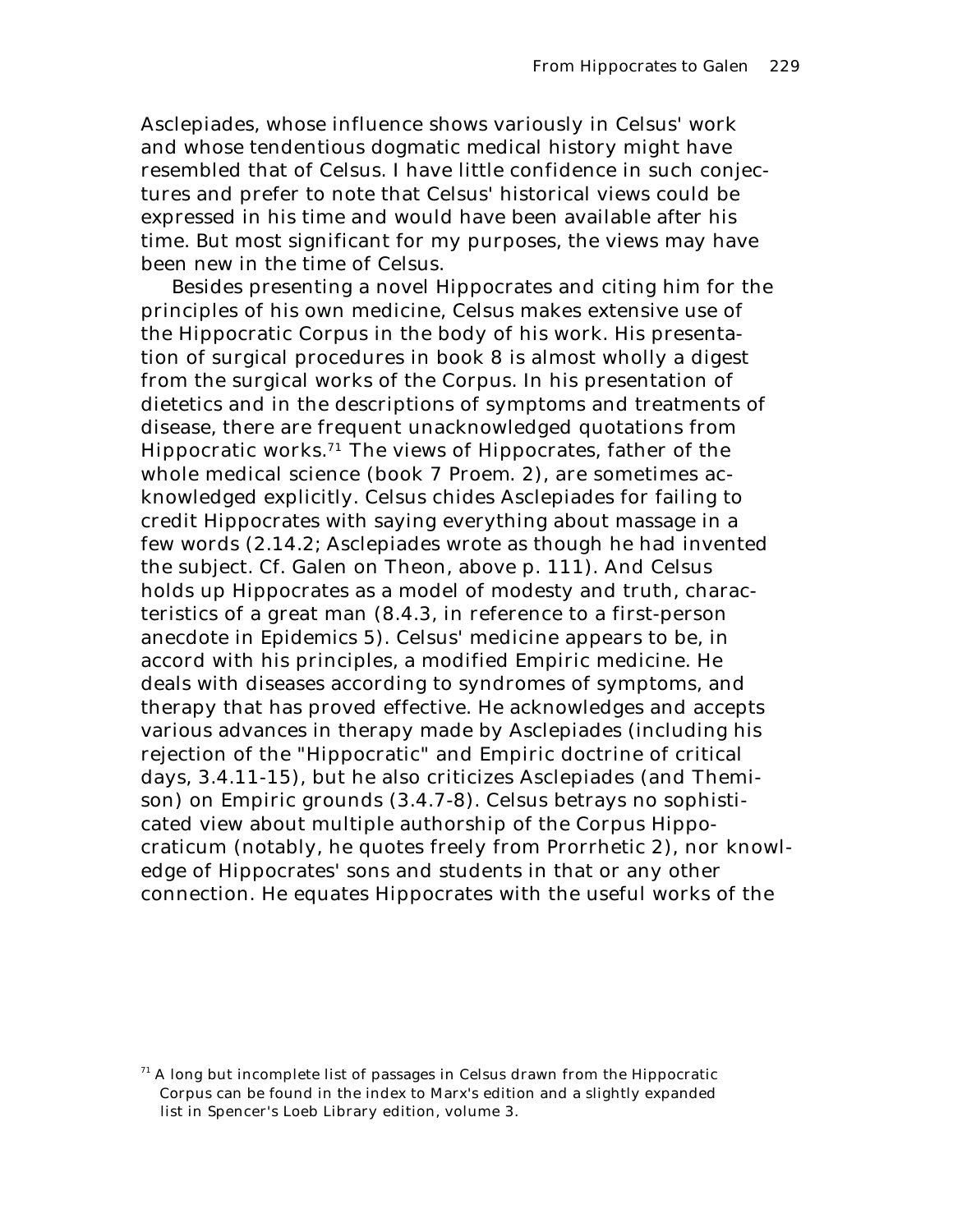Corpus, in the manner in which, so I have argued, the Alexandrians did before him. There is as yet no sign of a Hippocratic Question.

 The pneumatic school of medicine, which Celsus does not mention, exerted its influence on the Hippocratic tradition indirectly through Galen, who took over much of the system of the Pneumatics and attributed it to Hippocrates. I believe, however, that the early Pneumatics did not attribute their doctrine to Hippocrates nor claim him as their own. Instead, they put themselves in the dogmatic tradition of Alexandria (as had Asclepiades), but they rewrote dogmatic medicine according to the philosophical system of the Stoics. I shall try to outline briefly their approach to medicine and to assess their use of the past.<sup>72</sup>

 $72$  Still the basic book on the pneumatic school is the clear and useful study by Max Wellmann, *Die pneumatische Schule bis auf Archigenes*, Philologische Un tersuchungen 14 (Berlin, 1895). The subject needs reworking, partly be cause Wellmann used spurious material as Galenic, partly because of pre dilections he brought to the work. Wellmann's article in *RE* 3 *s.v*. "Athenaios," gives a good digest of Athenaeus' contributions to medical theory. Fridolf Kudlien has contributed to the subject in the following articles: "Posidonius und die Aerzteschule der Pneumatiker," *Hemes* 90 (1962), 419-429; "Un tersuchungen zu Aretaios von Kappadokien," Abhandlungen der Akademie der Wissenschaften und der Literatur, Mainz, geistes- und sozialwissenschaftliche Klasse. no. 11 (1963), 1151-1230; *RE* Suppl. 11 1097-1098, *s.v*. "pneumadsche Aerzte." I do not accept some of his conclusions about the Pneumatics. Kudlien insists that Athenaeus' relationship to Posidonius was discipleship and that Aretaeus must have written in the first century A.D. The questions remain open, but Kudlien is not convincing because much of his argumentation appears ill-considered. Wellmann's facts remain: Celsus did not know of the pneumatics. Archigenes was creative and influential. Aretaeus was not, and Aretaeus cannot be dated confidently. Kudlien dis misses Wellmann's considerations and uses arguments such as "Aretaeus was not read because he was so rational" (cf. "Untersuchungen," p. 28). The putative Ionic, Hippocratic revival, during which Aretaeus' work and *Nutri ment* and *On the Heart* must have been written, Kudlien proves by pointing to the works themselves (cf. *RE* Suppl. 11.1104), which cannot be dated. Hans Diller, "Eine stoisch-pneumatische Schrift im Corpus Hippocraticum," *Sudhoffs Archiv* 29 (1936), 178-195, showed convincingly that late language in *Nutriment* suggests a date after the fourth century B.C. His suggestion that it is pneumatic is much less substantial and more tentative, but Kudlien rashly piles more hypotheses on it. Robert Joly's introduction to *Nutriment* in his Budé edition (*Hippocrate*, Tome 6, part 2 [Paris, 1972], 129-138) offers some needed corrections to Diller's and Kudlien's assessments. More needs to be done.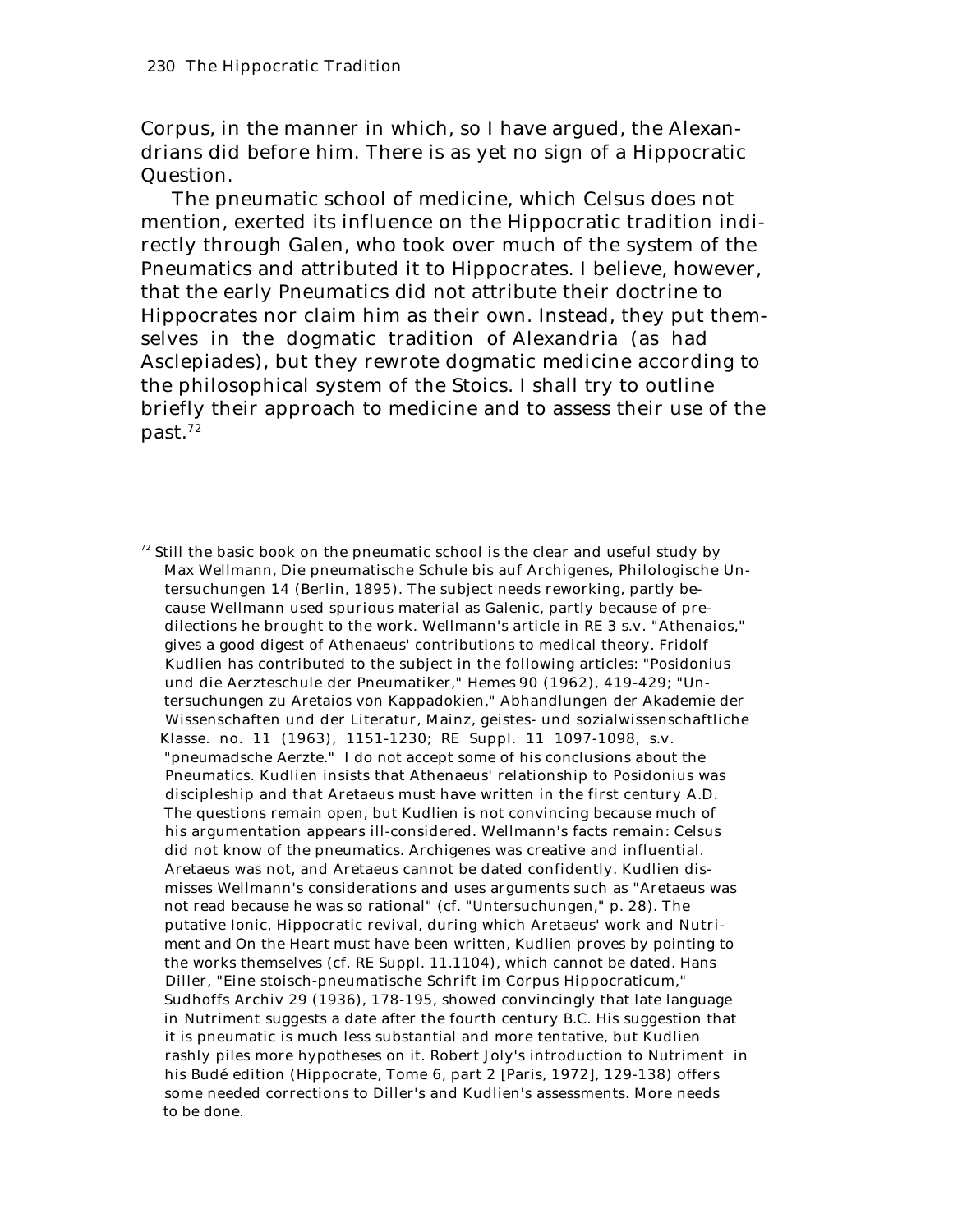Cosmic unity and sympathy are their first principles. Athenaeus, the school's founder, described a cosmos which is a continuum. Basic matter acted on by hot, cold, wet, and dry produces the world we see. The precise mixture of hot, cold, wet, and dry determines what a thing is, and all things can change into all others with a change of mixture. *Pneuma* in the cosmos and the body holds things together and makes them function. A change in the *pneuma* signals (or causes) a change in the mixture (or temperament) of a thing (animate or inanimate). Health is a proper mixture or temper that accords with the Nature of each thing, *eucrasia*. *Dyscrasia*, departure from nature, brings illness, dissolution, and death. This new synthesis of many old ideas gave the Pneumatics a lens through which they could reexamine traditional medicine and a vocabulary with which they could rewrite it.

 Their individual contributions are sometimes difficult to distinguish. Athenaeus certainly produced the manifesto and worked out the cosmology. His large work on *Healing* (*Boethemata*, at least thirty books) dealt with temperaments of persons, seasons, places, foods, ages of life, and probably drugs and was an attempt to analyze the world and man for medical purposes. I cannot guess from the remaining fragments how detailed his physiology and anatomy were. Archigenes, whose therapeutics was influential, made elaborate classifications of pulses and fevers for diagnostic purposes. Others worked on surgery. Agathinus, teacher of Archigenes, had expanded Athenaeus' doctrines, or perhaps the scope of his medicine, by including material from Methodists and Empirics. He was called an Eclectic or Episynthetic. Leonidas the surgeon was called an Episynthetic. How members of this centrifugal school talked about themselves is not entirely clear from the meager remains of their work, but some notion of their use of the past can be gotten from Galen's reports and from the preserved fragments.

 Athenaeus declared himself a dogmatic, but specifically rejected Asclepiades' cosmology and his reasoning (Galen, K 1.486, cf. 14.676). For their notions of temperaments and seasons, as for their elemental theory, Athenaeus and other pneumatics adduced the authority of Aristotle, Theophrastus,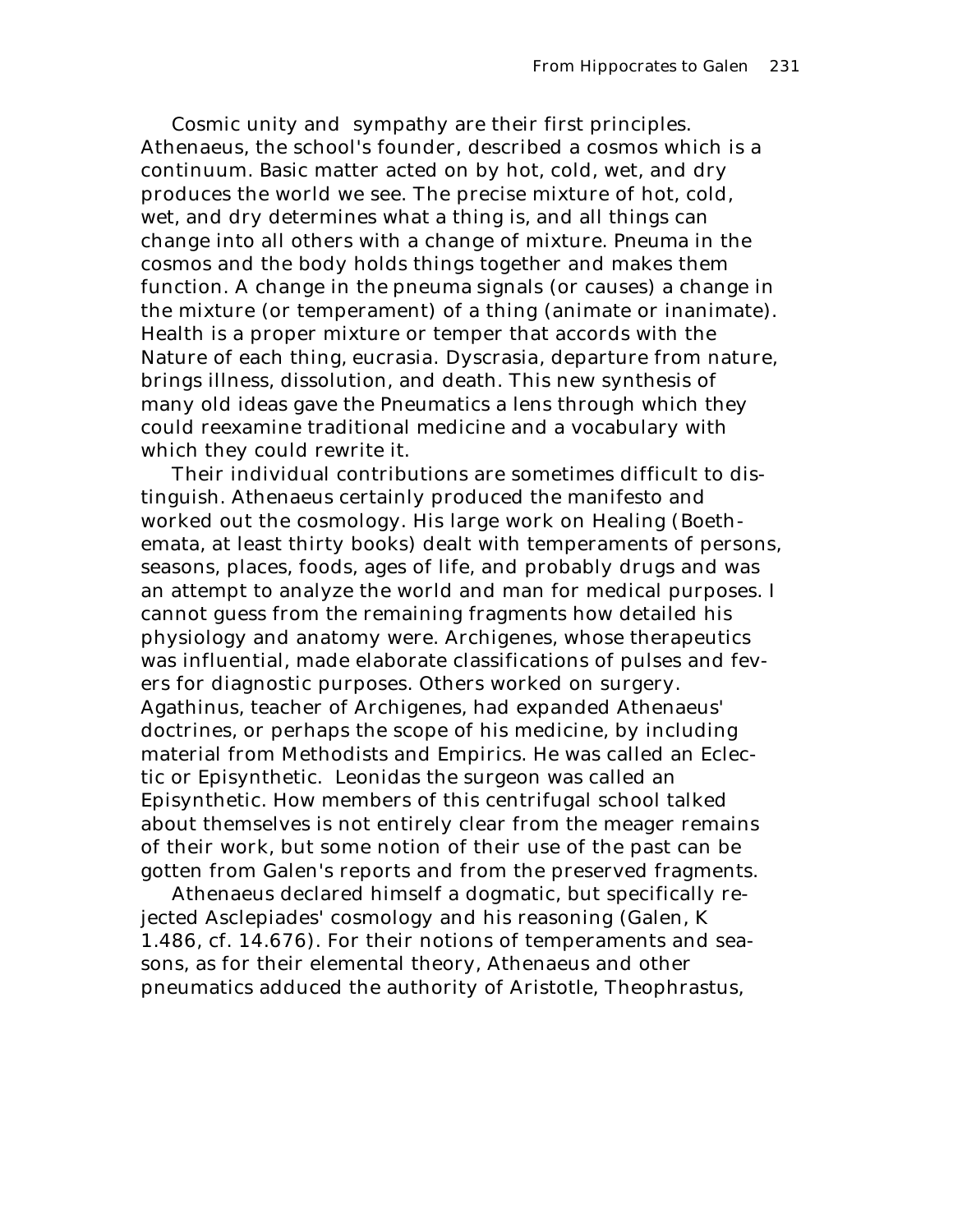and the Stoics (Galen, K 1.522-35). We do have the following quotation from Athenaeus: "The elements of medicine are, as some of the ancients supposed, the hot, the cold, the wet, and the dry, from which first, simplest, and least phenomena man is composed, and into which finally he is dissolved" (Galen, K 19.356). When Athenaeus discussed trembling, palpitation, etc., the only predecessors he cited (in order to refute them) were Asclepiades and two philosophers, an Academic and a Peripatetic (K 7.614, cf. 7.165-166). Archigenes' scheme of diagnosis by affected places (which Galen took over) was a novelty in which Archigenes seems to have acknowledged no predecessors (K 8.136), except perhaps to correct Erasistratus on the subject of semeiosis and crises in disease (K 9.668-669). The elaborate pulse lore of Archigenes was a correction and extension of what Herophilus began, but the Pneumatic Magnus was the immediate source whom he acknowledged and corrected (K 8.638, 9.8, 18; cf. Wellmann, *Die Pneumatische Schule*, pp. 172-201). Athenaeus' embryology was a direct extension ol that of Aristotle (K 4-593 f., cf. Wellmann, pp. 100-104). Pneumatics' logical refinements of notions of cause are Stoic corrections of the Alexandrians (cf. CMG suppl. 2, Intro.).

 In short, for their dogmatic, philosophical medicine they claimed originality or sought their antecedents in Alexandrian dogmatism and in philosophy. In that they were like Asclcpiades. A reading of the preserved fragments (mostly from Oribasius' medical collection) confirms my impression that the Pneumatic theorists virtually ignored Hippocrates and made little direct use of the Corpus. Athenaeus, writing on healthy and unhealthy places and waters, for example, deals with the same material that is in *Airs Waters Places*, but does so in his own way and from his own viewpoint without allusion to the Hippocratic treatise (Orib. 2.291-306). So it is, generally, with Athenaeus, Archigenes, and even Antyllus. Athenaeus quotes Hippocrates once in his hygiene, calling him "the ancient (*palaios*) Hippocrates": "Thought is exercise for the soul" (Orib. 3.98 from *Epidemics* 5.31). Similarly, he cites Empedocles for the mathematics of gestation (Orib. 3.78; one notes that he does not cite Hip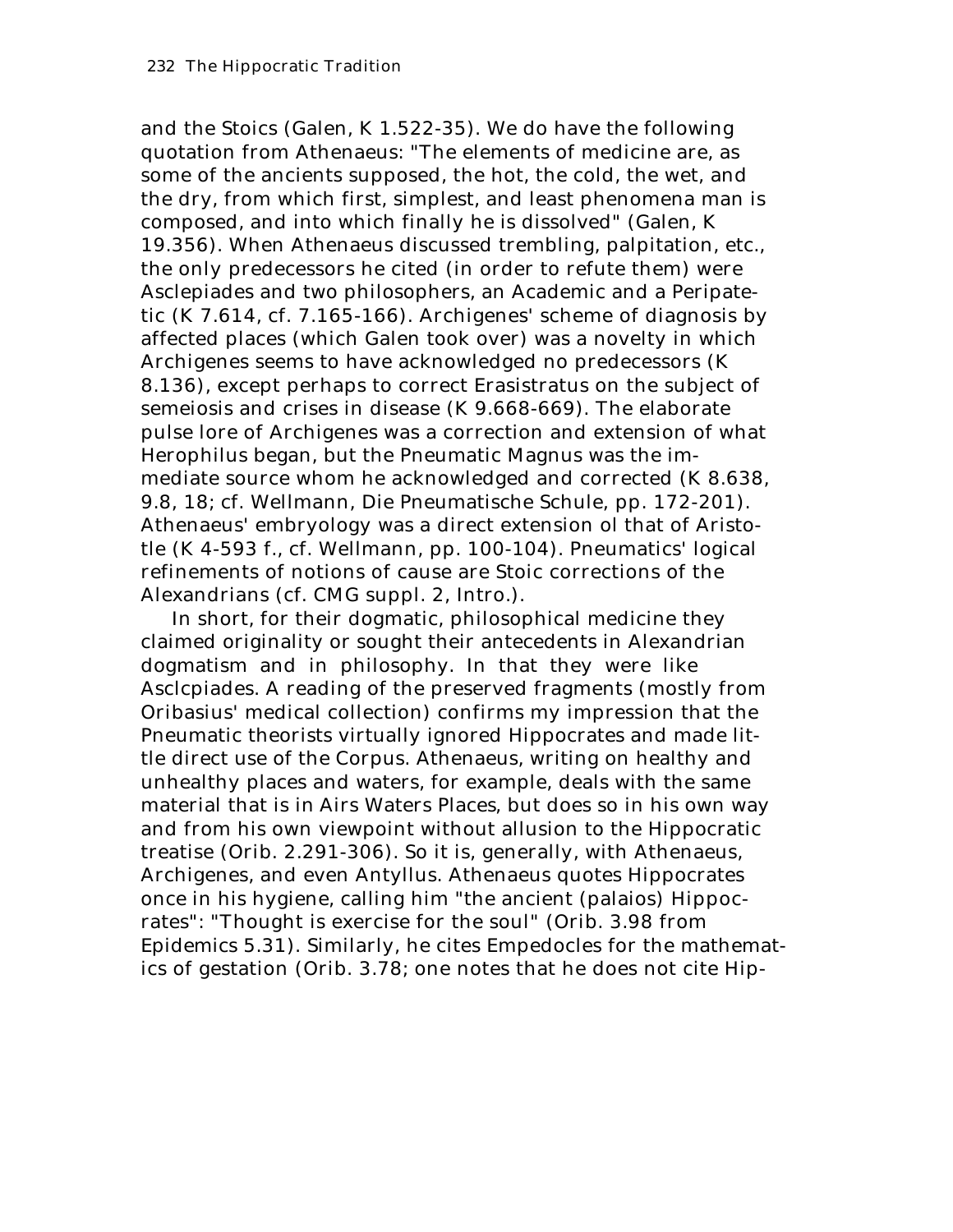pocrates on this subject) and quotes the physicians Diocles and Andreas (Orib. 3.78, 108).<sup>73</sup>

 I point out and emphasize the Pneumatic theorists' lack of attention to Hippocrates in order to correct past habits of reading medical history through Galen's eyes. It is not true that, as Galen saw it, everyone was a "follower" or "enemy" of Hippocrates and so oriented his medicine. The Pneumatics must have been aware of books of the Corpus, but they do not appear to have claimed that those books contained their science of elemental *eucrasia* and *dyscrasia*. <sup>74</sup> The tradition was much more various than Galen would have it and than scholars have realized. The evidence suggests that only Galen and his immediate Hippocratean predecessors reconciled pneumatic and "Hippocratean" medicine.

 Contemporary with the work of the early Pneumatics, we have evidence of a burgeoning Roman tradition of literary study of the Hippocratic writings which was part of a general literary revival in first-century Rome. The period cannot glibly be called an age of archaism—first because archaism was endemic in antiquity, second because literary study of Hippocrates and Celsus' use of him are contemporary with Thessalus' assertion of revolutionary Methodism, as well as with the Pneumatics' new system of medicine.<sup>75</sup> Nor, so far as we can fairly infer, did

<sup>73</sup> Wellmann, *Die Pneumatische Schule*, page 10 and note 3, speaks of Athenaeus' doxographic interests, but that is a severe overstatement of the case. Galen (K 7.614) shows irritation at his lack of doxographic interest.

 $74$  The remains of the Pneumatics show little concern with the humors, but much with the four qualities. Galen's work, when he draws on them, shows the same emphasis (for example, in *Differentiation of Diseases*, K 6.836-880). I suspect that strictly humoral pathology had little place in their system and that its prominence in later medicine came from "Hippocratization" of their theories. The sensible book by Erich Schoener, *Das Viererschema in der antiker Humoralpathology*, *Sudhoffs Archiv*, Beiheft 4 (Wiesbaden, 1964), makes prog ress toward reconstruction of the historical sequence that led to the humoral pathology of late antiquity.

 $75$  For Galen's irritation that Thessalus claimed to be doing something new in the world, see K 10.7-8. Indication that Pneumatics competed with Methodists in novelty is the book by the Pneumatic Magnus, which had the intriguing title *Discoveries since Themison's Time* (K 8.640).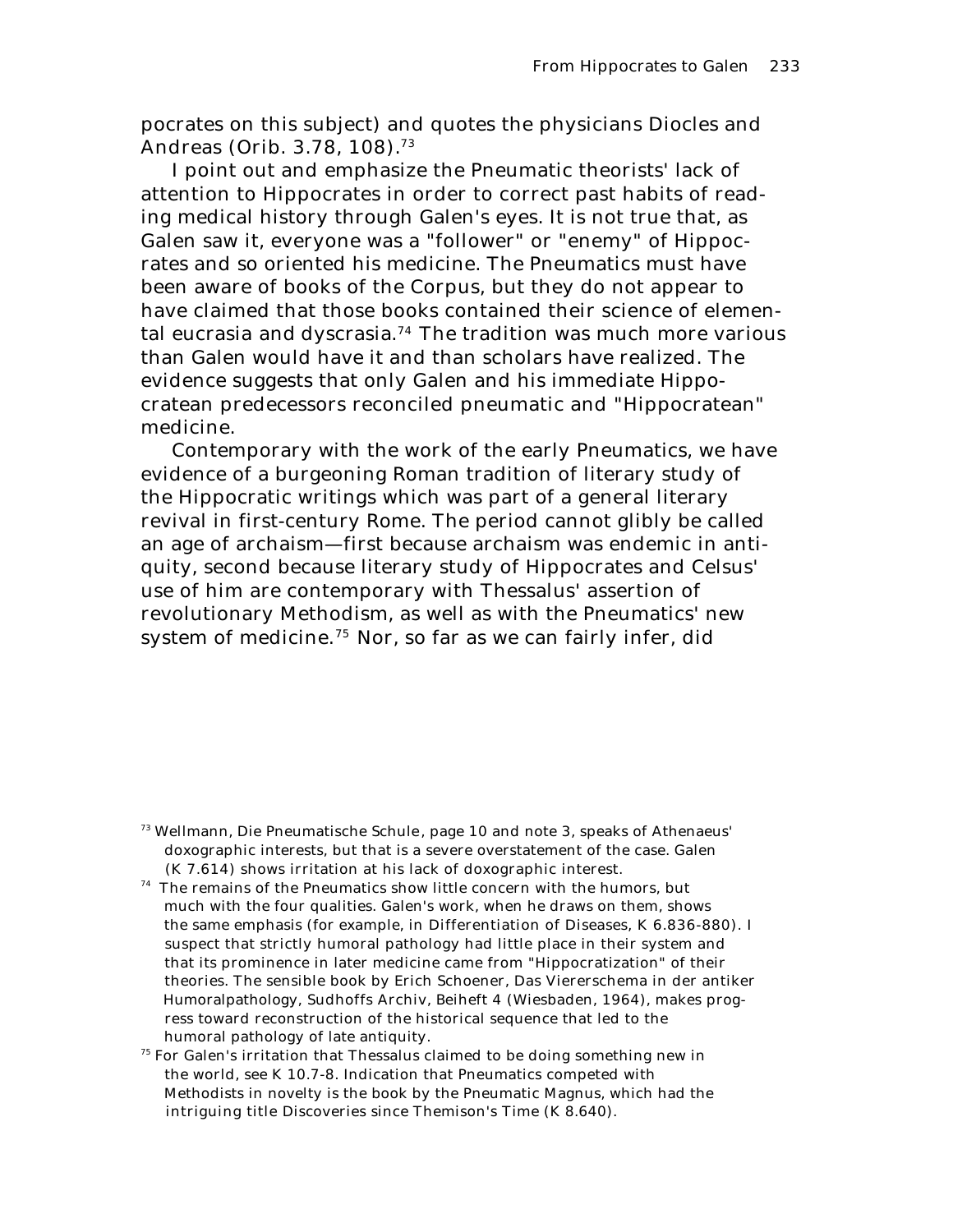Hippocrates represent all of medicine, or the best in it, for Erotian and the editors of the Corpus.

 Erotian composed a much larger Hippocratic dictionary than the excerpts that remain. Scholarly labor, culminating in the work of Ernst Nachmanson, has clarified the outlines of the original work, which explained words from approximately thirty-seven treatises in the sequence in which the words appear in the treatises, probably following the form of Bacchius' work three centuries earlier.76 We do have Erotian's preface, fortunately, in which he reviews his sources and sets forth his principles. His purpose is to make Hippocrates available to his age, and he recommends him as good literature, particularly for medical men who can test their knowledge against his writings. Modest and charming about his author, Erotian still insists that his dictionary will be the best one yet done. Erotian's preface also lists (with some omissions) the works he will gloss, and he adds that *Prorrhetic* 2 is not by Hippocrates, as he will show elsewhere (he did not treat it in his dictionary). Considering the breadth and catholicity of his list, from pseudepigrapha through *Epidemics*, *Aphorisms*, *Prognostic*, works on disease, gynecological works, to *Nutriment* and *Ancient Medicine*, it seems odd that he singles out *Prorrhetic* 2 as not Hippocratic.<sup>77</sup> I know of no explanation for Erotian's statement, and scholars until now have been unaware of what I have pointed out above: this is the first known statement in antiquity that a particular work of the Corpus was not by Hippocrates. There are no apparent linguistic or stylistic grounds, nor any doctrinal reason. This is the only hint that Erotian may have held a particular view of Hippocrates beyond thinking him a venerable, classical medical writer, who wrote in interesting archaic language and dialect. It may be that his predecessors had neglected to gloss *Prorrhetic* 2. Leaving that problem unsolved, we may pass on to Dioscurides and Capiton, editors of Hippocrates, who made many judgments about genuineness and who exerted great influence on the tradition.

<sup>76</sup> Ernst Nachmanson, *Erotianstudien* (Uppsala, 1917), and *Erotiani vocum Hip pocraticarum collectio*.

 $77$  It is possible, as Littré says (vol. 1, p. 410), that Erotian's words refer to *Prorrhetic* 1 as well, but unlikely considering Nachmanson's results.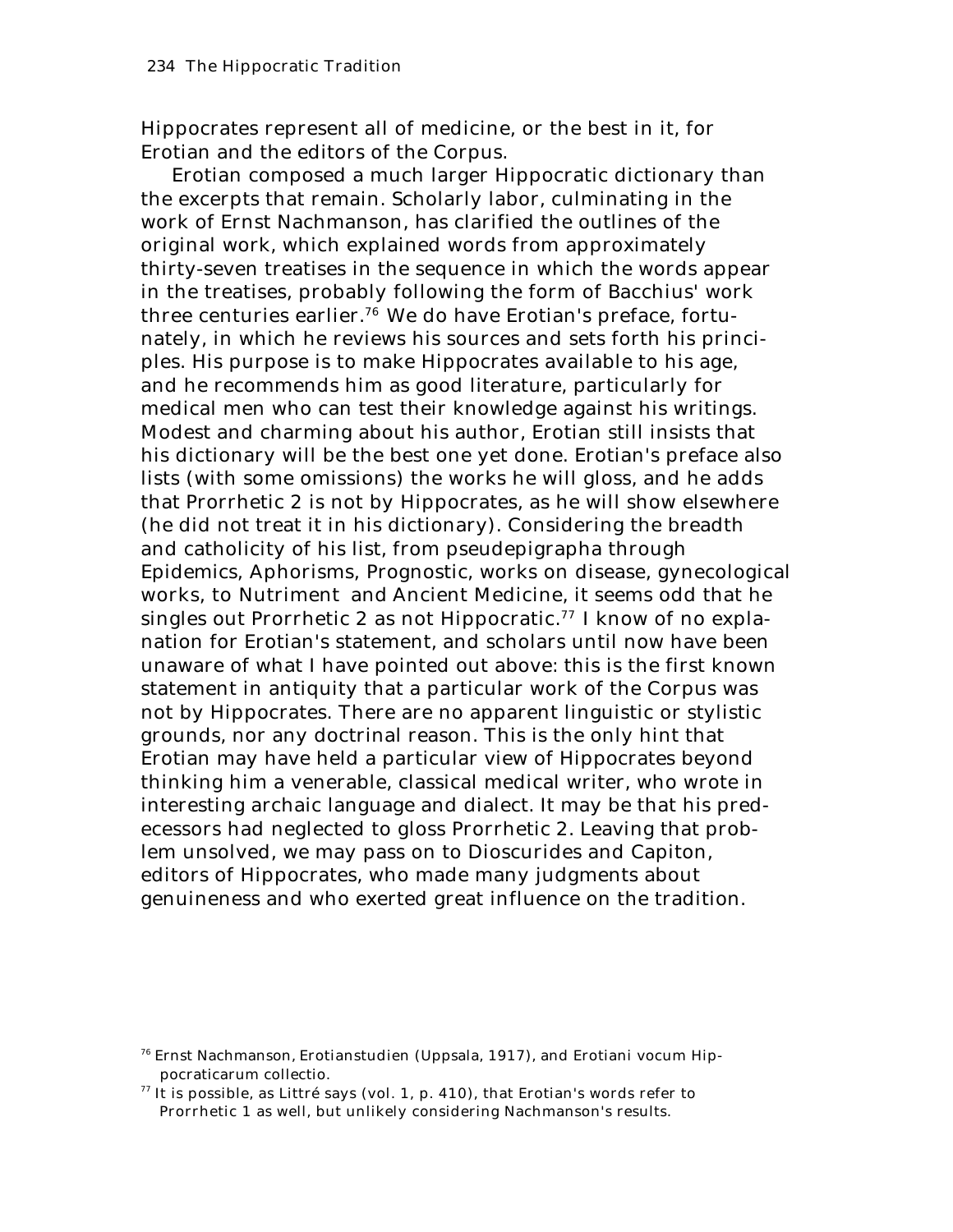Around the beginning of the second century A.D., Dioscurides and Artemidorus Capiton produced scholarly editions of the Hippocratic works in obvious imitation of the Alexandrian editors of classical Greek literary texts, and in working on Hippocrates they worked on an author whom their Alexandrian predecessors had passed over.78 Dioscurides, who seems to be the earlier of the two, imitated Aristarchus in judging the mind and style of his author and in using an obelus mark in the margin to indicate passages he thought to be spurious.<sup>79</sup> Like the Alexandrians, Dioscurides was concerned about his author's decorousness, and he obelized a passage in *Epidemics* 6 on the grounds that Hippocrates would never deceive a patient. (Hence, he judged, Hippocrates' son Thessalus must have written it [CMG 5.10.2.2, p. 283]). Dioscurides and Capiton after him altered the language of Hippocratic treatises to the dialect of Cos, as they understood it.<sup>80</sup> Some material which Dioscurides thought was intrusive he conjectured must originally have been a marginal comment which the copyist ignorantly entered in the text (CMG 5.10.2.2, p. 464). Some passages that he condemned, Dioscurides (and Capiton after him) omitted from his edition; some he relegated to the upper or lower margin (CMG 5.9.2, pp. 176, 243). Galen sometimes speaks of the two men together, sometimes of one, and sometimes indicates that they handled

 $78$  The most comprehensive study of their editions is that by Johannes I1berg, "Die Hippokratesausgaben des Artemidorus Kapiton und Dioskorides," *Rheinisches Museum* 45 (1890), 111-137. Ilberg directs attention mainly to the textual tradition. Some corrections were made by Franz Pfaff, "Die Ueber lieferung des Corpus Hippocraticum in der nachalexandrinischen Zeit," *Wiener Studien* 50 (1932), 67-82.

 $79$  It is Galen who specifies that Dioscurides imitated Aristarchus: CMG 5.10.2.2, p. 283 (on *Epidemics* 6: cf. on *Nature of Man* CMG 5.9.1, p. 58). Virtually all our information about Dioscurides and Capiton comes from Galen's Hippocratic commentaries, to which my references in the text per tain unless I specify otherwise.

<sup>80</sup> CMG 5.10.2.2. pp. 6 and 483. Elsewhere Galen speaks of "some" who said that Hippocrates' dialect was old Attic (K 18 B.322.10, on *Fractures*). Some times he simply speaks of the dialect as Ionic, as in CMG 5.9.1, pp. 193, 236, 260. Galen seems not to think highly of their use of the "Coan" dialect and at times points out their ignorance of linguistic usage (CMG 5.10.1, pp. 175, 197).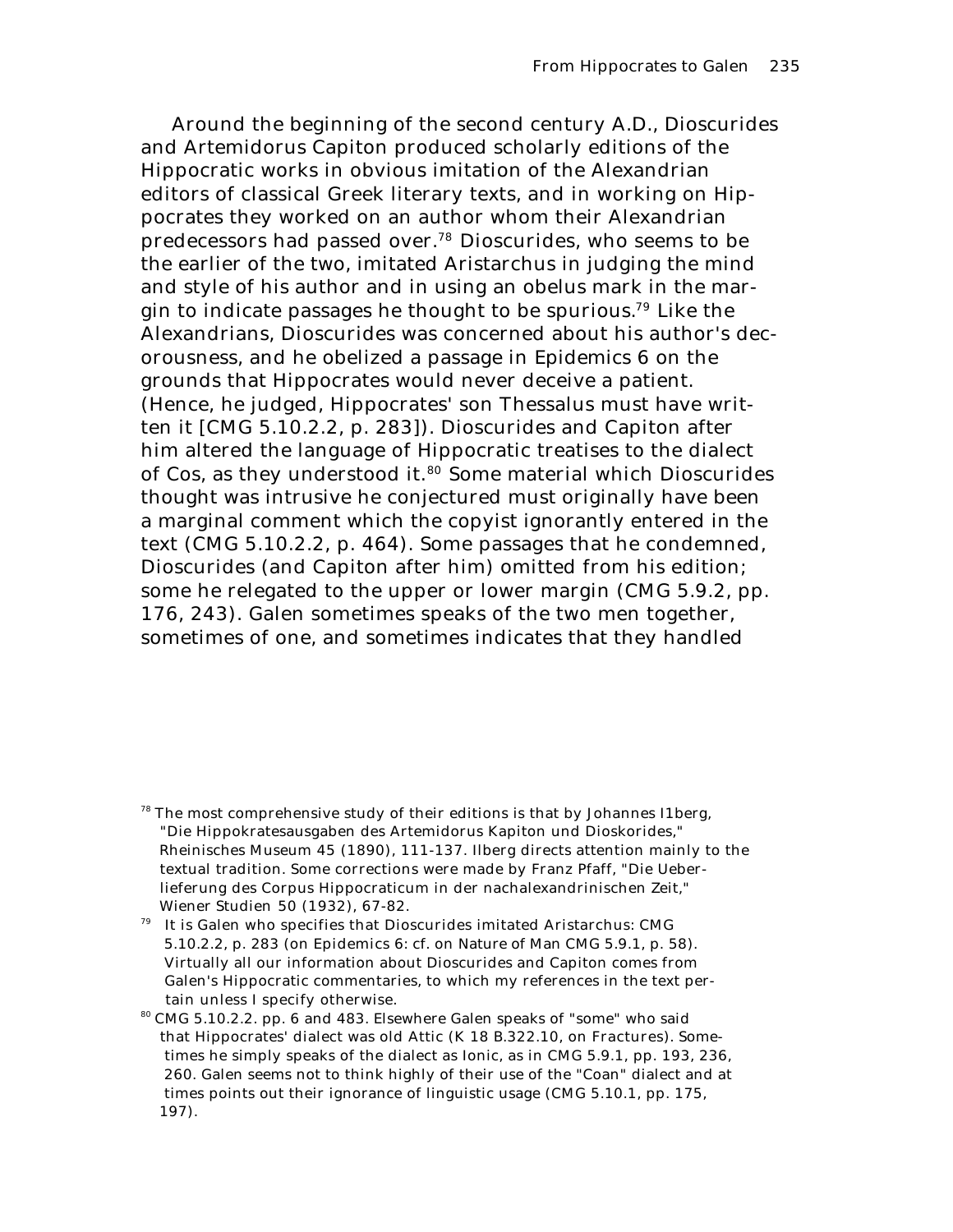passages differently.81 Galen shows his irritation at Dioscurides and Capiton variously: frequently he condemns their "reckless" alterations of the text, which alter meanings he would like to preserve; once, in irritation at their superficial handling of a superfluous particle, *men*, Galen remarks that they pretend to be better grammarians than anyone else (CMG 5.10.2.2, p. 83). I suspect, though without proof, that Dioscurides' edition was redone by Capiton (his relative, relationship unspecified [CMG 5.9.1, p.13]), that Capiton's edition indicated the contributions of each, and that it was Capiton's edition from which Galen got his information about both.<sup>82</sup>

 Dioscurides and Capiton were the first to produce scholarly literary editions of Hippocrates. The significance of that fact and the nature and influence of their work have not been much considered by modern scholars, who have generally emphasized textual emendations and accepted unfounded generalizations about Alexandrian *Echtheitskritik*. <sup>83</sup> My study of the tradition to this point makes it possible for me to offer some rather startling observations. Dioscurides (if he was the earlier of the two) undertook a task no one before him had done: systematically to make sense for the sensible litterateur of the disparate material of the Corpus. He had the glossographers and grammarians as predecessors (whence his feeling for Coan dialect), and he had the pseudepigrapha to tell him of his author's character, life,

- $82$  Ancient literary economy, partly caused by the unwieldy rolls of papyrus, seems to require that Galen used a combined edition which distinguished the two scholars' judgments. Galen tends to speak of them as Artemidorus and Dioscurides in his earlier commentaries and as Dioscurides and Ar temidorus or Dioscurides and Capiton in his later commentaries; I do not know why. With great consistency, the medieval manuscript tradition of the Corpus has followed the readings of Capiton where Galen reports them.
- <sup>83</sup> Kurt Bardong's interpretation of the phrase "from the little *pinax*" in *Epidemics* 6 gives a good example of the direction scholarly reasoning has taken. He also reports much of the bibliography on the subject: "Beiträge zur Hippokrates- und Galenforschung," *Nachrichten von der Akademie der Wissenschaften in Gottingen*, philosophisch-historische Klasse, no. 7 (1942), 577-640.

 ${}^{81}$ For the readings of each which Galen reports, see Ilberg, "Die Hippokratesausgaben," and Pfaff, "Die Ueberlieferung." For distinctive han dling of a passage in their two editions, see CMG 5.9.2, p.131.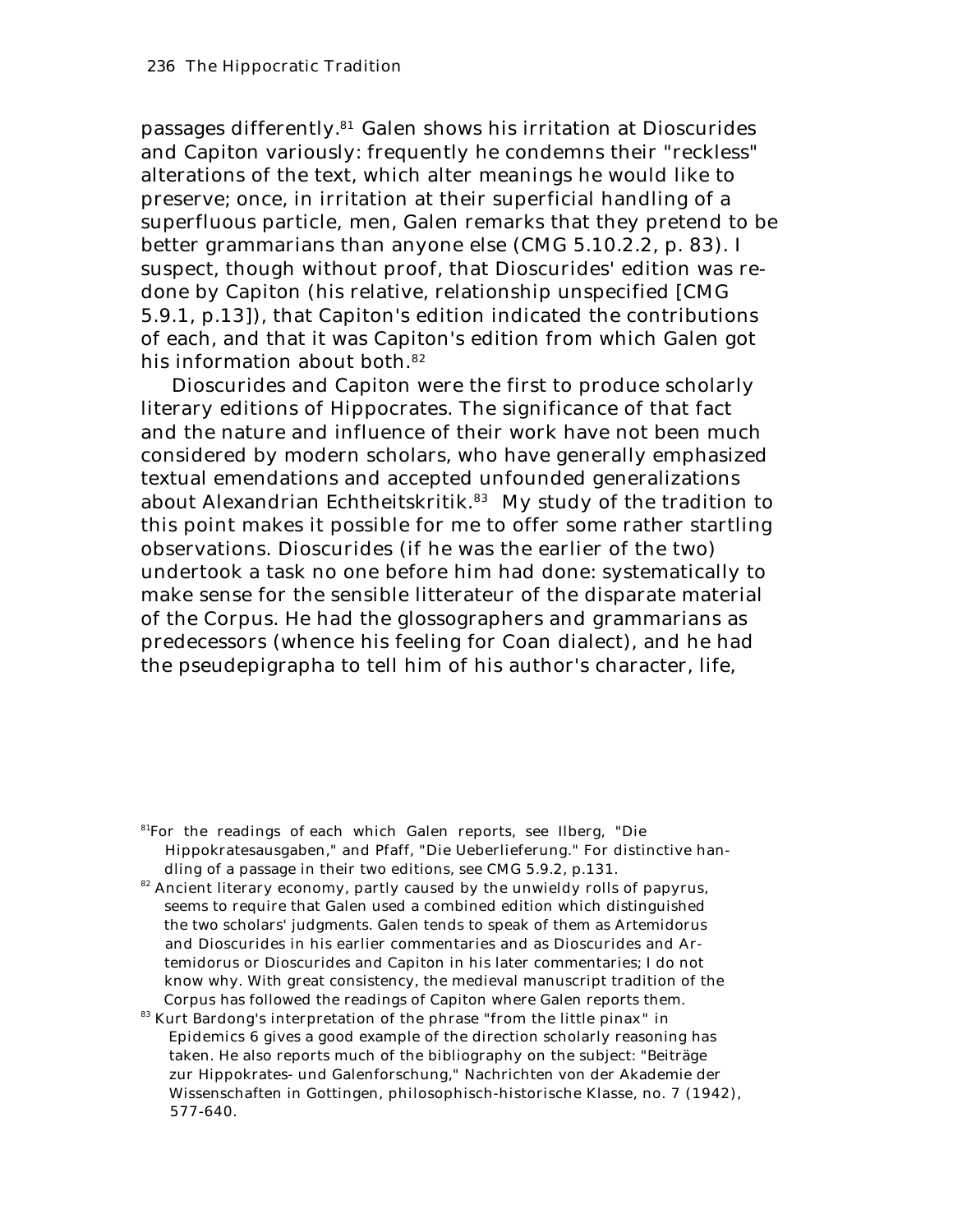and family: eloquent and rational Hippocrates went to school with Democritus and Gorgias, came from a line of Asclepiads, and left sons, grandsons, and students. Dioscurides also had such Alexandrian precedents as conjectures about the Homeric corpus and conjectures that some plays of Euripides and some of Sophocles were partly reworked and partly rewritten by their sons and literary executors. We can get a fair idea how he proceeded to his task of editing and interpreting his author's text.

 Dioscurides attributed *Diseases* 2 to another Hippocrates, the grandson of the "great" Hippocrates; he did the same with part of *Nature of Man* (CMG 5.10.2.2, p. 55, CMG 5.9.1, p. 58). He thought that the indecorous passage of *Epidemics* 6 must have been added by Thessalus, the son and literary executor (CMG 5.10.2.2, p. 283). Beyond that, Galen's specific attributions of opinion give out, but Galen alludes variously to a consistent series of stylistic judgments and attributions of works which I think must go back to the work of Dioscurides or "those about Dioscurides." Dioscurides is absolutely the earliest person who is reported to have made such judgments. Besides that, he is Hippocrates' first literary editor. The judgment that Thessalus wrote parts of *Epidemics* 6 depends on the stylistic characterization of the *Epidemics* as a whole, which Galen attributes to "those who know best about these things" (K 7.890). "Their" view is that Thessalus put *Epidemics* 2 and 6 together out of notes left by his father on scraps of paper, skin, and wax tablets, whence the different style of those books in comparison with *Epidemics* 1 and 3, which were finished by Hippocrates for publication (CMG 5.10.2.2, p. 76; CMG 5.10.1, pp. 213, 310; K 7.854-855, etc.). *Epidemics* 5 was attributed to Hippocrates the son of Draco, the grandson of the great Hippocrates (K 7.854). "People best able to estimate the force of Hippocrates' books" considered *Epidemics* 4 to be part of what Thessalus put together, but Galen disagreed (K 7.891; CMG 5.10.2.2, p. 76). Dioscurides and Capiton, I suspect, are the people whom, in another mood, Galen resents because they "rob" Hippocrates of works that are precious to him. They jealously robbed Hippocrates of the last part of *Regimen in Acute Diseases* and of other works, but did not dare to rob him of the earlier portion (K 7.913). We have observed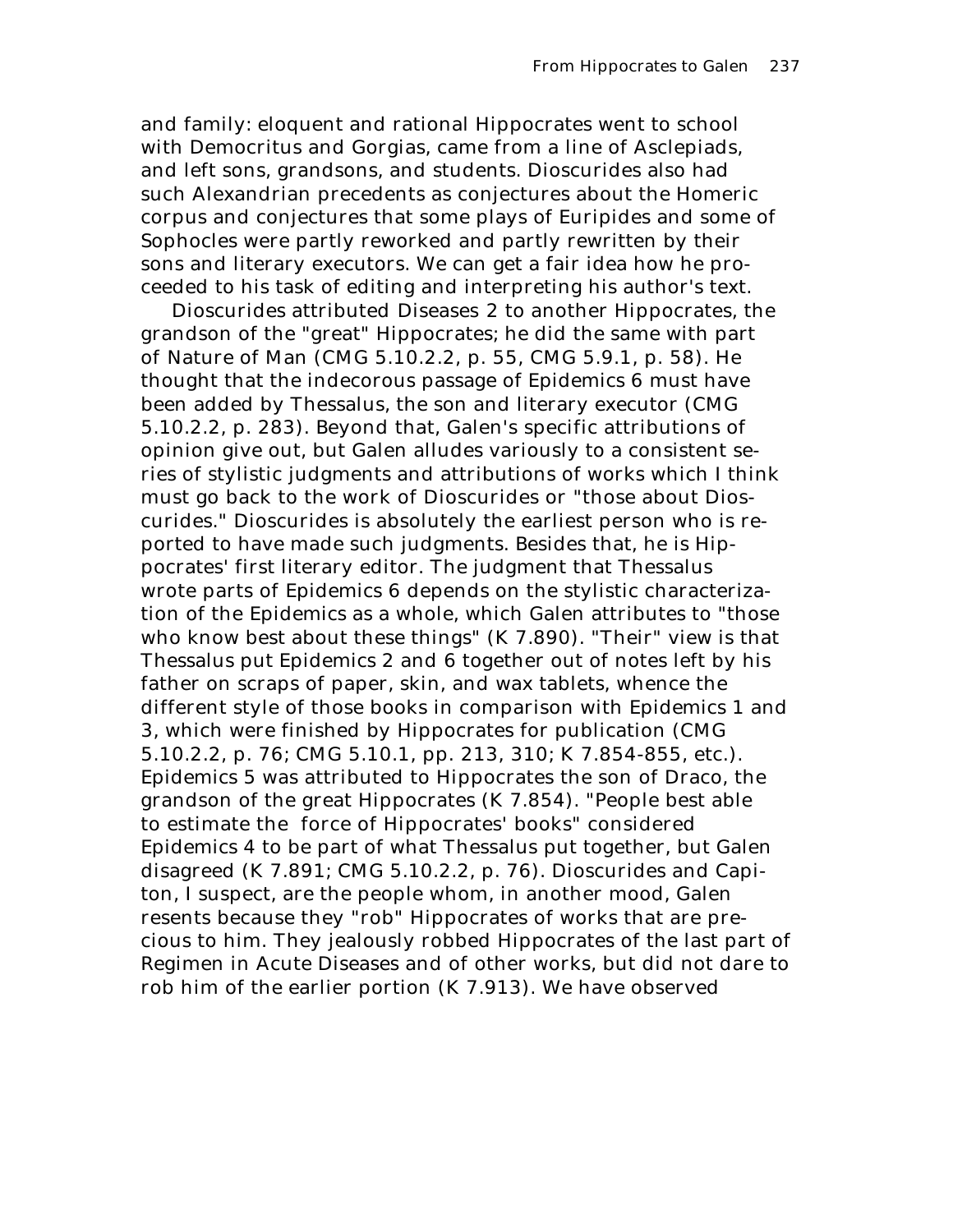above that the hamartography that stemmed from Asclepiades unembarrassedly treated the whole of *Regimen in Acute Diseases* as Hippocratic, as did Celsus. *Prorrhetic* 1, which Galen was concerned to "save" early in his career, but wished later to damn as spurious, appears to have been judged "clearly of Hippocrates' craft, but inferior," therefore by one or the other grandsons of the great Hippocrates.<sup>84</sup> Hippocrates, the grandfather of the great Hippocrates, was suggested as author of the large surgical work that comprised both *Fractures* and *Joints* (CMG 5.9.1, p. 135). This much inference about their judgments seems quite safe.

 We can go yet one step further, I think, and attribute to Dioscurides the canon of "unquestioned," or "most genuine and most useful works" (CMG 5.10.2.1, p. 60), the surgical works, and *Aphorisms*, *Prognostic*, *Regimen in Acute Diseases*, *Airs Waters Places*, and *Epidemics* 1 and 3 (this may or may not be the whole list, Galen speaks of it only allusively.).<sup>85</sup> Since Dioscurides assigned the "aberrant" works of the Corpus, he must have had a canon, and there seems no question that this was it. How did he arrive at it? It seems apparent, considering the tradition as I have laid it out, that Dioscurides chose his own canon according to the works which the Empirics had used and commented on—the works which were "most useful" for the Empirics, who began the tradition, became "most genuine and most useful" for Dioscurides and Galen.<sup>86</sup> The equation is not complete, since the Empirics used all the *Epidemics* and also freely used the *notha* of *Regimen in Acute Diseases*. Dioscurides pared down the Empiric list on stylistic grounds. But, in going to the roots of the tradi-

- <sup>84</sup> CMG 5.9.2, p. 68. Galen's early affection for *Prorrhetic* may come from the fact that his teacher Satyrus had accepted it as genuinely Hippocratic (CMG 5.9.2, p. 20, and cf. Littré, vol. 5, p. 512).
- <sup>85</sup> We can see the logic behind the attribution of surgical works to the time before Hippocrates in such histories of medicine as that of Celsus, according to which surgery and pharmacy were very old, but rational medical science was invented by Hippocrates (*Proem*. 1-8). But Celsus spoke of the surgical works as Hippocratic. Dioscurides took the next step.
- 86 "Usefulness" of texts and of his own commentary on them was the criterion that guided Heraclides of Tarentum. Hence Galen was surprised that he wasted his time on the symbols in *Epidemics* 3 (CMG 5.10.2.1, p. 87).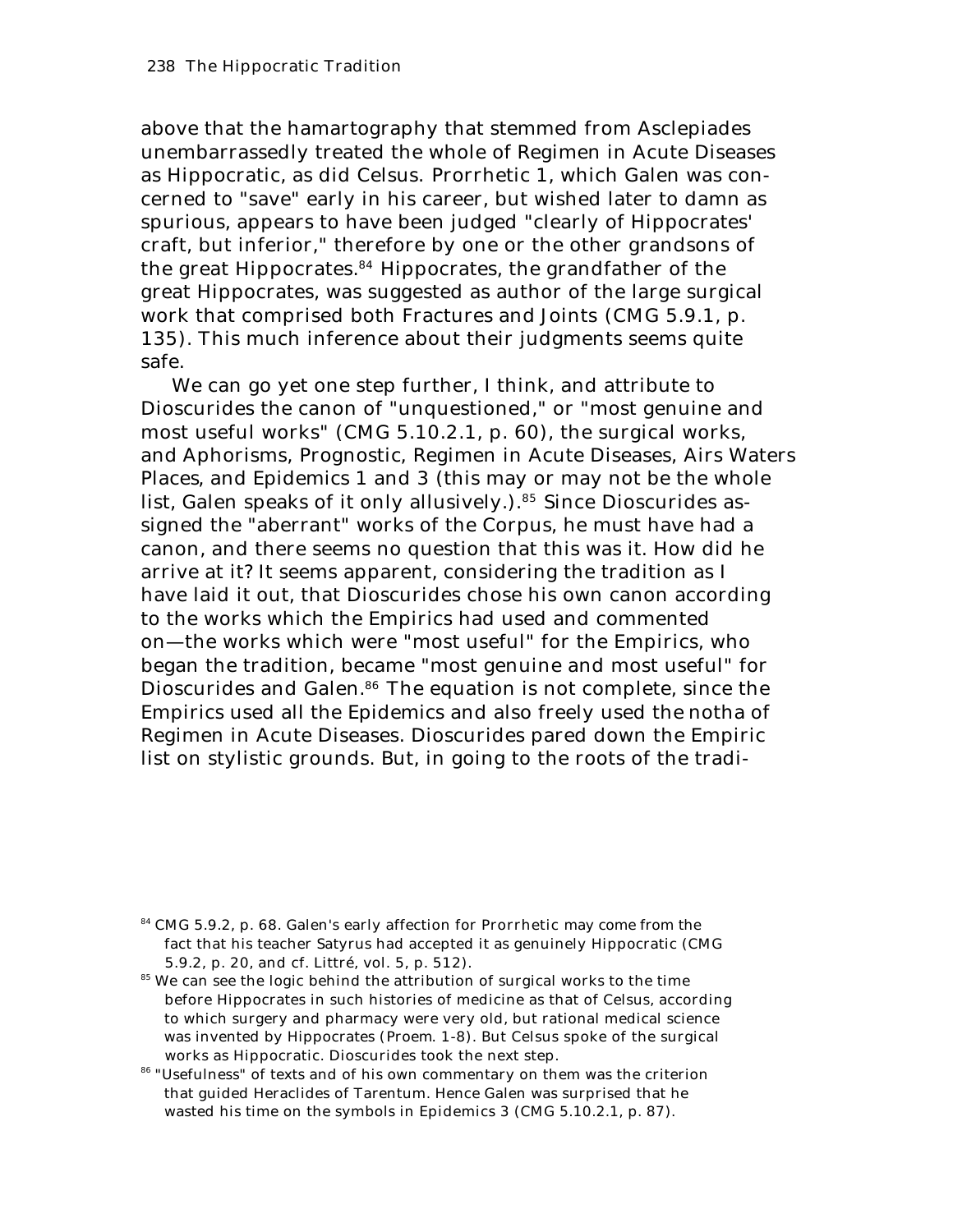tion, Dioscurides was, in essence, going back to the Empirics. Hence the "most genuine" works of the Corpus are precisely those which are full of observations of phenomena of disease and cure, the least theoretical ones.<sup>87</sup> That fact stands out in Galen's reports, even while Galen is trying to impose theoretical, dogmatic views on Hippocrates.

 I wish that I could give a confident description of the physical appearance of their two editions or that of Capiton. Certainly they were on many rolls of papyrus, with marginal indications of editors' views. Dioscurides and Capiton did not write commentary (CMG 5.10.2.2, p. 407), but did they write brief hypotheses or introductions to precede the works, perhaps with their own opinions? Did *Regimen*, Hippocrates' own work, appear with something like the following?

\* *Regimen*, by Hippocrates. Or perhaps by Philistion, Ariston, Euryphon, Philetas, or another. This work is clearly ancient. When this book is transmitted as a whole in three parts it is entitled the *Nature o{ Man and Regimen*. When the latter part is transmitted separately it is called *Regimen* or *Regimen in Health*. [Cf. Galen, K 6.473, CMG 5.9.1, p. 135, and p. 59 above).

I will not speculate further here. I offer this putative example to explain the possible source of Galen's ponderous, uninformative (and in part uninformed) statements about "some say... and others say...." I think that Galen's statements must depend on some such hypotheses.<sup>88</sup>

 I have proposed what many will find startling: that Dioscurides, followed by Capiton, not only assembled the Corpus as

<sup>87</sup> The Empirics interpreted *Regimen in Acute Diseases* by adducing *Airs Waters Places* (CMG 5.9.1, p. 68). They argued that *Aphorisms* was empiric and adduced *Airs Waters Places* and *Epidemics* as illustration (see Deichgräber, *Empirikerschule*, frags. 362, 363). For the Empirics' use of the Corpus, see above, p. 208.

<sup>&</sup>lt;sup>88</sup> As I have indicated above, p. 161, Dioscurides also wrote a Hippocratic Glossary, (probably with an introduction), which Galen discusses in the in troduction to his own. Dioscurides showed an excessive (to Galen) interest in animals, fish, places, star lore, etc., but he probably covered all that Galen's work includes (K 19.63-64).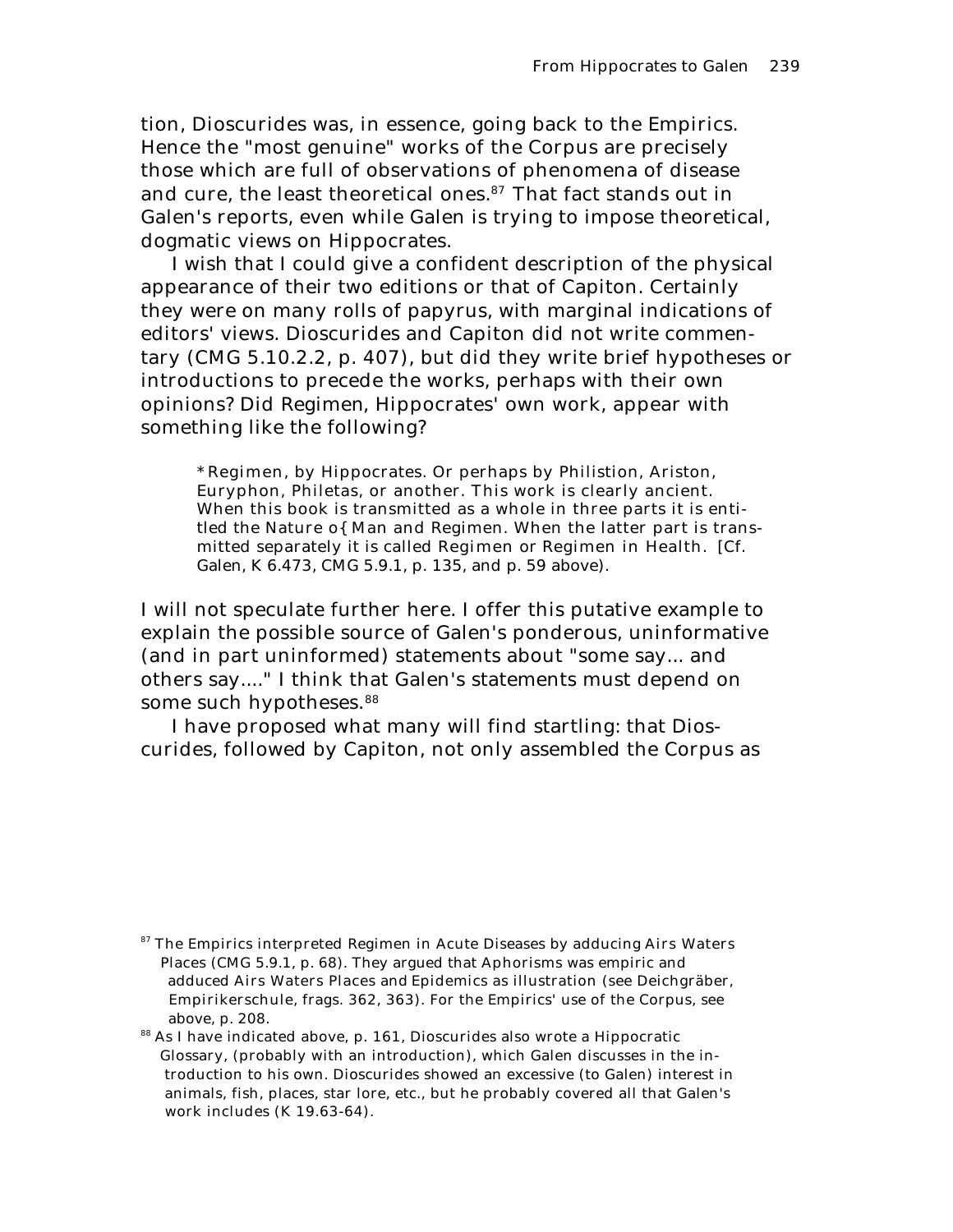an entity (all agree to that) but that Dioscurides first launched the *Echtheitskritik*, on stylistic grounds and using the mythical genealogies of the pseudepigrapha. My evidence is Galen's ignorance of any previous judgments of the kind and the absence of such evidence from elsewhere: Erotian, who should have shown evidence of previous traditions of that sort, did not (though he thinks one work spurious), nor does anyone else. The next physician and scholar whom we consider will offer some confirmation. Rufus of Ephesus, gentlemanly physician with a bent for antiquarian scholarship in medicine, shows no evidence of concern about *Echtheitskritik* or of taste for controversy. He was roughly contemporary with Dioscurides, perhaps slightly earlier.

 Rufus probably practiced and wrote somewhere in the eastern Mediterranean.89 A fair portion of his extensive and influential writings is preserved. His Hippocratic commentaries are lost, save for some few notices of them by Galen, who recommended him (*Scr. Min*. 2.87). Rufus appears from his language to be a dogmatic: he deals in causes and in humoral pathology and al-1opathy by hot, cold, wet, and dry. But he does not speak about himself and his views, always directing attention to substantive subject matter. He shows no desire to quarrel with anyone, though he offers corrections to opinions with which he disagrees.90 His writings suggest such adjectives as gentle, decent, helpful, competent. He seems to write with an eye on the Hip-

<sup>89</sup> The remains of Rufus' writings (incomplete) were presented in the useful edition by Charles Daremberg and Emile Ruelle, cited above in note 26. Daremberg unfortunately did not live to make his final contributions to it. Max Wellmann offered a useful characterizadon of Rufus' medicine along with conjectures about his sources and him as a source) in "Zur Geschichte der Medicin im Altertum," *Hermes* 47 (1912), 4-17. Material recently recov ered from the Arabic has made a new study of Rufus desirable. For Rufus' date and place of practice, see Wellmann, pp. 4-6. Rufus' *Medical Interview* is available with a commentary and German translation in the Corpus Medicorum Graecorum, Suppl. 4, ed. Hans Gärtner (1962), and the text is available in the Teubner series by the same editor (1970).

<sup>90</sup> When Galen observes that Rufus was the best of recent writers on black bile, he adds that Rufus is not quarrelsome like Erasistratus, Asclepiades, and the Methodists (CMG 5.4.1.1., p. 71).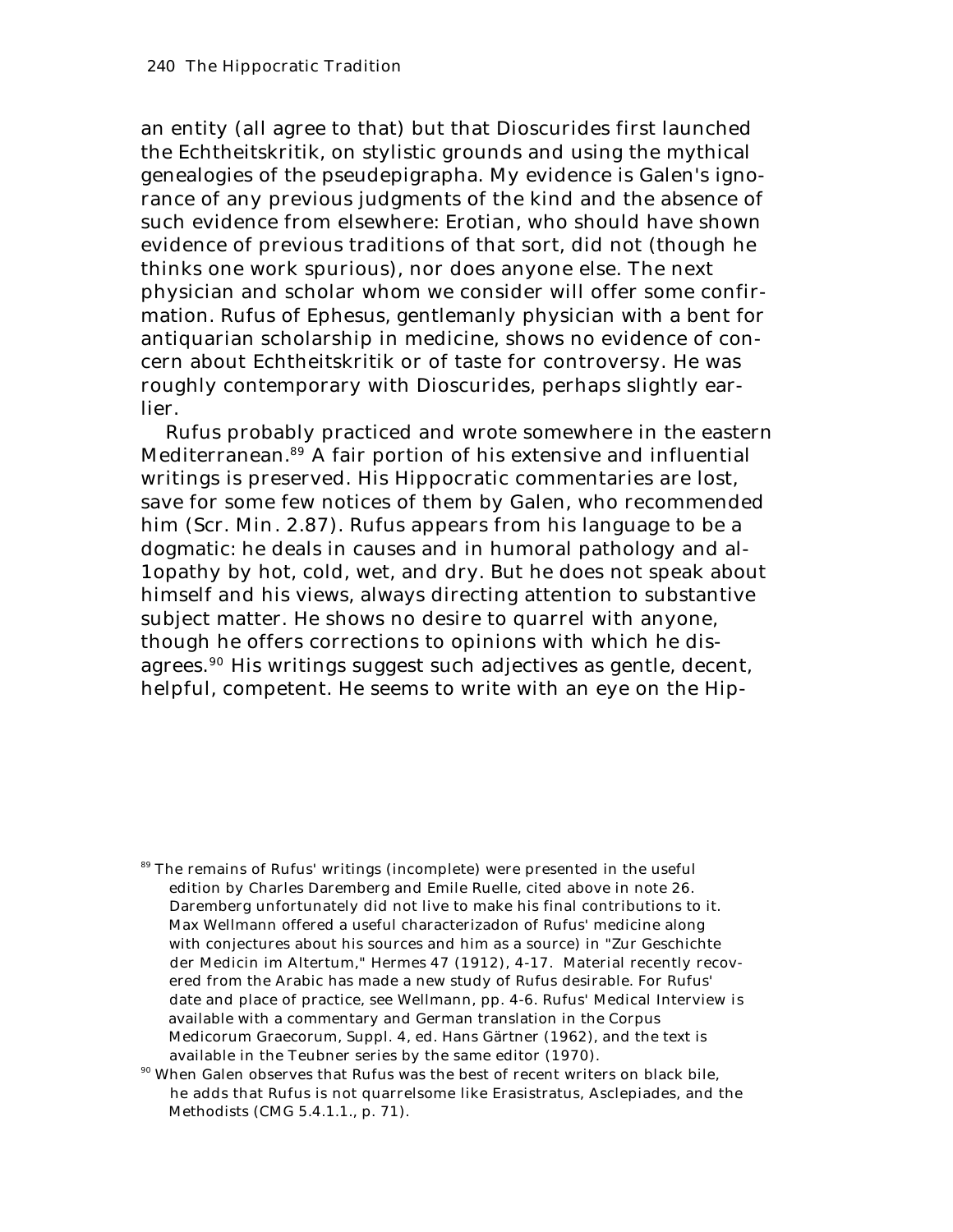pocratic Corpus, not hesitating to disagree with it, but always expressing reverence. For example,

I hope to offer an important contribution to medicine by showing in the present account which conditions one would restrain with harm when they come on, and which ones one should encourage with irritation rather than stop them. People will say that these are not my discoveries, since Hippocrates long ago often said many such things. And I agree. What is there not in his writings? Still, to put it all in one account, including what has been discovered later, and to treat each thing precisely will make for a not unwelcome treatise. [Orib. 4.83]

Similarly, at the end of his treatise the *Medical Interview*, which tells, step by step, how to elicit from a patient (or his relatives) information necessary to differential diagnosis, he adds this final defense, which may suggest that he was responding to some sort of current tyranny in Hippocrates' name.

If anyone says that I disagree with Hippocrates, who claimed to have discovered a technique whereby a physician arriving at a city he does not know can learn about the waters and the seasons, the conditions of the digestive systems of the populace, whether they are great eaters or drinkers, and about the common epidemic diseases, how the women are for childbearing, and all else that he attributes to the science, without asking any of the inhabitants, but by his own observation: if anyone brings this up and criticizes me for disagreeing with the physician who was the greatest in the most important matters, then I tell him that I depreciate none of what Hippocrates said, but that some things are discovered also in this way about the climate, the body type, kind of diet, goodness and badness of public waters, and general types of diseases, especially those that are peculiar and strange in each place. I admire the man's wisdom and his excellent discoveries, but I urge anyone who is going to get full and accurate knowledge not to neglect interrogation. [CMG Suppl. 4, pp. 72-73]

Had Rufus dealt with some arrogant Hippocrateans in his day? Did they claim it a virtue to practice just as Hippocrates did? It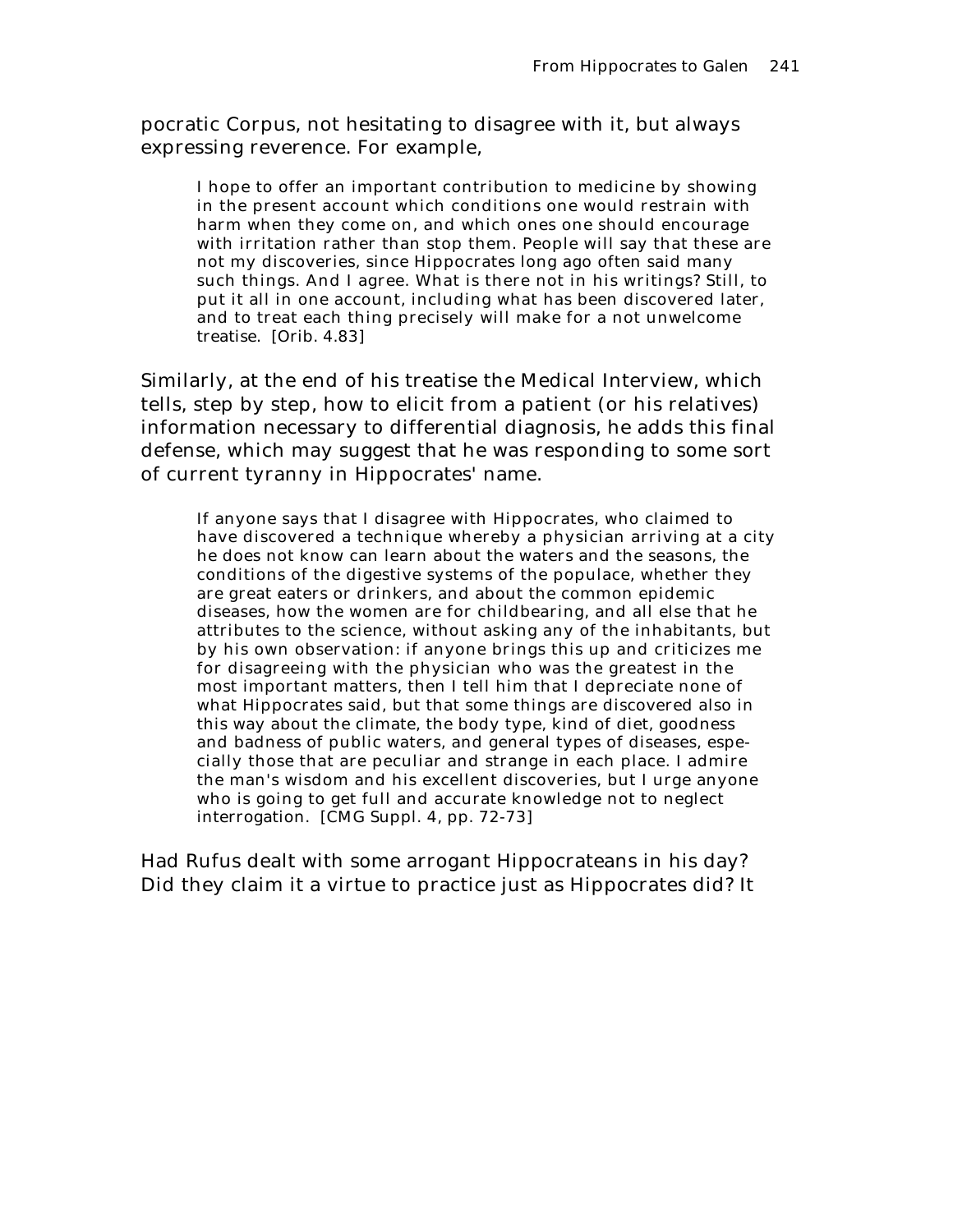seems likely. In his general treatise on the symptoms and treatment of diseases of the kidney and bladder, Rufus says:

Euryades of Sicily and Hippocrates thought that one should operate on patients with nephritis. They advised one to incise the kidney which has a stone or is suppurated, and so to heal it. I cannot disbelieve him [Hippocrates], who is othewise so competent in the science, but I myself say that I have never dared such a thing. In phthisis, cutting into the thorax by the lower ribs and penetrating within often does work well, by draining the inner lesion. It may be that in desperate cases one should try something of the sort. But if other treatments are effective one should avoid extreme remedies.<sup>91</sup>

Rufus alludes, at the end of the quote, to *Aphorisms* 1.6: "In extreme cases, extreme remedies are most appropriate." I will not pursue the theme of Rufus' struggle with the tyranny of Hippocratism, because, as I said, he does not explain himself except by such delicate and indirect jousting, nor does he characterize the world to which he addresses himself. Still, I cannot help seeing, behind his apologies, implicit criticisms of aggressive, know-nothing Hippocrateans. I am not thinking of Galen, who was aggressive enough in Hippocrates' name, but of the Alexandrian Hippocrateans whom Galen talks about, who read and purveyed Hippocrates without knowledge or subtlety, and whom Galen would like to see whipped for it (cf. above, p. 72).

 Whatever his view of Hippocrateans, Rufus appears sincerely affectionate toward Hippocrates. His own account of healthy waters, for example, begins with a series of allusions to and imitations of *Airs Waters Places* and thence proceeds to more elaborate and modern considerations (Dar.-Ru. pp. 341-348). One may ask what Rufus means by "Hippocrates," aside from venerable "father of medicine" (Orib. 2.137), and (as we have seen above) "most excellent physician in most important matters," whose works contain virtually all medicine. Aside from

 $91$  Rufus, pp. 20-21, Dar.-Ru. Ruelle translates the reference to Hippocrates somewhat differently than I do.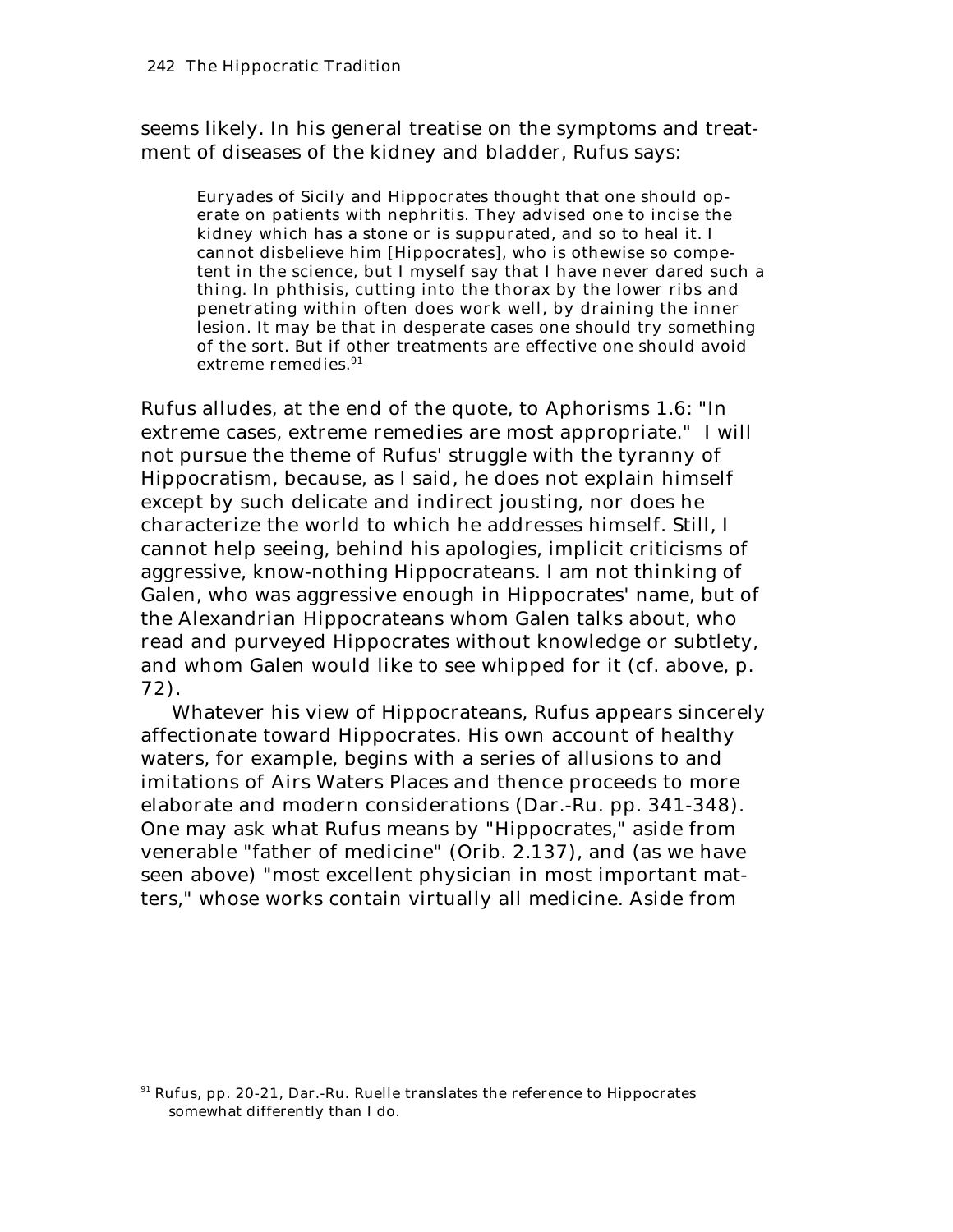*Internal Affections*, to which he alludes on the subject of cutting the kidney, Rufus cites Hippocrates' terminology from surgical works (he seems to have written on the Hippocratic bench, Dar.-Ru. p. 305), from gynecological works, and from *Epidemics* 2, in his work on *Medical Terminology* (Dar.-Ru. pp. 143, 144, 148, 155, 160). He wrote commentary on some of the *Epidemics* and on *Prorrhetic* 1, at least. I would assume that he did more, but I think that we cannot be confident about it.<sup>92</sup>

 Galen quotes Rufus' commentaries only a few times, but with respect for his judiciousness.93 It is clear from Galen's quotations that Rufus was generous with information about past commentators' textual variants, and interpretations of what Hippocrates probably meant.94 I have referred to Wellmann's (probably erroneous) hypothesis that Rufus, through excerpts from him in Sabinus' commentaries, was the source of all of Galen's information about such matters (above, p. 153). I have noted above, also, that Rufus' information goes back to the Empiric commentators and stops with Bacchius' glossography (above, p. 154): that is, the depth of his tradition is what I have outlined above.

 My survey from the fourth century B.C. to the time of Galen's teachers concludes with Rufus, save for one physician, who cannot be neglected but is difficult to place, Aretaeus of Cappadocia, whose work on acute and chronic diseases has been preserved. Where he worked or when is uncertain.95 He is a very congenial author, whose detailed descriptions of diseases have been much appreciated (by Boerhaave, among others). He was

- <sup>93</sup> Quotations that show the flavor of Rufus' commentaries can be found in CMG 5.9.2, p. 73, CMG 5.10.2.2, p. 411, and a paraphrase in CMG 5.10.2.2, p.174.
- $94$  A similar procedure is apparent in Rufus' discussion of icterus, in which he explains why Hippocrates would associate it with critical days (Dar.-Ru., pp. 377-379).
- <sup>95</sup> See note 72, above, for references to Wellmann's and Kudlien's treatments of Aretaeus. I incline to Wellmann's dating, making Aretaeus roughly Ga len's contemporary. Aretaeus is cited according to the edition of Carolus Hude (CMG 2, *editio altera* [Berlin, 1958]), by page and line.

<sup>92</sup> For putative commentaries on *Aphorisms* and *Airs Waters Places*, see Dar.-Ru., p. xxxv, Wellmann, "Zur Geschichte der Medicin," p. 9. Evidence for a commentary on *Humors* comes from the forged Galenic commentary on that work.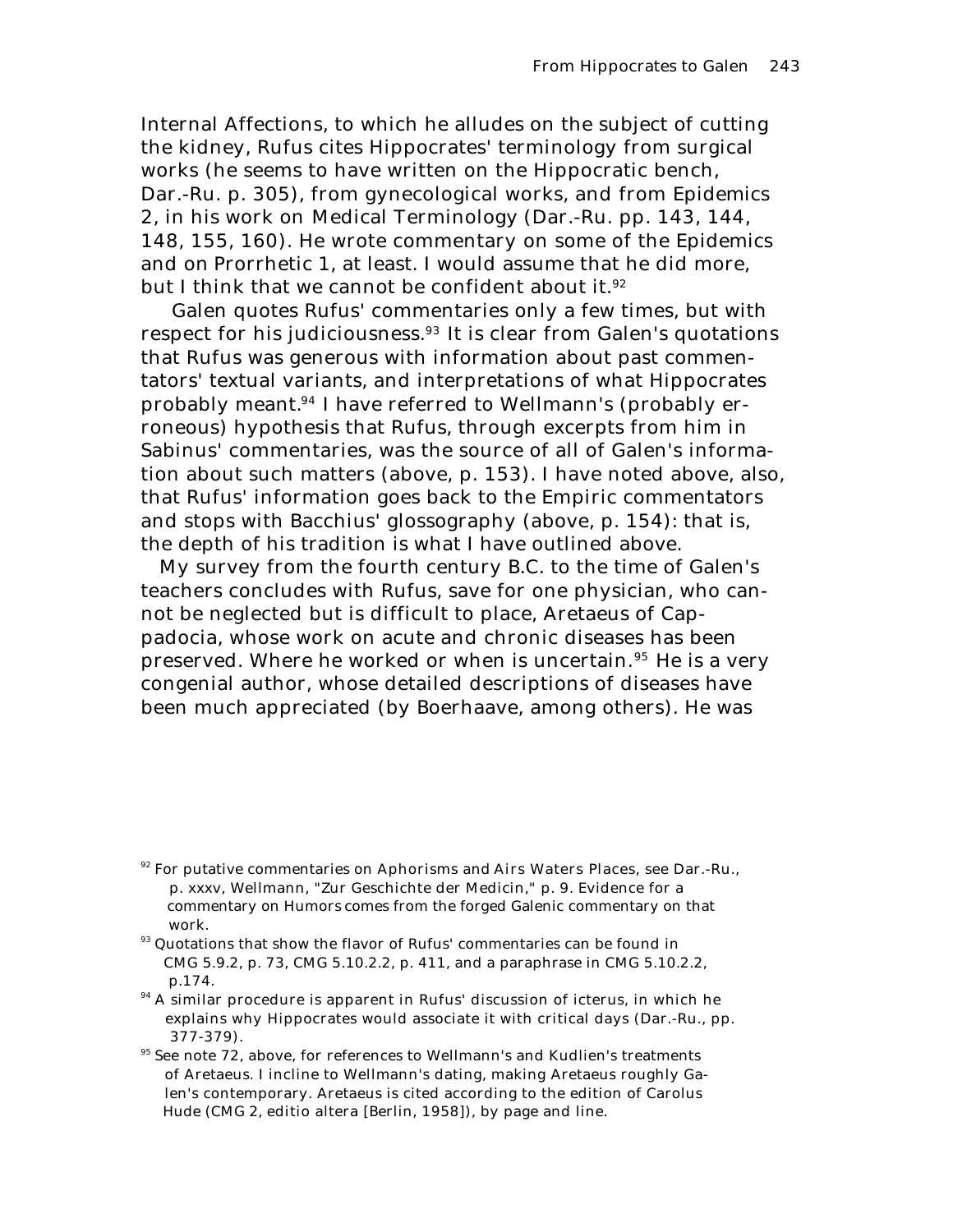obviously influenced by pneumatic medical theory. Like Rufus, he deals with substantive matters in his works and does not discuss himself, but he is even more reticent than Rufus and offers no polemics or apologies. He writes in Ionic dialect, definitely a literary affection because Ionic had not been spoken for centuries. One presumes that he is imitating the Ionic medical writings, that is, the Corpus Hippocraticum. He cites no authors except Hippocrates, once, and Homer, once.<sup>96</sup> But in the course of his work he quotes from both Homer and Hippocrates a number of times without acknowledgment, simply integrating their words with his text.<sup>97</sup>

 From Hippocrates, Aretaeus quotes such sentiments as "not everyone can be cured" (158 .6, from *Prognostic* 1), but also such sentiments as "convulsions following a wound are a fatal sign" (5.26, 108.28, from *Aphorisms* 5.2). To the latter Aretaeus adds the humane sentiment, "but one should do what one can" (108.28). Aretaeus contradicts some Hippocratic prognoses to which he alludes (39.10-11, 57.5). He uses a quotation from *Nutriment* that is important to Galen: "The rooting of the veins is the liver" (27.6, 136.10), but he uses it casually, without the implications for physiological theory with which Galen weighted it. Aretaeus quotes or alludes to a wide selection of works from the Corpus. His literary affectations acknowledge The Poet and The Physician, and their dialect, yet his work is not simply a literary exercise but a serious, reasoned medical work, comparable, I suppose, to some hexameter verses Rufus wrote describing laudanum (Galen, K 12.425) or to Democritus' (first century A.D.)

<sup>97</sup> In his original CMG edition Hude noted *similia* to various medical authors. In the reissue of the text, Kudlien has added *testimonia et similia*, primarily references to Homer and Hippocrates. The lists are useful, but one wants serious discussion of Kudlien's criteria for relevance. If Aretaeus (15.4-7) says that if the breath is stopped, one dies, and the Hippocratic treatise *Breaths* says it in very dffferent language, what is implied by Kudlien's citation of the passages (173.22)? Too much of Kudlien's list is like that, unfortu nately, and does not reflect the true extent of Aretaeus' use of the Corpus.

<sup>96</sup> Aretaeus cites Hippocrates (p. 44.14) for his use of the word *apoplektos*, in the vicinity of an unacknowledged quotation of *Aphorisms* 2.42: "A violent attack of apoplexy is impossible to cure, a slight one is not easy." He cites Homer to show the venerable association of bile with anger (p. 39.21).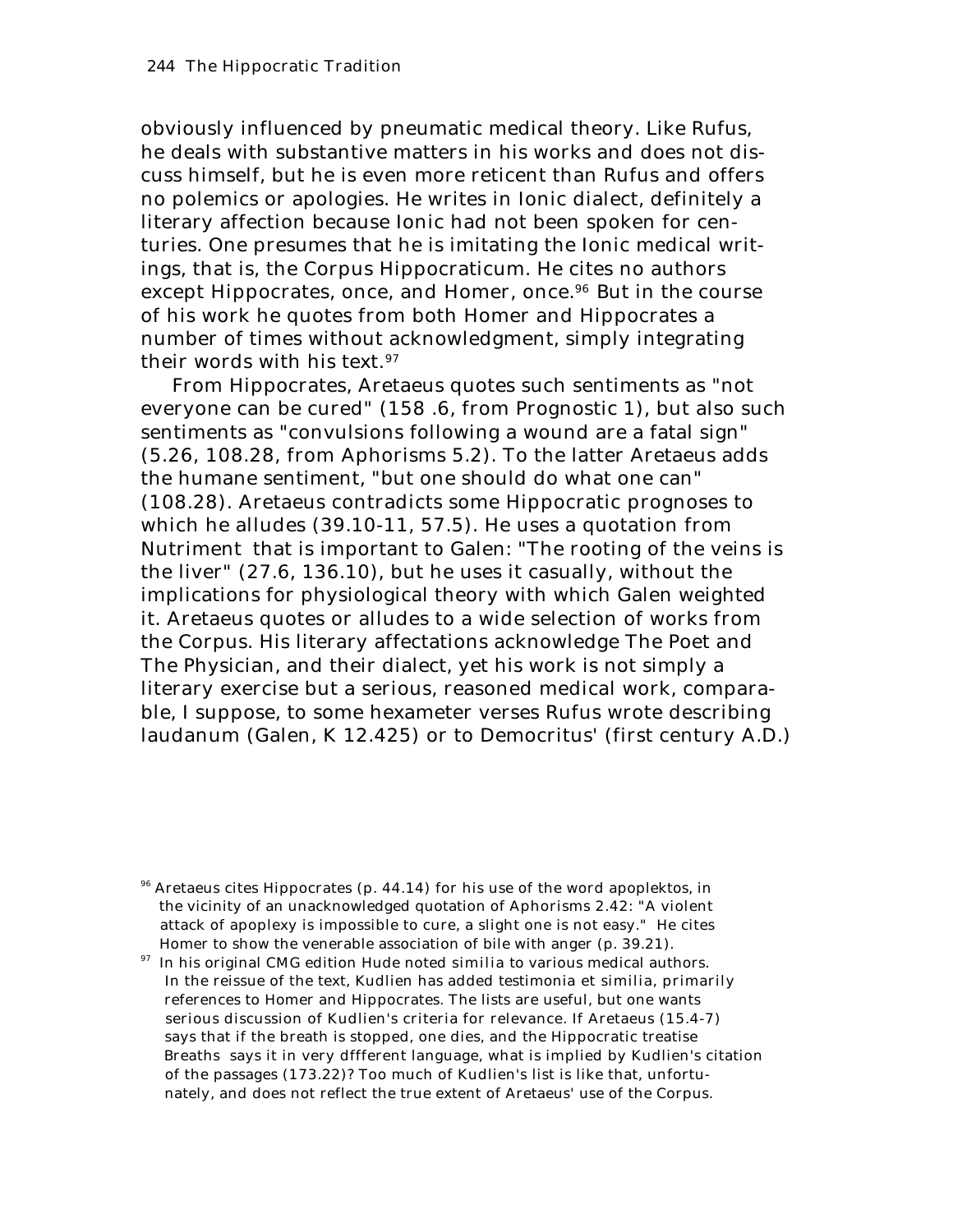iambic verses on antidotes (Galen, K 14.117), or to other literary exercises in scientific subjects from the Hellenistic period onward. Aretaeus thus shows an aspect of the Hippocratic tradition. He does not seem to have been influential until long after his own time. Aretaeus' point of view may well have been like that of the Stoic-influenced Aephicianus, Galen's teacher, but Aretaeus does not explain himself.

 This survey has brought us back to the time of Galen's teachers, "the time of my father and grandfather," as Galen used to say. I shall conclude with a resume of where Galen's immediate predecessors fit into the Hippocratic tradition that I have sketched.

 To Rufus, Hippocrates is the great father of medicine, whose works contain almost everything. Rufus' audience probably thought it sinful to criticize Hippocrates or to fail to honor him. Perhaps the Eastern tradition of Hippocratizing was stronger than that in Rome. Perhaps in Alexandria a continuous tradition from the time of Apollonius of Citium had claimed to practice medicine just as Hippocrates did, while its practitioners kept up to date by reading into Hippocrates the medical advances that occurred. To posit such a tradition would be pure speculation, I would have to go further and say that the people involved are unknown because they were antihistorical: each communed with the Physician himself, as Galen did, and they left no significant commentary and no history of themselves. (We do not know what was in Areios of Tarsus' *On the Hippocratic Sect*, first century A.D., except for a genealogy [CMG 4.175].). If there was an Eastern tradition of Hippocrateans, they were ineffectual, except for their possible influence on Celsus and Aretaeus, and, of course, Rufus and Galen's teachers.

 Hippocrateans there were in the time of Galen's father and grandfather. Sabinus, "clearer than Aristotle" in his explanations, but "without a dream of anatomy," found in Hippocrates a teleologist and humoral therapist. Stratonicus, one of Sabinus' students, was the best clinical therapist of Galen's teachers, while another of Sabinus' students, Metrodorus, rouses Galen's bile and reminds him of the naive Alexandrian Hippocrateans. Sabinus took over the conjectures of Dioscurides about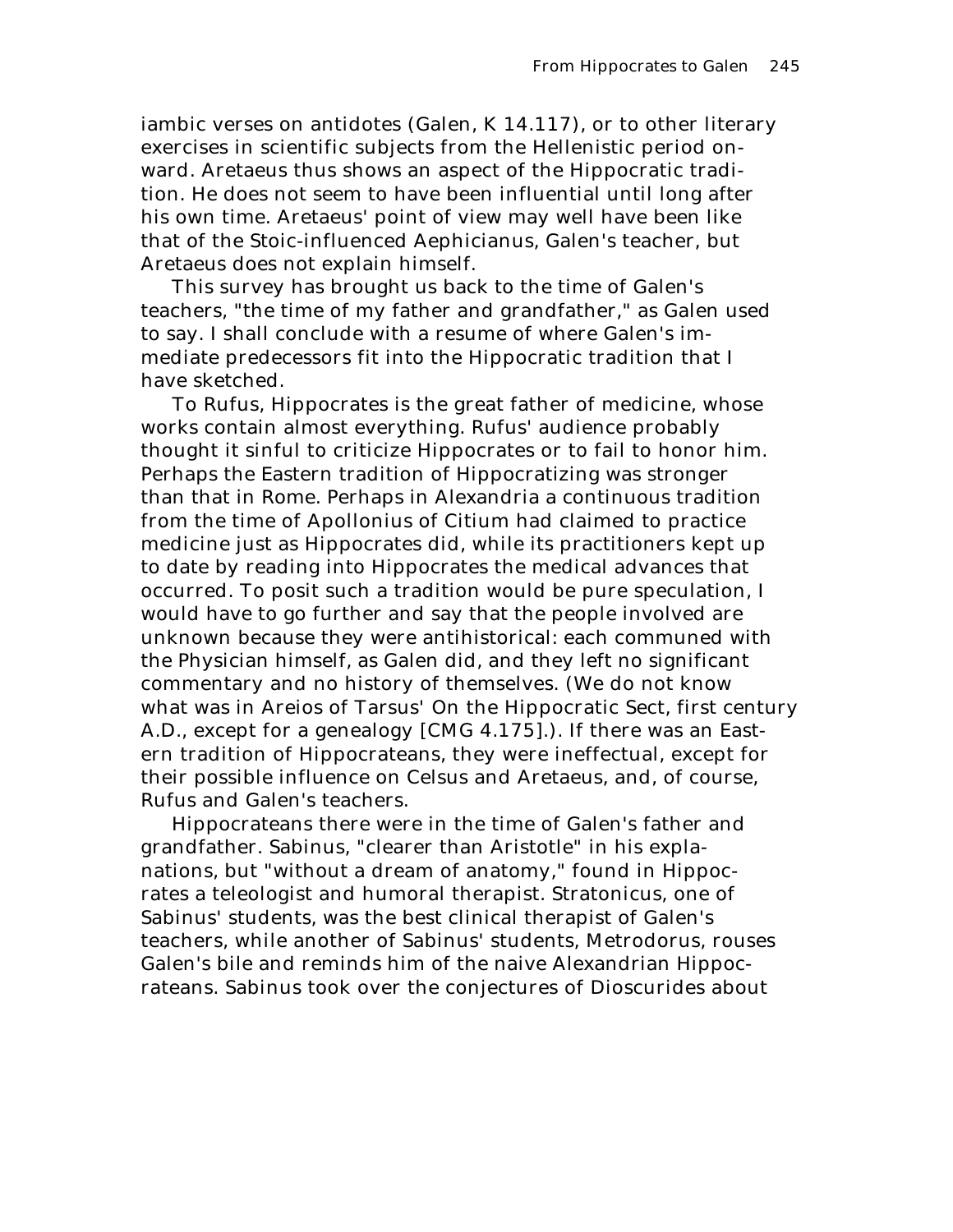the authors of the works of the Corpus. He seems to have integrated at least some pneumatic medicine with his own humoral therapy and attributed the results to Hippocrates. Did Sabinus' commentaries embody Rufus' results, so that Galen did not have to use Rufus directly? That theory seems untestable: Sabinus is never quoted as even mentioning Rufus.

 There were many private views about Hippocratic science among Galen's teachers and their teachers, the esoteric, unpublished, as opposed to exoteric, published ones. Quintus' views were wholly esoteric. Quintus was probably a great man, and he had wit: he was quoted as saying that the virtue of massage with oil was that it removed the clothing, and also that "hot and cold" were the names of baths (CMG 5.4.2, p. 100). The Hippocratic interpretations offered by Quintus and by Marinus and Numesianus appear to have been restrained compared to those of Sabinus: they did not find everything in Hippocrates, including patients' addresses, laden with significance; they did not attribute a full panoply of modern dogmatic theories to Hippocrates. They did insist on the phenomena, particularly the phenomena of anatomy, as the basis of medical thought, and although Galen embraced and advanced their anatomical studies, he had to reject their restraint in reading Hippocrates as too empirical. But Aephicianus, Quintus' student, who leaned to Stoicism, read Stoic and Pneumatic lore into Hippocratic texts. Galen corrected him and Sabinus as well by taking the warrant to read his own Platonizing version of Stoicism into Hippocrates.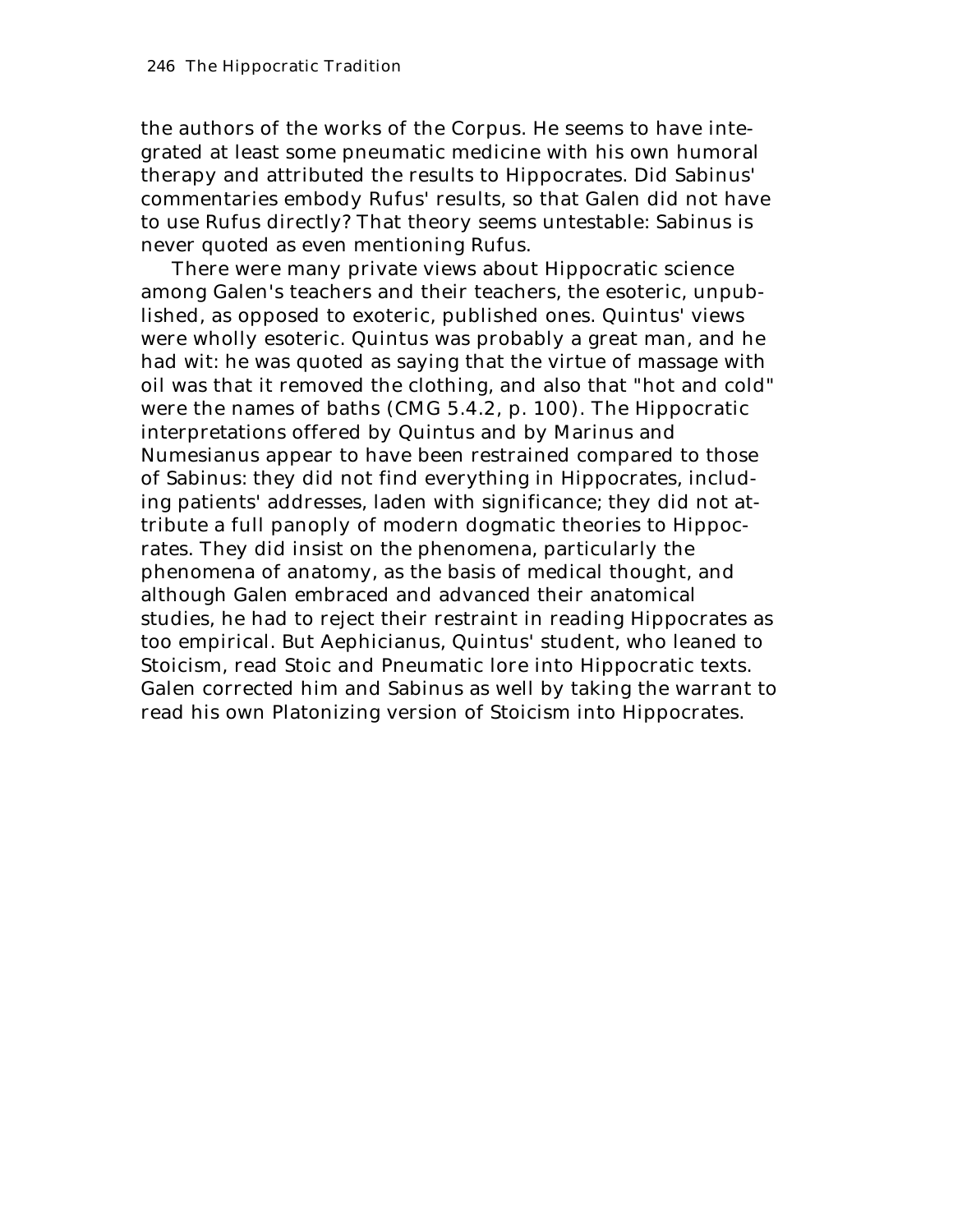## BIBLIOGRAPHY

## *I. Texts of Ancient Authors*

- A NONYMUS LONDINENSIS. *Anonymi Londinensis ex Aristotelis Iatricis et alias Medicis Eclogae.* Ed. Hermann Diels. Supplementum Aristotelicum 3.1. Berlin, 1893.
- \_\_. *The Medical Writings of Anonymus Londinensis*. Trans. William H. S. Jones. Cambridge, 1947.
- APOLLONIUS OF CITIUM. *Commentarius in Hippocratem De Articulis libri III.* Ed. Jutta Kollesch and Fridolf Kudlien. Trans. Jutta Kollesch and Diethard Nickel. Corpus Medicorum Graecorum 11.1.1, Berlin, 1965

ARETAEUS. *Aretaeus*. Ed. Karl Hude. CMG 2, 2d ed. Berlin, 1958.

- CAELIUS A URELIANUS. *On Acute Diseases* and *On Chronic Diseases*. Ed. and trans. Israel E. Drabkin. Chicago, 1950.
- CELSUS. *Auli Cornelii Celsi quae supersunt*. Ed. Friedrich Marx. Leipzig, 1915.
- \_\_. *De Medicina*. Ed. and trans. W. G. Spencer. 3 vols. Loeb Classical Library. London, 1935-1938.
- EROTIAN. *Erotiani Vocum collectio*. Ed. Ernst Nachmanson. Uppsala, 1918.
- GALEN. Corpus Medicorum Graecorum. Academiae Berolinensis Hauniensis Lipsiensis.
	- 5.2.1. *De uteri dissectione*. Ed. Diethard Nickel. 1971.
	- 5.4.1.1. *De proprium animi cuiuslibet dignotione et curiatione*. *De atra bile*. Ed. Willem de Boer. 1937.
	- 5.4.2. *De sanitate tuenda libri VI*. Ed. Conrad Koch. *De alimentorum facultatibus libri III*. Ed. Georg Helmreich. *De bonis malisque succis*. Ed. Georg Helmreich. *De victu attenuante*. Ed. Karl Kalbfleisch. *De ptisana*. Ed. Otto Hartlich, 1923.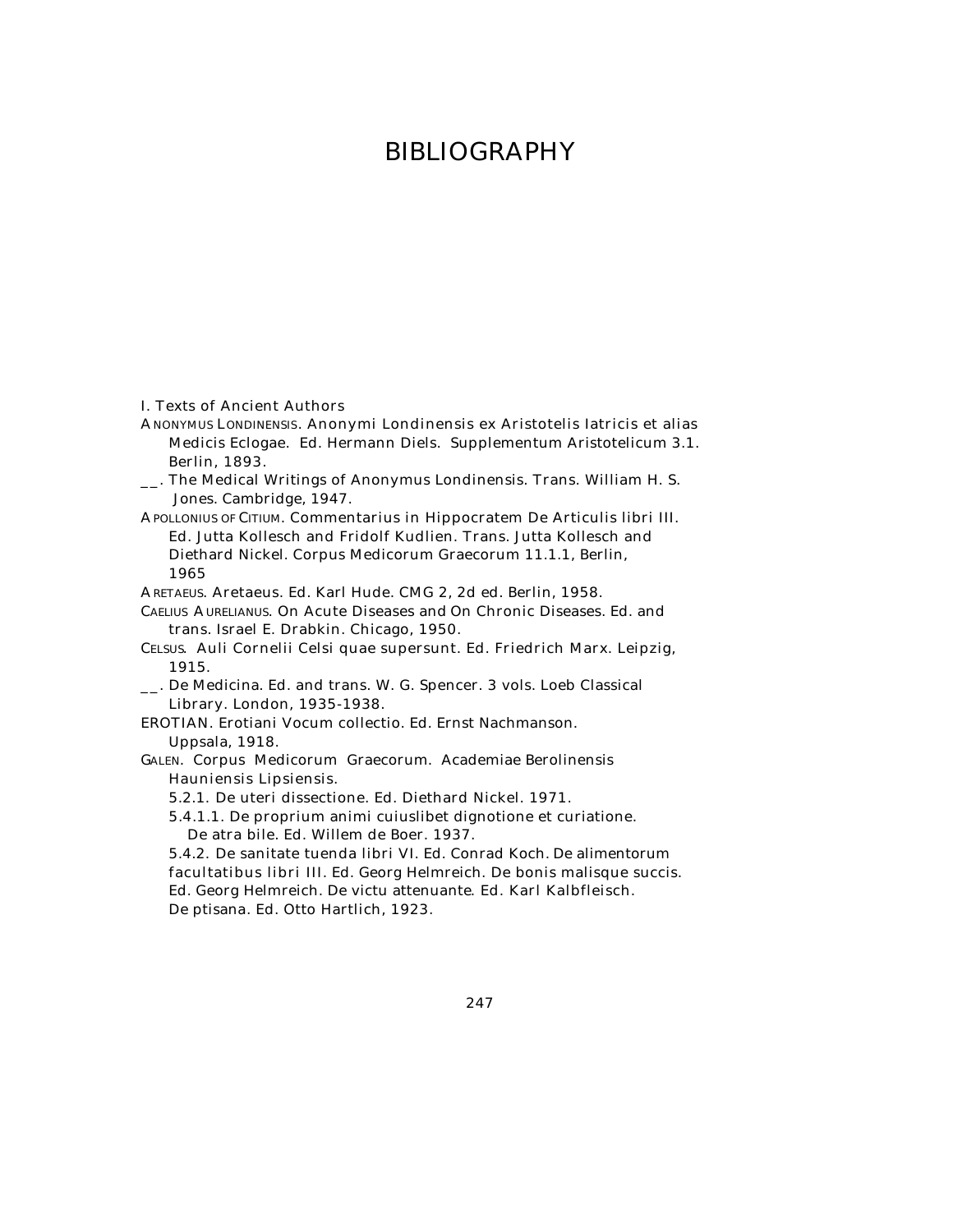- 5.9.1. *In Hippocratis de natura hominis commentaria III*. Ed. Ioannes Mewaldt. *In Hippocratis de victu acutorum comment. IV*. Ed. Georg Helmreich. *De diaeta Hippocratis in morbis acutis*. Ed. Ioannes Westenberger. 1914.
- 5.9.2. *In Hippocratis Prorrheticum I commentaria III*. Ed. Hermann Diels. *De comate secundum Hippocratem*. Ed. Ioannes Mewaldt. *In Hippocratis prognosticum commentaria III*. Ed. Josephus Heeg. 1915.
- 5.10.1. *In Hippocratis epidemiarum librum I commentaria III*. Ed. Ernst Wenkebach. *In Hippocratis epidemiarum librum II comment. V ex versione Arabica*. Ed. and trans. Franz Pfaff. 1934.
- 5.10.2.1. *In Hippocratis epidemiarum librum III commentaria III*. Ed. Ernst Wenkebach. 1936.
- 5.10.2.2. *In Hippocratis epidemiarum librum VI, Commentaria I-VI*. Ed. Ernst Wenkebach. *Comment. VI-VIII ex versione Arabica*. Ed. and trans. Franz Plaff. 1940.
- 5.10.2.3. *In Hippocratis epidemiarum comment. Indices nominum et verborum Graecorum.* Prep. by Ernse Wenkebach and Konrad Schubring. 1 955.
- 5.10.2-4. *Kommentare zu den Epidemien des Hippokrates*. Indices der aus der Arabischen übersetzten Namen and Wörter. Prep. by Franz Pfaff, Karl Deichgräber, and Fridolf Kudlien. 1960. 5.10.3. *Adversus Lycum et adversus Julianum libelli*. Ed. Ernst Wenkebach. 1951.
- Suppl. 2. *Galeni de causis procatarcticis libellus a Nicolao Regino in sermonum Latinum transl*. Ed. Kurt Bardong. 1937.
- Suppl. Or. 9. *Galeni De diaeta in morbis acutis. De causis continentibus*. *De partibus artis medicativae*. Ed. and trans. from the Arabic by Malcolm Lyons. 1969.
- \_\_. *Claudii Galeni Opera omnia*. Ed. Carolus Gottlob Kühn. 20 vols. Leipzig, 1821-1833; repr. Hildesheim, 1965.
- \_\_. *De nominibus medicis*. Ed. Max Meyerhoff and Joseph Schacht. *Abhandlungen der Preussischen Adademie der Wissenschaften*. philosophisch-historische Klasse 1931, no. 3-
- \_\_. *De placitis Hippocratis et Platonis libri novem*. Ed. Iwan Müller. Leipzig, 1874.
- \_\_. *De usu partium*. Ed. Georg Helmreich. 2 vols. Leipzig. 1907-1909.
- \_\_. *Galeni Scripta minora*. Ed. Ioannes Marquardt Iwan Müller. and Georg Helmreich. Leipzig, 11884-1893.
- \_\_. "Galens Schrift über die Siebenmonatskinder." Ed. and trans. from Arabic by Richard Walzer. *Rivista di Studi Orientali* 15 (1935), 323-357. and 16 (1935/7), 227.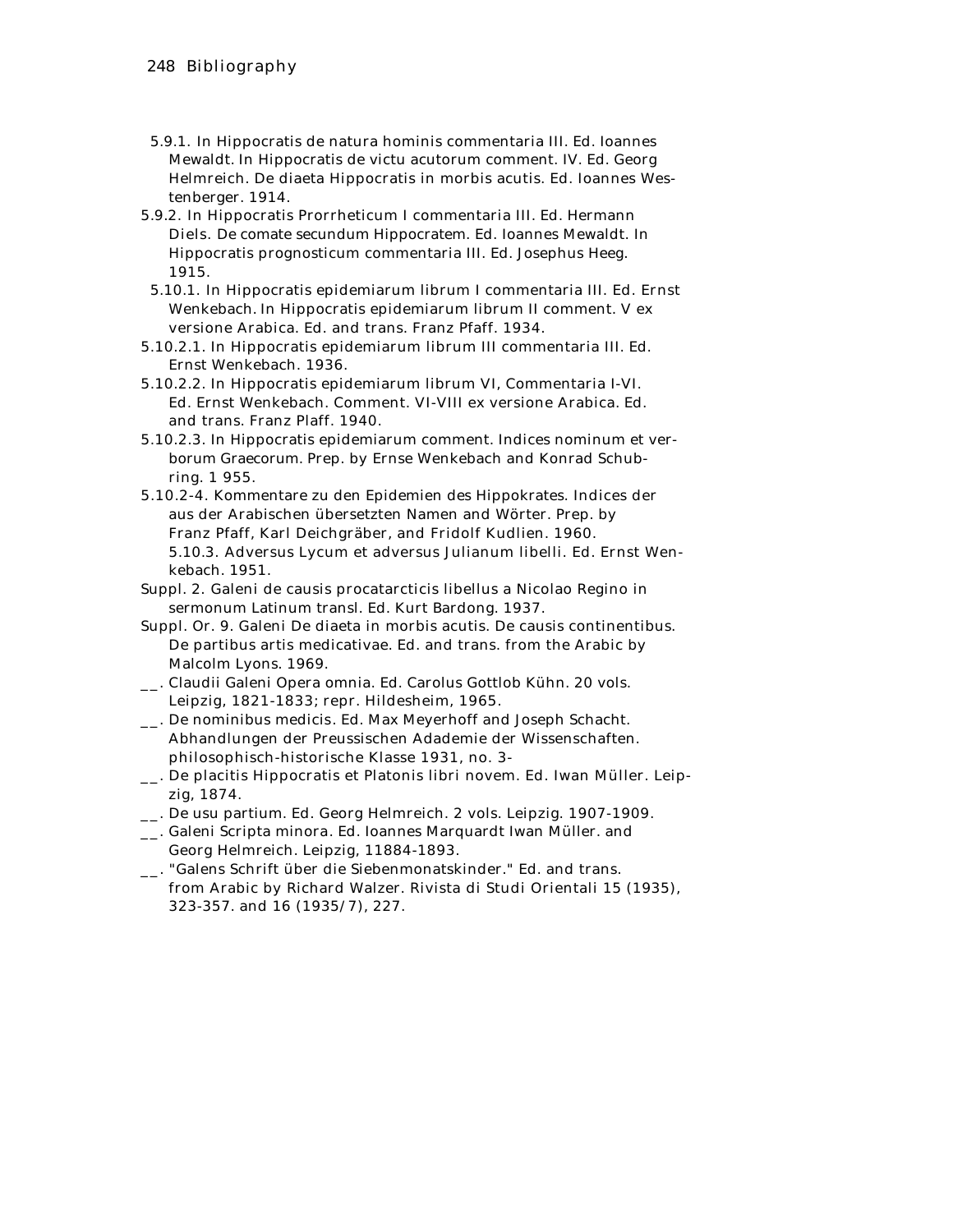- \_\_. *On Medical Experience*. Ed. and trans. from Arabic by Richard Walzer. Oxford. 1944.
- \_\_. *On the Natural Faculties*. Ed. and trans. Arthur J. Brock. Loeb Classical Library. 1916.

*Other English Translations of Galen*

- \_\_. *On the Affected Parts*. Trans. Rudolph Siegel. Basel and New York. 11976.
- \_\_. *On Anatomical Procedures*. Trans. Charles Singer. London, 1956.
- \_\_. *On Anatomical Procedures: The Later Books*. Trans. W. L. H.. Duckworth. Cambridge, 1962.
- \_\_. *On the Anatomy of the Uterus*. Trans. Charles M. Goss. *Anatomical Record* 144 1962), 77-84.
- \_\_. *On Anatomo of the Veins and Arteries*. Trans. Charles M. Goss. *Anatomical Record* 141 (1961)., 355-366.
- \_\_. *Hygiene*. Trans. Robert Montraville Green. Springfield, Ill., 1951.
- \_\_. *On Marasmus*. Trans. Theoharis C. Theoharides. *Journal of the History of Medicine* 4 (1971), 369-390.
- \_\_. *On the Usefulness of the Parts of the Body*. Trans. Margaret Tallmadge May. 2 vols. Ithaca. N.Y., 1968.
- HIPPOCRATES. *Hippocrate*. Ed. Robert Joly et al. Collection des Universites de France (Bude, Paris). Vol. 6, 1967, 1972; vol. 11, 1970.
- \_\_. *Hippocrates*. Ed. and trans. William H. S. Jones and Edward T. Withing1on. Loeb Classical Library. London, 1923-1931.
- \_\_. *Hippocratis opera quae feruntur omnia*. Ed. Hugo Kulewein. Vols. 1, 2. Leipzig. 1894, 1902. No more published.
- \_\_. *Oeuvre complètes d'Hippocrate*. Ed. Emile Littré. 10 vols. Paris, 1839-1861.
- \_\_. *Opera*. Ed. I. L. Heiberg. Vol. 1. Leipzig, 1927. No more published.
- \_\_. *Schriften, Die Anfange der Abendlandische Medizin*. Trans. Hans Diller. Hamburg, 1962.
- \_\_. *The Genuine Works of Hippocrates*. Trans. Francis Adams. London, 1849.
- ORIBASIUS. *Oribasii Collectionum medicarum reliquiae*. Ed. Johannes Raeder. Leipzig, 1928-1933.
- RUFUS OF EPHESUS. *Die Fragen des Aerztes an den Kranken*. Ed. Heinrich Gaertner. Berlin, 1962.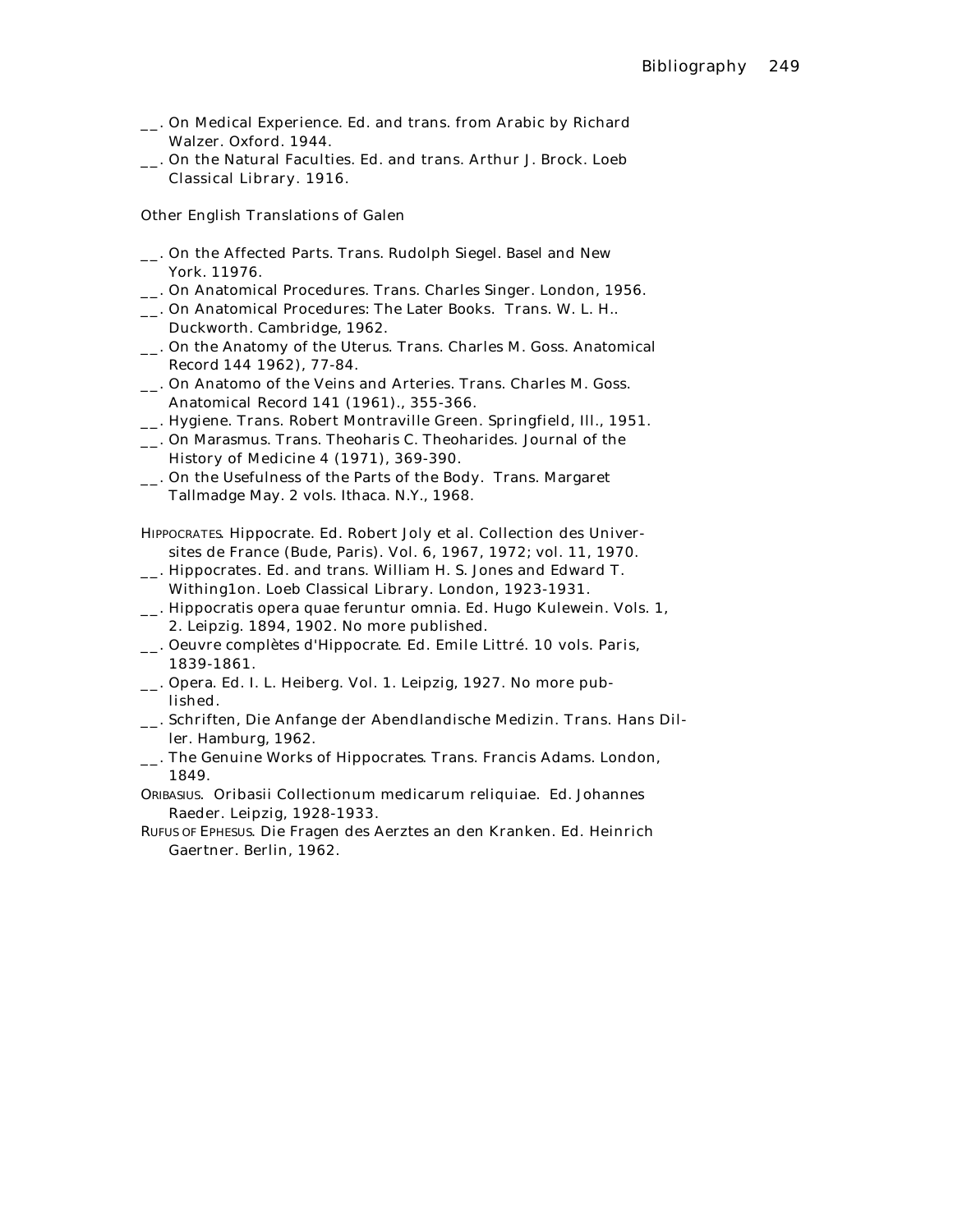\_\_. *Oeuvres de Rufus d'Ephèse*. Ed. Charles Daremberg and Emile Ruelle. Paris, 1879; repr. Amsterdam. 1973.

## 11. *Books by Modern Authors*.1

- ACKERKNECHT, ERWIN H. *Medicine at the Paris Hospital,* 1794-1848. Baltimore. 1961.
- ALLBUTT, T. CLIFFORD. *Greek Medicine in Rome*. London, 1921: repr. New York. 1970.
- BACON, FRANCIS. *The Advancement of Learning and the New Atlantis*. Ed. Arthur Johnston. Oxford, 1974-
- \_\_. *The Works of Francis Bacon*. Ed. with a Life of the Author by Basil Montagu. 3 vols. Philadelphia, 1842.
- BAILLOU, GUILLAUME DE. *De virginum et mulierum morbis liber*. Ed. M. Jacobus Thevart. Paris, 1643.
- \_\_. *Epidemiarum et Ephemeridum libri duo*. Ed. M. Jacobus Thevart. Paris, 1640.
- \_\_. *Opuscula Medica*. Ed. M. Jacobus Thevart. Paris, 1640.
- BOERHAAVE, HERMANN. *Institutiones Medicae*. Leiden, 17I3.
- BOURGEY, LOUIS. *Observation et experience chez les médecins de la collection hippocratique*. Paris, 1953.

BOWERSOCK, GLEN W. *Greek Sophists in the Roman Empire*. Oxford, 1969.

BROCK, ARTHUR J.. trans. *Greek Medicine: Being Extracts Illustrative or Medical Writers from Hippocrates to Galen.*. London and New York. 1929.

CASTIGLIONE, ARTURO. *History of Medicine*. Trans. D.B. Krumbhaar. New York, 1947.

*La collection hippocratique et son rôle dan l'histoire de la médecine; Colloque de Strasbourg 23-27 octobre 1972.* Leiden, 1975

- *Corpus Hippocraticum; Actes du colloque hippocratique de Mons 22-26 septembre 1975.* Ed. Robert Joly. Mons, 1977.
- DALY, LLOYD W.. *Contributions to a History of Alphabetization in Antiquity and the Middle Ages*. Collection Latomus 90. Brussels, 1967.
- DEICHGRÄBER, KARL. *Die Epidemien und das Corpus Hippocraticum. Abhandlungen der preussischen Akademie der Wissenschaften,* philosophisch-historische Klasse, no. 3. Berlin, 1933.
- \_\_. *Die griechische Empirikerschule*. Berlin, 1933.

DEWHURST, KENNETH. *Dr. Thomas Sydenham, His Life and Original Writings*. Berkeley, 1966.

DILLER, HANS. *Die Ueberlieferung der hippokratischen Schrift Peri aeron hydaton topon*. Philologus Supplementband 23.3. 1ipzig, 1932•I4'anderarzt und

.'litWloge. Philologus Supplementband 23.3. Leipzig, 1932.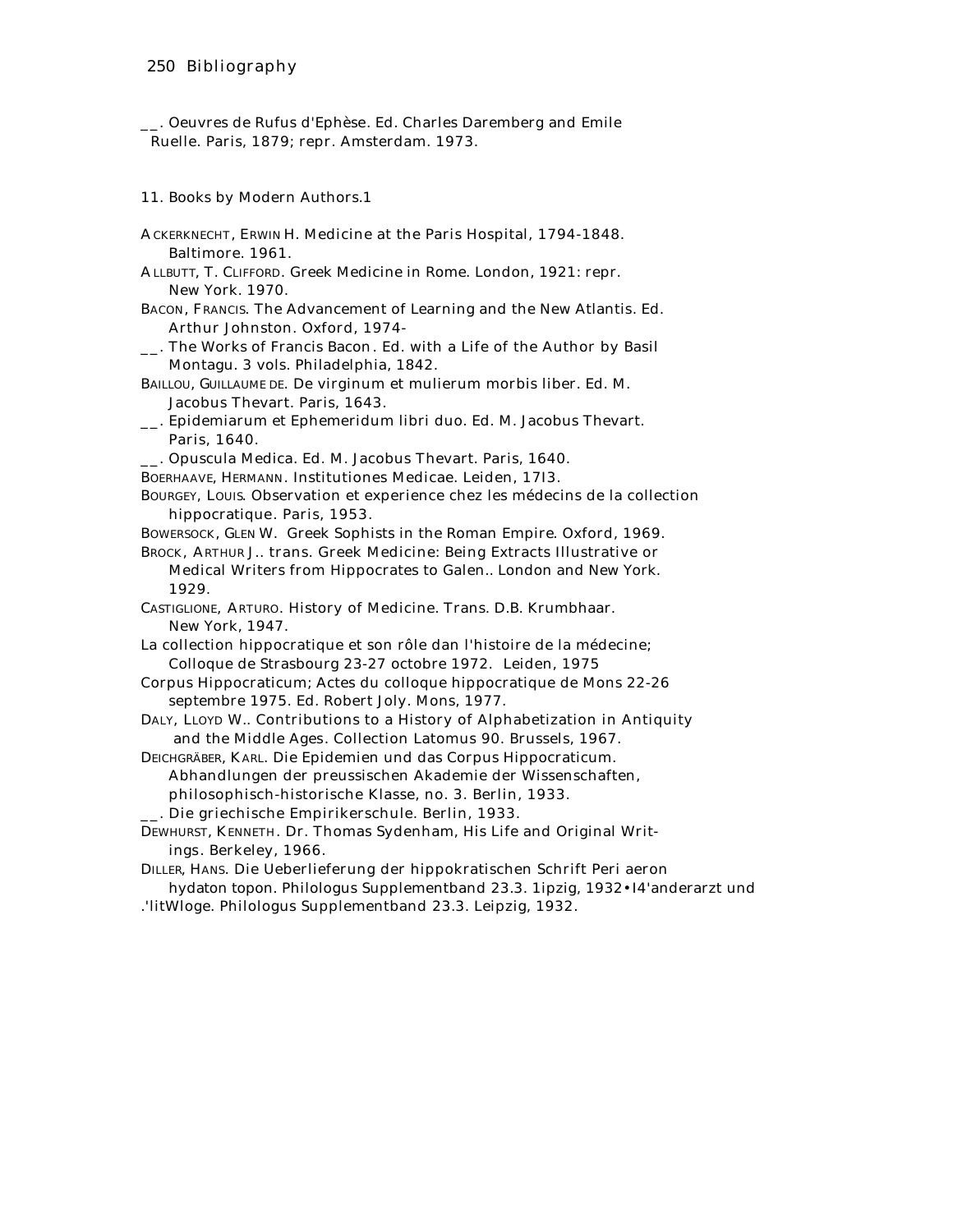- \_\_. *Wanderarzt und Aitiologe.* Philologus Supplementband 26.3 Leipzig, 1934. EDELSTEIN, LUDWIG. *Ancient Medicine: Selected Papers*. Ed. Owsei Temkin and C. Lilian Temkin. Baltimore, 1967. \_\_. *Peri aeron und die Sammlung der hippokratischen Schriften*. Berlin, 1931. FABRICIUS, CAJUS. *Galens Exzerpte aus älteren Pharmakologen*. Berlin. 1972. FRASER, PETER M. *Ptolemaic Alexandria*. 2 vols. Oxford, 1972. FREDRICH, CARL. *Hippokratishe Untersuchungen*. Philologische Untersuchungen 15. Berlin, 1899. GREEN, R. MONTRAVILLE. *Asclepiades, His Life and Writings.* New Haven, I955. GRENSEMANN, HERMANN. *Knidische Medizin* I. Berlin, 1975' HARIG, GEORG. *Bestimmung der Intensität im medizinischen System Galens*. Berlin, 1974. HARRIS, C. R. S.. *The Heart and Vascular System in Ancient Greek Medicine,* Oxford. 1973. HELMONT, JEAN BAPTISTE VAN. *Aufgand der Arztney-Kunst*. Sulzbach. 1683: repr. Munich. 1971. \_\_. *Ortus Medicinae*. Amsterdam, 1648. HERZOG, RUDOLPH. *Heilige Gesetze von Kos*. Berlin, 1928. \_\_. *Koische Forschung und Funde*. Leipzig, 1899. JAEGER, WERNER W. *Diokles von Karystos*. Berlin, 1938. JOLY, ROBERT. *Recherches sur le traité pseudo-hippocratique du regime*. Paris, 1960. JOUANNA, JACQUES. *Hippocrate, pour use archéologie de lécole de Cnide.* Paris, 1974. KOLLESCH, JUTTA. *Untersuchungen zu den pseudogalenischen Definitiones Medicae*. Berlin, 1973. LE CLERC, DANIEL. *Histoire de la médecine*. The Hague, 1729. LICHTENTHAELER, CHARLES. *Deux conferences*. Geneva, 1959. \_\_. *La médecine hippocratique I*. Lausanne, 1948. \_\_. *La médecine hippocratique II-V*. Boudry, 1957. \_\_. *Quatrieme série d'études hippocratiques*. Geneva and Paris, 1963. LINDEBOOM, GERRITT A. *Bibliographia Boerhaaviana*. Leiden, 1959. \_\_. *Herman Boerhaave, The Man and His Work*. London, 1968. LITTRÉ, EMILE. *Médecine et midecins*. Paris, 1872. MERCURIALIS, HIERONYMUS. *Censura operum Hippocratis*. Venice, 1585. MEYER-STEINEG, THEODOR, AND SUDHOFF, KARL. *Geschichte der Medizin*. 4th ed. Jena, 1950.
- NACHMANSON, ERNST. *Erotianstudien*. Uppsala, 1917.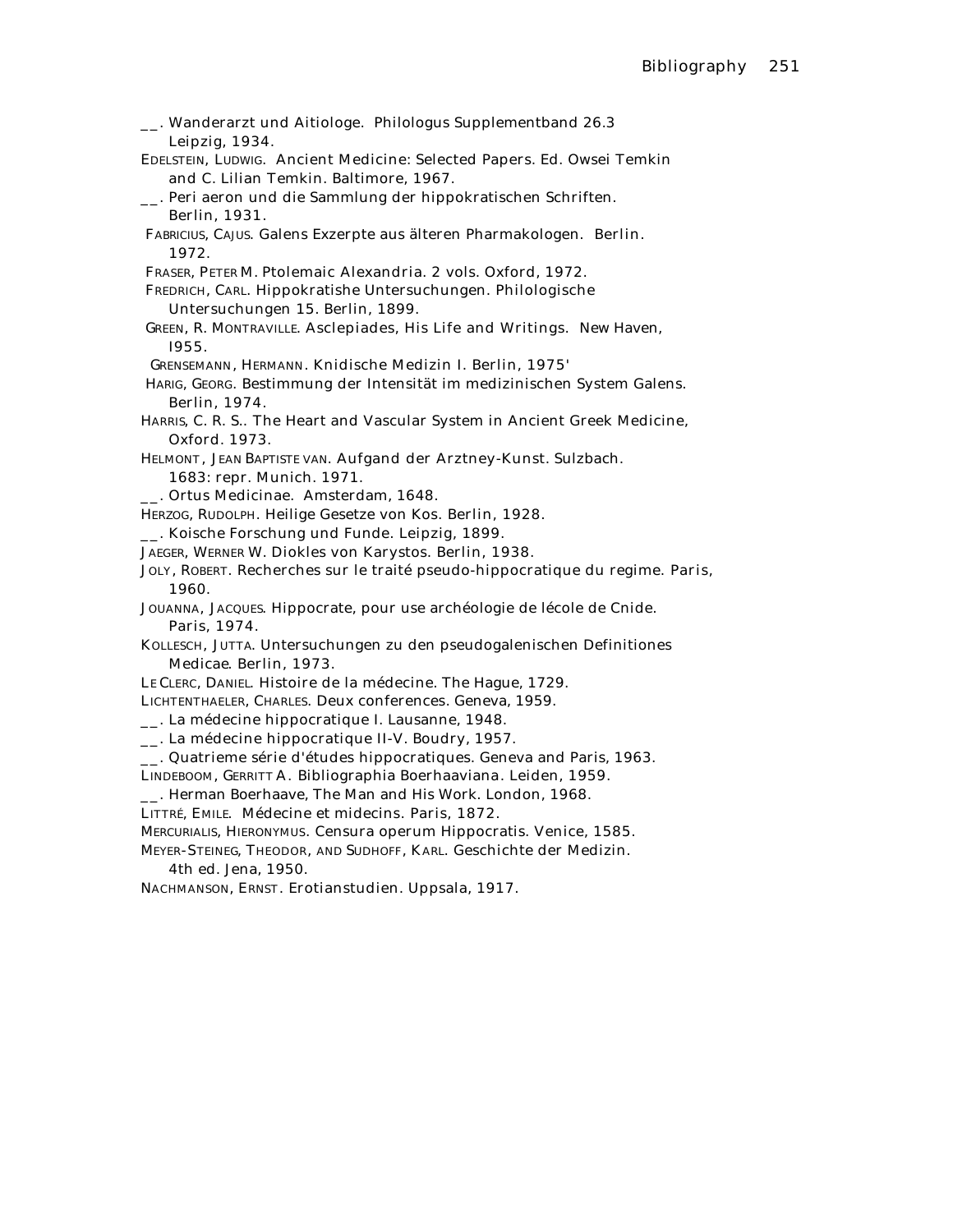- NEUBERGER, MAX. *Geschichte der Medizin*. Stuttgart, 1906. Trans. Ernest Playfair as *History of Medicine*. London, 1910.
- PAGEL, WALTER. *Paracelsus*. Boston and New York. 1958.
- PARACELSUS. *Four Treatises of Theophrastus von Hohenheim, called Paracelsus*. Ed. Henry E. Sigerist. Baltimore, 1941.
- \_\_. *Sämtliche Werke*. Ed. Karl Sudhoff. Berlin, 1931.
- \_\_. *Theophrastus Paracelsus Werke*. Ed. Will E. Peuckert. Basel, 1965- 1968.
- POHLENZ, MAX. *Hippokrates un die Begründung der Wissenschaftlichen Medizin*. Berlin, 1938.
- SCHOENER, ERICH. *Das Viererschema in ser antiken Humoralpathologie.*. *Sudhoffs Archiv* Supplement 4. Wiesbaden, l964.
- SCHUBRING, KONRAD. "Bemerkungen zu der Galenausgabe von Karl Gottlob Kühn und zu ihrem Nachdruck: Bibliographische Hinweise zu Galen." In *Claudii Galeni Opera Omnia*. Repr. Hildesheim. 1965.
- SEZGIN, FUAT. *Geschichte der Arabischen Schrifttums*. Leiden, 1970.
- SINGER, CHARLES. *A Short History of Medicine*. Oxford, 1928.
- SPRENGEL, KURT. *Apologie des Hippokrates und seines Gruundsätze*. Leipzig, 1789.

*Versuch einer pragmatischen Geschichte der Atztneikunde*. Halle, 1792 -1799.

- STECKERL, FRITZ. ed and trans. *The Fragments of Praxagoras of Cos and his School*. Leiden, 1958.
- SYDENHAM, THOMAS. *Opera Omnia*. Ed. William A. Greenhill. London, 1884.
- TEMKIN, OWSEI. *Galenism, Rise and Decline of a Medical Philosophy*. Ithaca, New York, 1973.
- WALZER, RICHARD. *Galen on Jews and Christians*. Oxford, 1949.
- WELLMAN, MAX. *Die Fragmente der Sikelischen Aerzte, Akron, Philistion, und des Diokles von Karystos*. Berlin, 1901.
- \_\_. *Hippokratesglossare*. *Quellen und Studien zur Geschichte der Naturwissenschaften und der Medizin 2*. Berlin, 1931.
- \_\_. *Die pneumatische Schule bis auf Archigenes*. Philologische Untersuchungen 14. Berlin, 1895.

III. *Articles*

- ACKERKNECHT, ERWIN H.. "Aspects of the History of Therapeutics." *Bulletin of the History of Medicine* 36 (1962), 389-419.
- ALEXANDERSN, BENGT. "Bemerkungen zu Galens Epidemienkommen taren." *Eranos* 65 (1967), 118-145.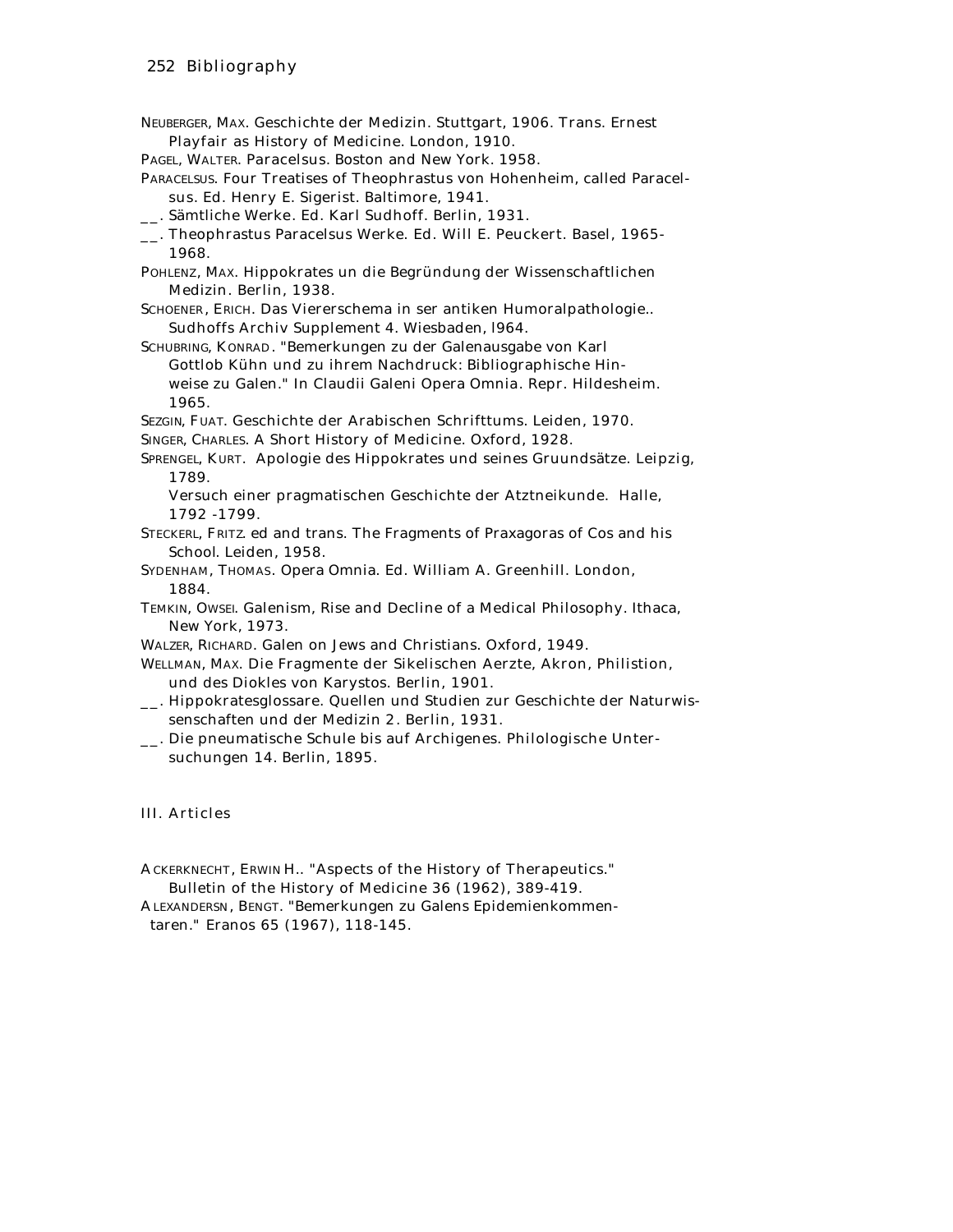- BARDONG, KURT. "Beitrage zur Hippokrates- und Galenforschung." *Nachrichten von der Akademie der Wissenschaften in Göttingen*, philosophisch-historische Klasse, no, 7 (1942), 577-640.
- BLASS, FRIEDRICH. "Die pseudhippokratische Schrift *Peri Physon* und der Anonymus Londinensis." *Hermes* 36 (1901), 405-410.
- BOUSQUET, JEAN. "Inscriptions de Delphes." *Bulletin de Correspondance Hellenique* 80 (1956), 579-593.
- BROECKER, L. O. "Die Methoden Galens in der literarischen Kritik." *Rheinisches Museum* 40 (1885), 415-438.
- BRUNN, WALTER L. VON. "Betrachtungen über Hohenheims Kommentare zu den *Aphorismen* des Hippokrates." *Nova Acta Paracelsica* 3 (1946), 24-42.
- DE LACY, PHILLIP. "Galen's Platonism." *American Journal of Philology* 93 (1972), 27-39.
- DIELS, HERMANN. "Hippokratische Forschungen 1-4." Hermes 45 (1910),
- 125-150; 46 (1911), 261-285; 48(1913) 378-407; 53 (1918), 57-87.
- \_\_. "Ueber die Excerpte von Menons Iatrika." *Hermes* 28 (1893), 407-434.
- --. "Ueber einen neuen Versuch, die Echtheit einiger Hippokratischen Schriften nachzuweisen." *Sitzungsberichte der preusstschen Akademie der Wissenschaften*, philosophisch-historische Klasse (1910),

DILLER, HANS. "Der innere Zusammenhang der hippokratische Schrift *de victu*." *Hermes* 87 (1959) 39-56.

- \_\_. "Eine stoisch-pneumatische Schrift im Corpus Hippocraticum." *Sudhoffs Archiv* 29 (1936), 178-195.
- \_\_. "Stand und Aufgaben der Hippokratesforschung." *Jahrbuch der Akademie der Wissenschaften und der Literatur* (Mainz, 1959), 271-287.
- \_\_. "Zur Hippokratesauffassung des Galenos." *Hermes* 68 (1933), 167-182.
- DOBSON, JOHN F. "Erasistratus." *Proceedings of the Royal Society of Medicine*, Section of the History of Medicine 20 (1927) 21-28
- \_\_. "HerophiIus of Alexandria."; *Proceedings of the Royal Society of Medicine*, Section of the History of Medicine 18 (1925) 19-32.
- EDELSTEIN, LUDWIG. "The Genuine Works 0£ Hippocrates." *Bulletin of the History of Medicine* 7 (1939), 236-248.

\_\_. "Hippokrates" in *RE* Supplement vol. 6 (1935), 1290-1335

- FRASER, PETER M.. "The Career 0£ Erasistratus of Ceos." Istituto Lombardo di Scienze e Lettere di Milano, Classe di Lettere e Scienze Morale e Storiche, *Rendiconti* 103, (1969) 518-537.
- FUCHS, ROBERT. "De Erasistrato capita seIecta." *Hermes* 29 (1894), 171-203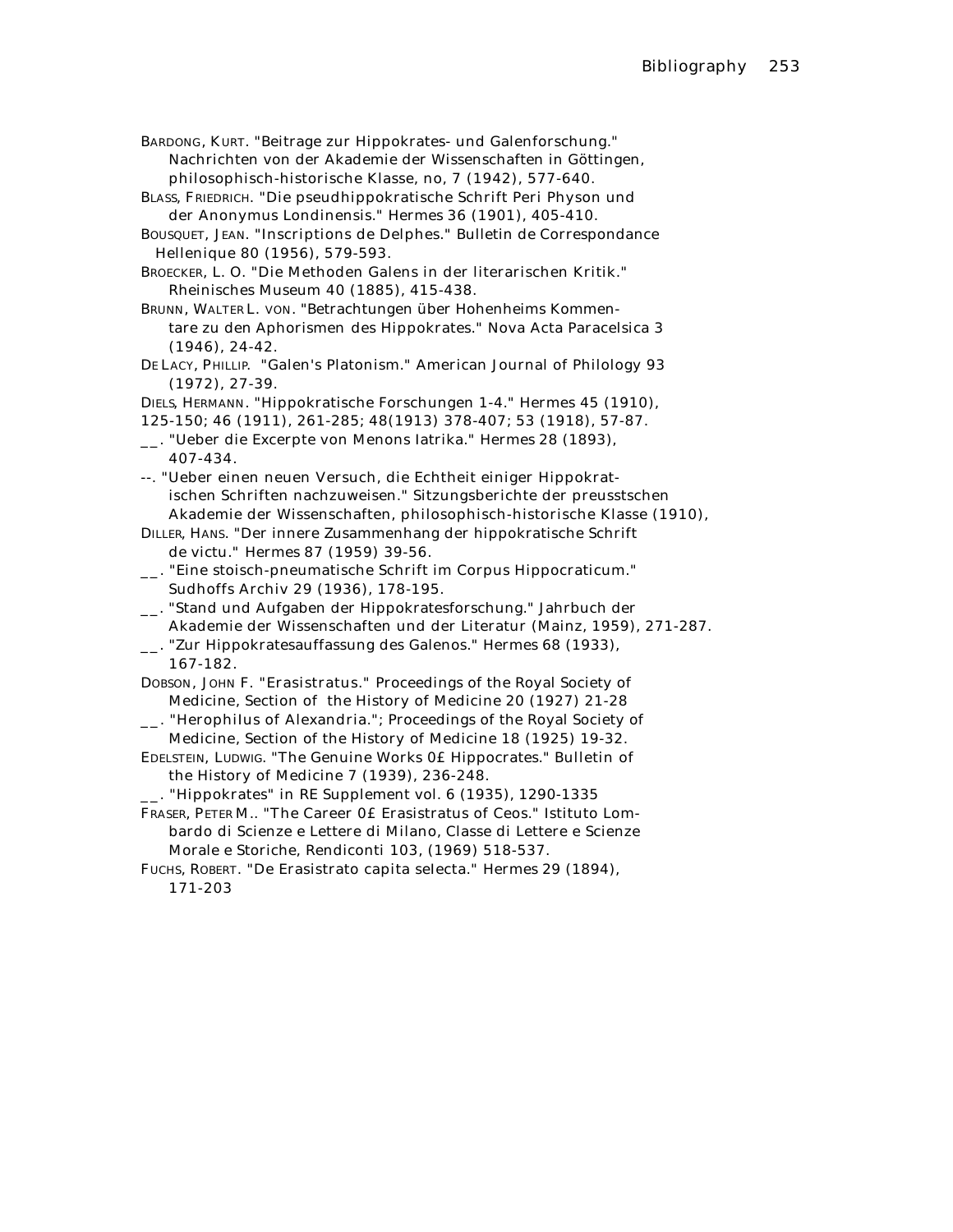- GRENSEMANN, HERMANN. "Polybus als Veffasser hippokradschen Schriften." *Abhandlungen der Akademie der Wissenschaften und der Literatur,* Mainz, geistes und sozialwissenschaftliche Klasse. no. 2 (1968), 1-18.
- HEINEMANN, FELIX. "Diokles von Karystos und der prophylaktische Brief an König Antigonos." *Museum Helveticum* 12 (1955) 158-172.
- ILBERG, JOHANNES. "Aus Galens Praxis." *Neue Jahrbücher für Klassische Altertum* 15 (1905) 276-312.
- \_\_. "De Galeni vocum hippocraticorum glossario." In *Commentationes Ribbeck, pp, 327-354*, Leipzig. 1888.
- \_\_\_. "Die Aerzteschule von Knidos." *Berichte über die Verhandlungen der sächsische Akademie der Wissenschaften zu Leipzig* 76, no 3. Leipzig, 1925.
- \_\_. "Die Hippokratesausgaben des Artemidorus Kapiton und Dioskurides." *Rheinisches Museum* 45 (1890), 111-137.
- \_\_. "Rufus von Ephesos." *Abhandlungen der sächsische Akademie der Wis senschaften,* philosophisch- historische Klasse 41.1, Leipzig, 1930. \_\_. "Ueber die Schriftstellerei des Klaudios Galenos." *Rheinisches*
- *Museum* 44 (1889) 207-239; 47 (1892), 489-514; 51 (1896),165- 196; 52 (1897), 591-623.
- JOLY, ROBERT. "La question hippocratique et le témoignage de Phèdre." *Revue des Etudes Grecques* 74 (1961)69-92.
- JONES, WILLIAM H. S.. "Hippocrates and the Corpus Hippocraticum." *Proceedings of the British* Academy 31 (1948), 1-23.
- JOUANNA, JACQES. "Le médecin Polybe. Est-il l'auteur de plusieurs ouvrages de la collection hippocratique?" *Revue des Etudes Grecques* 82 (1969), 552-562.
- KOLLESCH, JUTTA. "Galen und seine ärztlichen Kollegen." *Das Altertum* 11 (1965), 552-562.
- KUDLIEN, FRIDOLF. "Herophilos und der Beginn der medizinischen Skepsis" *Gesnerus* 21 (1964), 1-13.
- \_\_. "Posidonius und die Aerzteschule der Pneumatiker." *Hermes* 90 (1962, 419-429.
- \_\_. "Probleme um Diokles von Karistos." *Sudhoffs Archiv* 47 (1963), 456 -464.
- \_\_. "Untersuchungen zu Aretaios yon Kappadokien" *Abhandlungen der Akademie der Wissenschaften,* Mainz, geistes und sozialwissenschaftliche Klasse, no. 11 (1963), 1151-1230.
- LLOYD, GEOFFREY E. R.. "A Note on Erasistratus of Ceos." *Journal of Hellenic Studies* 95 (1975), 172-175
- LONIE, IAIN M.. "The Cnidian Treatises of the Corpus Hippocraticum." *Classical Quarterly* 15 (1965), 1-30.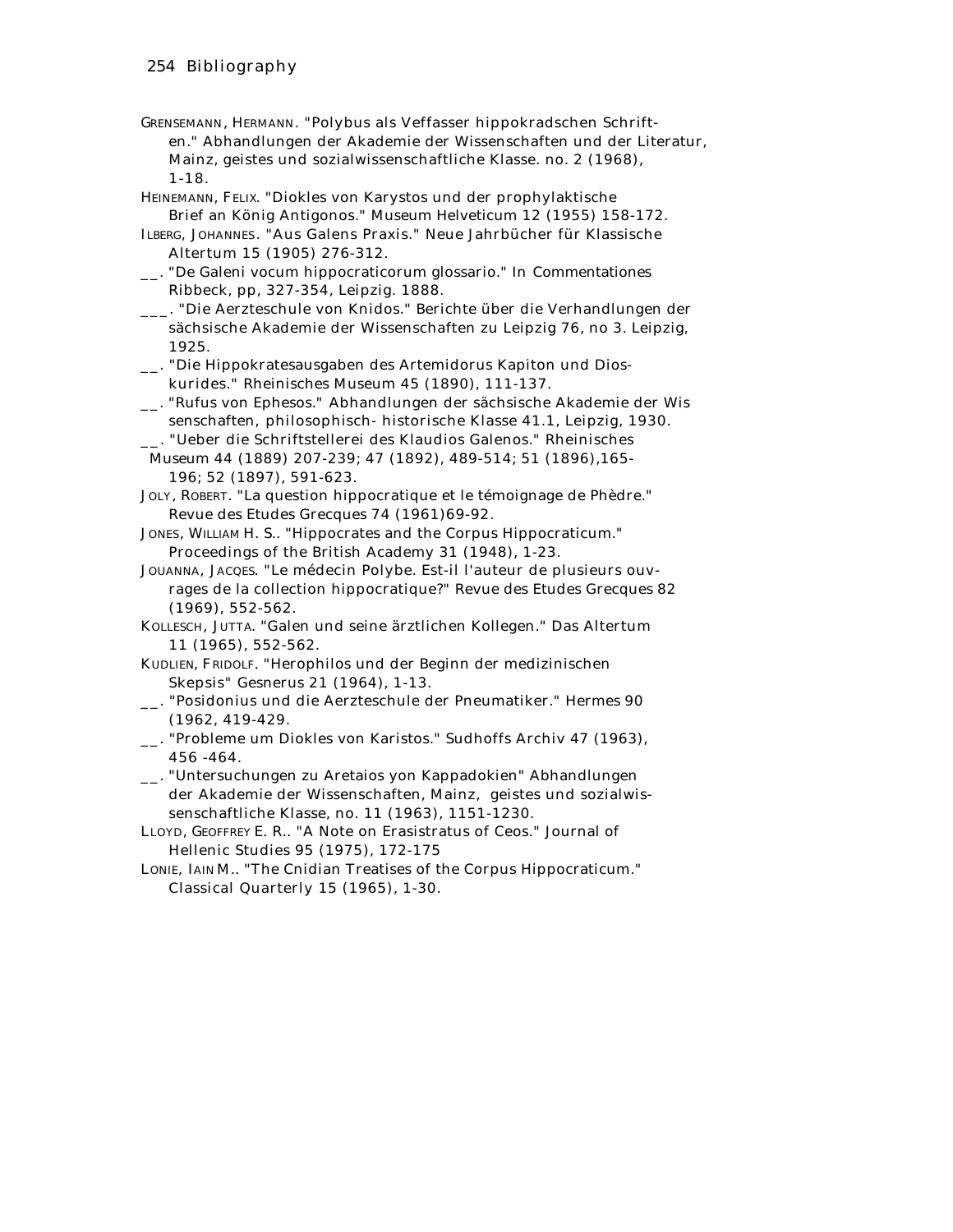- \_\_. "Cos versus Cnidus and the Historians: Part 1." *History of Science* 15 (1978), 42-75; "Part 2." pp. 77-92.
- \_\_. "The Hippocratic Treatise *peri diaites oxeon*." *Sudhoffs Archiv* 49 (1965). 50-79.
- \_\_. "Medical Theory in Heraclides Ponticus." *Mnemosyne* 18 (1965), 126-143.

LOVE, IRIS C.. "Prelminary Report of Excavations at Cnidus 1970."

*American Journal of Archaeology* 76 (1972). 61-76.

- MEWALT, JOHANNES. "Galenos über echte und unechte Hippokratika." *Hermes* 44 (1909), 111-134.
- MÜLLER, IWAN VON. "Ueber die dem Galenos zugeschreibene Abhandlung *Peri tes aristes hareseos*." *Sitzungsberichte der Münchner Akademie der Wissenschaften*, philologisch- historische Klasse (898), 53-162.
- NUTTON, VIVIEN. "The Chronology of Galen's Early Career." *Classical Quarterly* 23 (1973). 158-171.
- PFAFF, FRANZ. "Rufus aus Samaria, Hippokrateskommentator und Quelle Galens." *Hermes* 67 (1932), 356-359. "Die UeberIieferung des Corpus Hippocraticum in der nachalexandrinischen Zeit." *Wiener Studien* 50 (1932), 67-82.

PHILIPPSON, ROBERT. "Verfasser und Abfassungszeit der sogennanten Hippokratesbriefe." *Rheinisches Museum* 77 (1928), 298-328.

POHLENZ, MAX. "Hippokrates." *Die Antike* 15 (1939), 1-18.

POMTOW, HEINRICH. "Delphische Neufunde III. Hippokrates und die Asklepiaden in Delphi." *Klio* 15 (1918), 303-338.

PREMUDA, LORIS. "Il magistero d' Ippocrate nell' interpretazione critica e nel pensiero filosophico di Galeno." *Annali dell' Universita di Ferrara* n.s.. sect. 1 (1954), 67-92.

SCARBOROUGH, JOHN. "Celsus on Human Vivisection at Ptolemaic Alexandria." *Clio Medica* 11 (1976), 25-38.

SCHÖNE, HERMANN. "Echte Hippokratesschriften." *Deutsche medizinische Wochenschrift* 36 (1910), 418-466.

- SIGERIST, HENRY. "On Hippocrates." *Bulletin of the History of Medicine* 2 (1934), 190-214-
- SMITH, WESLEY. D. "Galen on Coans vs. Cnidians." *Bulletin of the History of Medicine* 47 (1973 ), 569-585.
- STECKERL, FRITZ. "Plato, Hippocrates and the Menon Papyrus." *Classical Philology* 40 (1945), 166-180.

SUDHOFF, KARL. "Kos und Knidos." *Münchner Beiträge zur Geschichte der Naturwissenschaften und Medizin* IV/V (1927).

TEMKIN, OWSEI. "Celsus' 'On Medicine' and the Ancient Medical Sects." *Bulletin of the History of Medicine* 3 (1935), 249-264.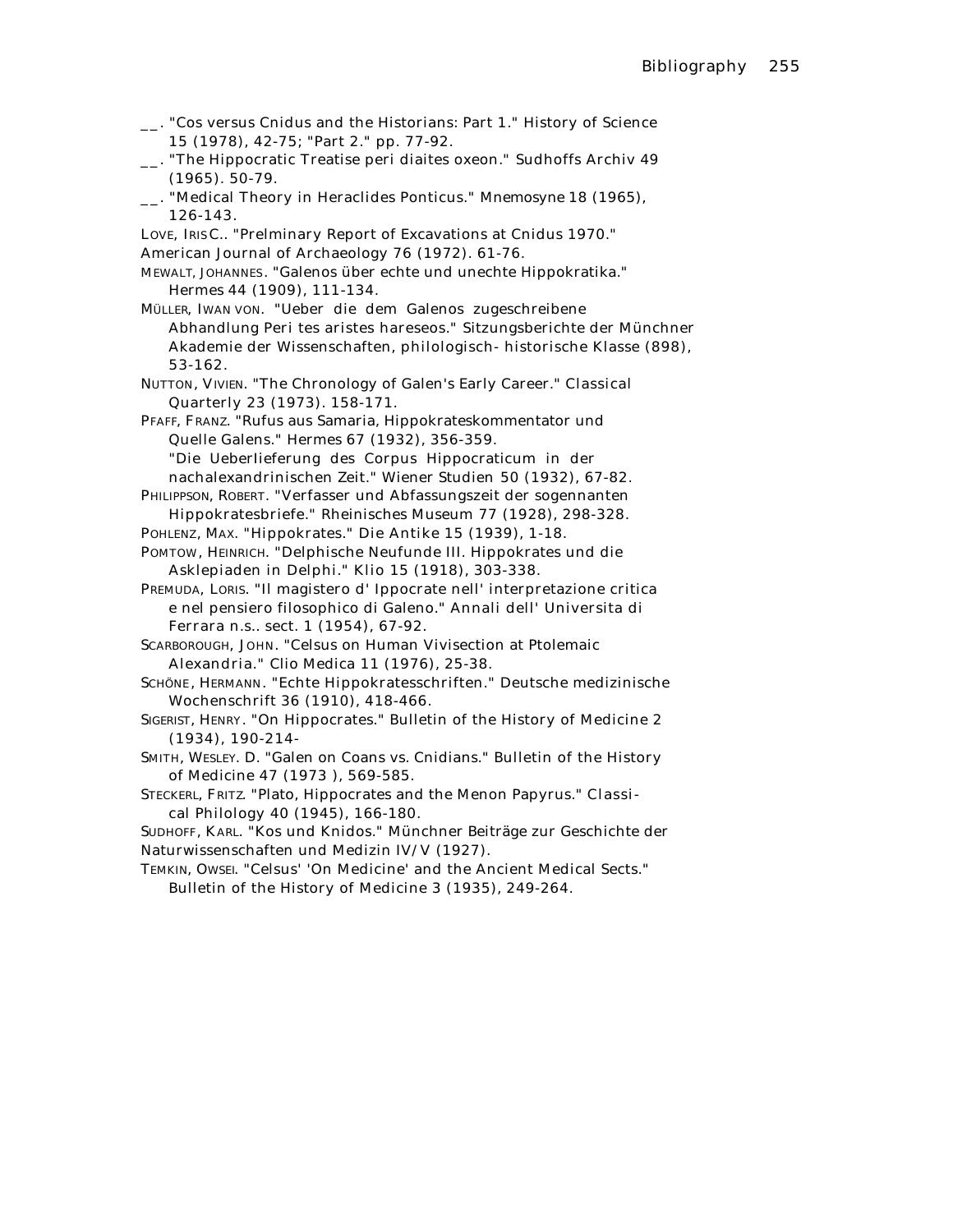- \_\_. "Der systematische Zusammenhang im Corpus Hippocraticum." *Kyklos* 1 (1928), 9-43-
- \_\_. "On Galen's Pneumatology." *Gesnerus* 8 1951), 180-189.
- WALSH, JOSEPH. "Galen's Discovery and Promulgation of the Function of the Recurrent Laryngeal Nerve." *Annals of Medical History* 8 (1926), 176-184.
- \_\_. "Refutation of the Charges of Cowardice Made against Galen." *Annals of Medical History* n.s., 3 (1931), 195-208.
- WELLMANN, MAX. "Hippokrates des Herakleides Sohn." Hermes 64 (1929), 16-21.
- \_\_. "Hippokrates des Thessalos Sohn." *Hermes* 61 (1926), 329-334.
- \_\_. "Die Medizin bis in die zweite Hälfte des zweiten Jahrhunderts." In Franz Susemihl, *Geschichte der Griechischen Literatur in der Alexanderzeit* I, pp. 777-828, Leipzig, 1891.
- \_\_. "Die spätern Aerzte." In Franz Susemihl. *Geschichte der Griechischen Literatur in der Alexanderzeit* II, pp. 414-447. Leipzig. 1892.
- \_\_. "Das Hygieinon des Hippokrates." *Quellen und Studien zur Geschichte der Naturwissenschaften und der Medizin* 4.1 (1935), 1-5.
- \_\_. "Zur Geschichte der Medicin im Altertum." *Hermes* 47 (1912), 4-17.
- WENKEBACK, ERNST. "Der Hippokratische Arzt als das Ideal Galens." *Quellen und Studien zur Geschichte der Naturwissenschaften und der Medizin* 3-4 (1932-1933), 155-175.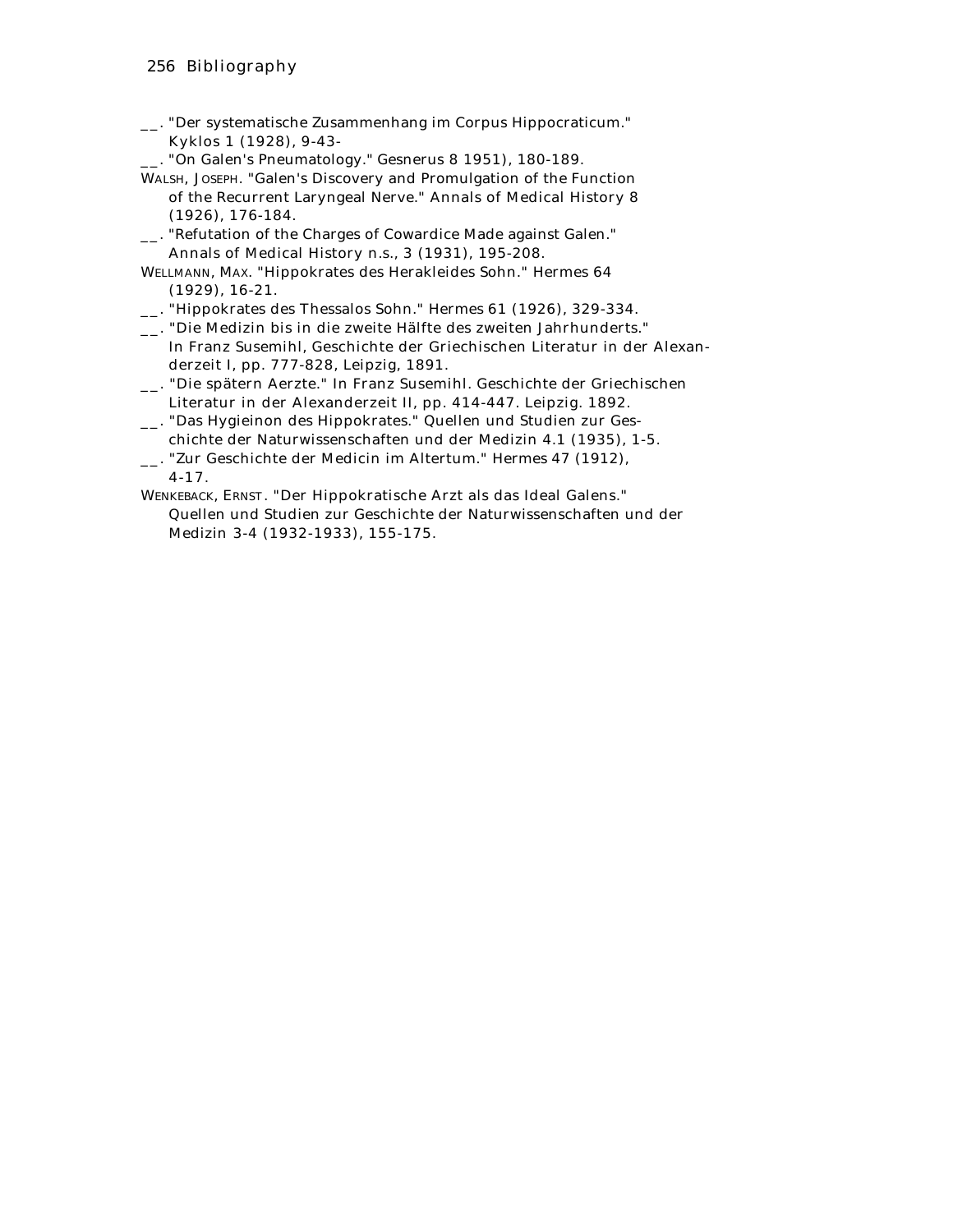## INDEX

Ackerknecht, Erwin H., 31-33, 96n Adams, Francis, 32 Aelius Aristides, 63 Aephicianus, 64, 67, 70, 91, 118, 147-148, 179, 226, 245 Alexandria (Alexandrians), 34, 59, 62, 72, 190, 191, 199, 202, 206n, 212, 223, 230, 232, 235, 237, 245 Allbutt. Sir T. Clifford, 30n, 198n Anatomy. 65-69, 78-79, 83-85, 149-150, 171, 189-90, 195, 208, 213, 246; vivisection, 190, 194, 208 Anaxagoras, 45, 49 Andreas 206n, 211, 233 Anonymus Londinensis. See Menon Antigenes, 78, 82 Apollonius, father and son, Empirics, 211-212 Apollonius, student of Hippocrates, 95, 115, 136-138, 180-181, 196 Apollonius of Citium, 128n, 212-215, 222, 245 Archigenes, 80, 101, 104, 118, 230-234 Aretaeus of Cappadocia, 25, 230, 243-245 Argentier, 18 Aristarchus, 161, 235 Ariston, 116-117, 197, 239 Aristophanes of Byzantium, 161, 202

Aristotle. 24, 27, 35, 55-56, 75, 84-87, 92-93, 100, 105, 109n, 139n, 168, 181, 186, 189, 194, 211, 220-221. 223, 231-232 Artemidorus Capiton, 122, 127, 133, 146, 148, 153, 158, 170n, 173, 179, 220, 226, 234-240 Asclepiadae (also Asclepiads), 45, 128, 216-218, 222-223, 237 Asclepiades of Bythinia, 75-76, 80, 103, 105, 146-48, 175, 178, 182, 190, 193, {98, 205, 223-229, 232, 240n Asclepius, 62-3, 211 Athenaeus of Attaleia, 80, 87, 100, 117-18, 139n, 231-234 Athenaeus of Naucratis, 98, 225n Bacchius, 130, 141, 146, 150, 160, 191, 194n, 202-204, 210, 212, 214, 234, 243 Bacon, Francis, 18, 19, 20, 24, 50 Baillou, Guillaume de, 18-19, 25, 26n Bardong, Kurt, 61n, 83n, 95, 110n, 119n, 189n, 236 Bayle, Antoine Laurent, 18 Blass, Friedrich, 37, 40, 58 Bloodletting (phlebotomy, venescction), 21, 32, 63n, 73, 79-82, 143 Boerhaave, Hermann, 23-26, 243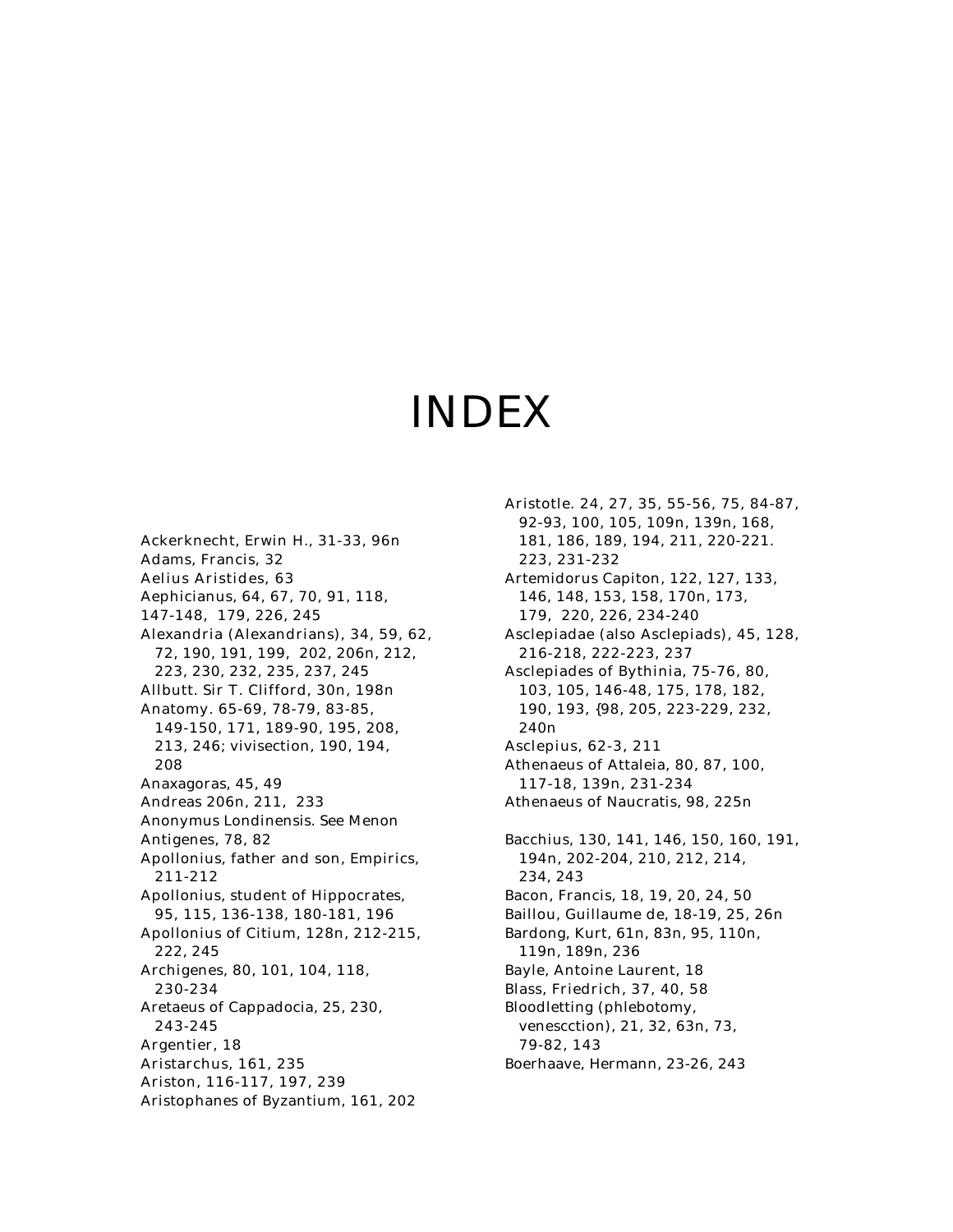Boethus, Flavius, 83-86, 89, 92, 105 Bousquet, Jean, 216-219 Boyle, Robert, 19, 24 Cabanis, P.J.G., 33 Caelius Aurelianus, 135, 144, 186, 192, 224 Causes, 104, 177, 182, 186, 193-194, 198, 207, 223, 228, 232 Celsus, 128-129, 144, 182, 205, 207-209, 223, 225-230, 233, 237n, 245 Chrysippus, follower of Asclepiades, 193 Chrysippus, stoic, 90 Chrysippus, teacher of Erasistratus, 80, 182, 196, 227 *Cnidian Opinions*, 40, 138-142, 165 "Cnidian" works in Corpus Hippocraticum, 21, 22n, 28, 34, 39, 143n Commentaries on Hippocratic works (other than Galen's), 16-17, 65-69, 72, 122, 125-126, 130-132, 135, 139-140, 143-147, 149-159, 155-160, 162-163, 171-175, 178, 199, 204, 212-214, 224-226, 243, 245-246 Commentaries on Hippocratic works (by Galen), 123-176 Constitutions, 18-19, 23, 133 Cos, 83, 180-181, 189, 191, 215-223, 235 Ctesias, 127-128, 179-180 Daly, Lloyd, 161-162, 204n Daremberg, Charles, 95, 195, 240n Deichgräber, Karl 38n, 41-42, 58, 101, 185, 208n DeLacy, Phillip, 89n, 90n, 113n Democritus, 216, 223, 227, 237 Dewhurstt, Kenneth, 19, 23n Dexippus, 42, 95, 115, 136-138,

180-181, 196

Diels, Hermann, 36-39, 156n, 174-175, 220 Diller, Hans, 32, 41n, 60n, 83, 157n, 164n, 175, 191n, 230n Diocles, 36, 75, 76, 80, 107, 116, 128, 171, 181-189, 192, 197, 227-233 Dioscurides, editor of Hippocrates, 122, 127, 133, 146, 148, 153, 158-162, 165, 170-171, 173, 179, 220, 225n, 226, 234-240, 245-246 Dioscurides of Anazarbus, 161 Dogmatics, 75-76, 96, 128, 130, 140-141, 150, 177-178, 181-199, 205-206, 223-224, 228-234, 240, 246 Doxography, medical (also hamartography), 186n, 188, 193, 223-225, 230n, 238 Draco, 121,158 Dreams, 62-63, 117 Edelstein, Ludwig, 39-41, 44, 58, 75n Empedocles, 227, 232 Empirics, 68, 76, 79, 80, 95-96, 102, 114, 129, 140, 165, 178, 182, 185-186, 193, 205-212, 214, 223-224, 227-228, 231, 238 Epicurus, empiric physician, 132 Epidemics, see Constitutions Episynthethics, 231 Erasistrateans, 67, 78-83, 96, 137, 168n, 190, 195 Erasistratus, 76, 79-82, 90, 95, 105, 107, 115, 136-139, 143, 153n, 168, 180-182, 189-190, 193, 195-199, 206, 223, 227-228, 232, 240n Erotian, 35, 133, 161, 202-204, 221, 223, 226, 234, 240 Eudemus, 78n, 82-83, 135, 197 Euryphon, 51-52, 75, 115-117, 122, 141, 150n, 165, 173, 224n, 239 Fraser, Peter M., 190, 195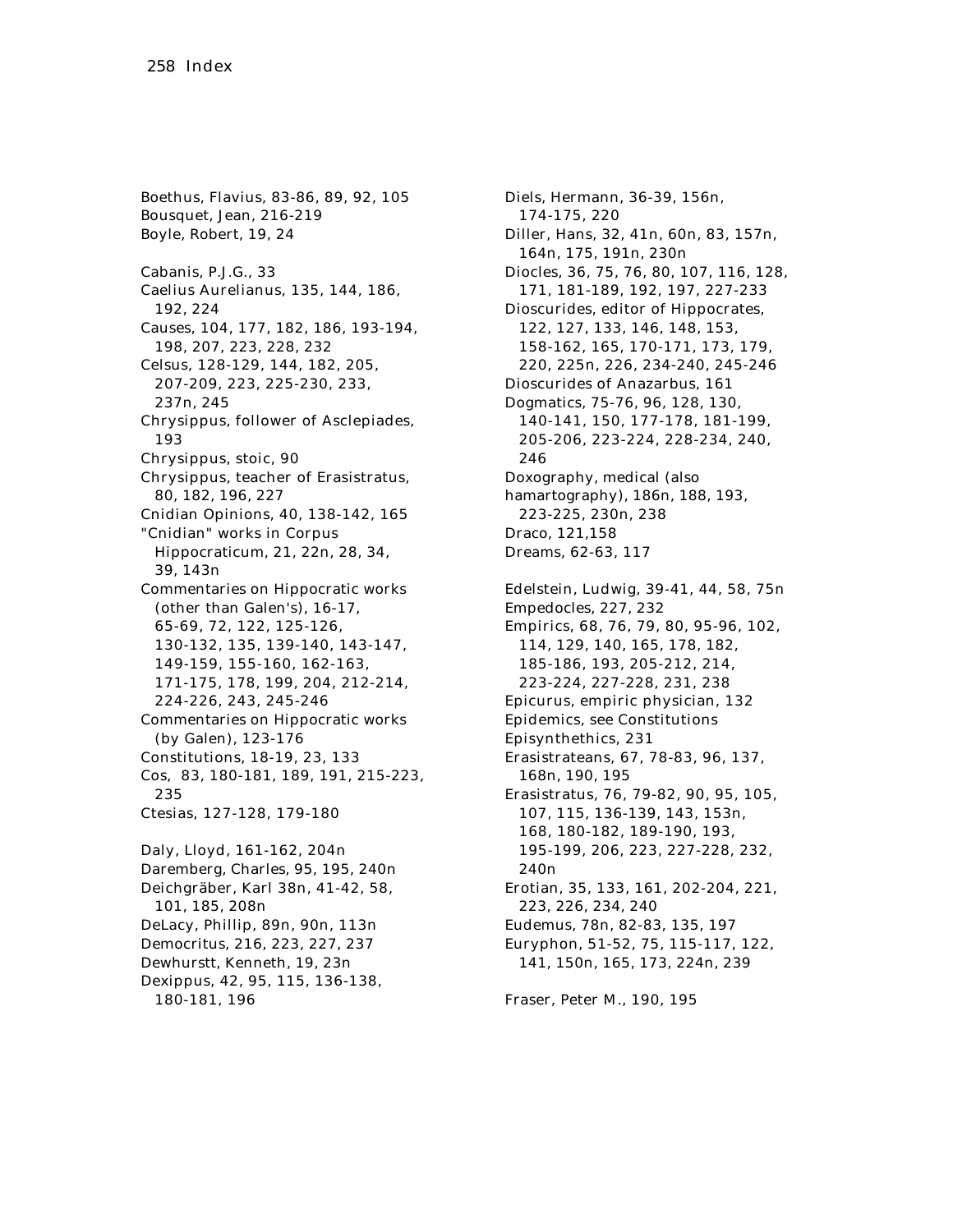Fredrick, Carl, 185

Galen, works cited and discussed: *Abnormal Breathing* (K 7.753-960), 94-95, 119-123, 158, 173 *Affected Places* (K 8.1-452), 104, 114, 158, 186, 208n, 232 *Against Julian* (CMG 5.10.3), 72, 145 *Against Lycus*, (CMG 5,10,3), 131 *Anatomical Procedures* (K 2,215-271, Singer, Duckworth), 65n, 70, 75, 84n, 104-105, 113n, 196n *Anatomy according to Erasistratus* (lost), 79 *Anatomy according to Hippocrates* (lost), 79, 89 *On the Anatomy of Muscles* (K 18 B.922-1026), 70n *Anatomy of the Uterus* (K 2.887-908, CMG 5.2.1), 74-75, 90, 189 *Antidotes* (K 14.1-209), 70, 245 *Best Constitution of the* Body (K 4.737-749), 99 *The Best Physician is also a Philosopher* (*Scr. Min*. 2.1-8), 83 *On the Best Sect* (Spurious? K 106-223), 77n, 94-95, 141, 223n *Black Bile* (CMG 5.4.1.1), 70n, 196, 240n *Causes of Pulses* (K 9.1-204), 932 CauAes ofS'vmptom1 (K 7.85-272), 232 *On Coma* (CMG 5.9.2), 115-116, 156, 160 *Commentary on Airs Waters Places,* 166-167 *Commentary on Aphorisms* (K 17 B.345-887, 18 A. 1-195), 116, 129-30, 145, 157, 191, 197, 204 *Commentary on Epidemics* 1 (CMG 5.10.1),67, 71, 117, 133, 157, 187 Commentam.' on *Epidemics* 2 (CMG 5.10.1), 67, 71-72, 122,

148-155, 157, 164, 173n, 204, 210n, 211-212, 235n *Commentary on Epidemics* 2 (forged) 153n *Commentary on Epidemics* 3 (CMG 5.10.2.1), 71, 74, 97, 133n, 151n, 154-158, 162-163, 199-202, 208n, 238 *Commentary on Epidemics* 6 (CMG 5.10.2.2), 65n, 66-67, 70-71, 118, 132, 141, 151, 154, 156n, 163-166, 191n, 206n, 208-209, 211n, 235-239, 243n *Commentary on Fractures* 118 B-318-628), 70, 125-126, 130, 148, 157, 235n *Commentary on Humors* (forged), 153n, 109n, 172-175, 203, 243n *Commentary on Humors* (genuine, lost), 157 *Commentary on Joints* (K 18 A. 300-767), 79n, 125-130, 148, 208n *Commentary on Nature of Man* (CMG 5.9.1), 59, 71, 86, 88, 166-172, 193, 201, 235-239 *Commentary on Prognostic* (CMG 5.9.2), 133-135, 157, 191-192 *Commentary on Prorrhetic* 1 (CMG 5.9.2), 70, 154-160, 192, 235, 236n, 243n *Commentary on Regimen in Acute Diseases* (CMG 5.9.1), 91, 116, 136-145, 157, 181n, 196, 239 *Commentary onthe Surgery* (K 18 B. 629-995), 145-148, 157 *Commentary on Wounds* (lost), 157 *Commentary on Wounds in the Head* lost), 157 *Common Sense* (*Koinos logos*, lost), 147, 226 *Composition of Drug according to Places* (K 12.378-1007), 244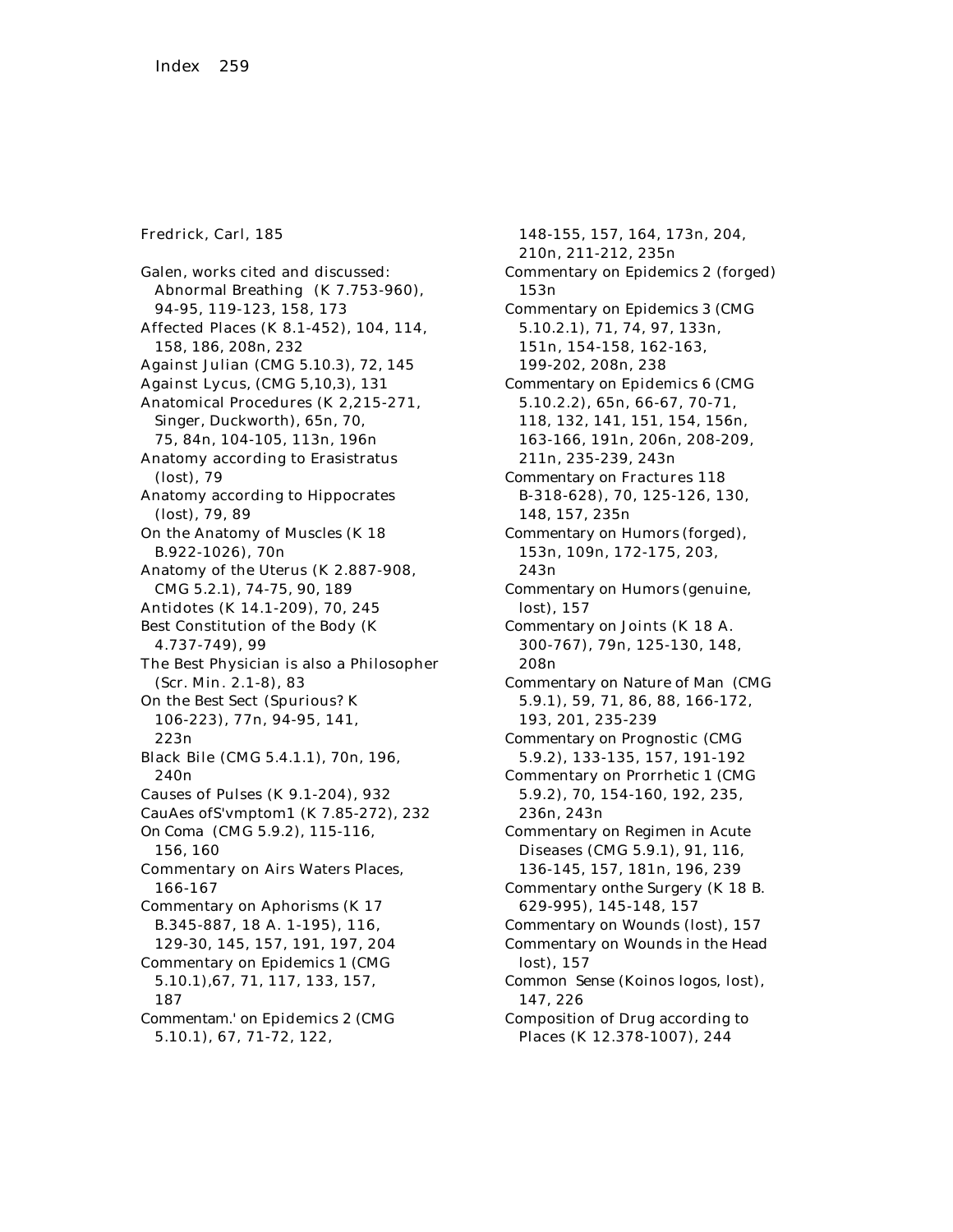Galen, *continued On Crises* (K 9.769-941), 133, 193, 232  *On Critical Days* (K 9.550-768), 133, 154n, 208n *On Curing by Phlebotomy* (K 11.250-316) 63n  *Differentiation of Diseases* (K 6.832-880), 239, 168, 233n *Distinction of Pulses* (K 8.493-765), 101, 191, 232 *Dreams, Book on* (mostly lost. K 6.83-5), 117  *Elements according to Hippocrates* (K 1.413-508), 79n, 86-88, 90, 98-99, 139, 167-168, 170-172, 231 *On Exegesis* (lost), 125n *Faculties of Foods* (CMG 5.4.2 ), 59, 99, 116, 127, 183-185, 239 *On Genuine and False Books of Hippocrates* not a Galenic work?), 169 *On Habits*, (*Scr. Min*. 2.9-31), 196-197 *That Hippocrates has the same view in other writings as in Nature of Man* (lost), 171 *On Hippocrates' Regimen in Acute Diseases* (spurious, CMG 5.9.1), 137n *Hippocrauc Glossary* (K 19.62-157), 153n, 160-162, 191n, 202, 239n *On His Own Books* (*Scr. Min.* 2.91-124), 65n, 75-78, 81-82, 95, 98, 105, 113n, 131-2 171n *Hygiene* (CMG 5.4.2), 73, 84, 94, 106-114, 116, 246 *Introduction, or the Physician* (Pseudo Galen, (K 14.674-797), 181-182,232 *Medical Definitions* (Pseudo Galen, K 19.346-462), 232

*On Medical Experience* (Walzer), 74-76, 95, 205n, 208n, 224n *On Medical Terminology* (mostly lost), 167 *On the Natural Faculties* (*Scr. Min*. 3.101-257) 79n, 104-105, 196, 223n *The Opinions of Hippocrates and Plato* (Müller), 70n, 79n, 86, 89-91 114, 137, 139n, 167, 169n *On the Order of His Own Books* (*Scr. Min.* 2.80-90), 240 *On Phlebotomy against Erasistratus* (K 11.147-186), 78-82, 135, {96, 206, 223 *On Plebotomy against the Erasistrateans*, (K 11.187-249), 78-82, 194n *The Plague according to Thucydides* (lost), 94-95 *On Precipitating Causes* (CMG Supp. 2), 193-194, 198 *Prognosis to Epigenes* (K 14.597-673), 77-78, 82, 85, 95-96, 134-135, 195n *Regimen in Acute diseases According to Hippocrates* (CMG Supp. Or. 2), 114-116, 137n, 144 *On Sects for Beginners* (*Scr. Min*. 3.1-32), 77, 208n *On Semen* (K 4.512-651), 239 *On Seventh Month Children* (Walzer), 154-155 *Subfiguratio Empirica* (*Outline of Empiricism,* ed. Deichgräber), 77n *Temperaments* (K 1.509-694), 86n, 99-100, 139n, 145, 185 *Temperament and Force of Simple Drugs* (K 11.379-12.377), 99-100, 206n *Therapeutic Method* (K 10.1-1021), 72, 101-104, 114-129n, 139, 168, 193, 201 *Therapeutics to Glaucon* (K11.1-146), 104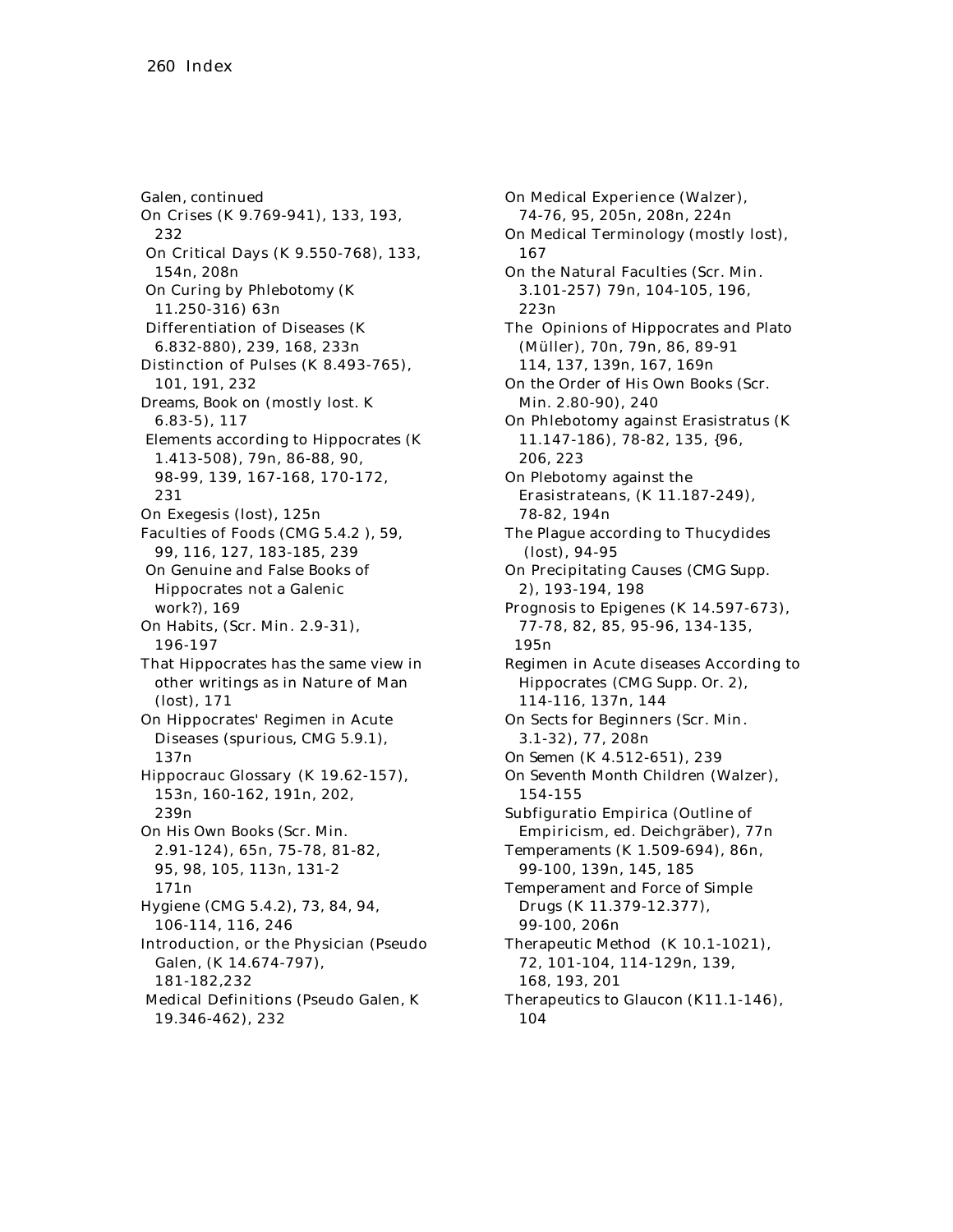Thrasybulus (*Scr. Min*. 3.33-100), 106-114 *Trembling, Shaking, Spasm and Shivering* (K 7.584-642), 117-118, 158, 232, 233n *On the Usefulness of the Parts* (Helmreich), 85n, 86, 91-94, 104-105, 223n *Voice and Breathing* (lost), 85 *What Lycus did not Know about Anatomy* (lost), 164-165n *Withering* (*Marasmus* (K 7.666-704) 99, 117-118 Galenism, decline of, 14, 18, 20 Glaucias, 150, 165, 173, 210-211 Glossography, 160-162, 175, 178, 202 -205 Gorgias, 237 Harvey, William, 18, 24, 26 Hegetor, 183, 212-214 Helmont, Johannes Baptistus van, 17, 18, 21 Heraclides of Erythrae, 150, 163 Heraclides of Tarentum, 128, 130, 143n, 146, 148-155, 163, 165, 173, 203, 210-212, 214, 238n Heraclitus, 48-49 Herodicus, 41, 51-52, 164, 224n Herophileans, 68, 192, 206 Herophilus, 36, 75, 76, 80, 92, 105, 107, 134, 139n, 156n, 165, 175, 182, 189-195 199, 201,203, 206, 227-228 Hippocrateans (Hippocratics, also Hippocratism), 67-69, 71-72, 120, 123, 151, 171-172, 175,183, 186, 195, 214-215, 233, 241-243, 245 Hippocrates, son of Draco, 121, 155, 219, 237-238 Hippocrates, son of Gnosidicus, 116, 126, 148, 155, 219, 238 Hippocrates, son of Thessalus, 38, 155, 165, 172, 219, 237-238

Hippocratic Corpus, works cited and discussed: *Affections*, 115, 144, 197, 225 *Airs, Waters, Places*, 34, 36-37, 39-40, 41, 105, 110, 141, 181n, 204n, 232, 238-239, 241-242 *Ancient Medicine*, 17, 21-22, 30, 34-35, 149, 185, 189, 209-210, 228n, 234 *Aphorisms*, 16-17, 30, 72-73, 102-103, 110n, 121-122, 129-130, 133, 141, 143, 155, 166n, 173, 191, 197, 204, 208, 225, 234, 238-239, 242, 244 *On the Art*, 204 *Breaths* , 36-4°, 52, 73, { ion *Coan Prenotions* (*Prognoses*), 65, 157, 162 *Diseases I*, 127, 204, 234; *Diseases II*, 165, 225, 234, 237; *Diseases III*, 225, 234  *Diseases of Women*, 142, 234, 243 *Eighth Month Child*, 142, 154 219-290 *Embassy, See below, Pseudepigrapha Epibomios Logos* (*Speech from the Altar*), 223, *See below, Pseudepigrapha Epidemics*, 18-21, 34, 37, 65, 73, 95, 120-122, 143, 208-209, 234, 237-239, *I & III*, 39, 41, 121 172, 238; *II, IV, VI*, 121,172; *V, VII*, 121, 172-173; *I*, 74, 133, 204; *II*, 65, 71, 78, 80, 89, 122, 143, 149-155, 184, 204, 243; *III*, 115-116, 155, 160, 200, 204; *IV*, 116, 172-173, 208n; *V* 152, 204, 208n; *VI*, 66, 104, 110n, 115, 149, 152-153, 155, 160, 163-166, 184, 203, 204, 235-236 *Fractures*, 91, 116, 125-129, 238 *Glands*, 127 *On the Heart*, 230n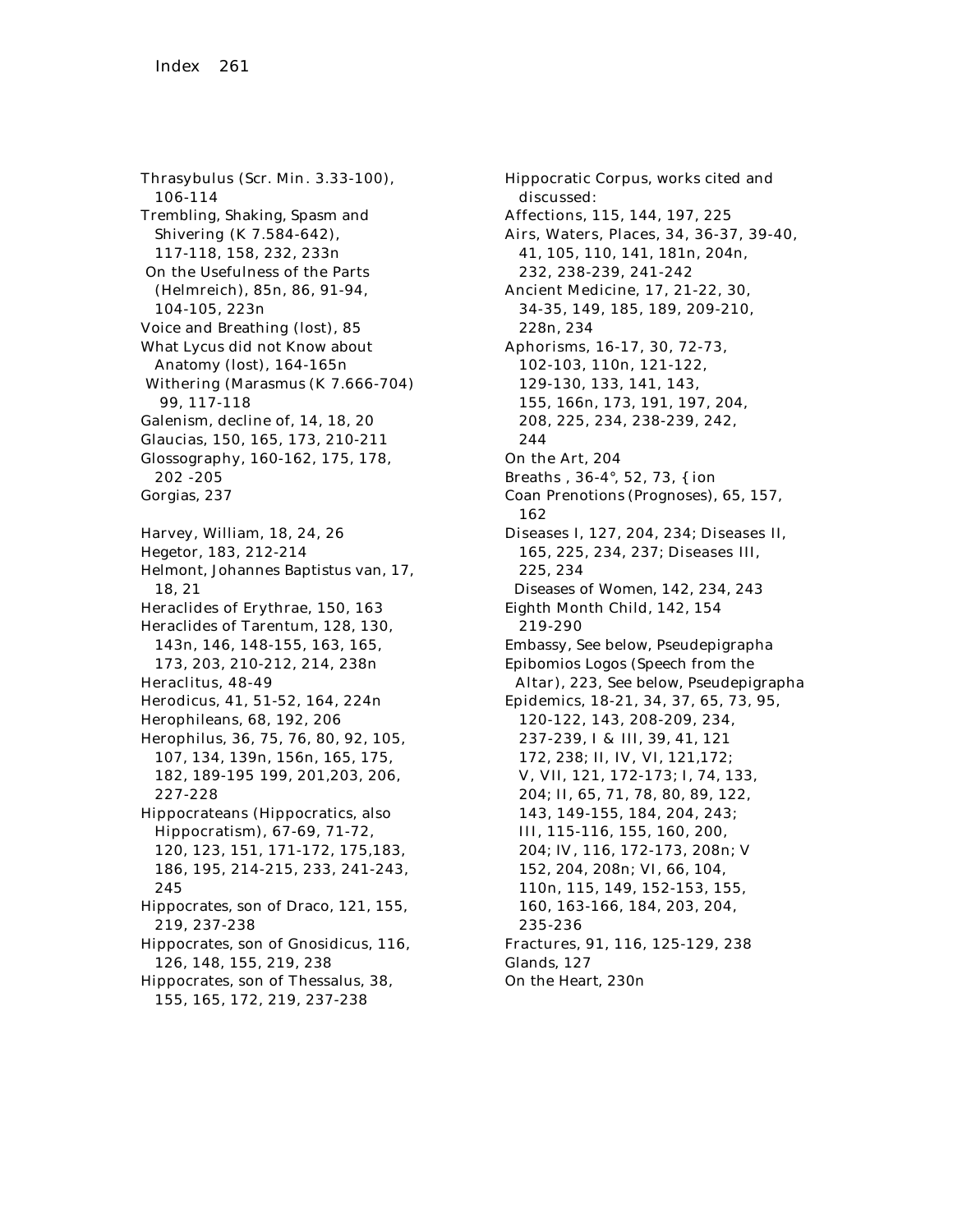Hippocratic Corpus, *continued Humors*, 41, 110n, 149, 204 *Internal Affections* 127, 142, 243 *Joints*, 91, 116, 125-129, 204, 212-214, 225, 238 Letters, See below, *Pseudepigrapha Mochlikon* (*Machinery for Reducing dislocations*), 204 *Nature of the Child*, 142, 204n, 220 *Nature of Man*, 21, 22, 28, 29, 34-35, 56, 60, 86n, 88, 124, 141, 166-172, 201-202, 219-220 *Nature of Women*, 234 *Nutriment*, 21--22, 89, 92, 107, 110, 113, 149, 230n, 234, 244 *Places in Man,* 83n, 204 *Presbeutikos* (*Embassy*). *See below Pseudepigrapha Prognostic*, 30, 34, 37, 39, 41, 91, 121-122, 133-135, 154, 157-158, 192-193, 204, 208n, 238, 244 *Prorrhetic I*. 65, 70. 115-16, 124, 155--160, 162, 204, 208, 225, 234n, 238, 243; *Prorrhetic II*, 2, 96n, 135, 162, 229, 234 *Pseudepigrapha*, 15-17, 215-223, 228, 234, 240 *Regimen*, 44-60, 115-117, 144, 180, 184-185, 187, 197, 202 *Regimen in Acute Diseases*, 34, 91- 114- 121, 135-145, 181n, 197, 204, 225, 238 *Regimen in Health*, 53n, *See above Nature of Man Sacred Disease*, 41, 181n *Sevens*, 117-118, 166n *Speech from the Altar*, *See above Pseudepigrapha The Surgery,* 70, 91, 93, 110-112, 126, 145-148, 204, 225 *Use of Liquids,* 110n *On Vision*, 152 *Wounds,* 114 *Wounds in the Head*, 143, 204 Hippocratic Question (also *Echtheitskritik*) 22, 27, 34-38, 58

121, 174-176, 203, 230, 234, 240 History of medicine, 58, 87, 96-97, 106, 124, 182-183, 198, 200, 215-219, 227-229, 233, 237 Homer, 27, 198n, 202, 244 Hunain Ibn Ishaq, 79n, 169n, 172 Ilberg, Johannes, 39, 61n, 74n, 83n, 95, 140n, 157n, 235n Joly, Robert, 45n, 60, 230 Jones, W. H. S., 32, 42 Julian the Methodist, 72 Kudlien, Fridolf, 181n, 185, 214n, 216n, 230n, 244n Le Clerc, Daniel, 20, 21, 26, 43 Lindeboom, Gerrit A., 19-22, 24n Littré, Emile, 31-36, 140n, 151n, 210, 218 Locke, John, 19 Logical method, 90-91, 95, 139n, 193 196 Lonie. lain M., 22n, 40n, 43n, 136n Lycus. 64-67, 73, 116, 130-131, 133n, 145. 155-158, 162, 164, 171 Maimonides. Moses. 175 Marcus Aurelius. 77, 96 Marinus. 65-66, 78n, 105, 130, 150. 164, 179, 246 Martiahus. 67, 78-79. 82, 96n, 135. 168n, 195 Menodotus the Empiric, 129, 143, 205 Menon. 35-38, 43, 50-58, 164. 180-182. 189. 19, 220. 228 Mercurialis, Hieronymus. 22 Methodists, 68, 72, 95-96, 101-104. 114-115, 137, 143-144. 178, 224 225n. 226-228. 231. 240 Metrodorus, 71, 151n, 153n, 245 Mnisetheus 80, 116. 182 Nature, 15-17, 21, 30, 94, 105, 167 Neuberger, Max, 28-30 Numesianus, 64, 67, 69, 152-153, 246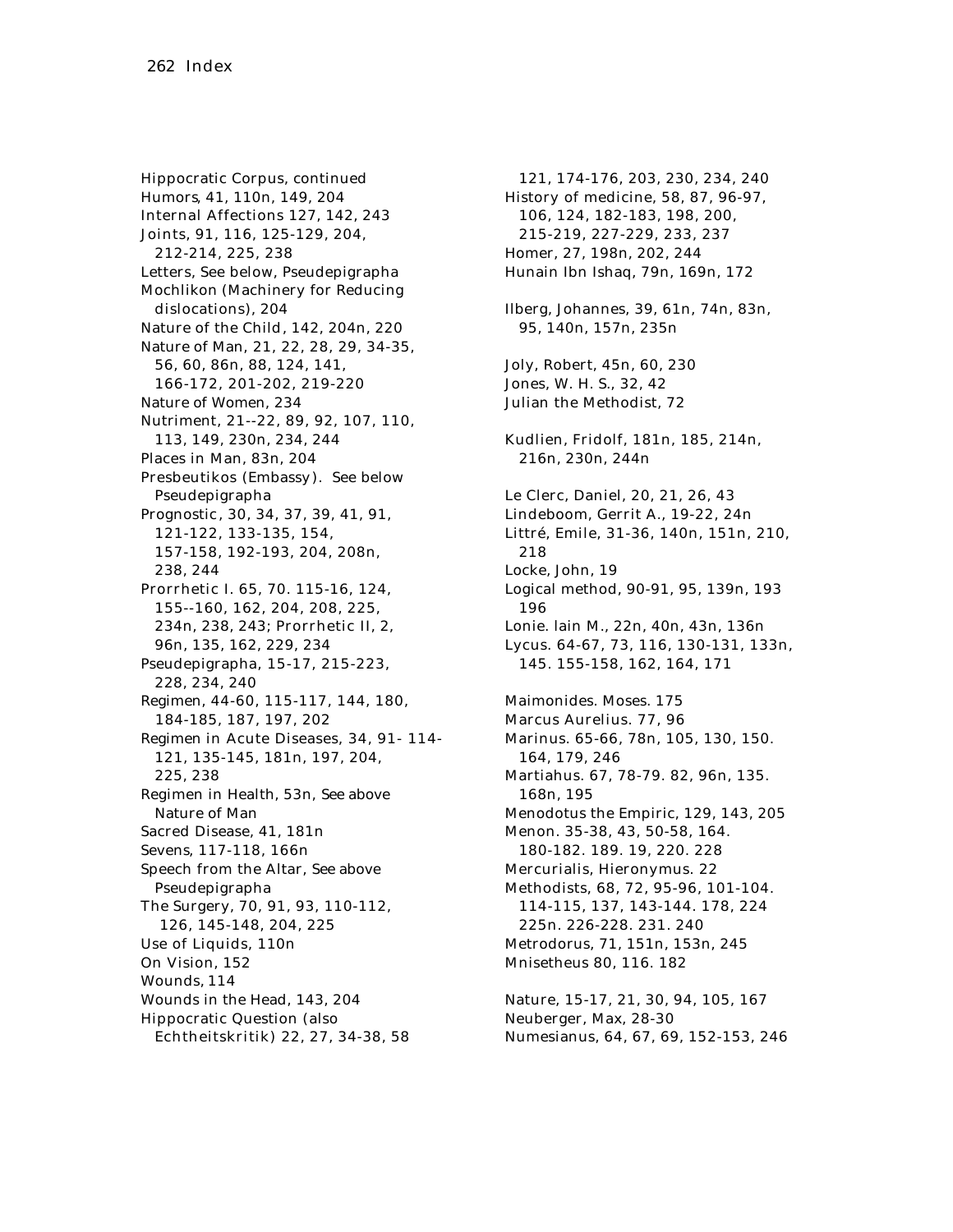Orthography (also dialect, diction, style), 83. 113, 125-126, 127, 173, 181, 211, 222, 235-236, 246 Pagel. Walter, 14, 15n. 18n Paracelsus, 14-19, 26 Paris school, Hippocratism of, 32 Pelops, 64, 67, 69, 85, 126, 132, 147-148, 152, 165 Pergamum, 62-63, 85n, 95-96, 145 Pericles, 45, 49 Peripatetics, 84, 89, 105 Pfaff, Franz, 164, 235n Pherecydes, 116, 197 Philetas, 117, 239 Philip, medicus, 76, 132 Philip, Pneumatic writer, 118 Philistion, II A.D., 71 Philistion, V-IV B.C., 75, 76, 116, 197, 239 Phylotimus, 80, 107, 116, 128, 197 Physiognomy, 69, 70n, 152 Pinakes, 127, 170n, 172n, 236n, 238 Plague, 95, 215, 218 Plato, 24, 27, 34, 38, 50, 55, 57, 86-91, 93, 107, 109n, 113n, 119n, 164, 167, 170, 181, 187, 199, 246 Pliny (*Natural History*), 219 Pneumatics, 68, 70, 87, 99-101, 104, 118n, 119n, 145, 178, 223, 226, 230-234, 246 Pohlenz, Max, 38n, 42 Polybius, 206-207 Polybus, 27, 29, 115, 121, 155, 170-171, 173, 181, 197, 219-221, 229, 237 Posidonius, 214n, 230n Praxagoras, 75, 76, 80, 90, 107, 123, 182, 188-189, 191, 197, 201, 227 Prognosis, 40, 82, 134-135 Pulse, 101-102, 1t9, 168n, 188, 191, 194, 231-234 Quintus, 64-70, 78n, 82, 130-133, 159, 172, 179, 246

Reasoning vs. experience, 14, 15, 18, 20-22, 27, 74-76, 83, 91, 103, 112, 129-130, 133, 137n, 147, 178, 184, 205, 208, 212-213, 226-228 Recurrent laryngeal nerve, 85 Rome, 63, 77-79, 87, 95-96, 107-108, 175, 223, 226, 233, 245 Rufus, Costunius, 62 Rufus of Ephesus, 64-65, 150-153, 159, 163, 179, 195, 210, 211, 240-246 Rufus of Samaria, 164 Sabinus, 64-65, 70-72, 123, 132-133, 149-150, 152-153, 162, 171, 175, 179, 245 Satyrus, 63, 67, 70, 77, 132-133, 158-159, 237n Schöne, Hermann, 38 Schubring, Konrad, 157n, 175 Sects (also schools), 75-77, 95, 178, 182-183, 187, {96, 199, 205, 207-208, 214; see also Dogmatics, Empirics, Episynthetics, Erasistrateans, Methodists, **Pneumatics** Serapion, 205n, 211 Simias the Stoic, 70, 147, 226 Soranus, 135, 144, 192-193, 224 Sprengel, Kurt, 27-28, 43 Steckerl, Fritz, 188-189 Stoics, 84-86, 89, 99, 118, 145, 178, 226, 230-234, 245: *see also* Aephicianus Stratonicus, 70, 132, 245 Style, See Orthography Sydenham, Thomas, 19-20, 23, 24 Temkin, Owsei, 14n, 18n, 24n, 219, 226n Temperament (also *krasis*), 69, 99-100, 103-104, 116, 129-130, 133, 140, 143n, 152, 155, 184, 231-234